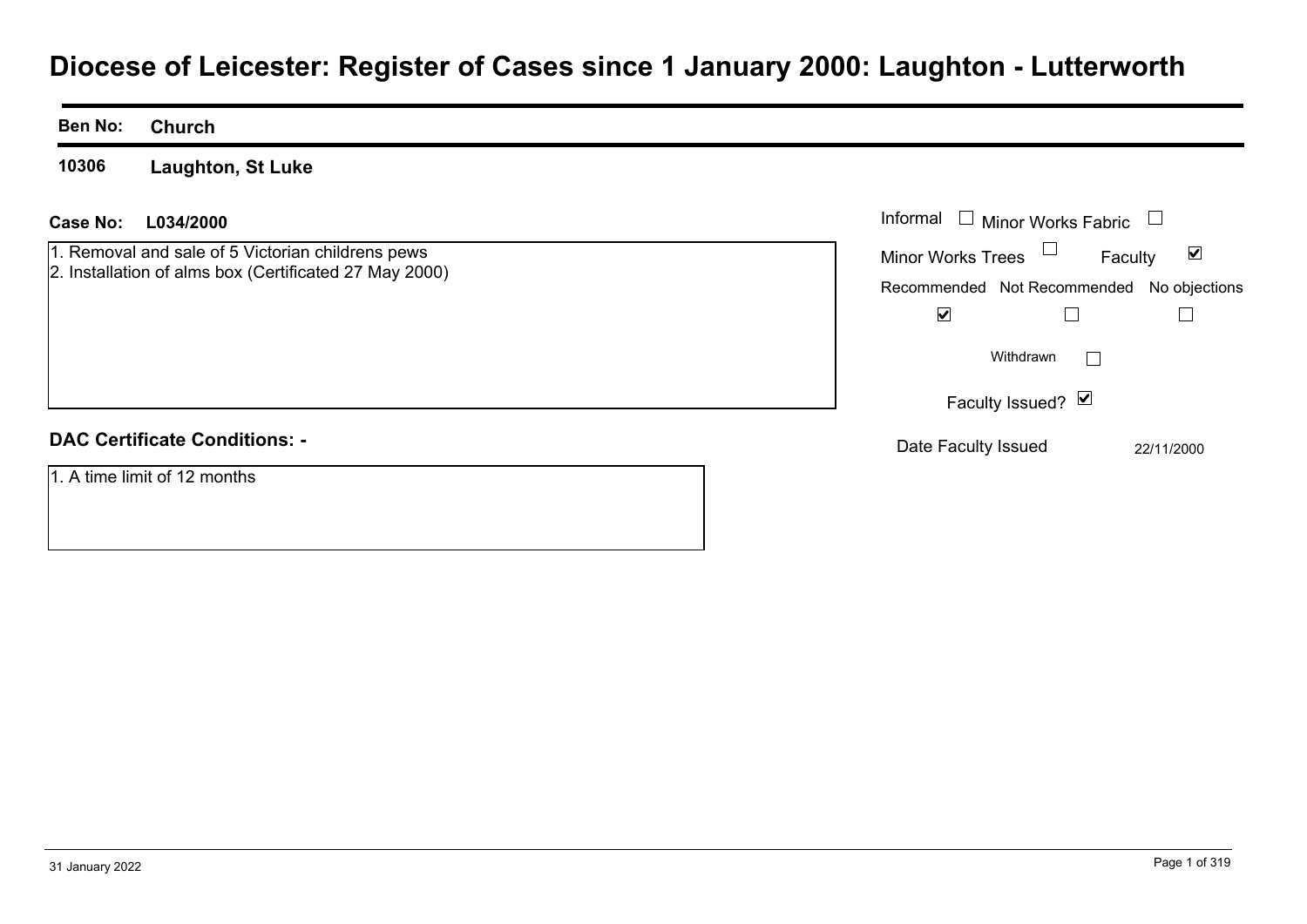| <b>Case No:</b><br>L045/2007                                                                                                                                                                                                        | Informal □ Minor Works Fabric<br>$\overline{\phantom{a}}$ |
|-------------------------------------------------------------------------------------------------------------------------------------------------------------------------------------------------------------------------------------|-----------------------------------------------------------|
| Trimming lower branches to 10' on 6 immature Lime trees                                                                                                                                                                             | Minor Works Trees ⊠<br>Faculty<br>$\Box$                  |
|                                                                                                                                                                                                                                     | Recommended Not Recommended No objections                 |
|                                                                                                                                                                                                                                     | $\Box$<br>$\Box$<br>$\Box$                                |
|                                                                                                                                                                                                                                     | Withdrawn<br>$\Box$                                       |
|                                                                                                                                                                                                                                     | Faculty Issued? $\Box$                                    |
| <b>DAC Certificate Conditions: -</b>                                                                                                                                                                                                | Date Faculty Issued                                       |
| 1. A time limit of 12 months                                                                                                                                                                                                        |                                                           |
| <b>Case No:</b><br>L192/2009                                                                                                                                                                                                        | Informal $\square$<br>Minor Works Fabric<br>$\Box$        |
| Re-wiring of the electrical system                                                                                                                                                                                                  | Minor Works Trees<br>$\blacktriangledown$<br>Faculty      |
|                                                                                                                                                                                                                                     | Recommended Not Recommended No objections                 |
|                                                                                                                                                                                                                                     | $\blacktriangledown$<br>$\Box$<br>$\mathbb{L}$            |
|                                                                                                                                                                                                                                     | Withdrawn                                                 |
|                                                                                                                                                                                                                                     | Faculty Issued? Ø                                         |
| <b>DAC Certificate Conditions: -</b>                                                                                                                                                                                                | Date Faculty Issued<br>19/11/2009                         |
| 1. A time limit of 12 months<br>2. That details of the works are entered in the Log Book so that a record is kept of<br>what has been done<br>3. That, where possible, all fixings should be made into joints, not stonework, using |                                                           |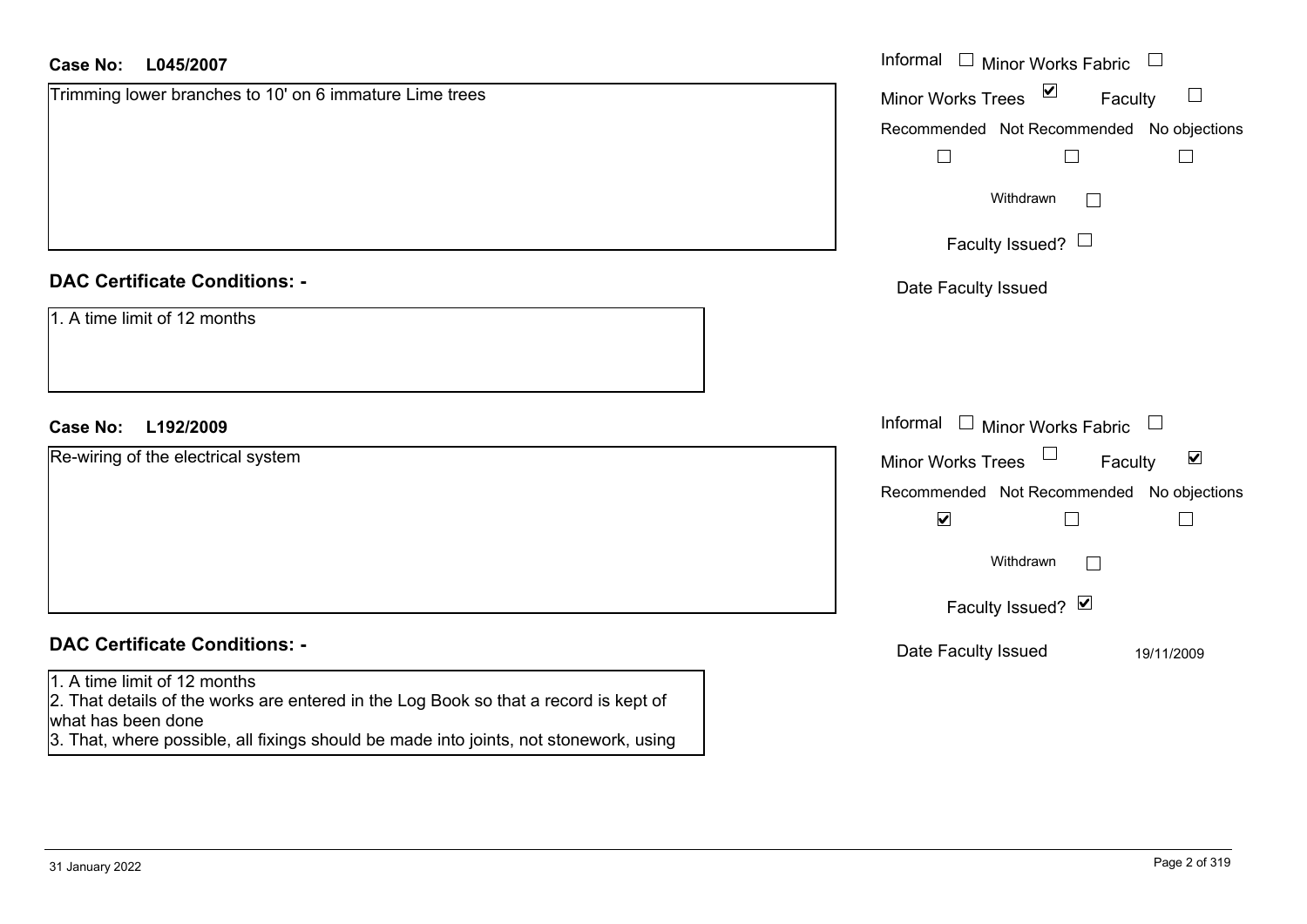| <b>Case No:</b><br>L161/2015                                                                                                                                                                 | Informal □ Minor Works Fabric ⊠                                                                                                          |
|----------------------------------------------------------------------------------------------------------------------------------------------------------------------------------------------|------------------------------------------------------------------------------------------------------------------------------------------|
| 1. Re-decoration of internal walls<br>2. Re-fixing and replacing of Westmorland slates on roofs<br>3. Re-decoration of Rainwater Goods                                                       | $\overline{\phantom{a}}$<br>Minor Works Trees<br>Faculty<br>Recommended Not Recommended No objections<br>$\blacktriangleright$<br>$\Box$ |
|                                                                                                                                                                                              | Withdrawn                                                                                                                                |
|                                                                                                                                                                                              | Faculty Issued? $\Box$                                                                                                                   |
| <b>DAC Certificate Conditions: -</b>                                                                                                                                                         | Date Faculty Issued                                                                                                                      |
| 1. A time limit of 12 months<br>2. That details of the works are entered in the Log Book so that a record is kept of<br>what has been done<br>3. That the gutters must be re-painted with: - |                                                                                                                                          |
| <b>Case No:</b>                                                                                                                                                                              | Informal $\Box$ Minor Works Fabric $\Box$                                                                                                |
| Replacement of bracket to Bell                                                                                                                                                               | Minor Works Trees<br>$\Box$<br>Faculty                                                                                                   |
|                                                                                                                                                                                              | Recommended Not Recommended No objections                                                                                                |
|                                                                                                                                                                                              | $\blacktriangledown$<br>$\Box$                                                                                                           |
|                                                                                                                                                                                              | Withdrawn<br>$\mathbf{L}$                                                                                                                |
|                                                                                                                                                                                              | Faculty Issued? $\Box$                                                                                                                   |
| <b>DAC Certificate Conditions: -</b>                                                                                                                                                         | Date Faculty Issued                                                                                                                      |
| 1. That details of the works are entered in the Log Book so that a record is kept of<br>what has been done                                                                                   |                                                                                                                                          |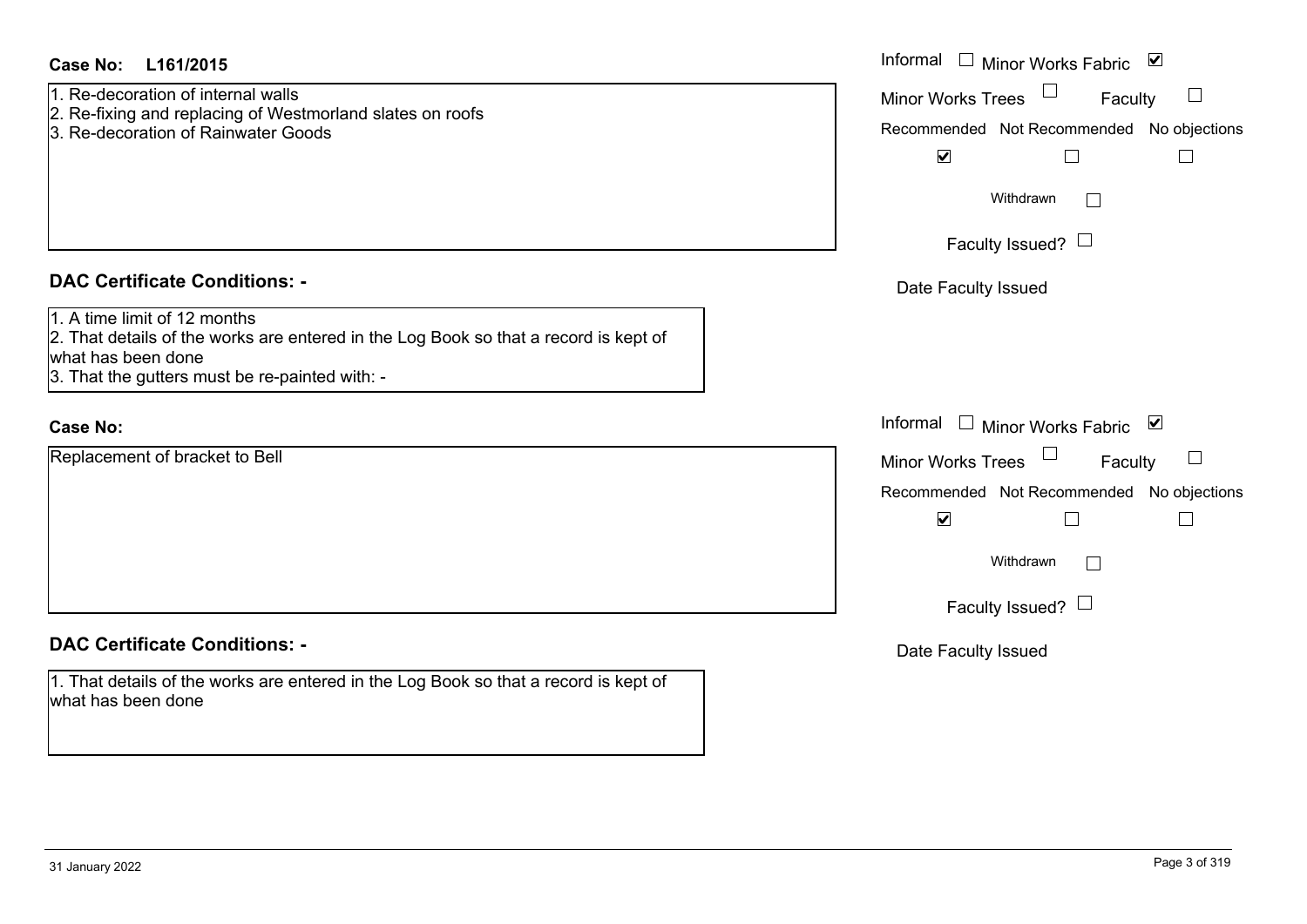#### **10211 Launde Abbey, St John the Baptist**

#### **Case No:**Informal

| No Faculty / Informal Advice / Minor Works application has been made | <b>Minor Works Trees</b> | Faculty                                   | $\Box$ |
|----------------------------------------------------------------------|--------------------------|-------------------------------------------|--------|
|                                                                      |                          | Recommended Not Recommended No objections |        |
|                                                                      |                          |                                           |        |
|                                                                      |                          | Withdrawn                                 |        |
|                                                                      |                          | Faculty Issued? $\Box$                    |        |
| <b>DAC Certificate Conditions: -</b>                                 | Date Faculty Issued      |                                           |        |

1. A time limit of 12 months

Minor Works Fabric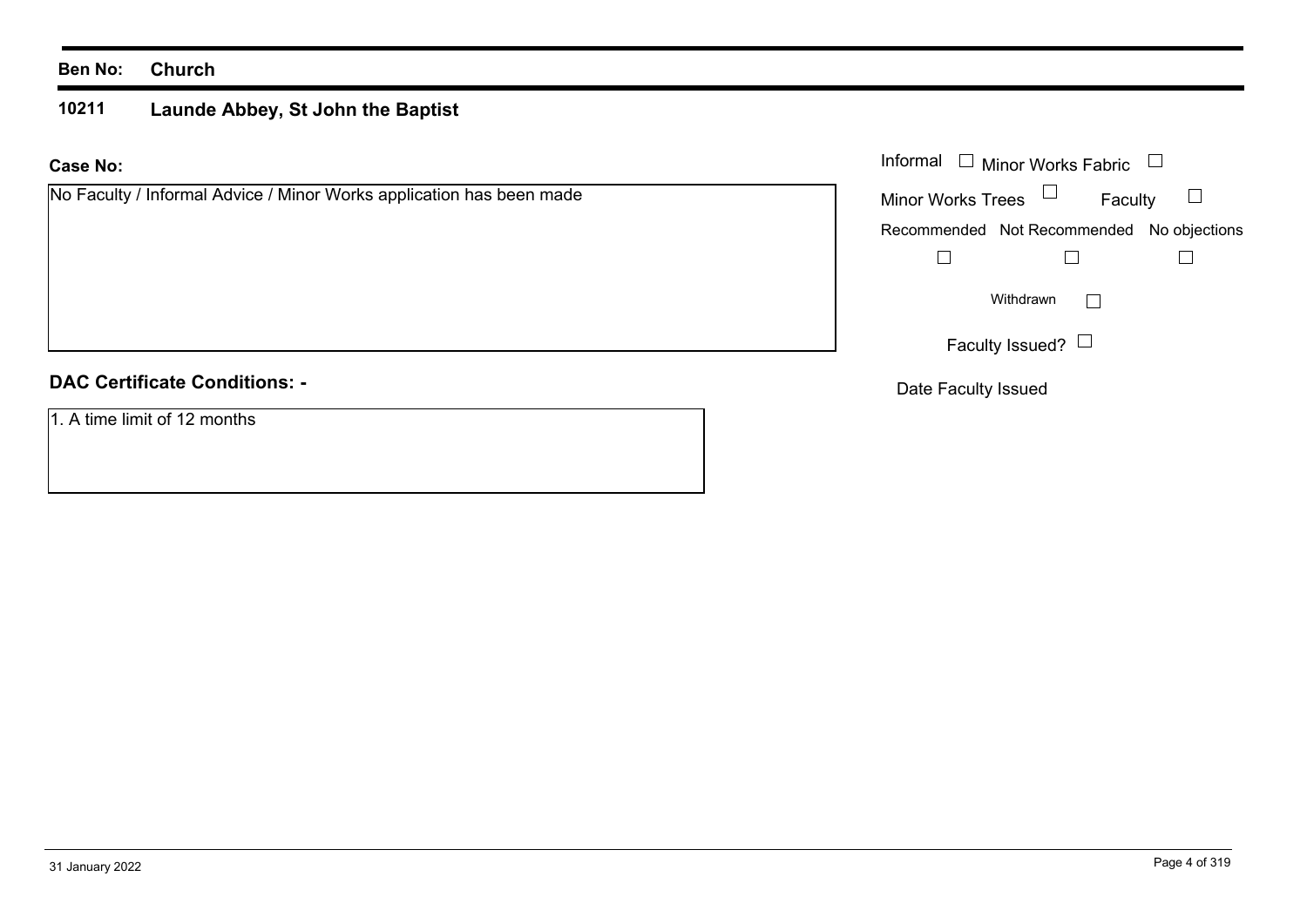#### **20512 Leicester Forest East, St Andrew**

| L/1999<br><b>Case No:</b>            | Informal $\Box$ Minor Works Fabric                          |
|--------------------------------------|-------------------------------------------------------------|
| Re-surfacing of Car Park             | Minor Works Trees $\Box$<br>$\blacktriangledown$<br>Faculty |
|                                      | Recommended Not Recommended No objections                   |
|                                      |                                                             |
|                                      | Withdrawn<br>$\mathbb{R}^n$                                 |
|                                      | Faculty Issued? $\boxed{\triangledown}$                     |
| <b>DAC Certificate Conditions: -</b> | Date Faculty Issued<br>20/03/2000                           |
| 1. A time limit of 12 months         |                                                             |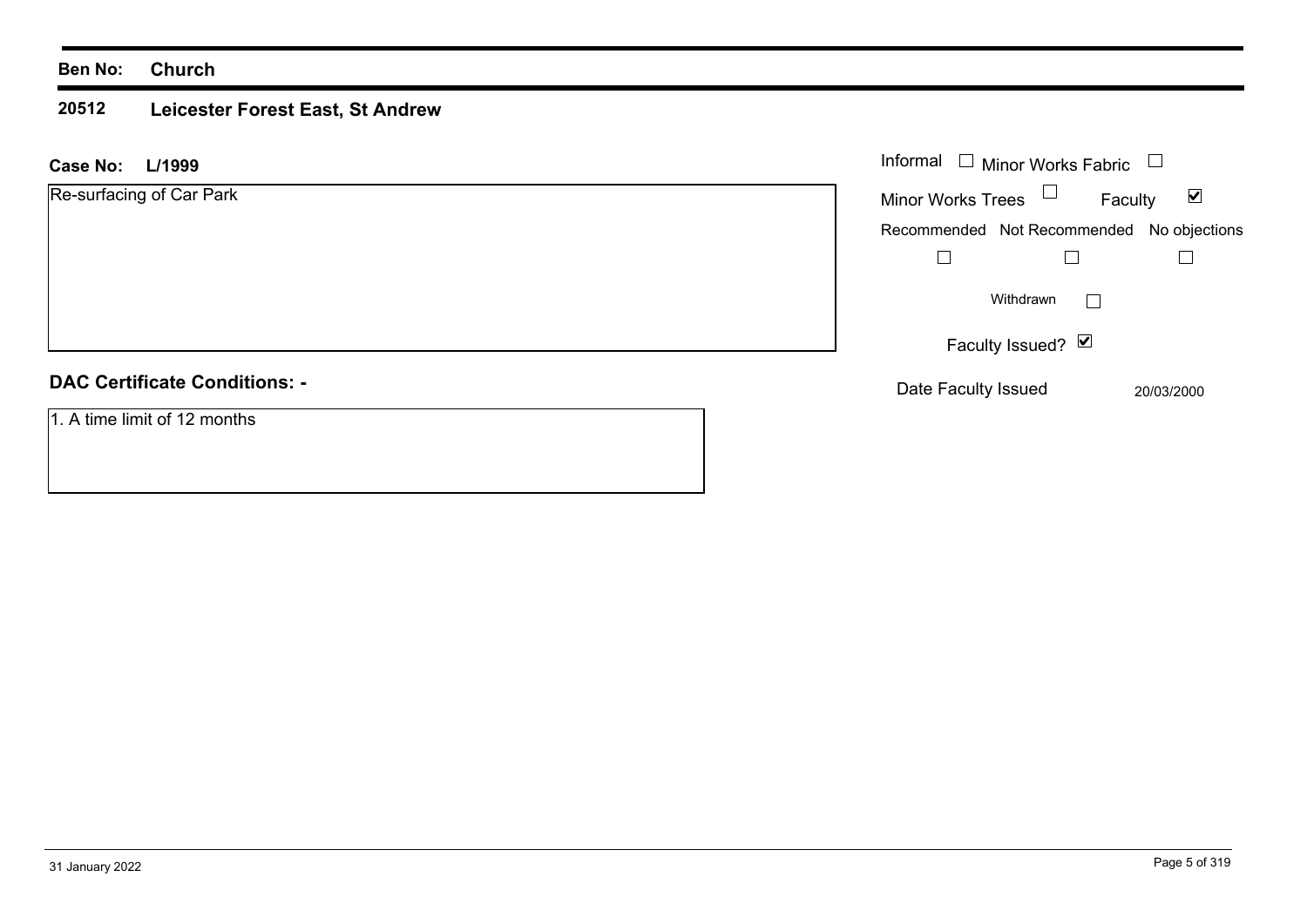| <b>Case No:</b><br>L138/2001                                   | Informal $\Box$ Minor Works Fabric $\Box$                   |
|----------------------------------------------------------------|-------------------------------------------------------------|
| Repairs to concrete portal frame and joint sealant replacement | Minor Works Trees $\Box$<br>$\blacktriangledown$<br>Faculty |
|                                                                | Recommended Not Recommended No objections                   |
|                                                                | $\blacktriangledown$<br>$\Box$<br>$\Box$                    |
|                                                                | Withdrawn<br>$\Box$                                         |
|                                                                | Faculty Issued? Ø                                           |
| <b>DAC Certificate Conditions: -</b>                           | Date Faculty Issued<br>15/03/2002                           |
| 1. A time limit of 12 months                                   |                                                             |
|                                                                |                                                             |
| L069/2006<br><b>Case No:</b>                                   | Informal □ Minor Works Fabric ⊠                             |
| Restoration of storm drain                                     | Minor Works Trees $\Box$<br>Faculty<br>$\Box$               |
|                                                                | Recommended Not Recommended No objections                   |
|                                                                | $\Box$<br>$\Box$<br>$\Box$                                  |
|                                                                | Withdrawn<br>$\Box$                                         |
|                                                                | Faculty Issued?                                             |
| <b>DAC Certificate Conditions: -</b>                           | Date Faculty Issued                                         |
| 1. A time limit of 12 months                                   |                                                             |
|                                                                |                                                             |
|                                                                |                                                             |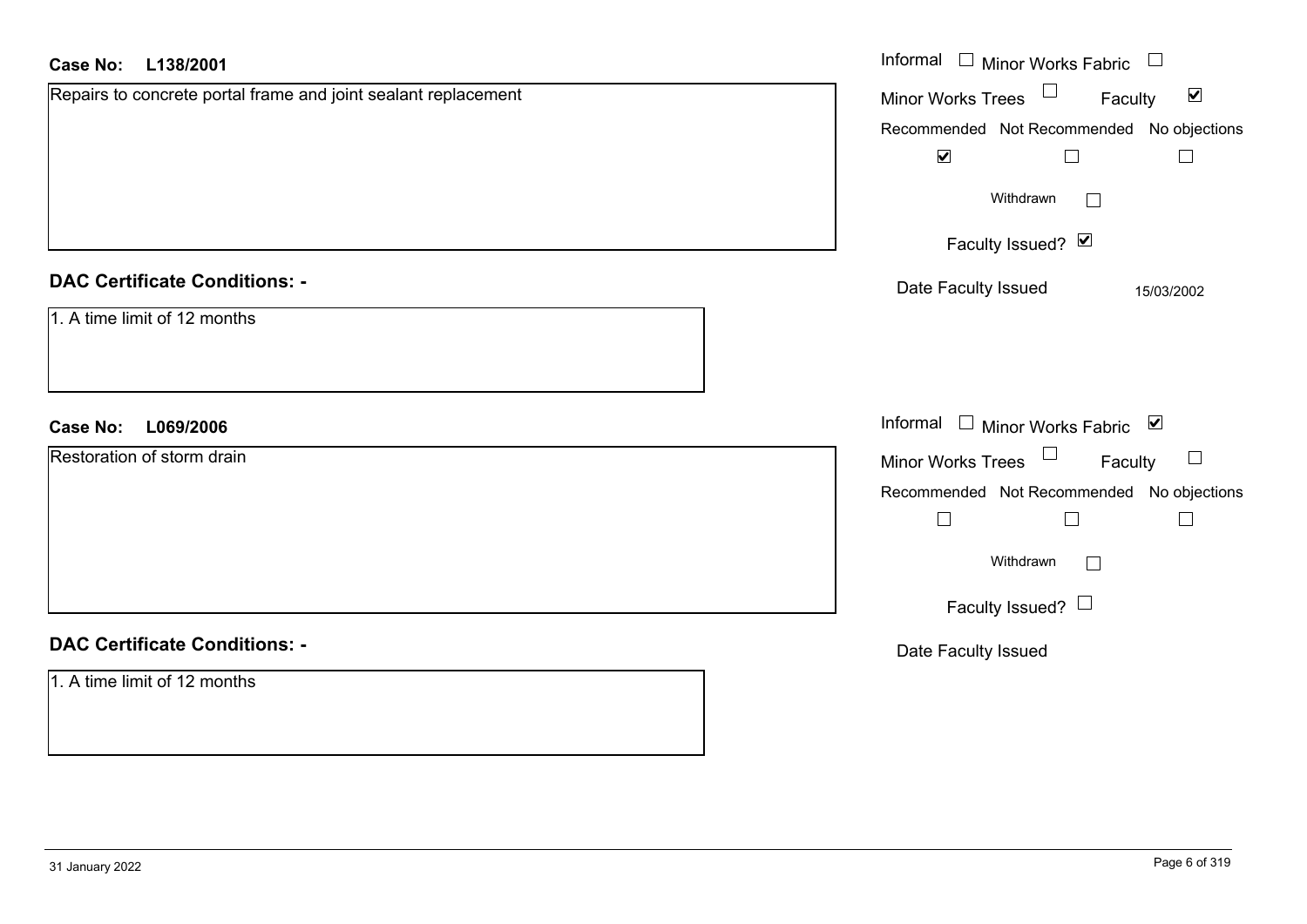| L012/2006<br><b>Case No:</b>                                 | Informal □ Minor Works Fabric ⊠                      |  |
|--------------------------------------------------------------|------------------------------------------------------|--|
| To replace rotting facias and re-decorate to match existing  | Minor Works Trees<br>Faculty<br>$\Box$               |  |
|                                                              | Recommended Not Recommended No objections            |  |
|                                                              | $\Box$<br>$\Box$<br>$\Box$                           |  |
|                                                              | Withdrawn<br>$\Box$                                  |  |
|                                                              | Faculty Issued?                                      |  |
| <b>DAC Certificate Conditions: -</b>                         | Date Faculty Issued                                  |  |
| 1. A time limit of 12 months                                 |                                                      |  |
| <b>Case No:</b><br>L060/2006                                 | Informal $\Box$ Minor Works Fabric $\Box$            |  |
| <b>CONFIRMATORY FACULTY: -</b>                               | Minor Works Trees<br>$\blacktriangledown$<br>Faculty |  |
| Introduction of electronic piano / keyboard to replace piano | Recommended Not Recommended No objections            |  |
|                                                              | $\Box$<br>$\Box$<br>$\blacktriangledown$             |  |
|                                                              | Withdrawn<br>$\Box$                                  |  |
|                                                              | Faculty Issued? Ø                                    |  |
| <b>DAC Certificate Conditions: -</b>                         | Date Faculty Issued<br>19/07/2006                    |  |
| 1. A time limit of 12 months                                 |                                                      |  |
|                                                              |                                                      |  |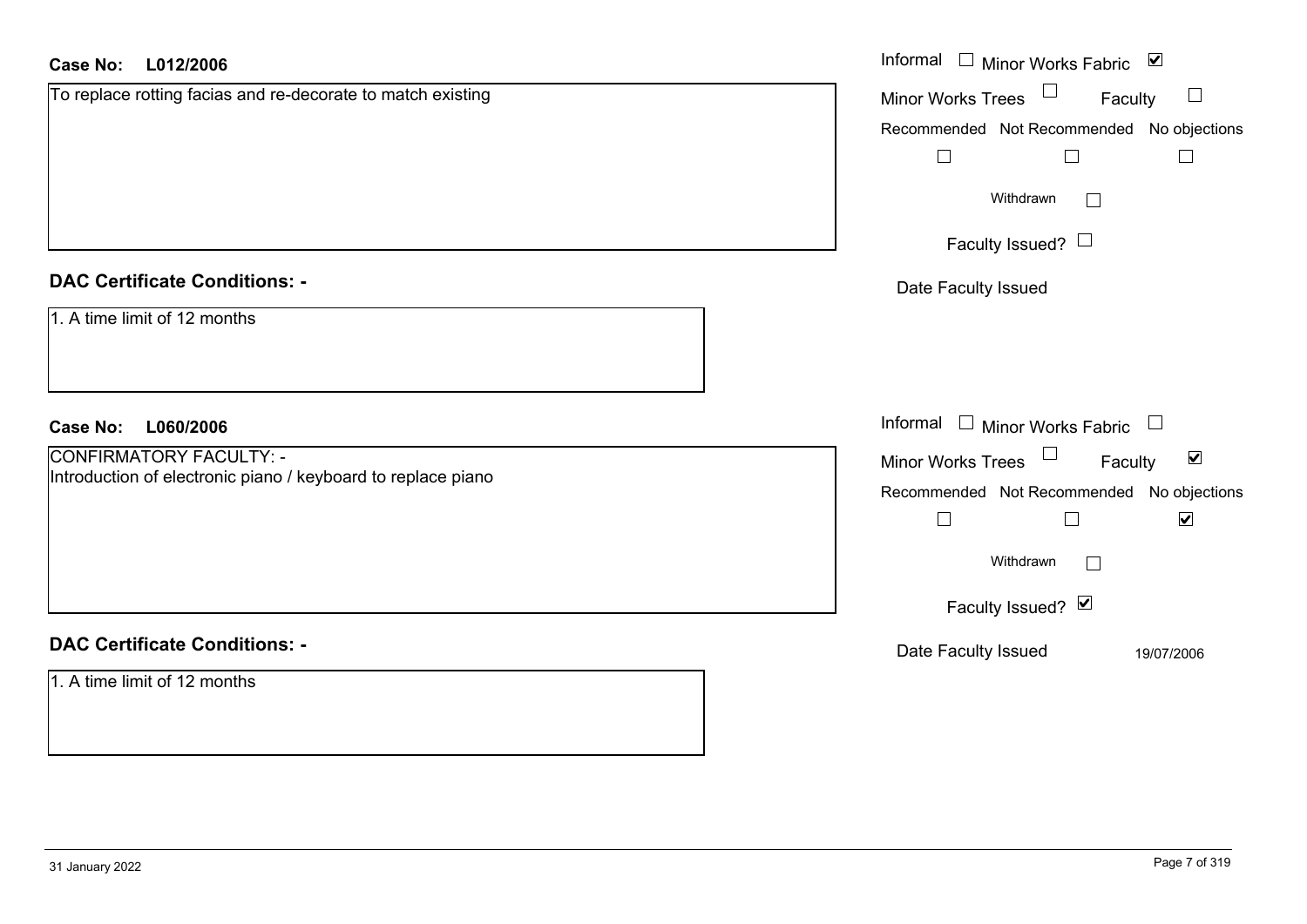| <b>Case No:</b><br>L070/2006                                                                                                                                       | Informal □ Minor Works Fabric ⊠                            |
|--------------------------------------------------------------------------------------------------------------------------------------------------------------------|------------------------------------------------------------|
| Works to level paving                                                                                                                                              | Minor Works Trees<br>$\Box$<br>Faculty                     |
|                                                                                                                                                                    | Recommended Not Recommended No objections                  |
|                                                                                                                                                                    | $\Box$<br>$\Box$                                           |
|                                                                                                                                                                    | Withdrawn<br>$\Box$                                        |
|                                                                                                                                                                    | Faculty Issued? $\Box$                                     |
| <b>DAC Certificate Conditions: -</b>                                                                                                                               | Date Faculty Issued                                        |
| 1. A time limit of 12 months                                                                                                                                       |                                                            |
|                                                                                                                                                                    |                                                            |
|                                                                                                                                                                    |                                                            |
| L031/2007<br><b>Case No:</b>                                                                                                                                       | Informal $\Box$ Minor Works Fabric $\Box$                  |
| Installation of: -                                                                                                                                                 | Minor Works Trees<br>$\blacktriangledown$<br>Faculty       |
| 1. Data Projector<br>2. Up-grade of existing audio amplifier and speakers                                                                                          | Recommended Not Recommended No objections                  |
| 3. Microphone on pulpit<br>4. CD & DVD player                                                                                                                      | $\blacktriangledown$<br>$\Box$<br>$\overline{\phantom{a}}$ |
| 5. Roller-style black-out blinds to two high level windows                                                                                                         | Withdrawn<br>$\Box$                                        |
|                                                                                                                                                                    | Faculty Issued? Ø                                          |
| <b>DAC Certificate Conditions: -</b>                                                                                                                               | Date Faculty Issued<br>12/04/2007                          |
| 1. A time limit of 12 months<br>2. That the PCC ensures the contractor complies with the DAC Conditions on the<br>installation of Sound and Induction Loop Systems |                                                            |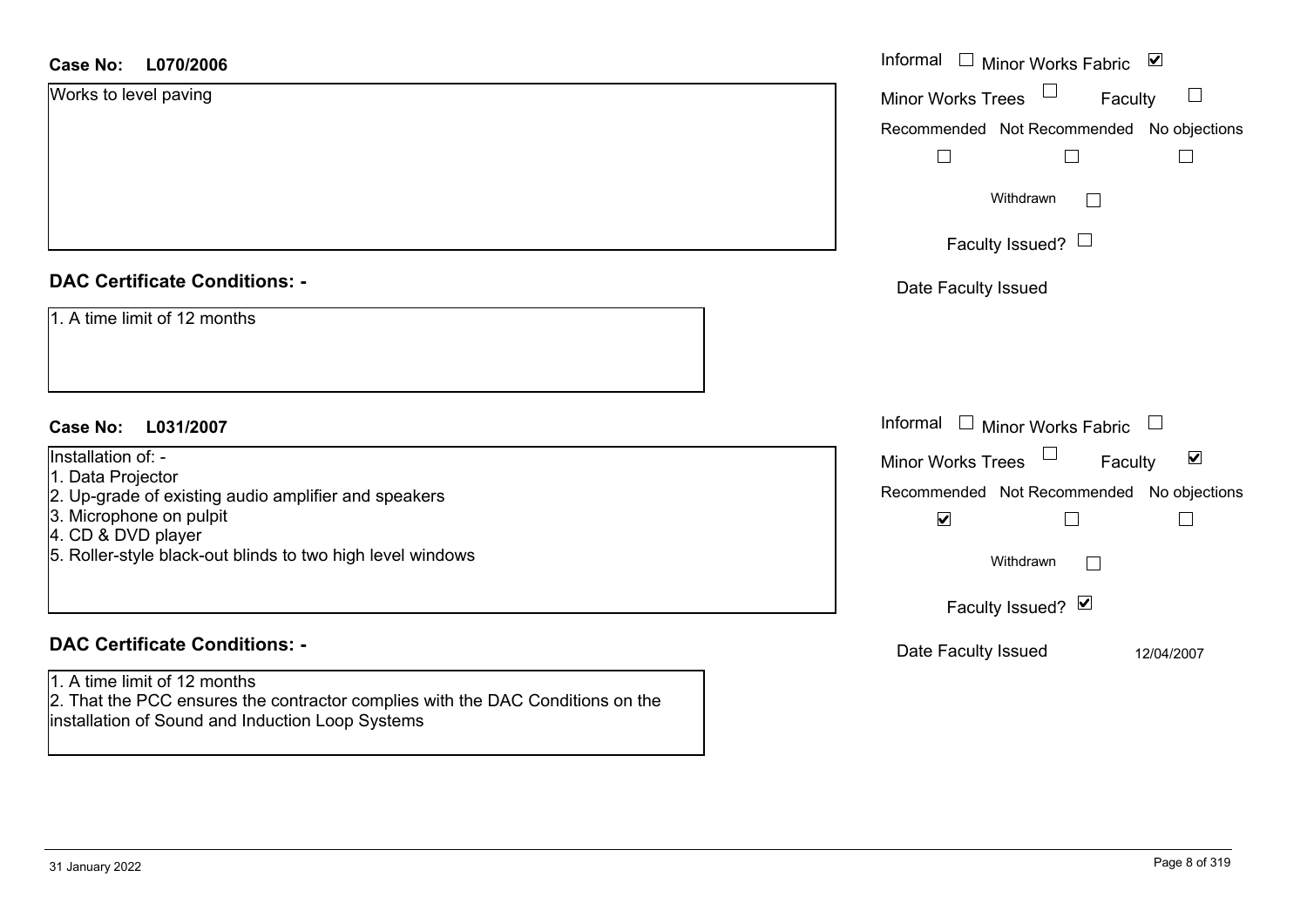| Case No:<br>L032/2007                                                                                                                                                                                                                                                               | Informal $\Box$ Minor Works Fabric                                                                                                                                                                          |
|-------------------------------------------------------------------------------------------------------------------------------------------------------------------------------------------------------------------------------------------------------------------------------------|-------------------------------------------------------------------------------------------------------------------------------------------------------------------------------------------------------------|
| 1. Removal of existing single-sided external Noticeboard<br>2. Re-siting of new double-facing Noticeboard in central position at front of church                                                                                                                                    | $\blacktriangledown$<br><b>Minor Works Trees</b><br>Faculty<br>Recommended Not Recommended No objections<br>$\blacktriangledown$<br>Withdrawn<br>$\mathbb{R}^n$<br>Faculty Issued? Ø                        |
| <b>DAC Certificate Conditions: -</b><br>$\overline{1. A}$ time limit of 12 months<br>2. That the designer follows the requirements contained in the Diocesan Advisory<br>Committee's Guidance Note on Noticeboards (copy attached)                                                  | Date Faculty Issued<br>12/04/2007                                                                                                                                                                           |
| <b>Case No:</b><br>L075/2008<br>Creation of Garden of Remembrance including: -<br>1. Erection of memorial cross on granite block, within a circular area surrounded by shrubs<br>2. Installation of: -<br>a) Bench, secured on a concrete base<br>b) Book of Remembrance with stand | Informal<br>$\Box$ Minor Works Fabric<br>$\blacktriangledown$<br><b>Minor Works Trees</b><br>Faculty<br>Recommended Not Recommended No objections<br>$\blacktriangledown$<br>Withdrawn<br>Faculty Issued? Ø |
| <b>DAC Certificate Conditions: -</b><br>1. A time limit of 12 months<br>2. That details of the works are entered in the Log Book so that a record is kept of<br>what has been done<br>3. That the works shall be in accordance with the Chancellor's directions in the              | Date Faculty Issued<br>25/06/2008                                                                                                                                                                           |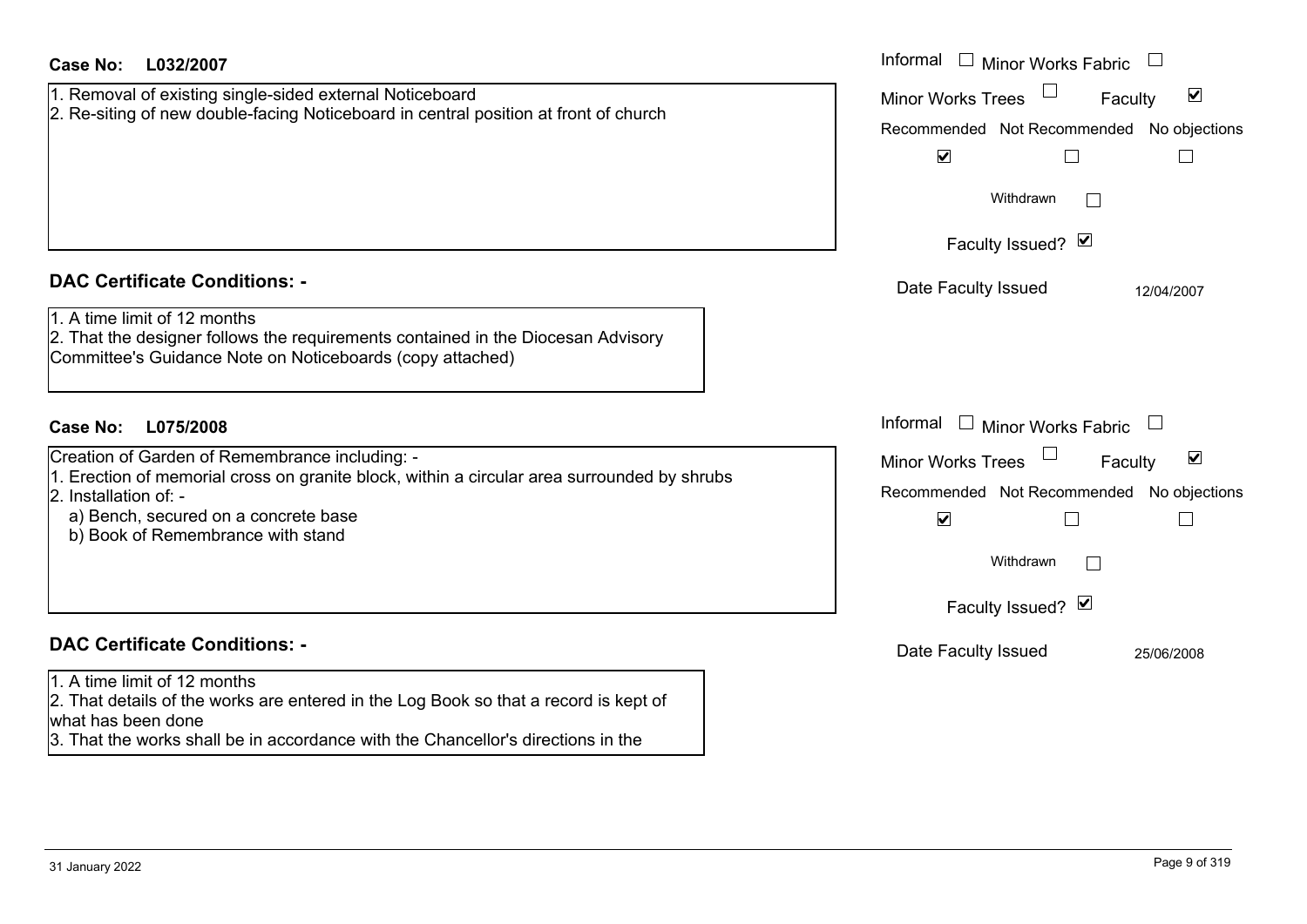| <b>Case No:</b><br>L045/2009                                                                                                               | Informal □ Minor Works Fabric ☑                      |
|--------------------------------------------------------------------------------------------------------------------------------------------|------------------------------------------------------|
| Repairs to bollards at car park entrance                                                                                                   | <b>Minor Works Trees</b><br>Faculty<br>ப             |
|                                                                                                                                            | Recommended Not Recommended No objections            |
|                                                                                                                                            | $\blacktriangledown$                                 |
|                                                                                                                                            | Withdrawn<br>$\overline{\phantom{a}}$                |
|                                                                                                                                            | Faculty Issued? $\Box$                               |
| <b>DAC Certificate Conditions: -</b>                                                                                                       | Date Faculty Issued                                  |
| 1. That details of the works are entered in the Log Book so that a record is kept of<br>what has been done                                 |                                                      |
|                                                                                                                                            |                                                      |
| <b>Case No:</b><br>L112/2010                                                                                                               | Informal $\Box$ Minor Works Fabric $\Box$            |
| Installation of handrail at Sanctuary Communion Rail                                                                                       | Minor Works Trees<br>$\blacktriangledown$<br>Faculty |
|                                                                                                                                            | Recommended Not Recommended No objections            |
|                                                                                                                                            | $\blacktriangledown$                                 |
|                                                                                                                                            | Withdrawn<br>$\Box$                                  |
|                                                                                                                                            | Faculty Issued? Ø                                    |
| <b>DAC Certificate Conditions: -</b>                                                                                                       | Date Faculty Issued<br>25/01/2011                    |
| 1. A time limit of 12 months<br>2. That details of the works are entered in the Log Book so that a record is kept of<br>what has been done |                                                      |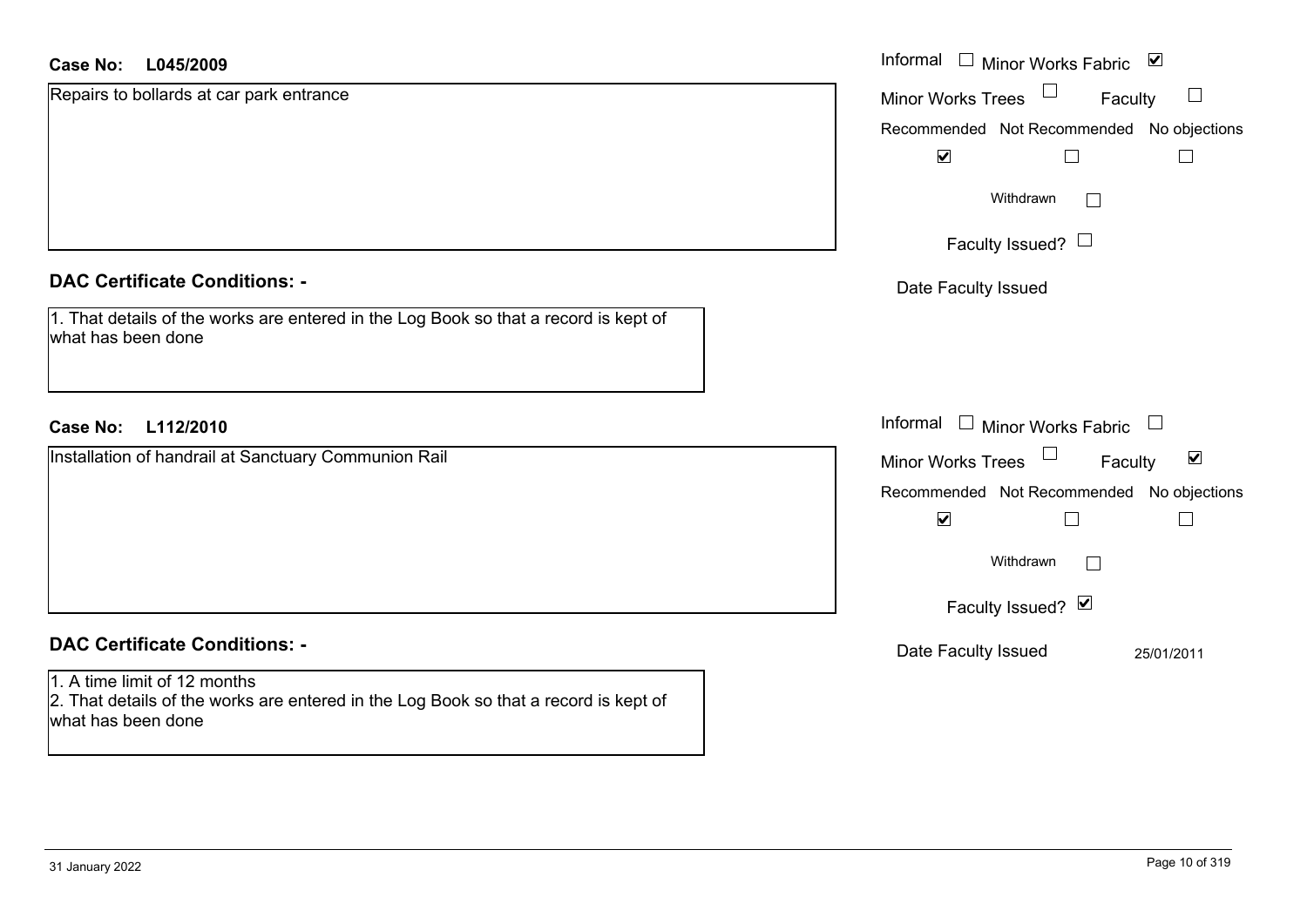### **L182/2010Case No:** Informal

1. Refurbishment of existing WCs to provide accessible WC and baby-changing facilities and consequential alteration to roofs 2. Alteration to corridor doors for greater security

## **DAC Certificate Conditions: -**

1. A time limit of 12 months

2. That details of the works are entered in the Log Book so that a record is kept of what has been done

3. That, if the works are to take over a month, the PCC ensures that a CDM Co-

### **L152/2010Case No:** Informal

In the churchyard, creation to outside play area 19' x 30'

## **DAC Certificate Conditions: -**

### 1. A time limit of 12 months

2. That details of the works are entered in the Log Book so that a record is kept of what has been done

3. That the PCC takes the necessary steps to ensure that the posts for the fence do

| Informal ☑ Minor Works Fabric             |
|-------------------------------------------|
| <b>Minor Works Trees</b><br>Faculty       |
| Recommended Not Recommended No objections |
| $\blacktriangledown$                      |
| Withdrawn                                 |
| Faculty Issued? $\Box$                    |
| Date Faculty Issued                       |
|                                           |
|                                           |
|                                           |
| Informal ☑ Minor Works Fabric             |
| <b>Minor Works Trees</b><br>Faculty       |
| Recommended Not Recommended No objections |
| $\blacktriangledown$                      |
| Withdrawn                                 |
| Faculty Issued?                           |
| Date Faculty Issued                       |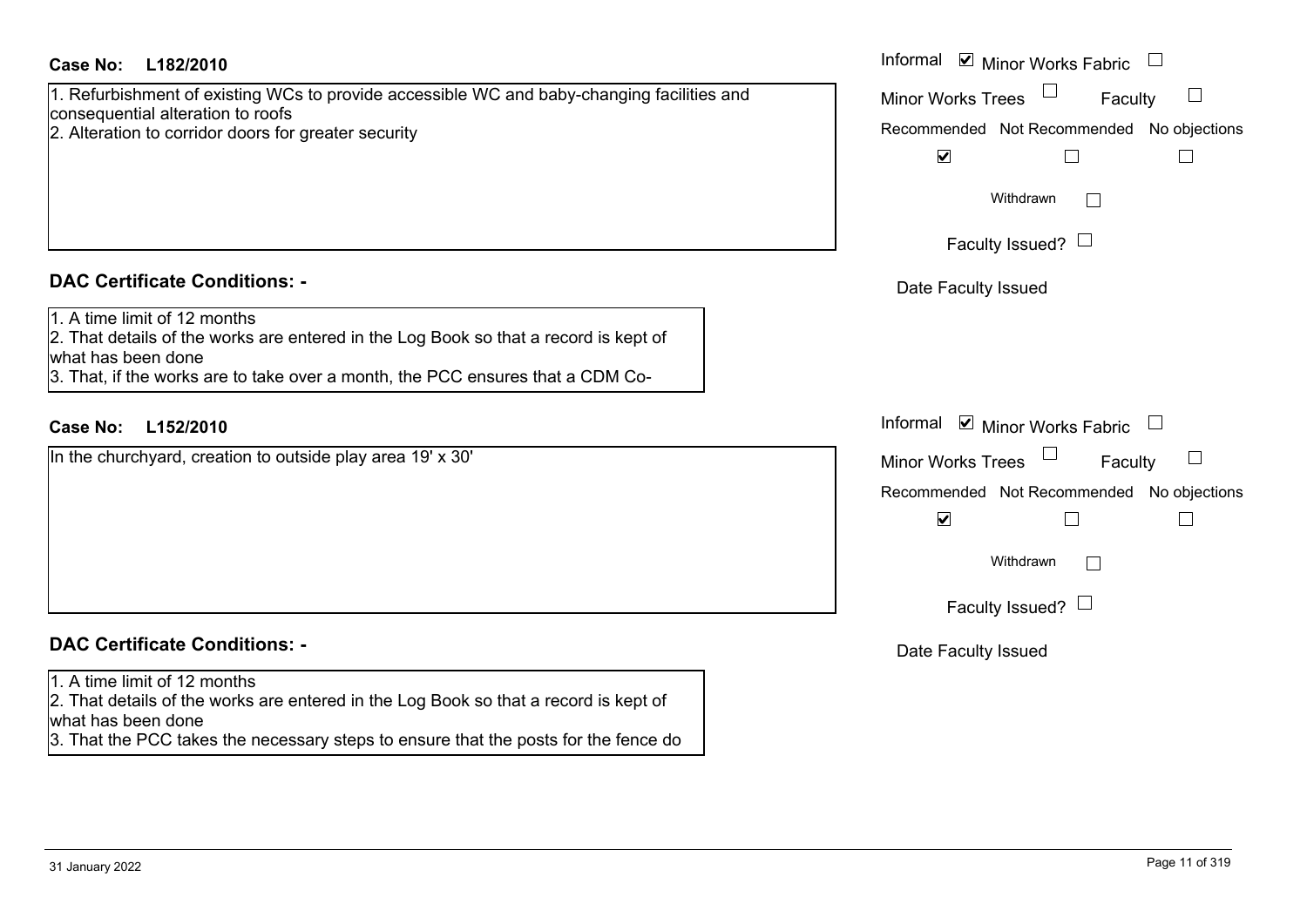| <b>Case No:</b><br>L144/2011                                                                                                               | Informal $\square$<br>⊻<br>Minor Works Fabric             |
|--------------------------------------------------------------------------------------------------------------------------------------------|-----------------------------------------------------------|
| Installation of roof Security System                                                                                                       | <b>Minor Works Trees</b><br>Faculty                       |
|                                                                                                                                            | Recommended Not Recommended No objections                 |
|                                                                                                                                            | $\Box$<br>П<br>$\Box$                                     |
|                                                                                                                                            | Withdrawn<br>$\mathbb{R}^n$                               |
|                                                                                                                                            | Faculty Issued? $\Box$                                    |
| <b>DAC Certificate Conditions: -</b>                                                                                                       | Date Faculty Issued                                       |
| 1. A time limit of 12 months<br>2. That details of the works are entered in the Log Book so that a record is kept of<br>what has been done |                                                           |
| <b>Case No:</b><br>L052/2012                                                                                                               | Informal $\Box$ Minor Works Fabric                        |
| 1. Reduction in height of Trees no. 8, 9 and 13 and the row of Conifers (7)                                                                | $\blacktriangledown$<br>Minor Works Trees<br>ப<br>Faculty |
| 2. Felling of Trees no. 11 and 12 (Leylandii)                                                                                              | Recommended Not Recommended No objections                 |
|                                                                                                                                            | Г<br>$\Box$                                               |
|                                                                                                                                            | Withdrawn<br>$\Box$                                       |
|                                                                                                                                            | Faculty Issued? $\Box$                                    |
| <b>DAC Certificate Conditions: -</b>                                                                                                       | Date Faculty Issued                                       |
| 1. A time limit of 12 months<br>2. That details of the works are entered in the Log Book so that a record is kept of                       |                                                           |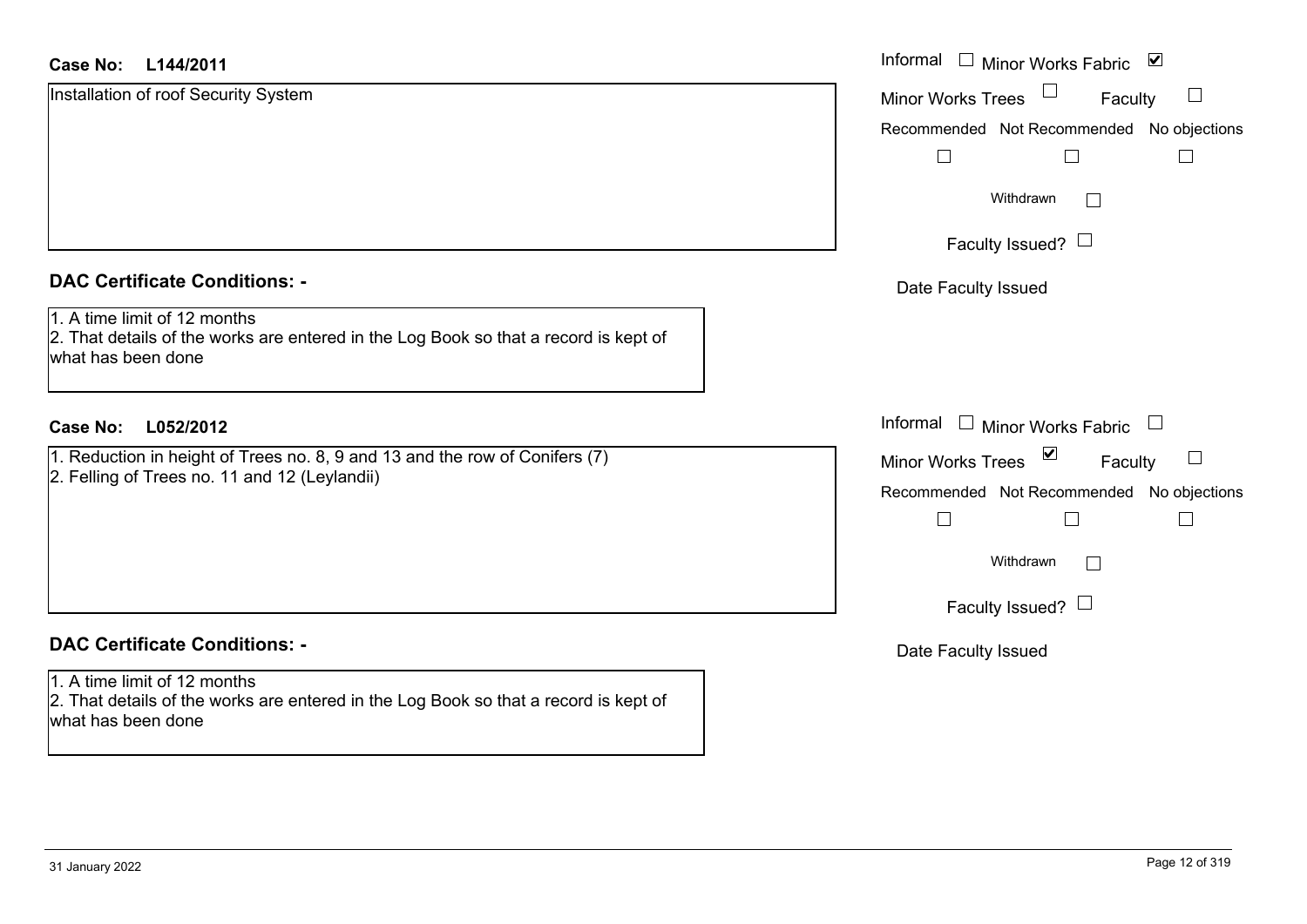### **L152/2013Case No:** Informal

Works to the flat roof as follows: -

1. Identify all areas that require repair

2. Patch, repair and generally make good flat roof coverings to localised access where damage and ingress has occurred

- 3. Carefully check and re-set upstand flashings to flat roof abutments with hall
- 4. Check roof seals to boiler flue pipe (meeting room) for weather tightness. Repair as necessary.

### **DAC Certificate Conditions: -**

1. A time limit of 12 months

2. That details of the works are entered in the Log Book so that a record is kept of what has been done

3. That any roof works be undertaken under a hot work permit

## **L153/2013Case No:** Informal

Concerning the rainwater goods: -

1. Identify all areas that require repair

2. Fit new plastic sectional rainwater goods to flat roof structures

### **DAC Certificate Conditions: -**

1. A time limit of 12 months2. That details of the works are entered in the Log Book so that a record is kept of what has been done

| Informal<br>⊻<br>$\Box$ Minor Works Fabric |
|--------------------------------------------|
| <b>Minor Works Trees</b><br>Faculty        |
| Recommended Not Recommended No objections  |
| $\blacktriangledown$                       |
| Withdrawn                                  |
| Faculty Issued?                            |
| Date Faculty Issued                        |
|                                            |
|                                            |
| Informal<br>⊻<br><b>Minor Works Fabric</b> |
| <b>Minor Works Trees</b><br>Faculty        |
| Recommended Not Recommended No objections  |
| $\blacktriangledown$                       |
| Withdrawn                                  |
| Faculty Issued?                            |
| Date Faculty Issued                        |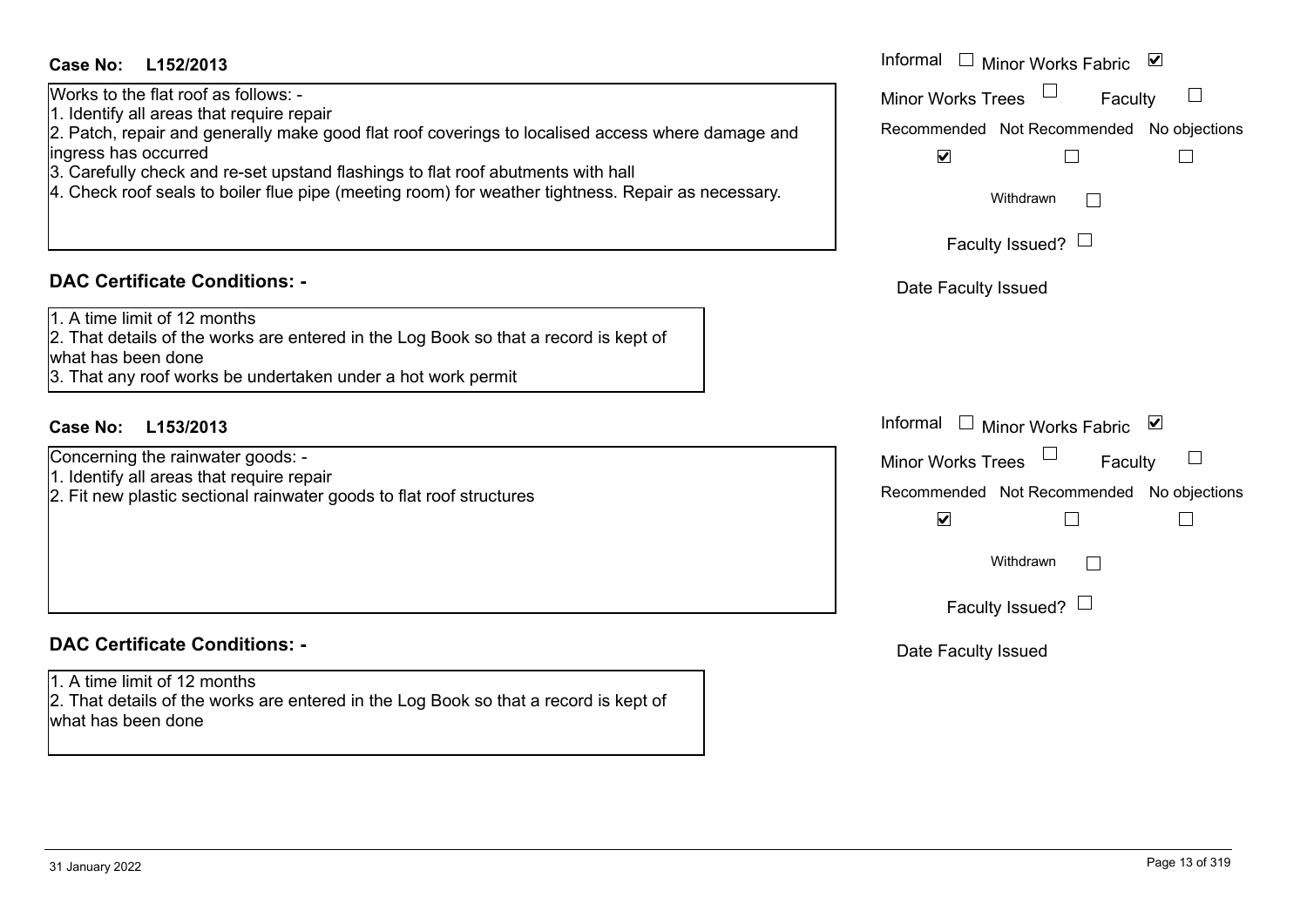### **L125/2013Case No:** Informal

### In the churchyard: -

- 1. Exposure of the drainage pipe at the point traced where the large roots are located
- 2. Break-in to the drainage pipe and manual removal of the large roots
- 3. Re-instatement of the excavation

### **DAC Certificate Conditions: -**

1. A time limit of 12 months

2. That details of the works are entered in the Log Book so that a record is kept of what has been done

## **L151/2013Case No:** Informal

1. Repair of low level fascia above entrance doors and windows as seen, replacing plywood fascia with new exterior 6mm plywood

2. Repair of 3 x panels below ground floor windows as seen, overboard with 12mm exterior plywood

3. Repair to window frames as seen by cutting our rotten wood and infilling with new timber to match 4. Prepare, prime as required, undercoat and gloss to previously painted facias, soffits, window frames

and doors

- 5. Prepare and paint stained window frames with walnut exterior wood stain
- 6. Prepare and paint timber cladding and entrance doors with opaque wood stain brown

7. Paint stone work with weathershield masonry paint in white and colour to match existing

## **DAC Certificate Conditions: -**

1. A time limit of 12 months

2. That details of the works are entered in the Log Book so that a record is kept of what has been done

| Informal<br><b>Minor Works Fabric</b>     | $\overline{\mathbf{v}}$ |
|-------------------------------------------|-------------------------|
| <b>Minor Works Trees</b><br>Faculty       |                         |
| Recommended Not Recommended No objections |                         |
| $\blacktriangledown$                      |                         |
| Withdrawn                                 |                         |
| Faculty Issued? $\Box$                    |                         |
| Date Faculty Issued                       |                         |
|                                           |                         |
|                                           |                         |
|                                           |                         |
| Informal<br>Minor Works Fabric            | ⊻                       |
| <b>Minor Works Trees</b><br>Faculty       |                         |
| Recommended Not Recommended No objections |                         |
| $\blacktriangledown$                      |                         |
| Withdrawn                                 |                         |
| Faculty Issued? $\Box$                    |                         |
| Date Faculty Issued                       |                         |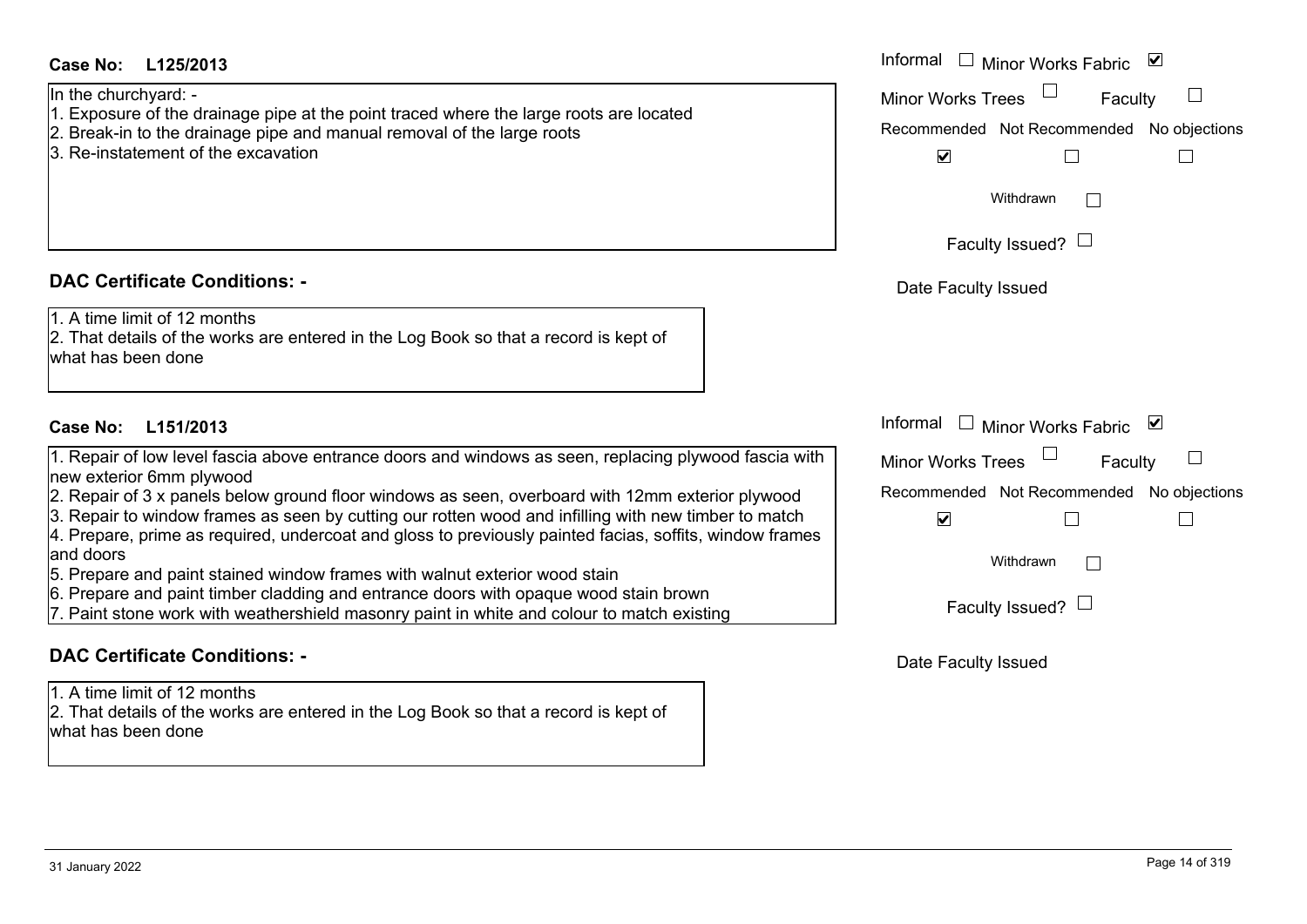| <b>Case No:</b><br>L101/2013                                                                                                                                                                                                                                                                                                                                                                                                                                                                                                                                                                                                                                         | Informal <b>☑</b> Minor Works Fabric                                                                                                                                                           |
|----------------------------------------------------------------------------------------------------------------------------------------------------------------------------------------------------------------------------------------------------------------------------------------------------------------------------------------------------------------------------------------------------------------------------------------------------------------------------------------------------------------------------------------------------------------------------------------------------------------------------------------------------------------------|------------------------------------------------------------------------------------------------------------------------------------------------------------------------------------------------|
| 1. Removal of rearmost 6 rows of Pews on each side of the church, with the rearmost pew, which<br>accommodates storage, being reinstated as the fifth and last row<br>2. Making good the parquet flooring after the removal of the pews and resurface the floor to reinstate<br>the appearance of the wooden floor<br>3. Replacement of existing heaters<br>4. Introduction of movable screens in order to reconfigure the church and open spaces for a variety of<br>different uses<br>5. Re-decoration of the interior walls of the church with paint matching the existing (Magnolia) and to<br>paint the rear wall of the church in a matching colour (Magnolia) | $\blacktriangledown$<br><b>Minor Works Trees</b><br>Faculty<br>Recommended Not Recommended No objections<br>$\blacktriangledown$<br>Withdrawn<br>Faculty Issued? Ø                             |
| <b>DAC Certificate Conditions: -</b><br>1. That details of the works are entered in the Log Book so that a record is kept of                                                                                                                                                                                                                                                                                                                                                                                                                                                                                                                                         | Date Faculty Issued<br>12/05/2014                                                                                                                                                              |
| what has been done<br>2. That the PCC spefies the type of pain to be used, which ought to breathable                                                                                                                                                                                                                                                                                                                                                                                                                                                                                                                                                                 |                                                                                                                                                                                                |
| <b>Case No:</b><br>L208/2014                                                                                                                                                                                                                                                                                                                                                                                                                                                                                                                                                                                                                                         | Informal<br><b>Minor Works Fabric</b>                                                                                                                                                          |
| CONFIRMATORY APPLICATION for works undertaken: -<br>1. Removal of a seat at the rear of the Nave<br>2. Re-painting of the north wall of the inside of the church (closest to the Altar) in colour to match<br>existing<br>3. Installation of an isolated timer controlled external electrical socket on the south east outside wall of<br>the church                                                                                                                                                                                                                                                                                                                 | $\blacktriangledown$<br><b>Minor Works Trees</b><br>Faculty<br>Recommended Not Recommended No objections<br>$\blacktriangledown$<br>$\overline{\phantom{a}}$<br>Withdrawn<br>Faculty Issued? Ø |
| <b>DAC Certificate Conditions: -</b>                                                                                                                                                                                                                                                                                                                                                                                                                                                                                                                                                                                                                                 | Date Faculty Issued<br>22/12/2014                                                                                                                                                              |
| 1. That details of the works are entered in the Log Book so that a record is kept of<br>what has been done                                                                                                                                                                                                                                                                                                                                                                                                                                                                                                                                                           |                                                                                                                                                                                                |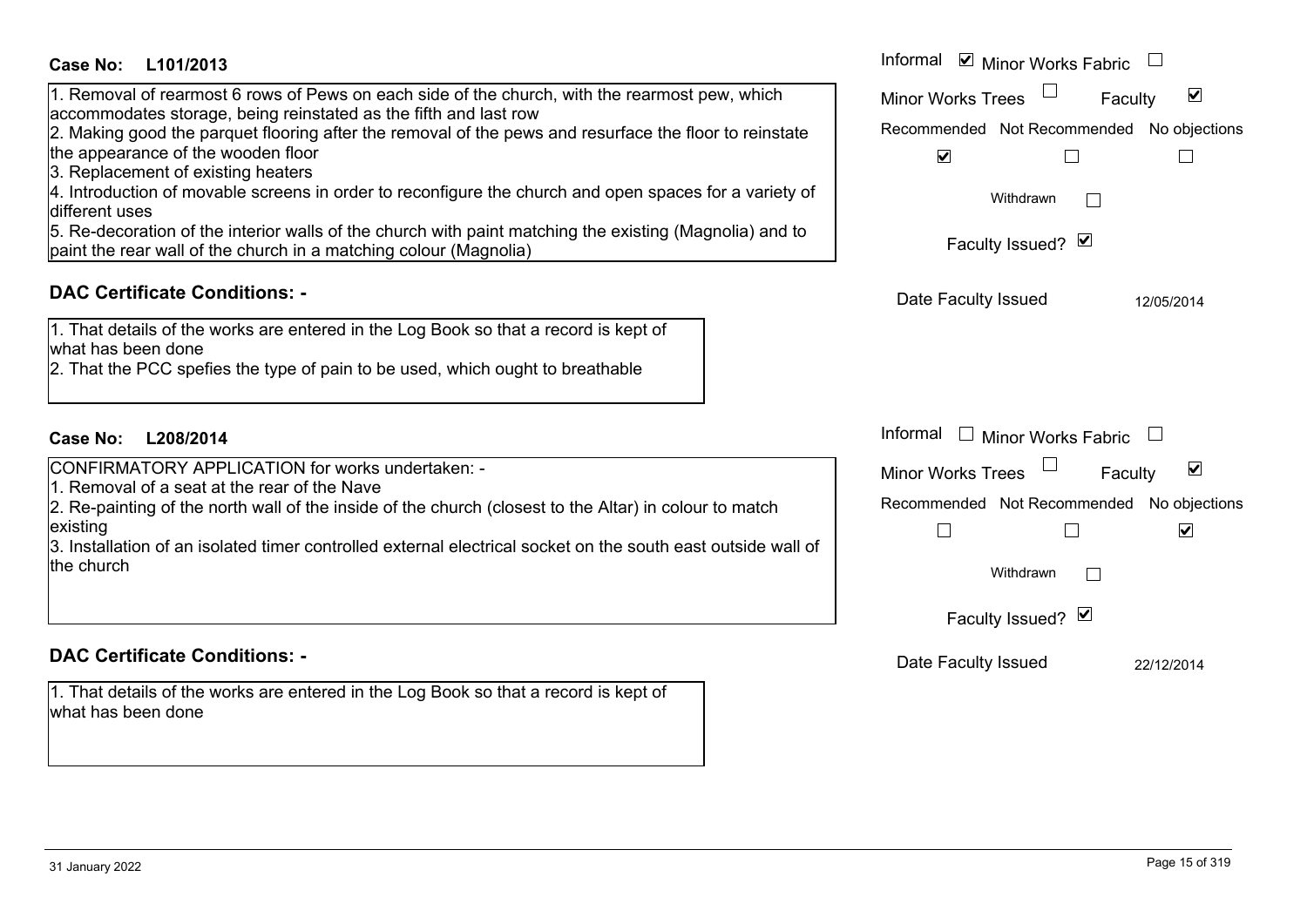### **L036/2014Case No:** Informal

Re-ordering of the Car Park comprising: -

1. Removal of shrubbery plants and 1 Tree to create access from neighbouring property exit road owned by Kathleen Rutland House

2. Removal of surface and laying of suitable foundation and new surface materials to renew the car park area

3. Creation of access to and exit from the car park with adjacent exit road owned by Kathleen Rutland **House** 

- 4. Laying of similar surface from exit point to the access point from main church car park
- 5. Installation of security lighting for the car park

### **DAC Certificate Conditions: -**

1. That details of the works are entered in the Log Book so that a record is kept of what has been done

2. That the PCC taking advice from the Diocesan Registrar on the legal arrangements for the neighbour renting part of the car park

### **L107/2015Case No:** Informal

1. Remove 7 x shrubs, several of which are diseased, to clear an area near Garden of Remembrance

- 2. Trim and tidy nearby holly tree by removing lower limbs and lopping by approximately 1 metre
- 3. Remove low hanging limb of ash tree currently hanging into the Holly Tree

4. Plant 1 x Whitebeam Tree (sorbus aria majestica) in the newly cleared area near the Garden of Remembrance

### **DAC Certificate Conditions: -**

1. A time limit of 12 months

2. That details of the works are entered in the Log Book so that a record is kept of what has been done

| Informal<br><b>Minor Works Fabric</b>     |
|-------------------------------------------|
| ⊻<br><b>Minor Works Trees</b><br>Faculty  |
| Recommended Not Recommended No objections |
| $\blacktriangledown$                      |
| Withdrawn                                 |
| Faculty Issued? Ø                         |
| Date Faculty Issued<br>02/05/2014         |
|                                           |
|                                           |
| Informal<br><b>Minor Works Fabric</b>     |
| ⊻<br><b>Minor Works Trees</b><br>Faculty  |
| Recommended Not Recommended No objections |
|                                           |
| Withdrawn                                 |
| Faculty Issued? I                         |
| Date Faculty Issued                       |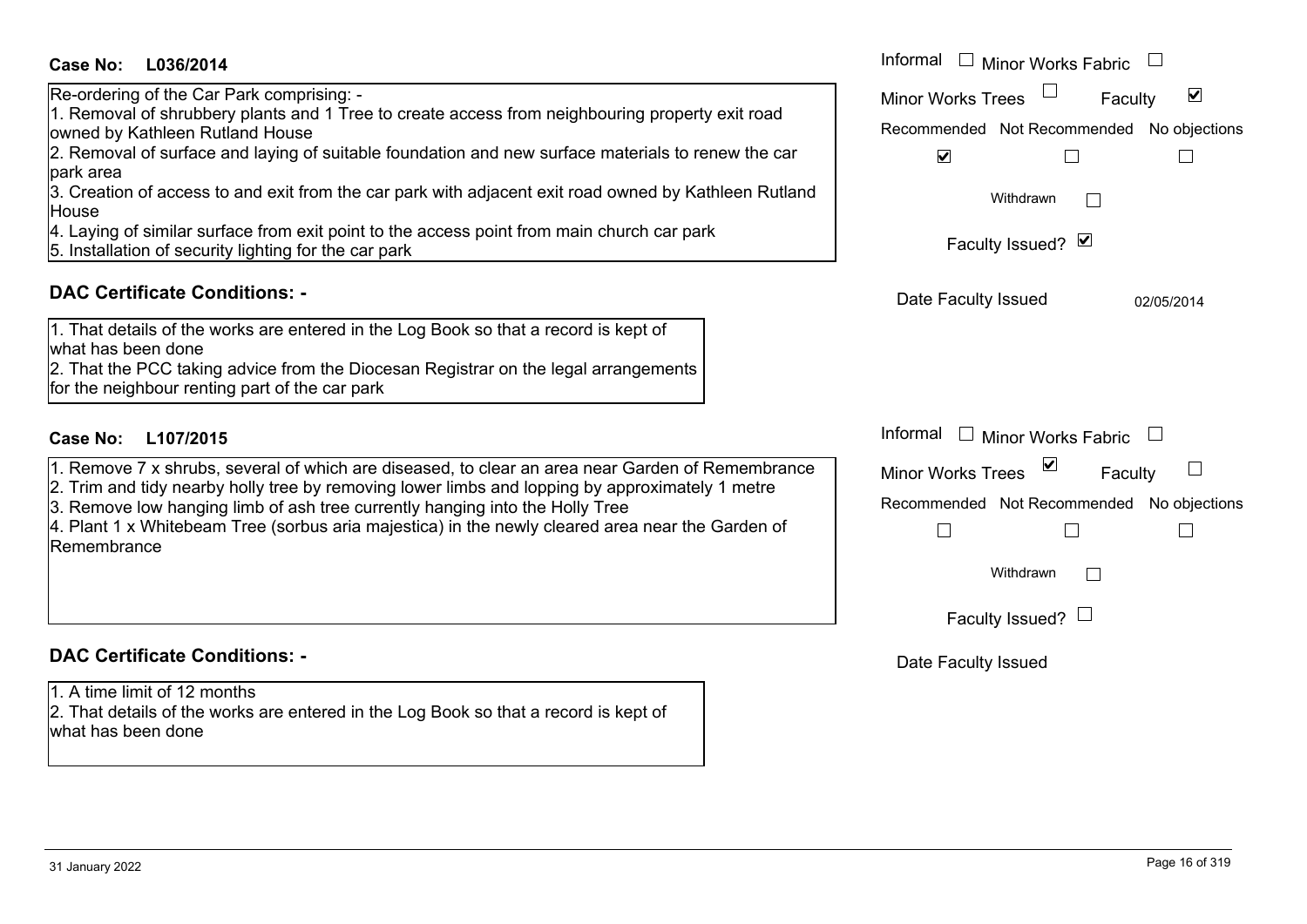#### **L046/2015Case No:**

| <b>Case No:</b><br>L046/2015                                                                                                                                               | Informal<br>$\overline{\phantom{a}}$<br><b>Minor Works Fabric</b> |
|----------------------------------------------------------------------------------------------------------------------------------------------------------------------------|-------------------------------------------------------------------|
| Refurbishment of WC and other facilities                                                                                                                                   | $\blacktriangledown$<br><b>Minor Works Trees</b><br>Faculty       |
|                                                                                                                                                                            | Recommended Not Recommended No objections                         |
|                                                                                                                                                                            | $\blacktriangledown$                                              |
|                                                                                                                                                                            | Withdrawn<br>$\mathbb{R}^n$                                       |
|                                                                                                                                                                            | Faculty Issued? Ø                                                 |
| <b>DAC Certificate Conditions: -</b>                                                                                                                                       | Date Faculty Issued<br>22/06/2015                                 |
| 1. That details of the works are entered in the Log Book so that a record is kept of<br>what has been done                                                                 |                                                                   |
| 2. That the new gas boiler must be installed by a registered "Gas Safe" contractor. (It<br>is assumed that the existing gas supply is adequate for the additional boiler.) |                                                                   |
| Case No:<br>L143/2015                                                                                                                                                      | Informal<br>□ Minor Works Fabric $\vert \mathbf{v} \vert$         |
| Repairs to: -                                                                                                                                                              | <b>Minor Works Trees</b><br>ப<br>Faculty                          |
| 1. Flat roofs<br>2. Rainwater Goods                                                                                                                                        | Recommended Not Recommended No objections                         |
|                                                                                                                                                                            | $\blacktriangledown$<br>$\Box$                                    |
|                                                                                                                                                                            | Withdrawn<br>$\Box$                                               |
|                                                                                                                                                                            | Faculty Issued? $\Box$                                            |
| <b>DAC Certificate Conditions: -</b>                                                                                                                                       | Date Faculty Issued                                               |
| 1. A time limit of 12 months                                                                                                                                               |                                                                   |
| 2. That details of the works are entered in the Log Book so that a record is kept of<br>what has been done                                                                 |                                                                   |
|                                                                                                                                                                            |                                                                   |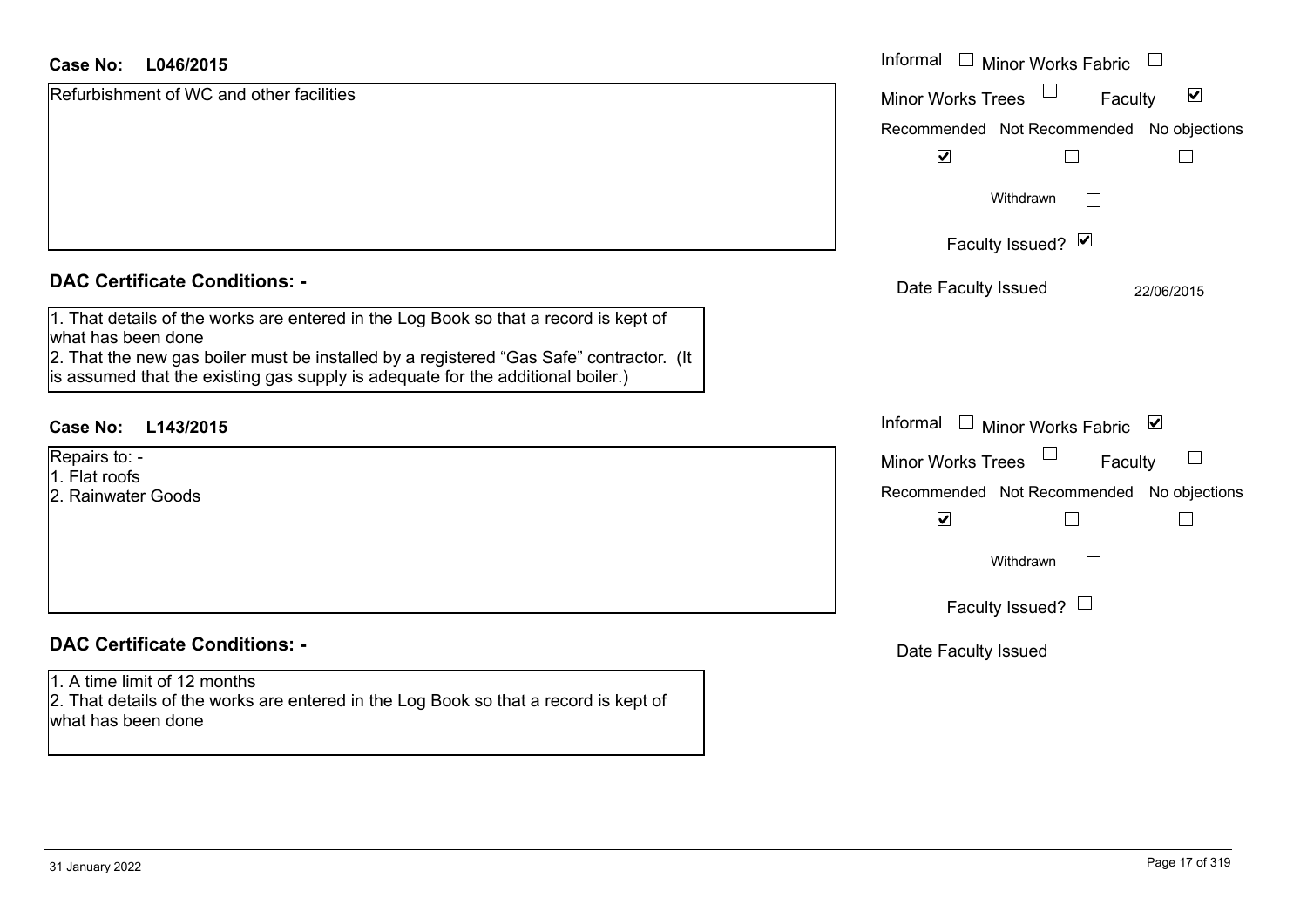#### **L209/2015Case No:**

| <b>Case No:</b><br>L209/2015                                                                                                                                                                                                          | Informal $\square$<br>Minor Works Fabric ⊠           |
|---------------------------------------------------------------------------------------------------------------------------------------------------------------------------------------------------------------------------------------|------------------------------------------------------|
| Replacement of the Electrical Switchgear                                                                                                                                                                                              | <b>Minor Works Trees</b><br>ப<br>Faculty             |
|                                                                                                                                                                                                                                       | Recommended Not Recommended No objections            |
|                                                                                                                                                                                                                                       | $\blacktriangledown$                                 |
|                                                                                                                                                                                                                                       | Withdrawn<br>$\mathbf{1}$                            |
|                                                                                                                                                                                                                                       | Faculty Issued? $\Box$                               |
| <b>DAC Certificate Conditions: -</b>                                                                                                                                                                                                  | Date Faculty Issued                                  |
| 1. A time limit of 12 months<br>2. That details of the works are entered in the Log Book so that a record is kept of<br>what has been done<br>3. That, in line with the requirement and advice of the Ecclesiastical Insurance Group, |                                                      |
| L195/2015<br><b>Case No:</b>                                                                                                                                                                                                          | Informal $\Box$ Minor Works Fabric $\Box$            |
| The installation of a Triptych donated by the local artist, Barbara Johal, onto the rear (south) wall                                                                                                                                 | Minor Works Trees<br>$\blacktriangledown$<br>Faculty |
|                                                                                                                                                                                                                                       | Recommended Not Recommended No objections            |
|                                                                                                                                                                                                                                       | $\blacktriangledown$                                 |
|                                                                                                                                                                                                                                       | Withdrawn<br>$\Box$                                  |
|                                                                                                                                                                                                                                       | Faculty Issued? Ø                                    |
| <b>DAC Certificate Conditions: -</b>                                                                                                                                                                                                  | Date Faculty Issued<br>19/10/2015                    |
| 1. That details of the works are entered in the Log Book so that a record is kept of<br>what has been done                                                                                                                            |                                                      |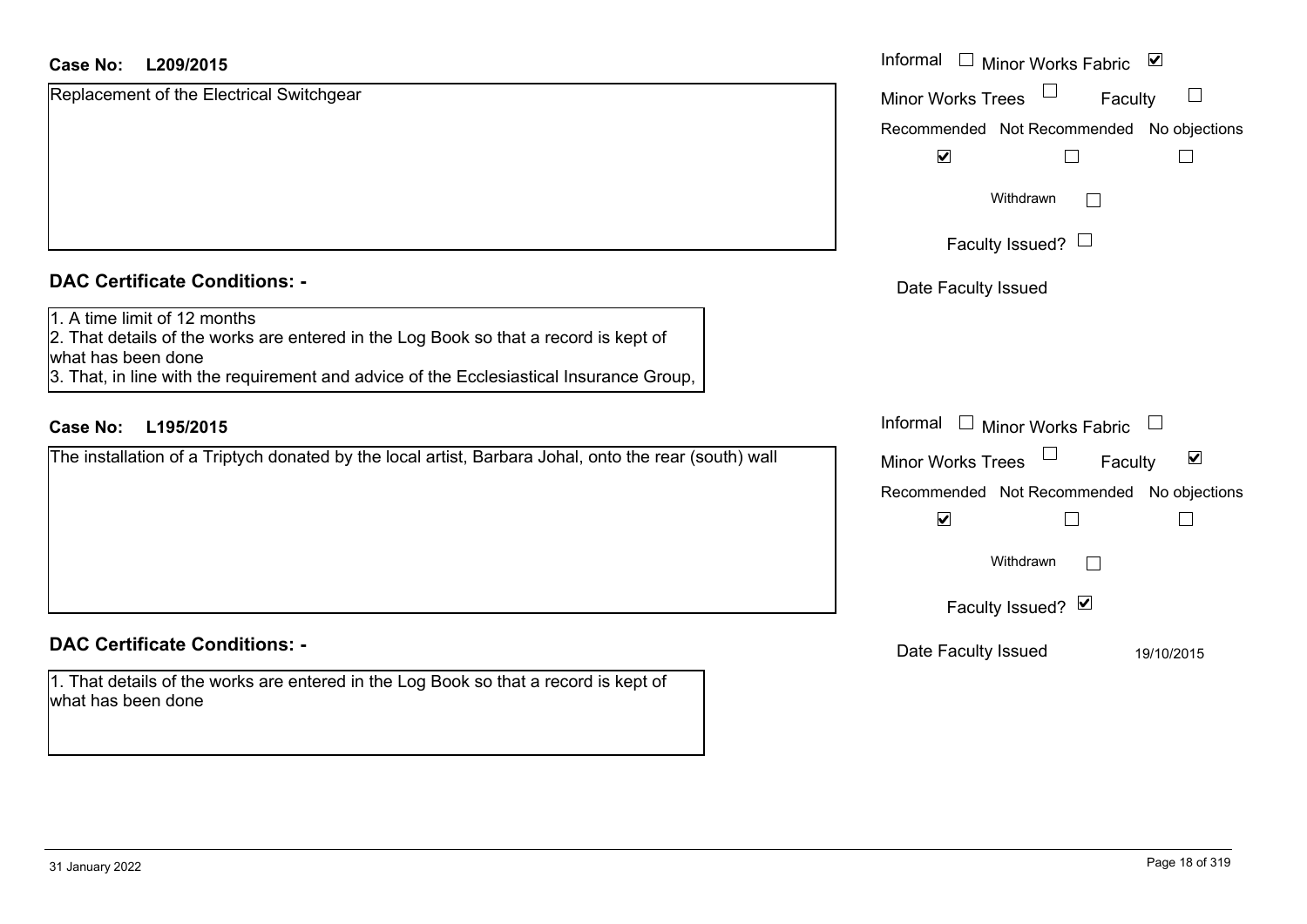| Case No:<br>L028/2015                                                                                                                                                                                               | Informal $\Box$ Minor Works Fabric<br>$\Box$                                                                                                                              |
|---------------------------------------------------------------------------------------------------------------------------------------------------------------------------------------------------------------------|---------------------------------------------------------------------------------------------------------------------------------------------------------------------------|
| CONFIRMATORY APPLICATION for works undertaken: -                                                                                                                                                                    | $\blacktriangledown$<br><b>Minor Works Trees</b><br>Faculty                                                                                                               |
| 1. Felling of large Conifer Tree                                                                                                                                                                                    | Recommended Not Recommended No objections<br>$\blacktriangledown$<br>$\Box$<br>$\Box$                                                                                     |
|                                                                                                                                                                                                                     | Withdrawn<br>$\mathbf{L}$                                                                                                                                                 |
|                                                                                                                                                                                                                     | Faculty Issued? Ø                                                                                                                                                         |
| <b>DAC Certificate Conditions: -</b><br>1. That details of the works are entered in the Log Book so that a record is kept of<br>what has been done                                                                  | Date Faculty Issued<br>08/06/2015                                                                                                                                         |
| <b>Case No:</b>                                                                                                                                                                                                     | Informal<br>$\Box$<br><b>Minor Works Fabric</b>                                                                                                                           |
| 1. Refurbishment of Vestibule<br>2. Erection of external signage                                                                                                                                                    | $\blacktriangledown$<br><b>Minor Works Trees</b><br>Faculty<br>Recommended Not Recommended No objections<br>$\blacktriangledown$<br>$\Box$<br>$\mathbb{R}^n$<br>Withdrawn |
| <b>DAC Certificate Conditions: -</b>                                                                                                                                                                                | Faculty Issued? Ø                                                                                                                                                         |
| 1. That details of the works are entered in the Log Book so that a record is kept of<br>what has been done<br>2. That the PCC ensures that planning permission is granted prior to the<br>commencement of the works | Date Faculty Issued<br>13/06/2016                                                                                                                                         |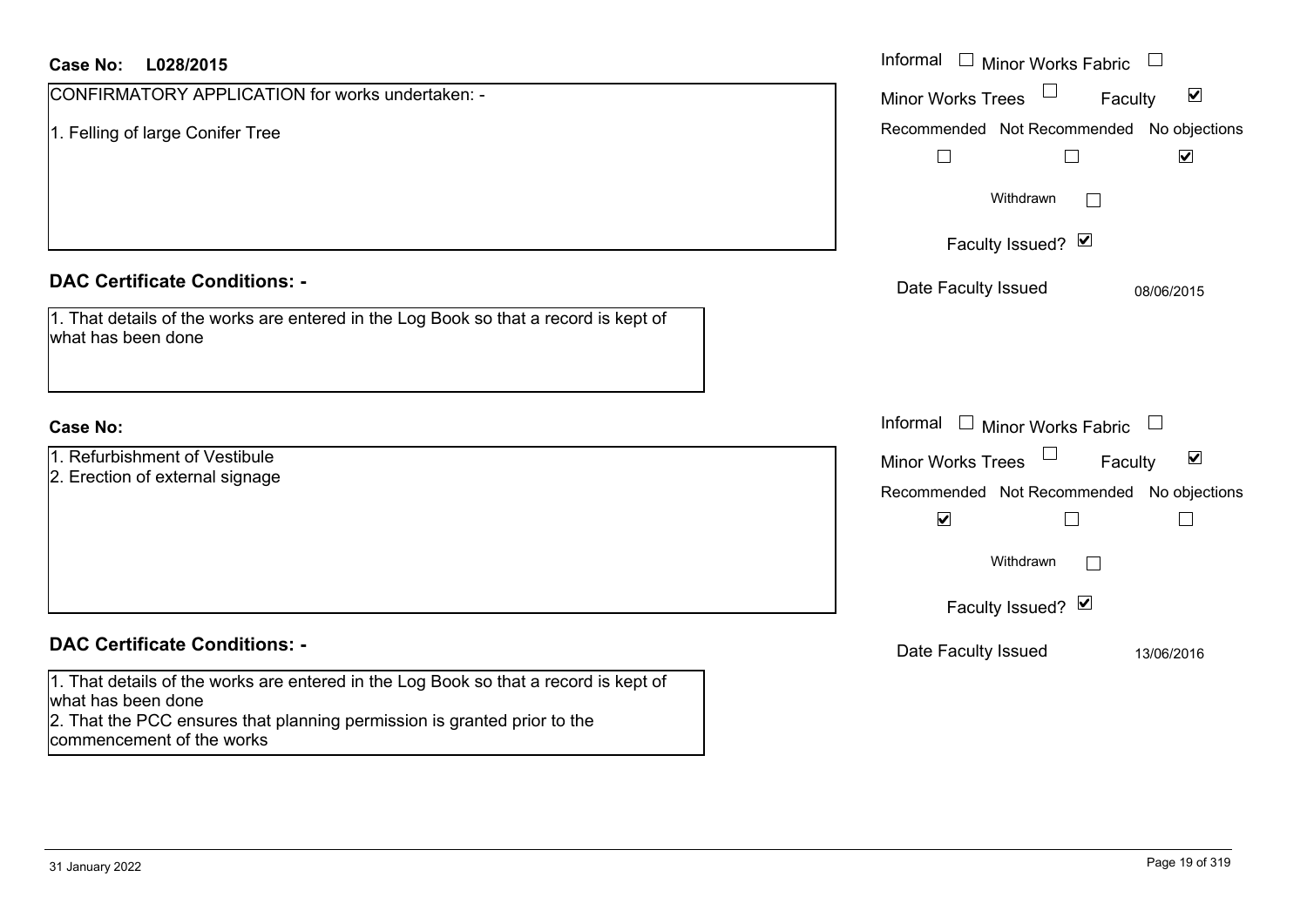| <b>Case No:</b>                                                                                                                                                                                                                                                                         | Informal □ Minor Works Fabric<br>$\overline{\mathbf{v}}$ |
|-----------------------------------------------------------------------------------------------------------------------------------------------------------------------------------------------------------------------------------------------------------------------------------------|----------------------------------------------------------|
| Replacement of 4 Spotlights                                                                                                                                                                                                                                                             | Minor Works Trees<br>$\Box$<br>Faculty                   |
|                                                                                                                                                                                                                                                                                         | Recommended Not Recommended No objections                |
|                                                                                                                                                                                                                                                                                         | $\blacktriangledown$                                     |
|                                                                                                                                                                                                                                                                                         | Withdrawn                                                |
|                                                                                                                                                                                                                                                                                         | Faculty Issued? $\Box$                                   |
| <b>DAC Certificate Conditions: -</b>                                                                                                                                                                                                                                                    | Date Faculty Issued                                      |
| 1. That details of the works are entered in the Log Book so that a record is kept of<br>what has been done<br>2. That the PCC submits and up-to-date Electrical condition report certificate<br>3. That all wiring should be as unobtrusive as possible and of an appropriate colour to |                                                          |
| <b>Case No:</b>                                                                                                                                                                                                                                                                         | Informal<br>Minor Works Fabric ⊠<br>$\perp$              |
| Re-decoration of Facias                                                                                                                                                                                                                                                                 | <b>Minor Works Trees</b><br>$\Box$<br>Faculty            |
|                                                                                                                                                                                                                                                                                         | Recommended Not Recommended No objections                |
|                                                                                                                                                                                                                                                                                         | $\blacktriangledown$<br>$\mathsf{L}$                     |
|                                                                                                                                                                                                                                                                                         | Withdrawn                                                |
|                                                                                                                                                                                                                                                                                         | Faculty Issued? $\Box$                                   |
| <b>DAC Certificate Conditions: -</b>                                                                                                                                                                                                                                                    | Date Faculty Issued                                      |
| 1. That details of the works are entered in the Log Book so that a record is kept of<br>what has been done                                                                                                                                                                              |                                                          |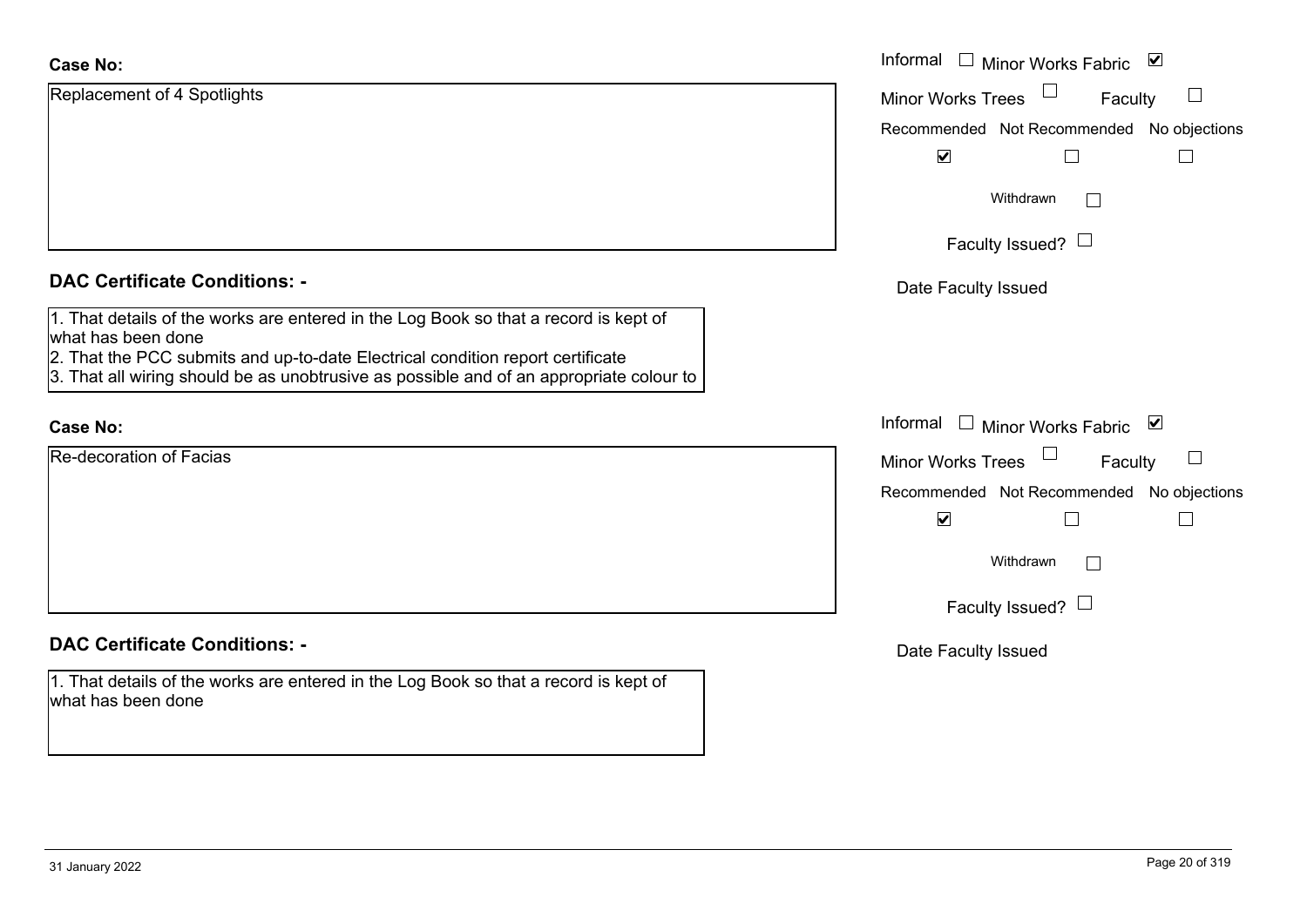| <b>Case No:</b>                                                                                            | Informal<br>Minor Works Fabric                                                  |
|------------------------------------------------------------------------------------------------------------|---------------------------------------------------------------------------------|
| Felling of trees during general ground maintenance                                                         | $\blacktriangledown$<br><b>Minor Works Trees</b><br>Faculty                     |
|                                                                                                            | Recommended Not Recommended No objections                                       |
|                                                                                                            | $\blacktriangledown$<br>Г                                                       |
|                                                                                                            | Withdrawn<br>$\vert \ \ \vert$                                                  |
|                                                                                                            | Faculty Issued? $\Box$                                                          |
| <b>DAC Certificate Conditions: -</b>                                                                       | Date Faculty Issued<br>04/05/2017                                               |
| 1. That details of the works are entered in the Log Book so that a record is kept of<br>what has been done |                                                                                 |
| <b>Case No:</b>                                                                                            | Informal<br>$\Box$ Minor Works Fabric<br>$\begin{array}{c} \square \end{array}$ |
| Maintenance Works to the Trees                                                                             | $\blacktriangledown$<br><b>Minor Works Trees</b><br>Faculty<br>$\Box$           |
|                                                                                                            | Recommended Not Recommended No objections                                       |
|                                                                                                            | $\blacktriangledown$<br>$\Box$                                                  |
|                                                                                                            | Withdrawn<br>$\vert \ \ \vert$                                                  |
|                                                                                                            | Faculty Issued? $\Box$                                                          |
| <b>DAC Certificate Conditions: -</b>                                                                       | Date Faculty Issued                                                             |
| 1. That details of the works are entered in the Log Book so that a record is kept of<br>what has been done |                                                                                 |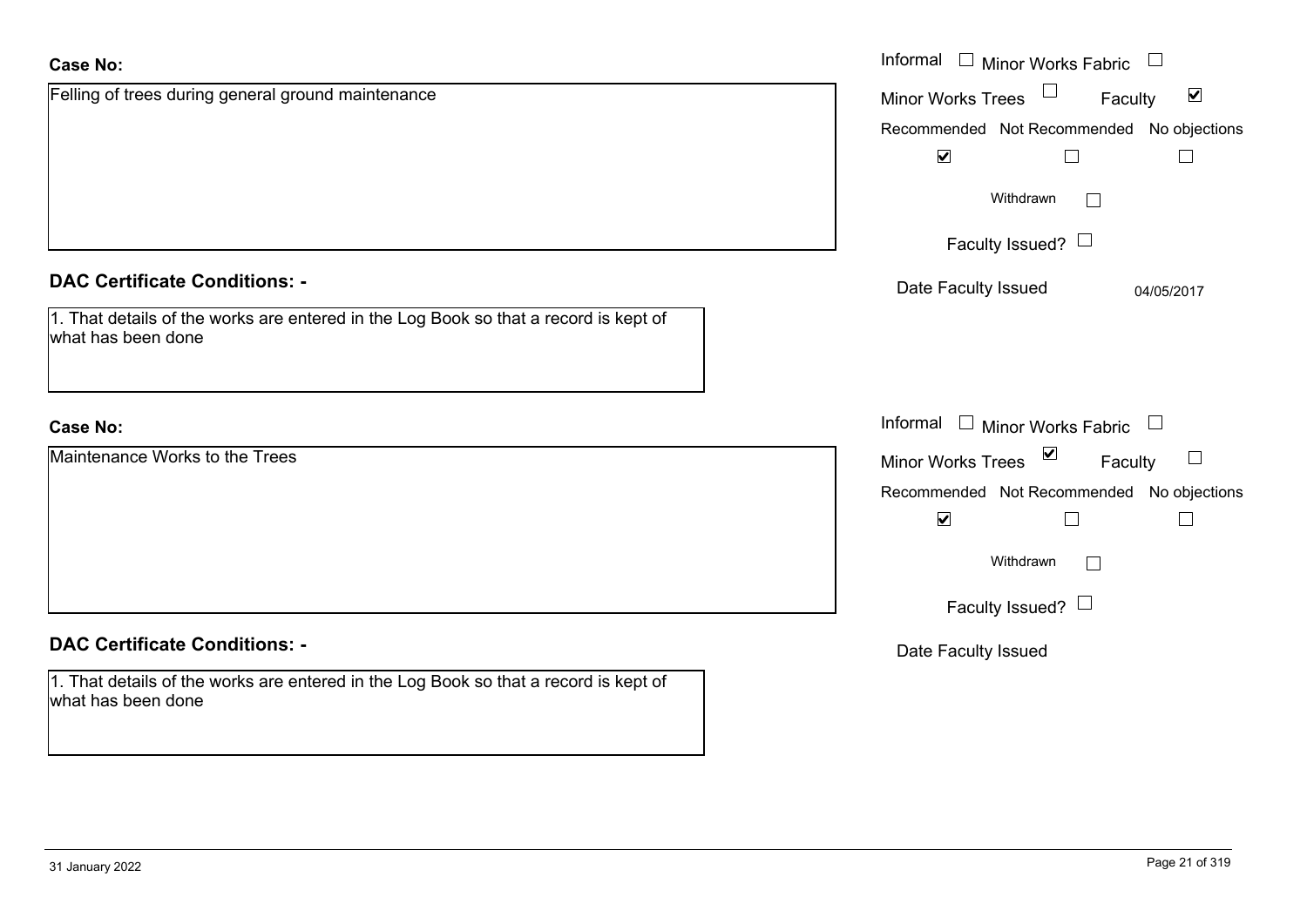# Case No

| <b>Case No:</b>                                                                                            | Informal $\Box$ Minor Works Fabric $\Box$                             |
|------------------------------------------------------------------------------------------------------------|-----------------------------------------------------------------------|
| Removal of trees interfering with neighbouring properties on Priory Walk                                   | $\Box$<br>$\blacktriangledown$<br><b>Minor Works Trees</b><br>Faculty |
|                                                                                                            | Recommended Not Recommended No objections                             |
|                                                                                                            | $\overline{\mathbf{v}}$                                               |
|                                                                                                            | Withdrawn                                                             |
|                                                                                                            | Faculty Issued? $\Box$                                                |
| <b>DAC Certificate Conditions: -</b>                                                                       | Date Faculty Issued<br>04/05/2017                                     |
| 1. That details of the works are entered in the Log Book so that a record is kept of<br>what has been done |                                                                       |
| <b>Case No:</b>                                                                                            | Informal<br>□ Minor Works Fabric 凶                                    |
| The re-siting of a bench from being freestanding inside the church to a secure fixed location adjacent to  | Minor Works Trees <sup>1</sup><br>Faculty<br>$\Box$                   |
| the Garden of Rest in the grounds of St Andrew's church                                                    | Recommended Not Recommended No objections                             |
|                                                                                                            | $\blacktriangledown$<br>$\perp$<br>$\mathbf{I}$                       |
|                                                                                                            | Withdrawn<br>$\mathbf{I}$                                             |
|                                                                                                            | Faculty Issued? $\Box$                                                |
| <b>DAC Certificate Conditions: -</b>                                                                       | Date Faculty Issued                                                   |
| 1. That details of the works are entered in the Log Book so that a record is kept of<br>what has been done |                                                                       |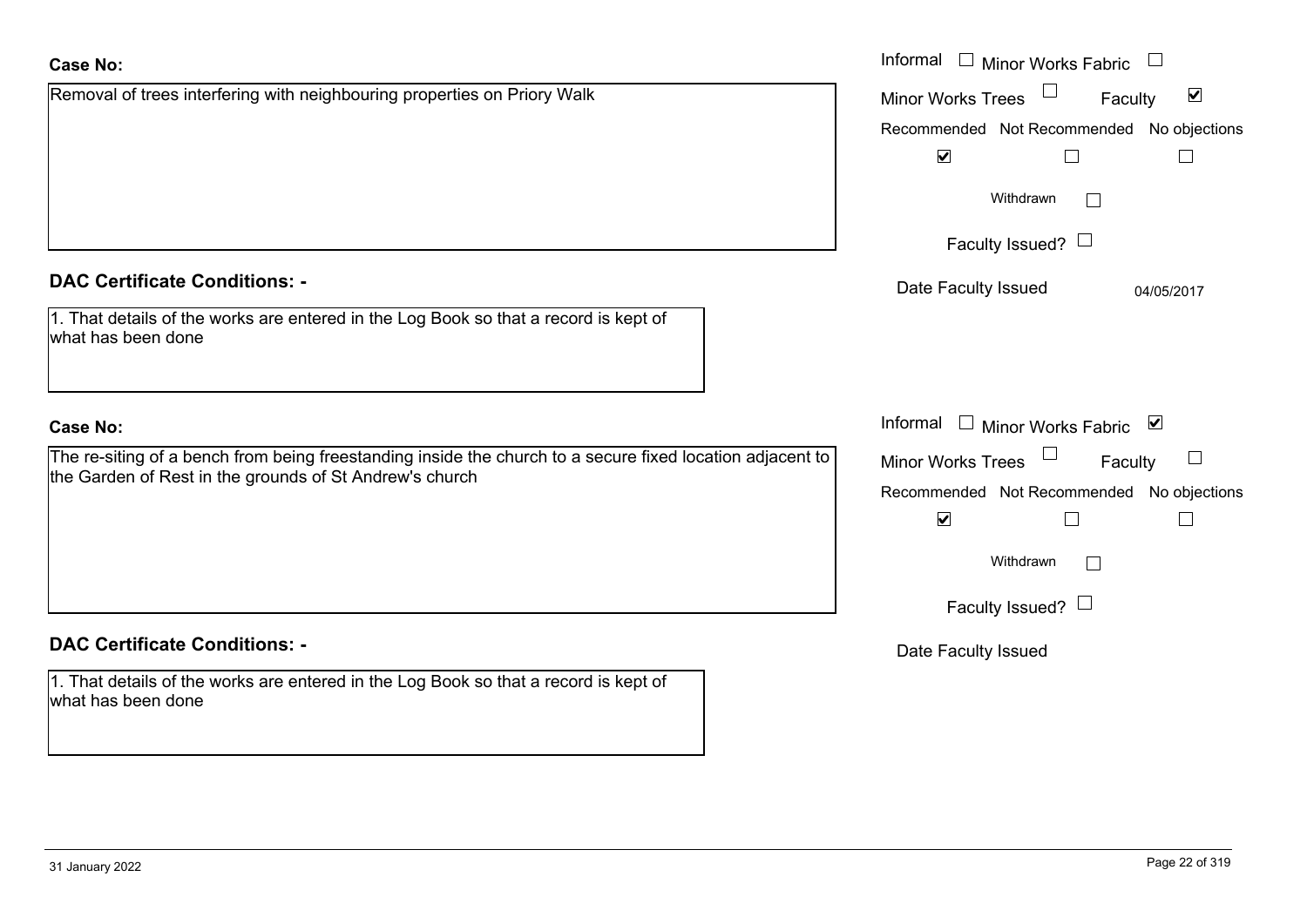| Case No:                                                                                                   | Informal $\Box$ Minor Works Fabric<br>⊻   |
|------------------------------------------------------------------------------------------------------------|-------------------------------------------|
| Replacement of: -<br>. External facias                                                                     | Minor Works Trees $\Box$<br>Faculty       |
| 2. Window frames                                                                                           | Recommended Not Recommended No objections |
|                                                                                                            | $\blacktriangleright$                     |
|                                                                                                            | Withdrawn<br>l I                          |
|                                                                                                            | Faculty Issued? $\Box$                    |
| <b>DAC Certificate Conditions: -</b>                                                                       | Date Faculty Issued                       |
| 1. That details of the works are entered in the Log Book so that a record is kept of<br>what has been done |                                           |

## **Case No:**

Upgrading of AV Equipment

## **DAC Certificate Conditions: -**

1. That details of the works are entered in the Log Book so that a record is kept of what has been done

2. That an updated Electrical Condition Report is commissioned, and submitted to the DAC Secretary, after the installation

|                                                                                          | aculty issueu :                                              |
|------------------------------------------------------------------------------------------|--------------------------------------------------------------|
| rtificate Conditions: -                                                                  | Date Faculty Issued                                          |
| etails of the works are entered in the Log Book so that a record is kept of<br>been done |                                                              |
|                                                                                          |                                                              |
|                                                                                          | Informal<br>□ Minor Works Fabric $\vert \blacktriangleright$ |
| g of AV Equipment                                                                        | Minor Works Trees $\Box$<br>Faculty                          |
|                                                                                          | Recommended Not Recommended No objections                    |
|                                                                                          | $\blacktriangledown$                                         |
|                                                                                          |                                                              |

 $\Box$ Withdrawn

Faculty Issued?  $\Box$ 

Date Faculty Issued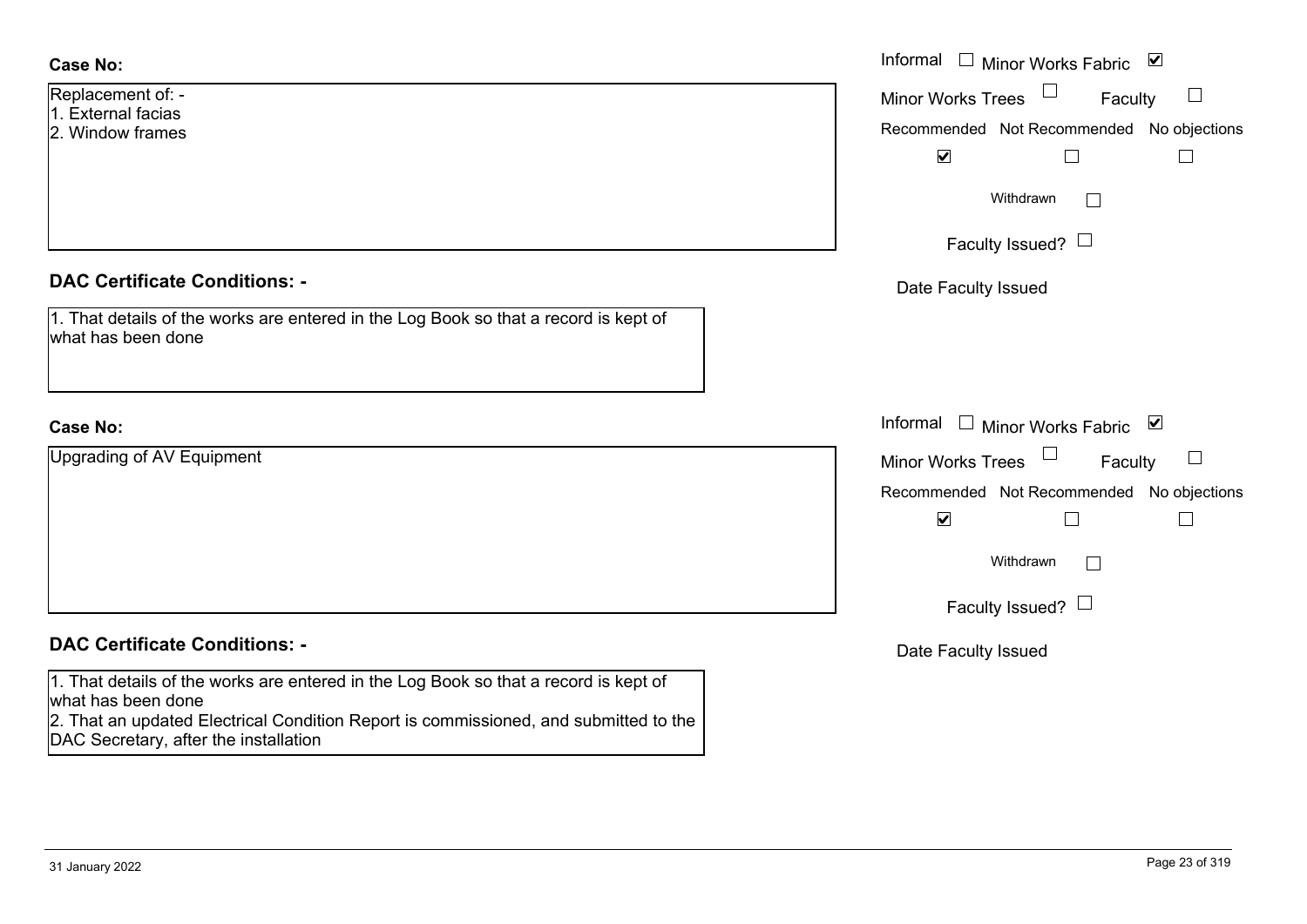## **Case No:**

Parking bay line marking of car park in main car park

|  |  | <b>DAC Certificate Conditions: -</b> |
|--|--|--------------------------------------|
|--|--|--------------------------------------|

1. That details of the works are entered in the Log Book so that a record is kept of what has been done 2. That the PCC ensures the parking bay complies with the required minimums as set

out in 'BS8300 Towards Vision'

|                                               | Informal $\Box$ Minor Works Fabric $\Box$                   |
|-----------------------------------------------|-------------------------------------------------------------|
| bay line marking of car park in main car park | $\blacktriangledown$<br><b>Minor Works Trees</b><br>Faculty |
|                                               | Recommended Not Recommended No objections                   |
|                                               | $\blacktriangledown$                                        |
|                                               | Withdrawn                                                   |
|                                               | Faculty Issued? Ø                                           |
| rtificate Conditions: -                       | Date Faculty Issued<br>30/06/2021                           |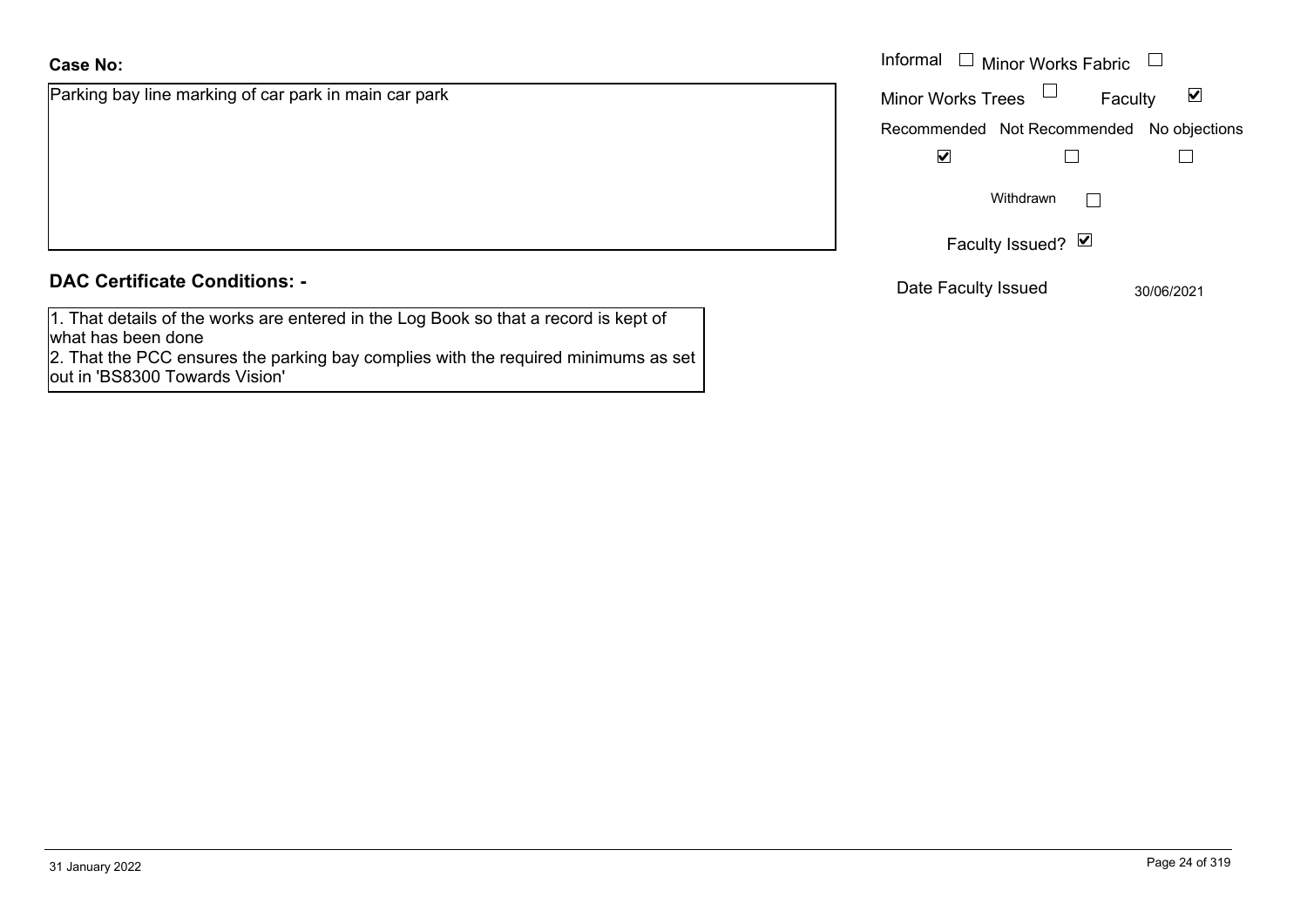#### **10102 Leicester, All Saints**

### **L026/2000 Case No:** Informal

| Improvements to churchyard |  |  |  |
|----------------------------|--|--|--|
|----------------------------|--|--|--|

### **DAC Certificate Conditions: -**

1. A time limit of 12 months

| Informal<br>$\Box$ Minor Works Fabric |                                           |   |  |  |
|---------------------------------------|-------------------------------------------|---|--|--|
| <b>Minor Works Trees</b>              | Faculty                                   | M |  |  |
|                                       | Recommended Not Recommended No objections |   |  |  |
|                                       |                                           |   |  |  |
|                                       | Withdrawn                                 |   |  |  |
|                                       | Faculty Issued? $\Box$                    |   |  |  |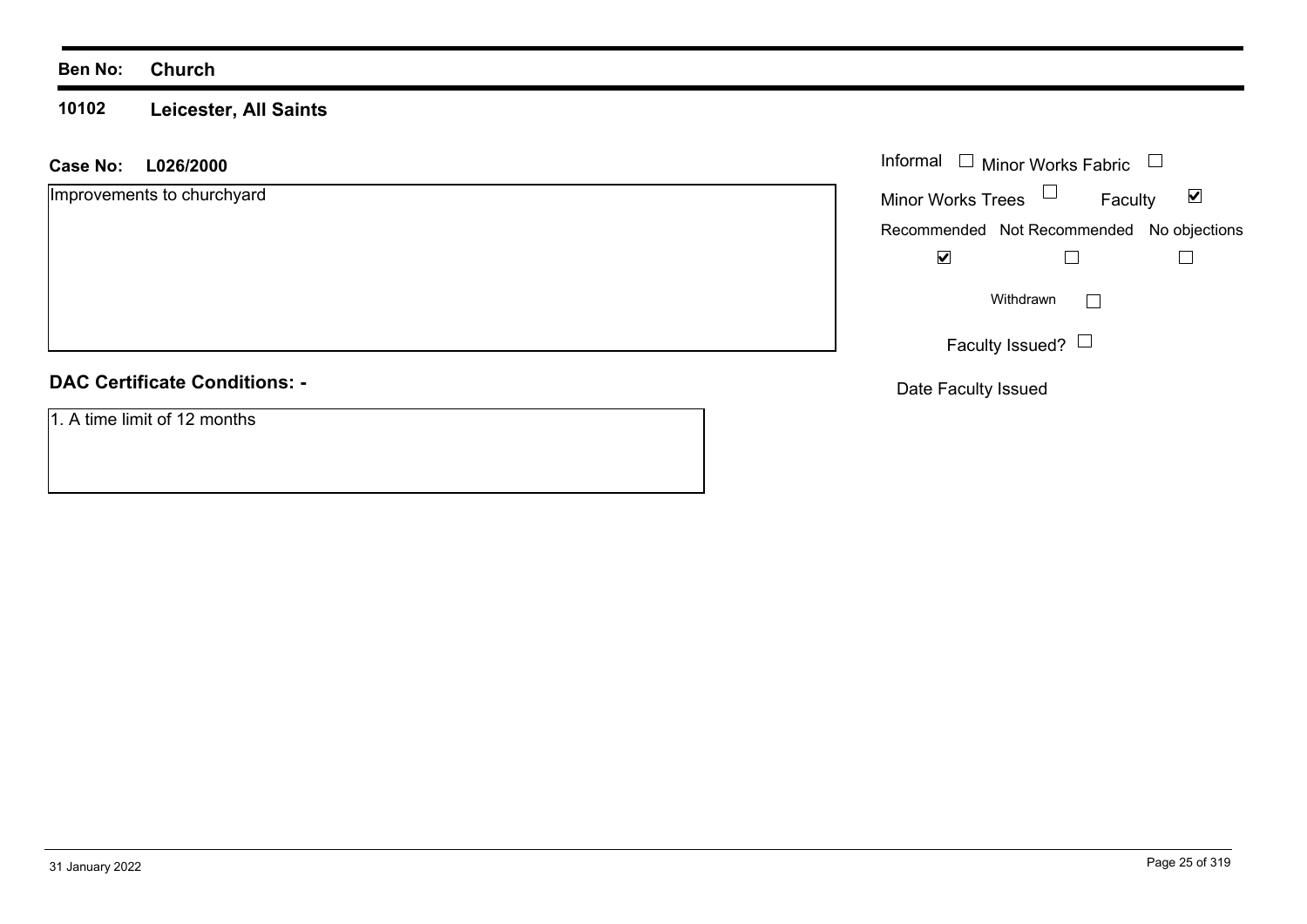| Case No:<br>L153/2004                                                                                                                                                                                                                                                                                                                                                                             | Informal<br>Minor Works Fabric                                                                                                                                                                                          |
|---------------------------------------------------------------------------------------------------------------------------------------------------------------------------------------------------------------------------------------------------------------------------------------------------------------------------------------------------------------------------------------------------|-------------------------------------------------------------------------------------------------------------------------------------------------------------------------------------------------------------------------|
| To erect and install a maximum of: -<br>a) 7 gravestones<br>b) 2 grave slabs<br>c) Fragments of a stone coffin inside the wall of All Saints Churchyard<br>These stones were originally from the Western Burial Ground of the Cathedral and for 2 years have<br>been in temporary storage outside the Cathedral west wall<br><b>DAC Certificate Conditions: -</b><br>1. A time limit of 12 months | $\blacktriangledown$<br><b>Minor Works Trees</b><br>Faculty<br>Recommended Not Recommended No objections<br>$\blacktriangledown$<br>Withdrawn<br>$\mathbf{1}$<br>Faculty Issued? Ø<br>Date Faculty Issued<br>12/01/2005 |
| 2. The PCC needs to check that the Leicester City council proposals to extend the<br>"Green Route" will not adversely affect the proposed re-location site                                                                                                                                                                                                                                        |                                                                                                                                                                                                                         |
| <b>Case No:</b><br>L186/2006                                                                                                                                                                                                                                                                                                                                                                      | Informal $\square$<br><b>Minor Works Fabric</b>                                                                                                                                                                         |
| 1. Installation of ramp for the disabled<br>2. Alterations to the drainage system                                                                                                                                                                                                                                                                                                                 | $\blacktriangledown$<br>Minor Works Trees<br>Faculty<br>Recommended Not Recommended No objections<br>$\blacktriangledown$<br>Withdrawn<br>$\mathbf{L}$<br>Faculty Issued? Ø                                             |
| <b>DAC Certificate Conditions: -</b>                                                                                                                                                                                                                                                                                                                                                              | Date Faculty Issued<br>25/01/2007                                                                                                                                                                                       |
| 1. A time limit of 12 months<br>2. That any trenching be the subject of an archaeological watching brief in<br>accordance with paragraph 4 of the attached archaeological conditions                                                                                                                                                                                                              |                                                                                                                                                                                                                         |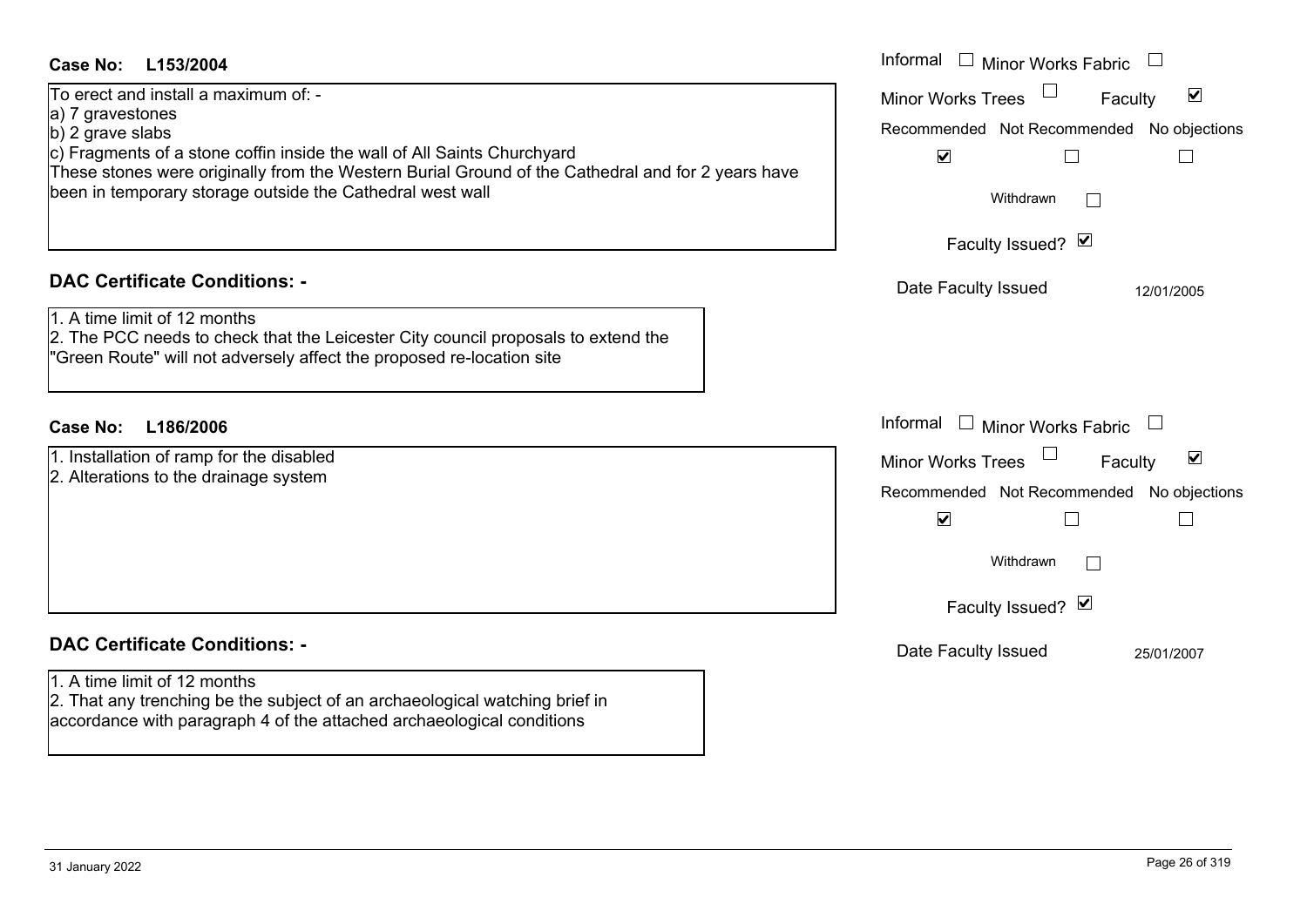| <b>Case No:</b>                                                                                            | Informal<br>$\Box$ Minor Works Fabric                                                 |
|------------------------------------------------------------------------------------------------------------|---------------------------------------------------------------------------------------|
| Tree works as part of tree maintenance comprising: -<br>1. Lifting of low branches<br>2. Re-pollarding     | Minor Works Trees ⊠<br>Faculty<br>$\Box$<br>Recommended Not Recommended No objections |
| 3. Removal of deadwooding & shaping to clear adjacent buildings                                            | $\Box$<br>$\Box$<br>$\Box$                                                            |
|                                                                                                            | Withdrawn<br>$\perp$                                                                  |
|                                                                                                            | Faculty Issued? $\Box$                                                                |
| <b>DAC Certificate Conditions: -</b>                                                                       | Date Faculty Issued                                                                   |
| 1. That details of the works are entered in the Log Book so that a record is kept of<br>what has been done |                                                                                       |
| <b>Case No:</b>                                                                                            | Informal<br>$\Box$ Minor Works Fabric $\lvert \blacktriangleright$                    |
| Tree management works                                                                                      | Minor Works Trees $\Box$<br>Faculty<br>$\Box$                                         |
|                                                                                                            | Recommended Not Recommended No objections<br>$\Box$<br>$\Box$<br>$\Box$               |
|                                                                                                            | Withdrawn                                                                             |
|                                                                                                            | Faculty Issued? $\Box$                                                                |
| <b>DAC Certificate Conditions: -</b>                                                                       | Date Faculty Issued                                                                   |
| 1. That details of the works are entered in the Log Book so that a record is kept of<br>what has been done |                                                                                       |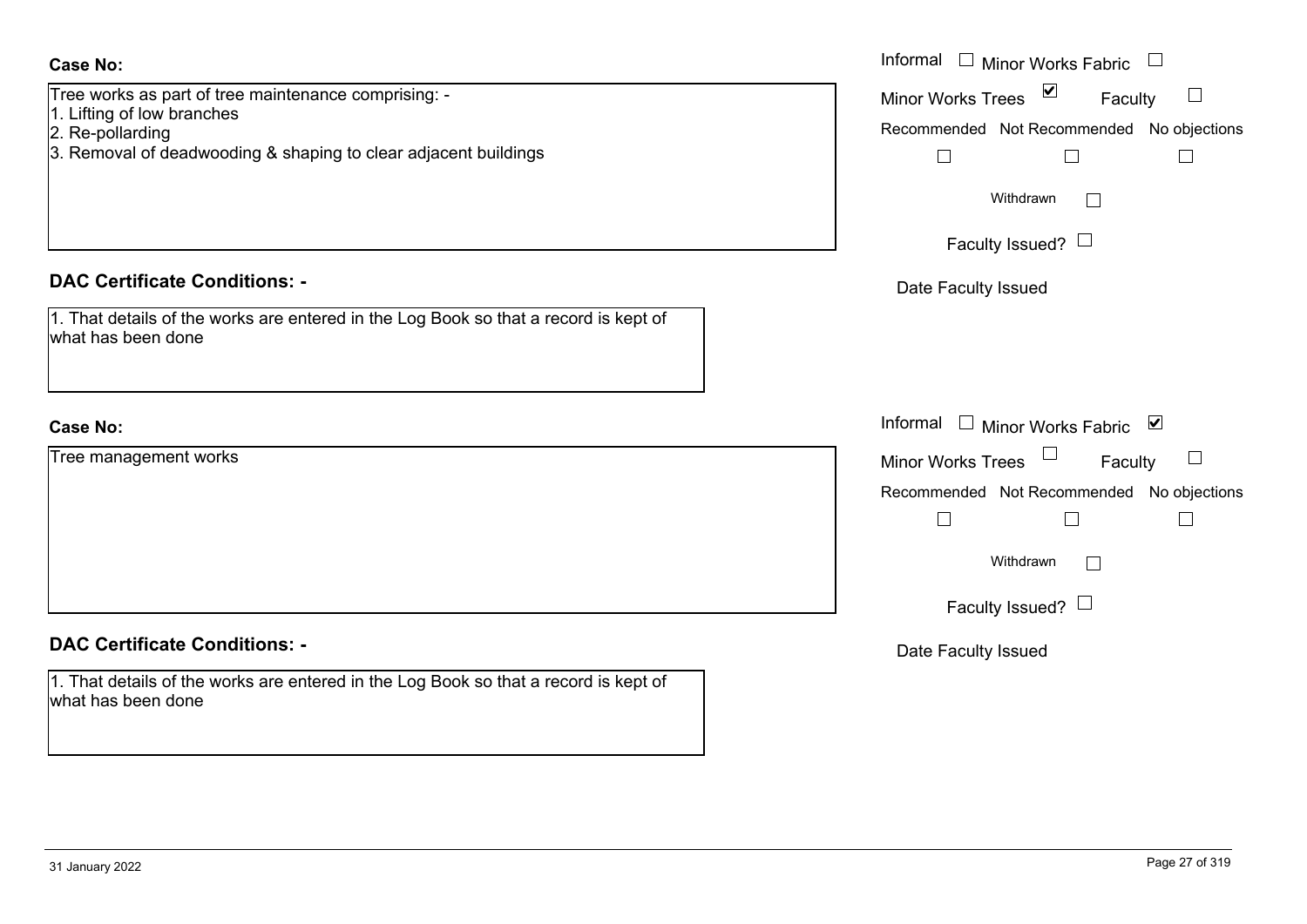# **Leicester, Belgrave (Local Authority) Cemetery**

### **Case No:**

| Testing and repair of memorials |
|---------------------------------|
|---------------------------------|

## **DAC Certificate Conditions: -**

1. A time limit of 12 months

2. That details of the works are entered in the Log Book so that a record is kept of what has been done

|                        | Informal Ø Minor Works Fabric □           |  |  |
|------------------------|-------------------------------------------|--|--|
| nd repair of memorials | Faculty $\square$<br>Minor Works Trees    |  |  |
|                        | Recommended Not Recommended No objections |  |  |
|                        |                                           |  |  |
|                        | Withdrawn                                 |  |  |
|                        | Faculty Issued? $\Box$                    |  |  |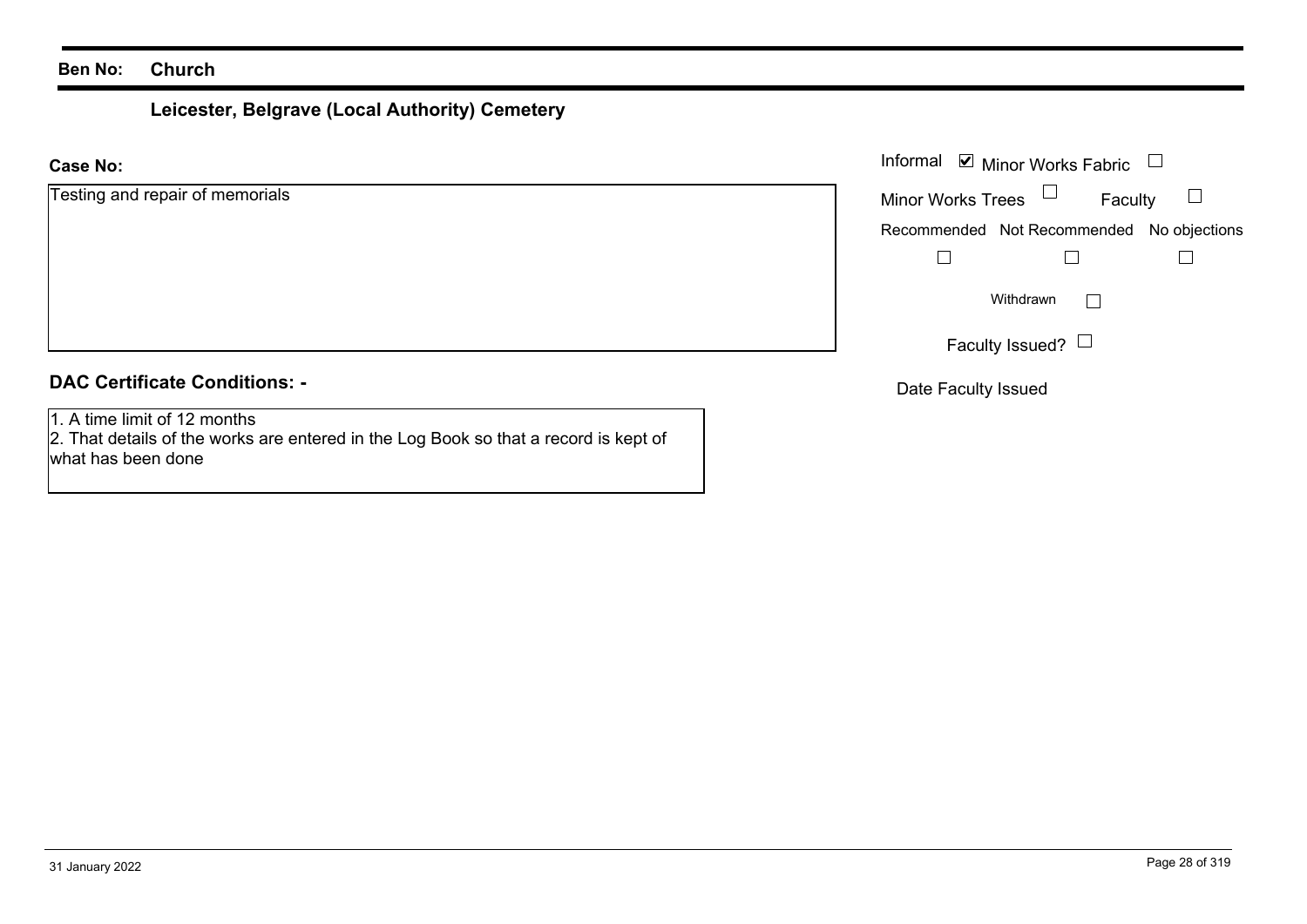| <b>Case No:</b><br>L164/2010                                                                                                                                                                                                      | Informal $\Box$ Minor Works Fabric $\Box$                   |  |  |  |
|-----------------------------------------------------------------------------------------------------------------------------------------------------------------------------------------------------------------------------------|-------------------------------------------------------------|--|--|--|
| Remedial works to 43 unsafe memorials in Section A of the Cemetery                                                                                                                                                                | $\blacktriangledown$<br><b>Minor Works Trees</b><br>Faculty |  |  |  |
|                                                                                                                                                                                                                                   | Recommended Not Recommended No objections                   |  |  |  |
|                                                                                                                                                                                                                                   | $\blacktriangledown$                                        |  |  |  |
|                                                                                                                                                                                                                                   | Withdrawn<br>$\mathbf{L}$                                   |  |  |  |
|                                                                                                                                                                                                                                   | Faculty Issued? Ø                                           |  |  |  |
| <b>DAC Certificate Conditions: -</b>                                                                                                                                                                                              | Date Faculty Issued<br>25/01/2011                           |  |  |  |
| 1. A time limit of 12 months<br>2. That the sinking of memorials should not obscure their inscriptions                                                                                                                            |                                                             |  |  |  |
| <b>Case No:</b><br>L082/2011                                                                                                                                                                                                      | Informal<br>$\Box$ Minor Works Fabric                       |  |  |  |
| Repairs to 73 memorials in sections B and C of the Consecrated Section of the Cemetery                                                                                                                                            | $\blacktriangledown$<br><b>Minor Works Trees</b><br>Faculty |  |  |  |
|                                                                                                                                                                                                                                   | Recommended Not Recommended No objections                   |  |  |  |
|                                                                                                                                                                                                                                   | $\blacktriangledown$                                        |  |  |  |
|                                                                                                                                                                                                                                   | Withdrawn                                                   |  |  |  |
|                                                                                                                                                                                                                                   | Faculty Issued? Ø                                           |  |  |  |
| <b>DAC Certificate Conditions: -</b>                                                                                                                                                                                              | Date Faculty Issued<br>21/06/2011                           |  |  |  |
| 1. A time limit of 12 months<br>2. That details of the works are entered in the Log Book so that a record is kept of<br>what has been done<br>3. That the digging-in of a memorial should not obscure any part of the inscription |                                                             |  |  |  |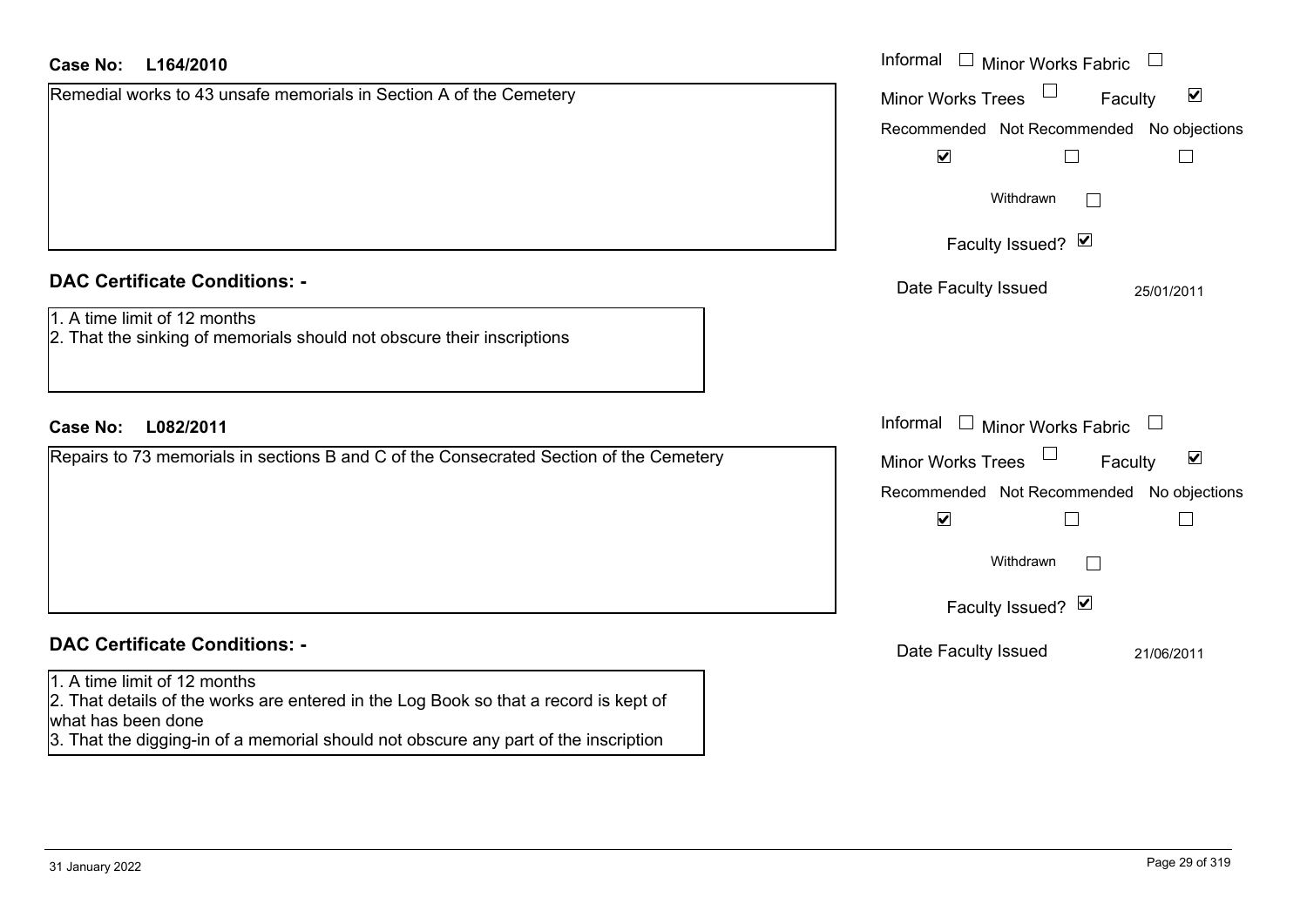### **L087/2012Case No:** Informal

Cleaning of, and repairs to, 15 'killed in action' memorials in the cemetery's section C: - 01. Mason, Bert 02. Bilney, L C 03. Warburton, Arthur 04. Smith, John 05. Kirk, G T & Kirk, E A 06. Ballard, Guy 07. Morgan, Edward 08. Clarke, Ronald G 09. Doody, G 10. Beaver, Henry 11. Marsh, Charles S 12. Millington, G E 13. Morris, Derek 14. Martin15. Toon

| Informal<br>$\Box$ Minor Works Fabric |                                           |   |  |  |
|---------------------------------------|-------------------------------------------|---|--|--|
| <b>Minor Works Trees</b>              | Faculty                                   | V |  |  |
|                                       | Recommended Not Recommended No objections |   |  |  |
|                                       |                                           |   |  |  |
|                                       | Withdrawn                                 |   |  |  |
|                                       | Faculty Issued?                           |   |  |  |

**DAC Certificate Conditions: -**

1. A time limit of 12 months

2. That details of the works are entered in the Log Book so that a record is kept of what has been done

3. That Leicester City Council / the Friends of Belgrave Cemetery Group causes the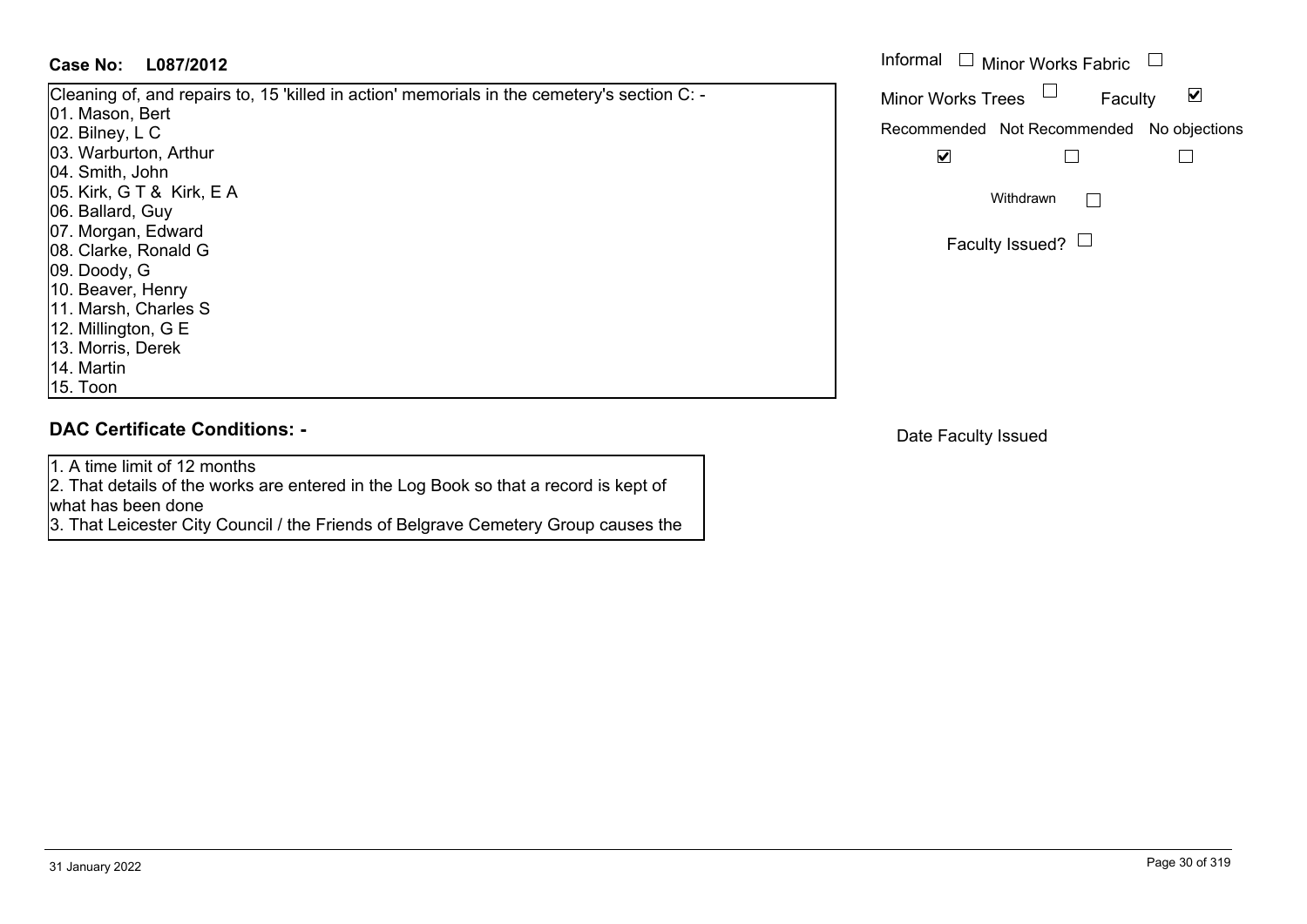#### **10199Leicester, Cathedral Church of St Martin**

#### **Case No:**Informal

| No application for Advice / Minor Works / DAC Certificate has been made | <b>Minor Works Trees</b> | Faculty                                   |  |
|-------------------------------------------------------------------------|--------------------------|-------------------------------------------|--|
|                                                                         |                          | Recommended Not Recommended No objections |  |
|                                                                         |                          |                                           |  |
|                                                                         |                          | Withdrawn                                 |  |
|                                                                         |                          | Faculty Issued? $\Box$                    |  |
| <b>DAC Certificate Conditions: -</b>                                    | Date Faculty Issued      |                                           |  |

1. A time limit of 12 months

2. That details of the works are entered in the Log Book so that a record is kept of what has been done

Minor Works Fabric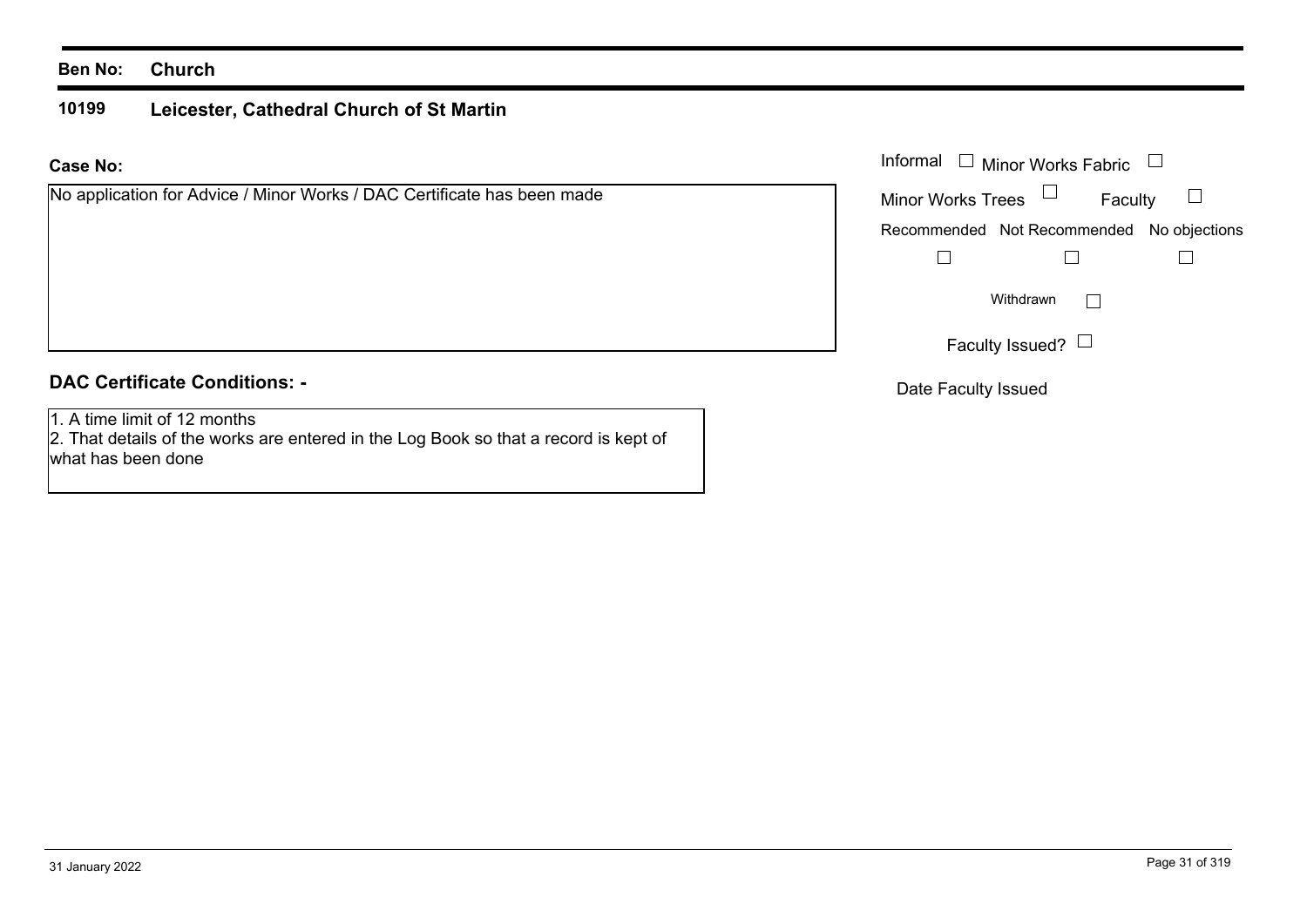# **Leicester, Gilroes Cemetery (Local Authority) Cemetery**

|  |  | Extension to Cemetery Chapel |  |  |
|--|--|------------------------------|--|--|
|--|--|------------------------------|--|--|

## **DAC Certificate Conditions: -**

1. A time limit of 12 months

2. That details of the works are entered in the Log Book so that a record is kept of what has been done

|                      | Informal ⊠ Minor Works Fabric □           |
|----------------------|-------------------------------------------|
| n to Cemetery Chapel | Faculty<br>Minor Works Trees              |
|                      | Recommended Not Recommended No objections |
|                      |                                           |
|                      | Withdrawn                                 |
|                      | Faculty Issued? $\Box$                    |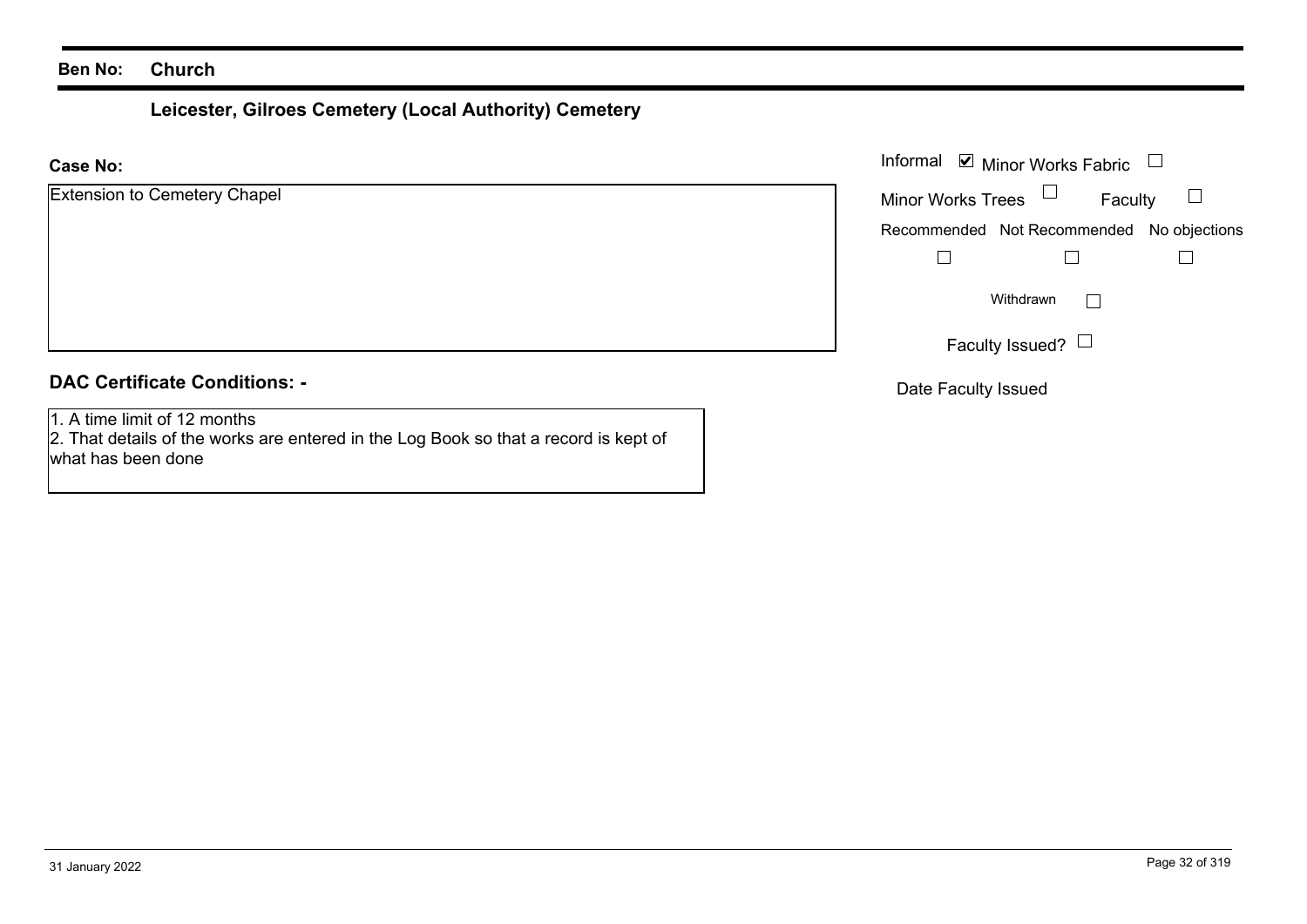| <b>Case No:</b><br>L107/2010                                                                                                               | Informal □ Minor Works Fabric                                 |
|--------------------------------------------------------------------------------------------------------------------------------------------|---------------------------------------------------------------|
| To make safe the memorial of Alice Cook (1962)                                                                                             | $\blacktriangledown$<br>Minor Works Trees<br>Faculty          |
|                                                                                                                                            | Recommended Not Recommended No objec                          |
|                                                                                                                                            |                                                               |
|                                                                                                                                            | Withdrawn<br>$\mathbb{R}^n$                                   |
|                                                                                                                                            | Faculty Issued? Ø                                             |
| <b>DAC Certificate Conditions: -</b>                                                                                                       | Date Faculty Issued<br>23/08/2010                             |
| 1. A time limit of 12 months<br>2. That details of the works are entered in the Log Book so that a record is kept of<br>what has been done |                                                               |
| L090/2012<br><b>Case No:</b>                                                                                                               | Informal □ Minor Works Fabric                                 |
| Repairs to memorials as per the Schedule by Leicester City Council                                                                         | Minor Works Trees<br>$\blacktriangledown$<br>Faculty          |
|                                                                                                                                            | Recommended Not Recommended No object<br>$\blacktriangledown$ |
|                                                                                                                                            | Withdrawn<br>$\mathbf{L}$                                     |
|                                                                                                                                            | Faculty Issued? Ø                                             |
| <b>DAC Certificate Conditions: -</b>                                                                                                       | Date Faculty Issued<br>16/01/2013                             |
| 1. A time limit of 12 months<br>2. That details of the works are entered in the Log Book so that a record is kept of<br>what has been done |                                                               |

No objections

No objections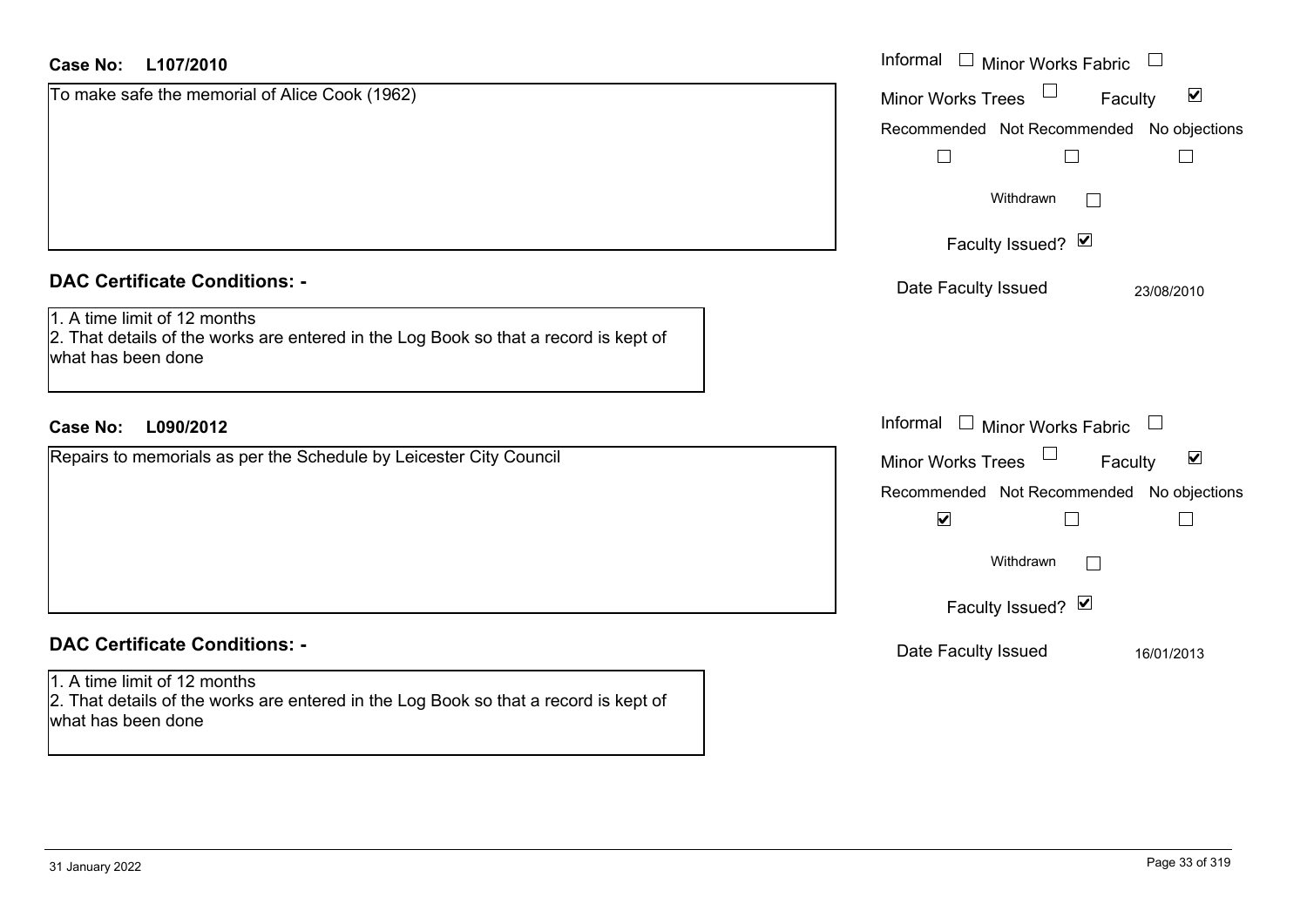#### **10118Leicester, Holy Apostles**

| Case No: L109/2005 | Informal |
|--------------------|----------|
|                    |          |

1. Re-furbishment of Choir Vestry as a crèche

2. Installation of blind to most easterly window on north side of the church to prevent glare on the projector screen

3. CONFIRMATORY FACULTY: Installation of new gas fire in Choir Vestry

## **DAC Certificate Conditions: -**

1. A time limit of 12 months

2. That if the balanced flue of the gas fire is below a window, the window must be secured so that it cannot open

3. That the PCC must address the reasons for the deterioration of the plasterwork

| Informal                                  | $\Box$ Minor Works Fabric |         |            |
|-------------------------------------------|---------------------------|---------|------------|
| <b>Minor Works Trees</b>                  |                           | Faculty |            |
| Recommended Not Recommended No objections |                           |         |            |
|                                           |                           |         |            |
| Withdrawn                                 |                           |         |            |
|                                           | Faculty Issued? Ø         |         |            |
| Date Faculty Issued                       |                           |         | 07/11/2005 |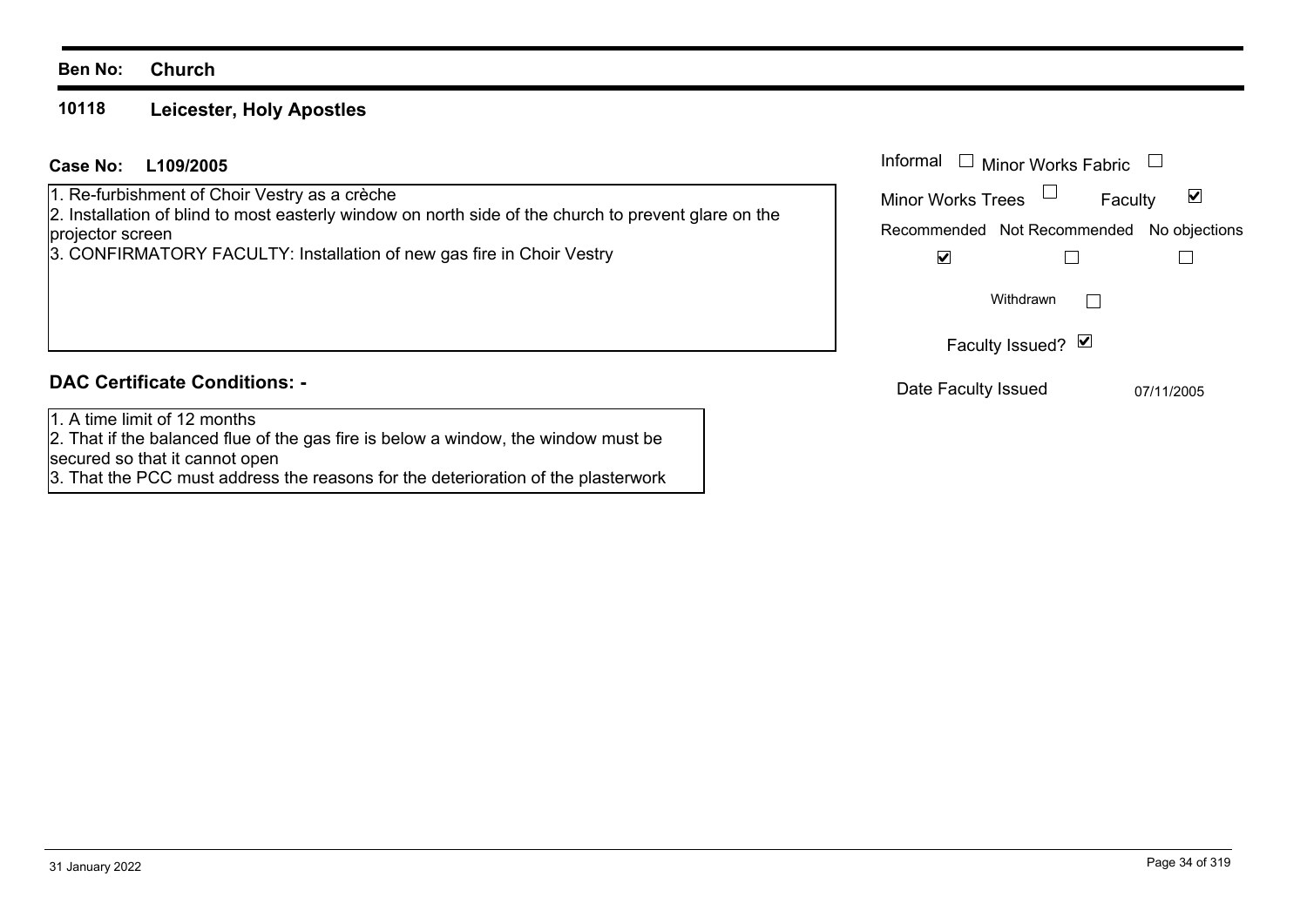| Case No:<br>L069/2007                                                                                                                                                                                                                                                                                                                                                                                                                                                                                                                                                                                                                                                                                                                                                                      | Informal □ Minor Works Fabric                                                                                                                                                      |
|--------------------------------------------------------------------------------------------------------------------------------------------------------------------------------------------------------------------------------------------------------------------------------------------------------------------------------------------------------------------------------------------------------------------------------------------------------------------------------------------------------------------------------------------------------------------------------------------------------------------------------------------------------------------------------------------------------------------------------------------------------------------------------------------|------------------------------------------------------------------------------------------------------------------------------------------------------------------------------------|
| 1. Re-ordering of the chancel to include: -<br>a) Removal & disposal of 2 redundant radiators<br>b) Removal and disposal of choir stalls and 2 clergy stalls<br>c) Make good the chancel floor<br>d) Introduction of church chairs and portable lecterns<br>2. Removal and disposal of 12 redundant radiators in the nave<br>3. Installation of security bars / replacement of existing metal grills to 4 vestry windows                                                                                                                                                                                                                                                                                                                                                                   | $\blacktriangledown$<br><b>Minor Works Trees</b><br>Faculty<br>Recommended Not Recommended No objections<br>$\blacktriangledown$<br>Withdrawn<br>Faculty Issued? Ø                 |
| <b>DAC Certificate Conditions: -</b>                                                                                                                                                                                                                                                                                                                                                                                                                                                                                                                                                                                                                                                                                                                                                       | Date Faculty Issued<br>06/06/2007                                                                                                                                                  |
| 1. A time limit of 12 months<br>2. That the chairs are to be approved by the DAC                                                                                                                                                                                                                                                                                                                                                                                                                                                                                                                                                                                                                                                                                                           |                                                                                                                                                                                    |
| L216/2009<br><b>Case No:</b>                                                                                                                                                                                                                                                                                                                                                                                                                                                                                                                                                                                                                                                                                                                                                               | Informal <b>v</b> Minor Works Fabric                                                                                                                                               |
| Re-ordering and repairs comprising: -<br>1. Demolition of the existing church hall in the car park<br>2. Construction of a new single-storey extension on the south elevation fronting onto Imperial Avenue,<br>comprising a new main entrance hall, WC facilities and new Small Hall<br>3. Construction of a single storey extension on the north elevation (fronting onto the car park)<br>comprising a kitchen, shower, Store Rooms and Chair Stores<br>4. Vertical sub-division of the Nave and replacement of existing Pews with stackable chairs<br>5. Introduction of ramp to the Chancel<br>6. Removal of the Pipe Organ and conversion of the space vacated into a store with new raised floor<br>7. Repairs to concrete structure not otherwise removed as part of the proposals | $\blacktriangledown$<br><b>Minor Works Trees</b><br>Faculty<br>Recommended Not Recommended No objections<br>$\perp$<br>$\blacktriangledown$<br>Withdrawn<br>Faculty Issued? $\Box$ |
| <b>DAC Certificate Conditions: -</b>                                                                                                                                                                                                                                                                                                                                                                                                                                                                                                                                                                                                                                                                                                                                                       | Date Faculty Issued                                                                                                                                                                |

1. That details of the works are entered in the Log Book so that a record is kept of what has been done

2. That the PCC ensures that a detailed record (composed of plans and a comprehensive photographic record) of the church in its present form is made and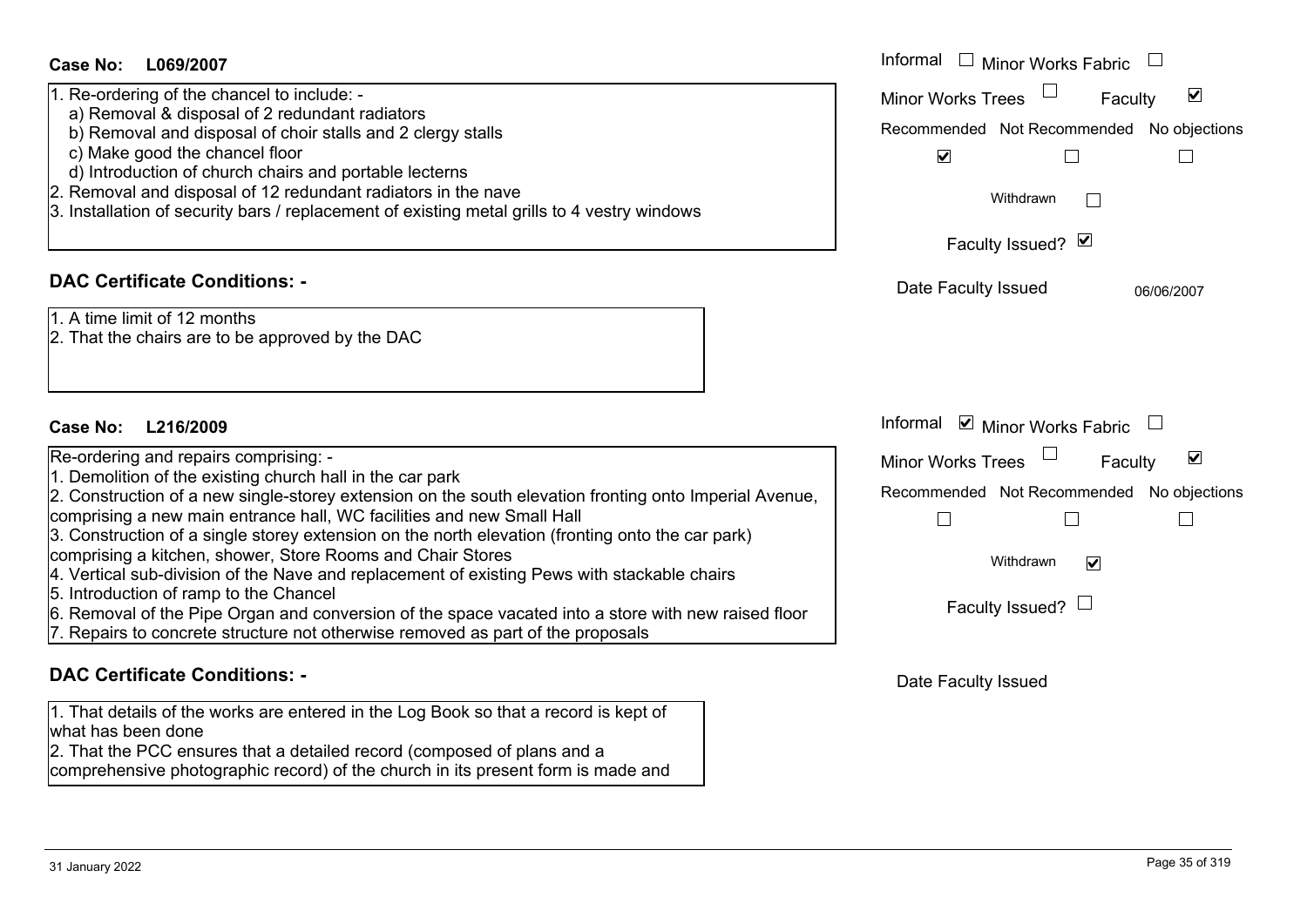| L099/2011<br>Case No:                                                                                                                                                                                                             | Informal $\Box$ Minor Works Fabric $\Box$                      |  |
|-----------------------------------------------------------------------------------------------------------------------------------------------------------------------------------------------------------------------------------|----------------------------------------------------------------|--|
| Excavation of 4 x 1sqm pits to allow the examination of the foundations                                                                                                                                                           | $\blacktriangledown$<br>Minor Works Trees<br>Faculty           |  |
|                                                                                                                                                                                                                                   | Recommended Not Recommended No objections                      |  |
|                                                                                                                                                                                                                                   | $\blacktriangledown$<br>$\mathcal{L}_{\mathcal{A}}$<br>$\perp$ |  |
|                                                                                                                                                                                                                                   | Withdrawn<br>$\mathbb{R}^n$                                    |  |
|                                                                                                                                                                                                                                   | Faculty Issued? Ø                                              |  |
| <b>DAC Certificate Conditions: -</b>                                                                                                                                                                                              | Date Faculty Issued<br>23/08/2011                              |  |
| 1. A time limit of 12 months<br>2. That details of the works are entered in the Log Book so that a record is kept of<br>what has been done<br>3. That the DAC Archaeological Adviser be invited to be present for the excavations |                                                                |  |
| <b>Case No:</b>                                                                                                                                                                                                                   | Informal $\Box$ Minor Works Fabric $\Box$                      |  |
| 1. Demolition of existing                                                                                                                                                                                                         | $\blacktriangledown$<br>Minor Works Trees<br>Faculty           |  |
| 2. Construction of new<br>church facilities                                                                                                                                                                                       | Recommended Not Recommended No objections                      |  |
|                                                                                                                                                                                                                                   | $\overline{\phantom{a}}$<br>$\Box$<br>$\Box$                   |  |
|                                                                                                                                                                                                                                   | Withdrawn                                                      |  |
|                                                                                                                                                                                                                                   | Faculty Issued? $\Box$                                         |  |
| <b>DAC Certificate Conditions: -</b>                                                                                                                                                                                              | Date Faculty Issued                                            |  |
| 1. That details of the works are entered in the Log Book so that a record is kept of<br>what has been done                                                                                                                        |                                                                |  |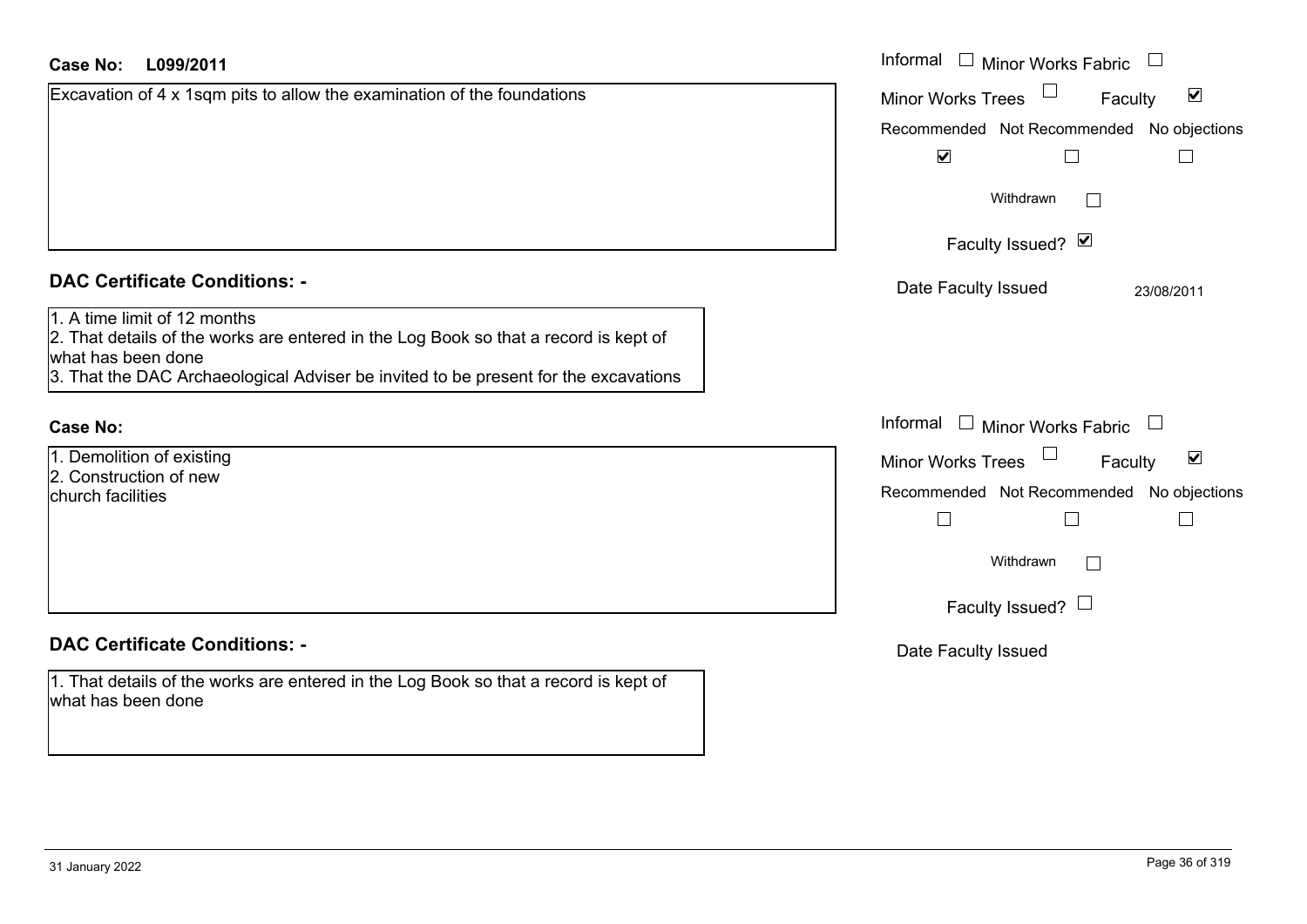#### **Case No:**

| <b>Case No:</b>              | Informal<br><b>Minor Works Fabric</b>                |
|------------------------------|------------------------------------------------------|
| Installation of new lighting | $\blacktriangledown$<br>Minor Works Trees<br>Faculty |
|                              | Recommended Not Recommended No objections            |
|                              | ⊻                                                    |
|                              | Withdrawn                                            |
|                              | Faculty Issued? $\Box$                               |

## **DAC Certificate Conditions: -**

1. That details of the works are entered in the Log Book so that a record is kept of what has been done

2. That an updated Electrical Condition Report is commissioned, and submitted to the DAC Secretary, after the installation

Date Faculty Issued 29/10/2019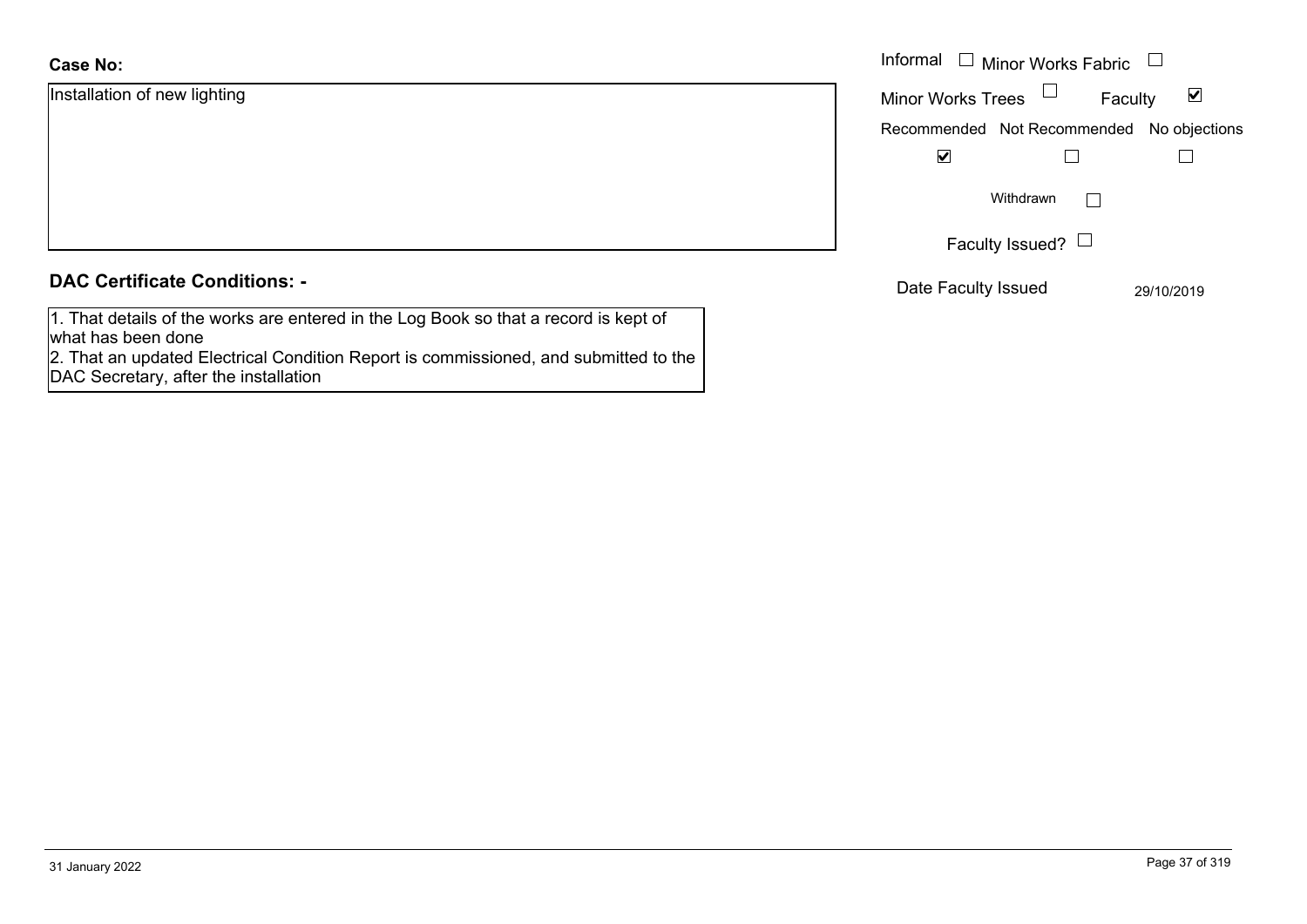#### **10120Leicester, Holy Trinity**

| <b>Case No:</b><br>L093/2007         | Informal $\Box$ Minor Works Fabric $\Box$                   |
|--------------------------------------|-------------------------------------------------------------|
| New Heating System                   | Minor Works Trees $\Box$<br>$\blacktriangledown$<br>Faculty |
|                                      | Recommended Not Recommended No objections                   |
|                                      | $\blacktriangledown$                                        |
|                                      | Withdrawn<br>$\mathbb{R}^n$                                 |
|                                      | Faculty Issued? $\Box$                                      |
| <b>DAC Certificate Conditions: -</b> | Date Faculty Issued                                         |

1. A time limit of 12 months

2. That all radiators should be as unobtrusive as possible and of an appropriate colour

to blend with the background

3. That the heating system makes use of the existing flue in the valley by the existing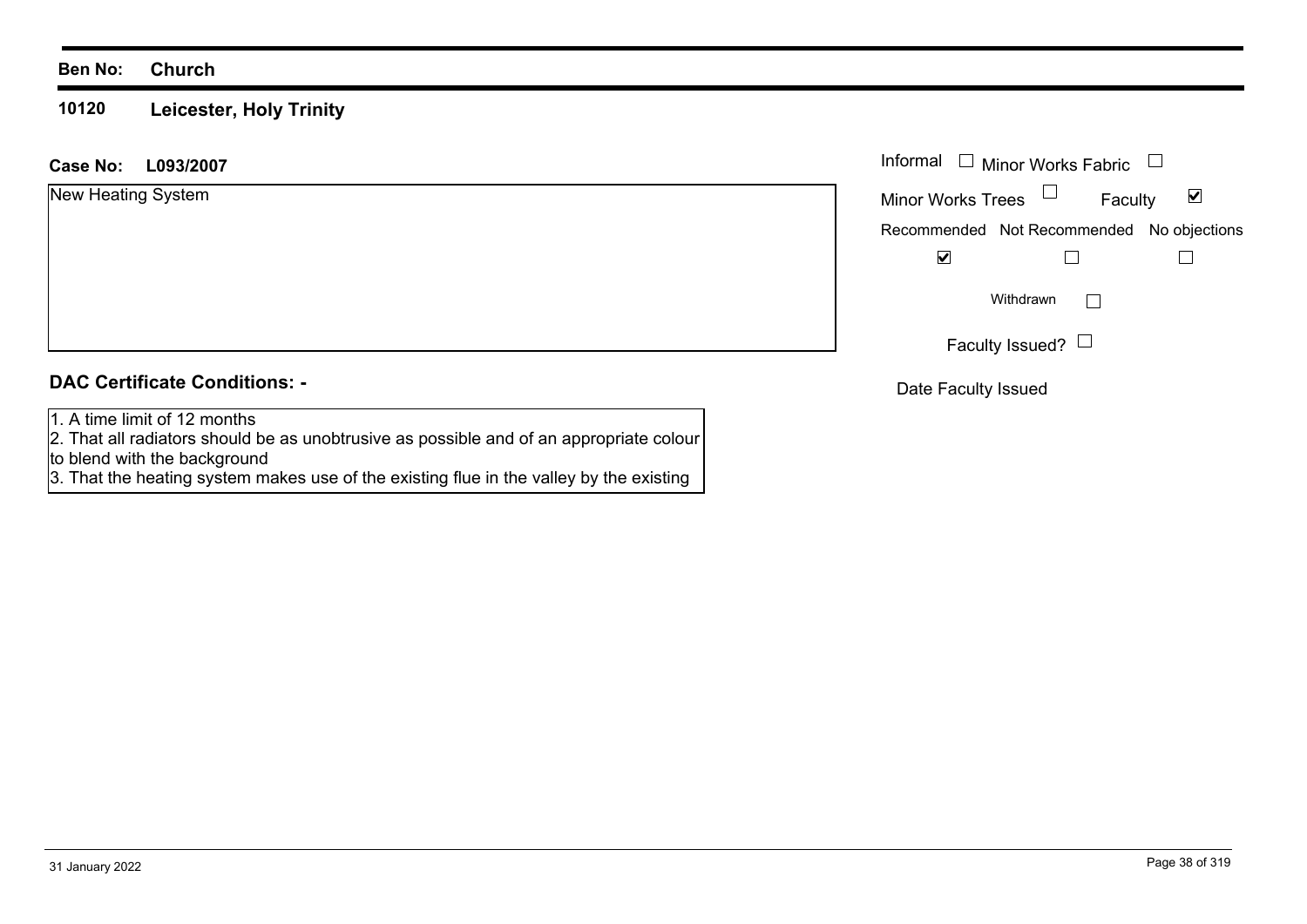| <b>Case No:</b><br>L199/2010                                                                                                                                                                                                                                                                                                                                                                                                                                                                                                                                | Informal ☑ Minor Works Fabric                                                                                                                                         |
|-------------------------------------------------------------------------------------------------------------------------------------------------------------------------------------------------------------------------------------------------------------------------------------------------------------------------------------------------------------------------------------------------------------------------------------------------------------------------------------------------------------------------------------------------------------|-----------------------------------------------------------------------------------------------------------------------------------------------------------------------|
| 1. Creation of new, welcoming entrance including installation of new: -<br>a) Glazed entrance doors and glazed canopy to help the entrance stand out<br>b) Reception desk<br>c) Lounge area with its own servery<br>2. Differentiation of spaces, including: -<br>a) A 'church' zone for worship and large meetings<br>b) A 'meeting' zone for smaller meetings and children's work<br>c) Secure rooms for the Triangle work<br>d) Increased and easy circulation through the building<br>e) An 'office' zone allowing space for all the staff team to work | Minor Works Trees<br>$\blacktriangledown$<br>Faculty<br>Recommended Not Recommended No objections<br>$\blacktriangledown$<br>Withdrawn<br>$\sim$<br>Faculty Issued? Ø |
| <b>DAC Certificate Conditions: -</b><br>01. That details of the works are entered in the Log Book so that a record is kept of<br>what has been done<br>02. That an Archaeological Watching Brief may be required on any excavations and<br>trenching relating to the provision of the WC. This should be carried out by a                                                                                                                                                                                                                                   | Date Faculty Issued<br>19/04/2018                                                                                                                                     |
| <b>Case No:</b>                                                                                                                                                                                                                                                                                                                                                                                                                                                                                                                                             | Informal □ Minor Works Fabric                                                                                                                                         |
| Re-ordering of Turner Street zone                                                                                                                                                                                                                                                                                                                                                                                                                                                                                                                           | ☑<br>Minor Works Trees<br>Faculty<br>Recommended Not Recommended No objections<br>$\blacktriangledown$<br>Withdrawn<br>Faculty Issued? Ø                              |
| <b>DAC Certificate Conditions: -</b>                                                                                                                                                                                                                                                                                                                                                                                                                                                                                                                        | Date Faculty Issued<br>02/01/2018                                                                                                                                     |
| 1. That details of the works are entered in the Log Book so that a record is kept of<br>what has been done<br>2. That an Archaeological Watching Brief may be required on any excavations and<br>trenching relating to the provision of the WC. This should be carried out by a                                                                                                                                                                                                                                                                             |                                                                                                                                                                       |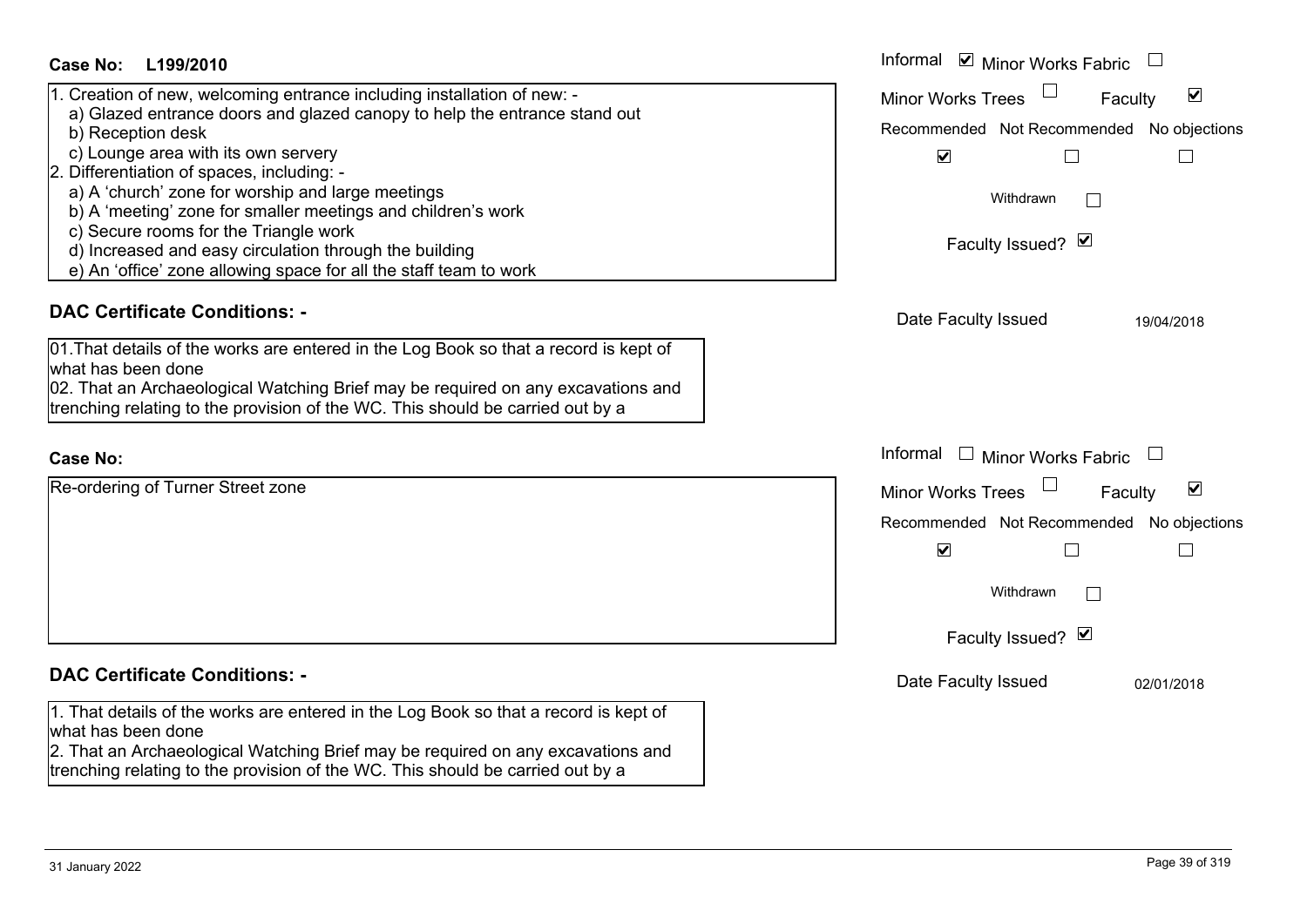| <b>Case No:</b>                                                                                                               | Informal<br>$\mathbb{Z}$<br>Minor Works Fabric              |
|-------------------------------------------------------------------------------------------------------------------------------|-------------------------------------------------------------|
| Installation of new Heating System                                                                                            | $\blacktriangledown$<br><b>Minor Works Trees</b><br>Faculty |
|                                                                                                                               | Recommended Not Recommended No objections                   |
|                                                                                                                               | $\blacktriangledown$<br>П                                   |
|                                                                                                                               | Withdrawn<br>$\Box$                                         |
|                                                                                                                               | Faculty Issued? Ø                                           |
| <b>DAC Certificate Conditions: -</b>                                                                                          | Date Faculty Issued<br>17/10/2017                           |
| 1. That details of the works are entered in the Log Book so that a record is kept of                                          |                                                             |
| what has been done<br>2. That the design of the boxing-in of the pipework be agreed with the DAC                              |                                                             |
| 3. That the PCC ensures that the gas supply to the church is sufficient to cope with                                          |                                                             |
|                                                                                                                               | Informal $\square$<br>⊻                                     |
| <b>Case No:</b>                                                                                                               | Minor Works Fabric                                          |
| Installation of CCTV                                                                                                          | <b>Minor Works Trees</b><br>Faculty                         |
|                                                                                                                               | Recommended Not Recommended No objections                   |
|                                                                                                                               | $\blacktriangledown$                                        |
|                                                                                                                               | Withdrawn<br>$\Box$                                         |
|                                                                                                                               | Faculty Issued? $\Box$                                      |
| <b>DAC Certificate Conditions: -</b>                                                                                          | Date Faculty Issued                                         |
| 1. That details of the works are entered in the Log Book so that a record is kept of                                          |                                                             |
| what has been done                                                                                                            |                                                             |
| 2. That an updated Electrical Condition Report is commissioned, and submitted to the<br>DAC Secretary, after the installation |                                                             |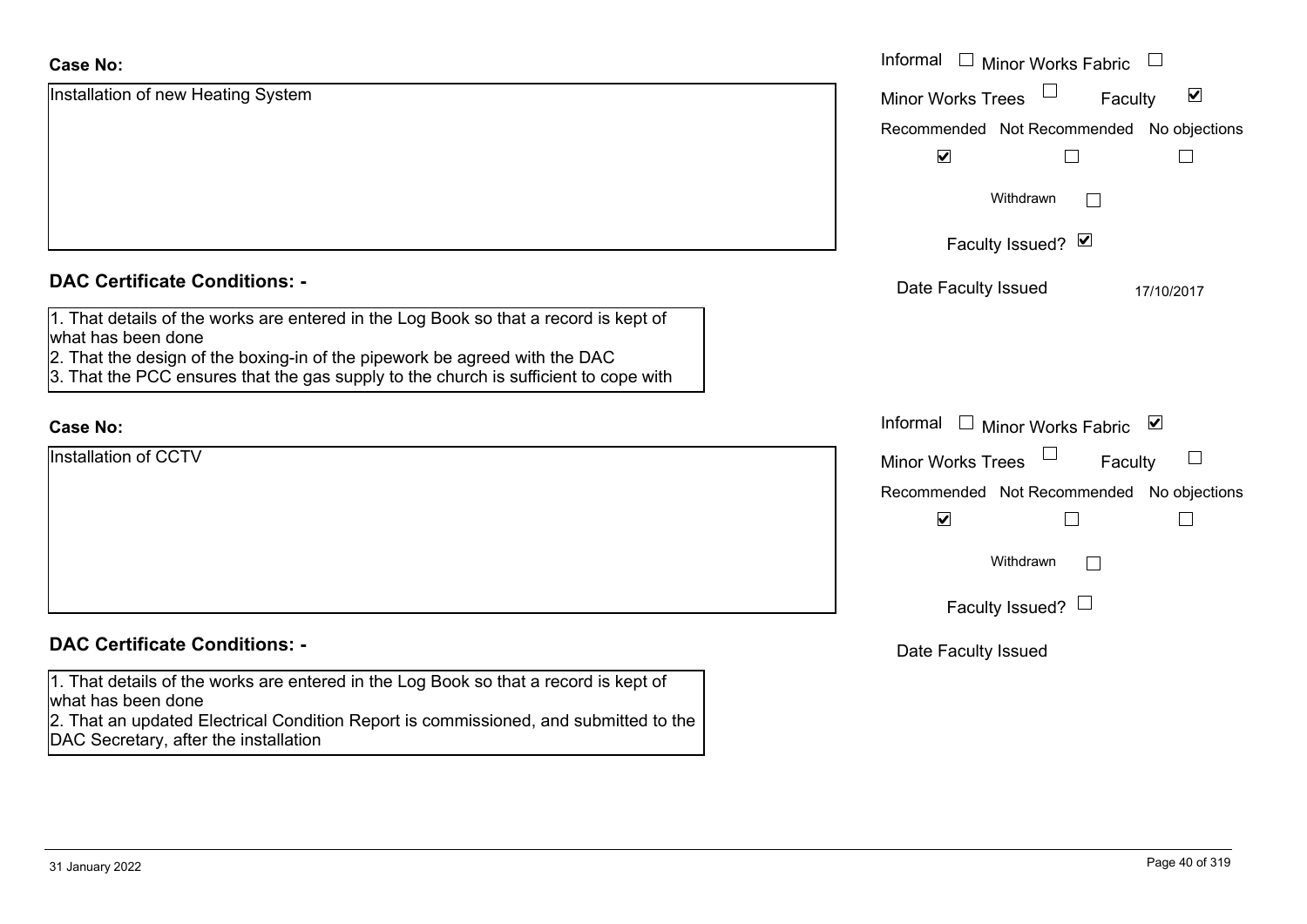# **Leicester, Saffron Hill (Local Authority) Cemetery**

#### **Case No:**Informal

| No application for Minor Works / Informal Advice / Faculty has been made | <b>Minor Works Trees</b><br>Faculty       |
|--------------------------------------------------------------------------|-------------------------------------------|
|                                                                          | Recommended Not Recommended No objections |
|                                                                          |                                           |
|                                                                          | Withdrawn                                 |
|                                                                          | Faculty Issued? $\Box$                    |
| <b>DAC Certificate Conditions: -</b>                                     | Data Faaulku laaugal                      |

1. A time limit of 12 months

2. That details of the works are entered in the Log Book so that a record is kept of what has been done

Date Faculty Issued culty Issued?  $\Box$ 

Informal  $\Box$  Minor Works Fabric  $\Box$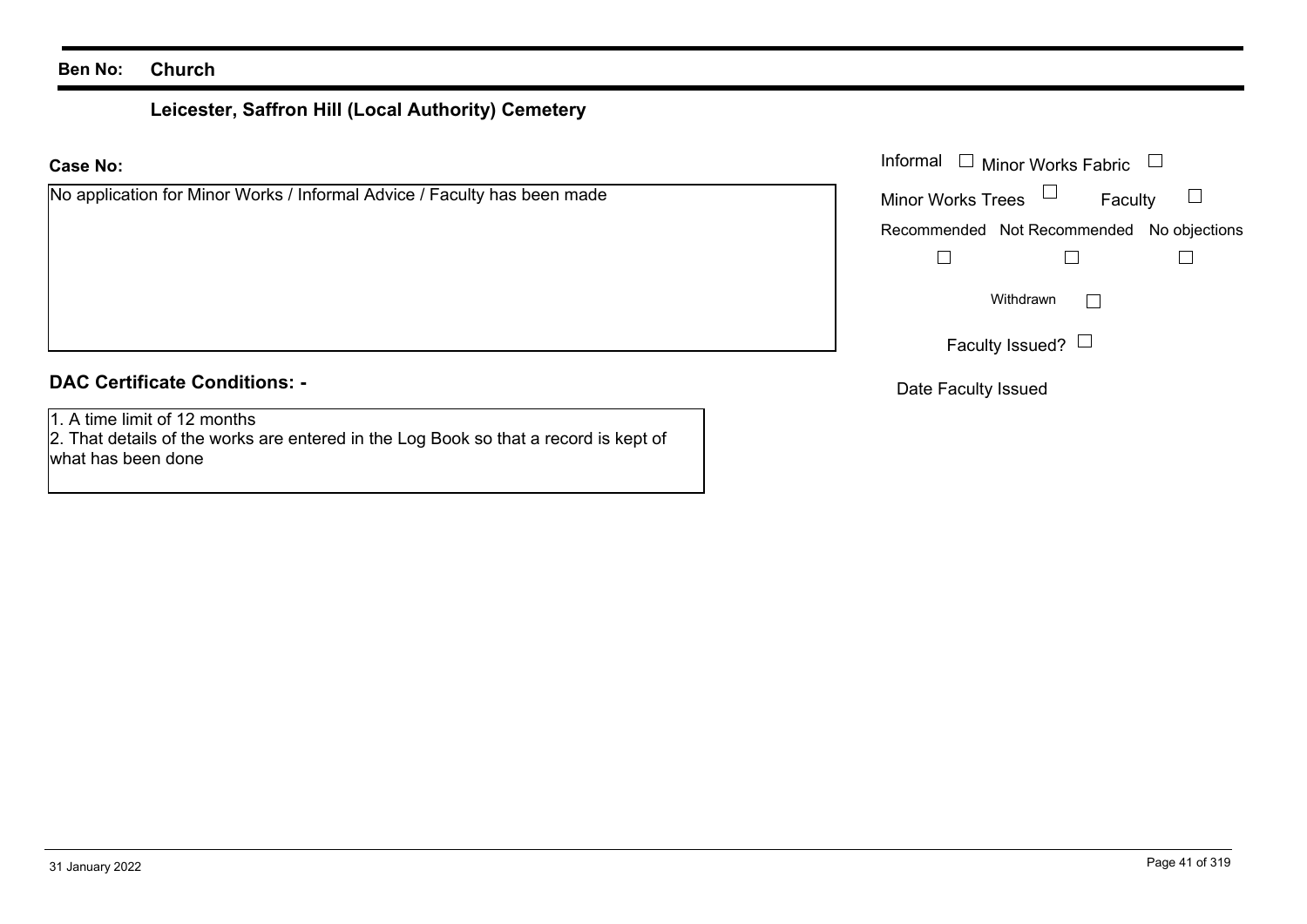#### **10111 Leicester, St Aidan**

## **L034/2003 Case No:** Informal

| Installation of new Noticeboard |  |
|---------------------------------|--|
|---------------------------------|--|

## **DAC Certificate Conditions: -**

1. A time limit of 12 months

| Informal<br>$\Box$ Minor Works Fabric |                                           |   |
|---------------------------------------|-------------------------------------------|---|
| <b>Minor Works Trees</b>              | Faculty                                   | V |
|                                       | Recommended Not Recommended No objections |   |
|                                       |                                           |   |
|                                       | Withdrawn                                 |   |
|                                       | Faculty Issued?                           |   |

Date Faculty Issued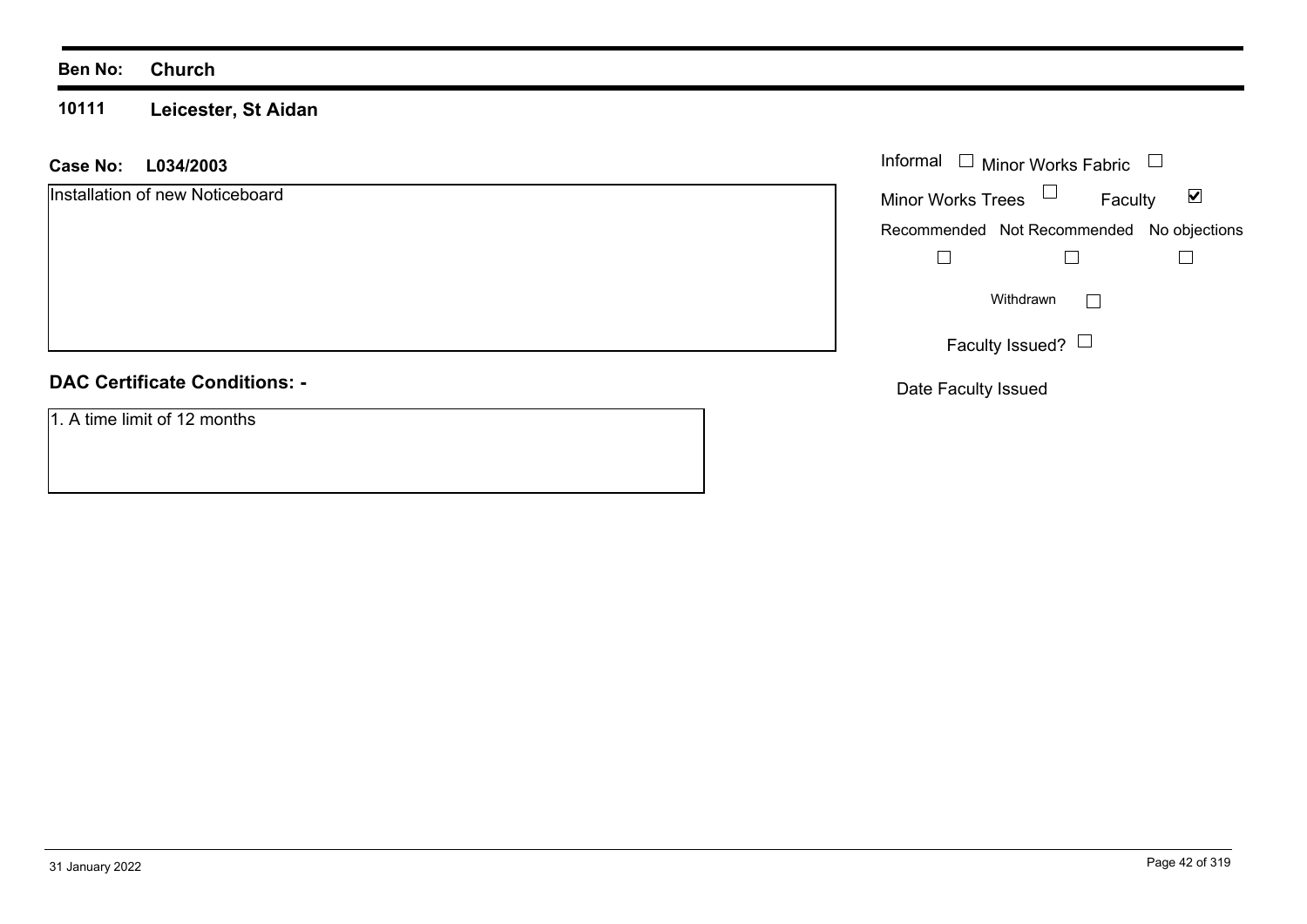| <b>Case No:</b><br>L166/2004                                                                                                                 | Informal $\Box$ Minor Works Fabric $\Box$                                                                                                                                         |
|----------------------------------------------------------------------------------------------------------------------------------------------|-----------------------------------------------------------------------------------------------------------------------------------------------------------------------------------|
| Re-painting of south wall - with a change of colour, and also incorporate the wall behind Organ loft, and<br>into corridor leading to Chapel | Minor Works Trees $\Box$<br>$\blacktriangledown$<br>Faculty<br>Recommended Not Recommended No objections<br>$\blacktriangledown$<br>$\Box$<br>$\Box$                              |
|                                                                                                                                              | Withdrawn<br>$\Box$<br>Faculty Issued? Ø                                                                                                                                          |
| <b>DAC Certificate Conditions: -</b>                                                                                                         | Date Faculty Issued<br>25/02/2005                                                                                                                                                 |
| 1. A time limit of 12 months                                                                                                                 |                                                                                                                                                                                   |
| <b>Case No:</b><br>L190/2006                                                                                                                 | Informal<br>$\Box$ Minor Works Fabric $\;\cup\;$                                                                                                                                  |
| 1. Replace the electronic Organ<br>2. Installation of new portable Altar                                                                     | Minor Works Trees $\Box$<br>$\blacktriangledown$<br>Faculty<br>Recommended Not Recommended No objections<br>$\blacktriangledown$<br>$\Box$<br>Withdrawn<br>Faculty Issued? $\Box$ |
| <b>DAC Certificate Conditions: -</b>                                                                                                         | Date Faculty Issued                                                                                                                                                               |
| 1. A time limit of 12 months                                                                                                                 |                                                                                                                                                                                   |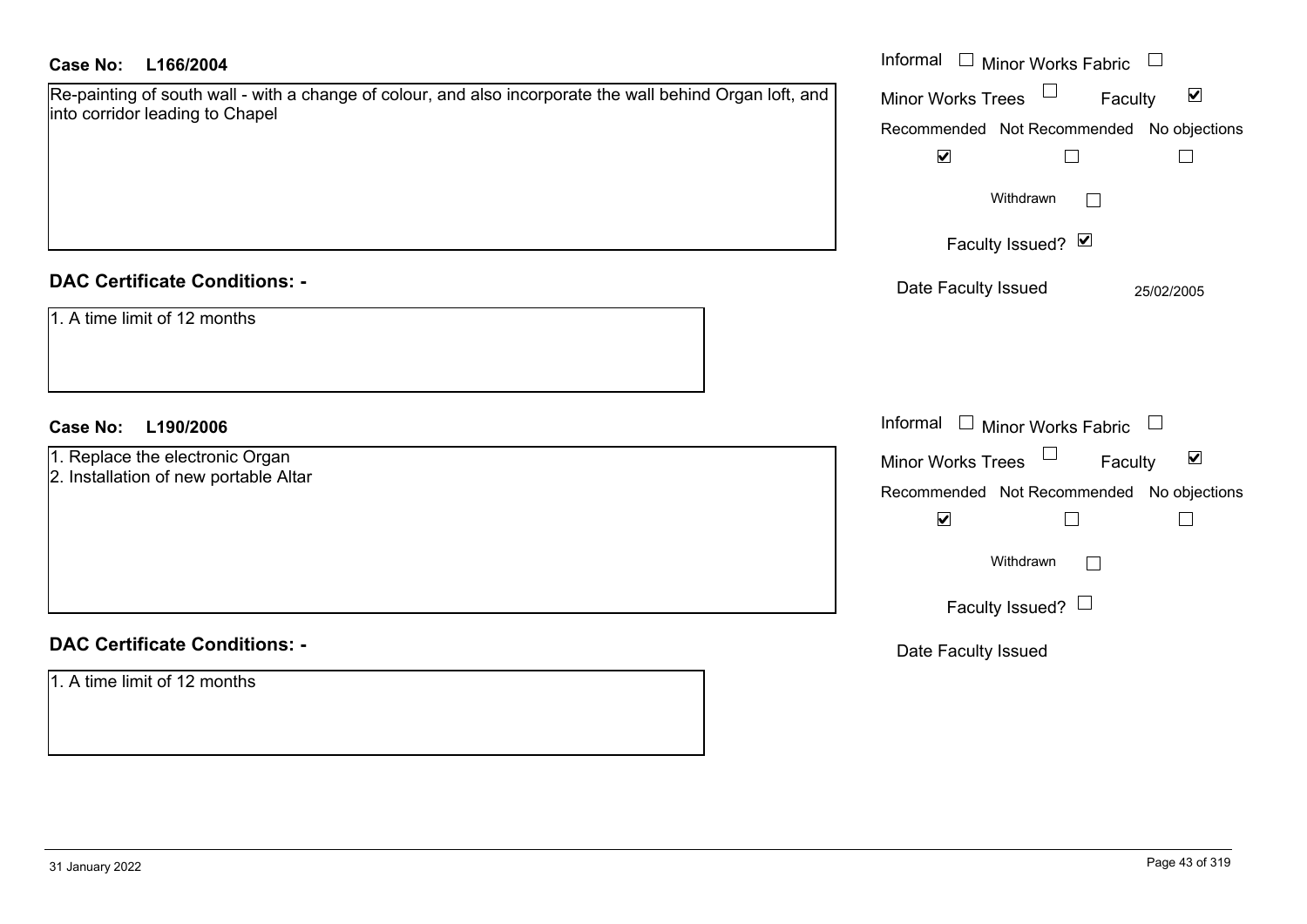| <b>Case No:</b><br>L079/2006                                                                                                                                                                                                        | Informal $\blacksquare$ Minor Works Fabric $\blacksquare$   |
|-------------------------------------------------------------------------------------------------------------------------------------------------------------------------------------------------------------------------------------|-------------------------------------------------------------|
| Installation of replacement Stations of the Cross                                                                                                                                                                                   | $\Box$<br><b>Minor Works Trees</b><br>Faculty               |
|                                                                                                                                                                                                                                     | Recommended Not Recommended No objections                   |
|                                                                                                                                                                                                                                     |                                                             |
|                                                                                                                                                                                                                                     | Withdrawn<br>$\vert \ \ \vert$                              |
|                                                                                                                                                                                                                                     | Faculty Issued? $\Box$                                      |
| <b>DAC Certificate Conditions: -</b>                                                                                                                                                                                                | Date Faculty Issued                                         |
| 1. A time limit of 12 months                                                                                                                                                                                                        |                                                             |
| L134/2009<br><b>Case No:</b>                                                                                                                                                                                                        | Informal<br>$\Box$ Minor Works Fabric $\Box$                |
| Installation of new: -                                                                                                                                                                                                              | $\blacktriangledown$<br>Faculty<br><b>Minor Works Trees</b> |
| 1. Vulcana Heating System comprising 7 x Temcana Kestrel 400SE heaters and associated wiring,<br>plumbing and controls                                                                                                              | Recommended Not Recommended No objections                   |
| 2. Gas pipeline across the churchyard<br>3. Internal porch to West Door                                                                                                                                                             | $\blacktriangledown$                                        |
|                                                                                                                                                                                                                                     | Withdrawn<br>$\Box$                                         |
|                                                                                                                                                                                                                                     | Faculty Issued? $\Box$                                      |
| <b>DAC Certificate Conditions: -</b>                                                                                                                                                                                                | Date Faculty Issued                                         |
| 1. A time limit of 12 months<br>2. That details of the works are entered in the Log Book so that a record is kept of<br>what has been done<br>3. That, where possible, all fixings should be made into joints, not stonework, using |                                                             |
|                                                                                                                                                                                                                                     |                                                             |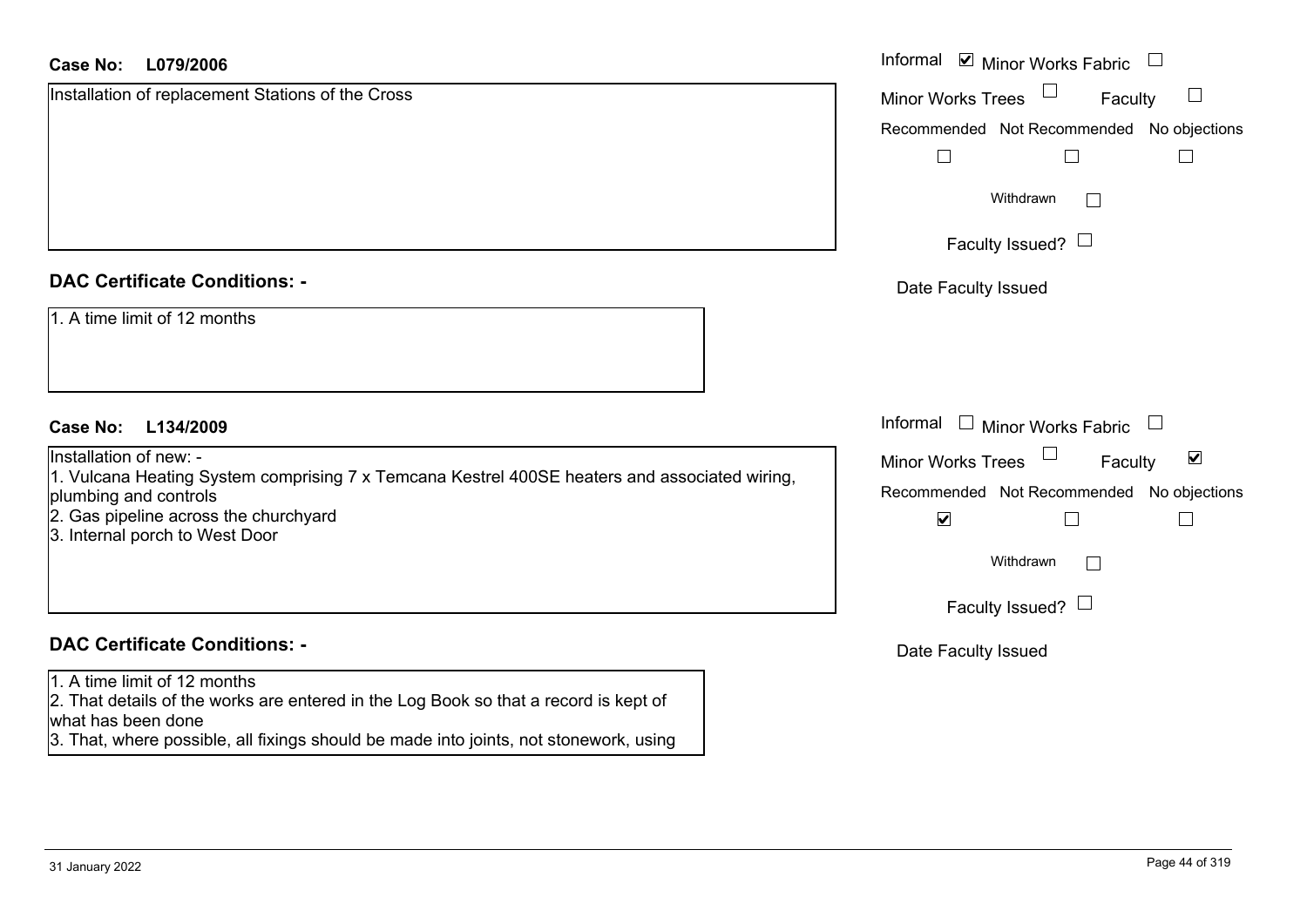| <b>Case No:</b><br>L064/2010                                                                                                                                                                                                                                                   | Informal □ Minor Works Fabric                                          |
|--------------------------------------------------------------------------------------------------------------------------------------------------------------------------------------------------------------------------------------------------------------------------------|------------------------------------------------------------------------|
| Installation of new bell on West façade of church                                                                                                                                                                                                                              | $\blacktriangledown$<br><b>Minor Works Trees</b><br>Faculty            |
|                                                                                                                                                                                                                                                                                | Recommended Not Recommended No objections                              |
|                                                                                                                                                                                                                                                                                | $\blacktriangledown$                                                   |
|                                                                                                                                                                                                                                                                                | Withdrawn<br>$\mathbf{I}$                                              |
|                                                                                                                                                                                                                                                                                | Faculty Issued? Ø                                                      |
| <b>DAC Certificate Conditions: -</b>                                                                                                                                                                                                                                           | Date Faculty Issued<br>03/06/2010                                      |
| 1. A time limit of 12 months<br>2. That details of the works are entered in the Log Book so that a record is kept of<br>what has been done                                                                                                                                     |                                                                        |
| <b>Case No:</b><br>L204/2014                                                                                                                                                                                                                                                   | Informal<br>$\Box$ Minor Works Fabric                                  |
| Installation of new Lighting Scheme                                                                                                                                                                                                                                            | $\Box$<br>$\blacktriangleright$<br><b>Minor Works Trees</b><br>Faculty |
|                                                                                                                                                                                                                                                                                | Recommended Not Recommended No objections                              |
|                                                                                                                                                                                                                                                                                | $\blacktriangledown$                                                   |
|                                                                                                                                                                                                                                                                                | Withdrawn                                                              |
|                                                                                                                                                                                                                                                                                | Faculty Issued? $\Box$                                                 |
| <b>DAC Certificate Conditions: -</b>                                                                                                                                                                                                                                           | Date Faculty Issued<br>04/05/2017                                      |
| 1. That details of the works are entered in the Log Book so that a record is kept of<br>what has been done<br>2. That fire resistant cables such as Pirelli FP 200 GOLD should be used<br>3. That an updated Electrical Condition Report is commissioned, and submitted to the |                                                                        |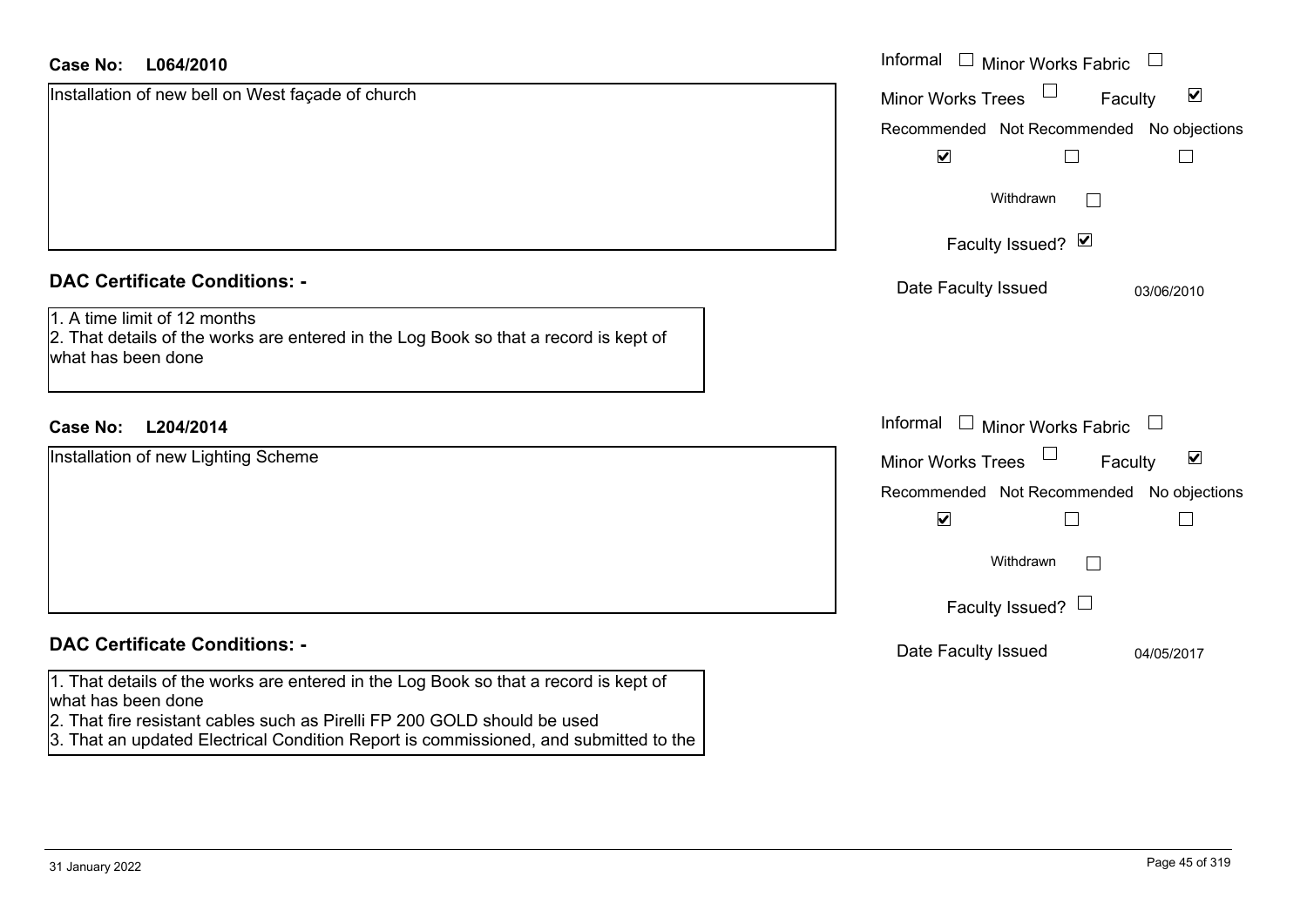## **Case No:**

Construction of a Pipe 'facade' on the current open Organ chamber

## **DAC Certificate Conditions: -**

1. That details of the works are entered in the Log Book so that a record is kept of what has been done

|                                                           | Informal $\Box$ Minor Works Fabric $\Box$                   |
|-----------------------------------------------------------|-------------------------------------------------------------|
| tion of a Pipe 'facade' on the current open Organ chamber | Minor Works Trees $\Box$<br>$\blacktriangledown$<br>Faculty |
|                                                           | Recommended Not Recommended No objections                   |
|                                                           | $\blacktriangledown$                                        |
|                                                           | Withdrawn                                                   |
|                                                           | Faculty Issued? Ø                                           |
| rtificate Conditions: -                                   | Date Faculty Issued<br>14/08/2017                           |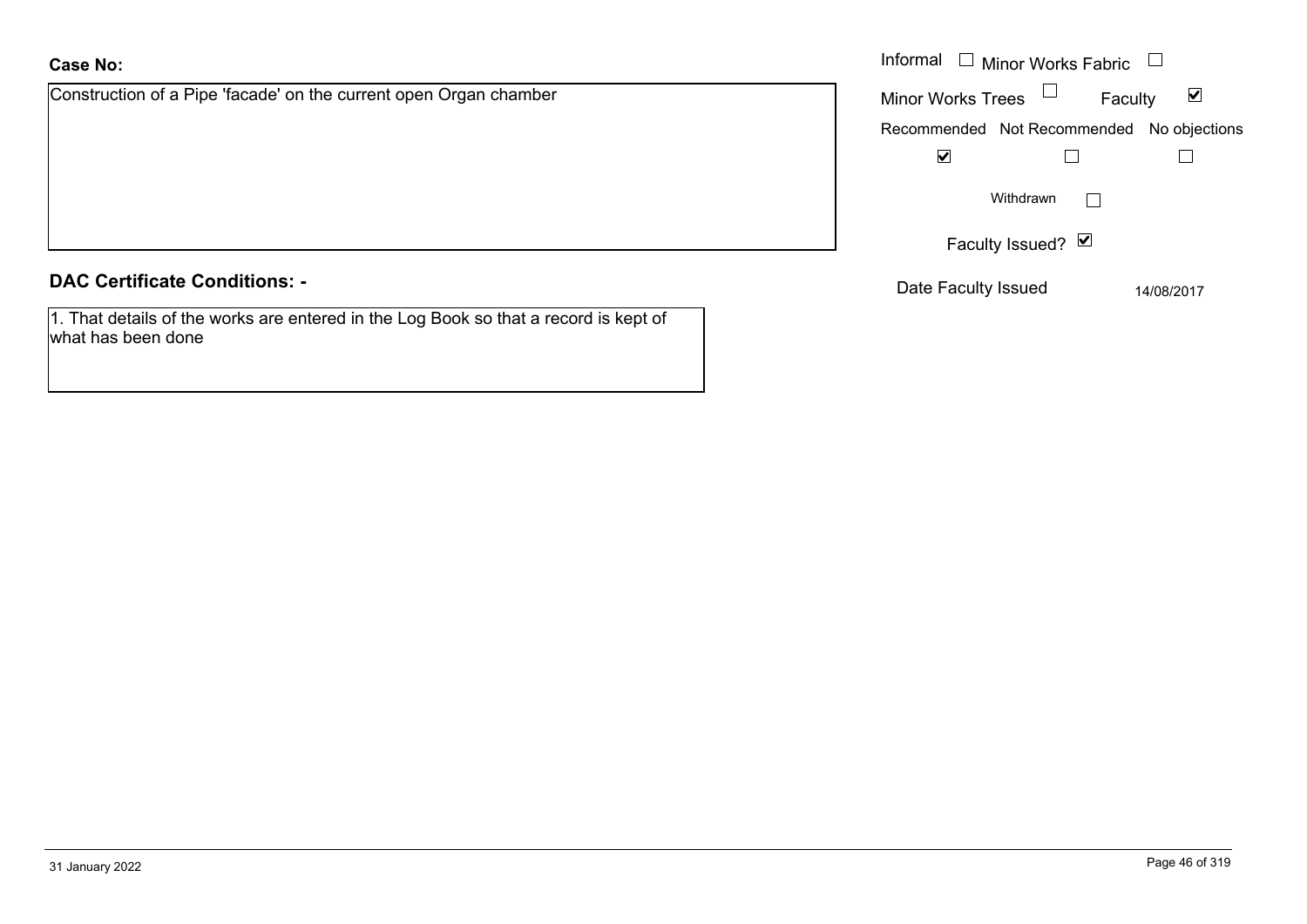#### **10119 Leicester, St Andrew**

| L006/2001<br>Case No:                                    | Informal<br>$\!$ Minor Works Fabric                         |
|----------------------------------------------------------|-------------------------------------------------------------|
| New heating system (emergency faculty being applied for) | Minor Works Trees $\Box$<br>$\blacktriangledown$<br>Faculty |
|                                                          | Recommended Not Recommended No objections                   |
|                                                          | $\blacktriangledown$                                        |
|                                                          | Withdrawn                                                   |
|                                                          | Faculty Issued? Ø                                           |
| <b>DAC Certificate Conditions: -</b>                     | Date Faculty Issued<br>22/02/2002                           |
| 1. A time limit of 12 months                             |                                                             |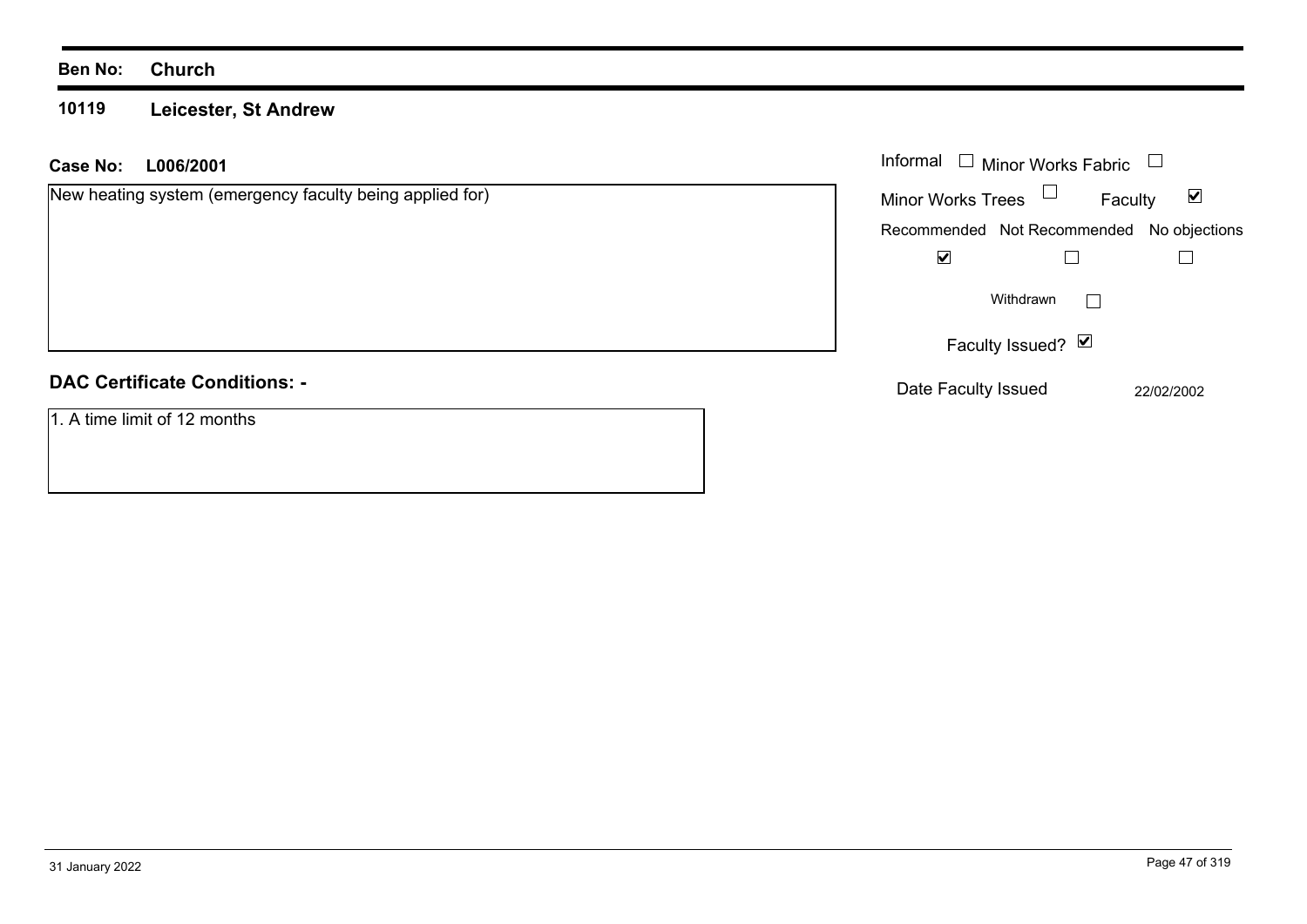| <b>Case No:</b><br>L039/2006                                                                                                                                                                                                                                                                                                                                     | Informal<br>$\Box$ Minor Works Fabric                                                                                                                                                  |
|------------------------------------------------------------------------------------------------------------------------------------------------------------------------------------------------------------------------------------------------------------------------------------------------------------------------------------------------------------------|----------------------------------------------------------------------------------------------------------------------------------------------------------------------------------------|
| 1. Strip and re-slate (re-using existing slates) organ chamber roof with new lead flashings to abutments<br>and chimney<br>2. Replacement of individual broken slates to church hall roof<br>3. Removal of defective felt covering to flat roof / buttress abutment gutter and replacement of rotted<br>deck with new lead covering and flashings on church hall | $\Box$<br>$\blacktriangledown$<br><b>Minor Works Trees</b><br>Faculty<br>Recommended Not Recommended No objections<br>$\blacktriangledown$<br>$\Box$<br>Withdrawn<br>Faculty Issued? Ø |
| <b>DAC Certificate Conditions: -</b>                                                                                                                                                                                                                                                                                                                             | Date Faculty Issued<br>15/05/2006                                                                                                                                                      |
| 1. A time limit of 12 months                                                                                                                                                                                                                                                                                                                                     |                                                                                                                                                                                        |
| <b>Case No:</b><br>L159/2007                                                                                                                                                                                                                                                                                                                                     | Informal<br>$\Box$ Minor Works Fabric<br>$\overline{\phantom{a}}$                                                                                                                      |
| 1. Replacement of existing wall-mounted light fittings<br>2. Provision of chain suspended lights over Nave pews to replace existing fittings previously removed                                                                                                                                                                                                  | $\Box$<br>$\blacktriangledown$<br><b>Minor Works Trees</b><br>Faculty<br>Recommended Not Recommended No objections<br>$\blacktriangledown$<br>$\Box$                                   |
|                                                                                                                                                                                                                                                                                                                                                                  | Withdrawn                                                                                                                                                                              |
|                                                                                                                                                                                                                                                                                                                                                                  | Faculty Issued? $\Box$                                                                                                                                                                 |
| <b>DAC Certificate Conditions: -</b>                                                                                                                                                                                                                                                                                                                             | Date Faculty Issued                                                                                                                                                                    |
| 1. A time limit of 12 months                                                                                                                                                                                                                                                                                                                                     |                                                                                                                                                                                        |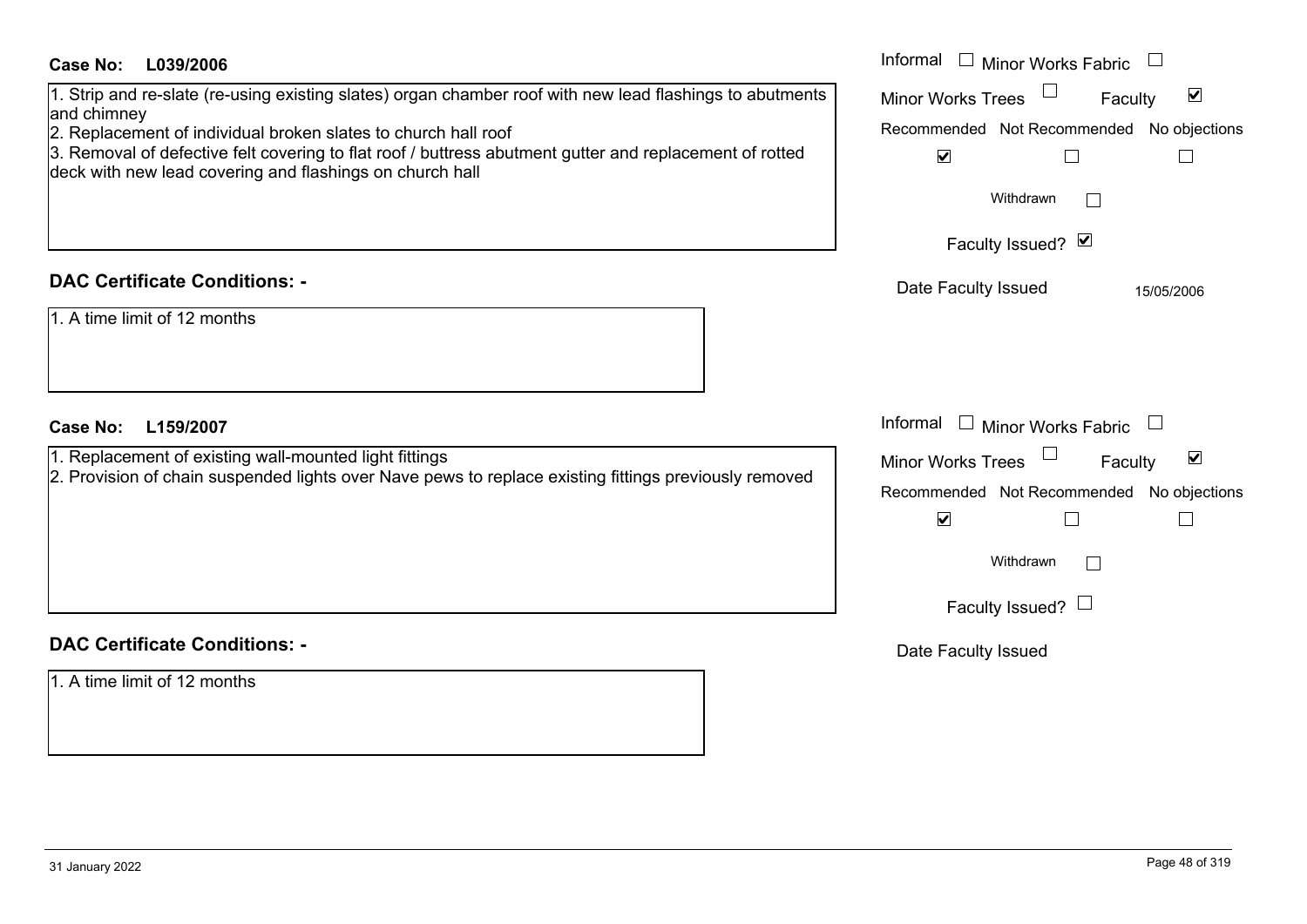| Case No:<br>L093/2010                                                                                                                                       | Informal ⊠ Minor Works Fabric                                                                                                                                      |
|-------------------------------------------------------------------------------------------------------------------------------------------------------------|--------------------------------------------------------------------------------------------------------------------------------------------------------------------|
| 1. Refurbishment of community hall<br>2. Construction of link building between hall and church<br>3. Improvement to landscaping                             | $\blacktriangledown$<br><b>Minor Works Trees</b><br>Faculty<br>Recommended Not Recommended No objections<br>$\blacktriangledown$<br>Withdrawn<br>Faculty Issued? Ø |
| <b>DAC Certificate Conditions: -</b>                                                                                                                        | Date Faculty Issued<br>13/04/2011                                                                                                                                  |
| 1. A time limit of 12 months<br>2. That details of the works are entered in the Log Book so that a record is kept of<br>what has been done                  |                                                                                                                                                                    |
| <b>Case No:</b><br>L178/2011                                                                                                                                | Informal<br>$\Box$ Minor Works Fabric<br>⊻                                                                                                                         |
| Installation of Lighting and Heating in the North Chapel, comprising:-                                                                                      | Minor Works Trees<br>Faculty                                                                                                                                       |
|                                                                                                                                                             |                                                                                                                                                                    |
| 1. 2 light points matching those in the South Chapel, each a 150W metal hallide fitting<br>2. 2 quartz infra red heaters matching those in the South Chapel | Recommended Not Recommended No objections                                                                                                                          |
| 3. Cabling and switching matching that in South Chapel                                                                                                      | $\Box$<br>$\Box$<br>$\Box$                                                                                                                                         |
|                                                                                                                                                             | Withdrawn<br>$\mathbb{R}^n$                                                                                                                                        |
|                                                                                                                                                             | Faculty Issued? $\Box$                                                                                                                                             |
| <b>DAC Certificate Conditions: -</b>                                                                                                                        | Date Faculty Issued                                                                                                                                                |
| 1. A time limit of 12 months                                                                                                                                |                                                                                                                                                                    |
| 2. That details of the works are entered in the Log Book so that a record is kept of<br>what has been done                                                  |                                                                                                                                                                    |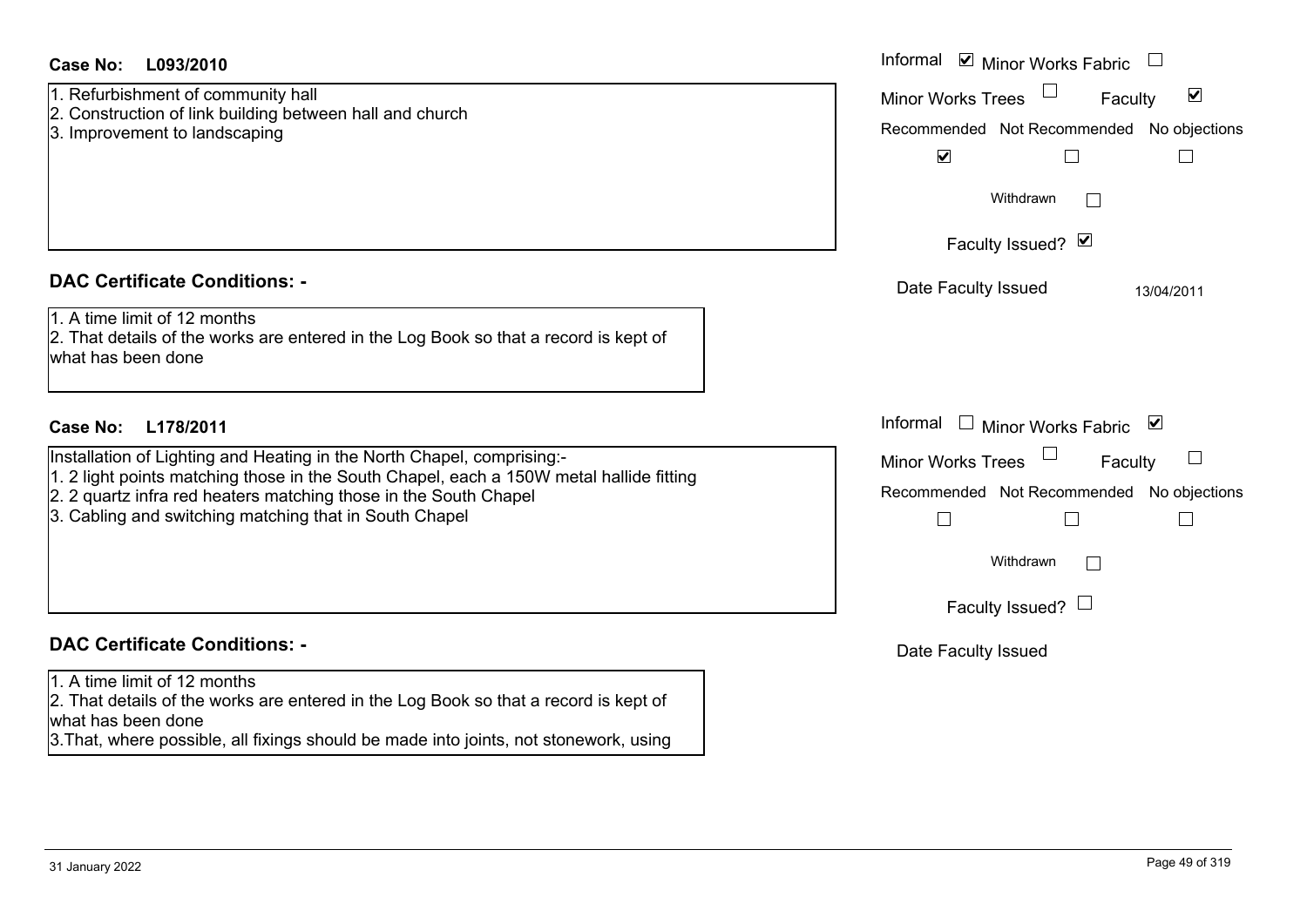## **L006/2011Case No:** Informal

CONFIRMATORY APPLICATION: -Introduction of the following items removed from Leicester, The Good Shepherd: -1. 1 x Altar2. 1 x Priest's Chair 3. 2 x Churchwardens' Chairs 4. 2 x Churchwardens' Stavesto be installed in the north side chapel of the Nave

## **DAC Certificate Conditions: -**

1. A time limit of 12 months2. That details of the works are entered in the Log Book so that a record is kept of what has been done

## **L005/2011Case No:** Informal

Introduction of furniture removed from Leicester, The Good Shepherd: -

- 1. Memorial Book Case
- 2. Blue pew cushions
- 3. Mothers' Union sewn picture
- 4. Banner
- 5. 2 x Hymn Boards
- 6. Hymnbooks

# **DAC Certificate Conditions: -**

1. A time limit of 12 months2. That details of the works are entered in the Log Book so that a record is kept of what has been done

| Informal<br><b>Minor Works Fabric</b>                                              |
|------------------------------------------------------------------------------------|
| $\blacktriangledown$<br><b>Minor Works Trees</b><br>Faculty                        |
| Recommended Not Recommended No objections                                          |
| V                                                                                  |
| Withdrawn                                                                          |
| Faculty Issued? $\Box$                                                             |
| Date Faculty Issued                                                                |
|                                                                                    |
|                                                                                    |
|                                                                                    |
| Informal<br>$\overline{\blacktriangledown}$<br>$\Box$<br><b>Minor Works Fabric</b> |
| <b>Minor Works Trees</b><br>Faculty                                                |
| Recommended Not Recommended No objections                                          |
| $\blacktriangledown$                                                               |
| Withdrawn                                                                          |
| Faculty Issued?                                                                    |
| Date Faculty Issued                                                                |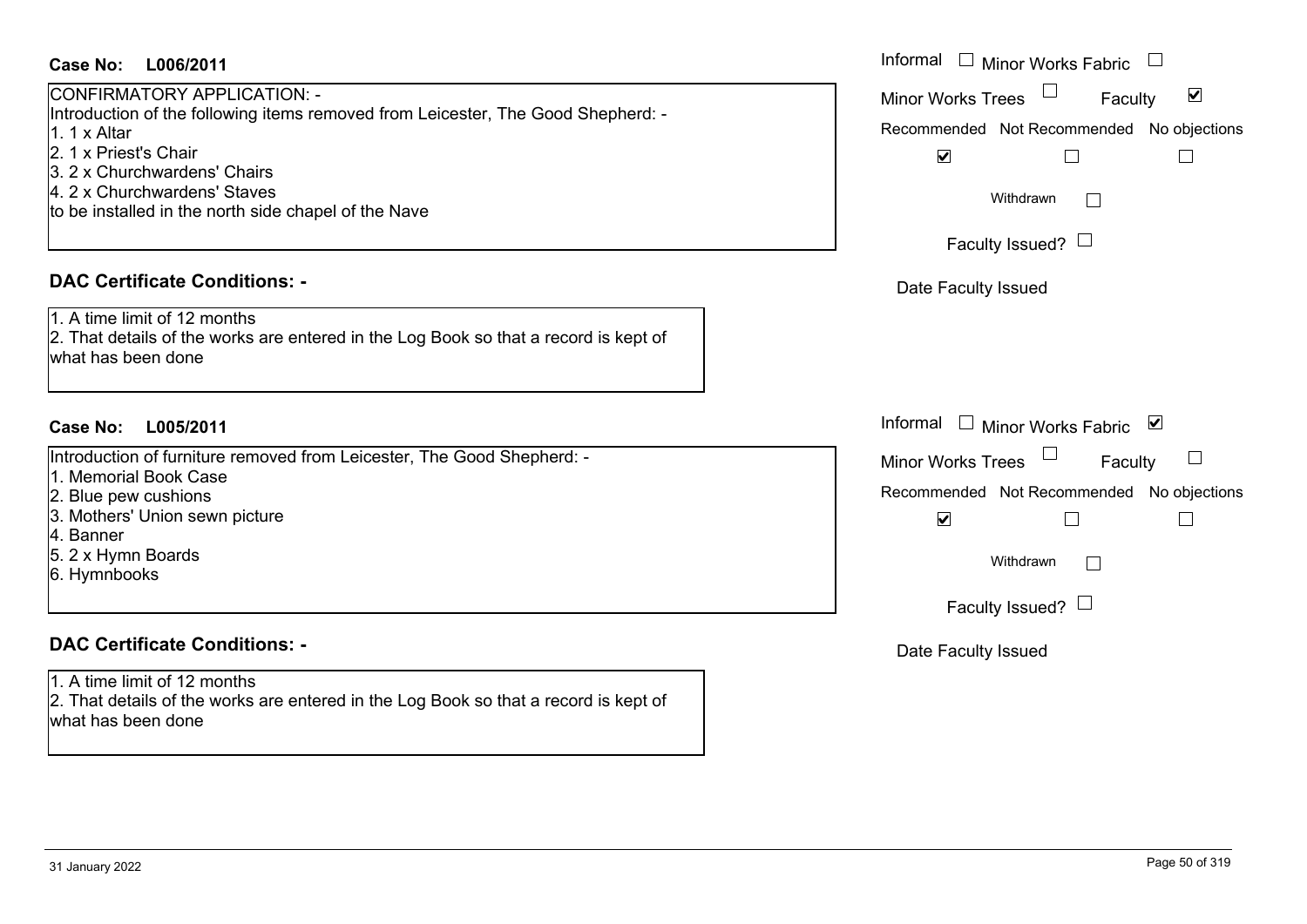## **L228/2011Case No:** Informal

Works to Trees comprising:- 1. Pollard 9 Lime trees2. Fell 1 Laurel3. Shape 1 Cherry

4. Fell 1 Ailanthus

## **DAC Certificate Conditions: -**

1. A time limit of 12 months

2. That details of the works are entered in the Log Book so that a record is kept of what has been done

## **L223/2014Case No:** Informal

Works following on from Quinquennial Inspection 2014 comprising: - 1. Roof works

- 
- 2. Masonry / Brickwork
- 3. Wall Finishes
- 4. Floor finishes
- 5. Fixtures and Fittings

# **DAC Certificate Conditions: -**

1. That details of the works are entered in the Log Book so that a record is kept of what has been done

| Informal<br>Minor Works Fabric            |
|-------------------------------------------|
| ⊻<br><b>Minor Works Trees</b><br>Faculty  |
| Recommended Not Recommended No objections |
| $\blacktriangledown$                      |
| Withdrawn                                 |
| Faculty Issued? $\Box$                    |
| Date Faculty Issued                       |
|                                           |
|                                           |
|                                           |
| Informal<br>Minor Works Fabric            |
| V<br><b>Minor Works Trees</b><br>Faculty  |
| Recommended Not Recommended No objections |
| $\blacktriangledown$                      |
| Withdrawn                                 |
| Faculty Issued? Ø                         |
| Date Faculty Issued<br>20/04/2015         |
|                                           |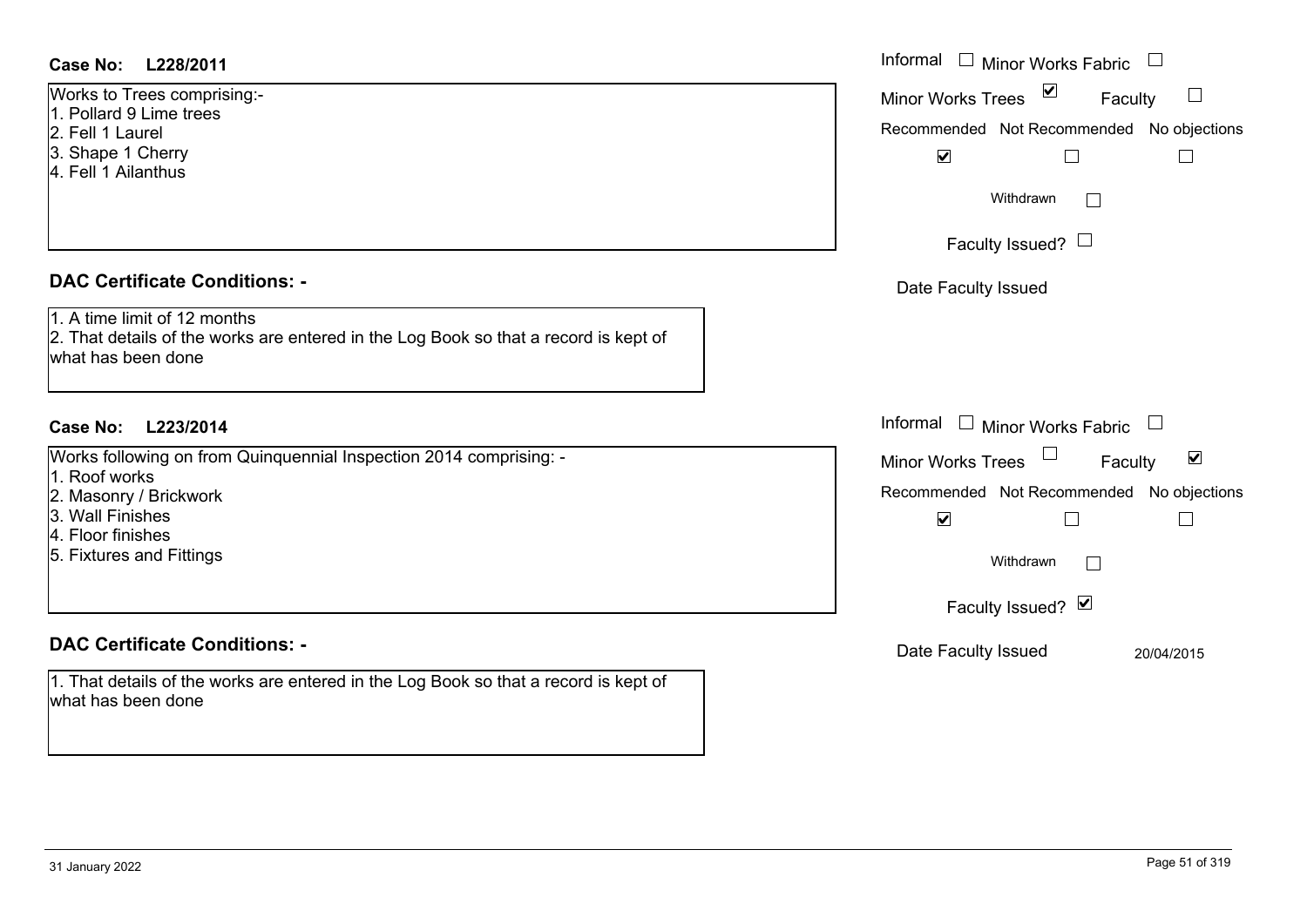| <b>Case No:</b>                                                                                                                                                                                                                                                                         | Informal<br><b>Minor Works Fabric</b>     |                                 |
|-----------------------------------------------------------------------------------------------------------------------------------------------------------------------------------------------------------------------------------------------------------------------------------------|-------------------------------------------|---------------------------------|
| Refurbishment of the Parish Room                                                                                                                                                                                                                                                        | <b>Minor Works Trees</b>                  | $\blacktriangledown$<br>Faculty |
|                                                                                                                                                                                                                                                                                         | Recommended Not Recommended No objections |                                 |
|                                                                                                                                                                                                                                                                                         | $\blacktriangledown$                      |                                 |
|                                                                                                                                                                                                                                                                                         | Withdrawn                                 |                                 |
|                                                                                                                                                                                                                                                                                         | Faculty Issued? Ø                         |                                 |
| <b>DAC Certificate Conditions: -</b>                                                                                                                                                                                                                                                    | Date Faculty Issued                       | 02/06/2021                      |
| 1. That details of the works are entered in the Log Book so that a record is kept of<br>what has been done<br>2. That the PCC makes a photographic record of the church before and after the<br>works to be submitted to the DAC, the Diocesan Record Office and the Sites and          |                                           |                                 |
| <b>Case No:</b>                                                                                                                                                                                                                                                                         | Informal<br>$\Box$ Minor Works Fabric     |                                 |
| Re-ordering Scheme Phase 1 comprising: -                                                                                                                                                                                                                                                | <b>Minor Works Trees</b>                  | $\blacktriangledown$<br>Faculty |
| 1. Space out the existing pews and close the superfluous gap between seating and sanctuary, remove<br>black stage from 1921, re-decorate original wooden platforms/floor                                                                                                                | Recommended Not Recommended No objections |                                 |
| 2. Re-locate High Altar back and attach again to the gradine (moved in 1970s), install tabernacle on<br>top, install small and movable Altar at the front of the sanctuary (which somewhat mirrors the roof in                                                                          | $\blacktriangledown$                      |                                 |
| design)                                                                                                                                                                                                                                                                                 | Withdrawn                                 |                                 |
|                                                                                                                                                                                                                                                                                         | Faculty Issued? Ø                         |                                 |
| <b>DAC Certificate Conditions: -</b>                                                                                                                                                                                                                                                    | Date Faculty Issued                       | 22/11/2021                      |
| 1. That details of the works are entered in the Log Book so that a record is kept of<br>what has been done<br>2. That the PCC ensures that the correct appropriate paint is used for the<br>redecoration. It is possible that traces of original wall paintings may still exist and may |                                           |                                 |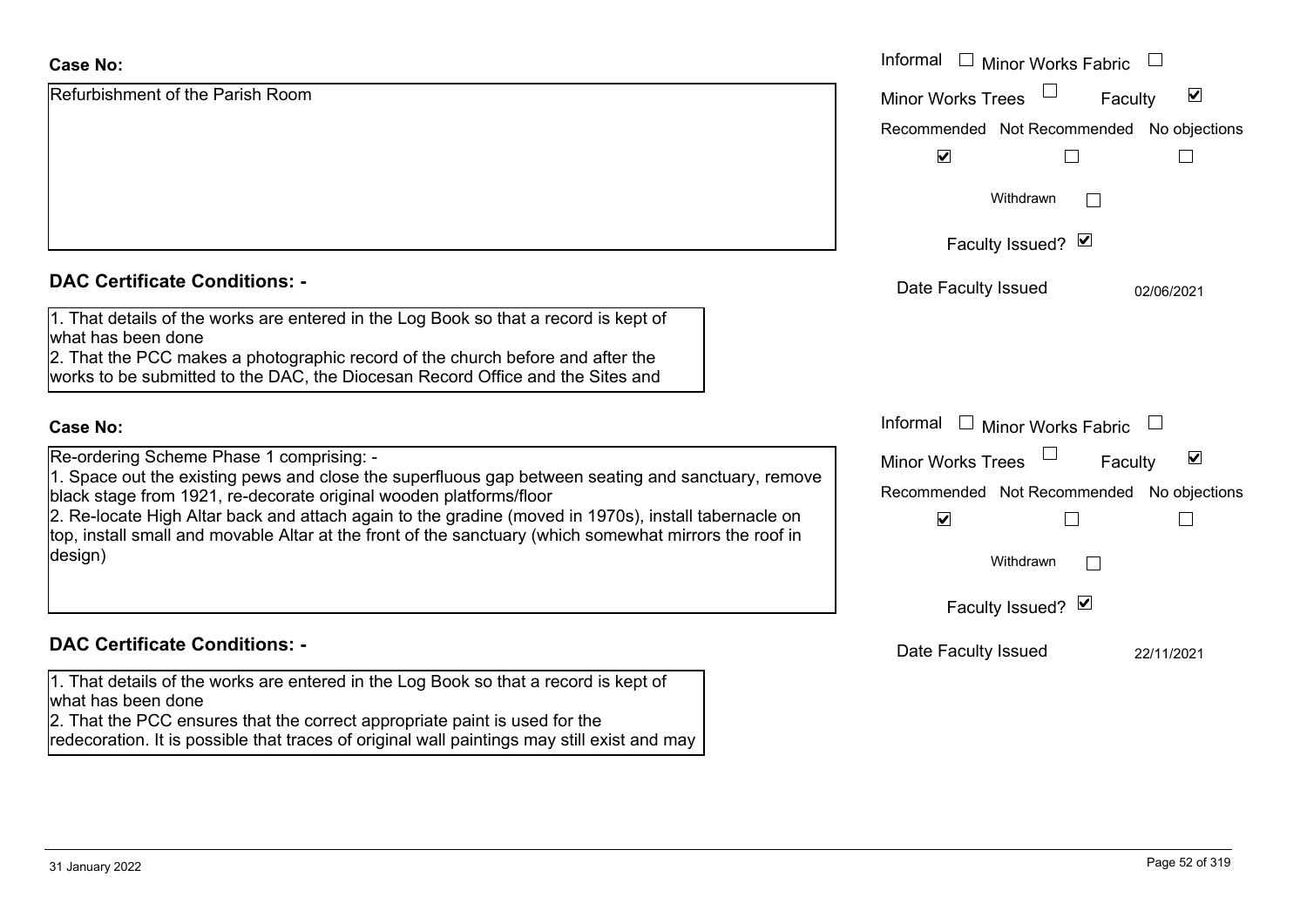## **Case No:**

| <b>Case No:</b>   | Informal<br>Minor \      |
|-------------------|--------------------------|
| Disposal of Altar | <b>Minor Works Trees</b> |
|                   | Recommended Not F        |
|                   | $\blacktriangledown$     |
|                   | Withdra                  |
|                   | <b>Faculty Issu</b>      |

## **DAC Certificate Conditions: -**

1. That details of the works are entered in the Log Book so that a record is kept of what has been done

|                          | Informal □ Minor Works Fabric             |   |
|--------------------------|-------------------------------------------|---|
| <b>Minor Works Trees</b> | Faculty                                   | V |
|                          | Recommended Not Recommended No objections |   |
|                          |                                           |   |
|                          | Withdrawn                                 |   |
|                          | Faculty Issued? Ø                         |   |

Date Faculty Issued 21/04/2021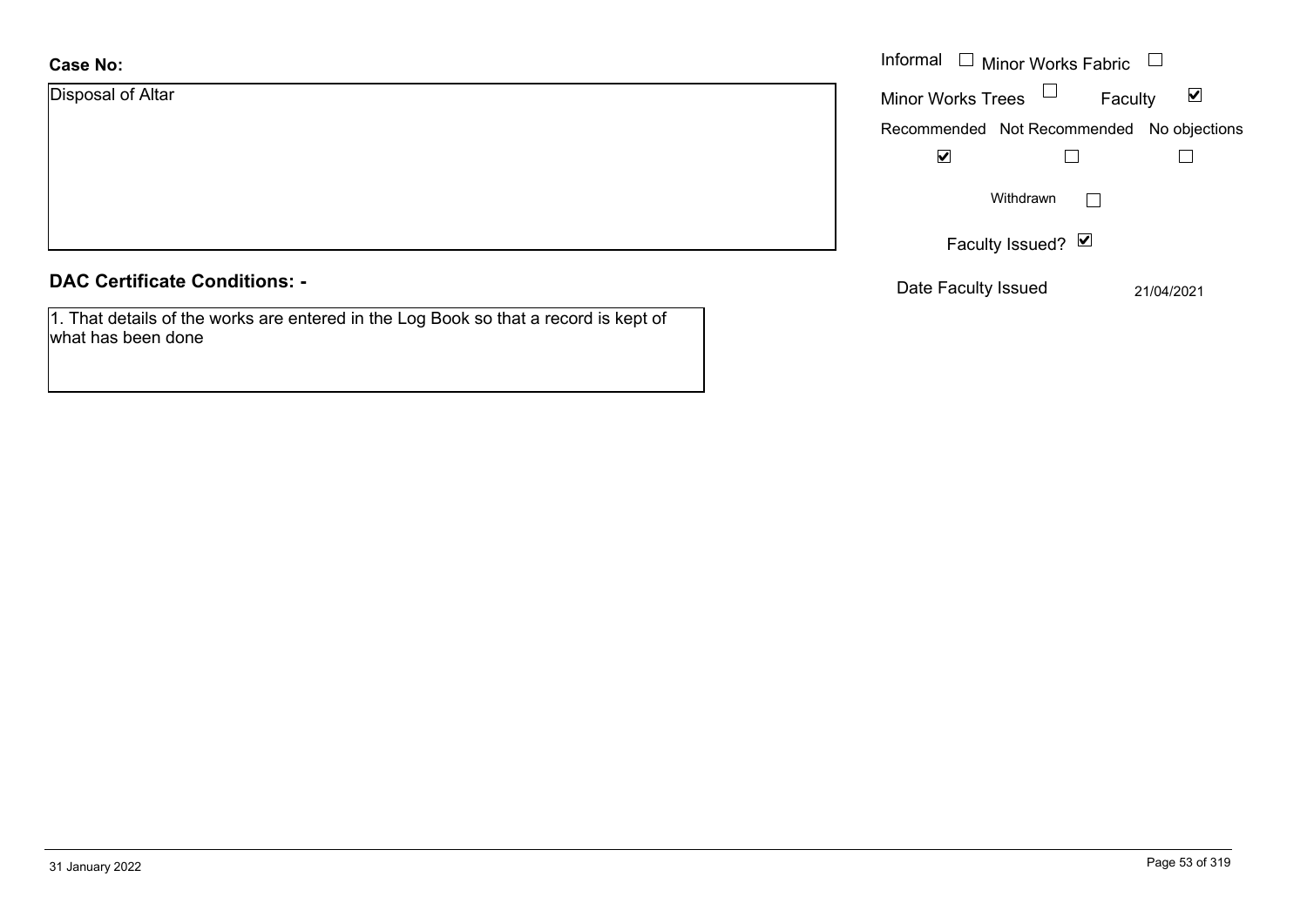**10112 Leicester, St Anne**

| L137/2001<br>Case No:                                      | Informal             | <b>Minor Works Fabric</b>   |                |
|------------------------------------------------------------|----------------------|-----------------------------|----------------|
| Re-decoration of 26 ceiling bosses over the Sanctuary area | Minor Works Trees    | $\Box$                      | ⊻<br>Faculty   |
|                                                            |                      | Recommended Not Recommended | No objections  |
|                                                            | $\blacktriangledown$ |                             |                |
|                                                            |                      | Withdrawn                   | $\blacksquare$ |
|                                                            |                      | Faculty Issued? Ø           |                |
| <b>DAC Certificate Conditions: -</b>                       |                      | Date Faculty Issued         | 27/11/2002     |
| 1. A time limit of 12 months                               |                      |                             |                |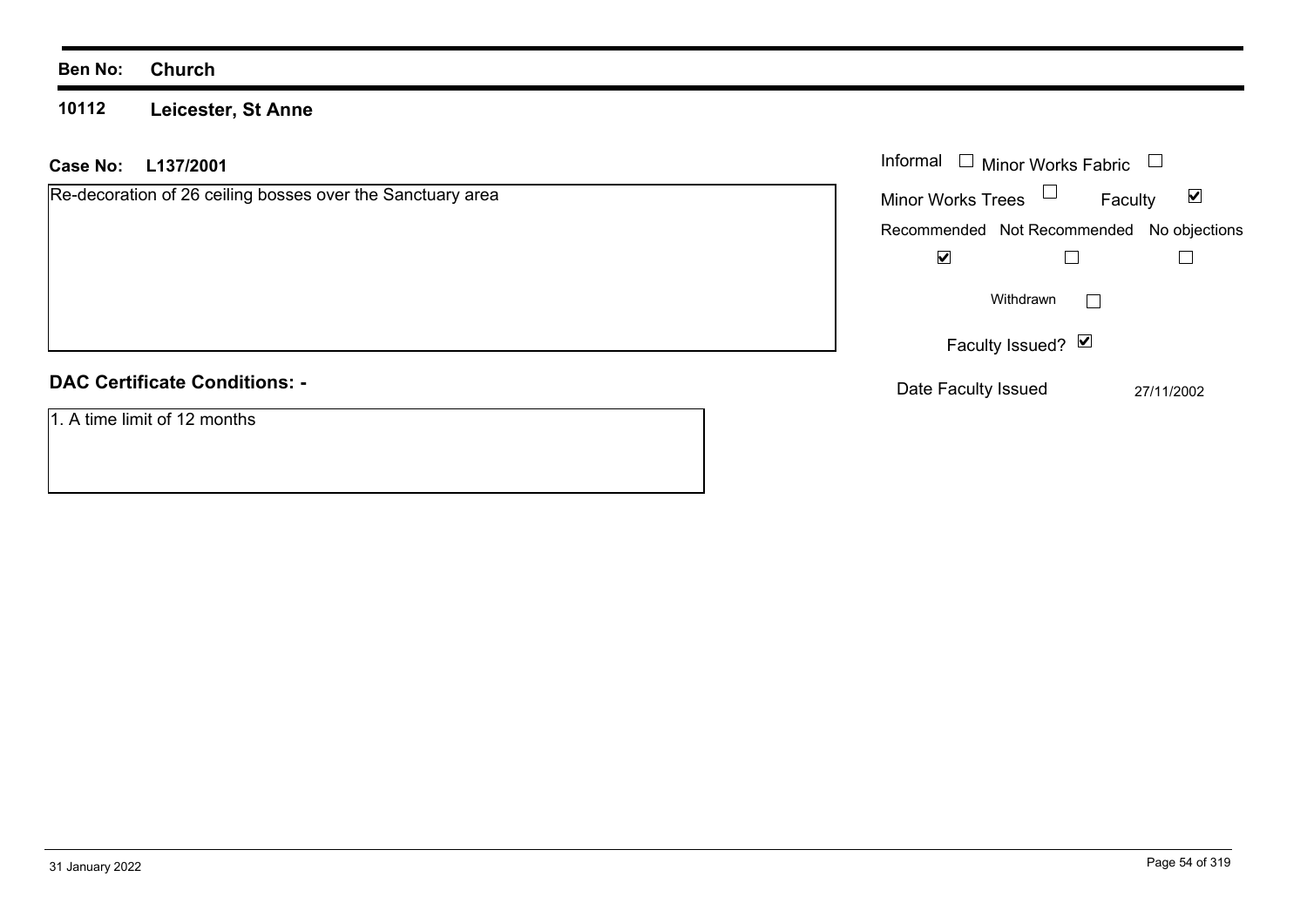| <b>Case No:</b><br>L068/2003                                                                                                                                                                                                                    | Informal<br>$\Box$ Minor Works Fabric                                                                                            |
|-------------------------------------------------------------------------------------------------------------------------------------------------------------------------------------------------------------------------------------------------|----------------------------------------------------------------------------------------------------------------------------------|
| 1. Re-wiring and provision of new light fittings and power-points<br>2. Re-furbishment of South Porch and Choir Vestry lights<br>3. Floodlighting of cross built in brickwork to south elevation                                                | $\blacktriangledown$<br><b>Minor Works Trees</b><br>Faculty<br>Recommended Not Recommended No objections<br>$\blacktriangledown$ |
|                                                                                                                                                                                                                                                 | Withdrawn<br>Faculty Issued? $\Box$                                                                                              |
|                                                                                                                                                                                                                                                 |                                                                                                                                  |
| <b>DAC Certificate Conditions: -</b>                                                                                                                                                                                                            | Date Faculty Issued                                                                                                              |
| 1. A time limit of 12 months<br>2. That all wiring should be as unobtrusive as possible and of an appropriate colour to<br>blend with the background<br>3. That all fixings should be made into joints, not stonework, using stainless steel or |                                                                                                                                  |
| <b>Case No:</b><br>L129/2004                                                                                                                                                                                                                    | Informal<br>$\Box$ Minor Works Fabric                                                                                            |
| 1. Remove the existing condemned boiler, drain down system and flush through<br>2. Remove existing seized valves and replace with new                                                                                                           | $\blacktriangledown$<br><b>Minor Works Trees</b><br>Faculty                                                                      |
| 3. Provide new gas-fired boiler and connect to system                                                                                                                                                                                           | Recommended Not Recommended No objections                                                                                        |
| 4. Re-charge system including filling with anti-corrosion fluid, test and leave in working order                                                                                                                                                | $\blacktriangledown$                                                                                                             |
|                                                                                                                                                                                                                                                 | Withdrawn                                                                                                                        |
|                                                                                                                                                                                                                                                 | Faculty Issued? Ø                                                                                                                |
| <b>DAC Certificate Conditions: -</b>                                                                                                                                                                                                            | Date Faculty Issued<br>30/12/2004                                                                                                |
| 1. A time limit of 12 months                                                                                                                                                                                                                    |                                                                                                                                  |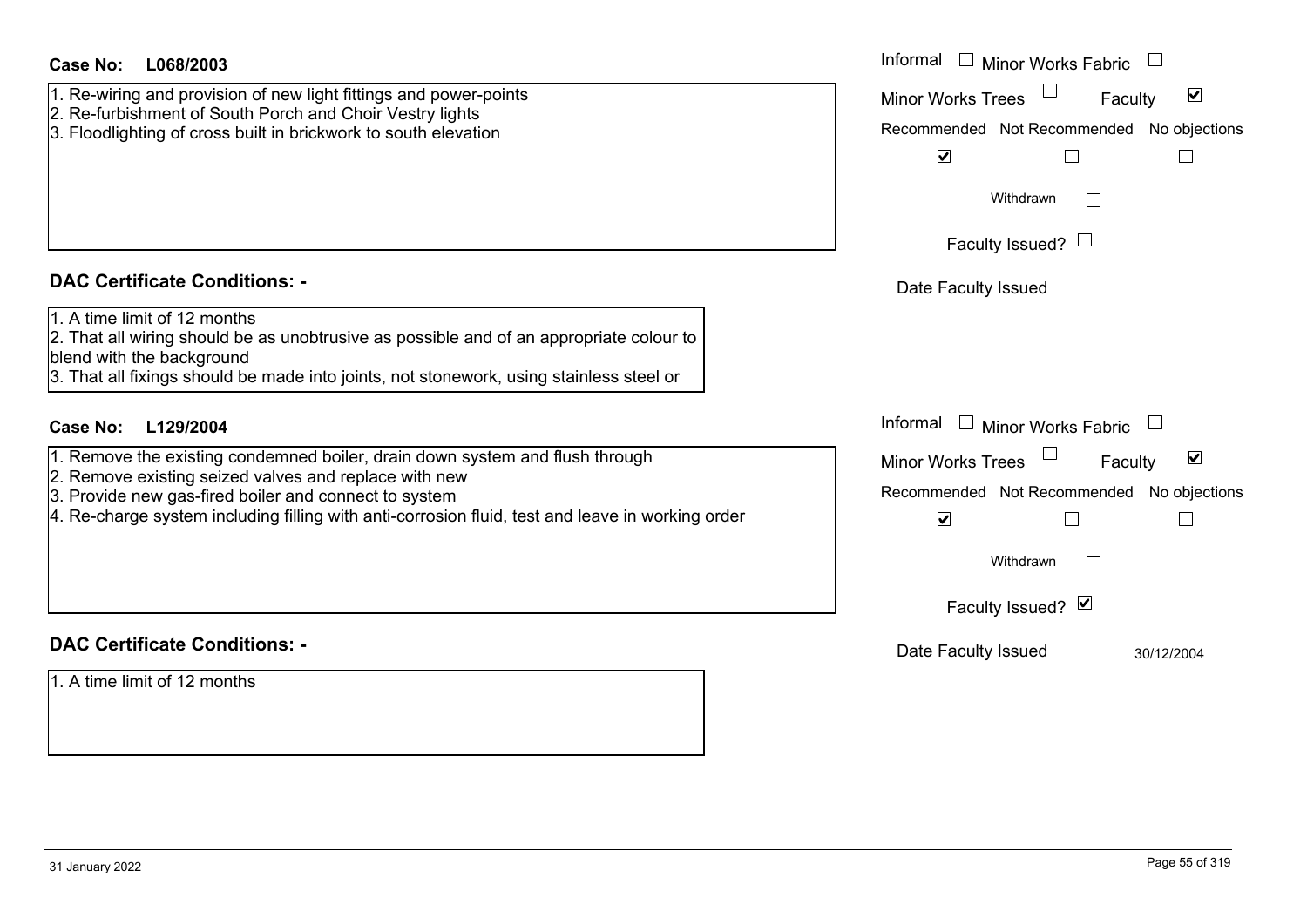| <b>Case No:</b><br>L201/2008                                                                               | Informal<br>$\overline{\phantom{a}}$<br><b>Minor Works Fabric</b> |
|------------------------------------------------------------------------------------------------------------|-------------------------------------------------------------------|
| Replacement of existing damaged roof covering                                                              | <b>Minor Works Trees</b><br>Fac                                   |
|                                                                                                            | Recommended Not Recommended                                       |
|                                                                                                            | $\blacktriangledown$                                              |
|                                                                                                            | Withdrawn                                                         |
|                                                                                                            | Faculty Issued? $\Box$                                            |
| <b>DAC Certificate Conditions: -</b>                                                                       | Date Faculty Issued                                               |
| 1. That details of the works are entered in the Log Book so that a record is kept of<br>what has been done |                                                                   |
| <b>Case No:</b><br>L145/2010                                                                               | Informal<br>$\mathbf{I}$<br>Minor Works Fabric                    |
| 1. Renewal of mortar & re-fixing of slates on left side of verge at gable end, pillars over the Porch      | <b>Minor Works Trees</b><br>Fac                                   |
| 2. Re-decoration of window frames and gutters                                                              | Recommended Not Recommended                                       |
|                                                                                                            | $\blacktriangledown$                                              |
|                                                                                                            | Withdrawn                                                         |
|                                                                                                            | Faculty Issued? $\Box$                                            |
| <b>DAC Certificate Conditions: -</b>                                                                       | Date Faculty Issued                                               |
| 1. That details of the works are entered in the Log Book so that a record is kept of<br>what has been done |                                                                   |
|                                                                                                            |                                                                   |

|                          | Recommended Not Recommended No objections |   |
|--------------------------|-------------------------------------------|---|
| V                        |                                           |   |
|                          | Withdrawn                                 |   |
|                          | Faculty Issued? $\Box$                    |   |
| Date Faculty Issued      |                                           |   |
|                          |                                           |   |
| Informal                 | <b>Minor Works Fabric</b>                 | ⊻ |
| <b>Minor Works Trees</b> | Faculty                                   |   |
|                          | Recommended Not Recommended No objections |   |
| V                        |                                           |   |
|                          | Withdrawn                                 |   |
|                          | Faculty Issued?                           |   |

Faculty  $\square$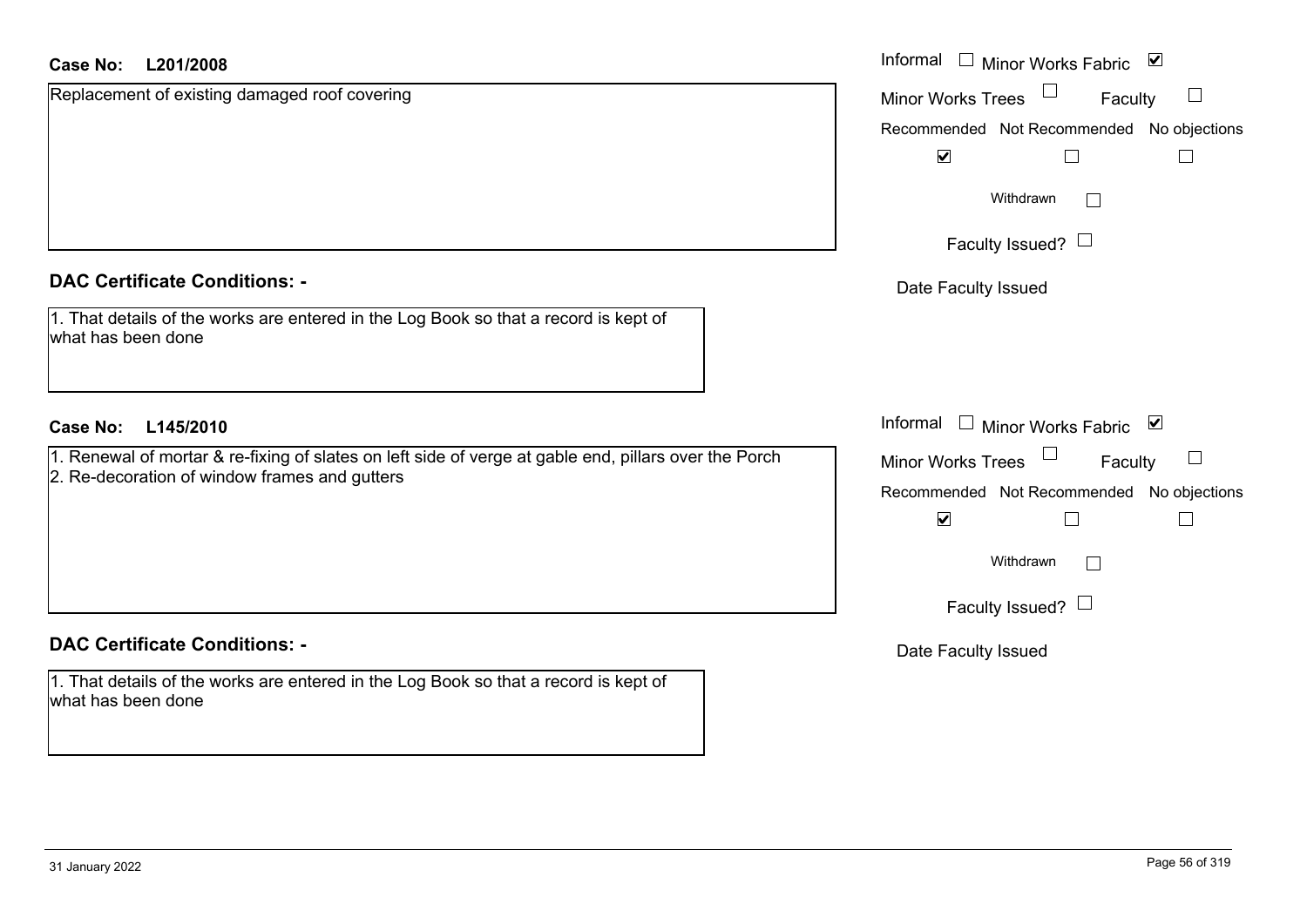| <b>Case No:</b><br>L041/2010                                                                                                               | Informal ⊠ Minor Works Fabric                               |
|--------------------------------------------------------------------------------------------------------------------------------------------|-------------------------------------------------------------|
| Installation of small stained glass window into window in South Aisle to act as a War Memorial                                             | $\blacktriangledown$<br><b>Minor Works Trees</b><br>Faculty |
|                                                                                                                                            | Recommended Not Recommended No objections                   |
|                                                                                                                                            | $\blacktriangledown$<br>$\Box$                              |
|                                                                                                                                            | Withdrawn                                                   |
|                                                                                                                                            | Faculty Issued? Ø                                           |
| <b>DAC Certificate Conditions: -</b>                                                                                                       | Date Faculty Issued<br>17/03/2011                           |
| 1. A time limit of 12 months<br>2. That details of the works are entered in the Log Book so that a record is kept of<br>what has been done |                                                             |
| <b>Case No:</b><br>L029/2010                                                                                                               | Informal $\Box$ Minor Works Fabric $\Box$                   |
| Replacement of Rainwater goods on like-for-like basis                                                                                      | <b>Minor Works Trees</b><br>Faculty                         |
|                                                                                                                                            | Recommended Not Recommended No objections                   |
|                                                                                                                                            | $\blacktriangledown$<br>$\Box$<br>$\Box$                    |
|                                                                                                                                            | Withdrawn                                                   |
|                                                                                                                                            | Faculty Issued? $\Box$                                      |
| <b>DAC Certificate Conditions: -</b>                                                                                                       | Date Faculty Issued                                         |
| 1. A time limit of 12 months<br>2. That details of the works are entered in the Log Book so that a record is kept of<br>what has been done |                                                             |
|                                                                                                                                            |                                                             |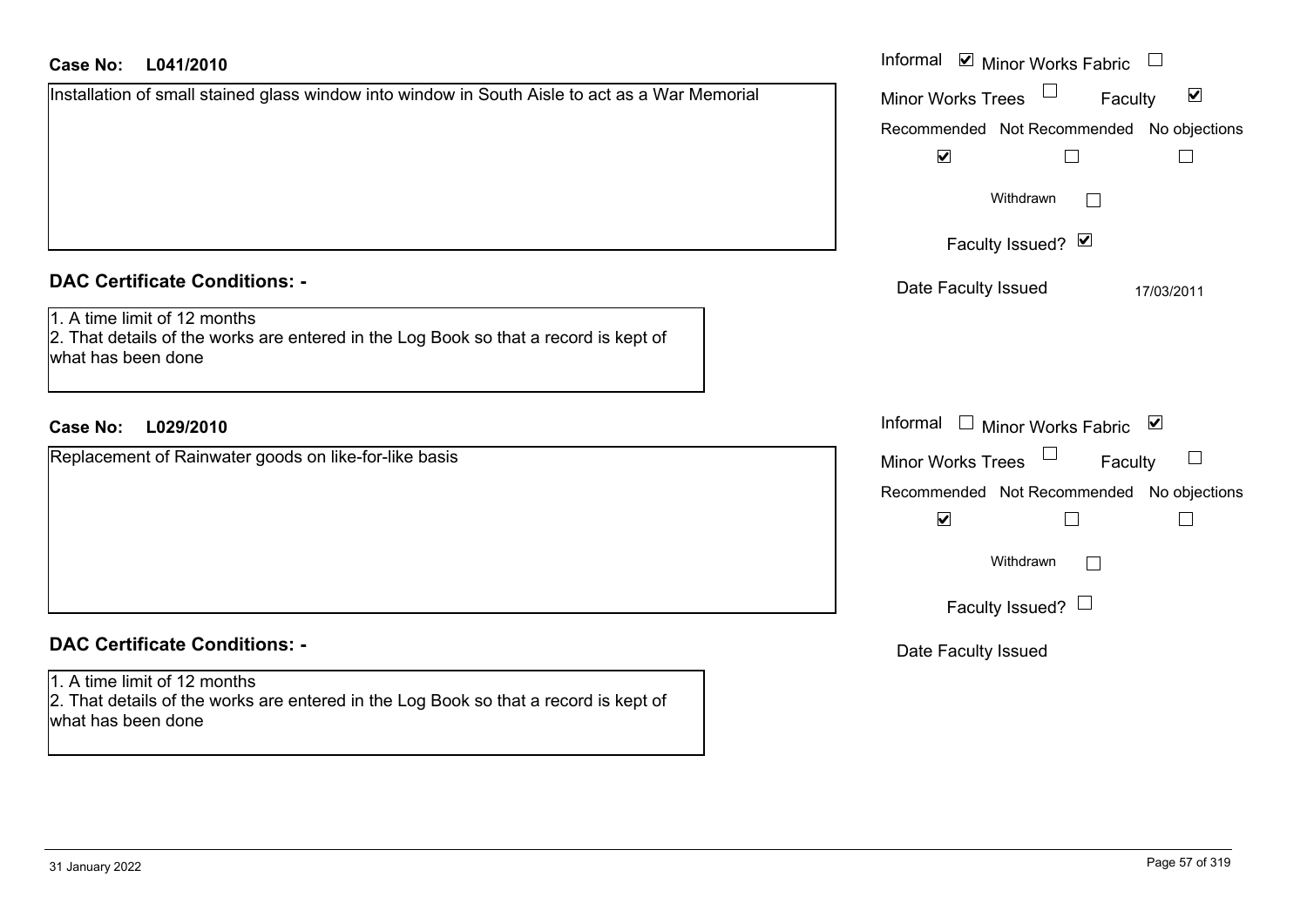Replacement of stolen: - 1. Rainwater Goods2. Flashings

## **DAC Certificate Conditions: -**

1. A time limit of 12 months

2. That details of the works are entered in the Log Book so that a record is kept of what has been done

3. That the PCC explores the options of installaing security measures and makes the

## **L071/2014Case No:** Informal

Re-development of the Church Hall

# **DAC Certificate Conditions: -**

1. That details of the works are entered in the Log Book so that a record is kept of what has been done

2. That the PCC submits a photographic record of the church before and after the works to the DAC, the Diocesan Record Office and the Sites and Monument Record

| L197/2013                                                                                                                                                                                                              | Informal<br>$\Box$<br><b>Minor Works Fabric</b>                                                                                                                                                                            |
|------------------------------------------------------------------------------------------------------------------------------------------------------------------------------------------------------------------------|----------------------------------------------------------------------------------------------------------------------------------------------------------------------------------------------------------------------------|
| nent of stolen: -<br>ater Goods<br>าgs                                                                                                                                                                                 | $\blacktriangledown$<br><b>Minor Works Trees</b><br>Faculty<br>Recommended Not Recommended No objections<br>$\blacktriangledown$<br>$\Box$<br>Withdrawn                                                                    |
| rtificate Conditions: -<br>limit of 12 months<br>etails of the works are entered in the Log Book so that a record is kept of<br>been done<br>e PCC explores the options of installaing security measures and makes the | Faculty Issued? Ø<br>Date Faculty Issued<br>23/12/2013                                                                                                                                                                     |
| L071/2014<br>opment of the Church Hall                                                                                                                                                                                 | Informal $\blacksquare$ Minor Works Fabric $\blacksquare$<br>Minor Works Trees<br>$\Box$<br>Faculty<br>Recommended Not Recommended No objections<br>$\blacktriangledown$<br>$\mathbf{L}$<br>Withdrawn<br>Faculty Issued? Ø |
| rtificate Conditions: -                                                                                                                                                                                                | Date Faculty Issued<br>18/04/2016                                                                                                                                                                                          |
| etails of the works are entered in the Log Book so that a record is kept of<br>been done                                                                                                                               |                                                                                                                                                                                                                            |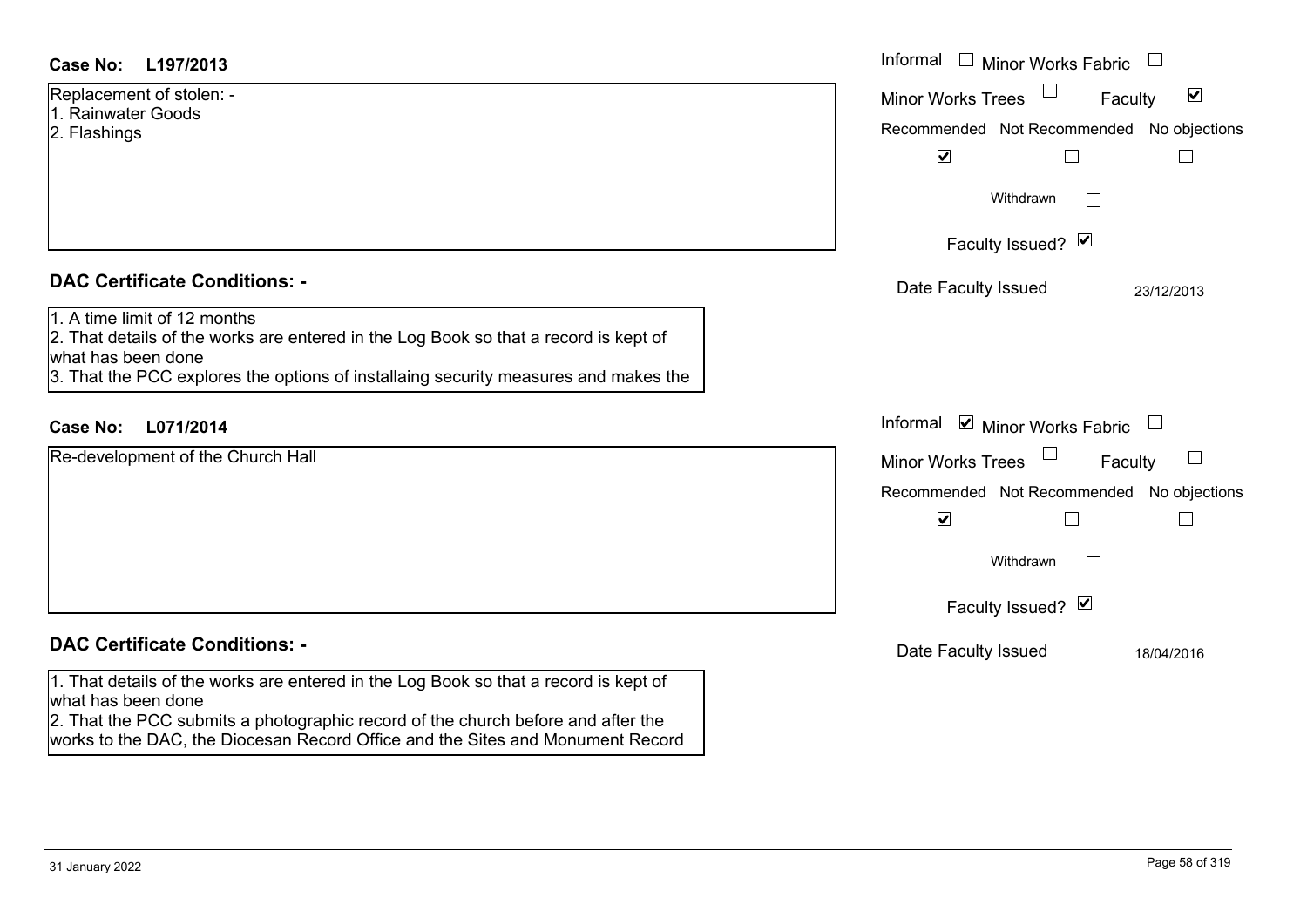## **L232/2014 Case No:** Informal

| Installation of Security Equipment                                                                                                                                                                                                  | <b>Minor Works Trees</b><br>Faculty                                      |
|-------------------------------------------------------------------------------------------------------------------------------------------------------------------------------------------------------------------------------------|--------------------------------------------------------------------------|
|                                                                                                                                                                                                                                     | Recommended Not Recommended No objections                                |
|                                                                                                                                                                                                                                     | $\blacktriangledown$                                                     |
|                                                                                                                                                                                                                                     | Withdrawn                                                                |
|                                                                                                                                                                                                                                     | Faculty Issued? $\Box$                                                   |
| <b>DAC Certificate Conditions: -</b>                                                                                                                                                                                                | Date Faculty Issued                                                      |
| 1. A time limit of 12 months<br>2. That details of the works are entered in the Log Book so that a record is kept of<br>what has been done<br>3. That, where possible, all fixings should be made into joints, not stonework, using |                                                                          |
| <b>Case No:</b>                                                                                                                                                                                                                     | Informal<br>Minor Works Fabric $\Box$                                    |
| Planting of a Tree                                                                                                                                                                                                                  | $\overline{\mathbf{v}}$<br>$\Box$<br><b>Minor Works Trees</b><br>Faculty |
|                                                                                                                                                                                                                                     | Recommended Not Recommended No objections                                |
|                                                                                                                                                                                                                                     | $\blacktriangledown$                                                     |
|                                                                                                                                                                                                                                     | Withdrawn                                                                |
|                                                                                                                                                                                                                                     | Faculty Issued? $\Box$                                                   |
| <b>DAC Certificate Conditions: -</b>                                                                                                                                                                                                | Date Faculty Issued                                                      |
| 1. That details of the works are entered in the Log Book so that a record is kept of                                                                                                                                                |                                                                          |

Minor Works Fabric

what has been done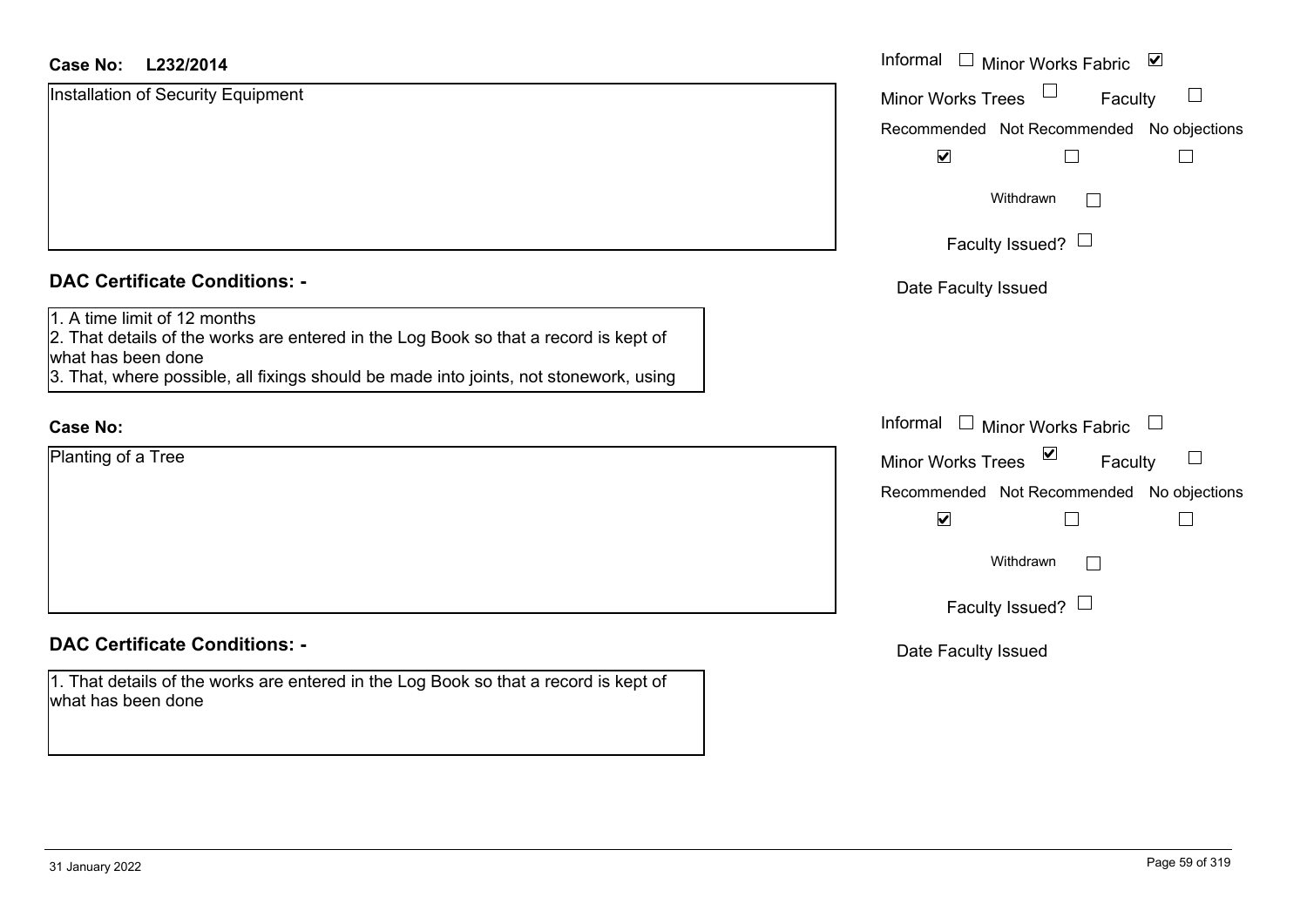## **Case No:**

**DAC Certificate Conditions: -**

1. That details of the works are entered in the Log Book so that a record is kept of what has been done

#### **Case No:**

- 1. Replacement of existing handrails to hall
- 2. Installation of new handrails to church at the external steps to the: -

Erection of a porch extension to the church in memory of Betty Wallis

- a) South Porch doors
- b) Door serving the Choir and Clergy Vestries

## **DAC Certificate Conditions: -**

1. That details of the works are entered in the Log Book so that a record is kept of what has been done

2. That, where possible, all fixings should be made into joints, not stonework, using stainless steel or non-ferrous screws in fibre plugs

|                                                                                          | Informal □ Minor Works Fabric                        |
|------------------------------------------------------------------------------------------|------------------------------------------------------|
| of a porch extension to the church in memory of Betty Wallis                             | $\blacktriangledown$<br>Minor Works Trees<br>Faculty |
|                                                                                          | Recommended Not Recommended No objections            |
|                                                                                          |                                                      |
|                                                                                          | Withdrawn                                            |
|                                                                                          | Faculty Issued? $\Box$                               |
| rtificate Conditions: -                                                                  | Date Faculty Issued                                  |
| etails of the works are entered in the Log Book so that a record is kept of<br>been done |                                                      |
|                                                                                          | Informal □ Minor Works Fabric ⊠                      |
| cement of existing handrails to hall                                                     | Minor Works Trees<br>Faculty<br>$\Box$               |
| ation of new handrails to church at the external steps to the: -<br>th Porch doors       | Recommended Not Recommended No objections            |
| or serving the Choir and Clergy Vestries                                                 | $\blacktriangledown$                                 |
|                                                                                          | Withdrawn                                            |
|                                                                                          | Faculty Issued? $\Box$                               |
|                                                                                          |                                                      |

Date Faculty Issued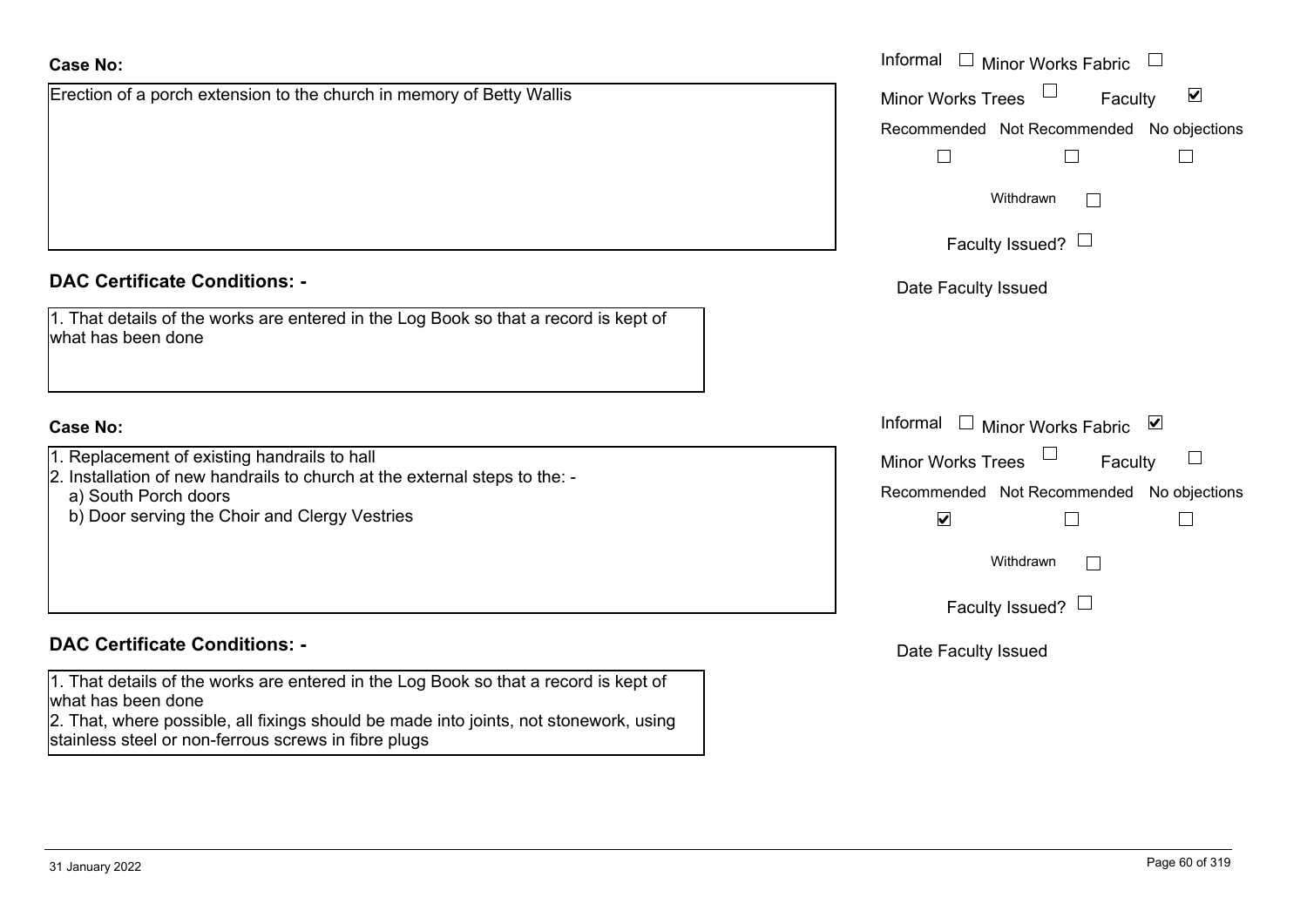#### **10113Leicester, St Augustine**

## **L124/2000 Case No:** Informal

Proposed disposal of items

## **DAC Certificate Conditions: -**

1. A time limit of 12 months

| Informal<br>□ Minor Works Fabric |                                           |  |  |
|----------------------------------|-------------------------------------------|--|--|
| <b>Minor Works Trees</b>         | Faculty                                   |  |  |
|                                  | Recommended Not Recommended No objections |  |  |
|                                  |                                           |  |  |
|                                  | Withdrawn                                 |  |  |
|                                  | Faculty Issued?                           |  |  |

Date Faculty Issued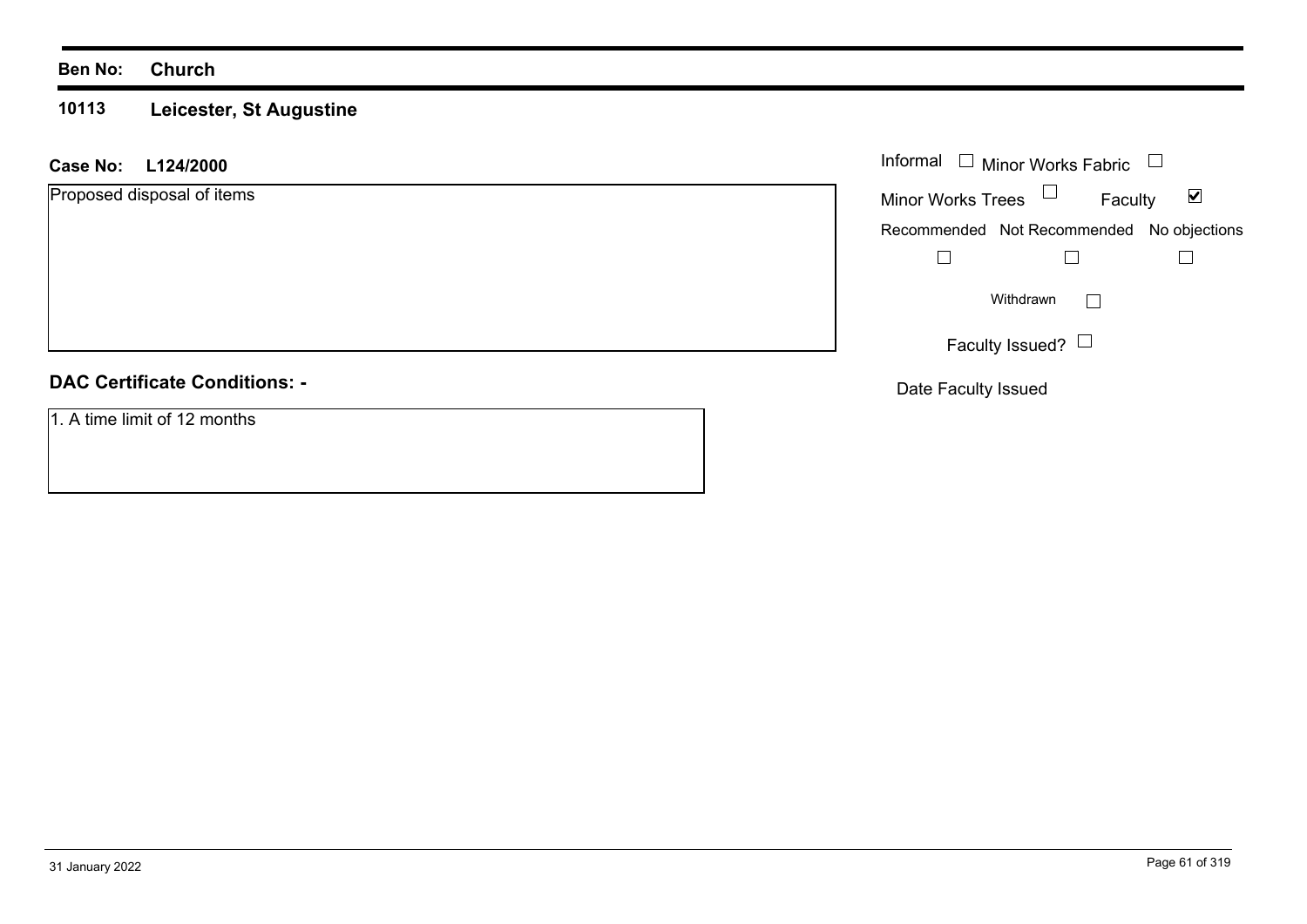#### **10193 Leicester, St Barnabas**

## **L144/2006 Case No:** Informal

| Upgrading / earthing of lighning conductor |  |
|--------------------------------------------|--|
|                                            |  |
|                                            |  |
|                                            |  |
|                                            |  |
|                                            |  |
|                                            |  |
|                                            |  |
|                                            |  |
|                                            |  |
|                                            |  |
|                                            |  |

| Informal<br>$\Box$ Minor Works Fabric<br>M |                                           |  |  |
|--------------------------------------------|-------------------------------------------|--|--|
| <b>Minor Works Trees</b>                   | Faculty                                   |  |  |
|                                            | Recommended Not Recommended No objections |  |  |
|                                            |                                           |  |  |
| Withdrawn                                  |                                           |  |  |
|                                            | Faculty Issued? $\Box$                    |  |  |

**DAC Certificate Conditions: -**

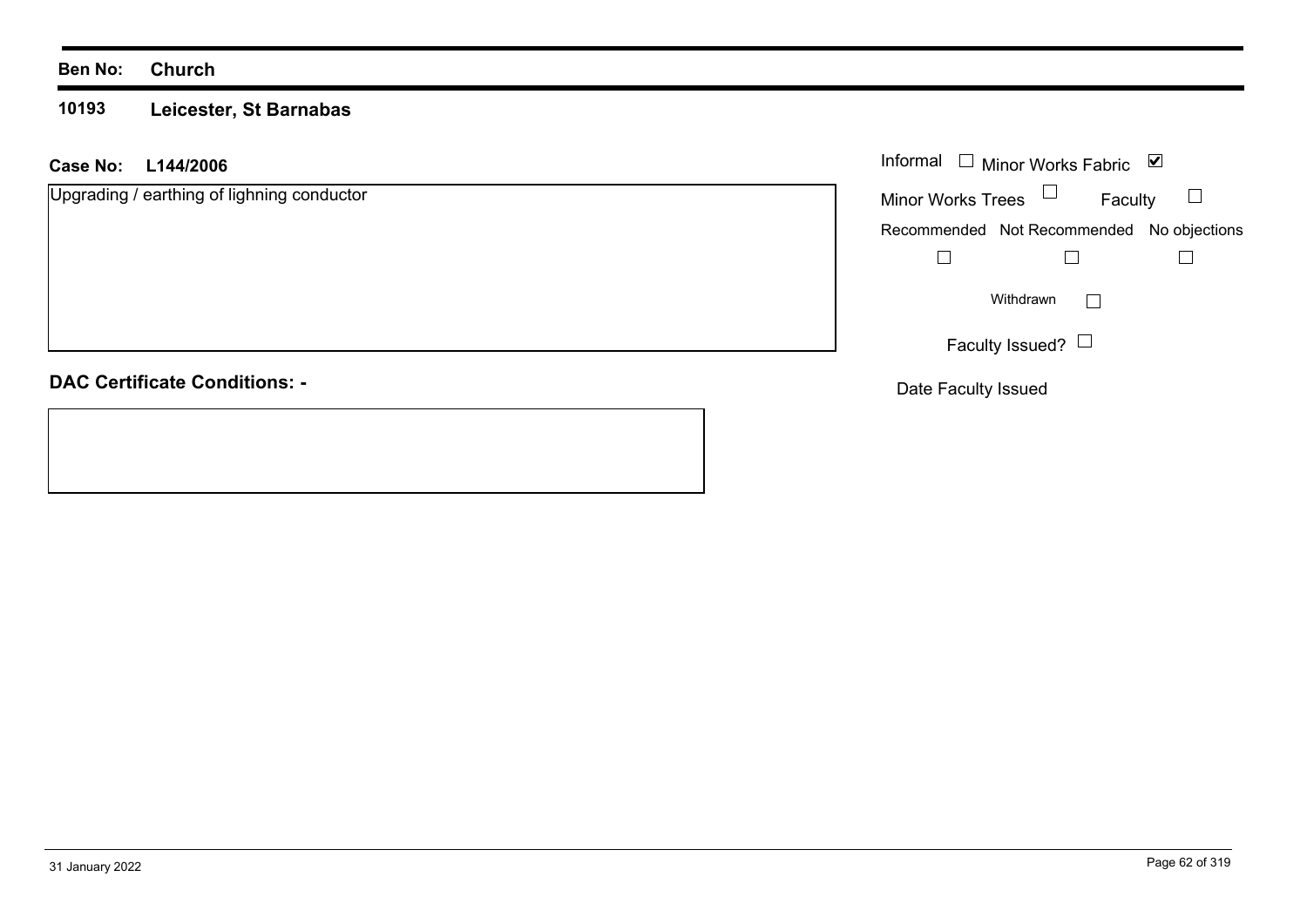| <b>Case No:</b><br>L064/2007<br>1. Re-build section of front boundary wall<br>2. Replace timber trap door to cellar external entrance on s side of church<br>3. Introduce, as memorial gifts: -<br>a) Processional Cross with wooden base to stand beside nave altar<br>b) Silver-plate ciborium | Informal<br>$\pm$<br>Minor Works Fabric<br>$\blacktriangledown$<br><b>Minor Works Trees</b><br>Faculty<br>Recommended Not Recommended No objections<br>$\blacktriangledown$<br>$\Box$<br>$\mathbb{L}$<br>Withdrawn<br>Faculty Issued? Ø |
|--------------------------------------------------------------------------------------------------------------------------------------------------------------------------------------------------------------------------------------------------------------------------------------------------|-----------------------------------------------------------------------------------------------------------------------------------------------------------------------------------------------------------------------------------------|
| <b>DAC Certificate Conditions: -</b><br>1. A time limit of 12 months                                                                                                                                                                                                                             | Date Faculty Issued<br>06/06/2007                                                                                                                                                                                                       |
| L188/2010<br><b>Case No:</b><br>1. Replacement of slipped and/or broken tiles<br>2. Installation of 0.70mm thick metal profile plastisol coated flashing to existing timber rafters<br>on the side of the church facing the playground of the adjacent school                                    | Informal $\Box$ Minor Works Fabric $\Box$<br>Minor Works Trees<br>ப<br>Faculty<br>Recommended Not Recommended No objections<br>$\blacktriangledown$<br>Withdrawn<br>Faculty Issued? $\Box$                                              |
| <b>DAC Certificate Conditions: -</b><br>1. That details of the works are entered in the Log Book so that a record is kept of<br>what has been done                                                                                                                                               | Date Faculty Issued                                                                                                                                                                                                                     |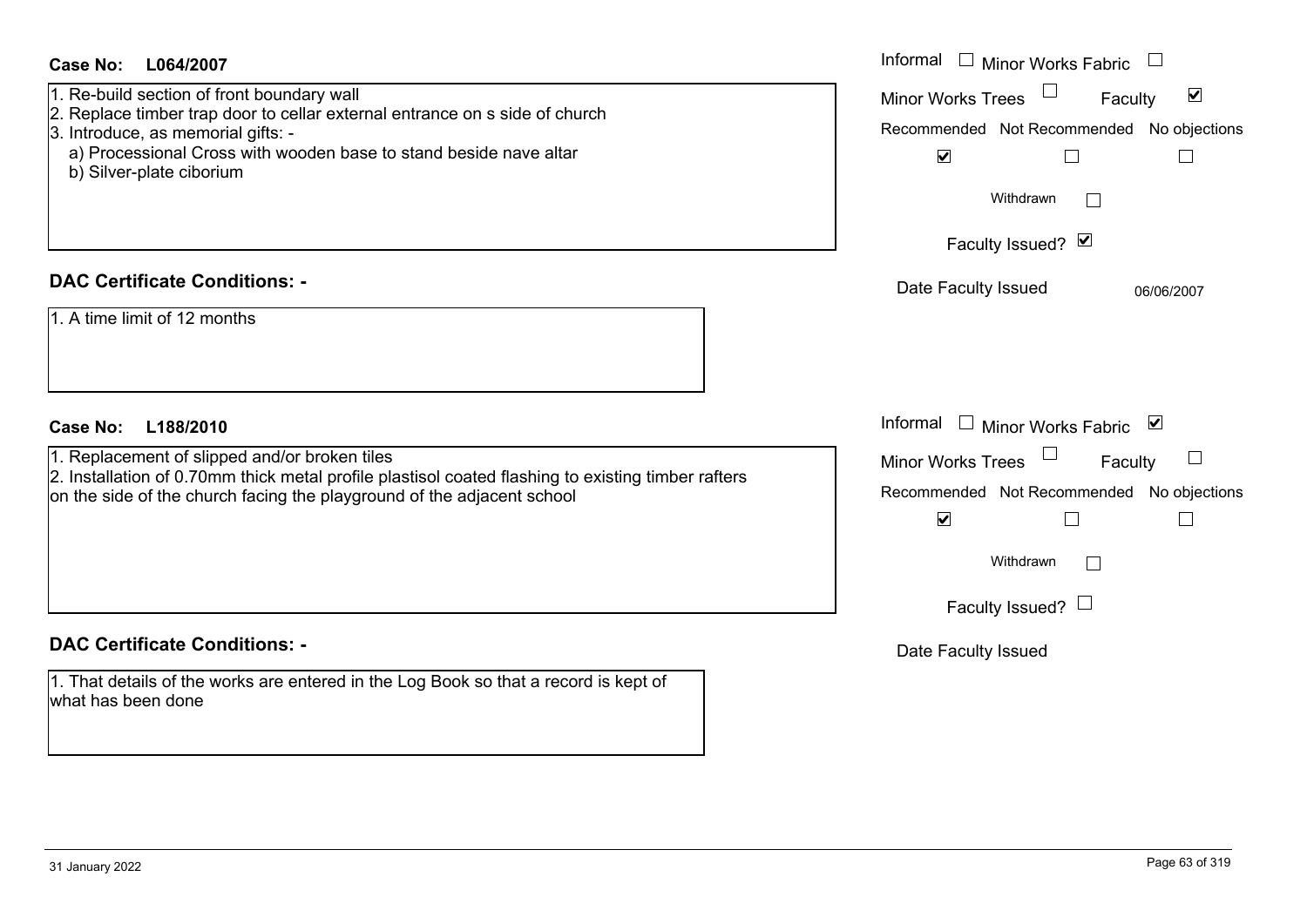| <b>Case No:</b><br>L116/2011                                                                                                               | Informal<br>$\Box$ Minor Works Fabric                       |
|--------------------------------------------------------------------------------------------------------------------------------------------|-------------------------------------------------------------|
| Removal of Font ahead of installation at Eyres Monsell, St Hugh of Lincoln                                                                 | $\blacktriangledown$<br><b>Minor Works Trees</b><br>Faculty |
|                                                                                                                                            | Recommended Not Recommended No objections                   |
|                                                                                                                                            | $\blacktriangledown$<br>$\Box$                              |
|                                                                                                                                            | Withdrawn<br>$\mathbf{L}$                                   |
|                                                                                                                                            | Faculty Issued? Ø                                           |
| <b>DAC Certificate Conditions: -</b>                                                                                                       | Date Faculty Issued<br>22/09/2011                           |
| 1. A time limit of 12 months<br>2. That details of the works are entered in the Log Book so that a record is kept of<br>what has been done |                                                             |
| <b>Case No:</b><br>L127/2011                                                                                                               | Informal<br>$\Box$ Minor Works Fabric $\Box$                |
| Removal of: -                                                                                                                              | <b>Minor Works Trees</b><br>Faculty<br>$\sqcup$             |
| 1. 2 x Candlesticks<br>2. 2 x Vases                                                                                                        | Recommended Not Recommended No objections                   |
| ready for future use                                                                                                                       | $\blacktriangledown$<br>$\Box$                              |
| 3. 1 x Credence Table to be introduced at Nuneaton, St Mary                                                                                |                                                             |
|                                                                                                                                            | Withdrawn<br>$\vert \ \ \vert$                              |
|                                                                                                                                            | Faculty Issued? $\Box$                                      |
| <b>DAC Certificate Conditions: -</b>                                                                                                       | Date Faculty Issued                                         |
| 1. A time limit of 12 months                                                                                                               |                                                             |
| 2. That details of the works are entered in the Log Book so that a record is kept of<br>what has been done                                 |                                                             |
|                                                                                                                                            |                                                             |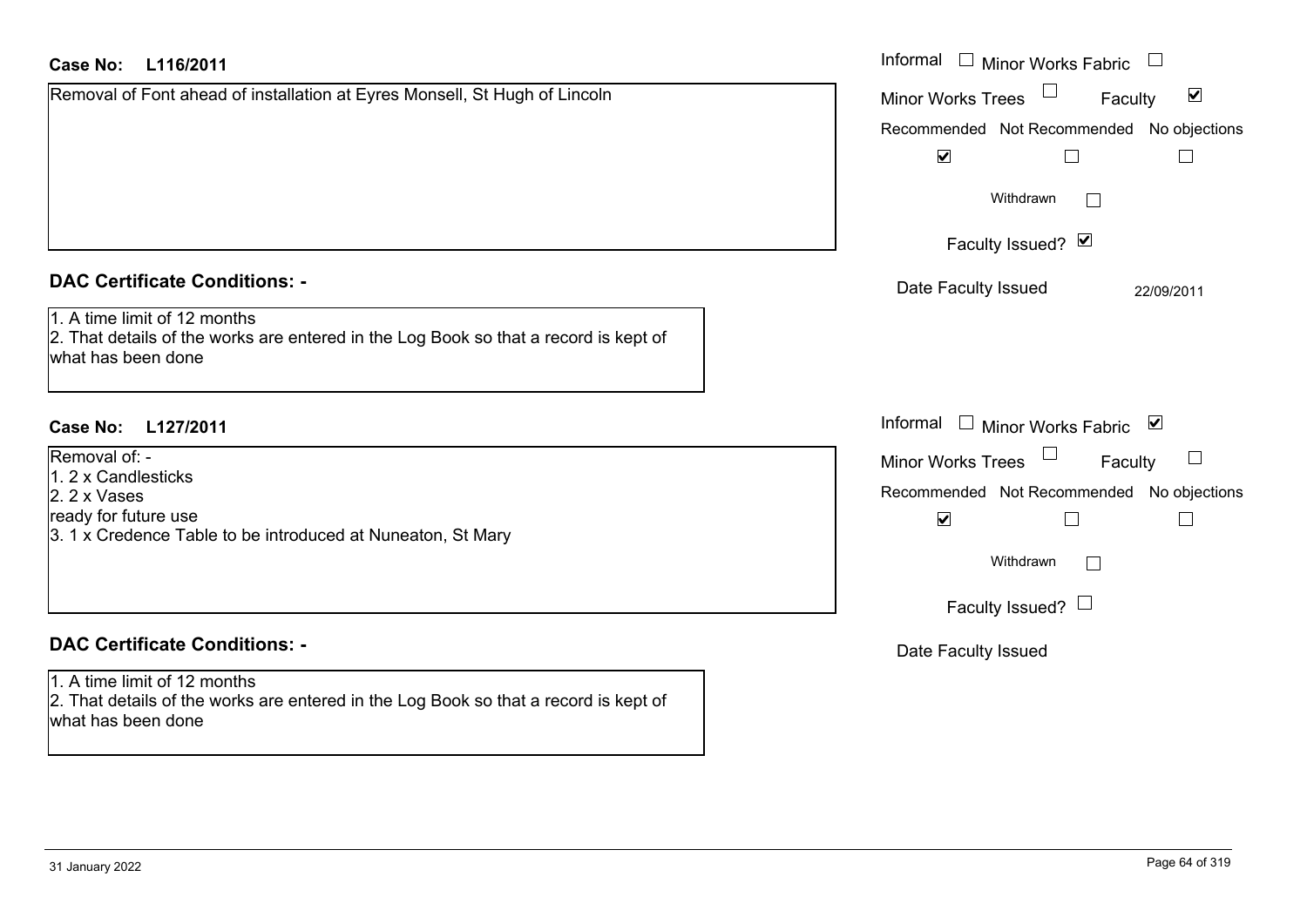| Case No: L128/2011                                                                                                                         | Informal $\Box$ Minor Works Fabric $\Box$                                                                                                  |
|--------------------------------------------------------------------------------------------------------------------------------------------|--------------------------------------------------------------------------------------------------------------------------------------------|
| Removal of: -<br>1. Communion Plate<br>2. Processional Cross                                                                               | $\blacktriangledown$<br><b>Minor Works Trees</b><br>Faculty<br>Recommended Not Recommended No objections<br>$\blacktriangledown$<br>$\Box$ |
|                                                                                                                                            | Withdrawn                                                                                                                                  |
|                                                                                                                                            | Faculty Issued? $\Box$                                                                                                                     |
| <b>DAC Certificate Conditions: -</b>                                                                                                       | Date Faculty Issued                                                                                                                        |
| 1. A time limit of 12 months<br>2. That details of the works are entered in the Log Book so that a record is kept of<br>what has been done |                                                                                                                                            |
| <b>Case No:</b><br>L152/2011                                                                                                               | Informal $\Box$ Minor Works Fabric $\Box$                                                                                                  |
| Removal of bell ready for installation at Tilton-on-the-Hill, St Peter                                                                     | Minor Works Trees<br>$\blacktriangledown$<br>Faculty                                                                                       |
|                                                                                                                                            |                                                                                                                                            |
|                                                                                                                                            | Recommended Not Recommended No objections                                                                                                  |
|                                                                                                                                            | $\blacktriangledown$<br>$\Box$                                                                                                             |
|                                                                                                                                            | Withdrawn                                                                                                                                  |
|                                                                                                                                            | Faculty Issued? $\Box$                                                                                                                     |
| <b>DAC Certificate Conditions: -</b>                                                                                                       | Date Faculty Issued                                                                                                                        |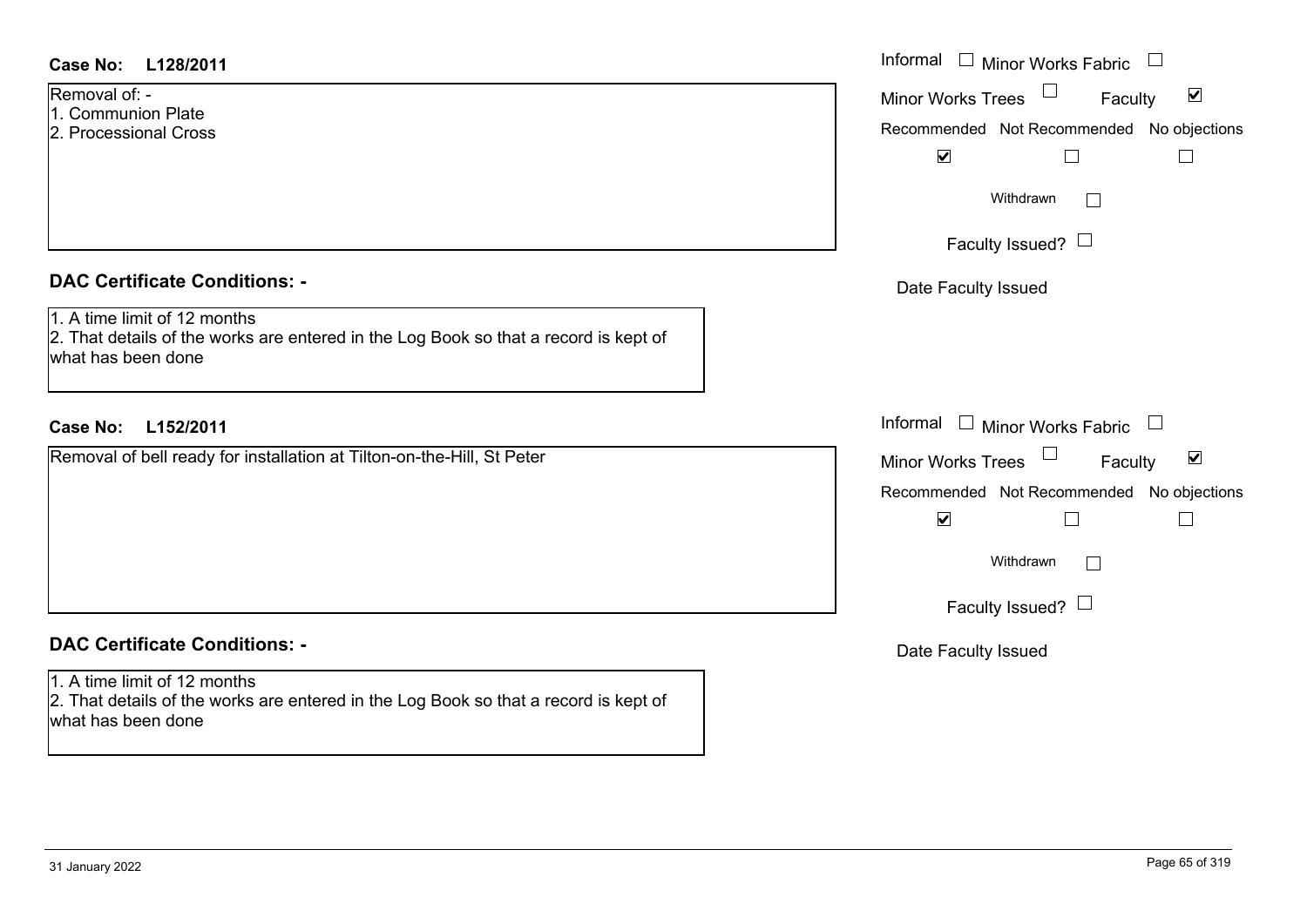Removal of items for installation into Leicester, All Saints: -

- 1. Dark oak chair (possibly the Bishop's chair)
- 2. Churchwardens' staves
- 3. Brass eagle lectern

## **DAC Certificate Conditions: -**

1. A time limit of 12 months

2. That details of the works are entered in the Log Book so that a record is kept of what has been done

| Informal<br>Minor Works Fabric            |              |  |
|-------------------------------------------|--------------|--|
| <b>Minor Works Trees</b>                  | M<br>Faculty |  |
| Recommended Not Recommended No objections |              |  |
|                                           |              |  |
| Withdrawn                                 |              |  |
| Faculty Issued? Ø                         |              |  |
| Date Faculty Issued                       | 13/09/2012   |  |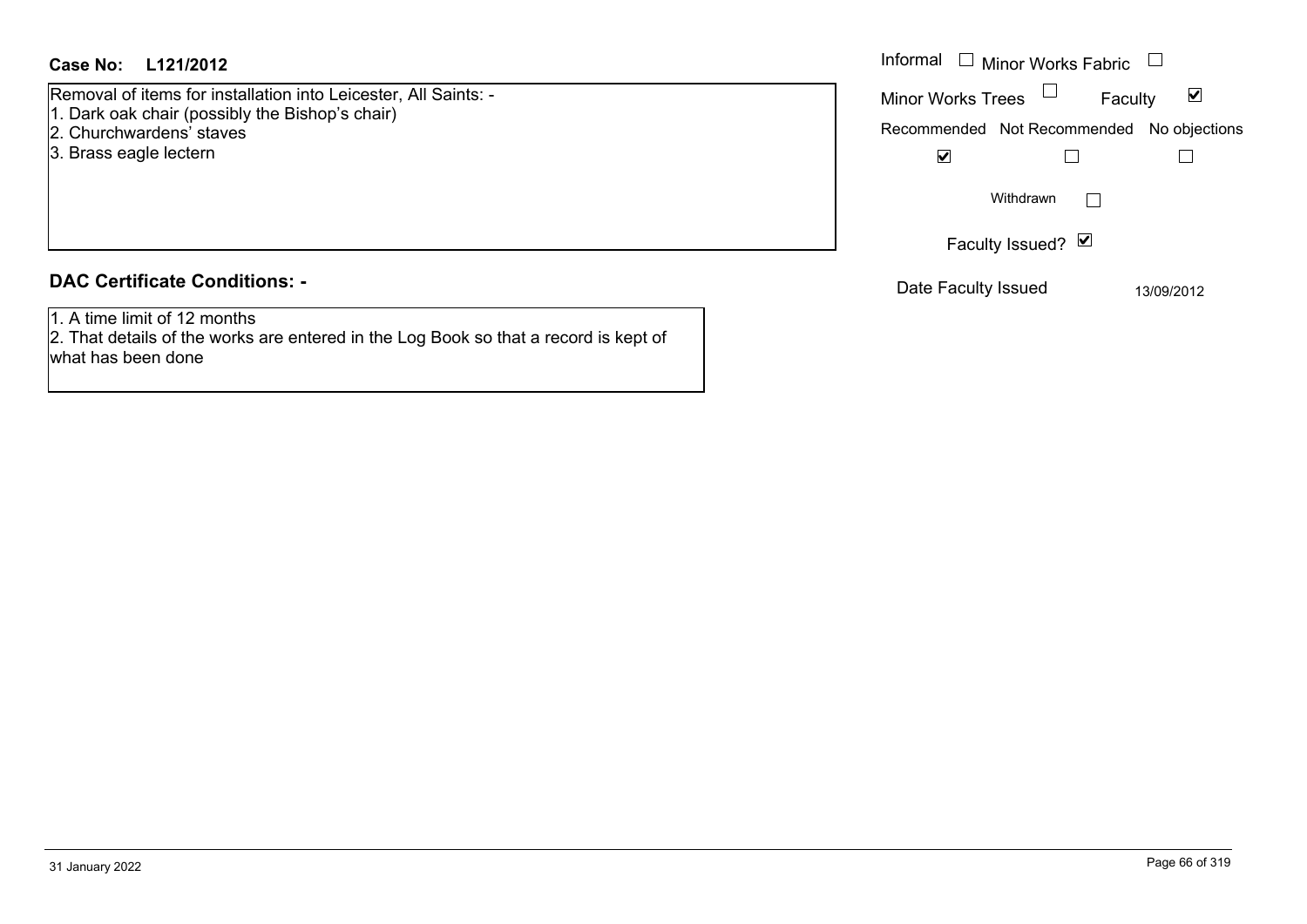**10101 Leicester, St Chad**

## **L158/2004 Case No:** Informal

| Earthing and bonding electrical works |  |  |
|---------------------------------------|--|--|
|                                       |  |  |

**DAC Certificate Conditions: -**

1. A time limit of 12 months

| Informal                 | $\Box$ Minor Works Fabric                 | M |
|--------------------------|-------------------------------------------|---|
| <b>Minor Works Trees</b> | Faculty                                   |   |
|                          | Recommended Not Recommended No objections |   |
|                          |                                           |   |
|                          | Withdrawn                                 |   |
|                          | Faculty Issued?                           |   |

Date Faculty Issued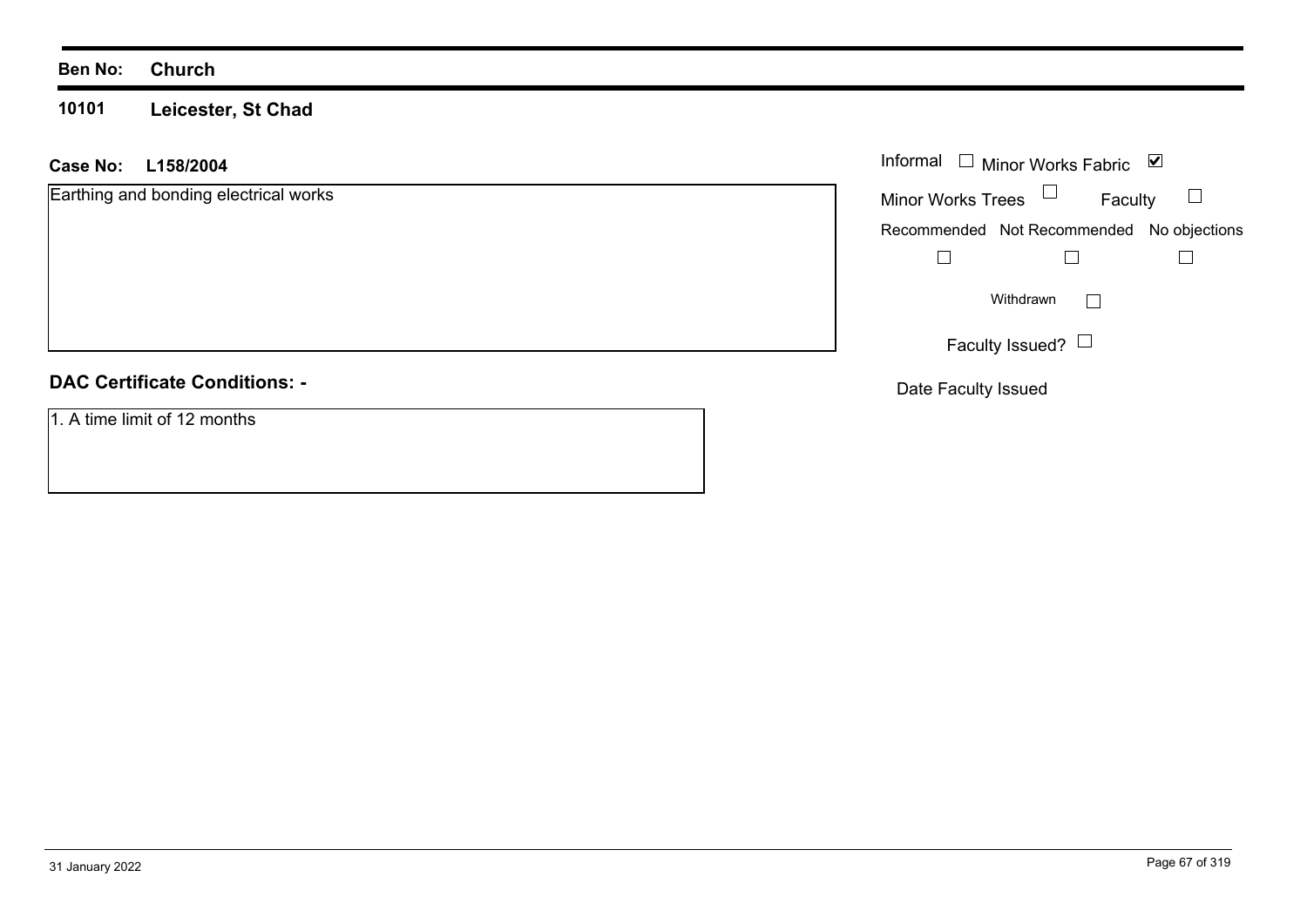| Case No: L157/2004                                                                                                                                           | Informal ⊠ Minor Works Fabric $\Box$                 |  |  |
|--------------------------------------------------------------------------------------------------------------------------------------------------------------|------------------------------------------------------|--|--|
| 1. Insert ventilators into church roof and suspended ceilings to rooms below as per Pick Everard                                                             | Minor Works Trees<br>$\blacktriangledown$<br>Faculty |  |  |
| drawing 620382/A/001/12-11-04<br>2. To service and repair roof, rainwater disposal systems and bell assembly                                                 | Recommended Not Recommended No objections            |  |  |
| 3. To re-furbish chapel, vestry and sacristy: new lighting, heaters, locks; repair and re-decorate                                                           | $\blacktriangledown$                                 |  |  |
| NJWLEC 895 lights with fireproof cap, dimplex WFE 3/TI fan heaters as specification of Smallman &<br>Son Ltd (14/02/2005) & Frederick Smith Ltd (14/02/2005) | Withdrawn<br>Faculty Issued? Ø                       |  |  |
| 4. Install sink unit in vestry cupboard (Smallman & Son)                                                                                                     |                                                      |  |  |
|                                                                                                                                                              |                                                      |  |  |
| <b>DAC Certificate Conditions: -</b>                                                                                                                         | Date Faculty Issued<br>29/04/2005                    |  |  |
| 1. A time limit of 12 months                                                                                                                                 |                                                      |  |  |
|                                                                                                                                                              |                                                      |  |  |
|                                                                                                                                                              |                                                      |  |  |
|                                                                                                                                                              |                                                      |  |  |
| L036/2005<br><b>Case No:</b>                                                                                                                                 | Informal $\Box$ Minor Works Fabric $\Box$            |  |  |
| 1. Erection of timber fence around Garden of Remembrance                                                                                                     | Minor Works Trees<br>$\blacktriangledown$<br>Faculty |  |  |
| 2. Erect three slate stones at foot of Calvary crucifix with inscription and celtic cross motif                                                              | Recommended Not Recommended No objections            |  |  |
|                                                                                                                                                              | $\blacktriangledown$                                 |  |  |
|                                                                                                                                                              | Withdrawn                                            |  |  |
|                                                                                                                                                              |                                                      |  |  |
|                                                                                                                                                              | Faculty Issued? Ø                                    |  |  |
| <b>DAC Certificate Conditions: -</b>                                                                                                                         | Date Faculty Issued                                  |  |  |
|                                                                                                                                                              | 29/04/2005                                           |  |  |
| 1. A time limit of 12 months                                                                                                                                 |                                                      |  |  |
|                                                                                                                                                              |                                                      |  |  |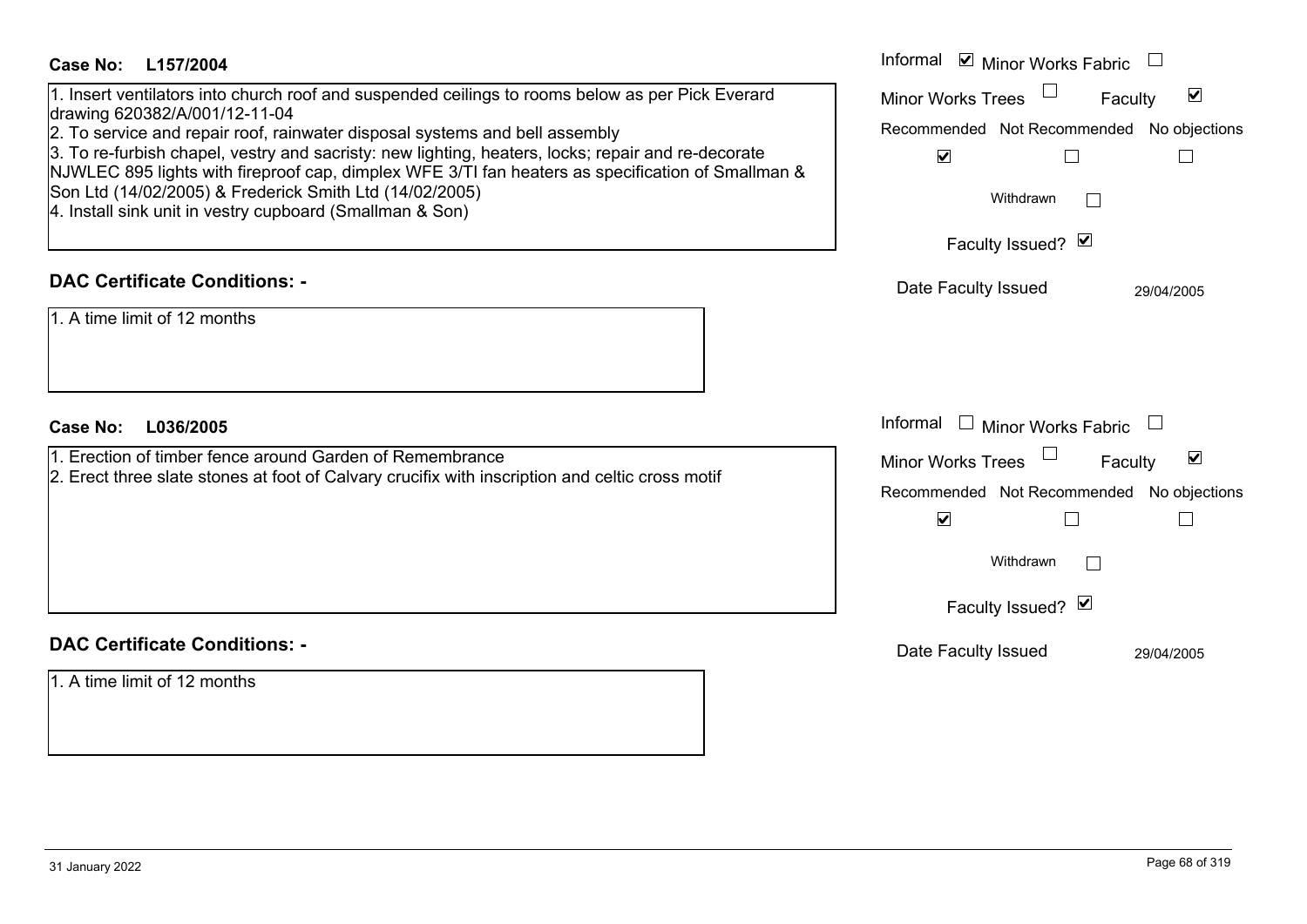| <b>Case No:</b><br>L147/2005                                                                                                                                            | Informal<br>$\Box$ Minor Works Fabric $\Box$                |
|-------------------------------------------------------------------------------------------------------------------------------------------------------------------------|-------------------------------------------------------------|
| 1. Disconnect and remove one Temcana EPF1GE heater on south wall                                                                                                        | <b>Minor Works Trees</b><br>$\blacktriangledown$<br>Faculty |
| 2. Replace with one Temcana Kestrel55 heater with room and frost thermostats<br>3. Fit frost thermostat to one existing heater on east wall                             | Recommended Not Recommended No objections                   |
|                                                                                                                                                                         | $\blacktriangledown$<br>$\mathsf{L}$<br>$\Box$              |
|                                                                                                                                                                         | Withdrawn                                                   |
|                                                                                                                                                                         | Faculty Issued? Ø                                           |
| <b>DAC Certificate Conditions: -</b>                                                                                                                                    | Date Faculty Issued<br>19/12/2005                           |
| 1. A time limit of 12 months<br>2. That the remaining heaters may be replaced without further faculty provided that<br>the same heaters are used as in this application |                                                             |
| 3. That the PCC consults the DAC Heating Adviser on each installation                                                                                                   |                                                             |
| L147/2006<br><b>Case No:</b>                                                                                                                                            | Informal<br>$\Box$ Minor Works Fabric                       |
| Fell one part-dead leaning surbus tree and plant replacement                                                                                                            | ⊻<br>Minor Works Trees<br>Faculty                           |
|                                                                                                                                                                         | Recommended Not Recommended No objections                   |
|                                                                                                                                                                         | $\Box$<br>$\vert \ \ \vert$                                 |
|                                                                                                                                                                         | Withdrawn<br>$\sim$                                         |
|                                                                                                                                                                         | Faculty Issued? $\Box$                                      |
| <b>DAC Certificate Conditions: -</b>                                                                                                                                    | Date Faculty Issued                                         |
|                                                                                                                                                                         |                                                             |
|                                                                                                                                                                         |                                                             |
|                                                                                                                                                                         |                                                             |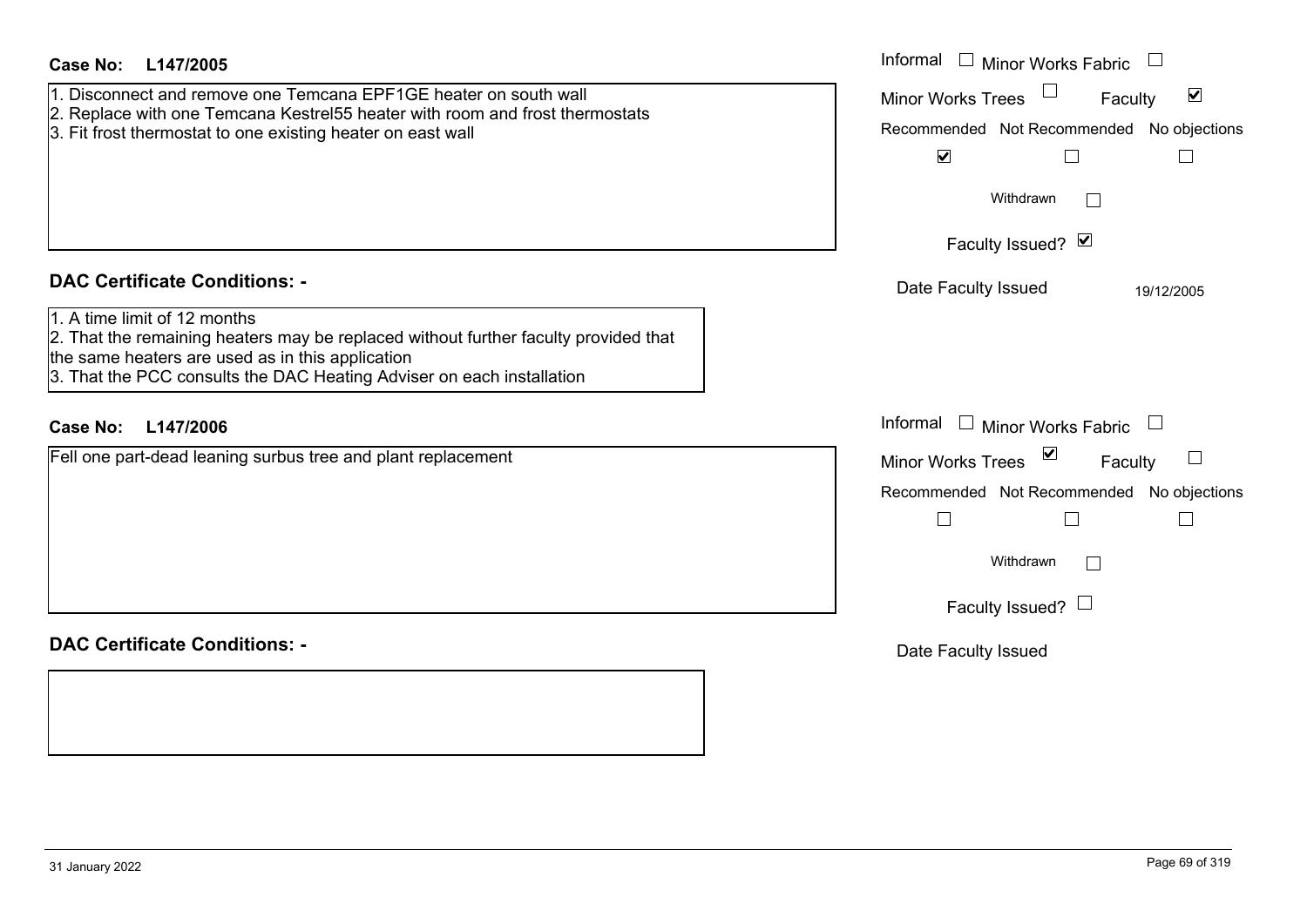#### **L117/2006Case No:**

| L117/2006<br><b>Case No:</b>                                                                              | Informal □ Minor Works Fabric ☑              |  |  |
|-----------------------------------------------------------------------------------------------------------|----------------------------------------------|--|--|
| To excavate and renew 2m of drainage pipe                                                                 | Minor Works Trees<br>$\Box$<br>Faculty       |  |  |
|                                                                                                           | Recommended Not Recommended No objections    |  |  |
|                                                                                                           | $\blacktriangledown$<br>$\Box$               |  |  |
|                                                                                                           | Withdrawn<br>$\mathbf{I}$<br>Faculty Issued? |  |  |
|                                                                                                           |                                              |  |  |
| <b>DAC Certificate Conditions: -</b>                                                                      | Date Faculty Issued                          |  |  |
|                                                                                                           |                                              |  |  |
| <b>Case No:</b><br>L130/2007                                                                              | Informal<br>$\Box$ Minor Works Fabric $\Box$ |  |  |
| Refurbishment of kitchen units in the Community Centre with new stainless steel surfaces and new<br>doors | Minor Works Trees<br>Faculty<br>$\sqcup$     |  |  |
|                                                                                                           | Recommended Not Recommended No objections    |  |  |
|                                                                                                           | $\Box$<br>$\mathbf{L}$                       |  |  |
|                                                                                                           | Withdrawn                                    |  |  |
|                                                                                                           | Faculty Issued? $\Box$                       |  |  |
| <b>DAC Certificate Conditions: -</b>                                                                      | Date Faculty Issued                          |  |  |
| 1. A time limit of 12 months                                                                              |                                              |  |  |
|                                                                                                           |                                              |  |  |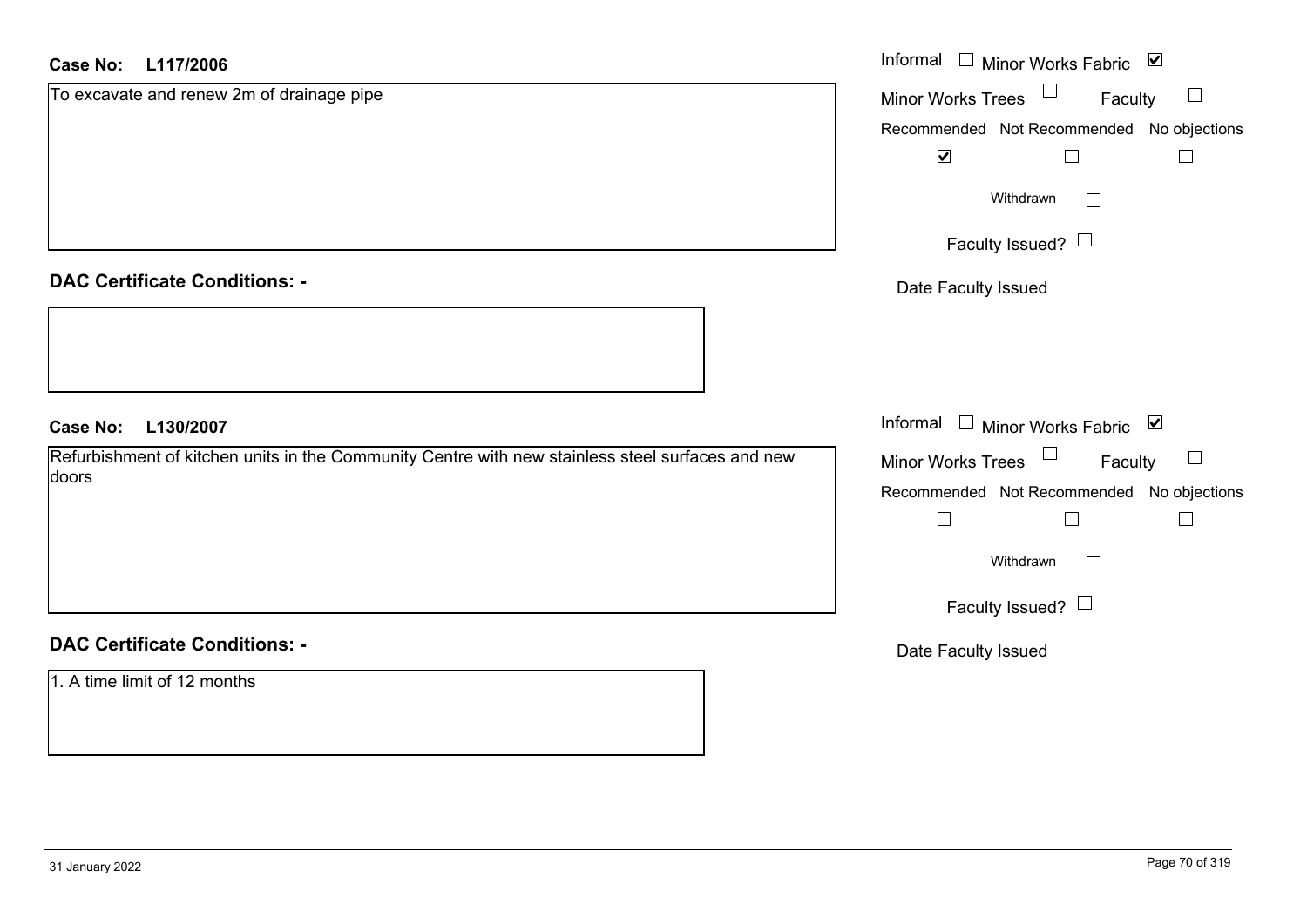| <b>Case No:</b><br>L065/2007                                                                                                               | Informal $\square$<br>Minor Works Fabric                    |
|--------------------------------------------------------------------------------------------------------------------------------------------|-------------------------------------------------------------|
| Replace existing boundary fencing                                                                                                          | $\blacktriangledown$<br><b>Minor Works Trees</b><br>Faculty |
|                                                                                                                                            | Recommended Not Recommended No objections                   |
|                                                                                                                                            | $\blacktriangledown$<br>Г                                   |
|                                                                                                                                            | Withdrawn                                                   |
|                                                                                                                                            | Faculty Issued? Ø                                           |
| <b>DAC Certificate Conditions: -</b>                                                                                                       | Date Faculty Issued<br>06/06/2007                           |
| 1. A time limit of 12 months                                                                                                               |                                                             |
| L181/2010<br><b>Case No:</b>                                                                                                               | Informal<br>$\Box$<br>Minor Works Fabric<br>$\Box$          |
| Installation of new Noticeboard                                                                                                            | $\blacktriangledown$<br>Minor Works Trees<br>Faculty        |
|                                                                                                                                            | Recommended Not Recommended No objections                   |
|                                                                                                                                            | $\blacktriangledown$<br>Г                                   |
|                                                                                                                                            | Withdrawn                                                   |
|                                                                                                                                            | Faculty Issued? $\Box$                                      |
| <b>DAC Certificate Conditions: -</b>                                                                                                       | Date Faculty Issued                                         |
| 1. A time limit of 12 months<br>2. That details of the works are entered in the Log Book so that a record is kept of<br>what has been done |                                                             |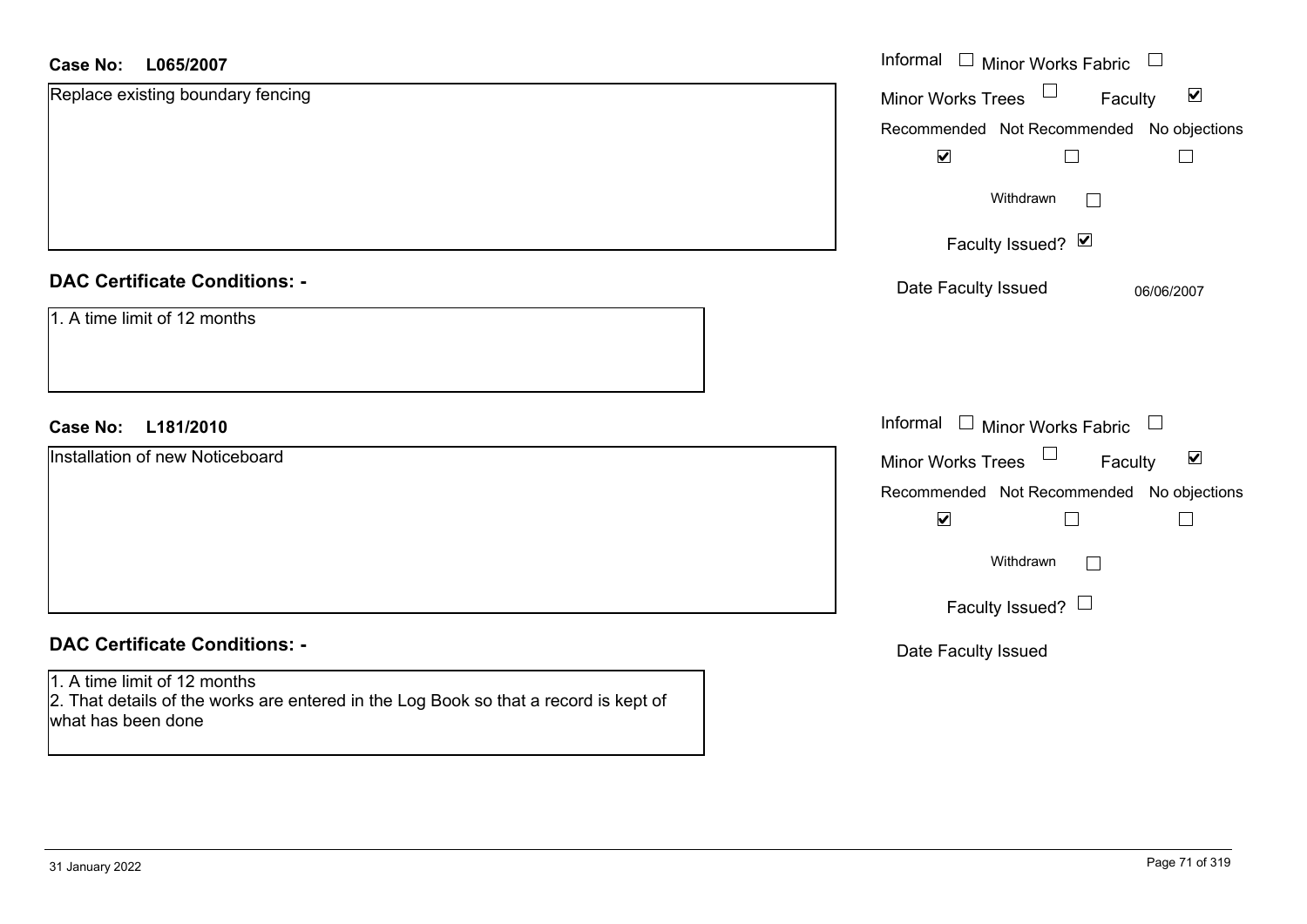#### **10116 Leicester, St Christopher**

#### **Case No:**Informal

| No Faculty / Informal Advice / Minor Works application has been made | <b>Minor Works Trees</b> |                                           | Faculty |  |
|----------------------------------------------------------------------|--------------------------|-------------------------------------------|---------|--|
|                                                                      |                          | Recommended Not Recommended No objections |         |  |
|                                                                      |                          |                                           |         |  |
|                                                                      | Withdrawn                |                                           |         |  |
|                                                                      |                          | Faculty Issued? $\Box$                    |         |  |
| <b>DAC Certificate Conditions: -</b>                                 | Date Faculty Issued      |                                           |         |  |

### 1. A time limit of 12 months

Minor Works Fabric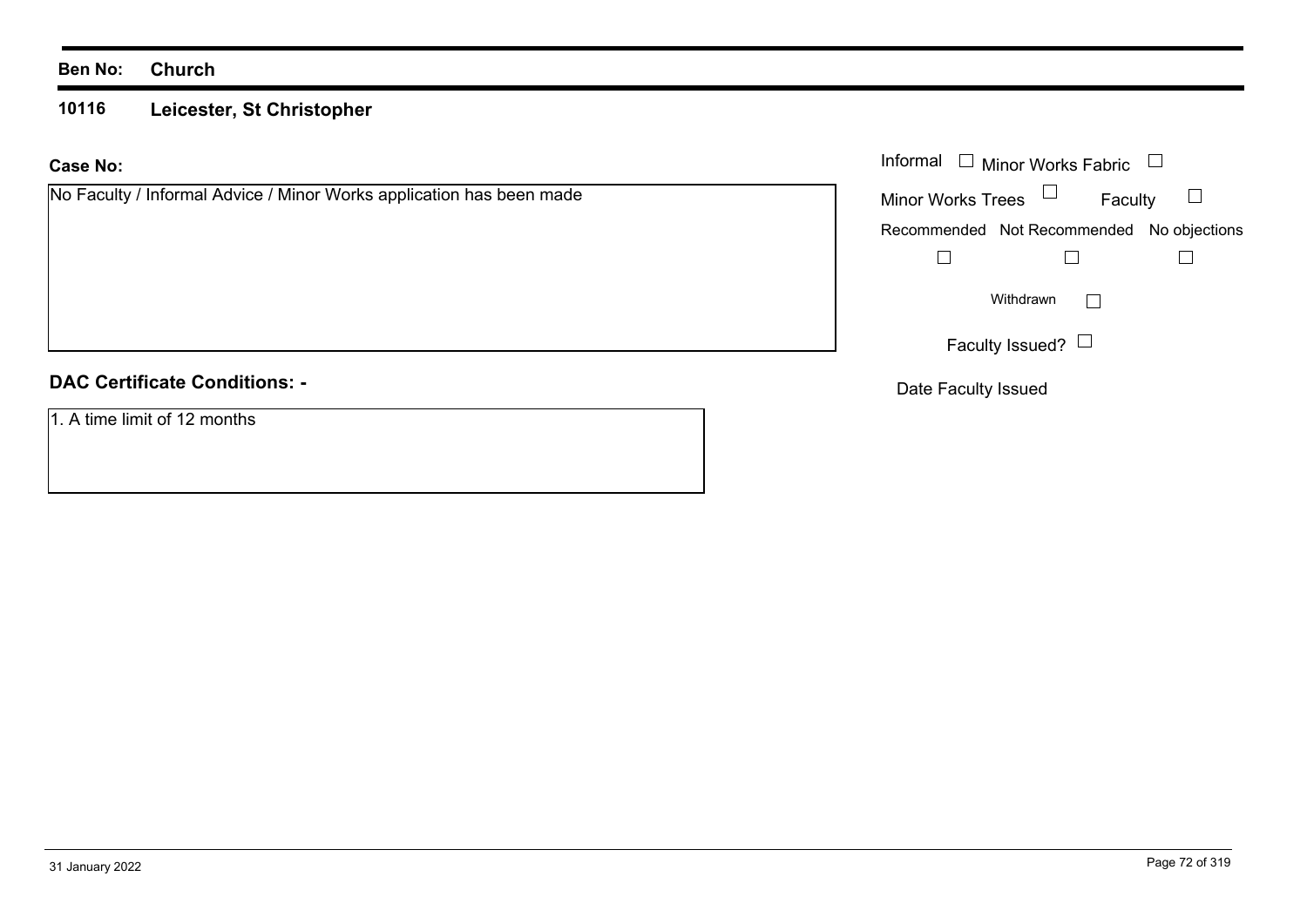#### **10121Leicester, St James the Greater**

#### **L/1999 Case No:** Informal

Provision of Toilet facilities in adjacent Church Hall

# **DAC Certificate Conditions: -**

1. A time limit of 12 months

| Informal $\Box$ Minor Works Fabric |                                           |   |  |
|------------------------------------|-------------------------------------------|---|--|
| <b>Minor Works Trees</b>           | Faculty                                   | M |  |
|                                    | Recommended Not Recommended No objections |   |  |
|                                    |                                           |   |  |
|                                    | Withdrawn                                 |   |  |
|                                    | Faculty Issued?                           |   |  |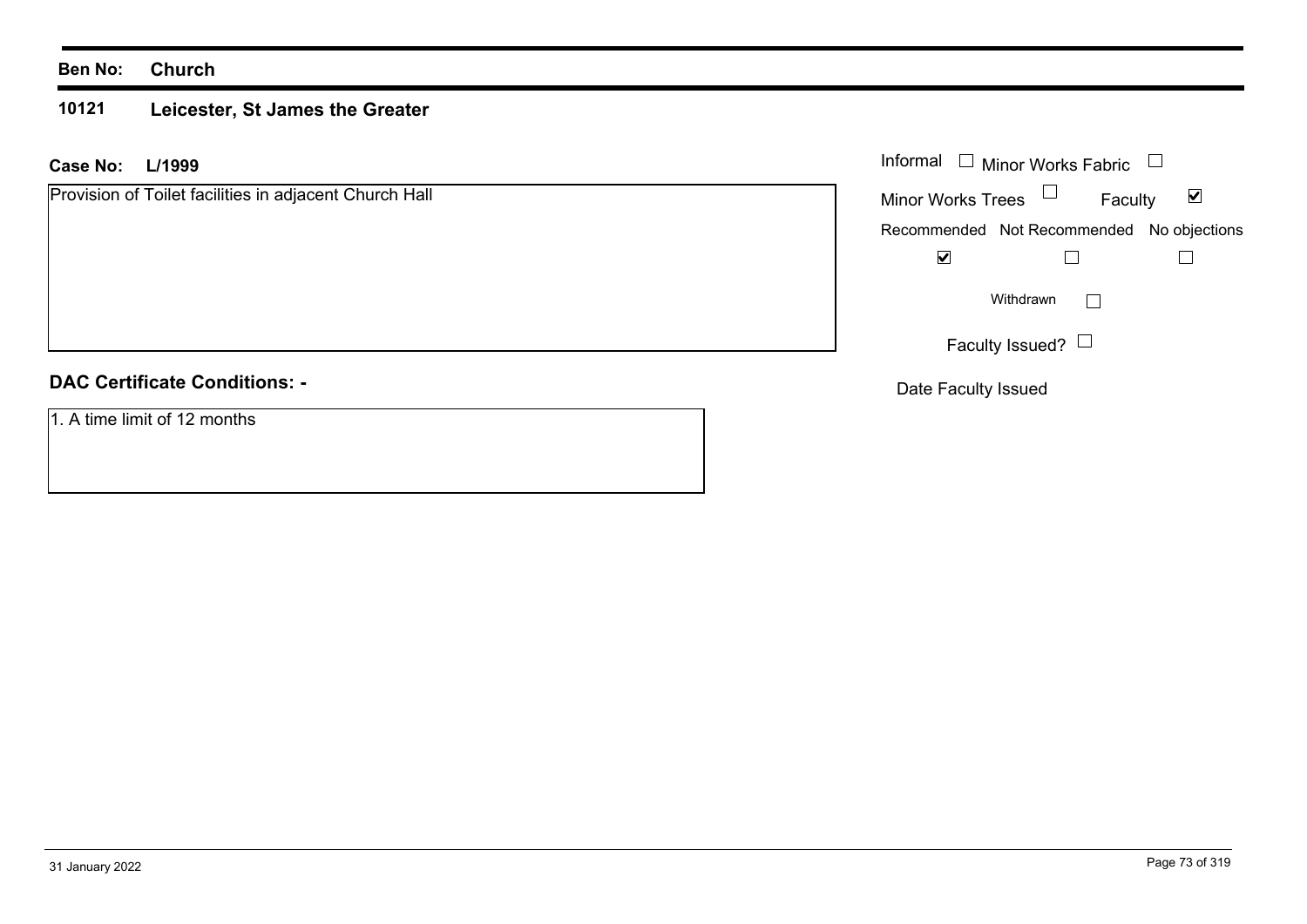| Case No:<br>L093/2002                                                                                                                                                           | Informal $\Box$ Minor Works Fabric                                                                                                                                                     |
|---------------------------------------------------------------------------------------------------------------------------------------------------------------------------------|----------------------------------------------------------------------------------------------------------------------------------------------------------------------------------------|
| Purchase and erection of a sculpture of the Blessed Virgin Mary and Christ Child to be affixed to the<br>left-hand westward facing arch in the sanctuary of the Lady Chapel     | Minor Works Trees<br>$\blacktriangledown$<br>Faculty<br>Recommended Not Recommended No objections<br>$\blacktriangledown$<br>$\Box$<br>$\Box$<br>Withdrawn<br>Faculty Issued? $\Box$   |
| <b>DAC Certificate Conditions: -</b>                                                                                                                                            | Date Faculty Issued                                                                                                                                                                    |
| 1. A time limit of 12 months                                                                                                                                                    |                                                                                                                                                                                        |
| <b>Case No:</b><br>L095/2003                                                                                                                                                    | Informal<br>$\Box$ Minor Works Fabric<br>$\Box$                                                                                                                                        |
| 1. Repairs to reinforced concrete to the two domes at west end<br>2. Lead repairs to existing high level cover flashings<br>3. Leading repairs to existing low level flat roofs | Minor Works Trees $\Box$<br>$\blacktriangledown$<br>Faculty<br>Recommended Not Recommended No objections<br>$\blacktriangledown$<br>$\Box$<br>$\Box$<br>Withdrawn<br>Faculty Issued? Ø |
| <b>DAC Certificate Conditions: -</b>                                                                                                                                            | Date Faculty Issued<br>12/08/2004                                                                                                                                                      |
| 1. A time limit of 12 months                                                                                                                                                    |                                                                                                                                                                                        |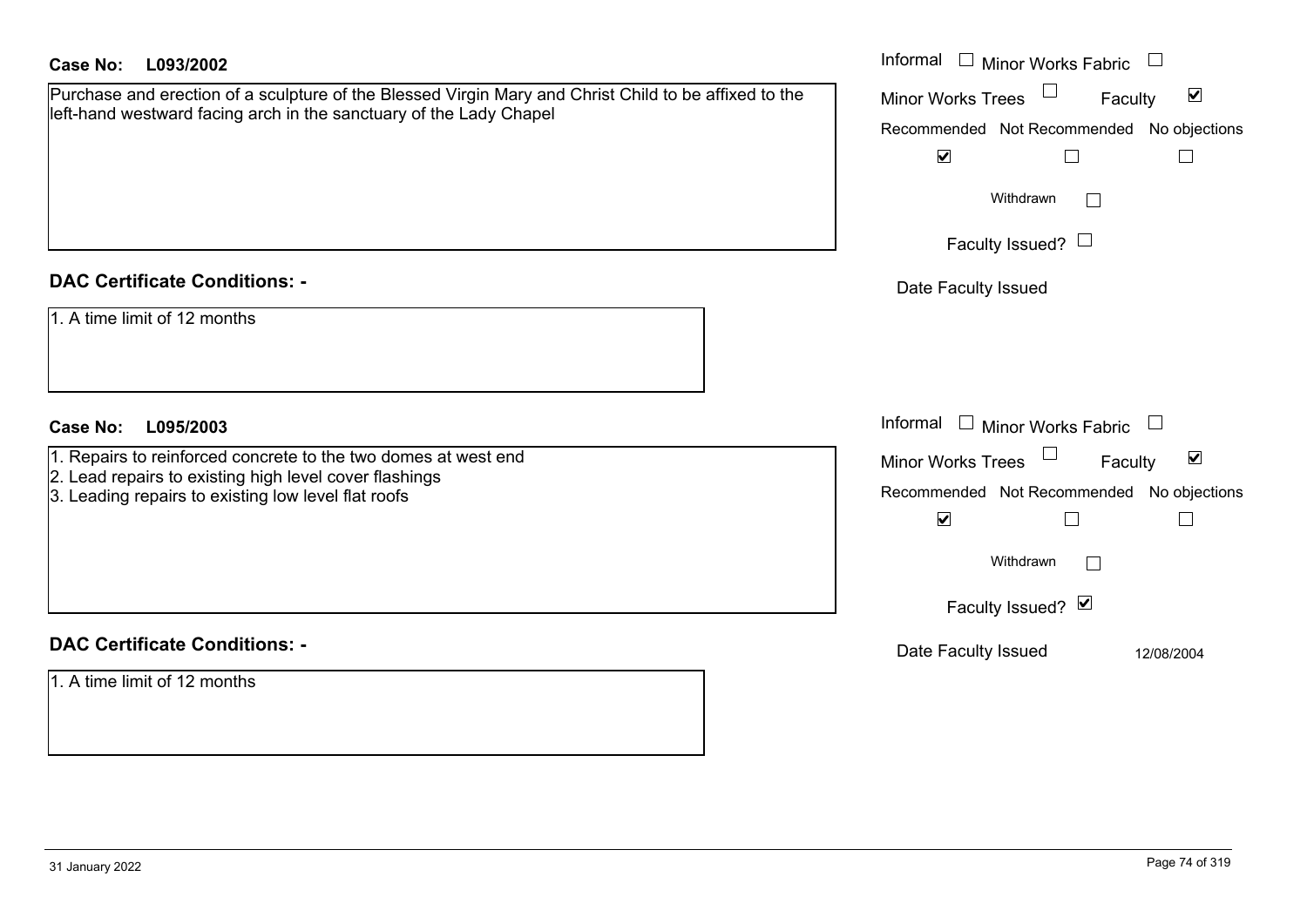| L165/2005<br><b>Case No:</b>                                                                                                                                                  | Informal ⊠ Minor Works Fabric<br>$\Box$                     |
|-------------------------------------------------------------------------------------------------------------------------------------------------------------------------------|-------------------------------------------------------------|
| Installation of handrail at the Chancel step                                                                                                                                  | $\blacktriangledown$<br><b>Minor Works Trees</b><br>Faculty |
|                                                                                                                                                                               | Recommended Not Recommended No objections                   |
|                                                                                                                                                                               | $\blacktriangledown$                                        |
|                                                                                                                                                                               | Withdrawn<br>$\blacktriangledown$                           |
|                                                                                                                                                                               | Faculty Issued? $\Box$                                      |
| <b>DAC Certificate Conditions: -</b>                                                                                                                                          | Date Faculty Issued                                         |
| 1. A time limit of 12 months<br>2. That, where possible, all fixings should be made into joints, not stonework, using<br>stainless steel or non-ferrous screws in fibre plugs |                                                             |
| L085/2006<br><b>Case No:</b>                                                                                                                                                  | Informal $\Box$ Minor Works Fabric<br>$\Box$                |
| Repair to damaged stone corbel which supports the Organ loft and Organ above, and strengthen                                                                                  | $\blacktriangledown$<br><b>Minor Works Trees</b><br>Faculty |
| another                                                                                                                                                                       | Recommended Not Recommended No objections                   |
|                                                                                                                                                                               | $\blacktriangledown$                                        |
|                                                                                                                                                                               | Withdrawn<br>$\mathbf{1}$                                   |
|                                                                                                                                                                               | Faculty Issued? Ø                                           |
| <b>DAC Certificate Conditions: -</b>                                                                                                                                          | Date Faculty Issued<br>11/09/2006                           |
| 1. A time limit of 12 months                                                                                                                                                  |                                                             |
|                                                                                                                                                                               |                                                             |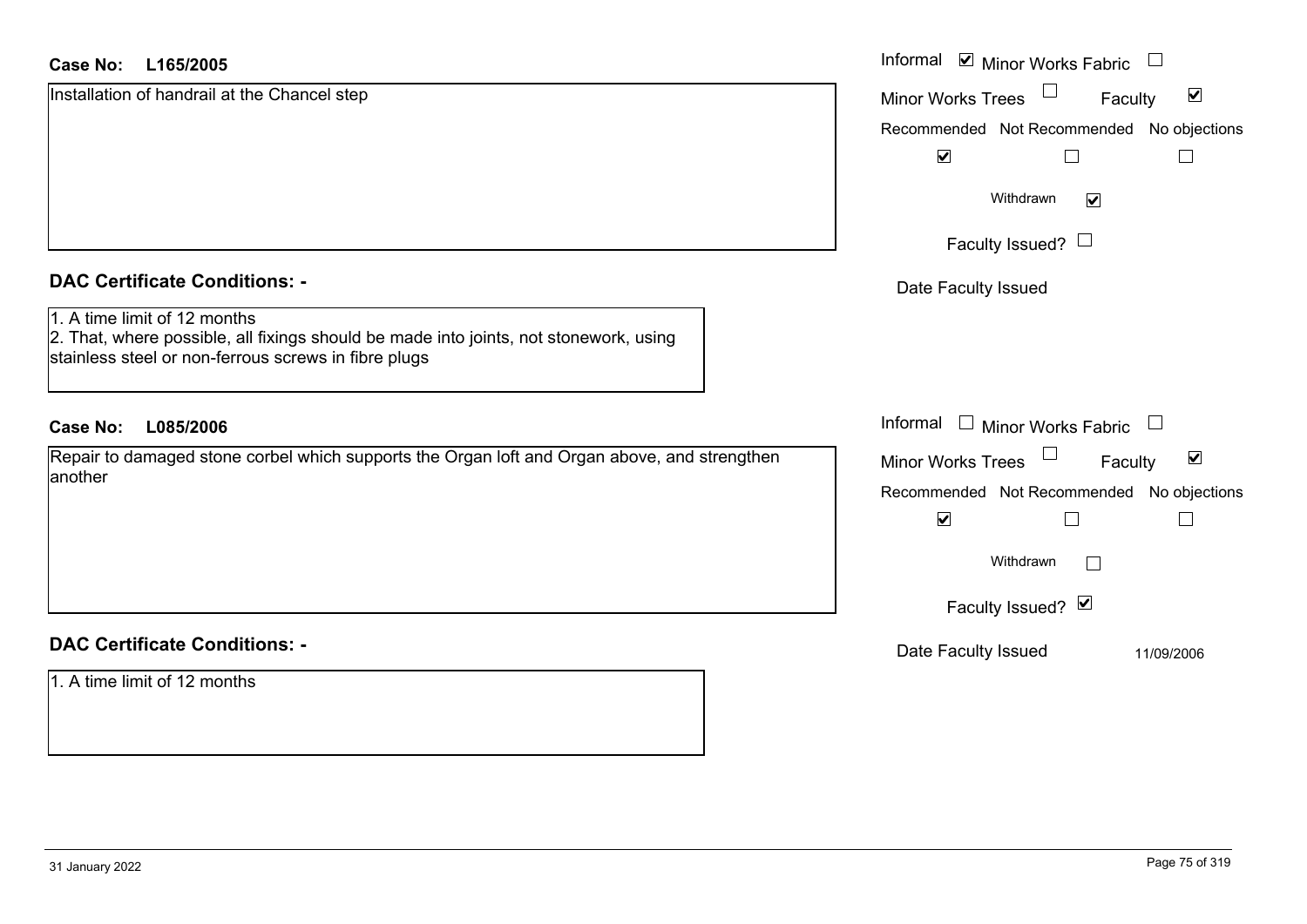| <b>Case No:</b><br>L008/2006                                                                                                                                                      | Informal □ Minor Works Fabric                               |
|-----------------------------------------------------------------------------------------------------------------------------------------------------------------------------------|-------------------------------------------------------------|
| Installation of video camera to link with the Organ console                                                                                                                       | $\blacktriangledown$<br><b>Minor Works Trees</b><br>Faculty |
|                                                                                                                                                                                   | Recommended Not Recommended No objections                   |
|                                                                                                                                                                                   | $\blacktriangledown$<br>$\Box$<br>$\Box$                    |
|                                                                                                                                                                                   | Withdrawn                                                   |
|                                                                                                                                                                                   | Faculty Issued? Ø                                           |
| <b>DAC Certificate Conditions: -</b>                                                                                                                                              | Date Faculty Issued<br>08/03/2006                           |
| 1. A time limit of 12 months                                                                                                                                                      |                                                             |
| <b>Case No:</b><br>L002/2007                                                                                                                                                      | Informal ⊠ Minor Works Fabric □                             |
| 1. Construction of two-storey access lift enclosure and emergency staircase<br>2. Sundry re-furbishment works to lower ground floor inclusive of drainage, service diversions and | Minor Works Trees<br>$\blacktriangledown$<br>Faculty        |
| adaptations                                                                                                                                                                       | Recommended Not Recommended No objections                   |
|                                                                                                                                                                                   | $\blacktriangledown$<br>$\Box$                              |
|                                                                                                                                                                                   | Withdrawn                                                   |
|                                                                                                                                                                                   | Faculty Issued? Ø                                           |
| <b>DAC Certificate Conditions: -</b>                                                                                                                                              | Date Faculty Issued<br>23/04/2008                           |
| 1. A time limit of 12 months                                                                                                                                                      |                                                             |
|                                                                                                                                                                                   |                                                             |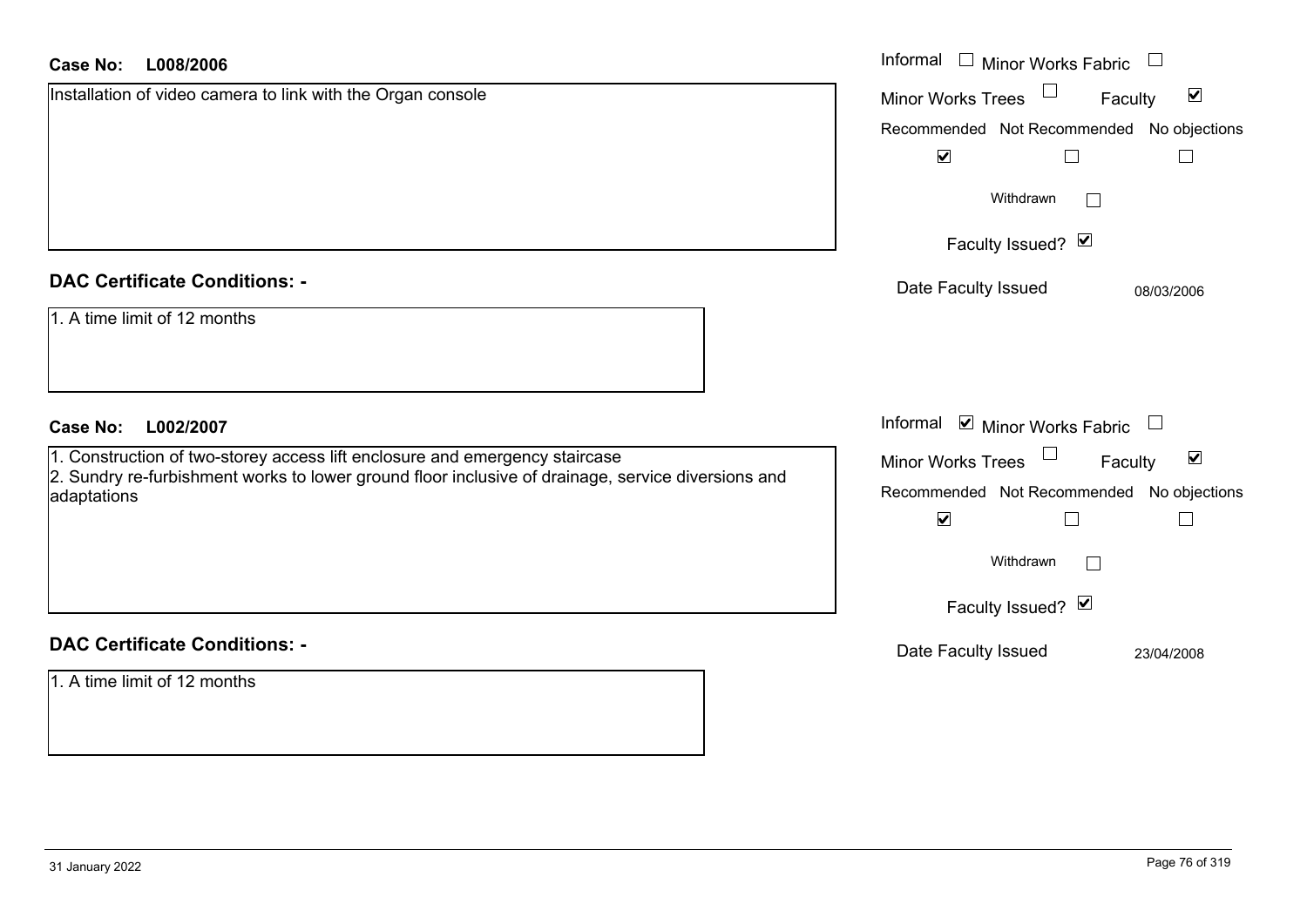| Case No:<br>L133/2007                                                                                                                      | Informal □ Minor Works Fabric                               |
|--------------------------------------------------------------------------------------------------------------------------------------------|-------------------------------------------------------------|
| Installation of 2 brass handrails at the Chancel steps                                                                                     | $\blacktriangledown$<br><b>Minor Works Trees</b><br>Faculty |
|                                                                                                                                            | Recommended Not Recommended No objections                   |
|                                                                                                                                            | $\Box$<br>$\Box$<br>$\Box$                                  |
|                                                                                                                                            | Withdrawn<br>$\Box$                                         |
|                                                                                                                                            | Faculty Issued? $\Box$                                      |
| <b>DAC Certificate Conditions: -</b>                                                                                                       | Date Faculty Issued                                         |
| 1. A time limit of 12 months                                                                                                               |                                                             |
| <b>Case No:</b><br>L011/2011                                                                                                               | Informal $\Box$<br>Minor Works Fabric ⊠                     |
| In the Church Hall: -                                                                                                                      | <b>Minor Works Trees</b><br>Faculty<br>$\Box$               |
| 1. Replacement of PA System                                                                                                                | Recommended Not Recommended No objections                   |
| 2. Reinstatement of the Induction Loop System<br>3. Installation of CD Player                                                              | $\blacktriangledown$<br>$\Box$                              |
| 4. Installation of Environmental Noise Control System                                                                                      |                                                             |
|                                                                                                                                            | Withdrawn<br>$\perp$                                        |
|                                                                                                                                            | Faculty Issued?                                             |
| <b>DAC Certificate Conditions: -</b>                                                                                                       | Date Faculty Issued                                         |
| 1. A time limit of 12 months<br>2. That details of the works are entered in the Log Book so that a record is kept of<br>what has been done |                                                             |
| 3. That the PCC ensures the contractor complies with the DAC Conditions on the                                                             |                                                             |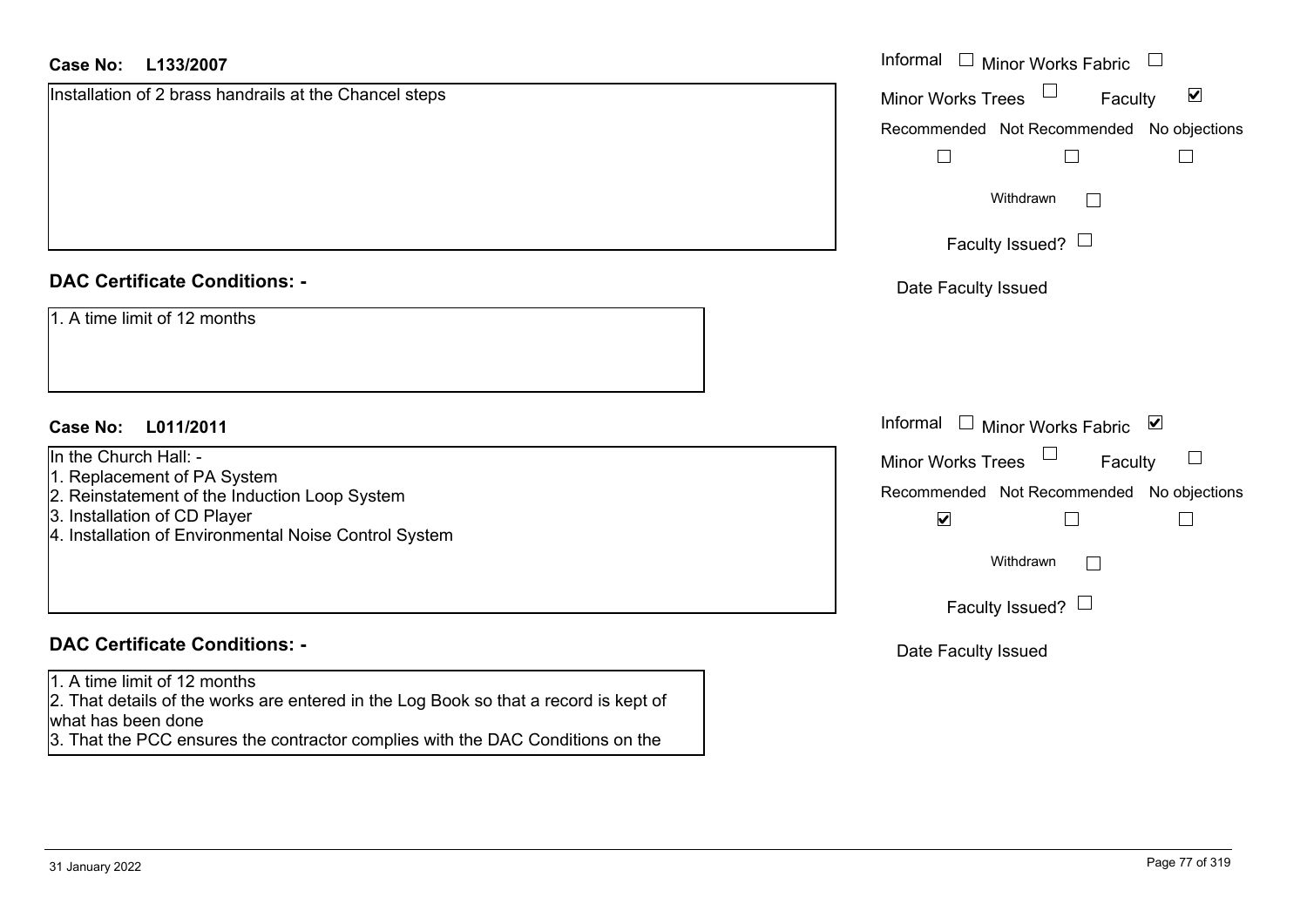| <b>Case No:</b><br>L142/2013                                                                                                               | Informal<br>$\Box$ Minor Works Fabric                                 |
|--------------------------------------------------------------------------------------------------------------------------------------------|-----------------------------------------------------------------------|
| In the North and South Aisles: -                                                                                                           | $\blacktriangledown$<br><b>Minor Works Trees</b><br>Faculty           |
| 1. Removal and disposal of 180 chairs<br>2. Introduction of 180 stackable chairs with associated trollies                                  | Recommended Not Recommended No objections                             |
|                                                                                                                                            | $\blacktriangledown$<br>$\Box$<br>$\Box$                              |
|                                                                                                                                            | Withdrawn                                                             |
|                                                                                                                                            | Faculty Issued? Ø                                                     |
| <b>DAC Certificate Conditions: -</b>                                                                                                       | Date Faculty Issued<br>11/09/2013                                     |
| 1. A time limit of 12 months<br>2. That details of the works are entered in the Log Book so that a record is kept of<br>what has been done |                                                                       |
| Case No:<br>L075/2013                                                                                                                      | Informal<br>$\Box$ Minor Works Fabric $\Box$                          |
| 1. Removal and disposal of approximately 380 existing chairs                                                                               | $\Box$<br>$\blacktriangledown$<br><b>Minor Works Trees</b><br>Faculty |
| 2. Installation of 380 new chairs<br>in the Nave and Lady Chapel                                                                           | Recommended Not Recommended No objections                             |
|                                                                                                                                            | $\blacktriangledown$<br>$\Box$<br>$\overline{\phantom{a}}$            |
|                                                                                                                                            | Withdrawn<br>$\Box$                                                   |
|                                                                                                                                            | Faculty Issued? Ø                                                     |
| <b>DAC Certificate Conditions: -</b>                                                                                                       | Date Faculty Issued<br>14/06/2013                                     |
| 1. A time limit of 12 months<br>2. That details of the works are entered in the Log Book so that a record is kept of<br>what has been done |                                                                       |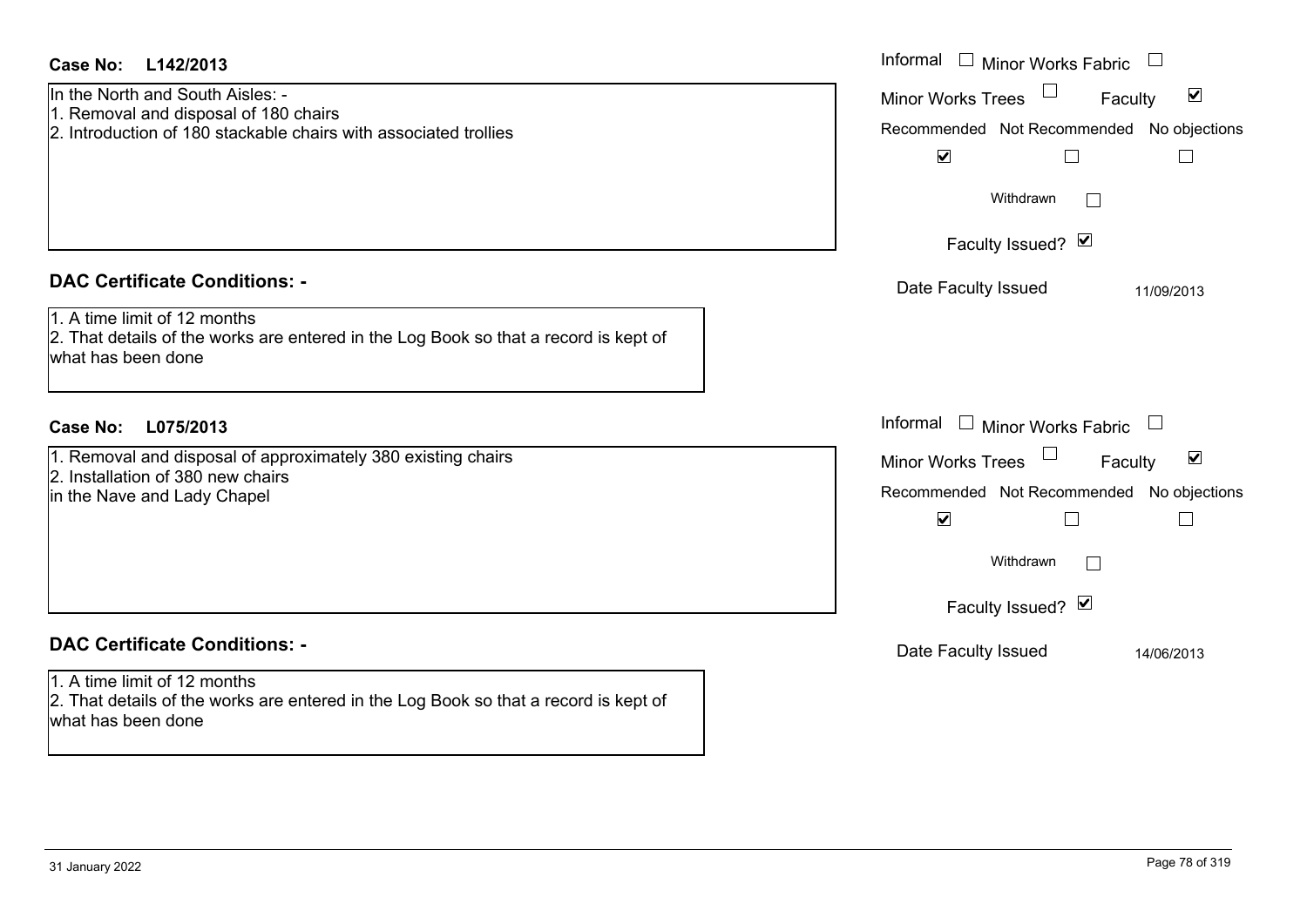#### Informal  $\Box$  Minor Works Fabric  $\Box$ **L109/2013Case No:** Informal Preliminary Investigations comprising: -  $\blacktriangledown$ Faculty Minor Works Trees 1. High Level Works: a) Provision of scaffolding, protection and temporary works Recommended Not Recommended No objections b) Specialist reinforced concrete repair to west-end Cupolas  $\overline{\mathbf{v}}$  $\Box$  $\Box$  c) Repairs to existing high level cover flashings d) Stonework repairs Withdrawn $\Box$  e) Re-pointing f) Re-decoration of Bell Chamber louvres Faculty Issued? Ø g) Repairs to Tower access traps h) Introduction of Lightning Protection System 2. Repairs to Boundary Walls and Forecourt a) Re-building of front entrance piers b) Repairs to tonework in connection with piers and flank walls c) Re-pointing of entrance flank walls and piers d) New drainage channel and repairs to forecourt stonework e) Re-building and repairs to northern boundary wall **DAC Certificate Conditions: -**

1. A time limit of 12 months

2. That details of the works are entered in the Log Book so that a record is kept of what has been done

3. That, in the light of previous issues relating to plant growth at high level and the

Date Faculty Issued 08/08/2013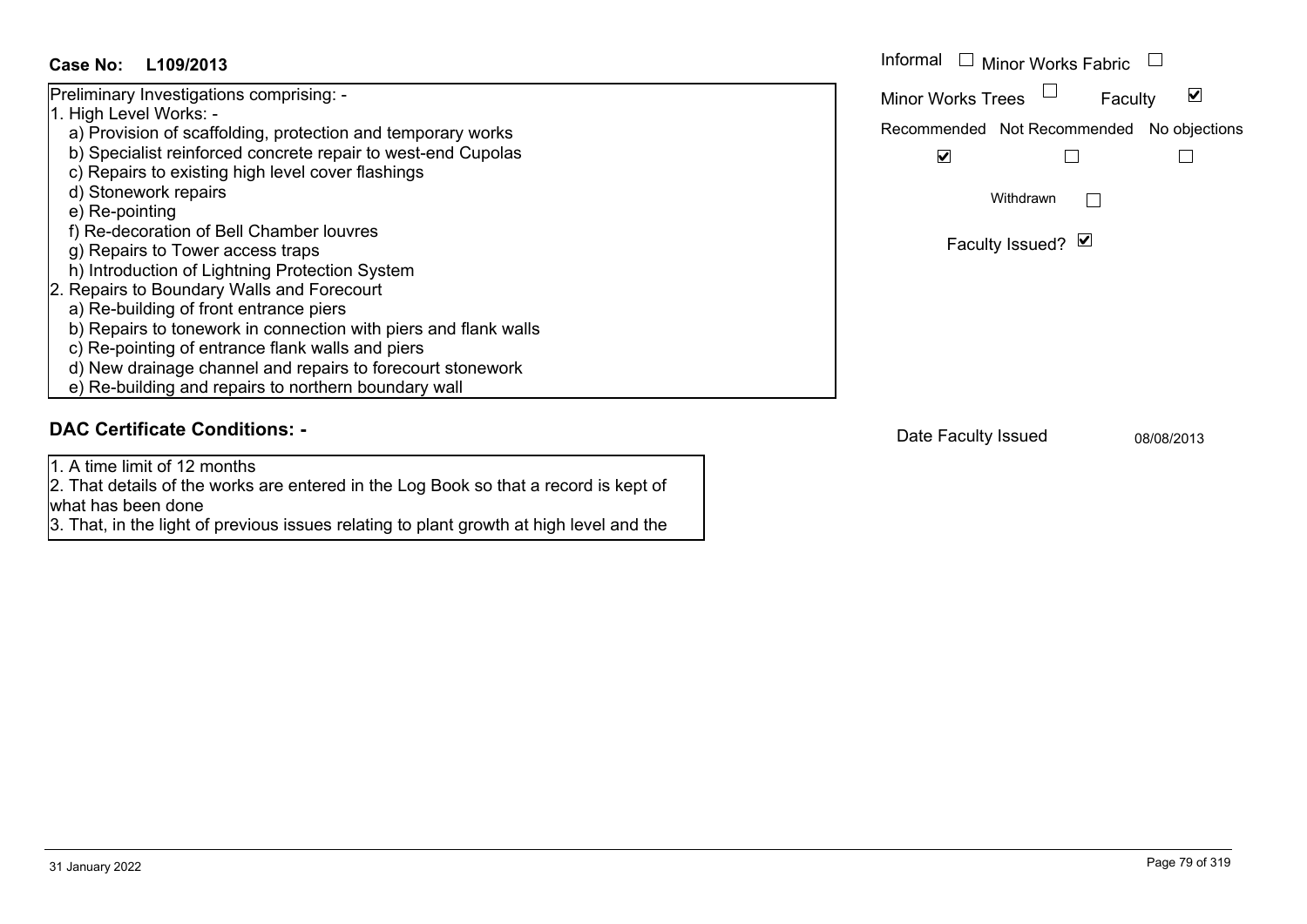| Repairs and refurbishments to the front forecourt and boundary walls and associated drainage |
|----------------------------------------------------------------------------------------------|
|----------------------------------------------------------------------------------------------|

| <b>DAC Certificate Conditions: -</b> |  |
|--------------------------------------|--|
|--------------------------------------|--|

1. That details of the works are entered in the Log Book so that a record is kept of what has been done

|                                                                                      | Informal $\Box$ Minor Works Fabric $\Box$ |
|--------------------------------------------------------------------------------------|-------------------------------------------|
| and refurbishments to the front forecourt and boundary walls and associated drainage | Minor Works Trees<br>Faculty              |
|                                                                                      | Recommended Not Recommended No objections |
|                                                                                      | ⊻                                         |
|                                                                                      | Withdrawn                                 |
|                                                                                      | Faculty Issued? $\Box$                    |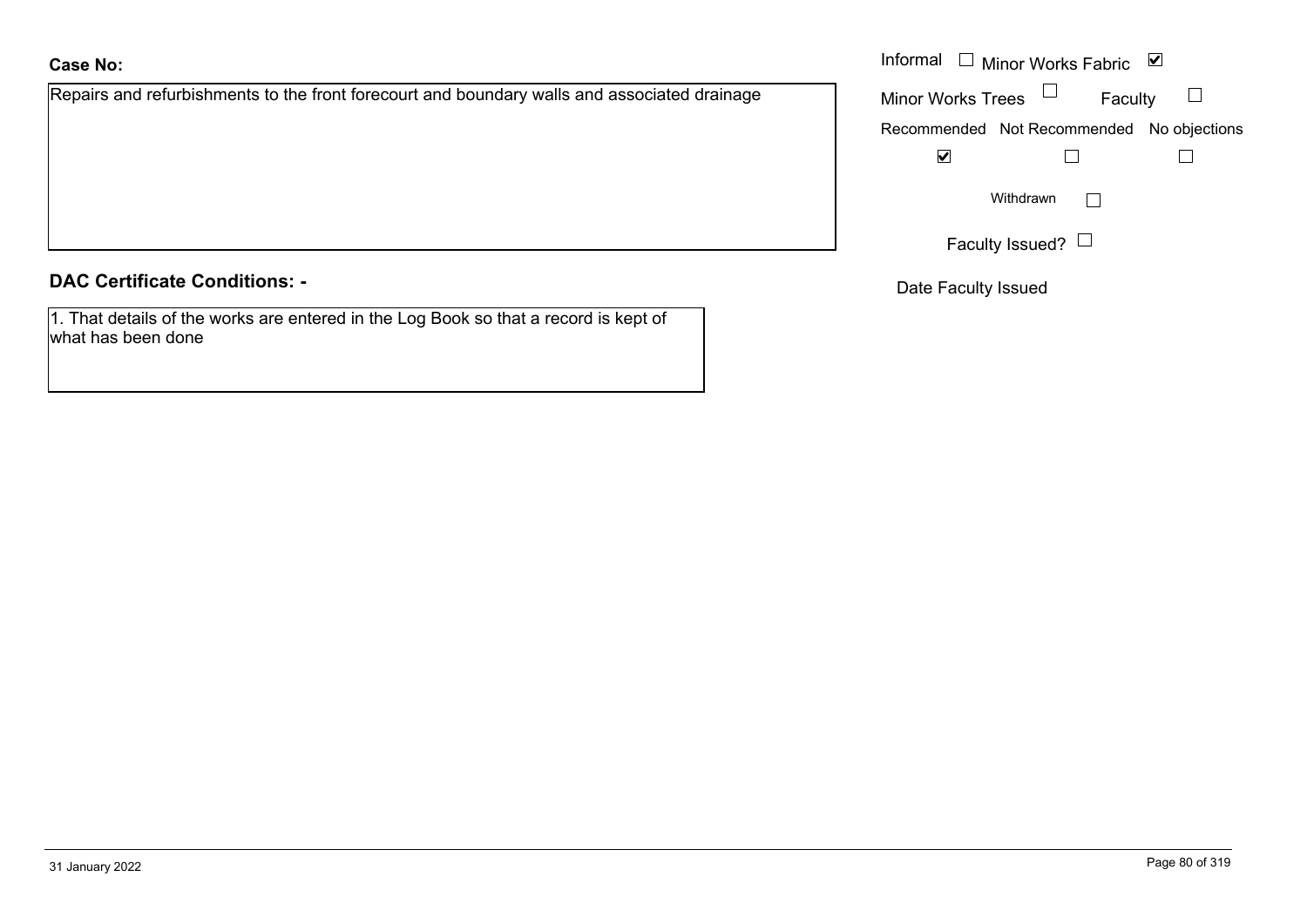**10191Leicester, St Leonard**

#### **Case No:**

| No application for Minor Works / Advice / Faculty has been received | M            |
|---------------------------------------------------------------------|--------------|
|                                                                     | $\mathsf{R}$ |
|                                                                     |              |
|                                                                     |              |
|                                                                     |              |
|                                                                     |              |
|                                                                     |              |

# **DAC Certificate Conditions: -**

1. A time limit of 12 months

 2. That details of the works are entered in the Log Book so that a record is kept of what has been done

|                                                             |                          | Informal $\Box$ Minor Works Fabric $\Box$ |  |
|-------------------------------------------------------------|--------------------------|-------------------------------------------|--|
| cation for Minor Works / Advice / Faculty has been received | Minor Works Trees $\Box$ | Faculty                                   |  |
|                                                             |                          | Recommended Not Recommended No objections |  |
|                                                             |                          |                                           |  |
|                                                             |                          | Withdrawn                                 |  |
|                                                             |                          | Faculty Issued? $\Box$                    |  |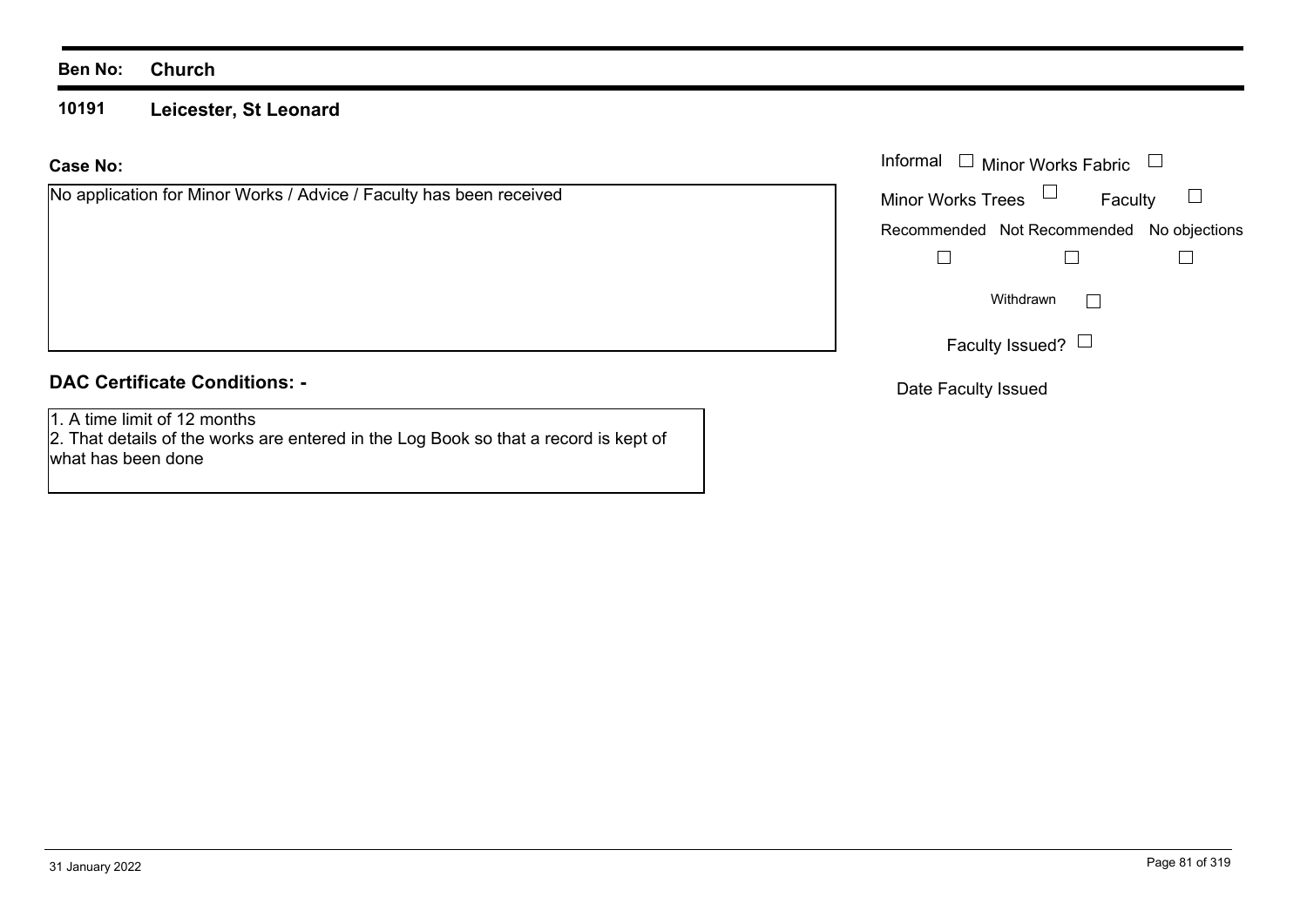#### **10113Leicester, St Margaret**

#### **L053/2002Case No:** Informal

1. Replacement of existing gas pipe leading to kitchen with a larger capacity pipe and extension into boiler house

2. Installation of new gas fired boiler

# **DAC Certificate Conditions: -**

- 1. A time limit of 12 months
- 2. That any trenching should be subject to an Archaeological Watching Brief

| Informal                 | Minor Works Fabric                        |              |
|--------------------------|-------------------------------------------|--------------|
| <b>Minor Works Trees</b> |                                           | M<br>Faculty |
|                          | Recommended Not Recommended No objections |              |
|                          |                                           |              |
| Withdrawn                |                                           |              |
|                          | Faculty Issued?                           |              |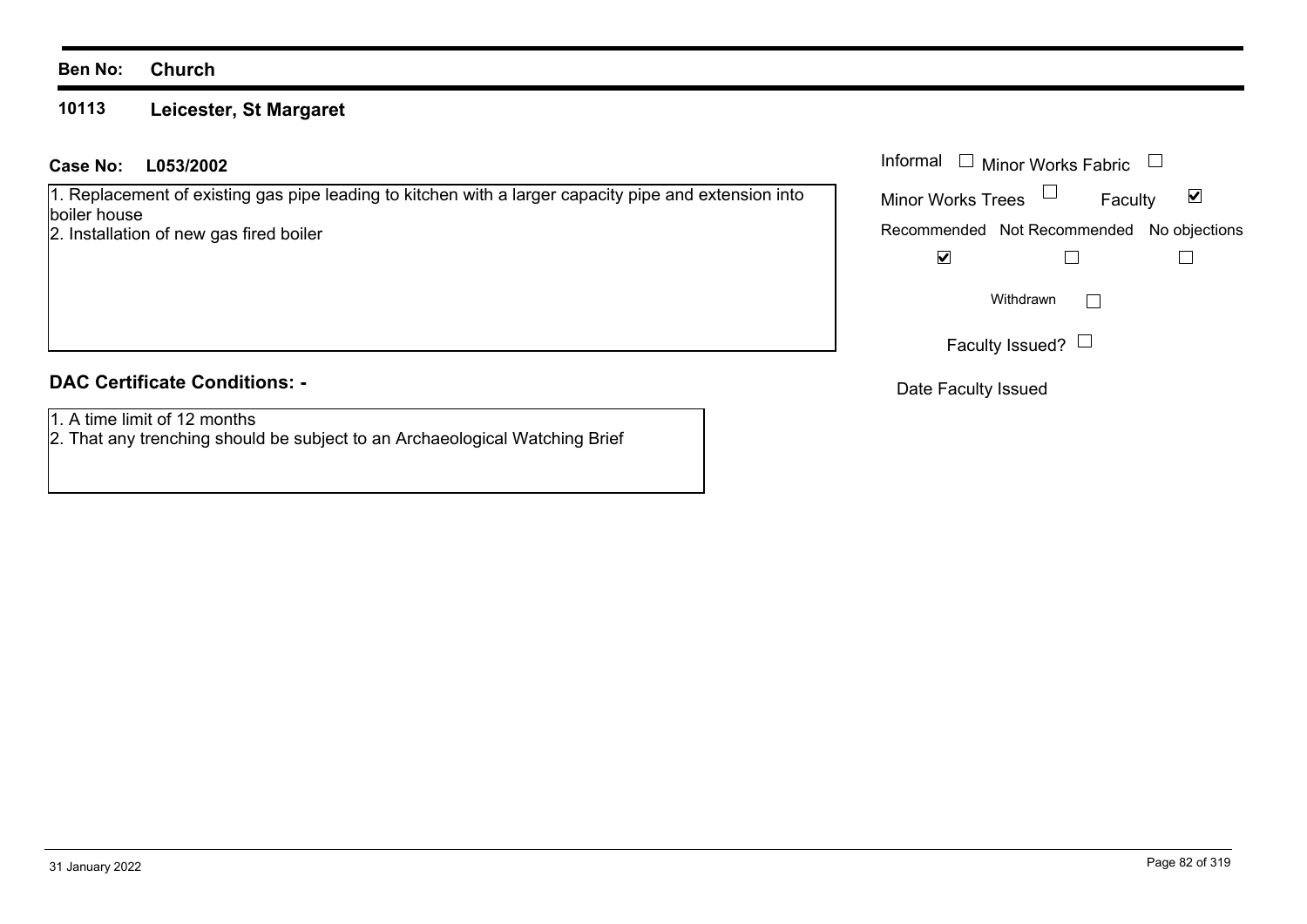| Case No:<br>L098/2004                                                                                                                                                   | Informal ⊠ Minor Works Fabric □                                                                                                                                                         |
|-------------------------------------------------------------------------------------------------------------------------------------------------------------------------|-----------------------------------------------------------------------------------------------------------------------------------------------------------------------------------------|
| Re-location of the statue of St Margaret, formerly at the Corah works, in the churchyard, with a short<br>length of supporting wall and commemorative plaque            | $\blacktriangledown$<br><b>Minor Works Trees</b><br>Faculty<br>Recommended Not Recommended No objections<br>$\blacktriangledown$<br>⊔<br>$\mathbf{L}$<br>Withdrawn<br>Faculty Issued? Ø |
| <b>DAC Certificate Conditions: -</b><br>1. A time limit of 12 months                                                                                                    | Date Faculty Issued<br>12/04/2006                                                                                                                                                       |
| <b>Case No:</b><br>L128/2006                                                                                                                                            | Informal $\Box$ Minor Works Fabric $\Box$                                                                                                                                               |
| Provision of a toilet for the disabled by re-arrangement of the existing cubicles in the toilets within the<br>church hall attached to, and accessible from, the church | $\Box$<br>$\blacktriangledown$<br>Minor Works Trees<br>Faculty<br>Recommended Not Recommended No objections<br>$\blacktriangledown$<br>П<br>Withdrawn<br>Faculty Issued? Ø              |
| <b>DAC Certificate Conditions: -</b>                                                                                                                                    | Date Faculty Issued<br>30/10/2006                                                                                                                                                       |
| 1. A time limit of 12 months<br>2. That the work should be carried out at the direction of the church architect                                                         |                                                                                                                                                                                         |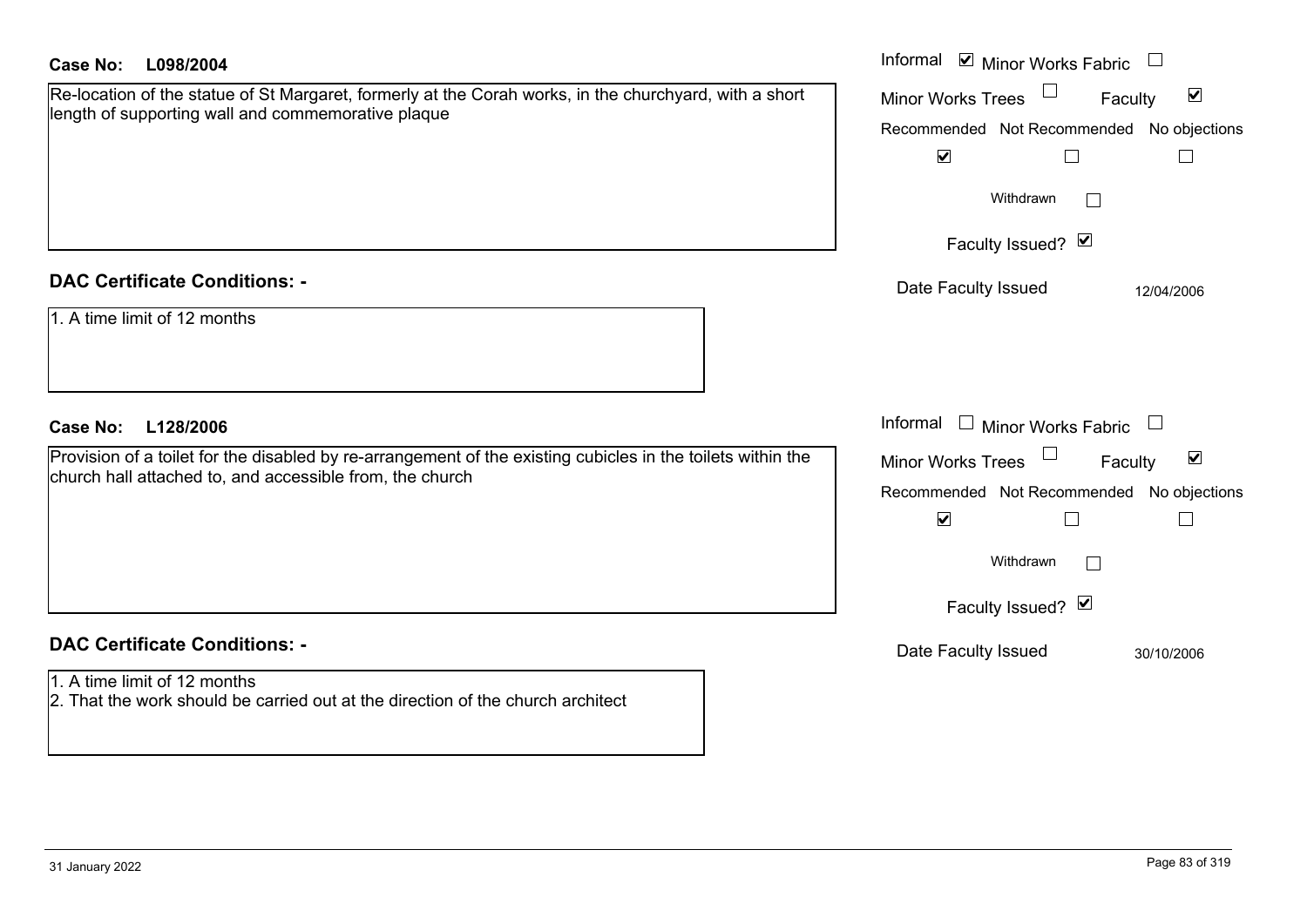### **L217/2008Case No:** Informal

| Installation of support frame for strengthened glass over medieval stonework in floor of the crossing |
|-------------------------------------------------------------------------------------------------------|
|                                                                                                       |
|                                                                                                       |
|                                                                                                       |
|                                                                                                       |
|                                                                                                       |
|                                                                                                       |

#### **DAC Certificate Conditions: -**

| 1. That details of the works are entered in the Log Book so that a record is kept of  |
|---------------------------------------------------------------------------------------|
| what has been done                                                                    |
| 2. That, where possible, all fixings should be made into joints, not stonework, using |

stainless steel or non-ferrous screws in fibre plugs

# **L177/2008Case No:** Informal

Installation of stainless steel powder coated protection grills to those windows not already covered

#### **DAC Certificate Conditions: -**

#### 1. A time limit of 12 months 2. That details of the works are entered in the Log Book so that a record is kept of what has been done

| Informal<br>$\blacktriangledown$<br><b>Minor Works Fabric</b>                                                                                                                       |
|-------------------------------------------------------------------------------------------------------------------------------------------------------------------------------------|
| <b>Minor Works Trees</b><br>Faculty<br>Recommended Not Recommended No objections                                                                                                    |
| ☑<br>Withdrawn<br>Faculty Issued? L<br>Date Faculty Issued                                                                                                                          |
| Informal<br>$\mathbf{I}$<br><b>Minor Works Fabric</b><br>☑<br><b>Minor Works Trees</b><br>Faculty<br>Recommended Not Recommended No objections<br>$\blacktriangledown$<br>Withdrawn |
| Faculty Issued? Ø<br>Date Faculty Issued<br>16/10/2008                                                                                                                              |
|                                                                                                                                                                                     |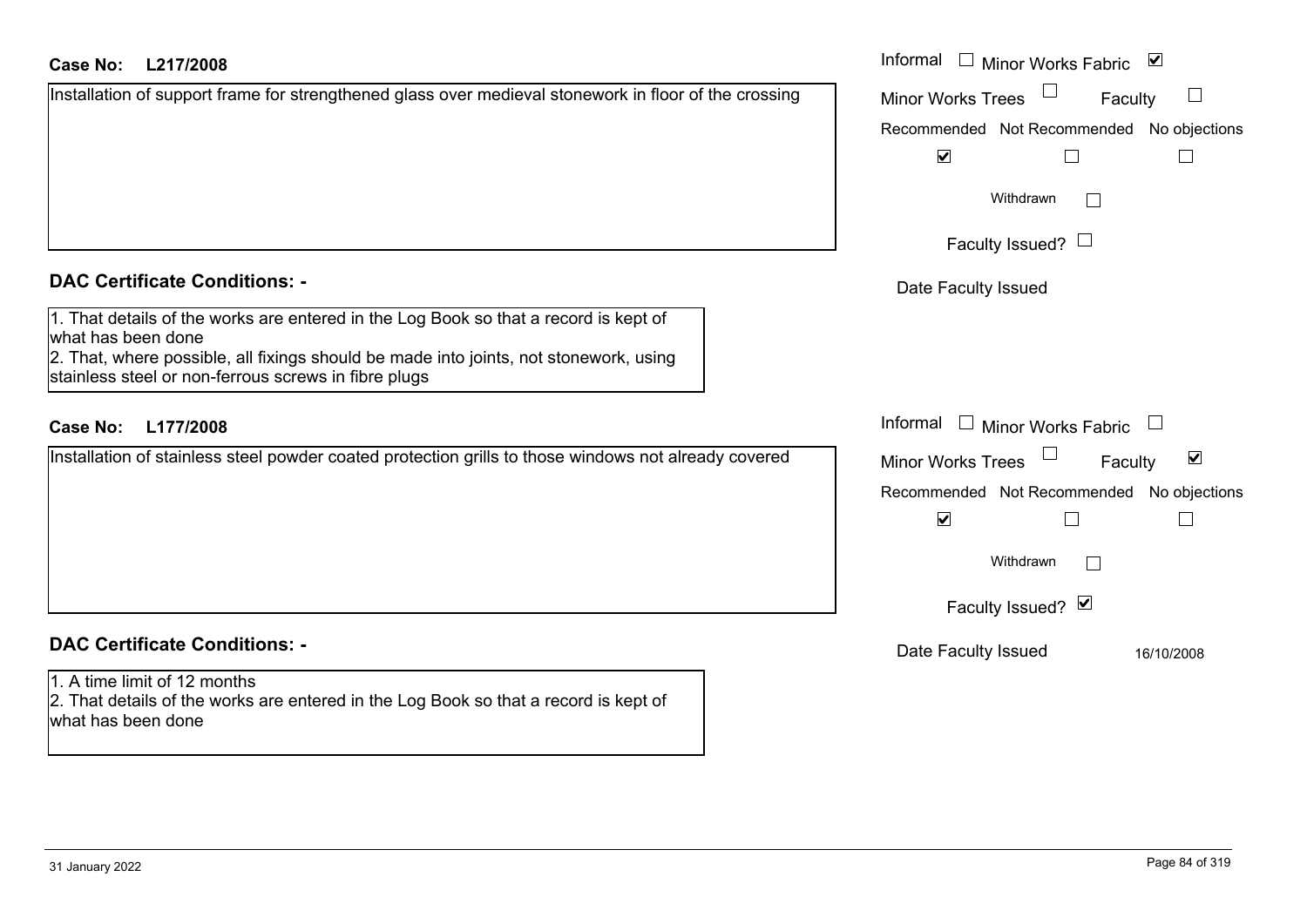- 1. To fell 2 trees: -
- a) 1 x Weeping Ash (ref 9 13T26)
- b) 1 x Lime (ref 17 13T19)
- $2.$  To re-plant with identical species

#### **DAC Certificate Conditions: -**

| 1. That details of the works are entered in the Log Book so that a record is kept of |  |
|--------------------------------------------------------------------------------------|--|
| what has been done                                                                   |  |

# **L156/2009Case No:** Informal

Work to trees comprising: - 1. Crown lift etc. 8 trees (numbers 1, 2, 8, 9, 17, 18, 31, 32) 2. Fell 2 Ulmus spp (numbers 42 & 43)

#### **DAC Certificate Conditions: -**

1. That details of the works are entered in the Log Book so that a record is kept of what has been done

| L215/2009                                                                                                   | Informal $\Box$ Minor Works Fabric $\Box$                                                                                                            |
|-------------------------------------------------------------------------------------------------------------|------------------------------------------------------------------------------------------------------------------------------------------------------|
| $2$ trees: -<br>Weeping Ash (ref 9 13T26)<br>Lime (ref 17 13T19)<br>blant with identical species            | Minor Works Trees ⊠<br>$\Box$<br>Faculty<br>Recommended Not Recommended No objections                                                                |
|                                                                                                             | Withdrawn<br>Faculty Issued? $\Box$                                                                                                                  |
| rtificate Conditions: -                                                                                     | Date Faculty Issued                                                                                                                                  |
| etails of the works are entered in the Log Book so that a record is kept of<br>been done                    |                                                                                                                                                      |
| L156/2009                                                                                                   | Informal $\Box$ Minor Works Fabric $\Box$                                                                                                            |
| rees comprising: -<br>lift etc. 8 trees (numbers 1, 2, 8, 9, 17, 18, 31, 32)<br>Ulmus spp (numbers 42 & 43) | Minor Works Trees ⊠<br>$\Box$<br>Faculty<br>Recommended Not Recommended No objections<br>$\blacktriangledown$<br>Withdrawn<br>Faculty Issued? $\Box$ |
| rtificate Conditions: -                                                                                     | Date Faculty Issued                                                                                                                                  |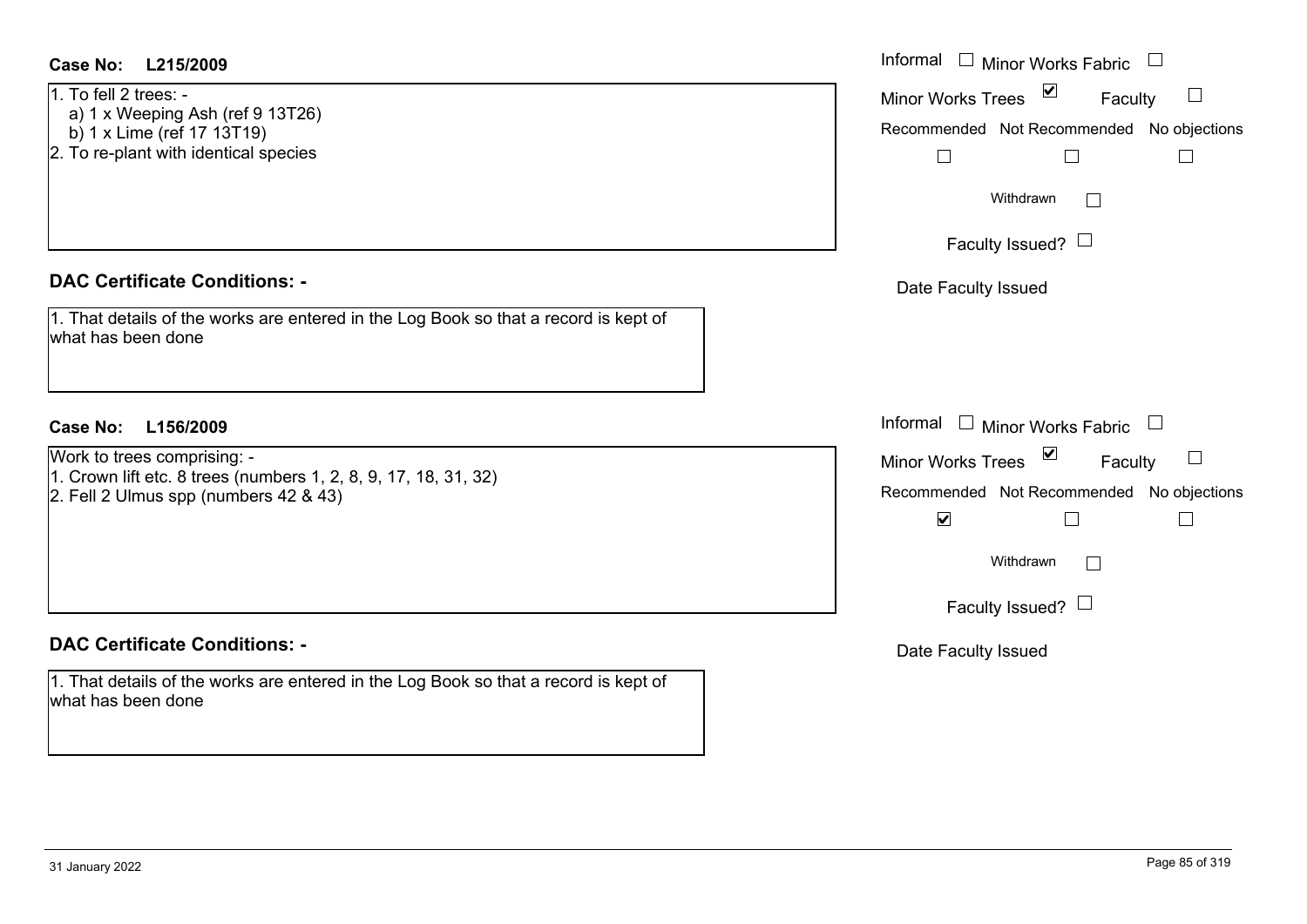Restoration of the Mary Mansfield (1787) Memorial in the Baptistry

### **DAC Certificate Conditions: -**

1. A time limit of 12 months

2. That details of the works are entered in the Log Book so that a record is kept of what has been done

# **L105/2009Case No:** Informal

1. Installation of glass panels into lower half of west porch great and side doors

- 2. Restoration and Re-ordering of South Aisle Chapel comprising: -
- a) Removal of remaining panelling on east wall
- b) Make good the plaster and the Aumbry
- c) Moving of the altar and 4 riddle-posts to the westward edge of the upper dais to facilitate west-
- facing presidency at the Eucharist
	- d) Re-furbishing of the Aumbry
	- e) Restoration and re-fixing of the reredos
	- f) Replacement of the carpet and the Altar Frontal

### **DAC Certificate Conditions: -**

1. A time limit of 12 months

2. That details of the works are entered in the Log Book so that a record is kept of what has been done

3. That the contractor complies with the DAC guidance on the fitting of carpets (copy

| Informal <b>☑</b> Minor Works Fabric            |
|-------------------------------------------------|
| <b>Minor Works Trees</b><br>Faculty             |
| Recommended Not Recommended No objections       |
|                                                 |
| Withdrawn                                       |
| Faculty Issued? L                               |
| Date Faculty Issued                             |
|                                                 |
|                                                 |
|                                                 |
| Informal<br>$\triangleright$ Minor Works Fabric |
| ☑<br><b>Minor Works Trees</b><br>Faculty        |
| Recommended Not Recommended No objections       |
| V                                               |
| Withdrawn                                       |
| Faculty Issued?                                 |
|                                                 |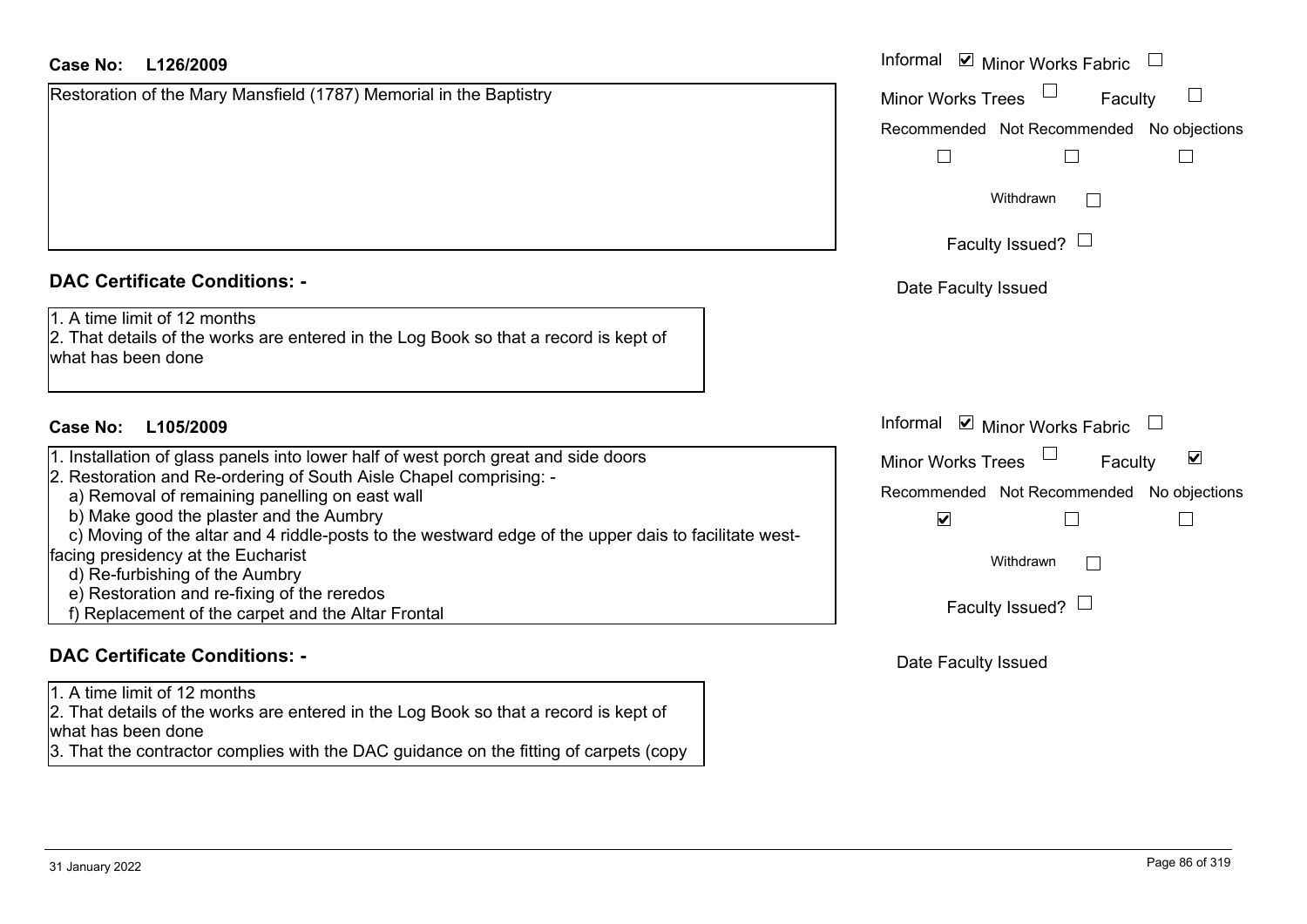| <b>Case No:</b><br>L086/2010                                                                                                                                                                                                   | Informal $\Box$ Minor Works Fabric $\Box$                   |
|--------------------------------------------------------------------------------------------------------------------------------------------------------------------------------------------------------------------------------|-------------------------------------------------------------|
| Emergency remedial works to the memorial of John Valentine (1792)                                                                                                                                                              | $\blacktriangledown$<br><b>Minor Works Trees</b><br>Faculty |
|                                                                                                                                                                                                                                | Recommended Not Recommended No objections                   |
|                                                                                                                                                                                                                                | $\Box$<br>П                                                 |
|                                                                                                                                                                                                                                | Withdrawn                                                   |
|                                                                                                                                                                                                                                | Faculty Issued? Ø                                           |
| <b>DAC Certificate Conditions: -</b>                                                                                                                                                                                           | Date Faculty Issued<br>02/06/2010                           |
| 1. A time limit of 12 months<br>2. That details of the works are entered in the Log Book so that a record is kept of<br>what has been done                                                                                     |                                                             |
| <b>Case No:</b><br>L197/2010                                                                                                                                                                                                   | Informal<br>$\Box$ Minor Works Fabric $\Box$                |
| Replacement of the boiler in the Church Hall                                                                                                                                                                                   | Minor Works Trees<br>Faculty                                |
|                                                                                                                                                                                                                                | Recommended Not Recommended No objections                   |
|                                                                                                                                                                                                                                | $\blacktriangledown$<br>$\mathsf{L}$<br>$\mathbf{L}$        |
|                                                                                                                                                                                                                                | Withdrawn                                                   |
|                                                                                                                                                                                                                                | Faculty Issued? $\Box$                                      |
| <b>DAC Certificate Conditions: -</b>                                                                                                                                                                                           | Date Faculty Issued                                         |
| 1. A time limit of 12 months<br>2. That details of the works are entered in the Log Book so that a record is kept of<br>what has been done<br>3. That the PCC satisfies itself that the contractor is on the Gas Safe Register |                                                             |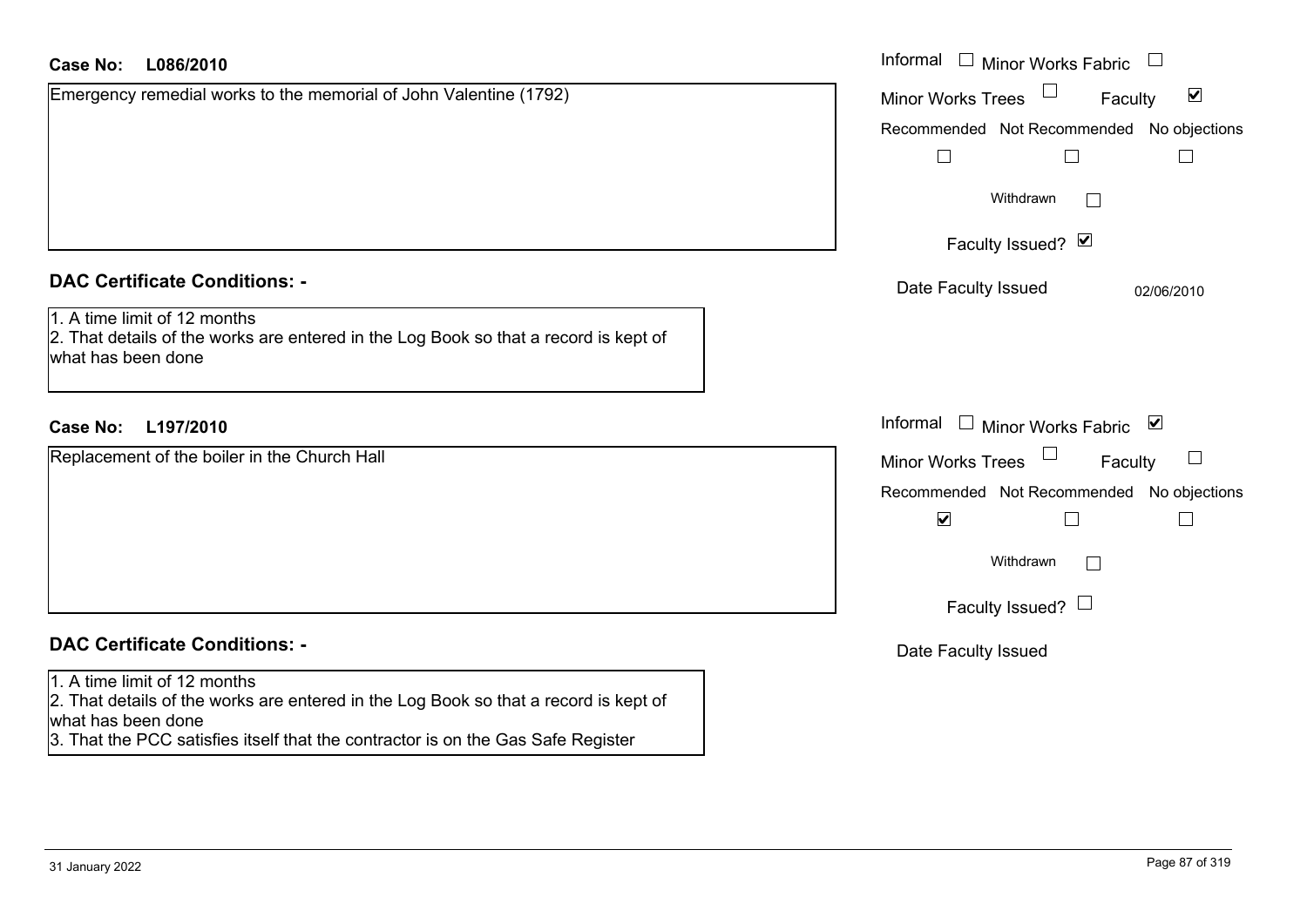| Case No: | L101/2012 |
|----------|-----------|
|----------|-----------|

Installation of Stall and Misere fomerly at St Peter's Belgrave

# **DAC Certificate Conditions: -**

1. A time limit of 12 months

2. That details of the works are entered in the Log Book so that a record is kept of what has been done

# **L233/2012Case No:** Informal

Removal, pending a permanent solution, of the unstable gable crosses

# **DAC Certificate Conditions: -**

#### 1. A time limit of 12 months

2. That details of the works are entered in the Log Book so that a record is kept of what has been done

3. That the PCC makes an application for a DAC Certificate and Faculty from the

| L101/2012                                                                                                                                 | Informal $\Box$ Minor Works Fabric $\Box$                                                                                                                  |
|-------------------------------------------------------------------------------------------------------------------------------------------|------------------------------------------------------------------------------------------------------------------------------------------------------------|
| on of Stall and Misere fomerly at St Peter's Belgrave                                                                                     | $\blacktriangledown$<br><b>Minor Works Trees</b><br>Faculty<br>Recommended Not Recommended No objections<br>$\blacktriangledown$                           |
|                                                                                                                                           | Withdrawn<br>$\Box$<br>Faculty Issued? $\Box$                                                                                                              |
| rtificate Conditions: -<br>limit of 12 months<br>etails of the works are entered in the Log Book so that a record is kept of<br>been done | Date Faculty Issued                                                                                                                                        |
| L233/2012                                                                                                                                 | Informal □ Minor Works Fabric ⊠                                                                                                                            |
| pending a permanent solution, of the unstable gable crosses                                                                               | Minor Works Trees<br>Faculty<br>Recommended Not Recommended No objections<br>$\blacktriangledown$<br>Withdrawn<br>$\mathbb{R}^n$<br>Faculty Issued? $\Box$ |
| rtificate Conditions: -                                                                                                                   | Date Faculty Issued                                                                                                                                        |
|                                                                                                                                           |                                                                                                                                                            |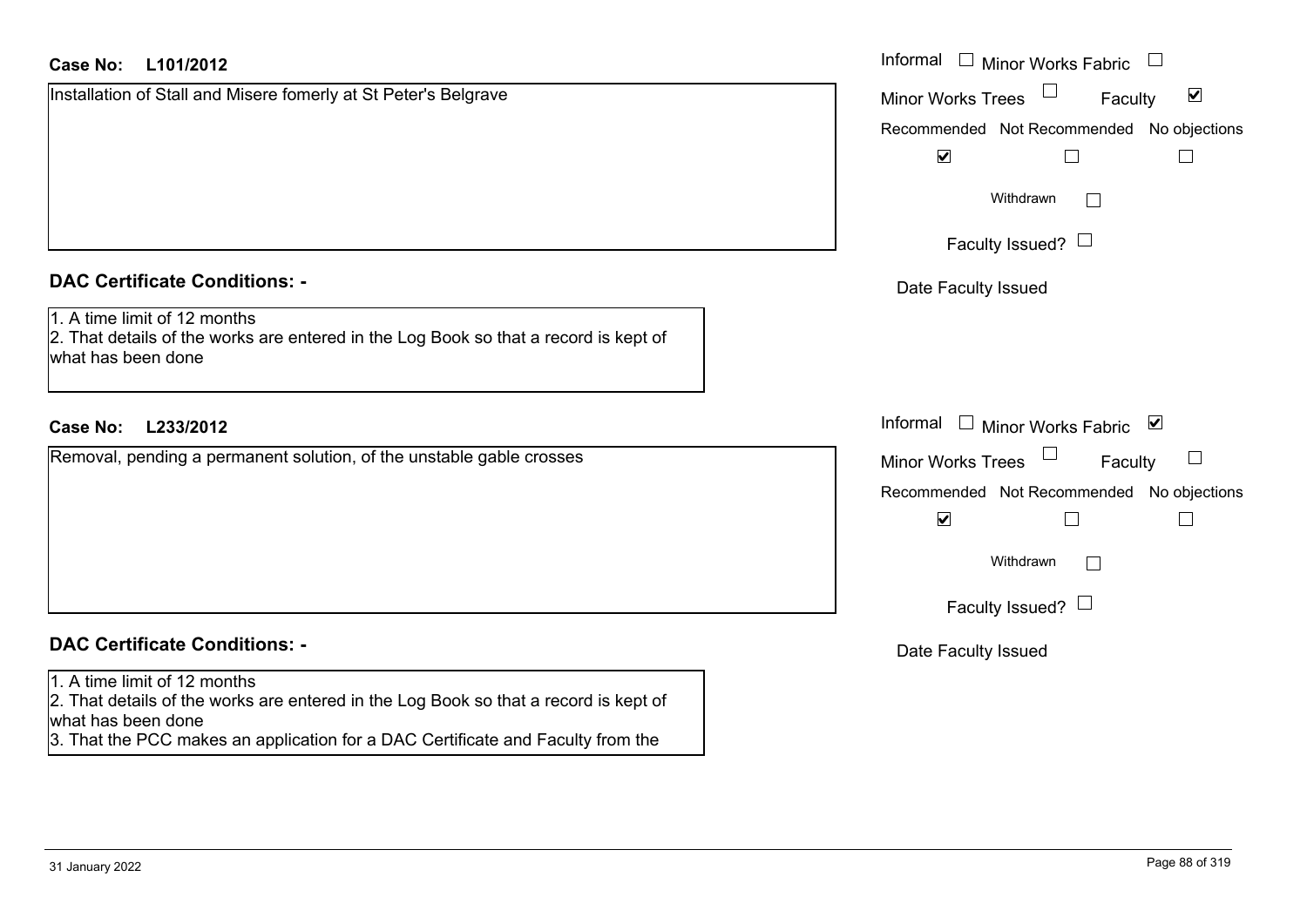#### **L080/2013Case No:** Informal

To make permanent the removal of the unstable gable crosses permitted (12/12/2012) as an emergency Minor Work

# **DAC Certificate Conditions: -**

# 1. A time limit of 12 months

2. That details of the works are entered in the Log Book so that a record is kept of what has been done

# **L068/2013Case No:** Informal

Creation of tarmac'd hard standing in the churchyard

# **DAC Certificate Conditions: -**

#### 1. A time limit of 12 months

2. That details of the works are entered in the Log Book so that a record is kept of what has been done

3. That any soil excavated is checked for human remains and any human remains

| Informal<br><b>Minor Works Fabric</b>                         |
|---------------------------------------------------------------|
| $\blacktriangledown$<br><b>Minor Works Trees</b><br>Faculty   |
| Recommended Not Recommended No objections                     |
| Withdrawn                                                     |
| Faculty Issued?                                               |
| Date Faculty Issued                                           |
|                                                               |
| Informal<br>$\blacktriangledown$<br><b>Minor Works Fabric</b> |
| <b>Minor Works Trees</b><br>Faculty                           |
| Recommended Not Recommended No objections                     |
| $\blacktriangledown$                                          |
| Withdrawn                                                     |
| Faculty Issued?                                               |
| Date Faculty Issued                                           |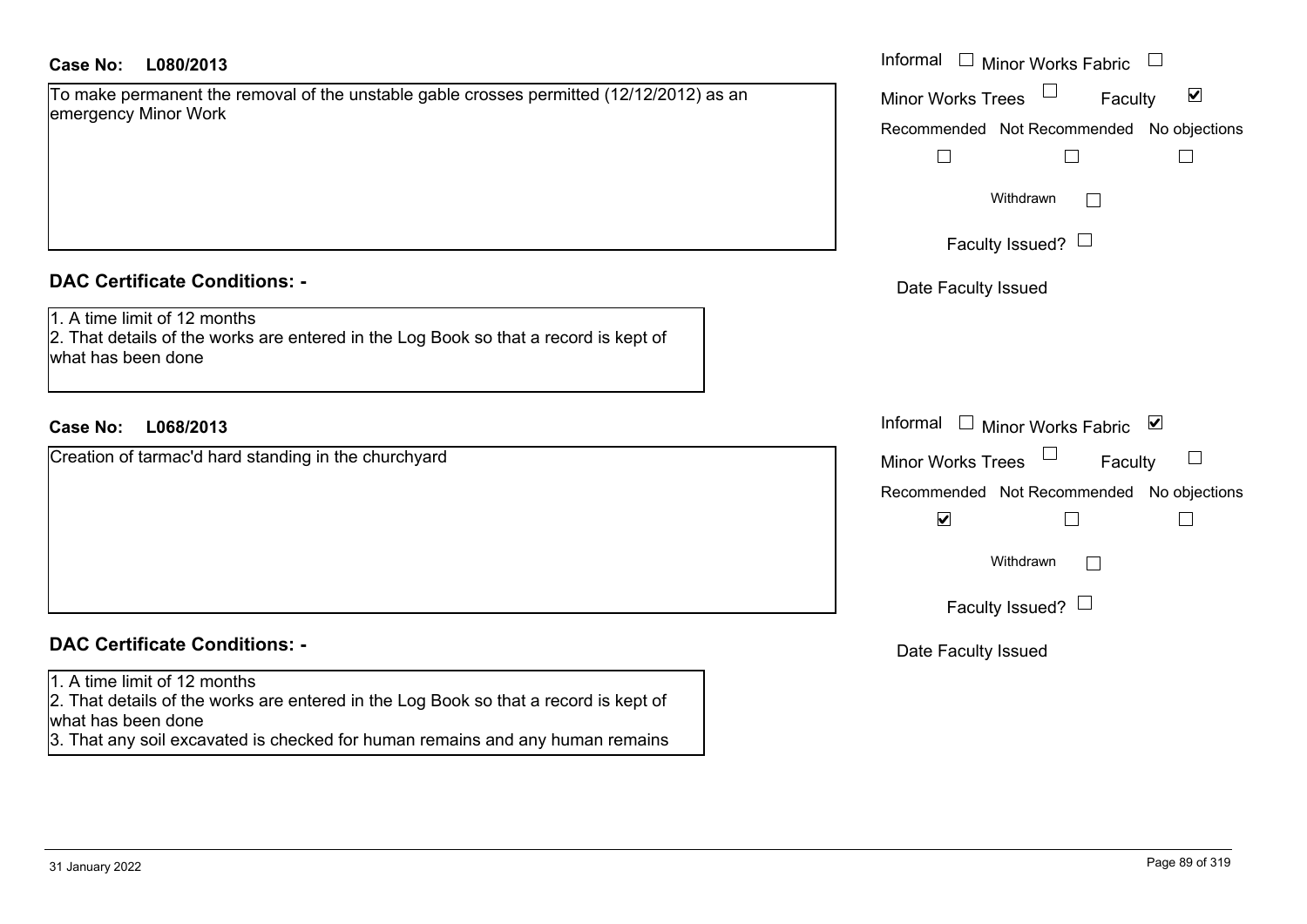| <b>Case No:</b><br>L191/2014                                                                                                               | Informal □ Minor Works Fabric<br>⊻            |
|--------------------------------------------------------------------------------------------------------------------------------------------|-----------------------------------------------|
| Repairs to roof of Storage Area ("The Yard")                                                                                               | $\Box$<br><b>Minor Works Trees</b><br>Faculty |
|                                                                                                                                            | Recommended Not Recommended No objections     |
|                                                                                                                                            | $\blacktriangledown$                          |
|                                                                                                                                            | Withdrawn<br>$\Box$                           |
|                                                                                                                                            | Faculty Issued? $\Box$                        |
| <b>DAC Certificate Conditions: -</b>                                                                                                       | Date Faculty Issued                           |
| 1. A time limit of 12 months<br>2. That details of the works are entered in the Log Book so that a record is kept of<br>what has been done |                                               |
| <b>Case No:</b><br>L190/2014                                                                                                               | Informal □ Minor Works Fabric ⊠               |
| Re-decoration of the South Porch external gates                                                                                            | $\Box$<br>Faculty<br><b>Minor Works Trees</b> |
|                                                                                                                                            | Recommended Not Recommended No objections     |
|                                                                                                                                            | $\blacktriangledown$                          |
|                                                                                                                                            | Withdrawn<br>$\Box$                           |
|                                                                                                                                            | Faculty Issued? $\Box$                        |
| <b>DAC Certificate Conditions: -</b>                                                                                                       | Date Faculty Issued                           |
| 1. A time limit of 12 months<br>2. That details of the works are entered in the Log Book so that a record is kept of<br>what has been done |                                               |
|                                                                                                                                            |                                               |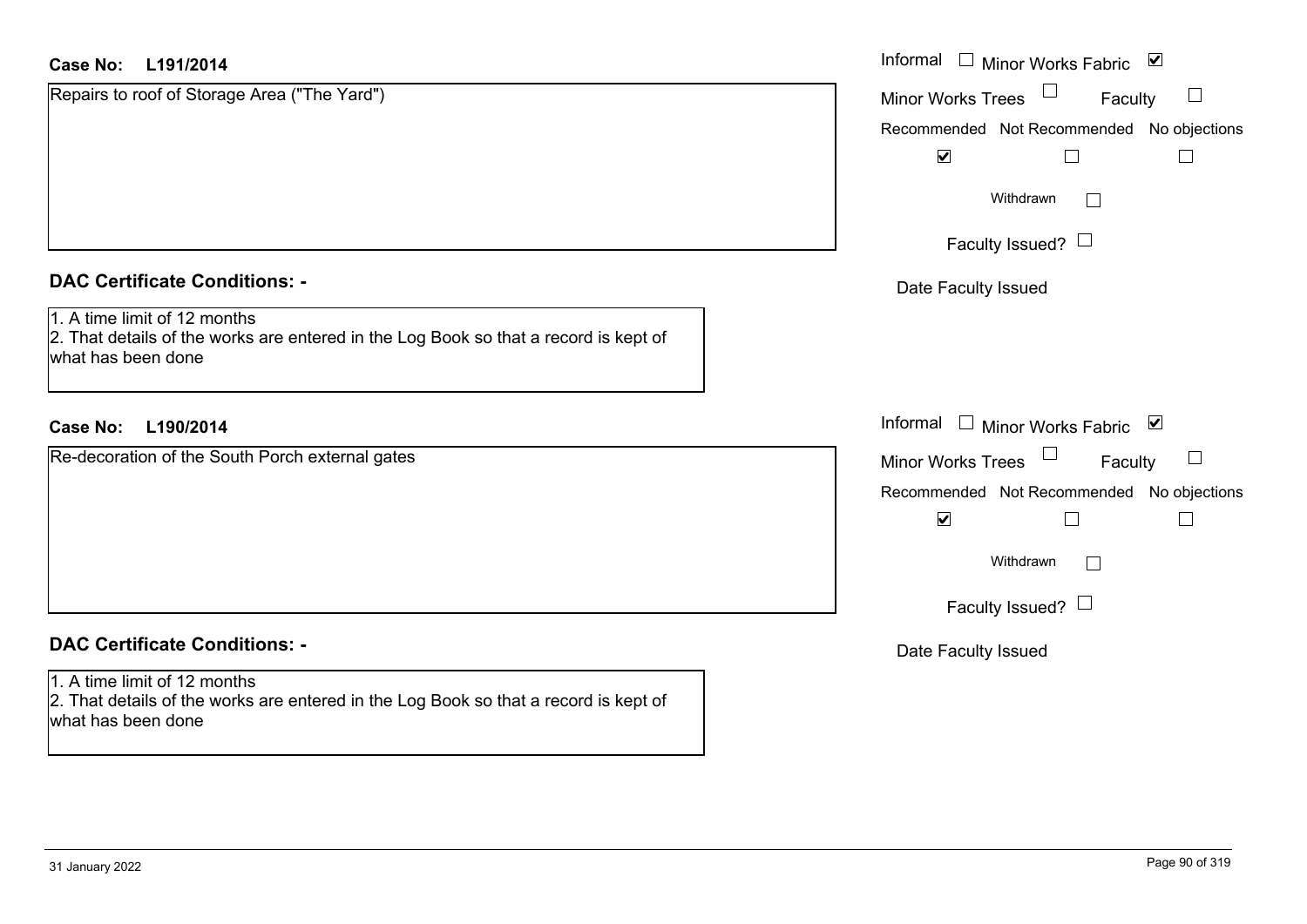| <b>Case No:</b><br>L189/2014                                                                                                               | Informal $\quad \Box$ Minor Works Fabric<br>⊻ |
|--------------------------------------------------------------------------------------------------------------------------------------------|-----------------------------------------------|
| Re-decoration of the Kitchen                                                                                                               | $\Box$<br><b>Minor Works Trees</b><br>Faculty |
|                                                                                                                                            | Recommended Not Recommended No objections     |
|                                                                                                                                            | $\blacktriangledown$                          |
|                                                                                                                                            | Withdrawn<br>$\Box$                           |
|                                                                                                                                            | Faculty Issued? $\Box$                        |
| <b>DAC Certificate Conditions: -</b>                                                                                                       | Date Faculty Issued                           |
| 1. A time limit of 12 months<br>2. That details of the works are entered in the Log Book so that a record is kept of<br>what has been done |                                               |
| <b>Case No:</b><br>L188/2014                                                                                                               | Informal □ Minor Works Fabric 凶               |
| Replacement of Security Sensor in the South Aisle                                                                                          | $\Box$<br><b>Minor Works Trees</b><br>Faculty |
|                                                                                                                                            | Recommended Not Recommended No objections     |
|                                                                                                                                            | $\blacktriangledown$<br>$\Box$<br>$\Box$      |
|                                                                                                                                            | Withdrawn<br>$\Box$                           |
|                                                                                                                                            | Faculty Issued? $\Box$                        |
| <b>DAC Certificate Conditions: -</b>                                                                                                       | Date Faculty Issued                           |
| 1. A time limit of 12 months<br>2. That details of the works are entered in the Log Book so that a record is kept of<br>what has been done |                                               |
| 3. That, where possible, all fixings should be made into joints, not stonework, using                                                      |                                               |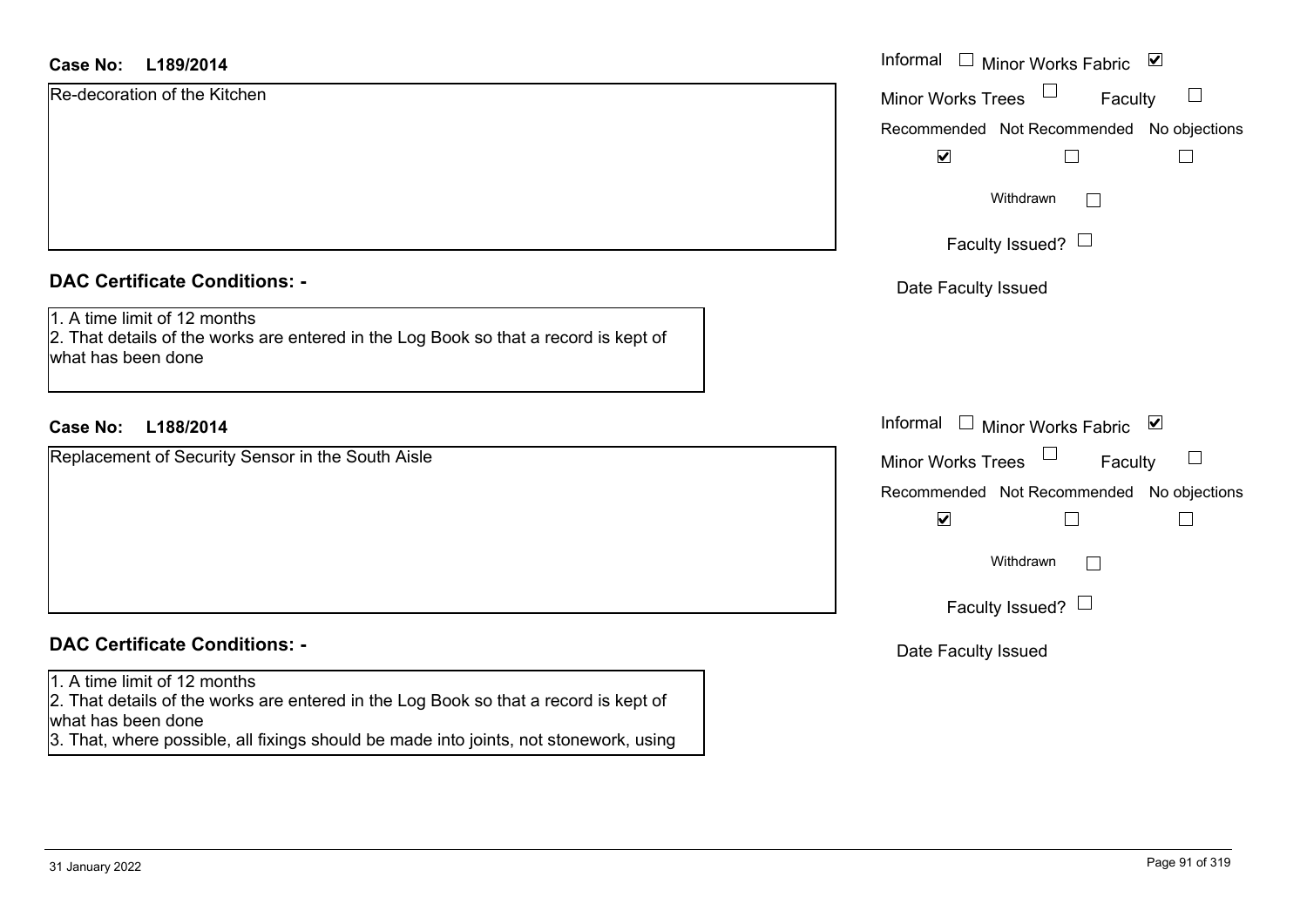|  |  | Soling of 6 Bell Wheels |  |
|--|--|-------------------------|--|
|  |  |                         |  |

#### **DAC Certificate Conditions: -**

### **Case No:**

### **DAC Certificate Conditions: -**

1. That details of the works are entered in the Log Book so that a record is kept of what has been done

| Case No:<br>L151/2015                                                                                                                                                              | Informal <u>I</u> Minor Works Fabric <b>⊻</b>                                                                                |
|------------------------------------------------------------------------------------------------------------------------------------------------------------------------------------|------------------------------------------------------------------------------------------------------------------------------|
| Soling of 6 Bell Wheels                                                                                                                                                            | $\Box$<br>$\Box$<br><b>Minor Works Trees</b><br>Faculty<br>Recommended Not Recommended No objections<br>$\blacktriangledown$ |
|                                                                                                                                                                                    | Withdrawn<br>$\mathbb{R}^n$<br>Faculty Issued? $\Box$                                                                        |
| <b>DAC Certificate Conditions: -</b><br>1. A time limit of 12 months<br>2. That details of the works are entered in the Log Book so that a record is kept of<br>what has been done | Date Faculty Issued                                                                                                          |
| <b>Case No:</b>                                                                                                                                                                    | Informal $\Box$ Minor Works Fabric $\Box$                                                                                    |
| T1 to T41 inclusive - crown lift to 4m from ground level, to include suckering as required                                                                                         | Minor Works Trees ⊠<br>Faculty<br>$\Box$<br>Recommended Not Recommended No objections<br>$\blacktriangledown$<br>П           |
|                                                                                                                                                                                    | Withdrawn<br>$\Box$<br>Faculty Issued? $\Box$                                                                                |
| <b>DAC Certificate Conditions: -</b>                                                                                                                                               | Date Faculty Issued                                                                                                          |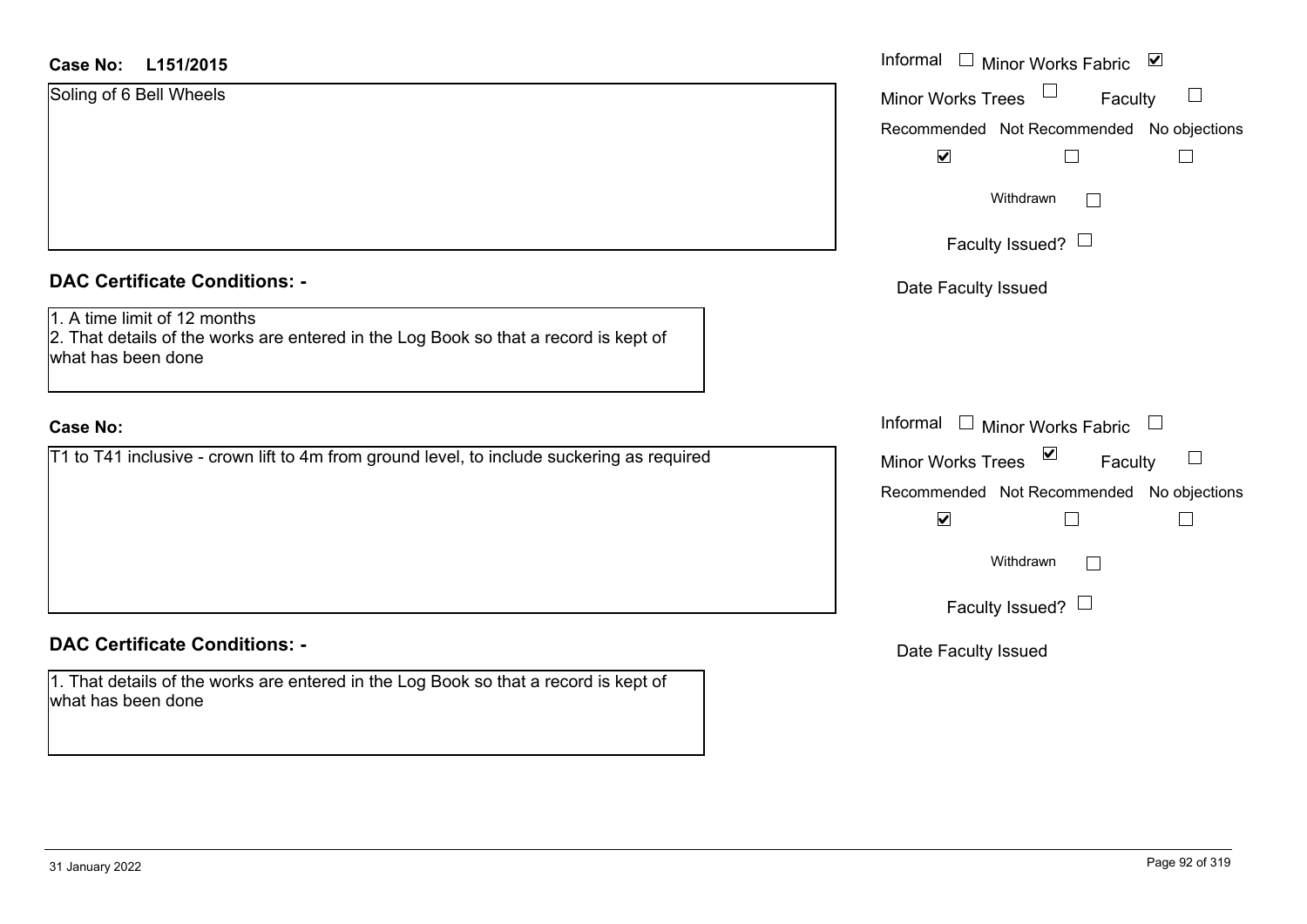|                                                                                                                                                                                                                                               | $\blacktriangledown$                                                                  |                                                  |
|-----------------------------------------------------------------------------------------------------------------------------------------------------------------------------------------------------------------------------------------------|---------------------------------------------------------------------------------------|--------------------------------------------------|
|                                                                                                                                                                                                                                               | Withdrawn                                                                             |                                                  |
|                                                                                                                                                                                                                                               | Faculty Issued? Ø                                                                     |                                                  |
| <b>DAC Certificate Conditions: -</b>                                                                                                                                                                                                          | Date Faculty Issued                                                                   | 15/06/2017                                       |
| 1. That details of the works are entered in the Log Book so that a record is kept of<br>what has been done<br>2. That any post holes should be dug by hand and the DAC Archaeological Adviser<br>invited to be present during the excavations |                                                                                       |                                                  |
| Case No:                                                                                                                                                                                                                                      | Informal<br>└                                                                         | Minor Works Fabric                               |
| Repairs to the Clock: -<br>1. Hammer<br>2. Motor                                                                                                                                                                                              | Minor Works Trees<br>Recommended Not Recommended<br>$\blacktriangledown$<br>Withdrawn | $\blacktriangledown$<br>Faculty<br>No objections |

Informal

### **DAC Certificate Conditions: -**

1. That details of the works are entered in the Log Book so that a record is kept of what has been done

Replacement of 3 Noticeboards with 3 new identical size boards

Faculty

 $\blacktriangledown$ 

Recommended Not Recommended No objections

Date Faculty Issued 17/10/2017

Faculty Issued? Ø

Informal  $\Box$  Minor Works Fabric  $\Box$ 

Minor Works Trees

# **Case No:**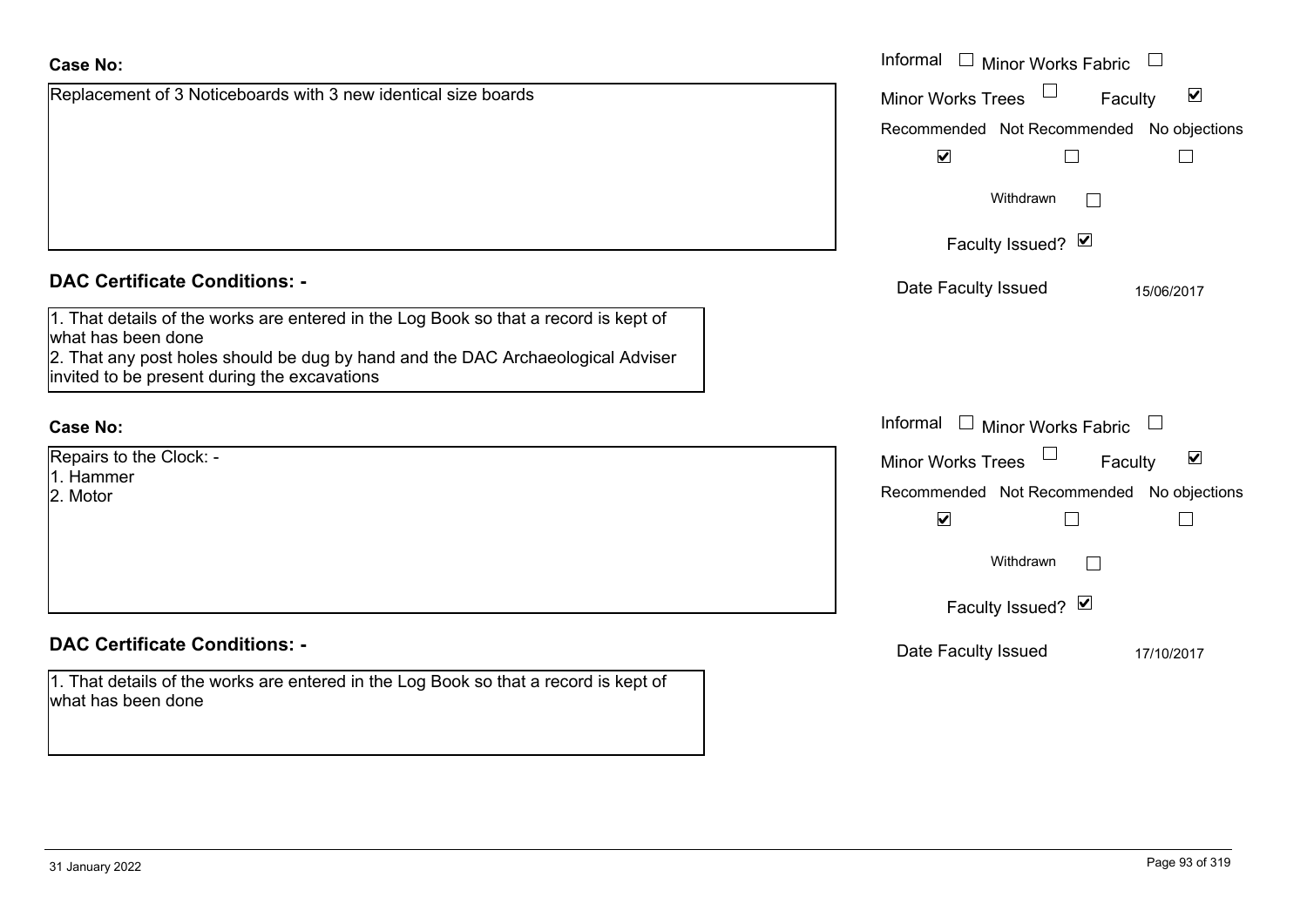| <b>Case No:</b>                                                                                                                                                            | Informal □ Minor Works Fabric ☑                             |
|----------------------------------------------------------------------------------------------------------------------------------------------------------------------------|-------------------------------------------------------------|
| Installation of Roof Alarm                                                                                                                                                 | ப<br><b>Minor Works Trees</b><br>Faculty                    |
|                                                                                                                                                                            | Recommended Not Recommended No objections                   |
|                                                                                                                                                                            | $\blacktriangledown$                                        |
|                                                                                                                                                                            | Withdrawn                                                   |
|                                                                                                                                                                            | Faculty Issued? $\Box$                                      |
| <b>DAC Certificate Conditions: -</b>                                                                                                                                       | Date Faculty Issued                                         |
| 1. That details of the works are entered in the Log Book so that a record is kept of<br>what has been done                                                                 |                                                             |
| 2. That, in line with the requirement and advice of the Ecclesiastical Insurance Group,<br>the installation and/or testing must be carried out by an electrician who is an |                                                             |
| <b>Case No:</b>                                                                                                                                                            | Informal<br>$\Box$ Minor Works Fabric                       |
| Drilling 4 x 1 cubic metre trial archaeological pits in the North Aisle                                                                                                    | $\blacktriangledown$<br>Faculty<br><b>Minor Works Trees</b> |
|                                                                                                                                                                            | Recommended Not Recommended No objections                   |
|                                                                                                                                                                            | $\blacktriangledown$                                        |
|                                                                                                                                                                            | Withdrawn                                                   |
|                                                                                                                                                                            | Faculty Issued? $\Box$                                      |
| <b>DAC Certificate Conditions: -</b>                                                                                                                                       | Date Faculty Issued<br>05/03/2020                           |
| 1. That details of the works are entered in the Log Book so that a record is kept of<br>what has been done                                                                 |                                                             |
| 2. The holes are to be excavated by a professional archaeological contractor and the<br>appropriate Written Scheme of Investigation (WSI) has been provided to, and        |                                                             |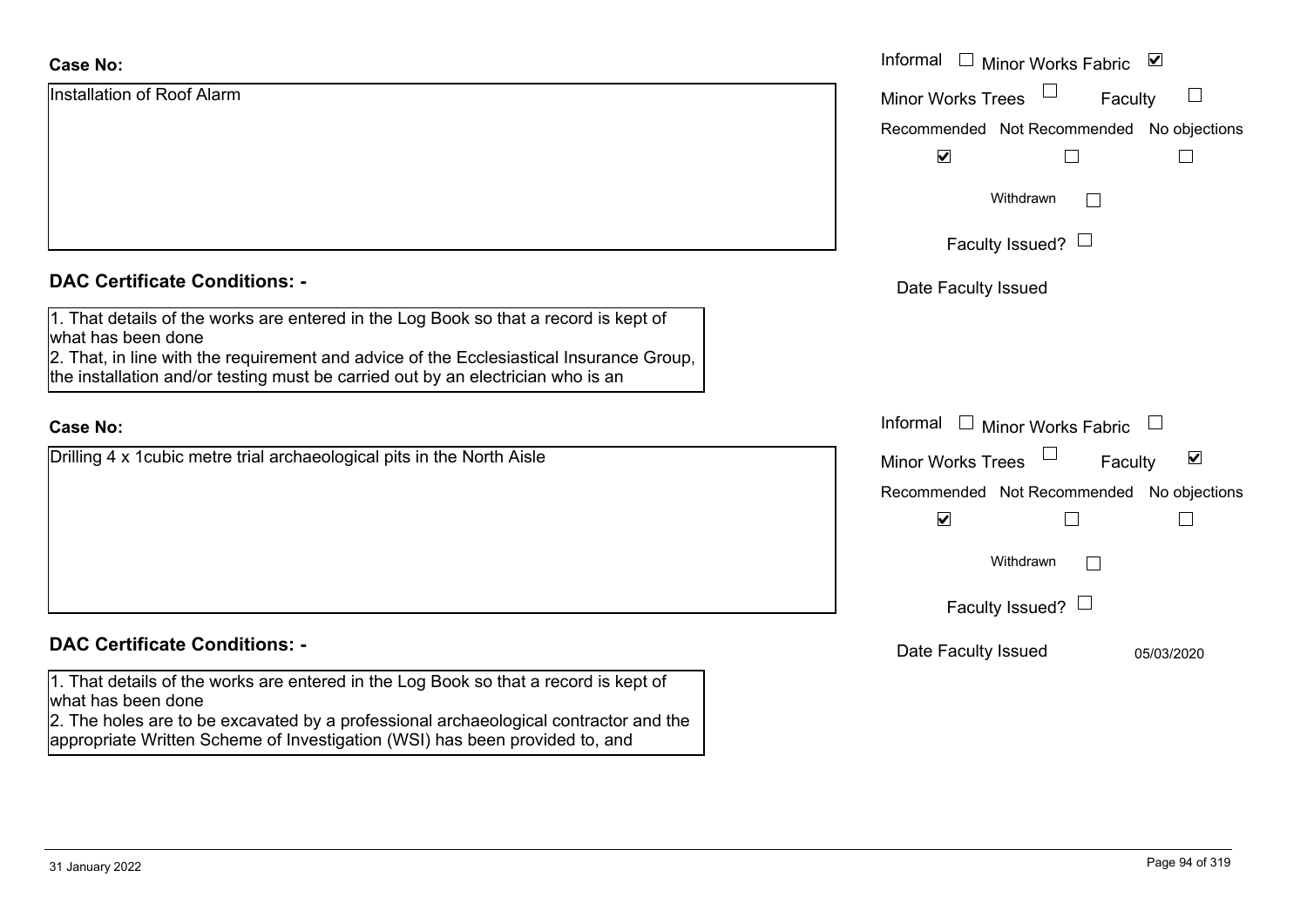#### **Case No:**

| Re-ordering of: - |
|-------------------|
| 1. West Entrance  |
| 2. North Aisle    |
|                   |

#### **DAC Certificate Conditions: -**

| 1. That details of the works are entered in the Log Book so that a record is kept of |
|--------------------------------------------------------------------------------------|
| what has been done                                                                   |

### **Case No:**

1. CONFIRMATORY FACULTY for works undertaken: -

a) Removal of top of offset on the buttress to the south east corner of the Chancel

2. QI Repairs consisting of: -

a) Repairs to masonry

b) Replacement of Tower roof and installation of hatch

### **DAC Certificate Conditions: -**

1. That details of the works are entered in the Log Book so that a record is kept of what has been done

|                                                                                                                                                                                                                                    | Informal<br>$\Box$<br>Minor Works Fabric                                                                                                                                            |
|------------------------------------------------------------------------------------------------------------------------------------------------------------------------------------------------------------------------------------|-------------------------------------------------------------------------------------------------------------------------------------------------------------------------------------|
| ing of: -<br>Entrance<br>Aisle                                                                                                                                                                                                     | $\blacktriangledown$<br>Minor Works Trees<br>Faculty<br>Recommended Not Recommended No objections<br>$\Box$                                                                         |
|                                                                                                                                                                                                                                    | Withdrawn<br>Г<br>Faculty Issued? $\Box$                                                                                                                                            |
| rtificate Conditions: -<br>etails of the works are entered in the Log Book so that a record is kept of<br>been done                                                                                                                | Date Faculty Issued                                                                                                                                                                 |
| <b>IRMATORY FACULTY for works undertaken: -</b><br>noval of top of offset on the buttress to the south east corner of the Chancel<br>pairs consisting of: -<br>airs to masonry<br>lacement of Tower roof and installation of hatch | Informal □ Minor Works Fabric<br>$\blacktriangledown$<br><b>Minor Works Trees</b><br>Faculty<br>Recommended Not Recommended No objections<br>$\blacktriangledown$<br>Withdrawn<br>П |
| rtificate Conditions: -                                                                                                                                                                                                            | Faculty Issued? $\Box$<br>Date Faculty Issued<br>28/09/2020                                                                                                                         |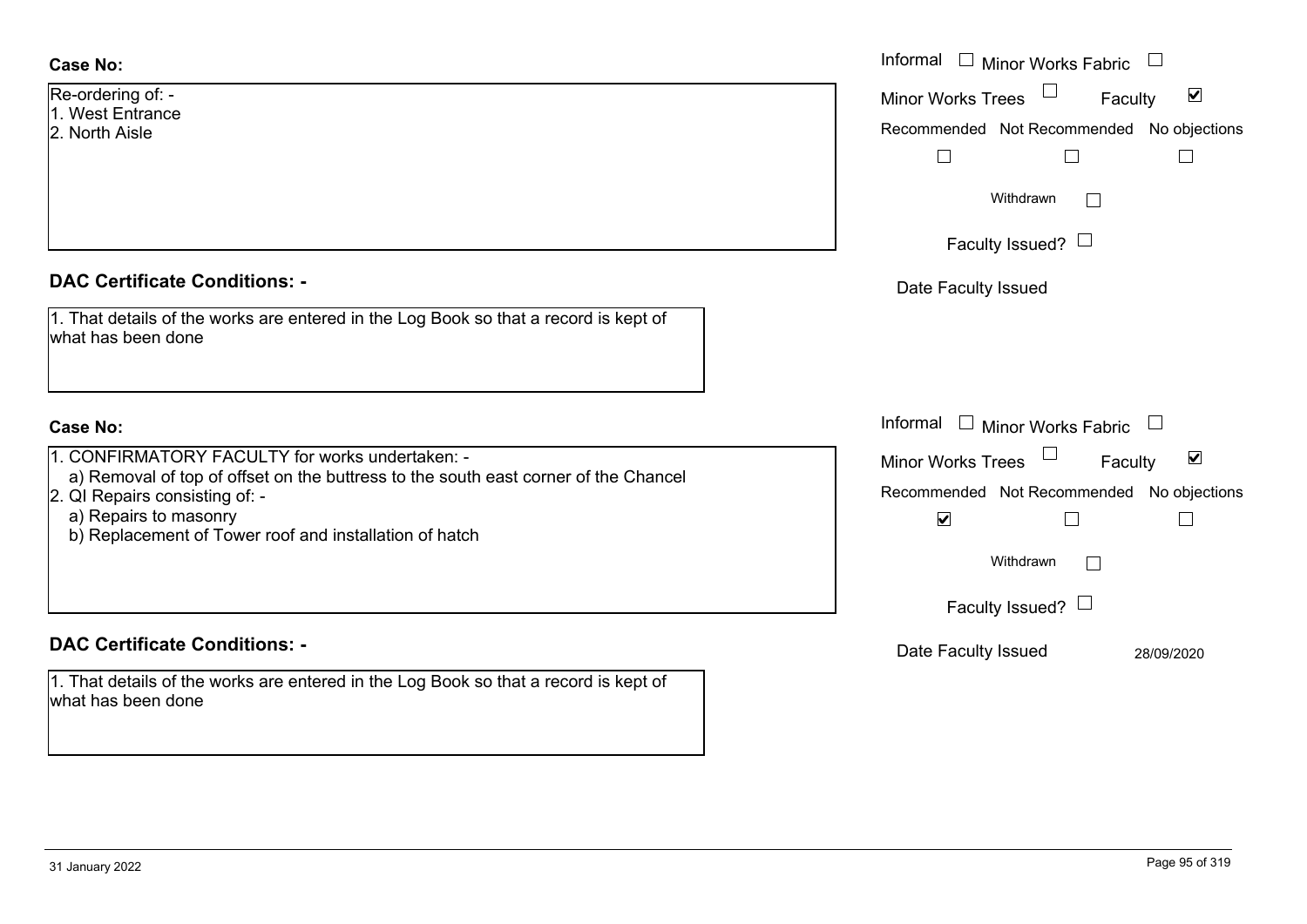| <b>Case No:</b>                                                                                                                                                                                       | Informal<br>$\Box$<br><b>Minor Works Fabric</b><br>$\Box$                   |
|-------------------------------------------------------------------------------------------------------------------------------------------------------------------------------------------------------|-----------------------------------------------------------------------------|
| CONFIRMATORY APPLICATION for works undertaken with Interim Faculty: -                                                                                                                                 | $\blacktriangledown$<br><b>Minor Works Trees</b><br>Faculty                 |
| 1. Felling of dead Lime Tree<br>2. Planting of new Lime Tree                                                                                                                                          | Recommended Not Recommended No objections<br>$\blacktriangledown$<br>$\Box$ |
|                                                                                                                                                                                                       | Withdrawn<br>$\Box$                                                         |
|                                                                                                                                                                                                       | Faculty Issued? $\Box$                                                      |
| <b>DAC Certificate Conditions: -</b>                                                                                                                                                                  | Date Faculty Issued                                                         |
| 1. That details of the works are entered in the Log Book so that a record is kept of<br>what has been done                                                                                            |                                                                             |
| <b>Case No:</b>                                                                                                                                                                                       | Informal $\square$<br>Minor Works Fabric ⊠                                  |
| Masonry repairs to: -<br>1. South Porch                                                                                                                                                               | <b>Minor Works Trees</b><br>$\Box$<br>Faculty                               |
| 2. Chancel south-east corner buttress elevation<br>3. North elevation of North Aisle                                                                                                                  | Recommended Not Recommended No objections<br>$\blacktriangledown$<br>$\Box$ |
|                                                                                                                                                                                                       | Withdrawn<br>$\perp$                                                        |
|                                                                                                                                                                                                       | Faculty Issued? $\Box$                                                      |
| <b>DAC Certificate Conditions: -</b>                                                                                                                                                                  | Date Faculty Issued<br>28/09/2020                                           |
| 1. That details of the works are entered in the Log Book so that a record is kept of<br>what has been done<br>2. That any stonework to be replaced is carefully checked for tool marks and, if found, |                                                                             |
| the stones are set aside and Diocesan Archaeological Adviser is notified                                                                                                                              |                                                                             |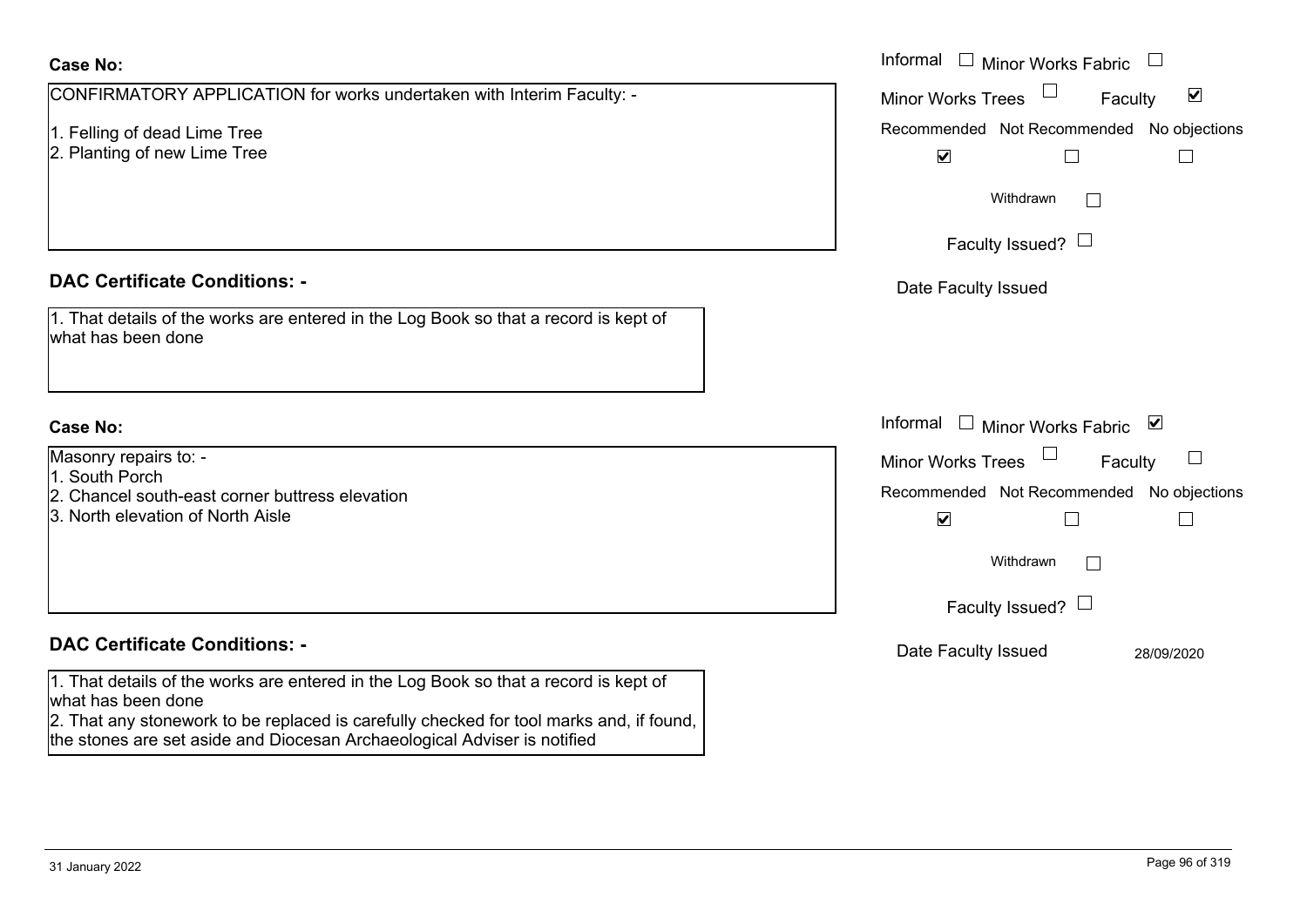| <b>Case No:</b>                                                                                                                                                                                    | Informal □ Minor Works Fabric             | $\Box$                                |
|----------------------------------------------------------------------------------------------------------------------------------------------------------------------------------------------------|-------------------------------------------|---------------------------------------|
| Restoration of the Pipe Organ                                                                                                                                                                      | Minor Works Trees                         | $\blacktriangledown$<br>Faculty       |
|                                                                                                                                                                                                    | Recommended Not Recommended No objections |                                       |
|                                                                                                                                                                                                    | $\blacktriangledown$<br>$\perp$           |                                       |
|                                                                                                                                                                                                    | Withdrawn                                 | $\Box$                                |
|                                                                                                                                                                                                    | Faculty Issued? Ø                         |                                       |
| <b>DAC Certificate Conditions: -</b>                                                                                                                                                               | Date Faculty Issued                       | 04/06/2021                            |
| 1. That details of the works are entered in the Log Book so that a record is kept of<br>what has been done<br>2. That the Pipe Organ be properly protected during any subsequent works to interior |                                           |                                       |
| of the church building                                                                                                                                                                             |                                           |                                       |
| <b>Case No:</b>                                                                                                                                                                                    | Informal $\Box$ Minor Works Fabric        | $\begin{array}{c} \hline \end{array}$ |
| Re-gilding of the Clock                                                                                                                                                                            | <b>Minor Works Trees</b>                  | $\blacktriangledown$<br>Faculty       |
|                                                                                                                                                                                                    | Recommended Not Recommended No objections |                                       |
|                                                                                                                                                                                                    | $\blacktriangledown$                      |                                       |
|                                                                                                                                                                                                    | Withdrawn                                 | $\vert \ \ \vert$                     |
|                                                                                                                                                                                                    | Faculty Issued? Ø                         |                                       |
| <b>DAC Certificate Conditions: -</b>                                                                                                                                                               | Date Faculty Issued                       | 20/04/2021                            |
| 1. That details of the works are entered in the Log Book so that a record is kept of<br>what has been done                                                                                         |                                           |                                       |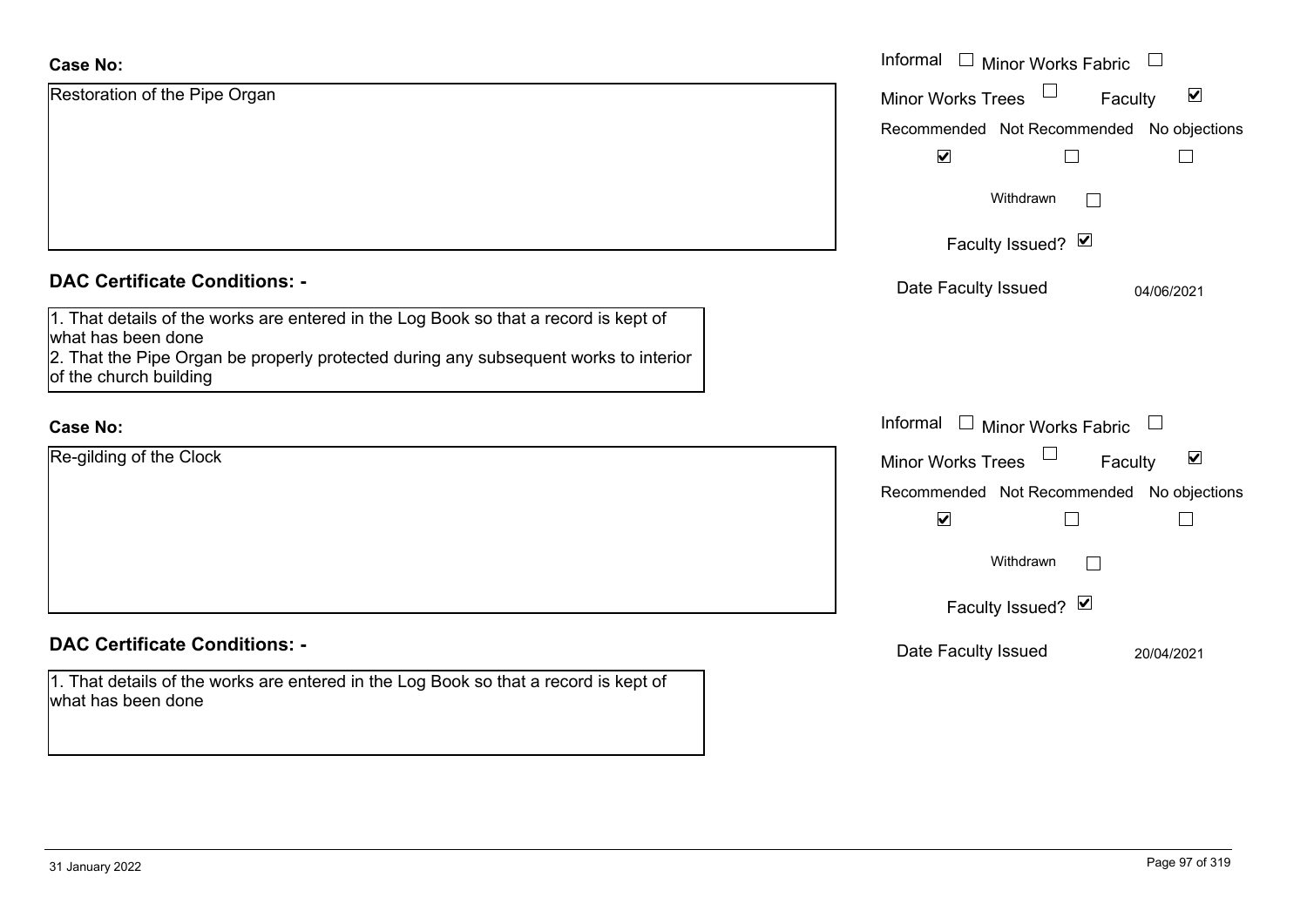#### **10125Leicester, St Mary de Castro**

## **L037/2001Case No:** Informal

1. Disposal of "confessional" and portrait of Mr J Wheatley 2. Interment of ashes of the late Revd Canon Michael Ellis

# **DAC Certificate Conditions: -**

1. A time limit of 12 months

| Informal                 | $\Box$ Minor Works Fabric |                                           |
|--------------------------|---------------------------|-------------------------------------------|
| <b>Minor Works Trees</b> |                           | M<br>Faculty                              |
|                          |                           | Recommended Not Recommended No objections |
|                          |                           |                                           |
|                          | Withdrawn                 |                                           |
|                          | Faculty Issued? M         |                                           |
| Date Faculty Issued      |                           | 01/08/2001                                |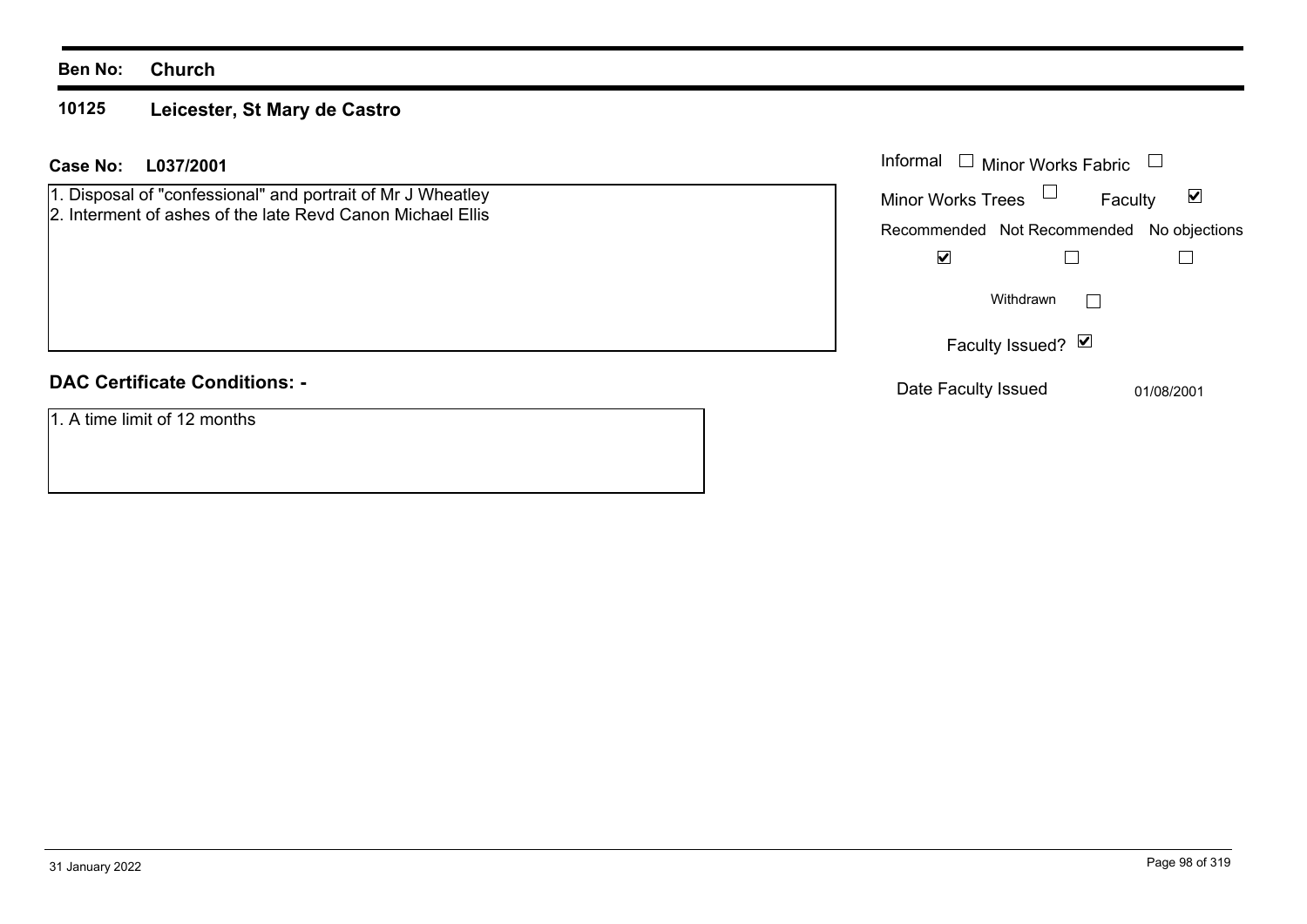#### **DAC Certificate Conditions: -**

- 1. A time limit of 12 months
- 2. That the DAC's approval be sought on the unresolved details of the proposed works

# **DAC Certificate Conditions: -**

1. A time limit of 12 months

| <b>Case No:</b><br>L003/2002                                                                                                                                 | Informal $\Box$ Minor Works Fabric                                                                                                                          |
|--------------------------------------------------------------------------------------------------------------------------------------------------------------|-------------------------------------------------------------------------------------------------------------------------------------------------------------|
| 1. Replacement of Nave west gable cross<br>2. Repairs to Spire and Nave roof                                                                                 | $\Box$<br>$\blacktriangledown$<br>Minor Works Trees<br>Faculty<br>Recommended Not Recommended No objections<br>$\blacktriangledown$                         |
|                                                                                                                                                              | Withdrawn<br>Faculty Issued? $\Box$                                                                                                                         |
| <b>DAC Certificate Conditions: -</b><br>1. A time limit of 12 months<br>2. That the DAC's approval be sought on the unresolved details of the proposed works | Date Faculty Issued                                                                                                                                         |
| <b>Case No:</b><br>L013/2003                                                                                                                                 | Informal $\Box$ Minor Works Fabric                                                                                                                          |
| Repairs to Great West Window, provision of new stone guards for window and associated stonework<br>repairs                                                   | Minor Works Trees<br>$\blacktriangledown$<br>Faculty<br>Recommended Not Recommended No objections<br>$\blacktriangledown$<br>Withdrawn<br>$\vert \ \ \vert$ |
| <b>DAC Certificate Conditions: -</b>                                                                                                                         | Faculty Issued? $\Box$<br>Date Faculty Issued                                                                                                               |
| $\frac{1}{2}$ A time limit of 10 months                                                                                                                      |                                                                                                                                                             |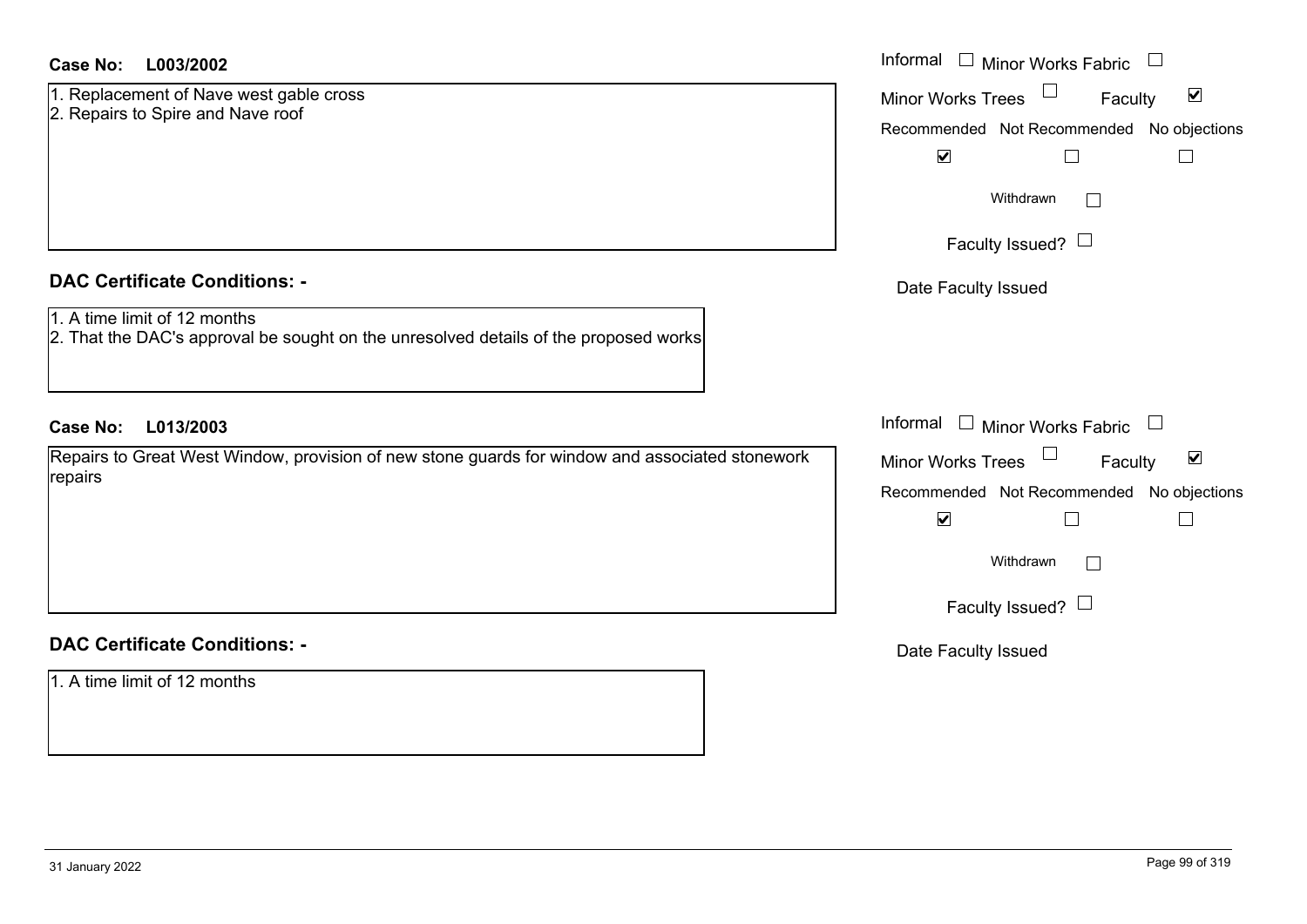| Case No:<br>L111/2004                                                                                                                                                                                                     | Informal $\Box$ Minor Works Fabric $\Box$                                                                                                                  |
|---------------------------------------------------------------------------------------------------------------------------------------------------------------------------------------------------------------------------|------------------------------------------------------------------------------------------------------------------------------------------------------------|
| Conservation of the Norman Chancel triple sedilla and repairs to the floor in accordance with the<br>approved specification prepared by Peter McFarlane                                                                   | $\blacktriangledown$<br><b>Minor Works Trees</b><br>Faculty<br>Recommended Not Recommended No objections<br>$\overline{\phantom{a}}$<br>$\Box$             |
|                                                                                                                                                                                                                           | Withdrawn<br>Faculty Issued? $\Box$                                                                                                                        |
| <b>DAC Certificate Conditions: -</b>                                                                                                                                                                                      | Date Faculty Issued                                                                                                                                        |
| 1. A time limit of 12 months                                                                                                                                                                                              |                                                                                                                                                            |
| <b>Case No:</b><br>L051/2004                                                                                                                                                                                              | Informal $\Box$ Minor Works Fabric $\Box$                                                                                                                  |
| To place in the North Transept a War Memorial (removed on the authority of the Diocesan Board of<br>Finance from the redundant church of Leicester, St Augustine) being of marble, mosaic and gilt inlay<br>and inscribed | $\Box$<br>$\blacktriangledown$<br>Minor Works Trees<br>Faculty<br>Recommended Not Recommended No objections<br>$\blacktriangledown$<br>$\Box$<br>Withdrawn |
|                                                                                                                                                                                                                           | Faculty Issued? Ø                                                                                                                                          |
| <b>DAC Certificate Conditions: -</b>                                                                                                                                                                                      | Date Faculty Issued<br>16/06/2004                                                                                                                          |
| 1. A time limit of 12 months                                                                                                                                                                                              |                                                                                                                                                            |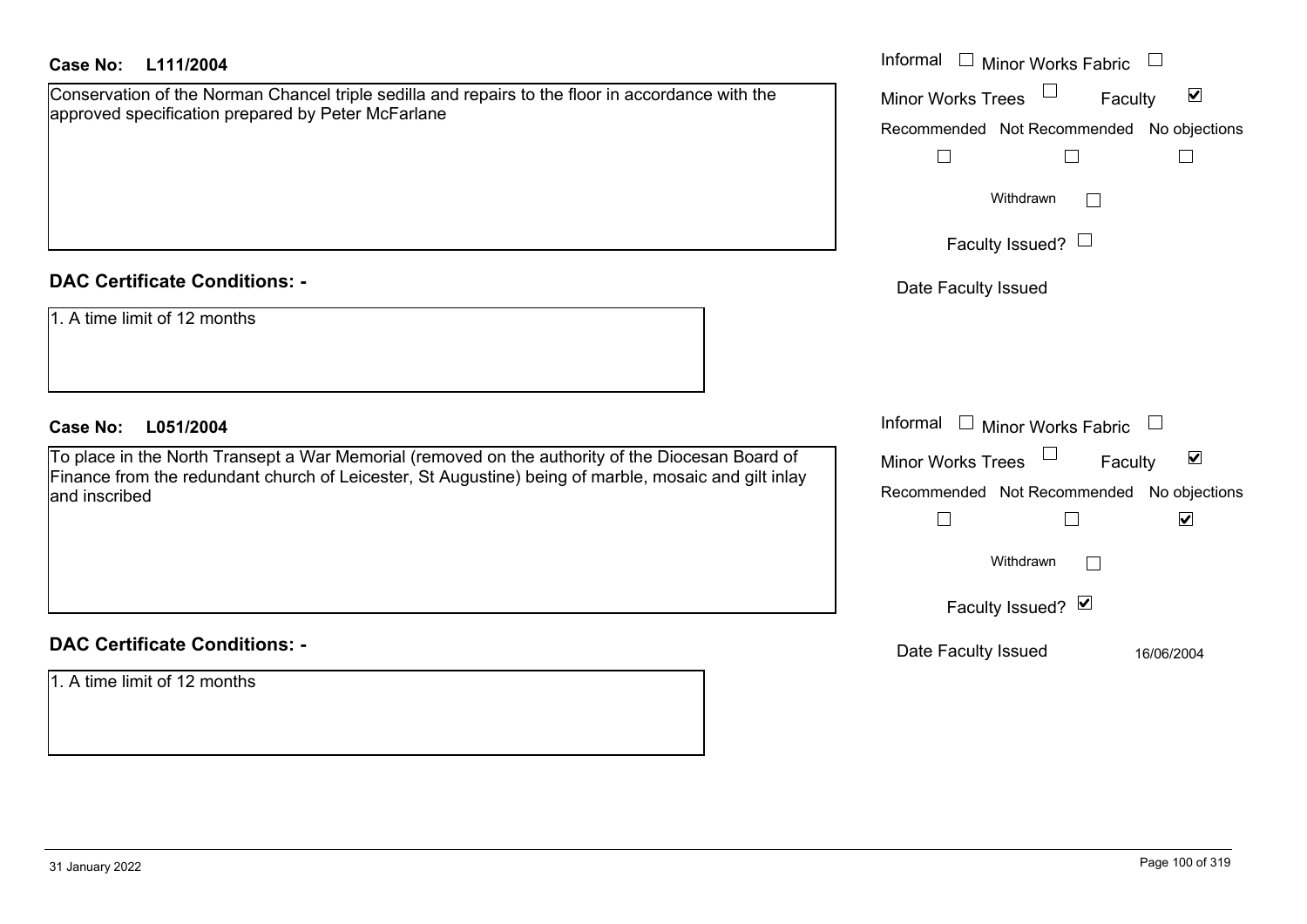| <b>Case No:</b><br>L161/2004                                                                   | Informal □ Minor Works Fabric<br>$\Box$              |
|------------------------------------------------------------------------------------------------|------------------------------------------------------|
| Conservation of the glazing and ferramenta of the north clerestorey of the Nave                | Minor Works Trees<br>$\blacktriangledown$<br>Faculty |
|                                                                                                | Recommended Not Recommended No object                |
|                                                                                                | $\blacktriangledown$                                 |
|                                                                                                | Withdrawn                                            |
|                                                                                                | Faculty Issued? Ø                                    |
| <b>DAC Certificate Conditions: -</b>                                                           | Date Faculty Issued<br>04/03/2005                    |
| 1. A time limit of 12 months                                                                   |                                                      |
| L070/2005<br><b>Case No:</b>                                                                   | Informal $\Box$ Minor Works Fabric $\Box$            |
| Restoration of the glazing of the south aisle east window and fitting new external stoneguards | Minor Works Trees<br>$\blacktriangledown$<br>Faculty |
|                                                                                                | Recommended Not Recommended No objec                 |
|                                                                                                | $\blacktriangledown$                                 |
|                                                                                                | Withdrawn<br>$\mathbf{1}$                            |
|                                                                                                | Faculty Issued? $\Box$                               |
| <b>DAC Certificate Conditions: -</b>                                                           | Date Faculty Issued                                  |
| 1. A time limit of 12 months                                                                   |                                                      |

No objections

No objections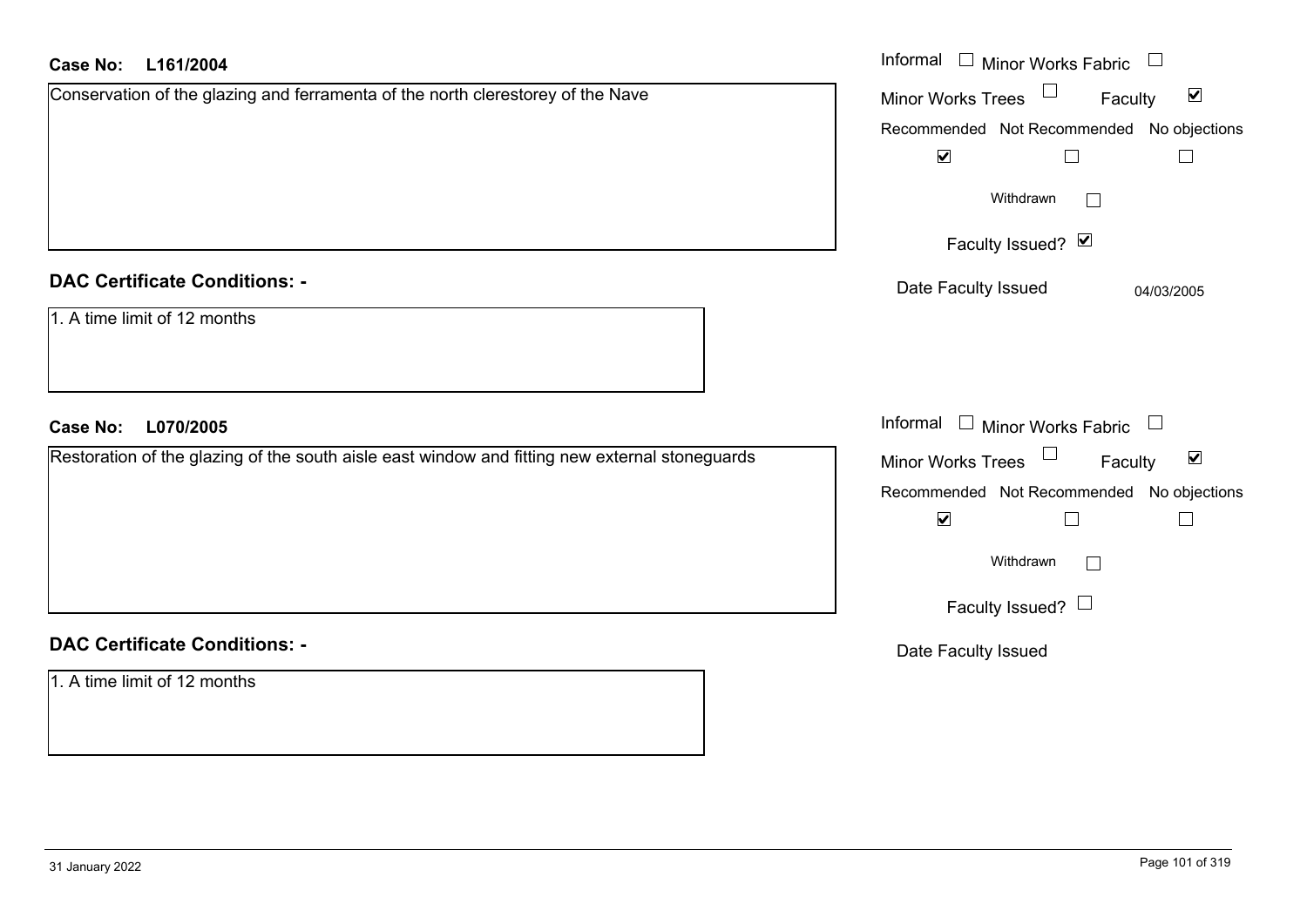| Case No:<br>L057/2007                                                                                                                                              | Informal $\Box$ Minor Works Fabric $\Box$            |
|--------------------------------------------------------------------------------------------------------------------------------------------------------------------|------------------------------------------------------|
| Installation of Sound Reinforcement and Loop System                                                                                                                | $\blacktriangledown$<br>Minor Works Trees<br>Faculty |
|                                                                                                                                                                    | Recommended Not Recommended No objections            |
|                                                                                                                                                                    | $\blacktriangledown$                                 |
|                                                                                                                                                                    | Withdrawn                                            |
|                                                                                                                                                                    | Faculty Issued? Ø                                    |
| <b>DAC Certificate Conditions: -</b>                                                                                                                               | Date Faculty Issued<br>06/06/2007                    |
| 1. A time limit of 12 months<br>2. That the PCC ensures the contractor complies with the DAC Conditions on the<br>installation of Sound and Induction Loop Systems |                                                      |
| L075/2007<br><b>Case No:</b>                                                                                                                                       | Informal $\Box$ Minor Works Fabric $\Box$            |
| 1. Install new timber floor in base of Spire on existing supporting beams with steel access ladder and<br>central sound lantern                                    | Minor Works Trees<br>$\blacktriangledown$<br>Faculty |
| 2. Clean and re-paint bell frame and fittings, overhaul the clappers, roller wheels in 3 pulleys                                                                   | Recommended Not Recommended No objections            |
|                                                                                                                                                                    | $\blacktriangledown$<br>$\perp$<br>$\mathbb{L}$      |
|                                                                                                                                                                    | Withdrawn                                            |
|                                                                                                                                                                    | Faculty Issued? Ø                                    |
| <b>DAC Certificate Conditions: -</b>                                                                                                                               | Date Faculty Issued<br>01/08/2007                    |
| 1. A time limit of 12 months                                                                                                                                       |                                                      |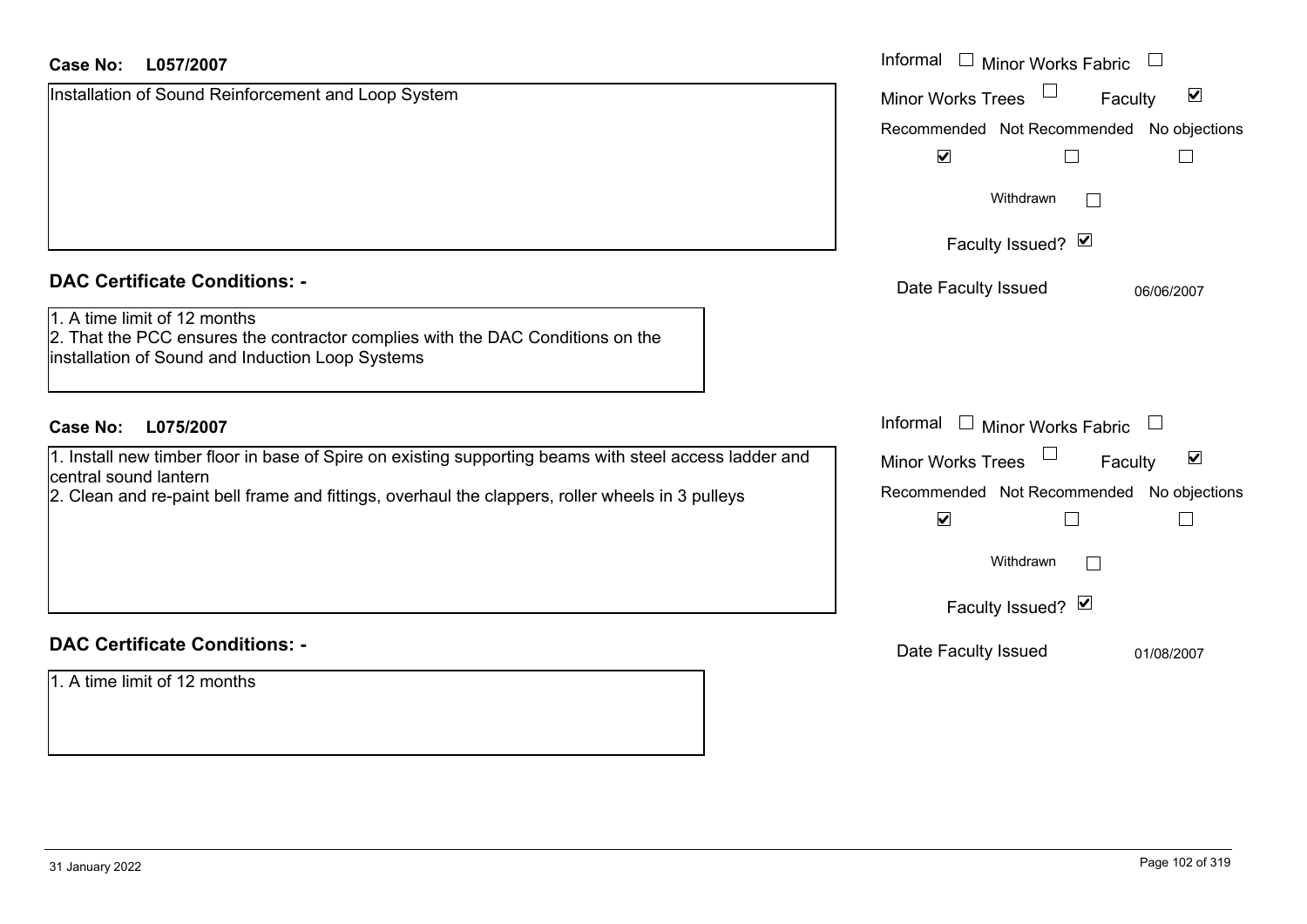| <b>Case No:</b><br>L185/2008                                                                                                               | Informal ⊠ Minor Works Fabric                                           |
|--------------------------------------------------------------------------------------------------------------------------------------------|-------------------------------------------------------------------------|
| Replacement of Rainwater Goods                                                                                                             | $\blacktriangledown$<br><b>Minor Works Trees</b><br>Faculty             |
|                                                                                                                                            | Recommended Not Recommended No objections                               |
|                                                                                                                                            |                                                                         |
|                                                                                                                                            | Withdrawn<br>$\mathbf{L}$                                               |
|                                                                                                                                            | Faculty Issued? Ø                                                       |
| <b>DAC Certificate Conditions: -</b>                                                                                                       | Date Faculty Issued<br>22/10/2008                                       |
| 1. A time limit of 12 months<br>2. That details of the works are entered in the Log Book so that a record is kept of<br>what has been done |                                                                         |
| <b>Case No:</b><br>L122/2008                                                                                                               | Informal □ Minor Works Fabric<br>$\begin{array}{c} \square \end{array}$ |
| Replacement of: -                                                                                                                          | $\blacktriangledown$<br><b>Minor Works Trees</b><br>Faculty             |
| 1. Exisitng gas fired boiler<br>2. Stairwell roof                                                                                          | Recommended Not Recommended No objections                               |
|                                                                                                                                            | $\blacktriangledown$                                                    |
|                                                                                                                                            | Withdrawn<br>$\overline{\phantom{a}}$                                   |
|                                                                                                                                            | Faculty Issued? Ø                                                       |
| <b>DAC Certificate Conditions: -</b>                                                                                                       | Date Faculty Issued<br>19/08/2008                                       |
| 1. A time limit of 12 months                                                                                                               |                                                                         |
| 2. That details of the works are entered in the Log Book so that a record is kept of                                                       |                                                                         |
| what has been done<br>3. That the flue terminal, which will probably also require planning permission, is                                  |                                                                         |
|                                                                                                                                            |                                                                         |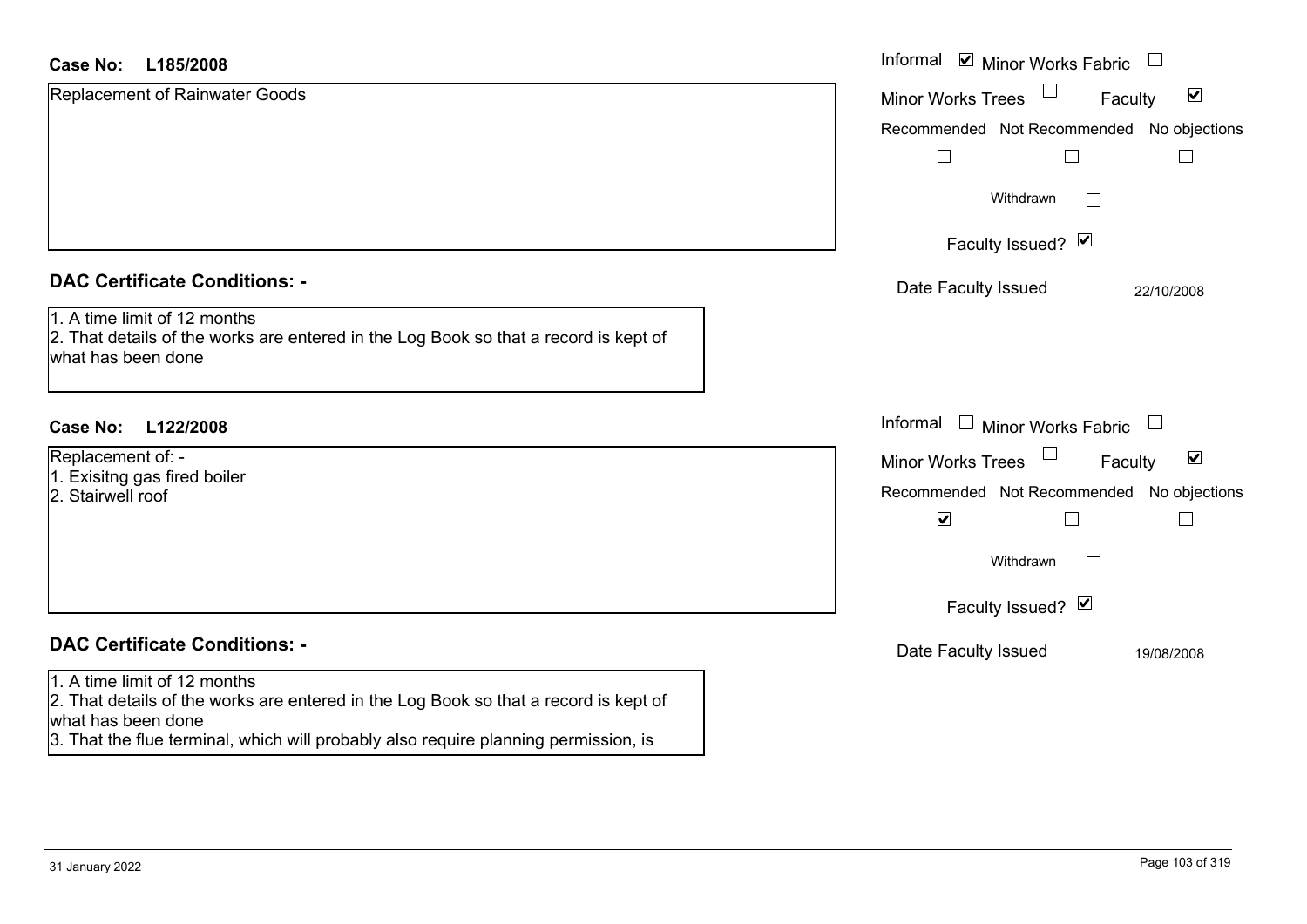| <b>Case No:</b><br>L175/2008                                                                                                                                                                                                       | Informal $\Box$ Minor Works Fabric $\Box$                   |
|------------------------------------------------------------------------------------------------------------------------------------------------------------------------------------------------------------------------------------|-------------------------------------------------------------|
| Installation of 2 additional bells to augment the peal from 8 to 10                                                                                                                                                                | $\blacktriangledown$<br><b>Minor Works Trees</b><br>Faculty |
|                                                                                                                                                                                                                                    | Recommended Not Recommended No objections                   |
|                                                                                                                                                                                                                                    | $\blacktriangledown$<br>$\Box$                              |
|                                                                                                                                                                                                                                    | Withdrawn                                                   |
|                                                                                                                                                                                                                                    | Faculty Issued? Ø                                           |
| <b>DAC Certificate Conditions: -</b>                                                                                                                                                                                               | Date Faculty Issued<br>26/11/2008                           |
| 1. A time limit of 12 months<br>2. That details of the works are entered in the Log Book so that a record is kept of<br>what has been done<br>3. That, given the architect's comments in the last Quinquennial Inspection Report,  |                                                             |
| <b>Case No:</b><br>L196/2010                                                                                                                                                                                                       | Informal<br>$\Box$ Minor Works Fabric $\boxtimes$           |
| Replacement of 2 x external Noticeboards: -                                                                                                                                                                                        | <b>Minor Works Trees</b><br>Faculty                         |
| $1 \times A3$<br>$1 \times A2$                                                                                                                                                                                                     | Recommended Not Recommended No objections                   |
| with 75mm x 40mm 'in memoriam' plaques                                                                                                                                                                                             | $\blacktriangledown$<br>$\Box$                              |
|                                                                                                                                                                                                                                    | Withdrawn                                                   |
|                                                                                                                                                                                                                                    | Faculty Issued? $\Box$                                      |
| <b>DAC Certificate Conditions: -</b>                                                                                                                                                                                               | Date Faculty Issued                                         |
| 1. A time limit of 12 months<br>2. That details of the works are entered in the Log Book so that a record is kept of<br>what has been done<br>3. That the wording of the memorial tablets be amended such that the "+" sign should |                                                             |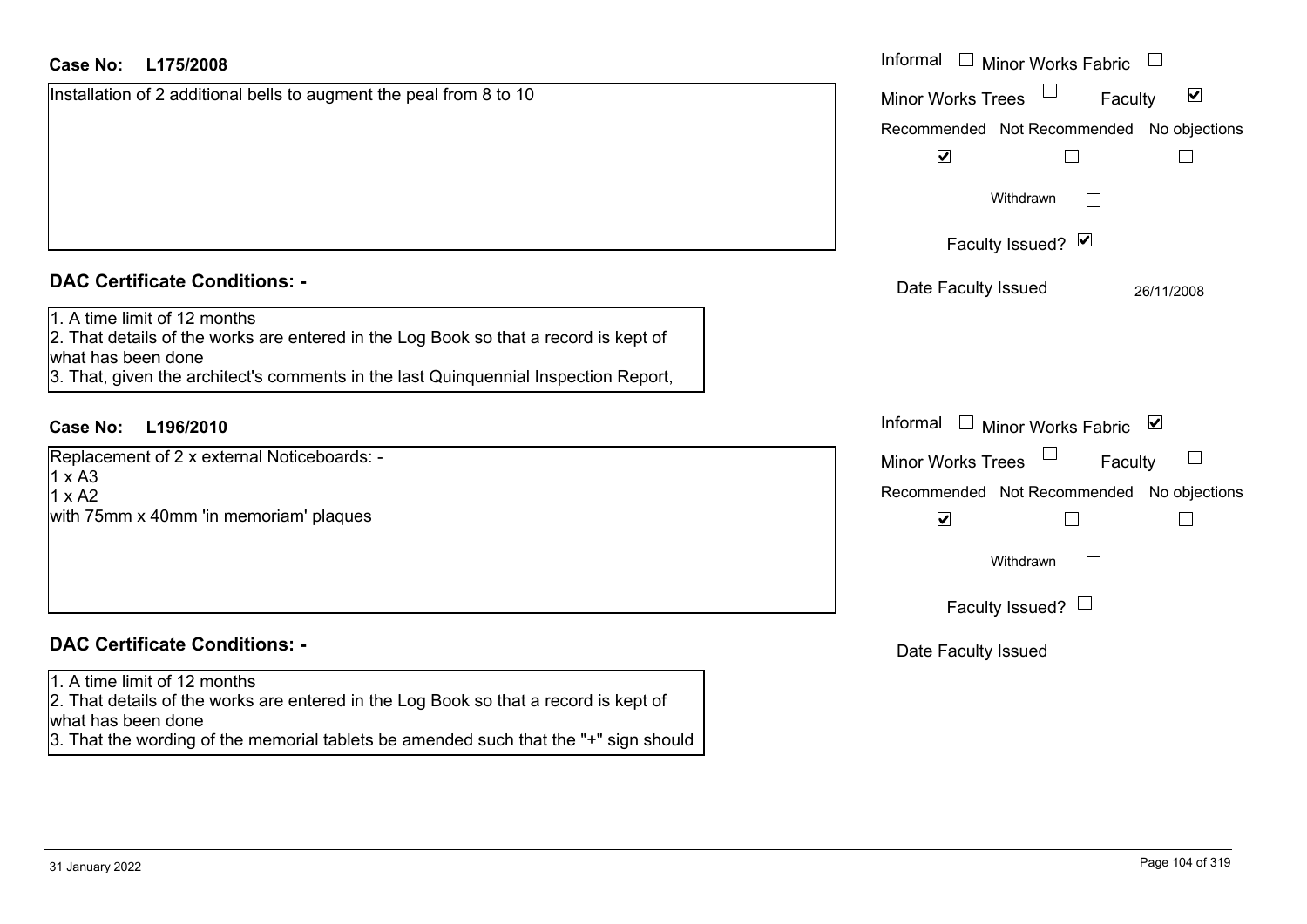## **L109/2010Case No:** Informal

In the South Aisle: -

Installation of 4 x Riddell posts surmounted by wooden angels and supporting red / gold curtains (previously removed from Loughborough, St Peter) thus making permanent the temporary permission granted by the Archdeacon of Leicester

# **DAC Certificate Conditions: -**

1. A time limit of 12 months

2. That details of the works are entered in the Log Book so that a record is kept of what has been done

3. That, where possible, all fixings should be made into joints, not stonework, using

| Informal<br>$\Box$ Minor Works Fabric     |            |
|-------------------------------------------|------------|
| <b>Minor Works Trees</b><br>Faculty       |            |
| Recommended Not Recommended No objections |            |
| V                                         |            |
| Withdrawn                                 |            |
| Faculty Issued? Ø                         |            |
| Date Faculty Issued                       | 13/09/2010 |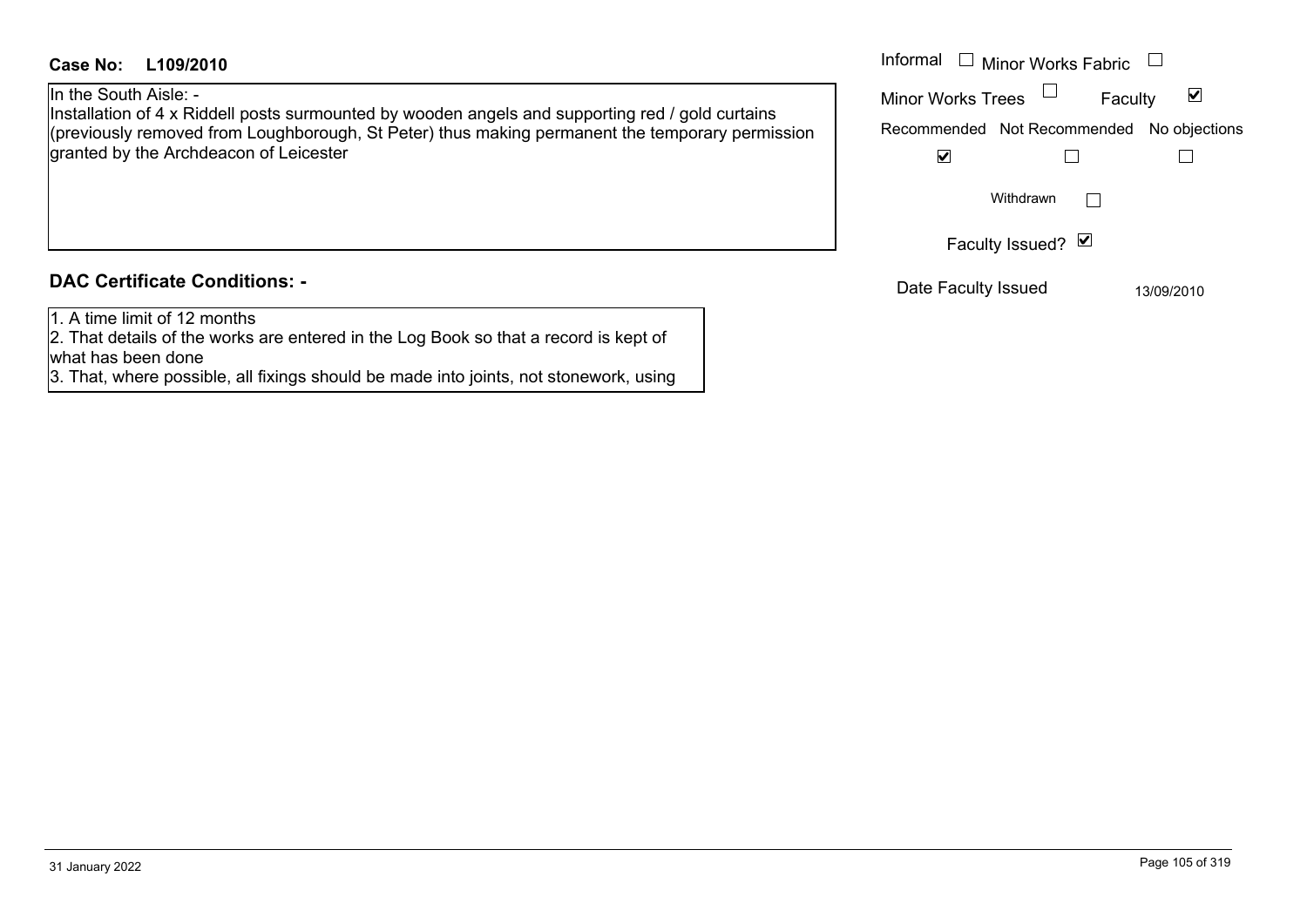| Case No:<br>L176/2010                                                                                                                                                                                                                                                                                                                                                                                                                                                                                                                                                                                                                                                                                                                                                                                                                                                                                                                                                                                                                                                                                                                                                                                 | Informal ⊠ Minor Works Fabric $\Box$                                                                                                     |
|-------------------------------------------------------------------------------------------------------------------------------------------------------------------------------------------------------------------------------------------------------------------------------------------------------------------------------------------------------------------------------------------------------------------------------------------------------------------------------------------------------------------------------------------------------------------------------------------------------------------------------------------------------------------------------------------------------------------------------------------------------------------------------------------------------------------------------------------------------------------------------------------------------------------------------------------------------------------------------------------------------------------------------------------------------------------------------------------------------------------------------------------------------------------------------------------------------|------------------------------------------------------------------------------------------------------------------------------------------|
| 1. CONFIRMATORY APPLICATION for works undertaken: -<br>a) To make permanent the removal of the Pews on the south side of the Nave to facilitate the<br>scaffolding necessary for the demolition of the Spire permitted under Archdeacon's Licence<br>(20/06/2014)<br>b) Destruction of the Pews so removed<br>2. At the west end of the Nave: -<br>a) Installation of WCs and new screening<br>b) Removal of one block of pews at the west end of the north side but retaining (for future use) two<br>decorative Pew ends and Creation of Circulation / Gathering Space<br>c) Creation of Flower Arrangers' and Storage Area<br>d) Works to the floor to make good following the removal of the Pews and existing concrete flooring<br>e) Removal and disposal of the existing screening between the pillars on the north side<br>f) Installation of sink unit in alcove under the Tower<br>g) Installation of 3 additional radiators and re-location of 7 existing radiators<br>h) Installation of 2 Display Boards - one of which acknowledges the grant from the Heritage Lottery<br>Fund<br>3. Excavation of 8 test pits in the churchyard on the west and north sides of the Nave to assess the | Minor Works Trees<br>V<br>Faculty<br>Recommended Not Recommended No objections<br>$\blacktriangledown$<br>Withdrawn<br>Faculty Issued? Ø |
| archaeology ahead of a separate application for the upgrading of the Rainwater Disposal System<br><b>DAC Certificate Conditions: -</b>                                                                                                                                                                                                                                                                                                                                                                                                                                                                                                                                                                                                                                                                                                                                                                                                                                                                                                                                                                                                                                                                | Date Faculty Issued<br>29/06/2018                                                                                                        |

01. That details of the works are entered in the Log Book so that a record is kept of

02. That the PCC submits a photographic record of the church before and after the works to the DAC, the Diocesan Record Office and the Sites and Monument Record

what has been done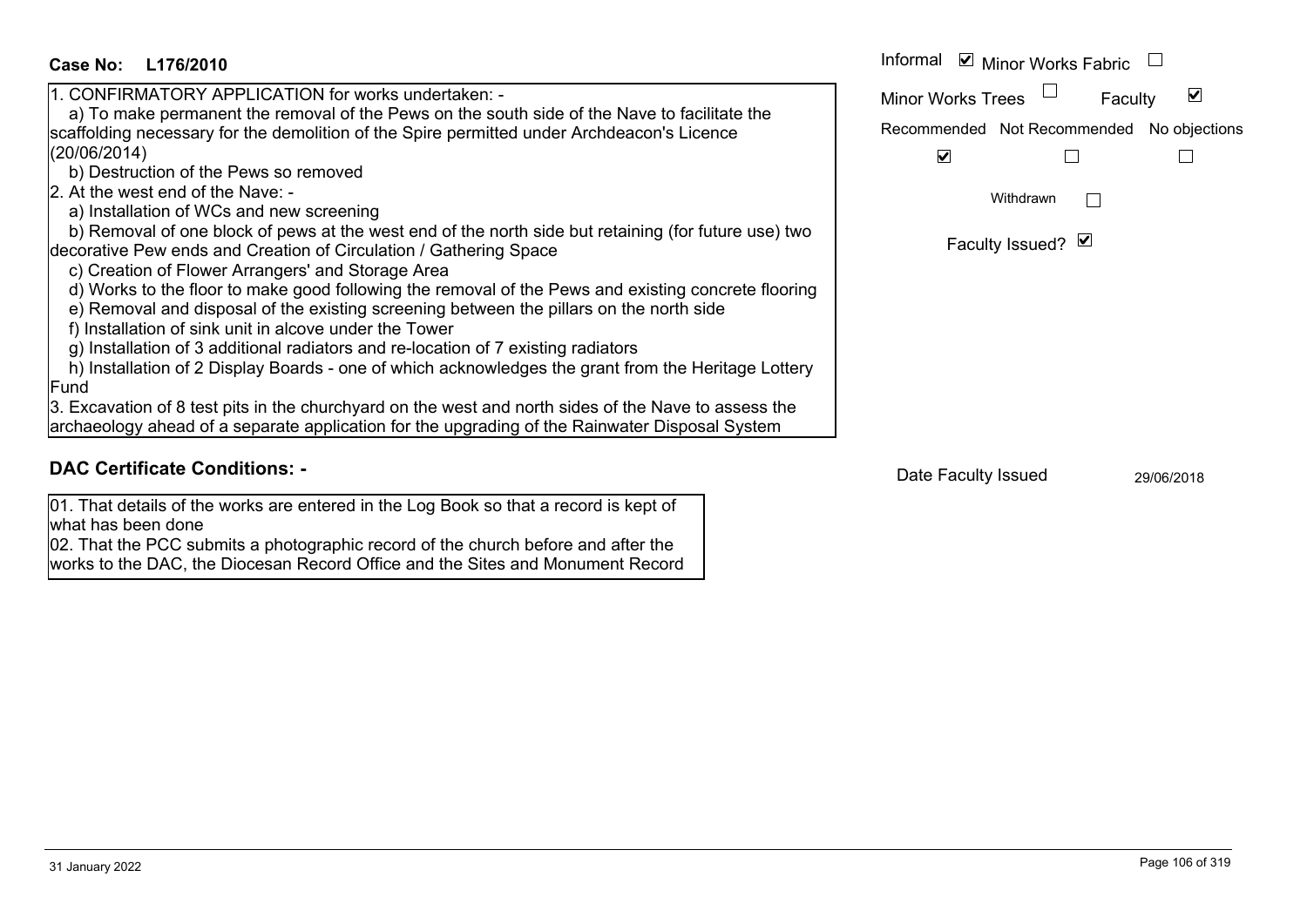| <b>Case No:</b><br>L161/2011                                                                                                               | Informal ⊠ Minor Works Fabric<br>$\frac{1}{2}$                                  |
|--------------------------------------------------------------------------------------------------------------------------------------------|---------------------------------------------------------------------------------|
| Repair to Spire                                                                                                                            | $\Box$<br><b>Minor Works Trees</b><br>Faculty                                   |
|                                                                                                                                            | Recommended Not Recommended No objections                                       |
|                                                                                                                                            | $\vert \ \ \vert$                                                               |
|                                                                                                                                            | Withdrawn<br>$\mathbf{L}$                                                       |
|                                                                                                                                            | Faculty Issued? $\Box$                                                          |
| <b>DAC Certificate Conditions: -</b>                                                                                                       | Date Faculty Issued                                                             |
| 1. A time limit of 12 months<br>2. That details of the works are entered in the Log Book so that a record is kept of<br>what has been done |                                                                                 |
| <b>Case No:</b><br>L218/2011                                                                                                               | Informal<br>$\Box$ Minor Works Fabric<br>$\begin{array}{c} \square \end{array}$ |
| Replacement of the 8th bell                                                                                                                | $\blacktriangledown$<br><b>Minor Works Trees</b><br>Faculty                     |
|                                                                                                                                            | Recommended Not Recommended No objections                                       |
|                                                                                                                                            | $\blacktriangledown$                                                            |
|                                                                                                                                            | Withdrawn<br>$\mathbf{L}$                                                       |
|                                                                                                                                            | Faculty Issued? Ø                                                               |
| <b>DAC Certificate Conditions: -</b>                                                                                                       | Date Faculty Issued<br>17/01/2012                                               |
| 1. A time limit of 12 months<br>2. That details of the works are entered in the Log Book so that a record is kept of<br>what has been done |                                                                                 |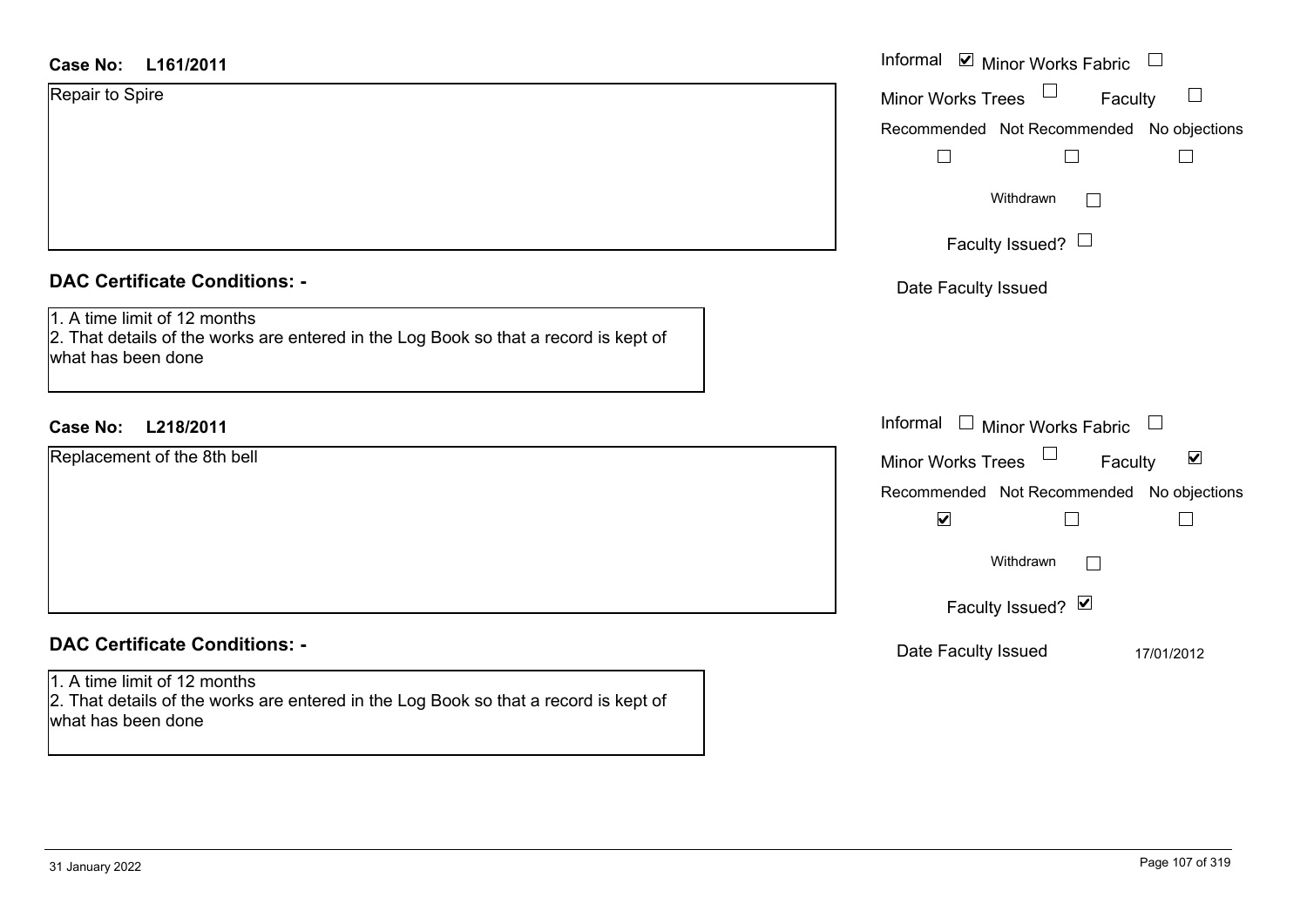| <b>Case No:</b><br>L123b/2013                                                                                                                                                                                                | Informal<br>$\Box$<br><b>Minor Works Fabric</b>             |
|------------------------------------------------------------------------------------------------------------------------------------------------------------------------------------------------------------------------------|-------------------------------------------------------------|
| Erection of replacement Spire                                                                                                                                                                                                | $\blacktriangledown$<br>Minor Works Trees<br>Faculty        |
|                                                                                                                                                                                                                              | Recommended Not Recommended No objections                   |
|                                                                                                                                                                                                                              |                                                             |
|                                                                                                                                                                                                                              | Withdrawn<br>$\mathcal{L}^{\mathcal{A}}$                    |
|                                                                                                                                                                                                                              | Faculty Issued? $\Box$                                      |
| <b>DAC Certificate Conditions: -</b>                                                                                                                                                                                         | Date Faculty Issued                                         |
| 1. A time limit of 12 months<br>2. That details of the works are entered in the Log Book so that a record is kept of<br>what has been done                                                                                   |                                                             |
| <b>Case No:</b><br>L123a/2013                                                                                                                                                                                                | Informal<br>$\Box$ Minor Works Fabric $\Box$                |
| 1. Erection of Scaffolding                                                                                                                                                                                                   | $\blacktriangledown$<br><b>Minor Works Trees</b><br>Faculty |
| 2. Demolition of Spire<br>3. Installation of "temporary cap" to the Tower                                                                                                                                                    | Recommended Not Recommended No objections                   |
|                                                                                                                                                                                                                              | $\mathbf{L}$                                                |
|                                                                                                                                                                                                                              | Withdrawn<br>$\Box$                                         |
|                                                                                                                                                                                                                              | Faculty Issued? $\blacksquare$                              |
| <b>DAC Certificate Conditions: -</b>                                                                                                                                                                                         | Date Faculty Issued<br>10/09/2013                           |
| 1. A time limit of 12 months<br>2. That details of the works are entered in the Log Book so that a record is kept of<br>what has been done<br>3. That, once the scaffolding has been erected and a full inspection made, the |                                                             |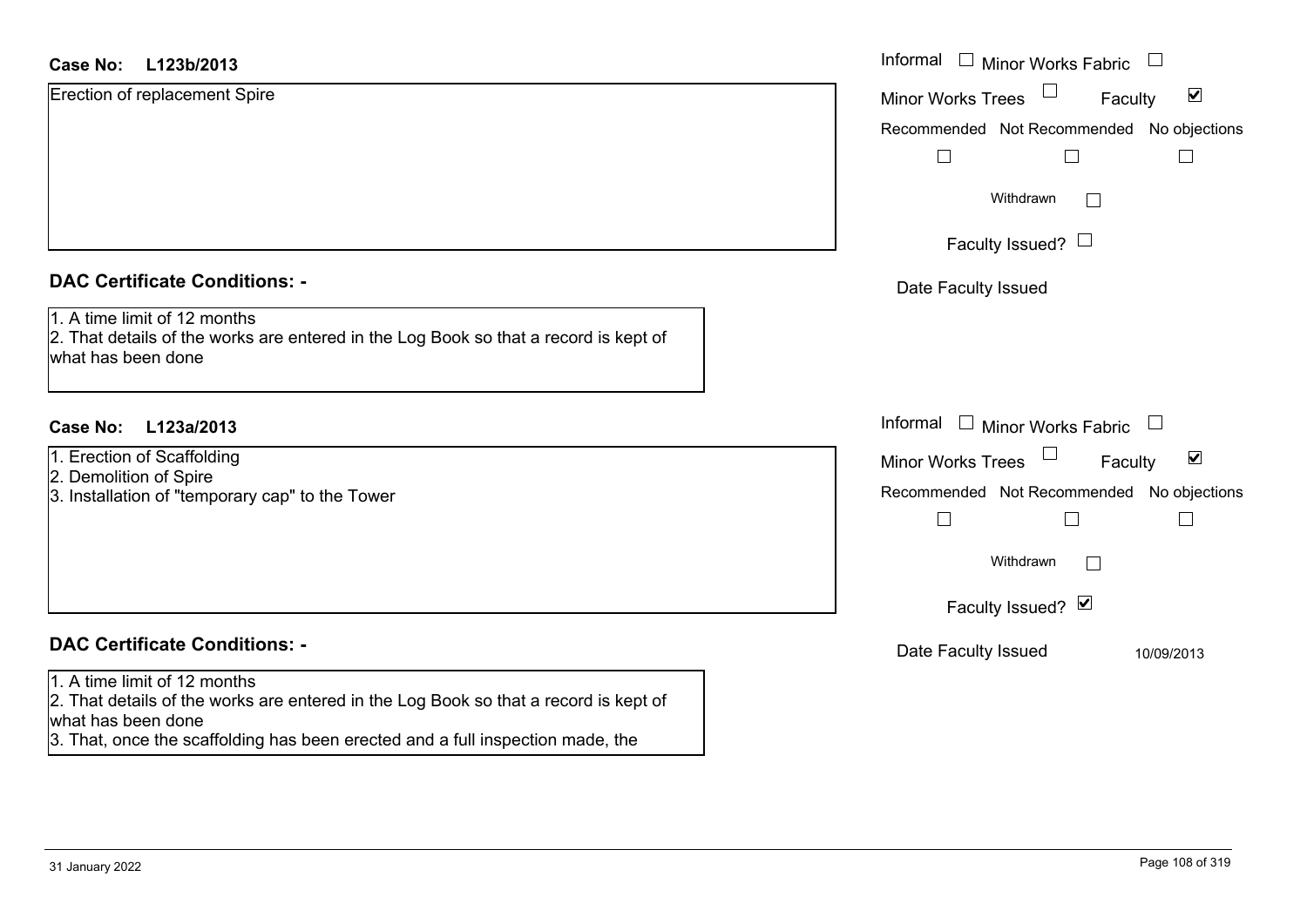| <b>Case No:</b><br>L265/2015                                                                               | Informal □ Minor Works Fabric<br>$\blacktriangledown$ |
|------------------------------------------------------------------------------------------------------------|-------------------------------------------------------|
| Replacement of the locks                                                                                   | Minor Works Trees<br>Faculty<br>$\Box$                |
|                                                                                                            | Recommended Not Recommended No objections             |
|                                                                                                            | $\Box$<br>$\mathcal{L}_{\mathcal{A}}$                 |
|                                                                                                            | Withdrawn                                             |
|                                                                                                            | Faculty Issued? $\Box$                                |
| <b>DAC Certificate Conditions: -</b>                                                                       | Date Faculty Issued                                   |
| 1. That details of the works are entered in the Log Book so that a record is kept of<br>what has been done |                                                       |
| <b>Case No:</b>                                                                                            | Informal □ Minor Works Fabric ⊠                       |
| Removal of dangerous limb from Horse Chestnut Tree                                                         | <b>Minor Works Trees</b><br>Faculty<br>$\Box$         |
|                                                                                                            | Recommended Not Recommended No objections             |
|                                                                                                            | $\blacktriangledown$                                  |
|                                                                                                            | Withdrawn<br>$\mathbf{1}$                             |
|                                                                                                            | Faculty Issued? $\Box$                                |
| <b>DAC Certificate Conditions: -</b>                                                                       | Date Faculty Issued                                   |
| 1. That details of the works are entered in the Log Book so that a record is kept of<br>what has been done |                                                       |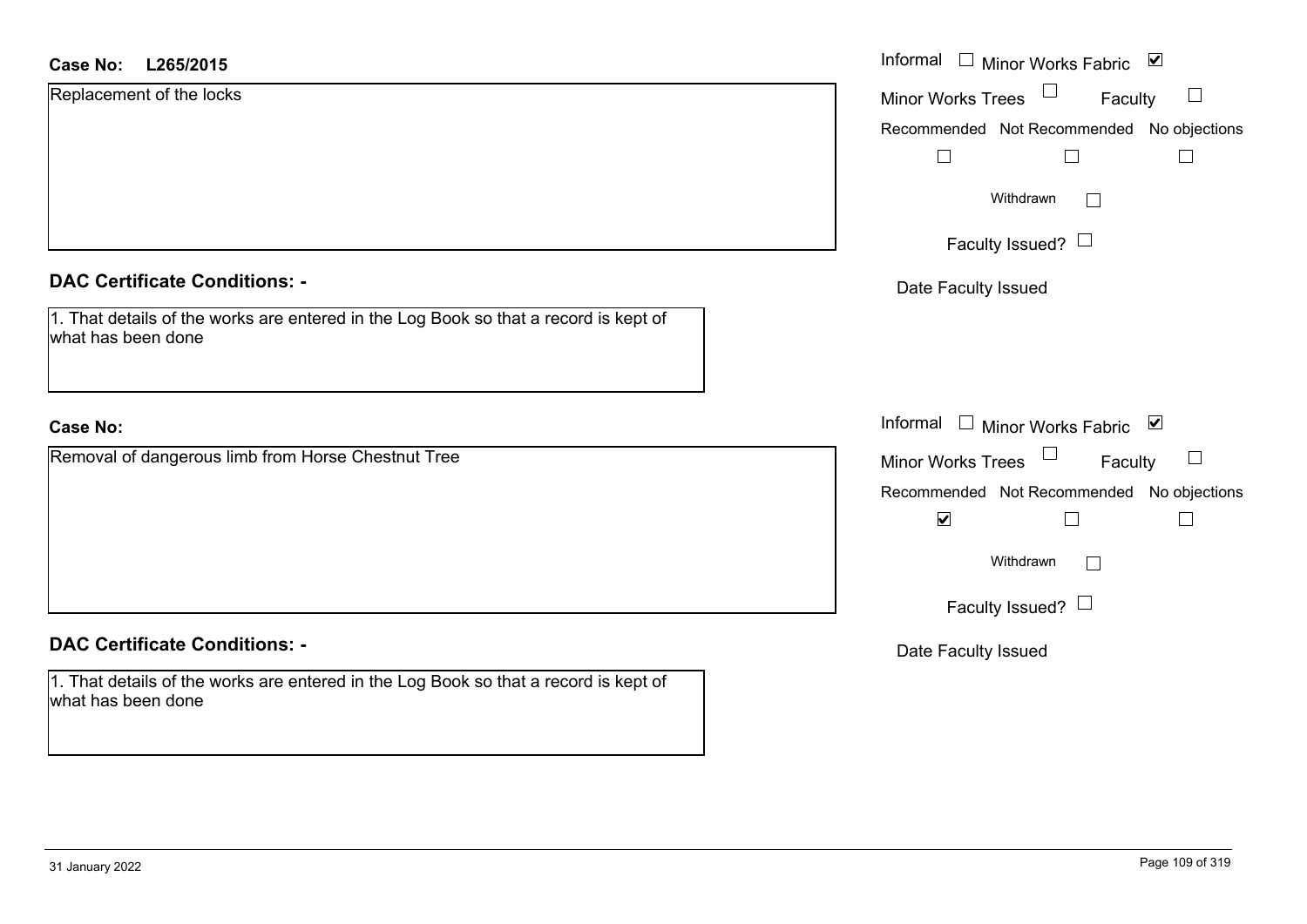| <b>Case No:</b>                                                                                                                                  | Informal $\Box$<br>$\blacktriangledown$<br><b>Minor Works Fabric</b> |
|--------------------------------------------------------------------------------------------------------------------------------------------------|----------------------------------------------------------------------|
| Repair to Sacristy Window                                                                                                                        | <b>Minor Works Trees</b><br>$\Box$<br>Faculty                        |
|                                                                                                                                                  | Recommended Not Recommended No objections                            |
|                                                                                                                                                  | $\blacktriangledown$                                                 |
|                                                                                                                                                  | Withdrawn                                                            |
|                                                                                                                                                  | Faculty Issued? $\Box$                                               |
| <b>DAC Certificate Conditions: -</b>                                                                                                             | Date Faculty Issued                                                  |
| 1. That details of the works are entered in the Log Book so that a record is kept of<br>what has been done                                       |                                                                      |
| <b>Case No:</b>                                                                                                                                  | Informal<br>$\perp$<br>Minor Works Fabric                            |
| HLF Grant development phase works comprising: -                                                                                                  | $\blacktriangledown$<br><b>Minor Works Trees</b><br>Faculty          |
| 1. Opening up of the Chancel roof leadwork<br>2. Trial Pits to the North Aisle and Nave Floors                                                   | Recommended Not Recommended No objections                            |
| a) The North Aisle Floor - In the Choir Vestry/Store<br>b) The North Aisle Floor - Under the Pew Platform                                        | $\blacktriangledown$                                                 |
| c) The Nave floor – under the temporary plywood boarding (previously covered with a pew platform)                                                | Withdrawn                                                            |
|                                                                                                                                                  | Faculty Issued? Ø                                                    |
| <b>DAC Certificate Conditions: -</b>                                                                                                             | Date Faculty Issued<br>11/09/2017                                    |
| 1. That details of the works are entered in the Log Book so that a record is kept of<br>what has been done                                       |                                                                      |
| 2. That the PCC obtains the necessary Scheduled Monument Consent for the<br>investigations into the floor prior to the commencement of the works |                                                                      |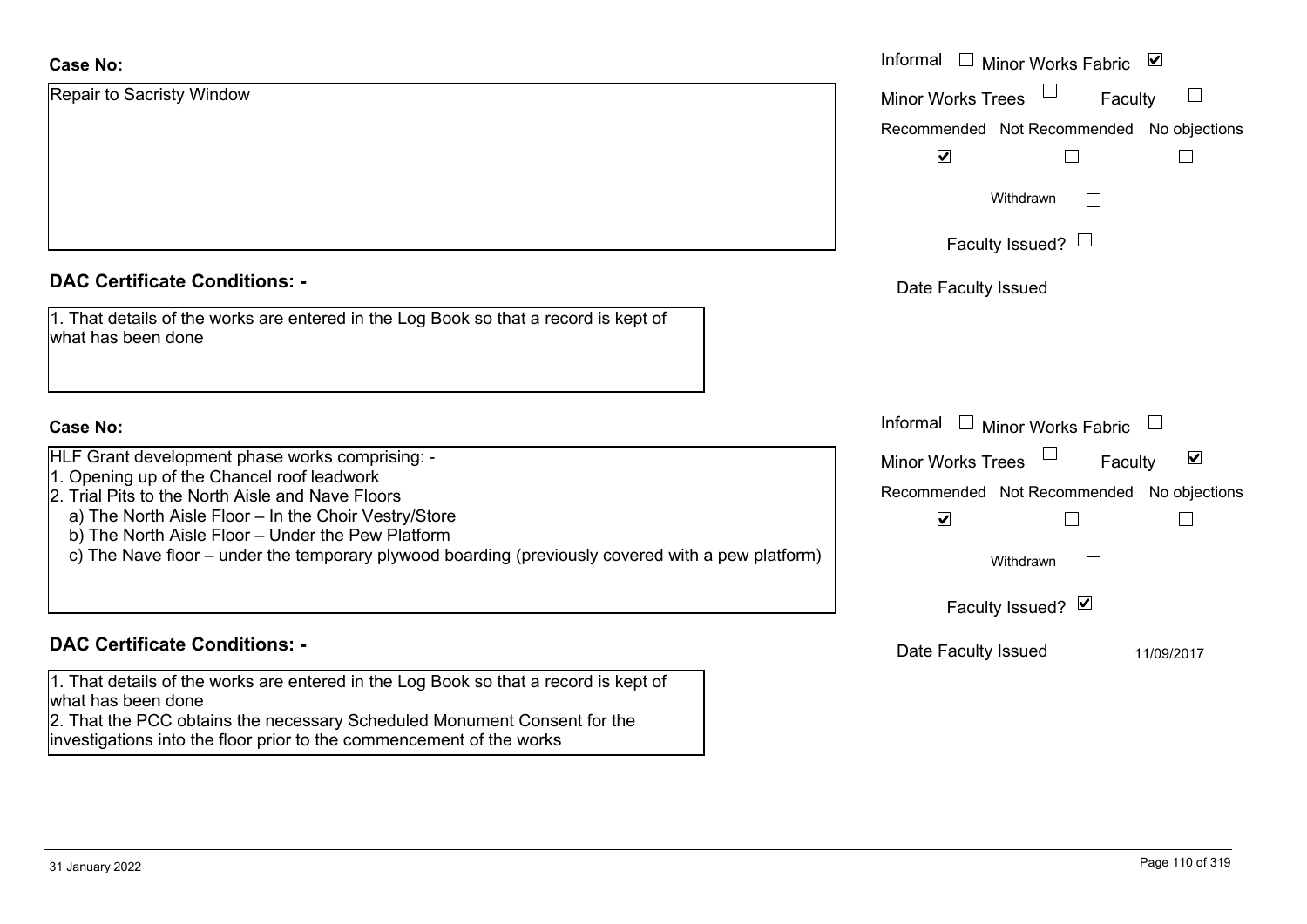| <b>Case No:</b>                                                                                                                                                   | Informal <u>I</u> Minor Works Fabric <b>⊻</b>               |
|-------------------------------------------------------------------------------------------------------------------------------------------------------------------|-------------------------------------------------------------|
| Pruning of a Horse Chestnut Tree in the churchyard                                                                                                                | $\Box$<br><b>Minor Works Trees</b><br>Faculty               |
|                                                                                                                                                                   | Recommended Not Recommended No objections                   |
|                                                                                                                                                                   | $\blacktriangledown$                                        |
|                                                                                                                                                                   | Withdrawn<br>$\mathbb{R}^n$                                 |
|                                                                                                                                                                   | Faculty Issued? $\Box$                                      |
| <b>DAC Certificate Conditions: -</b>                                                                                                                              | Date Faculty Issued                                         |
| 1. That details of the works are entered in the Log Book so that a record is kept of<br>what has been done                                                        |                                                             |
| <b>Case No:</b>                                                                                                                                                   | Informal □ Minor Works Fabric                               |
| 1. Repair the rainwater drainage system<br>2. Connection to the main drains                                                                                       | $\blacktriangledown$<br><b>Minor Works Trees</b><br>Faculty |
|                                                                                                                                                                   | Recommended Not Recommended No objections                   |
|                                                                                                                                                                   | $\blacktriangledown$                                        |
|                                                                                                                                                                   | Withdrawn<br>$\Box$                                         |
|                                                                                                                                                                   | Faculty Issued? $\Box$                                      |
| <b>DAC Certificate Conditions: -</b>                                                                                                                              | Date Faculty Issued                                         |
| 1. That details of the works are entered in the Log Book so that a record is kept of<br>what has been done                                                        |                                                             |
| 2. That no works shall take place until the PCC, after consultation with the Diocesan<br>Archaeological Adviser, has secured the implementation of a programme of |                                                             |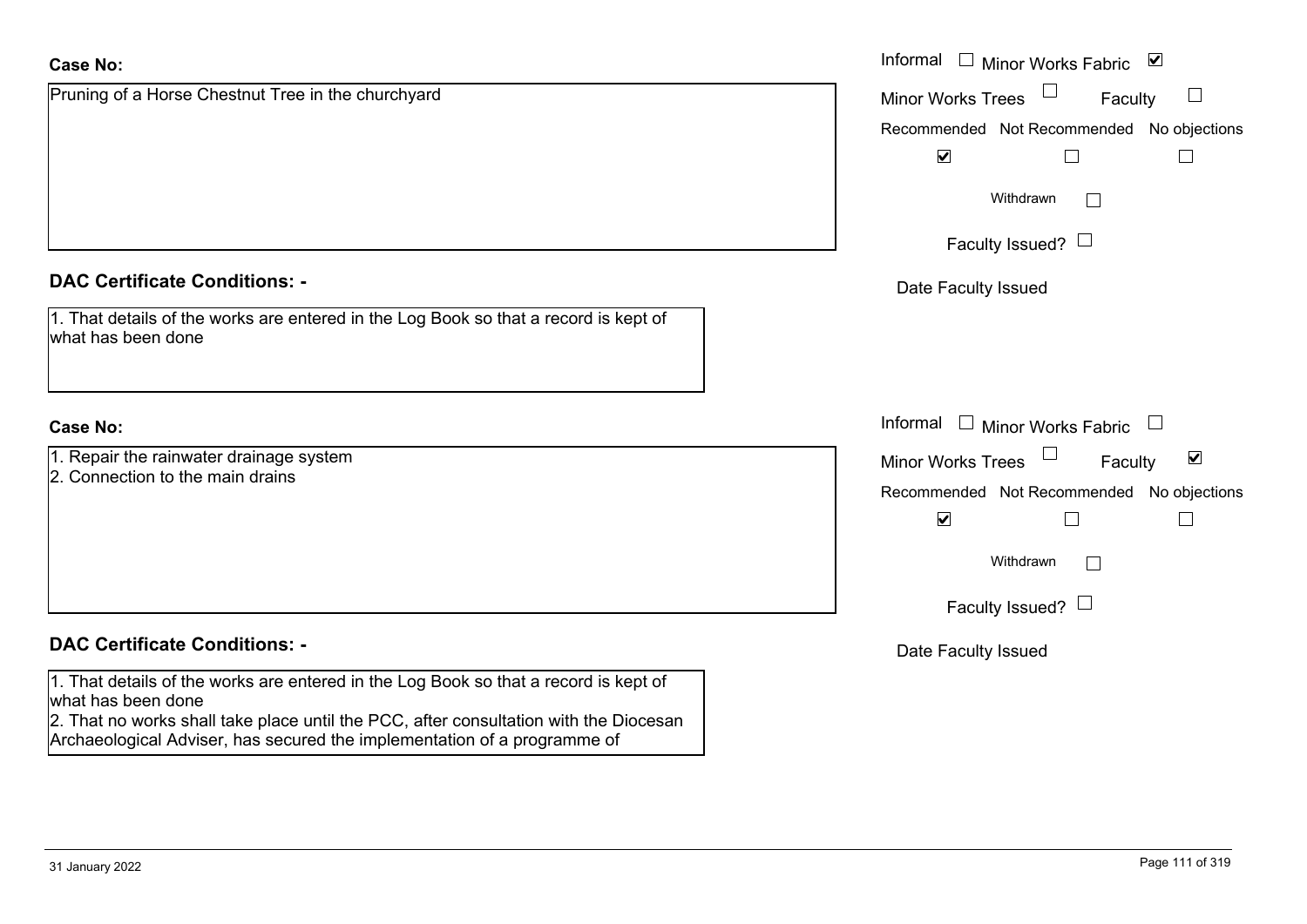| <b>Case No:</b>                                                                                                                                                                                                                                                                   | Informal $\Box$ Minor Works Fabric $\Box$                                                                   |
|-----------------------------------------------------------------------------------------------------------------------------------------------------------------------------------------------------------------------------------------------------------------------------------|-------------------------------------------------------------------------------------------------------------|
| 1. To scaffold and re-cover the Chancel and South Aisle roofs                                                                                                                                                                                                                     | <b>Minor Works Trees</b><br>$\mathbf{L}$<br>Faculty                                                         |
| 2. Repairs to associated timber and stonework                                                                                                                                                                                                                                     | Recommended Not Recommended No objections                                                                   |
|                                                                                                                                                                                                                                                                                   | $\blacktriangledown$<br>$\Box$                                                                              |
|                                                                                                                                                                                                                                                                                   | Withdrawn<br>$\mathbf{1}$                                                                                   |
|                                                                                                                                                                                                                                                                                   | Faculty Issued? $\Box$                                                                                      |
| <b>DAC Certificate Conditions: -</b>                                                                                                                                                                                                                                              | Date Faculty Issued                                                                                         |
| 1. That details of the works are entered in the Log Book so that a record is kept of<br>what has been done<br>2. That any stonework to be replaced is carefully checked for tool marks and, if found,<br>the stones are set aside and Diocesan Archaeological Adviser is notified |                                                                                                             |
| <b>Case No:</b>                                                                                                                                                                                                                                                                   | Informal $\Box$ Minor Works Fabric                                                                          |
| Re-location of two Memorials to<br>1. Carter<br>2. Wheatley                                                                                                                                                                                                                       | $\blacktriangledown$<br><b>Minor Works Trees</b><br>Faculty<br>No objections<br>Recommended Not Recommended |
| on the north wall of the North Aisle west of the North Door                                                                                                                                                                                                                       | $\blacktriangledown$                                                                                        |
|                                                                                                                                                                                                                                                                                   | Withdrawn<br>$\mathbb{R}^n$                                                                                 |
|                                                                                                                                                                                                                                                                                   | Faculty Issued? $\Box$                                                                                      |
| <b>DAC Certificate Conditions: -</b>                                                                                                                                                                                                                                              | Date Faculty Issued                                                                                         |
| 1. That details of the works are entered in the Log Book so that a record is kept of<br>what has been done                                                                                                                                                                        |                                                                                                             |
|                                                                                                                                                                                                                                                                                   |                                                                                                             |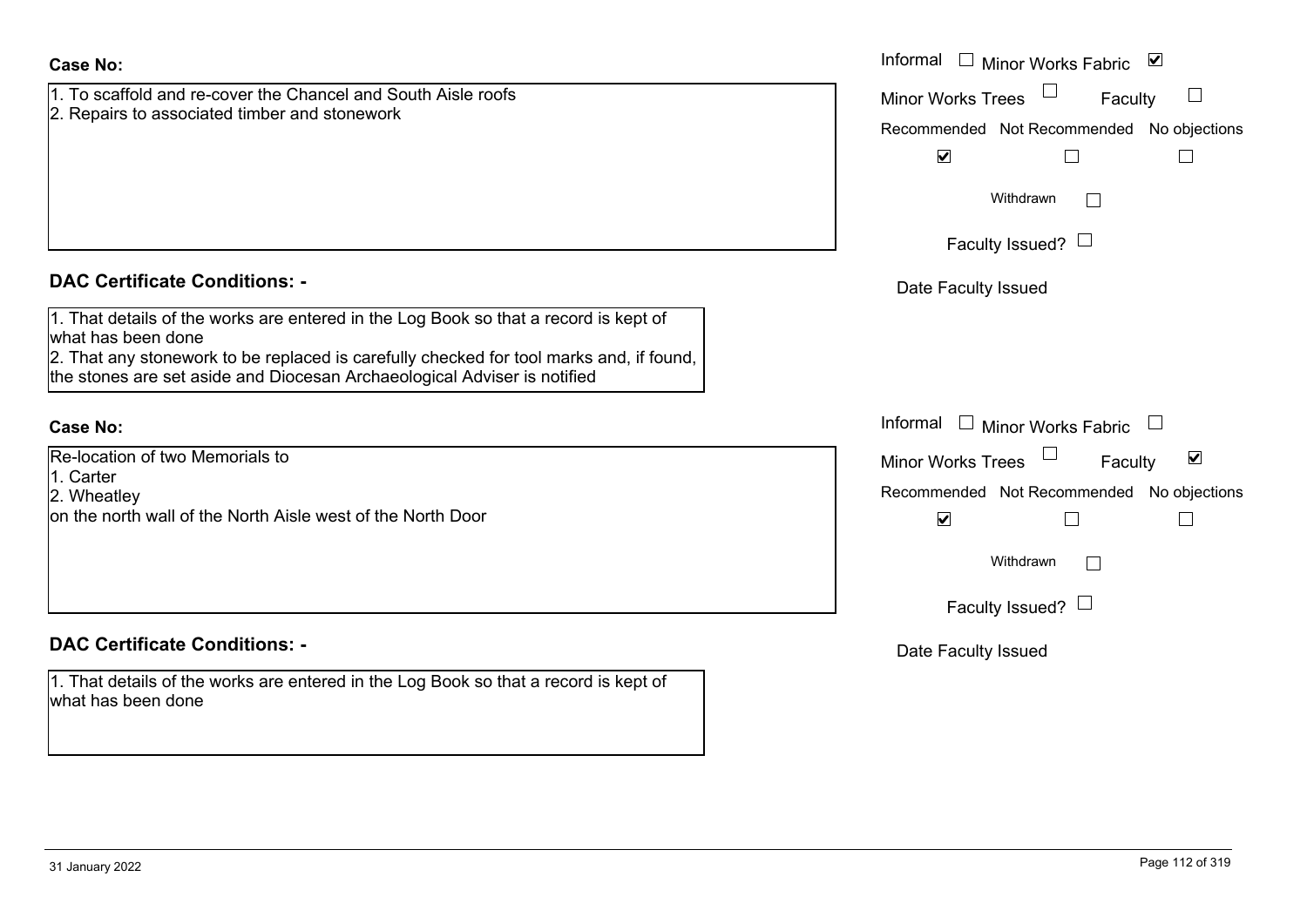| <b>Case No:</b>                                                                                                                                                                                                                                               | Informal □ Minor Works Fabric                                                                                                                                                       |
|---------------------------------------------------------------------------------------------------------------------------------------------------------------------------------------------------------------------------------------------------------------|-------------------------------------------------------------------------------------------------------------------------------------------------------------------------------------|
| Lift the medieval floor tiles in the area of the north wall of the Tower, clean and conserve the tiles and<br>prepare them for display in a cabinet in the area of the Tower                                                                                  | $\blacktriangledown$<br><b>Minor Works Trees</b><br>Faculty<br>Recommended Not Recommended No objections<br>$\blacktriangledown$<br>$\Box$<br>$\vert \ \ \vert$<br>Withdrawn        |
|                                                                                                                                                                                                                                                               | Faculty Issued? Ø                                                                                                                                                                   |
| <b>DAC Certificate Conditions: -</b><br>1. That details of the works are entered in the Log Book so that a record is kept of<br>what has been done<br>2. That the display cabinet must match the existing cabinet in which the replica tiles<br>are displayed | Date Faculty Issued<br>02/08/2019                                                                                                                                                   |
| <b>Case No:</b>                                                                                                                                                                                                                                               | Informal<br>$\Box$ Minor Works Fabric                                                                                                                                               |
| 1. Repairs<br>2. Installation of protection<br>to Chancel windows                                                                                                                                                                                             | $\blacktriangledown$<br><b>Minor Works Trees</b><br>Faculty<br>Recommended Not Recommended No objections<br>$\Box$<br>$\Box$<br>$\mathbf{I}$<br>Withdrawn<br>Faculty Issued? $\Box$ |
| <b>DAC Certificate Conditions: -</b>                                                                                                                                                                                                                          | Date Faculty Issued                                                                                                                                                                 |
| 1. That details of the works are entered in the Log Book so that a record is kept of<br>what has been done                                                                                                                                                    |                                                                                                                                                                                     |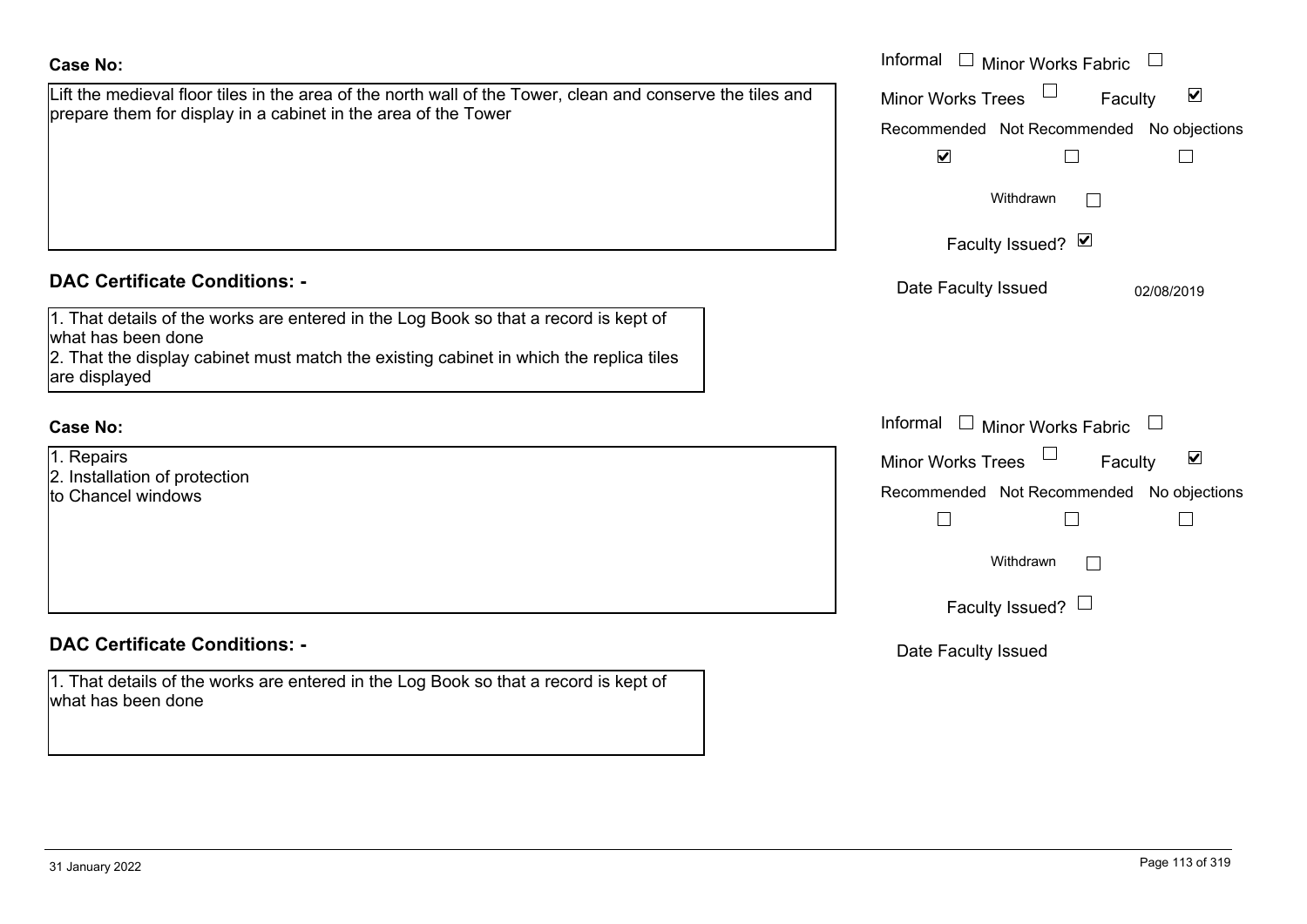CONFIRMATORY APPLICATION for works undertaken with Interim Faculty: -

1. Repairs

2. Installation of Protection Grills

to 3 windows in the north elevation of the Chancel

## **DAC Certificate Conditions: -**

1.That details of the works are entered in the Log Book so that a record is kept of what has been done 2.That, where possible, all fixings should be made into joints, not stonework, using stainless steel or non-ferrous screws in fibre plugs

#### **Case No:**

The installation of a Servery and associated works in the northern arch of the Tower

## **DAC Certificate Conditions: -**

1. That details of the works are entered in the Log Book so that a record is kept of what has been done

2. That details of trenching and depth of disturbance to be confirmed before start of proposed works. Archaeological supervision may be required.

|                                                                                                                                                                                                                       | Informal<br>$\Box$ Minor Works Fabric                                                          |
|-----------------------------------------------------------------------------------------------------------------------------------------------------------------------------------------------------------------------|------------------------------------------------------------------------------------------------|
| MATORY APPLICATION for works undertaken with Interim Faculty: -                                                                                                                                                       | $\blacktriangledown$<br><b>Minor Works Trees</b><br>Faculty                                    |
| ation of Protection Grills<br>ows in the north elevation of the Chancel                                                                                                                                               | Recommended Not Recommended No objections<br>$\blacktriangledown$<br>$\mathbf{I}$<br>Withdrawn |
|                                                                                                                                                                                                                       | Faculty Issued? L                                                                              |
| rtificate Conditions: -                                                                                                                                                                                               | Date Faculty Issued                                                                            |
| etails of the works are entered in the Log Book so that a record is kept of<br>been done<br>here possible, all fixings should be made into joints, not stonework, using<br>steel or non-ferrous screws in fibre plugs |                                                                                                |
|                                                                                                                                                                                                                       | Informal<br>Minor Works Fabric                                                                 |
| Illation of a Servery and associated works in the northern arch of the Tower                                                                                                                                          | $\blacktriangledown$<br>Minor Works Trees<br>Faculty                                           |
|                                                                                                                                                                                                                       | Recommended Not Recommended No objections<br>$\blacktriangledown$<br>$\mathbb{L}$              |
|                                                                                                                                                                                                                       | Withdrawn<br>$\mathbf{L}$                                                                      |
|                                                                                                                                                                                                                       | Faculty Issued? Ø                                                                              |
| rtificate Conditions: -                                                                                                                                                                                               | Date Faculty Issued<br>23/06/2021                                                              |
| etails of the works are entered in the Log Book so that a record is kept of                                                                                                                                           |                                                                                                |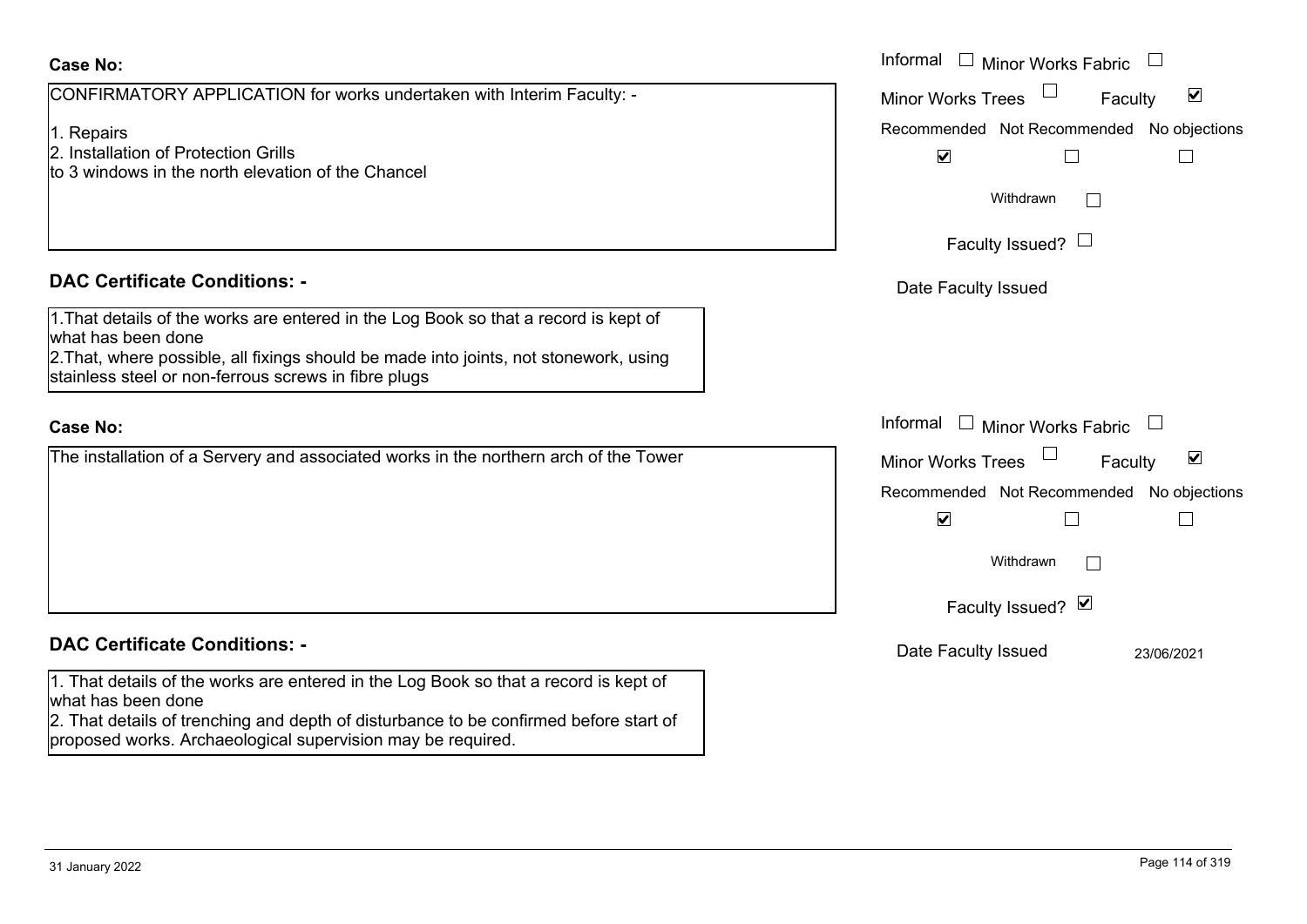| <b>Case No:</b>                                                                                            | Informal<br>$\Box$ Minor Works Fabric                |
|------------------------------------------------------------------------------------------------------------|------------------------------------------------------|
| Installation of additional Window Protection grills                                                        | $\blacktriangledown$<br>Minor Works Trees<br>Faculty |
|                                                                                                            | Recommended Not Recommended No objections            |
|                                                                                                            |                                                      |
|                                                                                                            | Withdrawn<br>$\Box$                                  |
|                                                                                                            | Faculty Issued? $\Box$                               |
| <b>DAC Certificate Conditions: -</b>                                                                       | Date Faculty Issued                                  |
| 1. That details of the works are entered in the Log Book so that a record is kept of<br>what has been done |                                                      |
| <b>Case No:</b>                                                                                            | Informal $\Box$ Minor Works Fabric $\Box$            |
| Installation of a memorial plaque to Terry Doughty                                                         | $\blacktriangledown$<br>Minor Works Trees<br>Faculty |
|                                                                                                            | Recommended Not Recommended No objections            |
|                                                                                                            | $\blacktriangledown$                                 |
|                                                                                                            | Withdrawn<br>$\vert \ \ \vert$                       |
|                                                                                                            | Faculty Issued? $\Box$                               |
| <b>DAC Certificate Conditions: -</b>                                                                       | Date Faculty Issued                                  |
| 1. That details of the works are entered in the Log Book so that a record is kept of<br>what has been done |                                                      |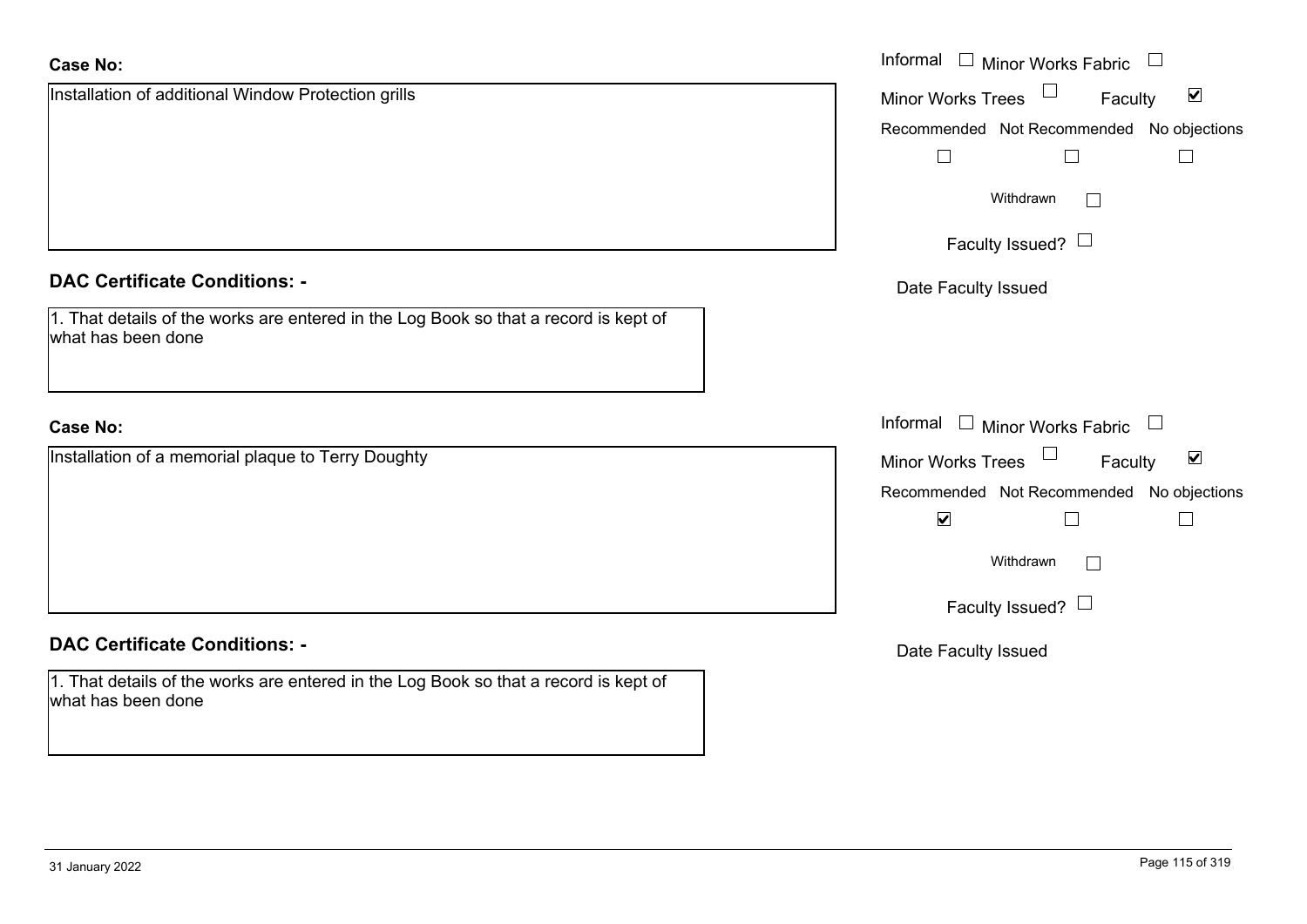#### **10119 Leicester, St Nicholas**

| Case No: | L086/2001                                                                    | Informal □ Minor Works Fabric             |                                    |
|----------|------------------------------------------------------------------------------|-------------------------------------------|------------------------------------|
|          | Re-hanging of peal of three bells for stationary chiming in the church Tower | <b>Minor Works Trees</b>                  | $\overline{\mathbf{v}}$<br>Faculty |
|          |                                                                              | Recommended Not Recommended No objections |                                    |
|          |                                                                              | $\blacktriangledown$                      |                                    |
|          |                                                                              | Withdrawn                                 |                                    |
|          |                                                                              | Faculty Issued? ⊠                         |                                    |
|          | <b>DAC Certificate Conditions: -</b>                                         | Date Faculty Issued                       | 20/12/2001                         |
|          | 1. A time limit of 12 months                                                 |                                           |                                    |
|          |                                                                              |                                           |                                    |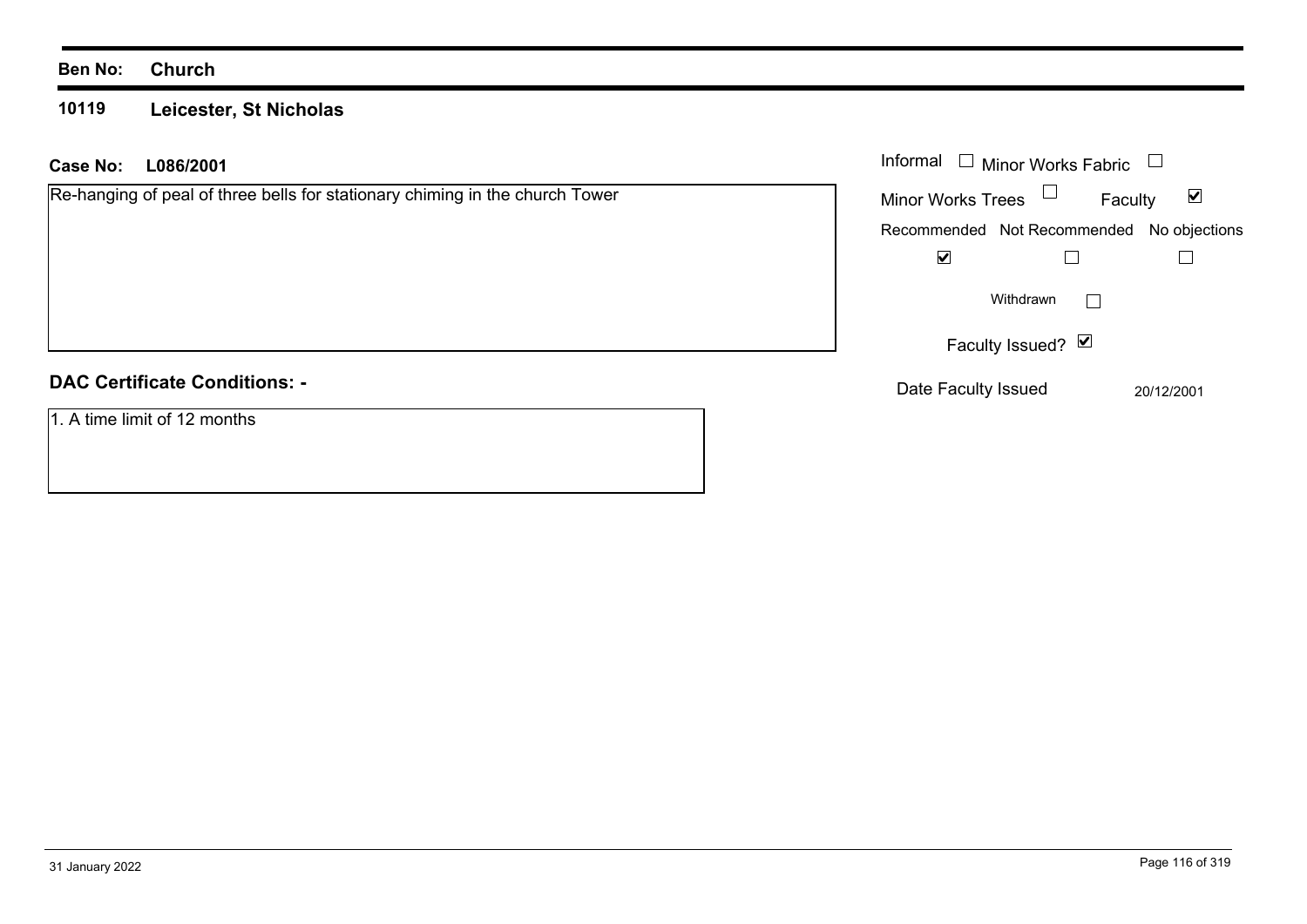| <b>Case No:</b><br>L077/2007                                                                                                                           | Informal $\Box$ Minor Works Fabric $\Box$                             |
|--------------------------------------------------------------------------------------------------------------------------------------------------------|-----------------------------------------------------------------------|
| CONFIRMATORY FACULTY; -                                                                                                                                | $\blacktriangledown$<br><b>Minor Works Trees</b><br>Faculty           |
| Replacement of: -<br>1. Boiler                                                                                                                         | Recommended Not Recommended No objections                             |
| 2. Two radiators                                                                                                                                       | $\blacktriangledown$<br>$\Box$                                        |
|                                                                                                                                                        | Withdrawn                                                             |
|                                                                                                                                                        | Faculty Issued? Ø                                                     |
| <b>DAC Certificate Conditions: -</b>                                                                                                                   | Date Faculty Issued<br>16/08/2007                                     |
| 1. A time limit of 12 months<br>2. That the radiators are painted a colour that will blend with the background                                         |                                                                       |
| L072/2007<br><b>Case No:</b>                                                                                                                           | Informal $\blacksquare$ Minor Works Fabric $\blacksquare$             |
| Re-ordering of the North Aisle comprising: -                                                                                                           | $\Box$<br>$\blacktriangledown$<br><b>Minor Works Trees</b><br>Faculty |
| 1. Removal and disposal of the Victorian pews to be replaced with 20 stackable light oak finish chairs<br>2. Installation of WC and Servery facilities | Recommended Not Recommended No objections                             |
|                                                                                                                                                        | $\blacktriangledown$<br>$\Box$<br>$\Box$                              |
|                                                                                                                                                        | Withdrawn<br>Г                                                        |
|                                                                                                                                                        | Faculty Issued? Ø                                                     |
| <b>DAC Certificate Conditions: -</b>                                                                                                                   | Date Faculty Issued<br>17/04/2008                                     |
| 1. A time limit of 12 months<br>2. That PCC obtains Scheduled Monument consent to the route of the drainage and<br>sends the DAC a copy                |                                                                       |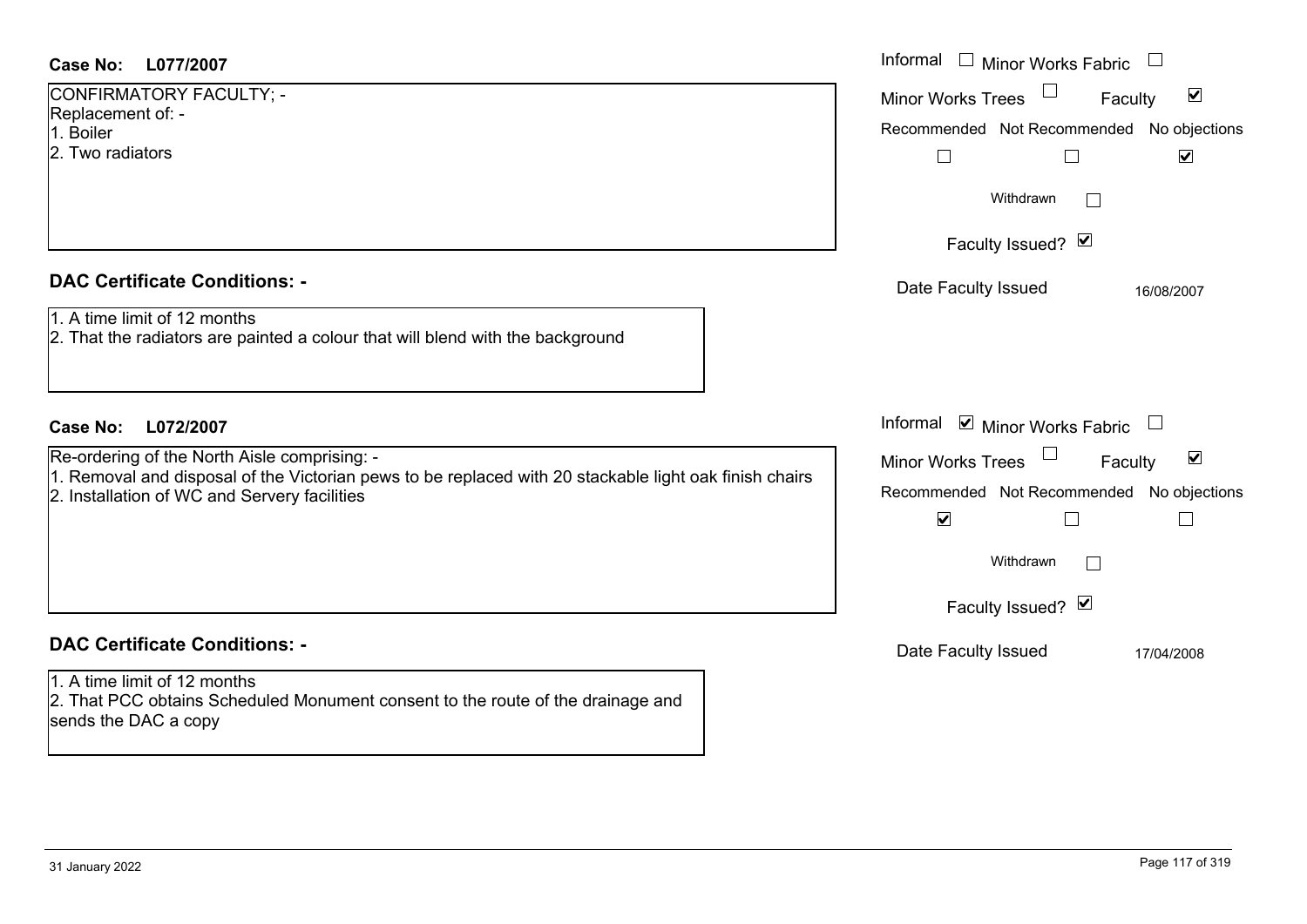| <b>Case No:</b><br>L201/2007                                                                                                                                                                                       | Informal $\Box$ Minor Works Fabric $\Box$                                                                                                                          |
|--------------------------------------------------------------------------------------------------------------------------------------------------------------------------------------------------------------------|--------------------------------------------------------------------------------------------------------------------------------------------------------------------|
| 1. Removal of 10 trees as recommended by Leicester City Council<br>2. Planting of 3 Irish Golden Yew Trees                                                                                                         | $\blacktriangledown$<br><b>Minor Works Trees</b><br>Faculty<br>Recommended Not Recommended No objections<br>$\blacktriangledown$<br>$\Box$<br>$\Box$               |
|                                                                                                                                                                                                                    | Withdrawn                                                                                                                                                          |
|                                                                                                                                                                                                                    | Faculty Issued? Ø                                                                                                                                                  |
| <b>DAC Certificate Conditions: -</b>                                                                                                                                                                               | Date Faculty Issued<br>27/02/2008                                                                                                                                  |
| 1. A time limit of 12 months<br>2. That the roots of the trees must not be grubbed out but left in situ<br>3. That the PCC obtains Scheduled Monument Consent for the planting of the 3<br><b>Golden Yew Trees</b> |                                                                                                                                                                    |
| <b>Case No:</b><br>L125/2007                                                                                                                                                                                       | Informal $\Box$ Minor Works Fabric $\Box$                                                                                                                          |
| Concerning the clock: -<br>1. Repair and maintenance<br>2. Conversion to autowinding<br>3. Re-gilding of the hands and numerals                                                                                    | Minor Works Trees<br>$\blacktriangledown$<br>Faculty<br>Recommended Not Recommended No objections<br>$\blacktriangledown$<br>$\Box$<br>$\mathbb{R}^n$<br>Withdrawn |
|                                                                                                                                                                                                                    | Faculty Issued? Ø                                                                                                                                                  |
| <b>DAC Certificate Conditions: -</b>                                                                                                                                                                               | Date Faculty Issued<br>18/10/2007                                                                                                                                  |
| 1. A time limit of 12 months                                                                                                                                                                                       |                                                                                                                                                                    |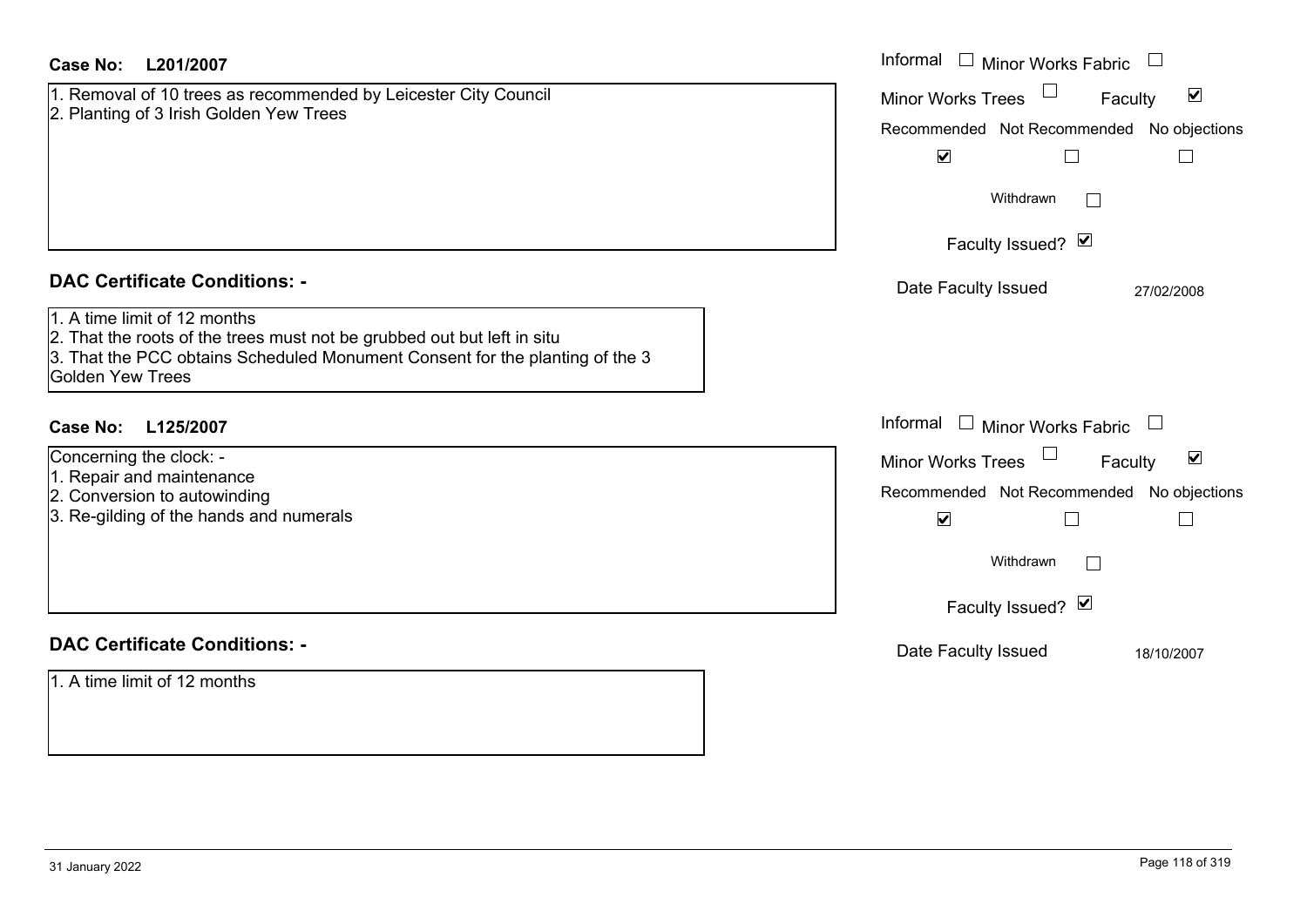| <b>Case No:</b><br>L202/2007                                                                                                                                                  | Informal $\Box$ Minor Works Fabric $\Box$            |
|-------------------------------------------------------------------------------------------------------------------------------------------------------------------------------|------------------------------------------------------|
| Works to trees as per report from Leicester City Council                                                                                                                      | Minor Works Trees $\boxed{\blacksquare}$<br>Faculty  |
|                                                                                                                                                                               | Recommended Not Recommended No objections            |
|                                                                                                                                                                               | $\Box$<br>$\Box$<br>$\Box$                           |
|                                                                                                                                                                               | Withdrawn                                            |
|                                                                                                                                                                               | Faculty Issued? $\Box$                               |
| <b>DAC Certificate Conditions: -</b>                                                                                                                                          | Date Faculty Issued                                  |
|                                                                                                                                                                               |                                                      |
| <b>Case No:</b><br>L016/2007                                                                                                                                                  | Informal ⊠ Minor Works Fabric □                      |
| Roof repairs & improvements to the rainwater disposal system                                                                                                                  | Minor Works Trees<br>$\blacktriangledown$<br>Faculty |
|                                                                                                                                                                               | Recommended Not Recommended No objections            |
|                                                                                                                                                                               | $\blacktriangledown$<br>$\Box$                       |
|                                                                                                                                                                               | Withdrawn                                            |
|                                                                                                                                                                               | Faculty Issued? Ø                                    |
| <b>DAC Certificate Conditions: -</b>                                                                                                                                          | Date Faculty Issued<br>09/05/2007                    |
| 1. A time limit of 12 months<br>2. That, where possible, all fixings should be made into joints, not stonework, using<br>stainless steel or non-ferrous screws in fibre plugs |                                                      |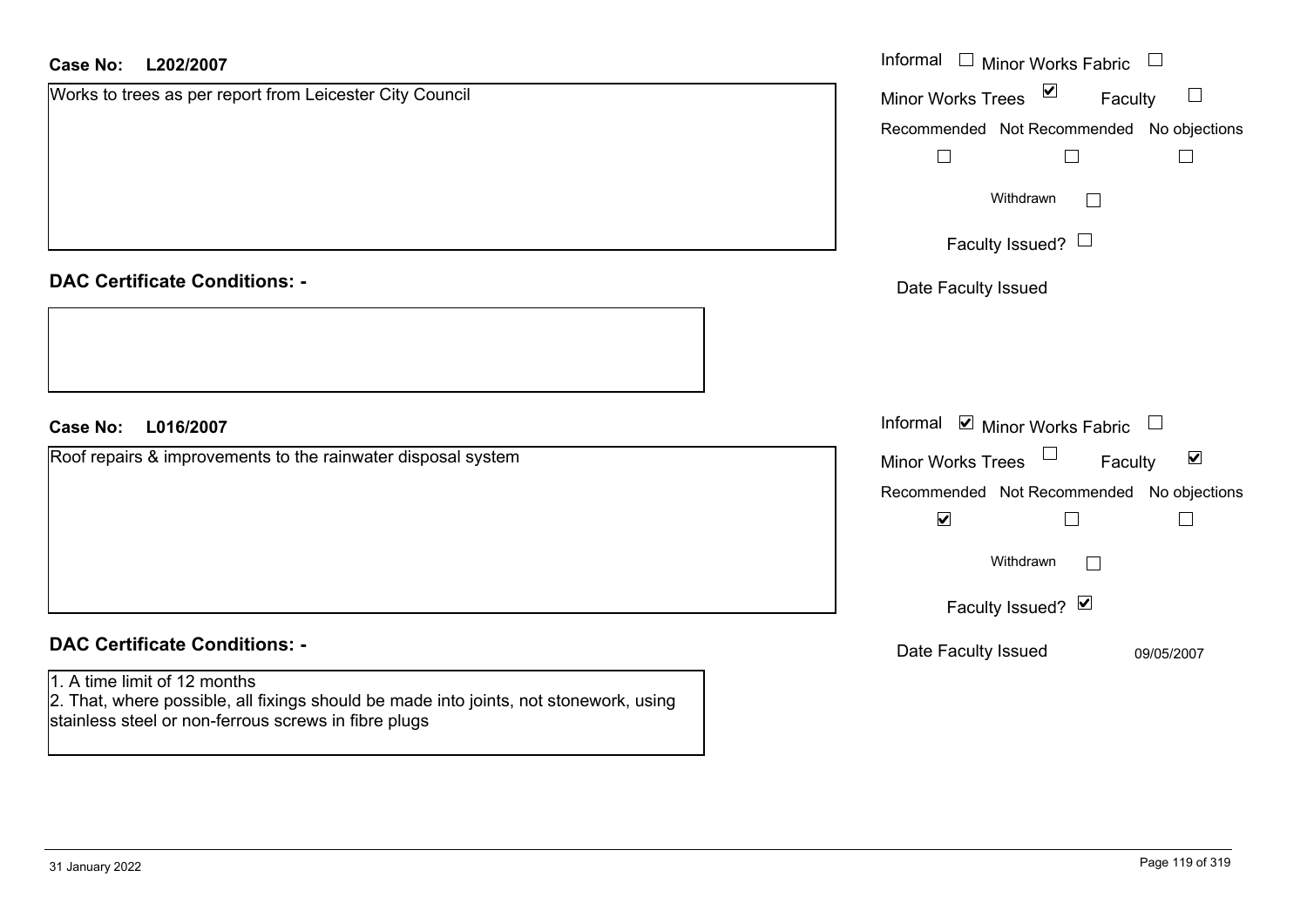| <b>Case No:</b><br>L048/2008                                                                                                                                 | Informal □ Minor Works Fabric                                                                                                                                                                  |
|--------------------------------------------------------------------------------------------------------------------------------------------------------------|------------------------------------------------------------------------------------------------------------------------------------------------------------------------------------------------|
| Re-voicing, cleaning & overhaul of 1890 J Porritt Organ                                                                                                      | $\blacktriangledown$<br><b>Minor Works Trees</b><br>Faculty<br>Recommended Not Recommended No objections<br>$\blacktriangledown$<br>$\Box$<br>$\vert \ \ \vert$<br>Withdrawn<br>$\mathbb{R}^n$ |
|                                                                                                                                                              | Faculty Issued? Ø                                                                                                                                                                              |
| <b>DAC Certificate Conditions: -</b>                                                                                                                         | Date Faculty Issued<br>03/12/2013                                                                                                                                                              |
| 1. A time limit of 12 months<br>2. That details of the works are entered in the Log Book so that a record is kept of<br>what has been done                   |                                                                                                                                                                                                |
| L113/2009<br>Case No:                                                                                                                                        | Informal ☑ Minor Works Fabric                                                                                                                                                                  |
| Repairs to the Tower stonework affecting the: -<br>1. South Belfry opening<br>2. South and West clock faces<br>3. Repairs to, and re-gilding of, the Sundial | Minor Works Trees<br>Faculty<br>Recommended Not Recommended No objections<br>$\Box$<br>$\Box$<br>$\Box$<br>Withdrawn<br>$\Box$<br>Faculty Issued? Ø                                            |
| <b>DAC Certificate Conditions: -</b>                                                                                                                         | Date Faculty Issued                                                                                                                                                                            |
| 1. A time limit of 12 months<br>2. That details of the works are entered in the Log Book so that a record is kept of<br>what has been done                   |                                                                                                                                                                                                |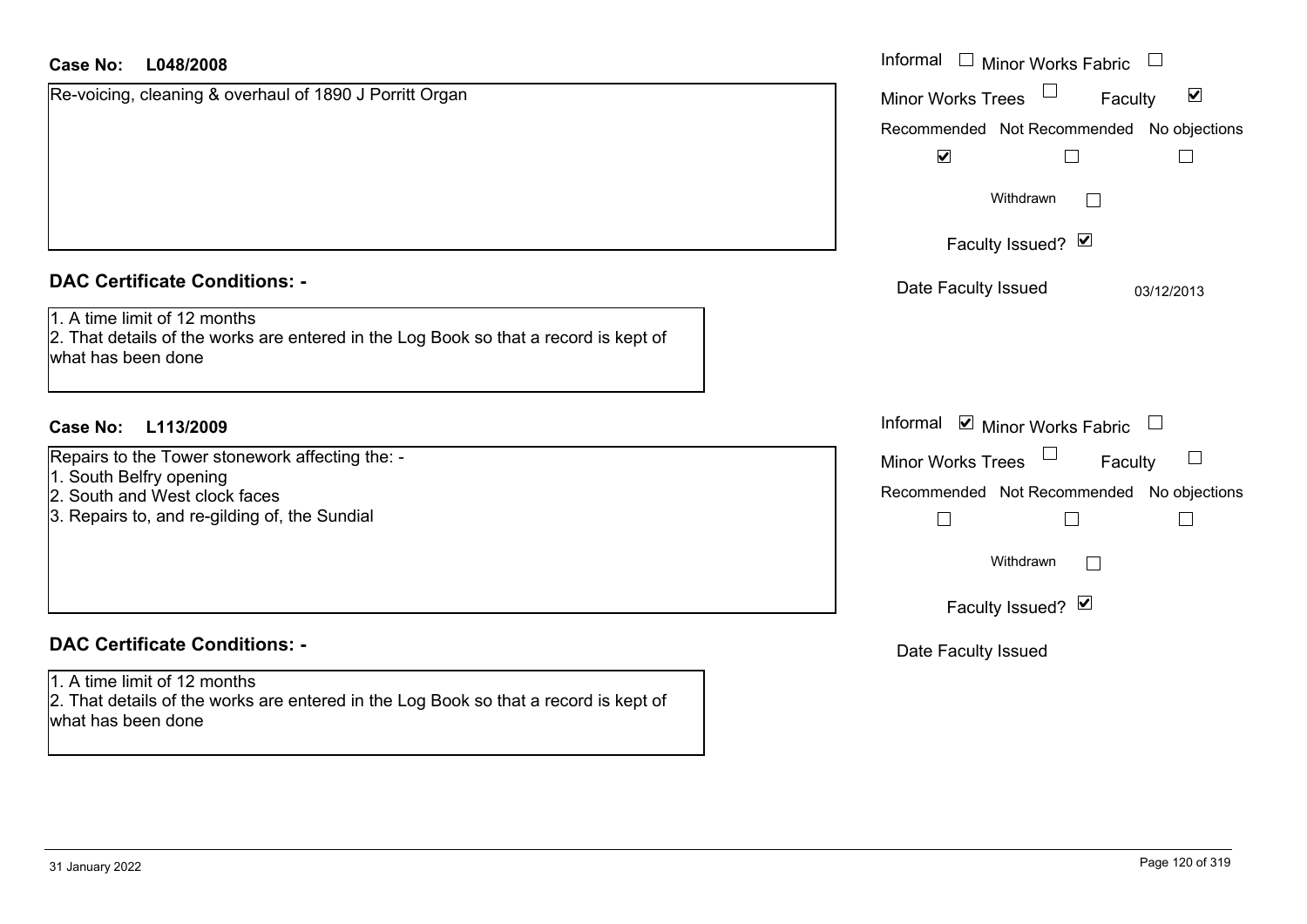| <b>Case No:</b><br>L115/2010                                                                                                                                                                                                          | Informal $\Box$ Minor Works Fabric $\Box$                         |
|---------------------------------------------------------------------------------------------------------------------------------------------------------------------------------------------------------------------------------------|-------------------------------------------------------------------|
| Installation of window protection grills to 7 windows (2, 3, 10, 12, 13, 14 & 15)                                                                                                                                                     | $\blacktriangledown$<br><b>Minor Works Trees</b><br>Faculty       |
|                                                                                                                                                                                                                                       | Recommended Not Recommended No objections                         |
|                                                                                                                                                                                                                                       | $\blacktriangledown$<br>$\Box$                                    |
|                                                                                                                                                                                                                                       | Withdrawn                                                         |
|                                                                                                                                                                                                                                       | Faculty Issued? Ø                                                 |
| <b>DAC Certificate Conditions: -</b>                                                                                                                                                                                                  | Date Faculty Issued<br>01/11/2010                                 |
| 1. A time limit of 12 months<br>2. That details of the works are entered in the Log Book so that a record is kept of<br>what has been done<br>3. That the window grilles are of black powder coated stainless steel and shaped to fit |                                                                   |
| <b>Case No:</b><br>L026/2015                                                                                                                                                                                                          | Informal<br>$\Box$ Minor Works Fabric<br>$\overline{\phantom{a}}$ |
| 1. Felling of 2 x Lime Trees (K9 & K12)                                                                                                                                                                                               | $\vee$<br><b>Minor Works Trees</b><br>Faculty                     |
| 2. Planting of 2 x replacement Trees                                                                                                                                                                                                  | Recommended Not Recommended No objections                         |
|                                                                                                                                                                                                                                       | $\blacktriangledown$<br>$\Box$                                    |
|                                                                                                                                                                                                                                       | Withdrawn                                                         |
|                                                                                                                                                                                                                                       | Faculty Issued? $\Box$                                            |
| <b>DAC Certificate Conditions: -</b>                                                                                                                                                                                                  | Date Faculty Issued                                               |
| 1. A time limit of 12 months<br>2. That details of the works are entered in the Log Book so that a record is kept of<br>what has been done                                                                                            |                                                                   |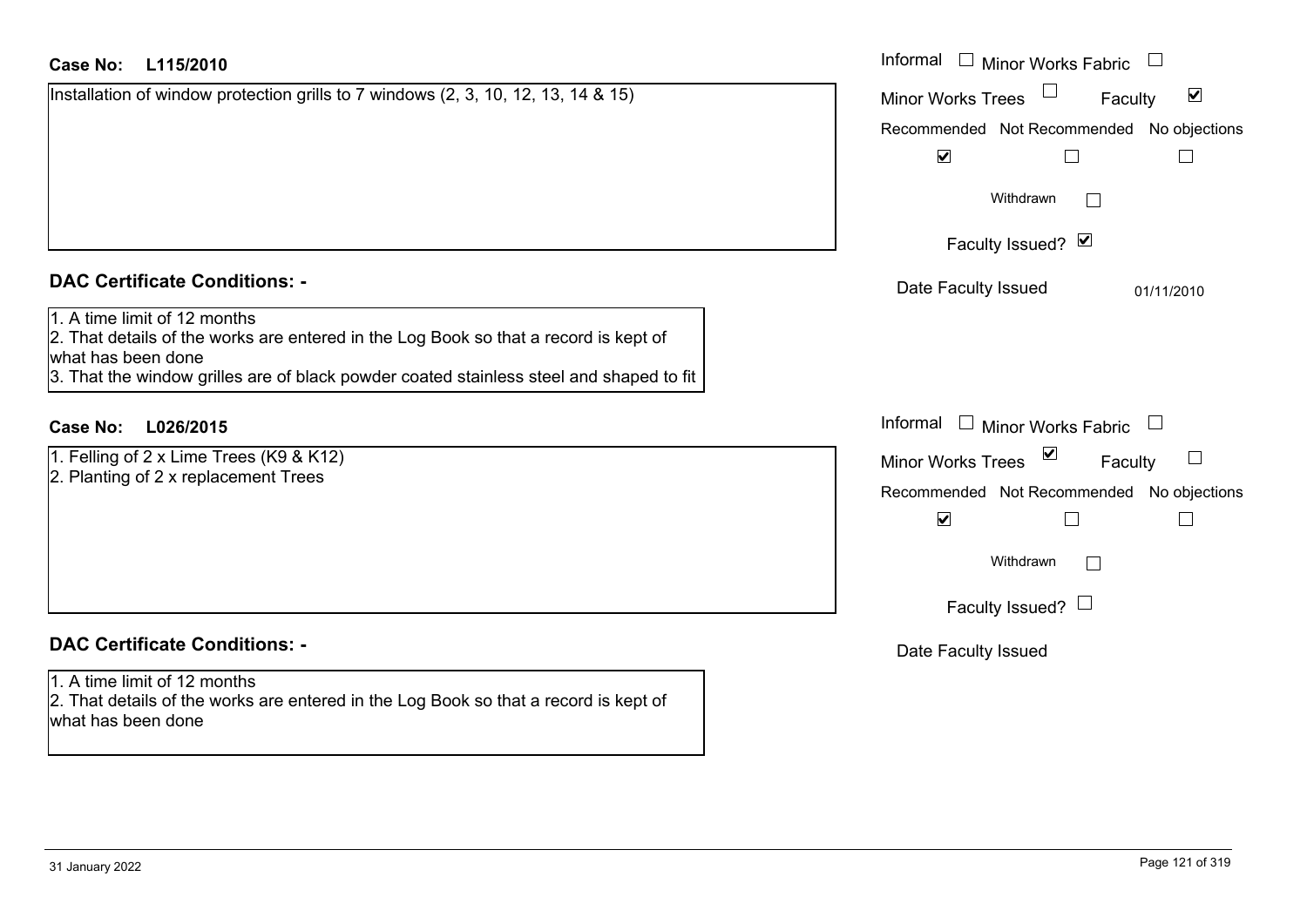| <b>Case No:</b><br>L132/2015                                                                                                                                                                  | Informal<br>$\Box$ Minor Works Fabric                          |
|-----------------------------------------------------------------------------------------------------------------------------------------------------------------------------------------------|----------------------------------------------------------------|
| Installation of internal and external floodlighting                                                                                                                                           | $\blacktriangledown$<br><b>Minor Works Trees</b><br>Faculty    |
|                                                                                                                                                                                               | Recommended Not Recommended No objections                      |
|                                                                                                                                                                                               | $\blacktriangledown$                                           |
|                                                                                                                                                                                               | Withdrawn<br>$\mathbf{I}$                                      |
|                                                                                                                                                                                               | Faculty Issued? Ø                                              |
| <b>DAC Certificate Conditions: -</b>                                                                                                                                                          | Date Faculty Issued<br>21/09/2015                              |
| 1. That details of the works are entered in the Log Book so that a record is kept of<br>what has been done<br>2. That MICV (mineral insulated cables with a PVC/LSF sheath) or fire resistant |                                                                |
| cables such as Pirelli FP 200 GOLD should be used                                                                                                                                             |                                                                |
| <b>Case No:</b><br>L022/2015                                                                                                                                                                  | Informal $\Box$ Minor Works Fabric<br>$\overline{\phantom{a}}$ |
| 1. Felling of 2 x Lime Trees (K8 & K10)                                                                                                                                                       | $\sum$<br>$\Box$<br><b>Minor Works Trees</b><br>Faculty        |
| 2. Planting of 2 x replacement Trees                                                                                                                                                          | Recommended Not Recommended No objections                      |
|                                                                                                                                                                                               | $\blacktriangledown$<br>$\Box$                                 |
|                                                                                                                                                                                               | Withdrawn<br>$\Box$                                            |
|                                                                                                                                                                                               | Faculty Issued? $\Box$                                         |
| <b>DAC Certificate Conditions: -</b>                                                                                                                                                          | Date Faculty Issued                                            |
| 1. A time limit of 12 months<br>2. That details of the works are entered in the Log Book so that a record is kept of<br>what has been done                                                    |                                                                |
| 3. That the details (species and location) of the replacement Trees be notified to the                                                                                                        |                                                                |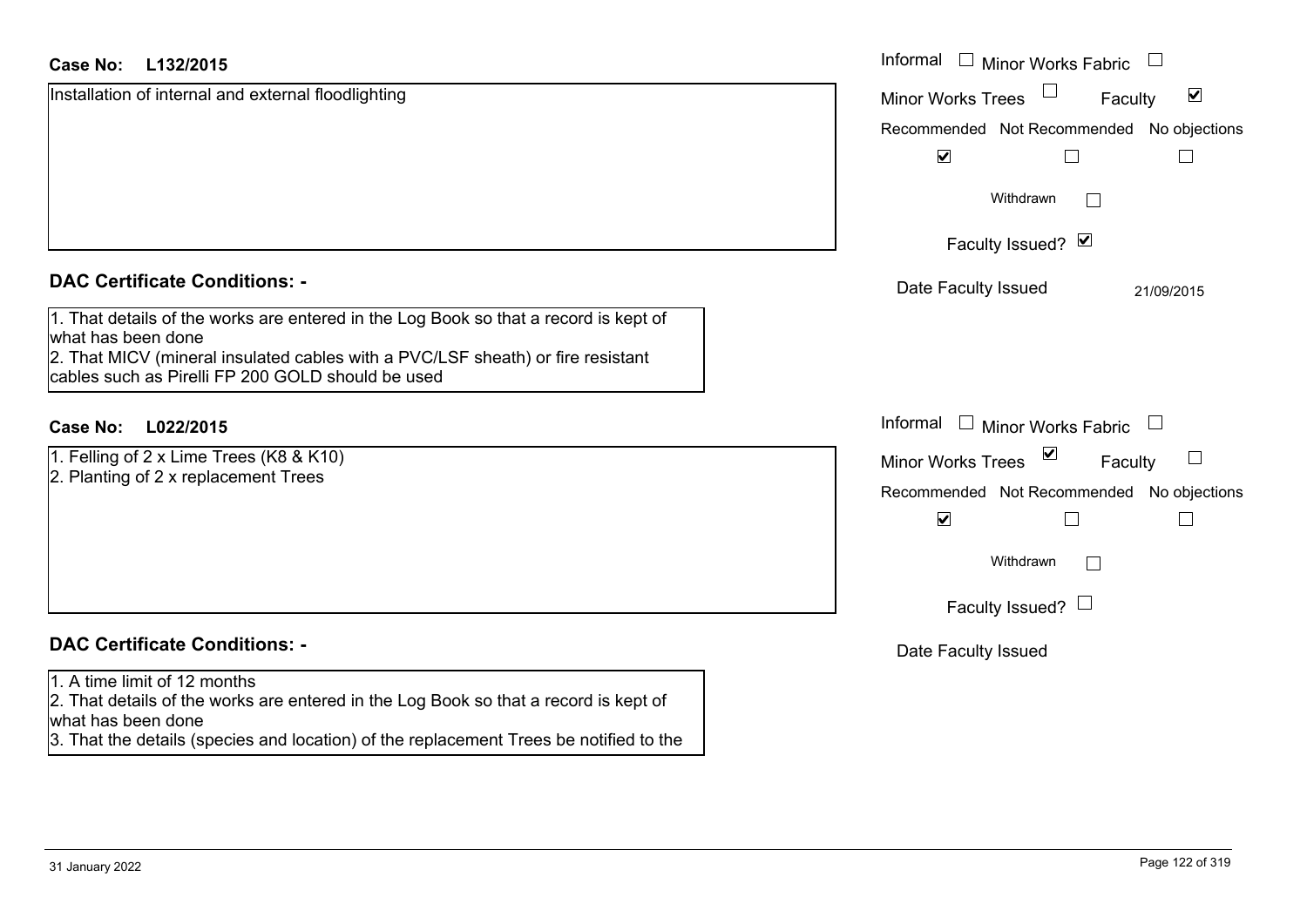| <b>Case No:</b>                                                                                                                                                                                                                              | Informal<br>$\begin{array}{c} \hline \end{array}$<br>⊻<br>Minor Works Fabric |
|----------------------------------------------------------------------------------------------------------------------------------------------------------------------------------------------------------------------------------------------|------------------------------------------------------------------------------|
| Repair of the West Wall of the Nave                                                                                                                                                                                                          | $\Box$<br><b>Minor Works Trees</b><br>Faculty                                |
|                                                                                                                                                                                                                                              | Recommended Not Recommended No objections                                    |
|                                                                                                                                                                                                                                              | $\blacktriangledown$                                                         |
|                                                                                                                                                                                                                                              | Withdrawn                                                                    |
|                                                                                                                                                                                                                                              | Faculty Issued? $\Box$                                                       |
| <b>DAC Certificate Conditions: -</b>                                                                                                                                                                                                         | Date Faculty Issued                                                          |
| 1. That details of the works are entered in the Log Book so that a record is kept of<br>what has been done<br>2. That the mortar mix and the selection of new stone is agreed with the Conservation<br><b>Team at Leicester City Council</b> |                                                                              |
| <b>Case No:</b>                                                                                                                                                                                                                              | Informal $\Box$ Minor Works Fabric<br>$\Box$                                 |
| Conservation works to the Pipe Organ                                                                                                                                                                                                         | $\blacktriangledown$<br><b>Minor Works Trees</b><br>Faculty                  |
|                                                                                                                                                                                                                                              | Recommended Not Recommended No objections                                    |
|                                                                                                                                                                                                                                              | $\blacktriangledown$<br>$\perp$                                              |
|                                                                                                                                                                                                                                              | Withdrawn<br>$\Box$                                                          |
|                                                                                                                                                                                                                                              | Faculty Issued? $\Box$                                                       |
| <b>DAC Certificate Conditions: -</b>                                                                                                                                                                                                         | Date Faculty Issued                                                          |
| 1. That details of the works are entered in the Log Book so that a record is kept of<br>what has been done<br>2. That the Drawstop and its engraving should match the original Porritt pattern stops,<br>ideally using secondhand or similar |                                                                              |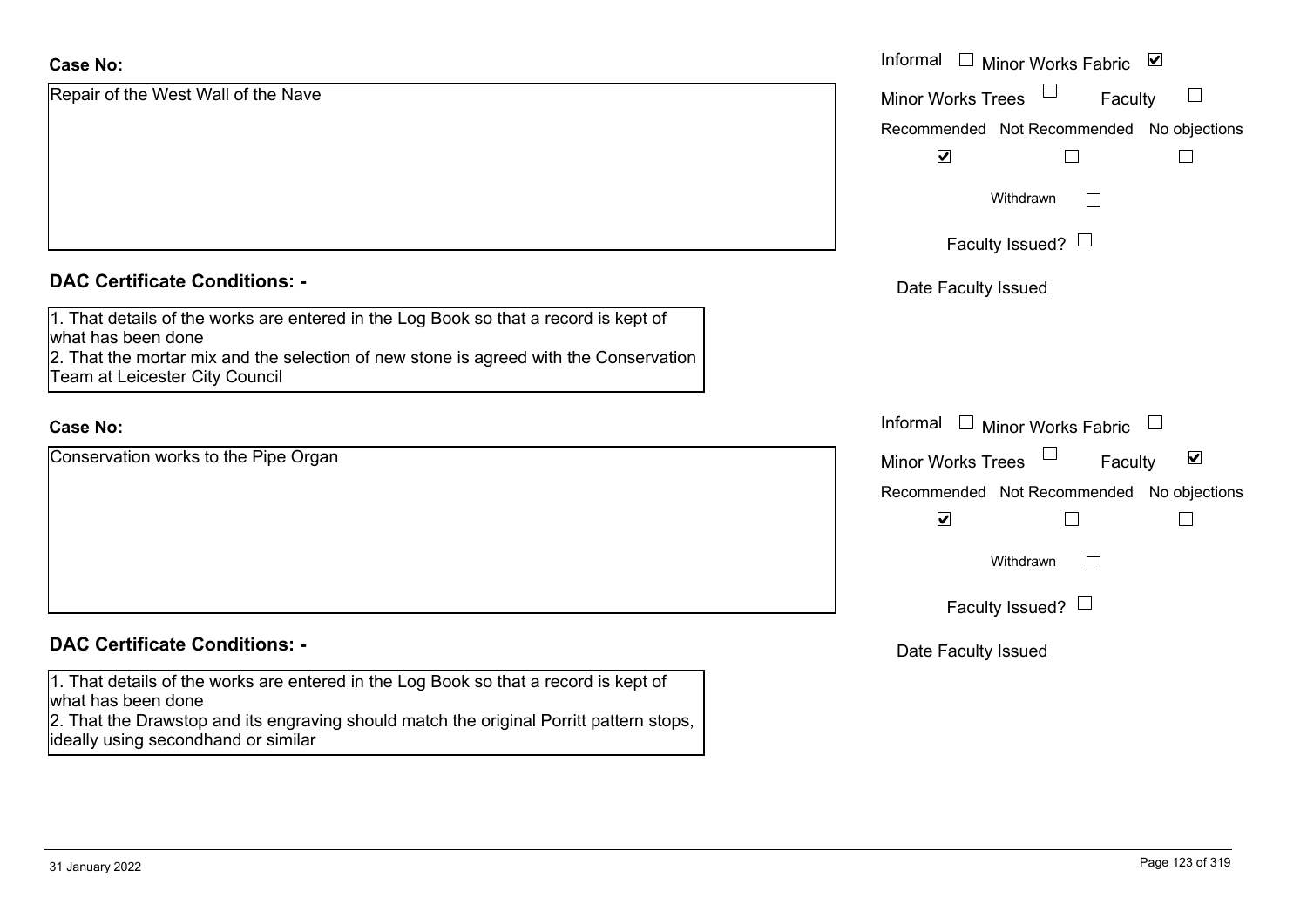| <b>Case No:</b>                                                                                                                                                             | Informal □ Minor Works Fabric ⊠              |
|-----------------------------------------------------------------------------------------------------------------------------------------------------------------------------|----------------------------------------------|
| Replacement of the Priest's Door                                                                                                                                            | Minor Works Trees<br>Faculty                 |
|                                                                                                                                                                             | Recommended Not Recommended<br>No objections |
|                                                                                                                                                                             | $\blacktriangledown$<br>H                    |
|                                                                                                                                                                             | Withdrawn<br>$\mathbb{R}^n$                  |
|                                                                                                                                                                             | Faculty Issued? $\Box$                       |
| <b>DAC Certificate Conditions: -</b>                                                                                                                                        | Date Faculty Issued                          |
| 1. That details of the works are entered in the Log Book so that a record is kept of<br>what has been done<br>2. That, where possible, the original ironmongery be retained |                                              |
| <b>Case No:</b>                                                                                                                                                             | Informal<br>Minor Works Fabric ⊠             |
| Replacement of 2 Noticeboards in the churchyard                                                                                                                             | Minor Works Trees<br>Faculty                 |
|                                                                                                                                                                             | Recommended Not Recommended No objections    |
|                                                                                                                                                                             | $\Box$                                       |
|                                                                                                                                                                             | Withdrawn                                    |
|                                                                                                                                                                             | Faculty Issued? $\Box$                       |
| <b>DAC Certificate Conditions: -</b>                                                                                                                                        | Date Faculty Issued                          |
| 1. That details of the works are entered in the Log Book so that a record is kept of<br>what has been done                                                                  |                                              |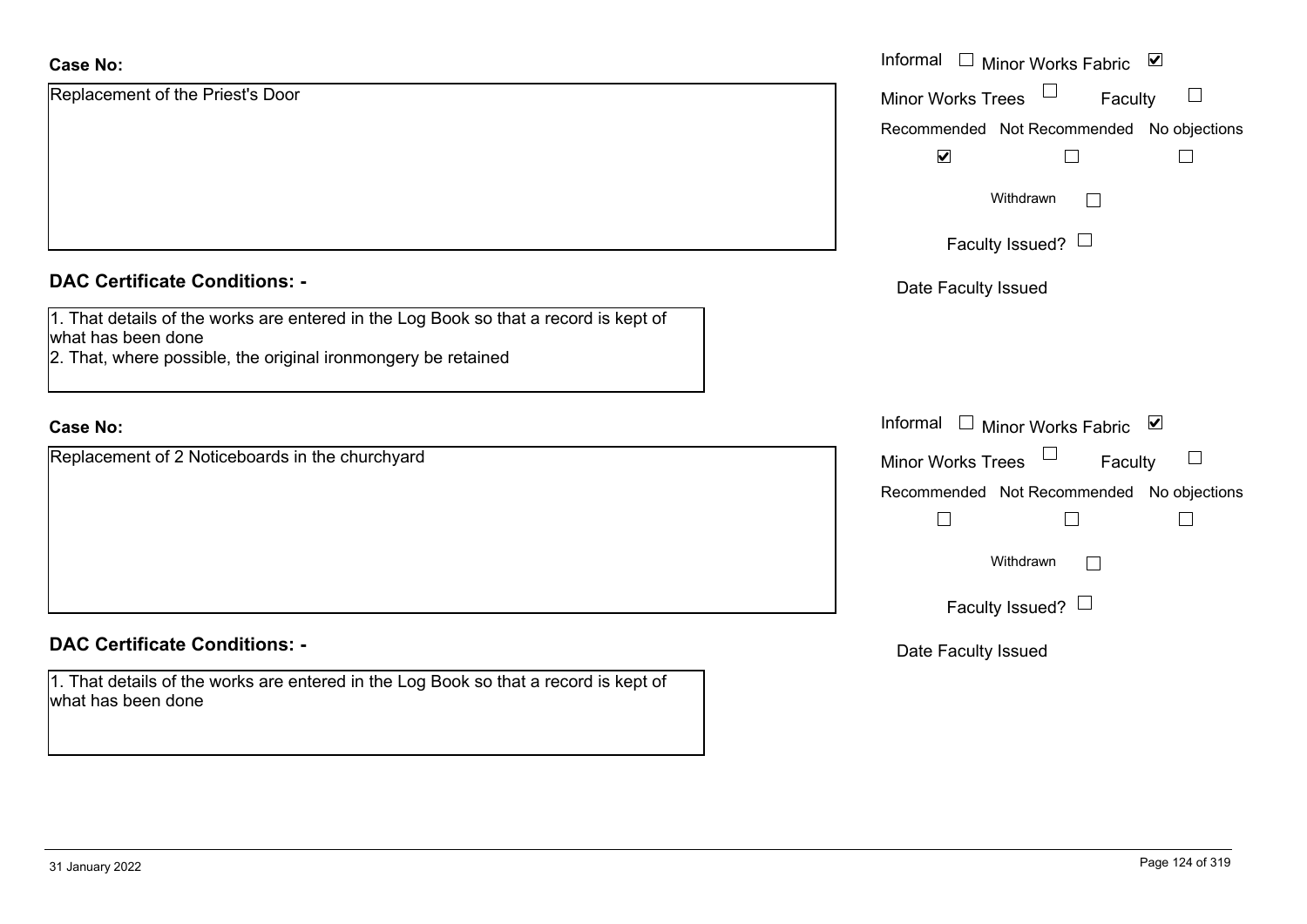**10112 Leicester, St Paul**

| <b>Case No:</b><br>L/1999                                                                | Informal $\Box$ Minor Works Fabric        |                                 |
|------------------------------------------------------------------------------------------|-------------------------------------------|---------------------------------|
| Confirmation of Emergency Faculty for treatment of dry rot and ancillary work to staging | $\Box$<br><b>Minor Works Trees</b>        | $\blacktriangledown$<br>Faculty |
|                                                                                          | Recommended Not Recommended No objections |                                 |
|                                                                                          | $\blacktriangledown$                      |                                 |
|                                                                                          | Withdrawn                                 |                                 |
|                                                                                          | Faculty Issued? $\boxed{\triangledown}$   |                                 |
| <b>DAC Certificate Conditions: -</b>                                                     | Date Faculty Issued                       | 08/01/2001                      |
| 1. A time limit of 12 months                                                             |                                           |                                 |
|                                                                                          |                                           |                                 |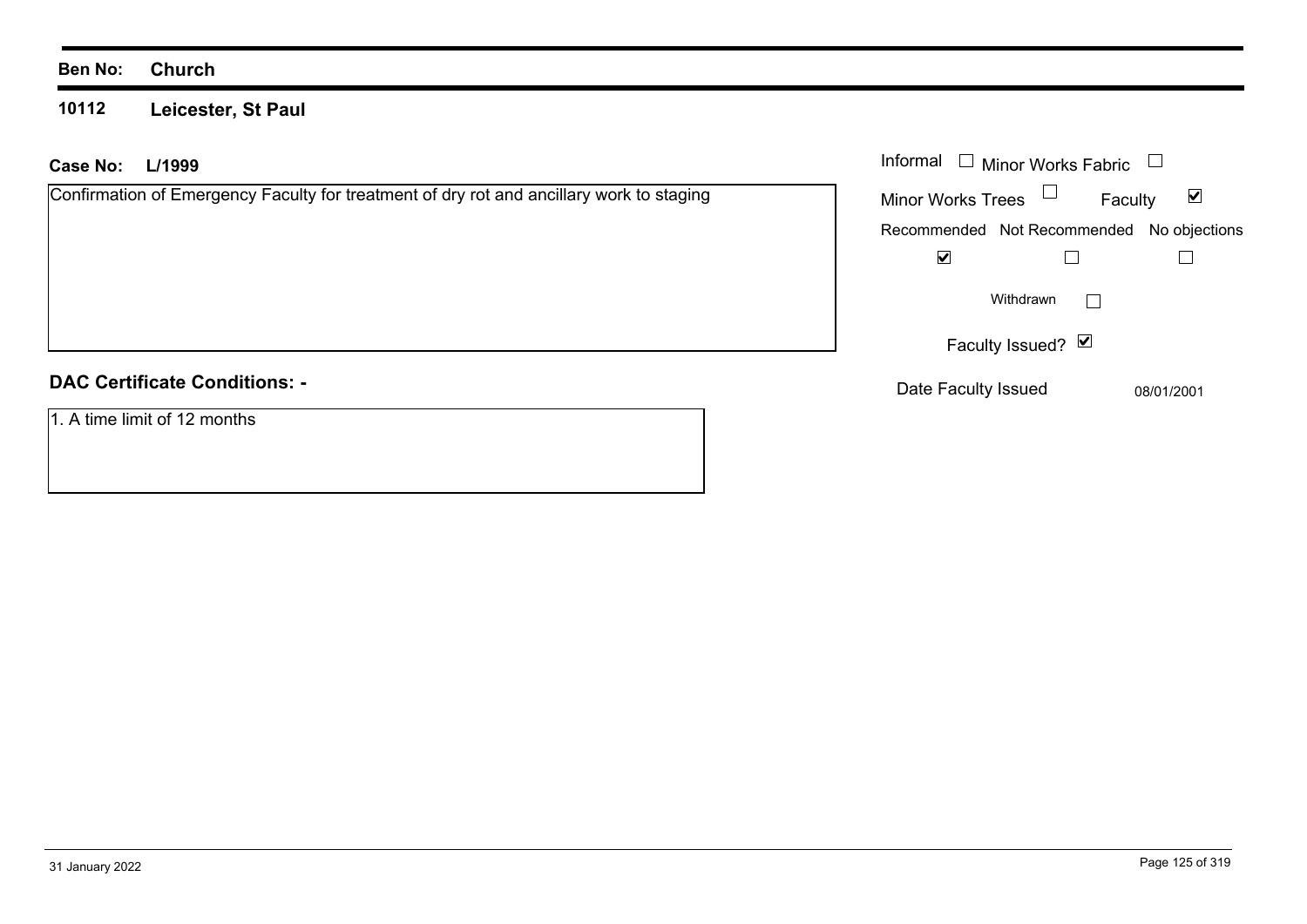## **L070/2001 Case No:** Informal

| Removal and Sale of Organ                                                                                                                                                                                                                                                                                                                                 | $\blacktriangledown$<br><b>Minor Works Trees</b><br>Faculty                                                                            |
|-----------------------------------------------------------------------------------------------------------------------------------------------------------------------------------------------------------------------------------------------------------------------------------------------------------------------------------------------------------|----------------------------------------------------------------------------------------------------------------------------------------|
|                                                                                                                                                                                                                                                                                                                                                           | Recommended Not Recommended No objections                                                                                              |
|                                                                                                                                                                                                                                                                                                                                                           | $\blacktriangledown$                                                                                                                   |
|                                                                                                                                                                                                                                                                                                                                                           | Withdrawn                                                                                                                              |
|                                                                                                                                                                                                                                                                                                                                                           | Faculty Issued? Ø                                                                                                                      |
| <b>DAC Certificate Conditions: -</b>                                                                                                                                                                                                                                                                                                                      | Date Faculty Issued<br>30/10/2001                                                                                                      |
| 1. A time limit of 12 months                                                                                                                                                                                                                                                                                                                              |                                                                                                                                        |
| <b>Case No:</b><br>L123/2004                                                                                                                                                                                                                                                                                                                              | Informal<br><b>Minor Works Fabric</b>                                                                                                  |
| Disposal of the following items to the Church of Toyama, St Mary in the Diocese of Kyoto, Japan:-<br>1. 15 pews each on the right and left sides of the church<br>2. Lectern<br>3. Altar (on the left side of the church)<br>4. 2 altar rails<br>5. Prayer desk (at the front of the church)<br>6. Prayer desk and small pew (at the front of the church) | Minor Works Trees<br>$\blacktriangledown$<br>Faculty<br>Recommended Not Recommended No objections<br>$\blacktriangledown$<br>Withdrawn |
|                                                                                                                                                                                                                                                                                                                                                           | Faculty Issued? Ø                                                                                                                      |
| <b>DAC Certificate Conditions: -</b>                                                                                                                                                                                                                                                                                                                      | Date Faculty Issued<br>03/11/2004                                                                                                      |
| 1. A time limit of 12 months                                                                                                                                                                                                                                                                                                                              |                                                                                                                                        |

Minor Works Fabric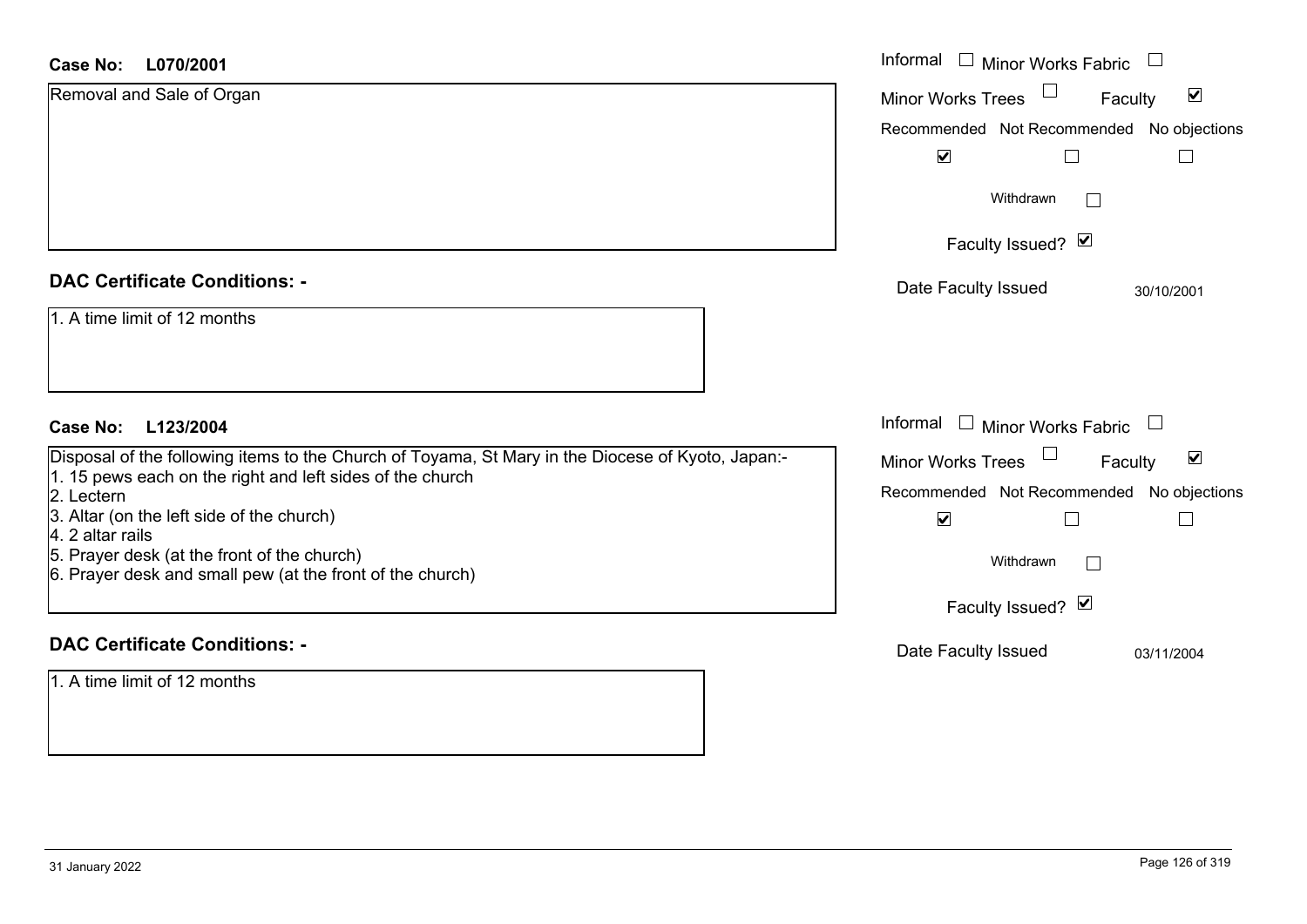| <b>Case No:</b><br>L064/2006                                                                                                          | Informal<br>$\perp$<br><b>Minor Works Fabric</b>            |
|---------------------------------------------------------------------------------------------------------------------------------------|-------------------------------------------------------------|
| Prior to installation in other church(es), removal, from this redundant church, of: -                                                 | $\blacktriangledown$<br><b>Minor Works Trees</b><br>Faculty |
| 1. Wooden screen between the Lady Chapel and the nave<br>2. Aumbry in the south wall of the chapel and its associated memorial plaque | Recommended Not Recommended No objections                   |
| 3. Aumbry lamp<br>4. Bell                                                                                                             | $\blacktriangledown$<br>П<br>$\mathbb{R}^n$                 |
|                                                                                                                                       | Withdrawn                                                   |
|                                                                                                                                       | Faculty Issued? Ø                                           |
| <b>DAC Certificate Conditions: -</b>                                                                                                  | Date Faculty Issued<br>01/06/2006                           |
| 1. A time limit of 12 months                                                                                                          |                                                             |
| <b>Case No:</b><br>L070/2008                                                                                                          | Informal □ Minor Works Fabric                               |
| Removal, prior to offering for sale to other churches, the following items as per the inventory: -                                    | Minor Works Trees<br>$\blacktriangledown$<br>Faculty        |
| 1. Furniture<br>2. Crucifixes, candlesticks etc                                                                                       | Recommended Not Recommended<br>No objections                |
| 3. Vestments and other textiles<br>4. Books                                                                                           | $\blacktriangledown$<br>$\Box$                              |
| 5. Pictures                                                                                                                           | Withdrawn                                                   |
| 6. Smaller items                                                                                                                      |                                                             |
|                                                                                                                                       | Faculty Issued? Ø                                           |
| <b>DAC Certificate Conditions: -</b>                                                                                                  | Date Faculty Issued<br>30/04/2008                           |
| 1. A time limit of 12 months                                                                                                          |                                                             |
| 2. That the inventory be reviewed for items that ought to eb sent to the Diocesan<br>record Office rather than being sold             |                                                             |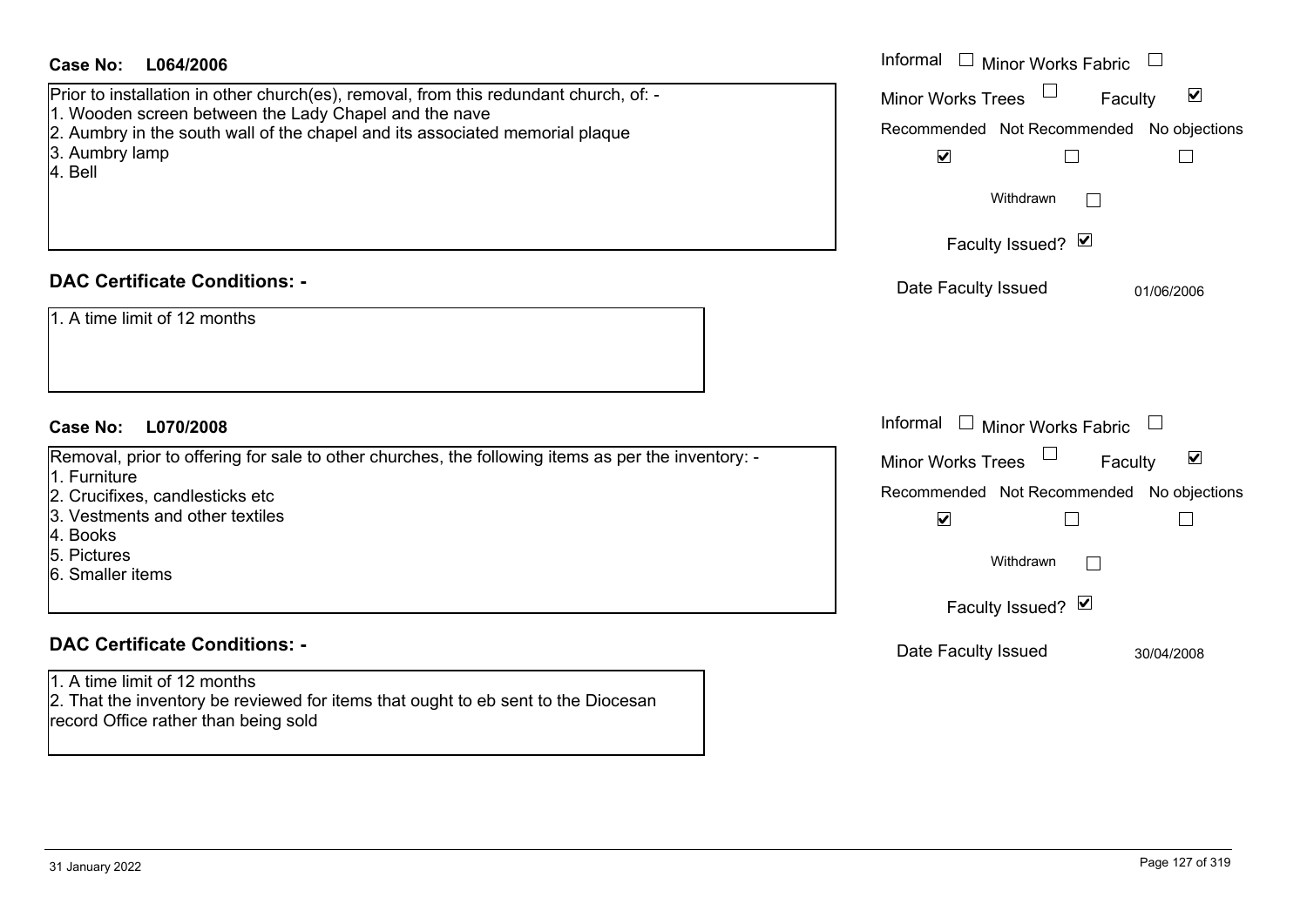## **L148/2013Case No:** Informal

Repairs to the Lightning Conductor

#### **DAC Certificate Conditions: -**

1. A time limit of 12 months

 2. That details of the works are entered in the Log Book so that a record is kept of what has been done

3. That any soil excavated is checked for human remains and any human remains

| Informal<br>$\Box$ Minor Works Fabric<br>∣V∣ |                                           |  |
|----------------------------------------------|-------------------------------------------|--|
| <b>Minor Works Trees</b>                     | Faculty                                   |  |
|                                              | Recommended Not Recommended No objections |  |
|                                              |                                           |  |
| Withdrawn                                    |                                           |  |
|                                              | Faculty Issued?                           |  |

Date Faculty Issued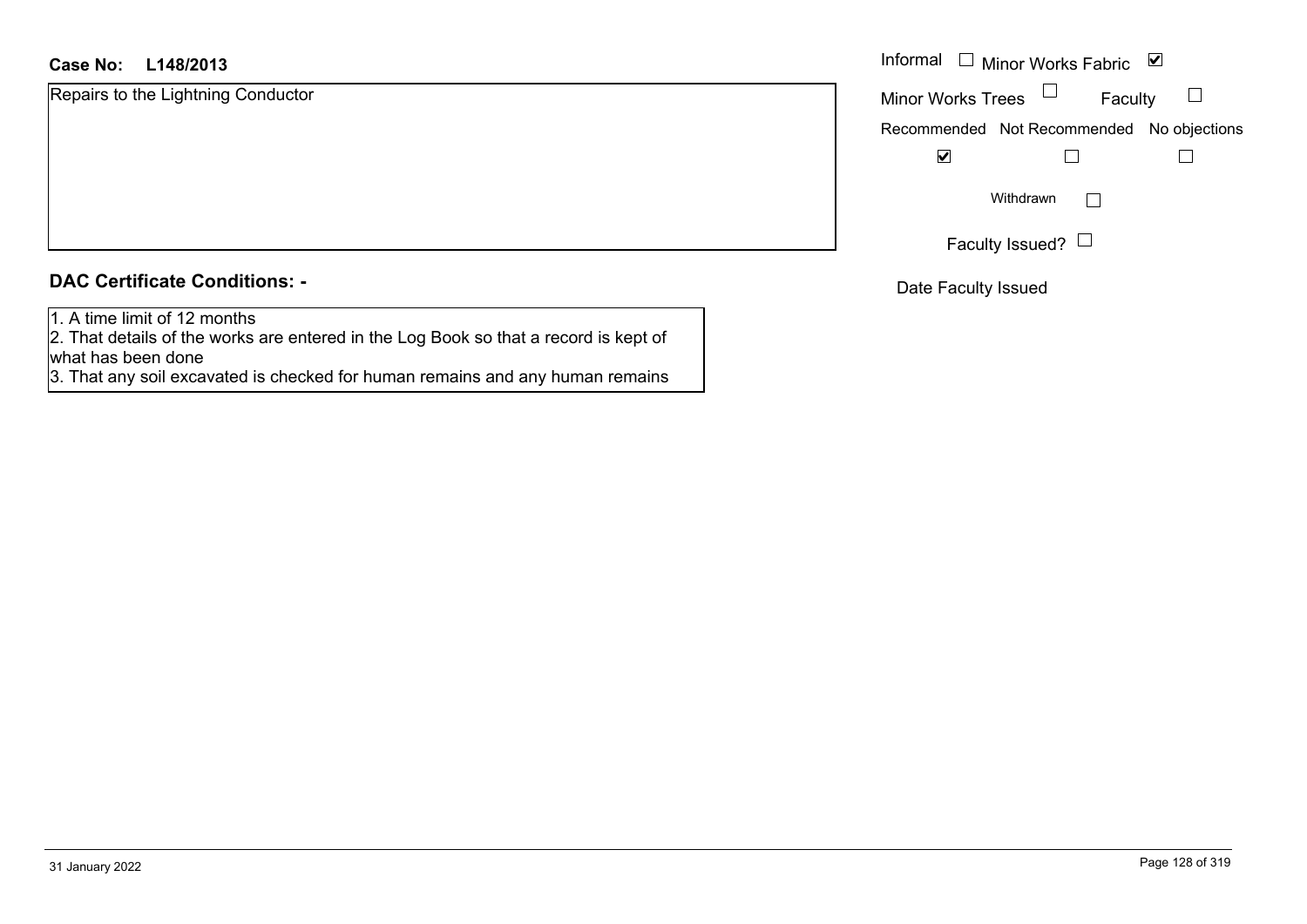#### **10102 Leicester, St Peter**

#### **L093/2000 Case No:** Informal

| Installation of mobile Telephone Mast | $\blacktriangledown$<br><b>Minor Works Trees</b><br>Faculty |
|---------------------------------------|-------------------------------------------------------------|
|                                       | Recommended Not Recommended No objections                   |
|                                       | ⊻                                                           |
|                                       | Withdrawn                                                   |
|                                       | Faculty Issued? $\Box$                                      |
| <b>DAC Certificate Conditions: -</b>  | Date Faculty Issued                                         |
| 1. A time limit of 12 months          |                                                             |

Minor Works Fabric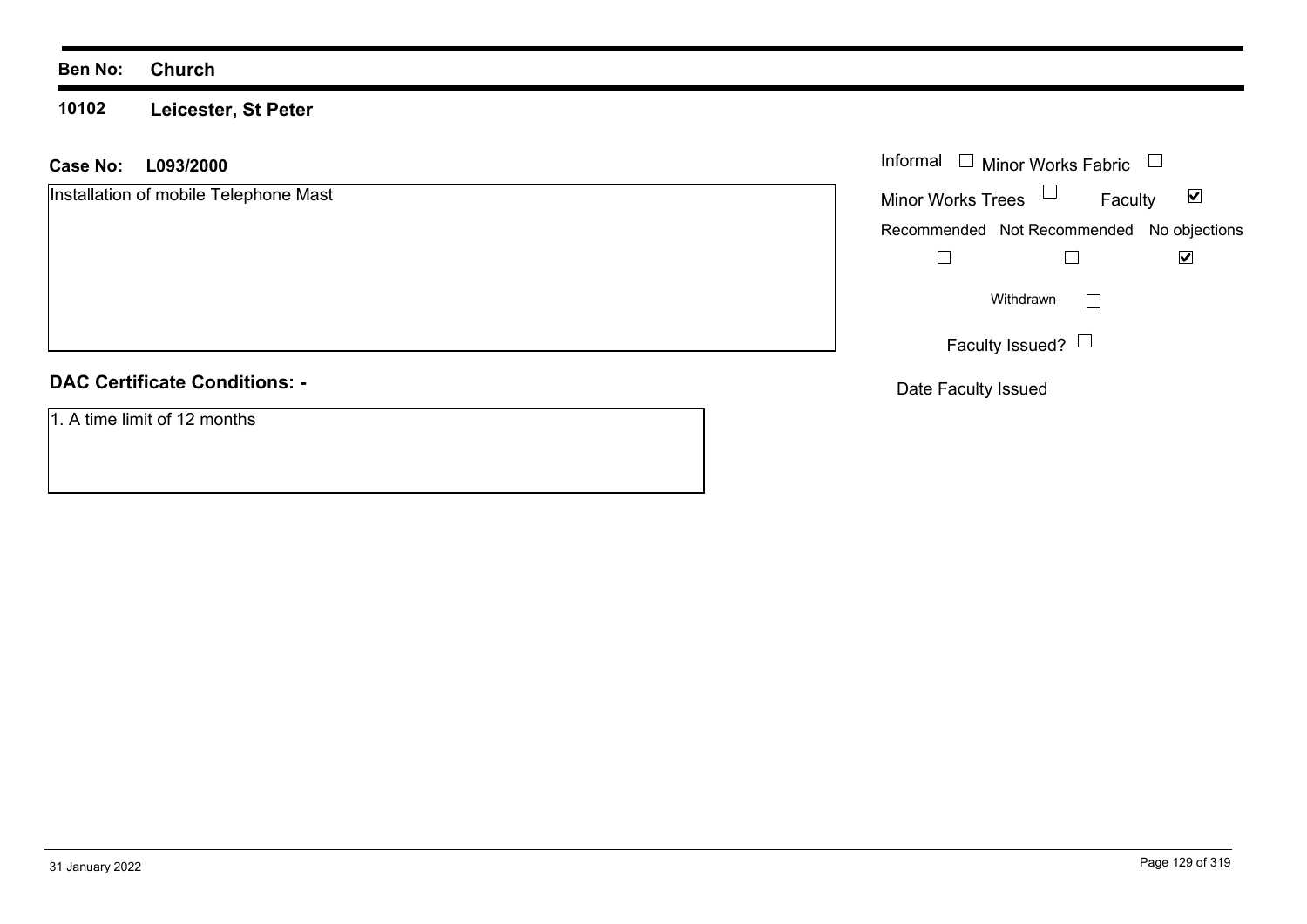# Informal  $\Box$  Minor Works Fabric  $\Box$ **L114/2000Case No:** Informal New Heating installation Faculty  $\blacktriangledown$ Minor Works Trees Recommended Not Recommended No objections  $\overline{\mathbf{v}}$  $\Box$  $\Box$  $\Box$ Withdrawn Faculty Issued? Ø **DAC Certificate Conditions: -**Date Faculty Issued 26/01/2001 1. A time limit of 12 monthsInformal  $\Box$  Minor Works Fabric  $\Box$ **L021/2001Case No:** Informal Window repairs  $\blacktriangledown$ Faculty Minor Works Trees Recommended Not Recommended No objections  $\overline{\mathbf{v}}$  $\Box$  $\Box$ Withdrawn Faculty Issued? Ø **DAC Certificate Conditions: -**Date Faculty Issued 05/11/2001 1. A time limit of 12 months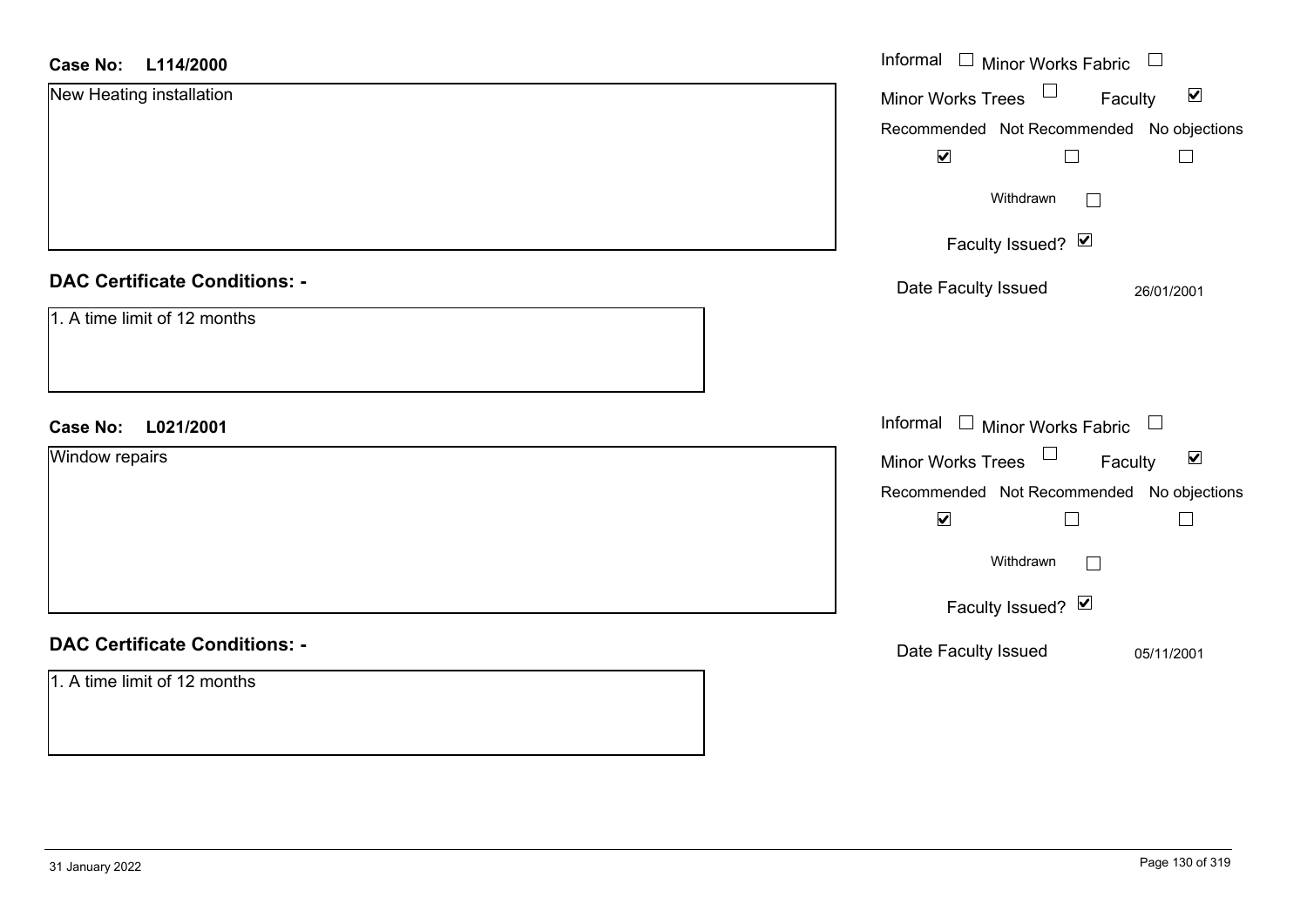| <b>Case No:</b><br>L057/2004                                                                                                                                                                                     | Informal $\Box$ Minor Works Fabric $\Box$                                                                                                                                |
|------------------------------------------------------------------------------------------------------------------------------------------------------------------------------------------------------------------|--------------------------------------------------------------------------------------------------------------------------------------------------------------------------|
| 1. Install electrical power supply to Tower rooms and clock<br>2. Install electrical winding mechanism to clock and time control to chimes<br>3. Install roof and gate to cellar steps at east end of the church | $\blacktriangledown$<br><b>Minor Works Trees</b><br>Faculty<br>Recommended Not Recommended No objections<br>$\blacktriangledown$<br>$\Box$<br>$\Box$                     |
|                                                                                                                                                                                                                  | Withdrawn                                                                                                                                                                |
|                                                                                                                                                                                                                  | Faculty Issued? Ø                                                                                                                                                        |
| <b>DAC Certificate Conditions: -</b>                                                                                                                                                                             | Date Faculty Issued<br>04/08/2004                                                                                                                                        |
| 1. A time limit of 12 months                                                                                                                                                                                     |                                                                                                                                                                          |
| <b>Case No:</b><br>L176/2011                                                                                                                                                                                     | Informal $\Box$ Minor Works Fabric $\Box$                                                                                                                                |
| Works to stabilise the spiral staircase of the Tower                                                                                                                                                             | $\blacktriangledown$<br><b>Minor Works Trees</b><br>Faculty<br>Recommended Not Recommended No objections<br>$\Box$<br>$\Box$<br>$\Box$<br>Withdrawn<br>Faculty Issued? Ø |
| <b>DAC Certificate Conditions: -</b>                                                                                                                                                                             | Date Faculty Issued<br>26/08/2011                                                                                                                                        |
| 1. A time limit of 12 months<br>2. That details of the works are entered in the Log Book so that a record is kept of<br>what has been done                                                                       |                                                                                                                                                                          |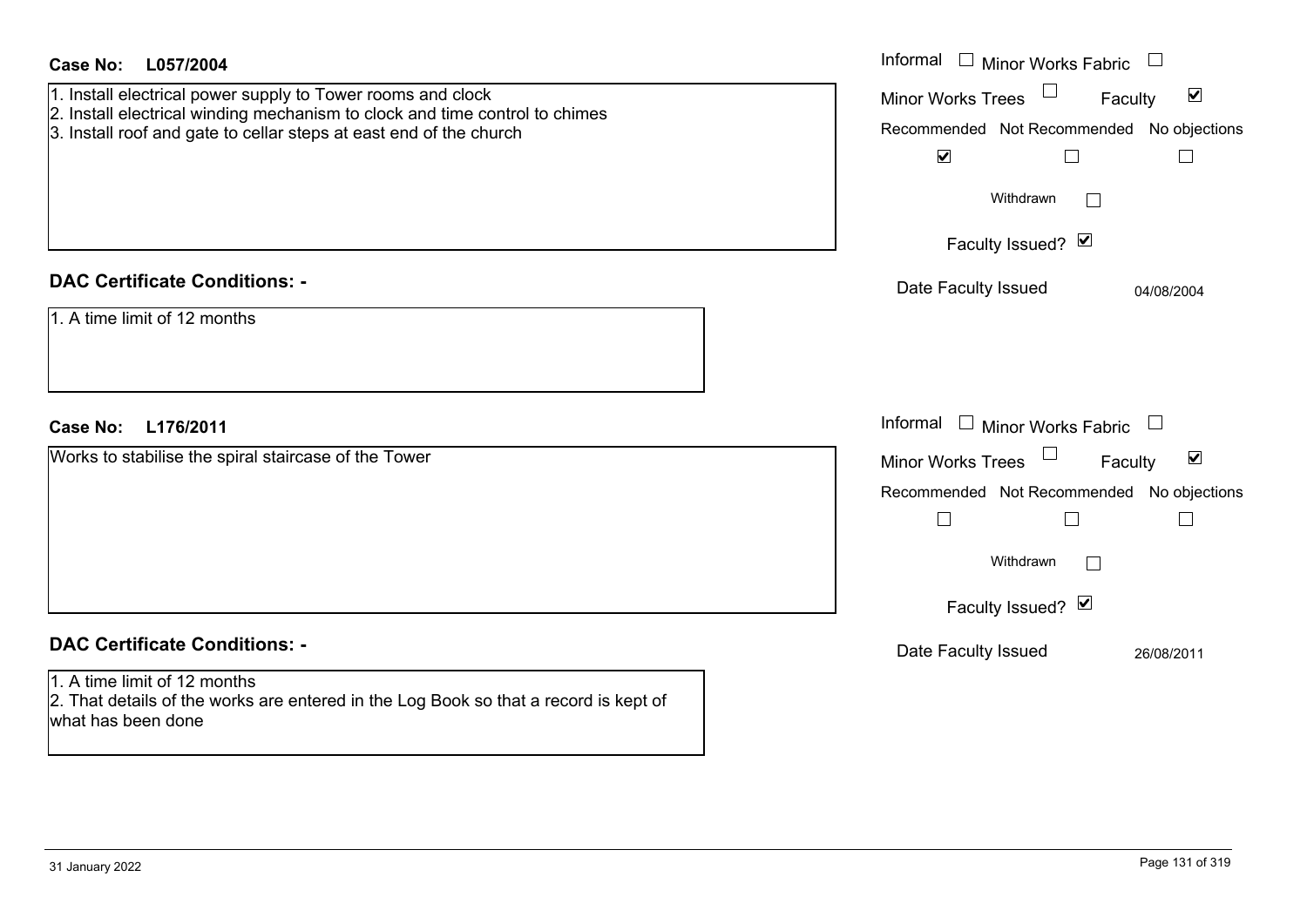| <b>Case No:</b><br>L105/2011                                                                                                               | Informal $\Box$ Minor Works Fabric                          |
|--------------------------------------------------------------------------------------------------------------------------------------------|-------------------------------------------------------------|
| Introduction of Font and plinth (removed from Leicester, St Saviour)                                                                       | $\blacktriangledown$<br><b>Minor Works Trees</b><br>Faculty |
|                                                                                                                                            | Recommended Not Recommended No objections                   |
|                                                                                                                                            | $\Box$<br>$\Box$                                            |
|                                                                                                                                            | Withdrawn<br>$\blacktriangledown$                           |
|                                                                                                                                            | Faculty Issued? $\Box$                                      |
| <b>DAC Certificate Conditions: -</b>                                                                                                       | Date Faculty Issued                                         |
| 1. A time limit of 12 months<br>2. That details of the works are entered in the Log Book so that a record is kept of<br>what has been done |                                                             |
| <b>Case No:</b><br>L070/2012                                                                                                               | Informal $\Box$ Minor Works Fabric $\Box$                   |
| Introduction of: -                                                                                                                         | Minor Works Trees<br>Faculty                                |
| 1. Safe<br>2. Communion Plate                                                                                                              | Recommended Not Recommended No objections                   |
| formerly in use at Leicester, St Saviour                                                                                                   | $\Box$<br>$\Box$                                            |
|                                                                                                                                            | Withdrawn                                                   |
|                                                                                                                                            | Faculty Issued? $\Box$                                      |
| <b>DAC Certificate Conditions: -</b>                                                                                                       | Date Faculty Issued                                         |
| 1. A time limit of 12 months<br>2. That details of the works are entered in the Log Book so that a record is kept of<br>what has been done |                                                             |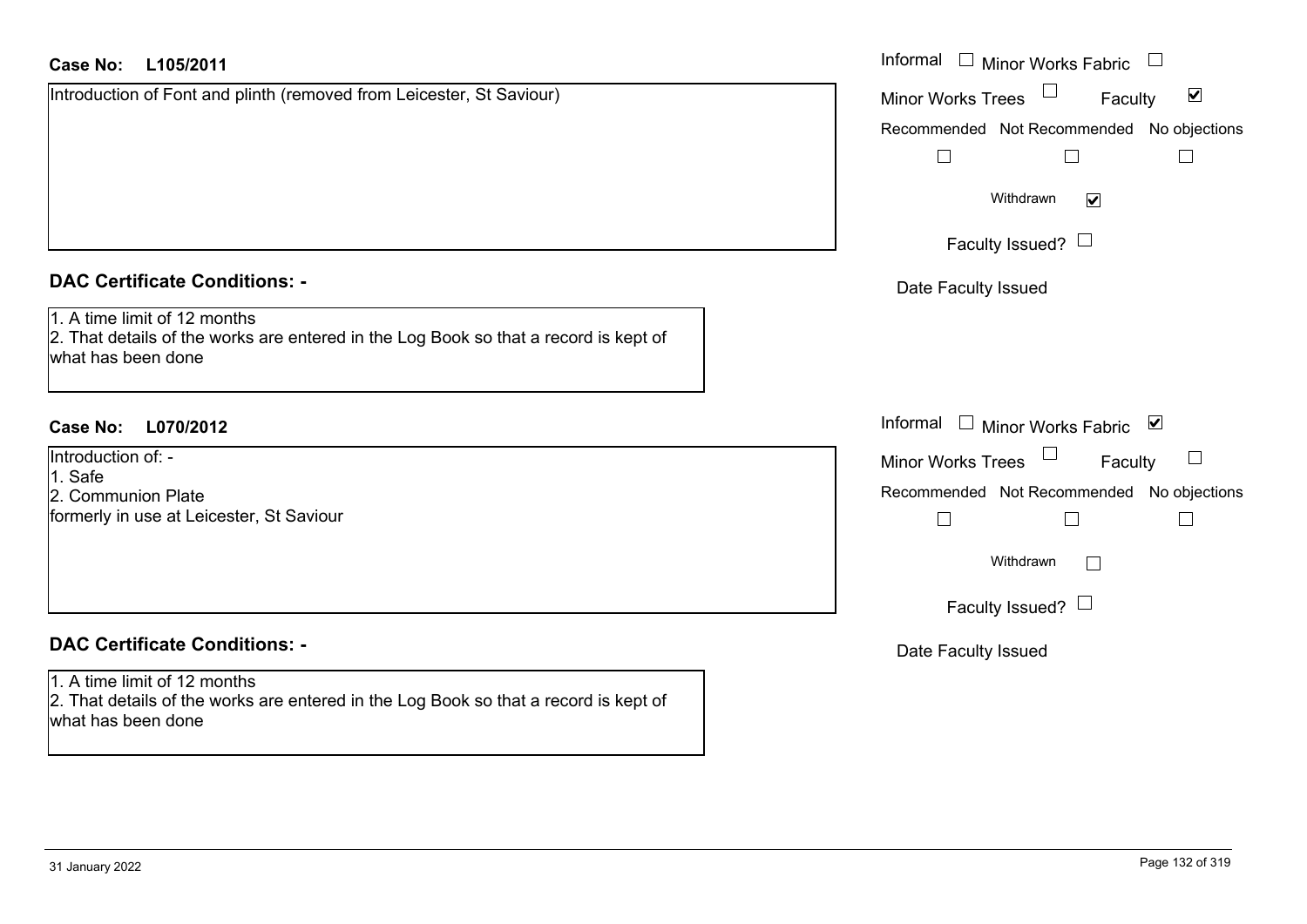| <b>Case No:</b><br>L085/2012                                                                                                                                                                        | Informal $\Box$ Minor Works Fabric $\Box$                                                                                                                              |
|-----------------------------------------------------------------------------------------------------------------------------------------------------------------------------------------------------|------------------------------------------------------------------------------------------------------------------------------------------------------------------------|
| Re-installation of the railings and gates around the boundary wall of the church from the boundary with<br>the former vicarage on St Peter's Road to the boundary with the houses on Gopsall Street | Minor Works Trees<br>$\blacktriangledown$<br>Faculty<br>Recommended Not Recommended No objections<br>$\blacktriangledown$<br>Withdrawn<br>$\mathbf{L}$                 |
| <b>DAC Certificate Conditions: -</b>                                                                                                                                                                | Faculty Issued? Ø                                                                                                                                                      |
| 1. A time limit of 12 months<br>2. That details of the works are entered in the Log Book so that a record is kept of<br>what has been done                                                          | Date Faculty Issued<br>25/02/2013                                                                                                                                      |
| L112/2012<br><b>Case No:</b>                                                                                                                                                                        | Informal $\blacksquare$ Minor Works Fabric $\blacksquare$                                                                                                              |
| Refurbishment and re-ordering of the Church and Church Hall                                                                                                                                         | Minor Works Trees<br>Faculty<br>Recommended Not Recommended No objections<br>$\Box$<br>$\Box$<br>$\Box$<br>Withdrawn<br>$\blacktriangledown$<br>Faculty Issued? $\Box$ |
| <b>DAC Certificate Conditions: -</b>                                                                                                                                                                | Date Faculty Issued                                                                                                                                                    |
| 1. That details of the works are entered in the Log Book so that a record is kept of<br>what has been done                                                                                          |                                                                                                                                                                        |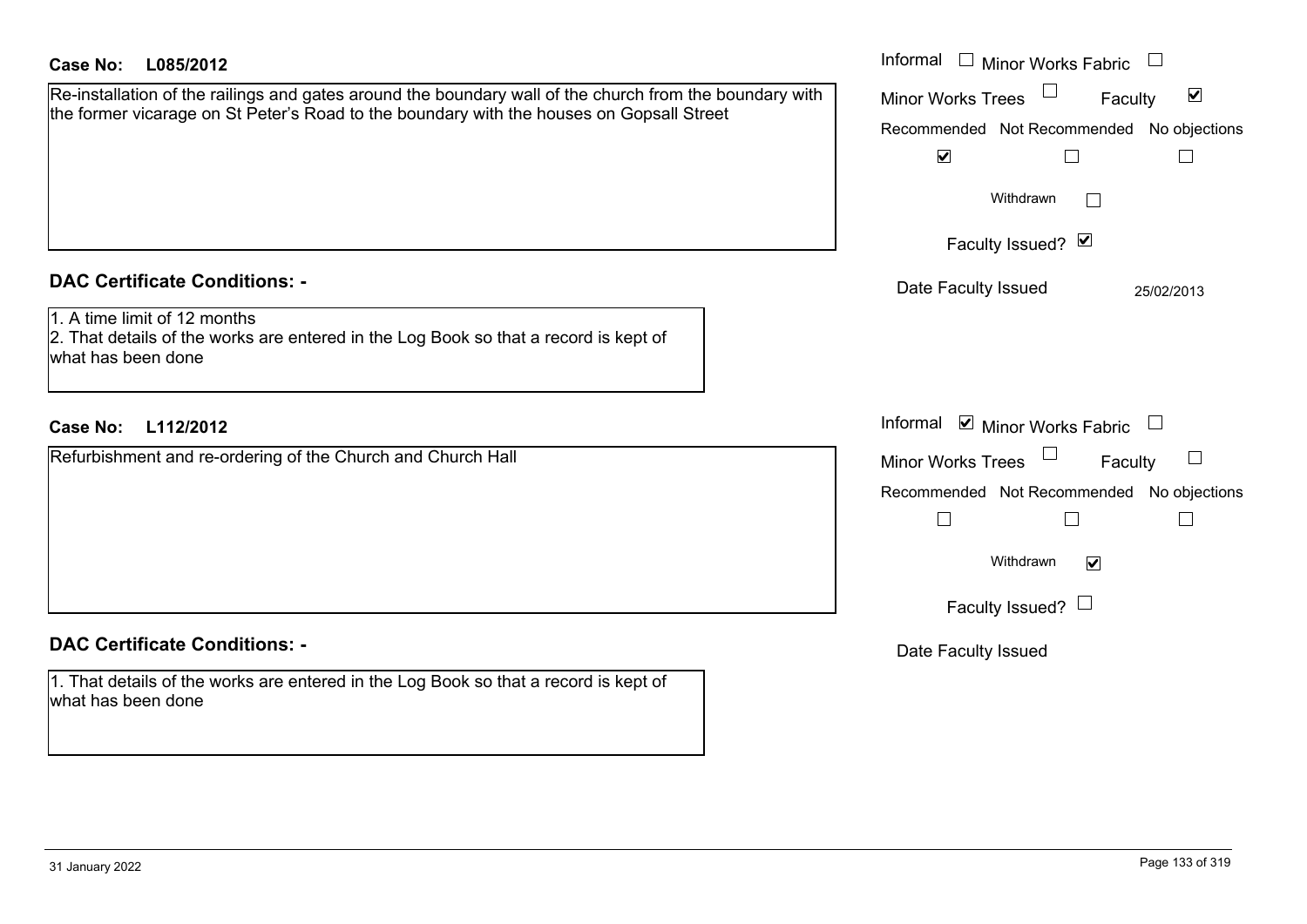| <b>Case No:</b><br>L182/2013                                                                                                               | Informal $\Box$ Minor Works Fabric<br>$\overline{\phantom{a}}$ |
|--------------------------------------------------------------------------------------------------------------------------------------------|----------------------------------------------------------------|
| Repairs to the water main in the churchyard                                                                                                | $\blacktriangledown$<br><b>Minor Works Trees</b><br>Faculty    |
|                                                                                                                                            | Recommended Not Recommended No objections                      |
|                                                                                                                                            |                                                                |
|                                                                                                                                            | Withdrawn                                                      |
|                                                                                                                                            | Faculty Issued? Ø                                              |
| <b>DAC Certificate Conditions: -</b>                                                                                                       | Date Faculty Issued<br>25/09/2013                              |
| 1. A time limit of 12 months<br>2. That details of the works are entered in the Log Book so that a record is kept of<br>what has been done |                                                                |
| L177/2014<br><b>Case No:</b>                                                                                                               | Informal<br>□ Minor Works Fabric $\vert \mathbf{v} \vert$      |
| Installation of 6 x Temporary Lighting Units in the Nave                                                                                   | ⊔<br><b>Minor Works Trees</b><br>Faculty                       |
|                                                                                                                                            | Recommended Not Recommended No objections                      |
|                                                                                                                                            | $\blacktriangledown$                                           |
|                                                                                                                                            | Withdrawn<br>$\vert \hspace{.06cm} \vert$                      |
|                                                                                                                                            | Faculty Issued? $\Box$                                         |
| <b>DAC Certificate Conditions: -</b>                                                                                                       | Date Faculty Issued                                            |
| 1. A time limit of 12 months                                                                                                               |                                                                |
| 2. That details of the works are entered in the Log Book so that a record is kept of<br>what has been done                                 |                                                                |
| 3. That, where possible, all fixings should be made into joints, not stonework, using                                                      |                                                                |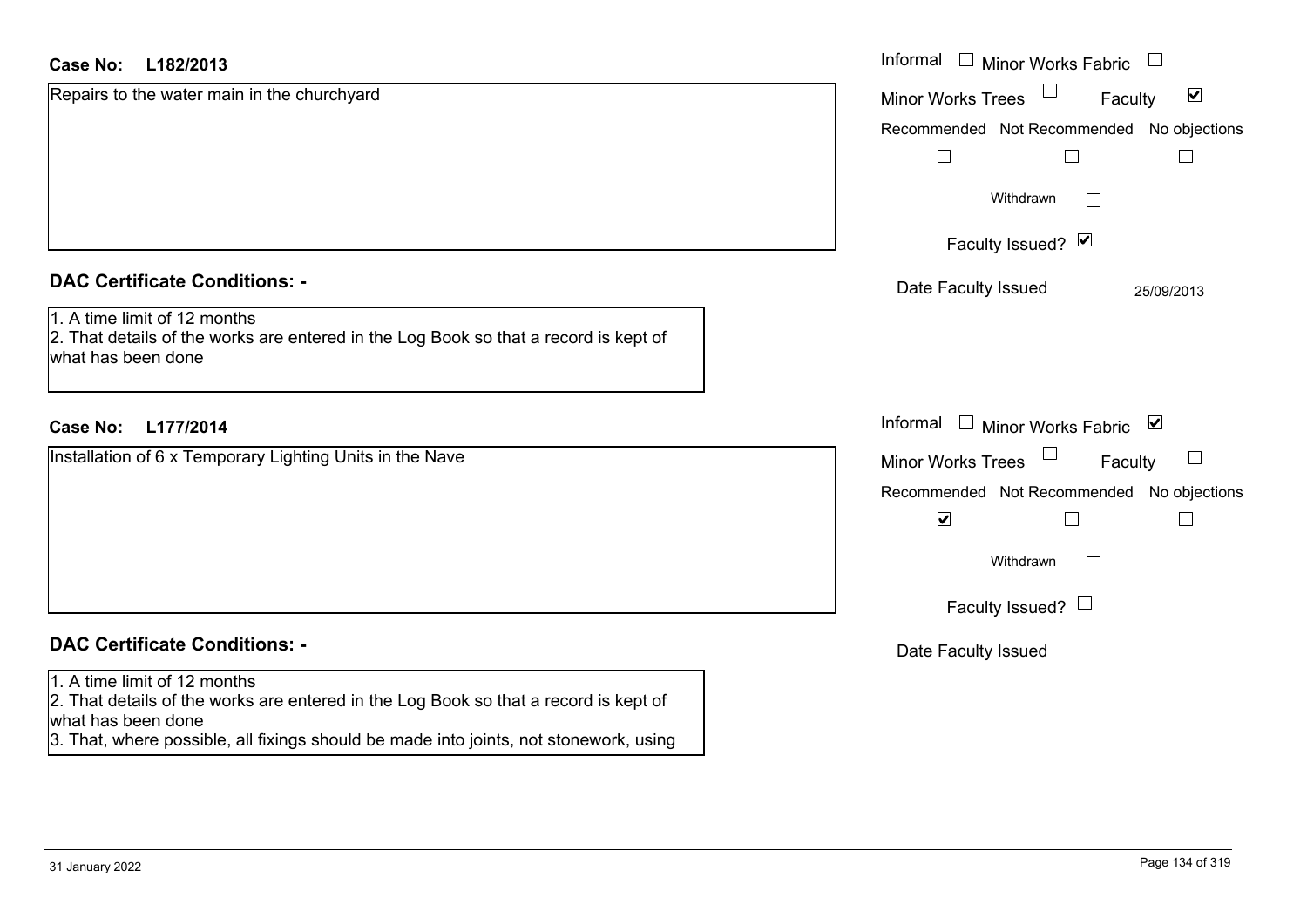| <b>Case No:</b><br>L047/2014                                                                                                               | Informal □ Minor Works Fabric                                           |
|--------------------------------------------------------------------------------------------------------------------------------------------|-------------------------------------------------------------------------|
| Erection of Scaffolding around the Tower etc to guard againts falling roof tiles and stonemasonry                                          | $\blacktriangledown$<br><b>Minor Works Trees</b><br>Faculty             |
|                                                                                                                                            | Recommended Not Recommended No objections<br>$\Box$<br>$\Box$<br>$\Box$ |
|                                                                                                                                            | Withdrawn                                                               |
|                                                                                                                                            | Faculty Issued? Ø                                                       |
| <b>DAC Certificate Conditions: -</b>                                                                                                       | Date Faculty Issued<br>25/02/2014                                       |
| 1. That details of the works are entered in the Log Book so that a record is kept of<br>what has been done                                 |                                                                         |
| L083/2014<br><b>Case No:</b>                                                                                                               | Informal $\Box$ Minor Works Fabric $\Box$                               |
| Trimming of all Trees in the churchyard                                                                                                    | Minor Works Trees $\Box$<br>Faculty                                     |
|                                                                                                                                            | Recommended Not Recommended No objections                               |
|                                                                                                                                            | $\blacktriangledown$<br>$\Box$<br>$\Box$                                |
|                                                                                                                                            | Withdrawn                                                               |
|                                                                                                                                            | Faculty Issued? $\Box$                                                  |
| <b>DAC Certificate Conditions: -</b>                                                                                                       | Date Faculty Issued                                                     |
| 1. A time limit of 12 months<br>2. That details of the works are entered in the Log Book so that a record is kept of<br>what has been done |                                                                         |
|                                                                                                                                            |                                                                         |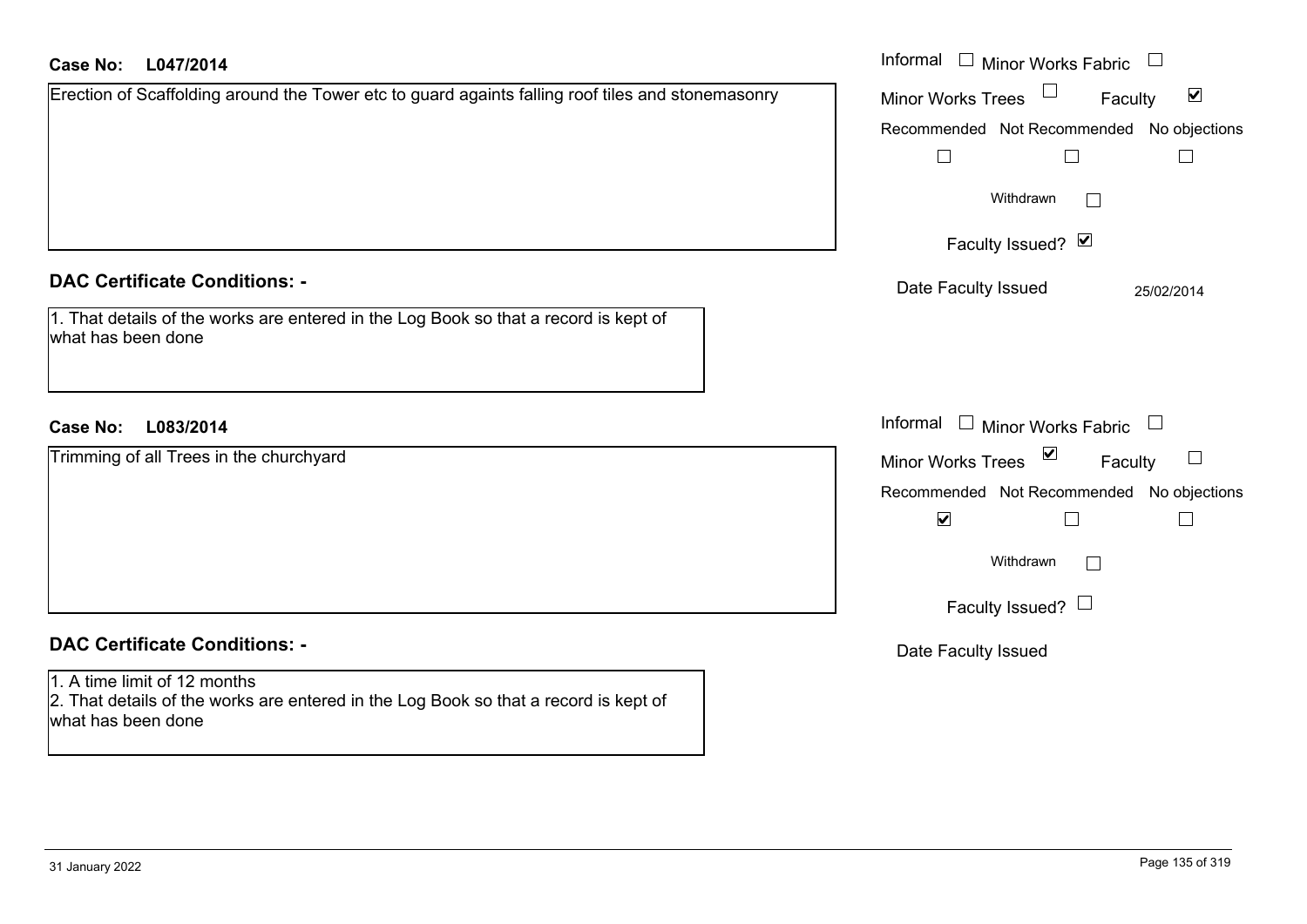Replacement of Amplifier

### **DAC Certificate Conditions: -**

1. That details of the works are entered in the Log Book so that a record is kept of what has been done

|                   | Informal $\Box$ Minor Works Fabric $\Box$ |
|-------------------|-------------------------------------------|
| nent of Amplifier | Faculty<br>Minor Works Trees              |
|                   | Recommended Not Recommended No objections |
|                   | $\blacktriangledown$                      |
|                   | Withdrawn                                 |
|                   | Faculty Issued? $\Box$                    |

Date Faculty Issued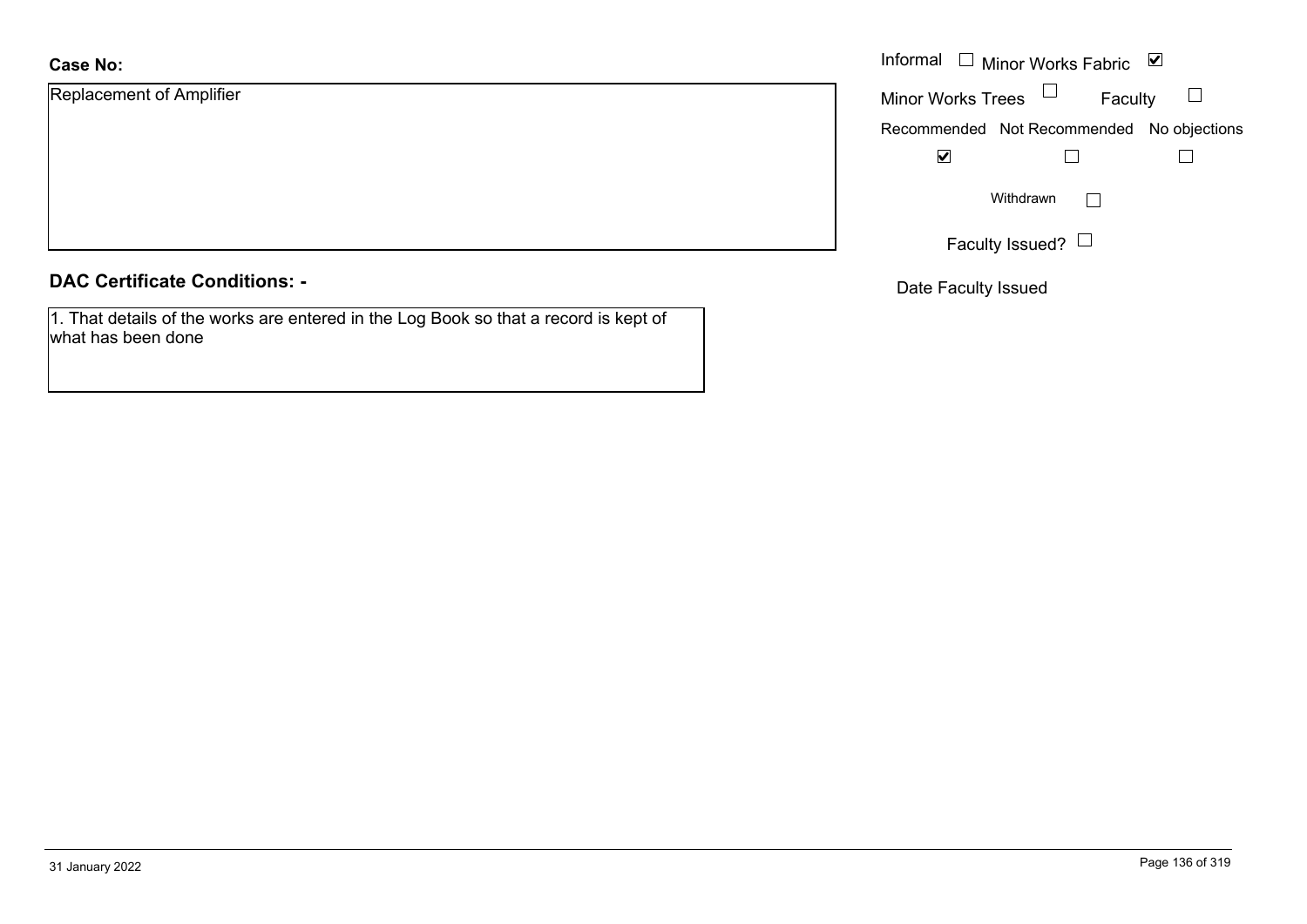Informal  $\Box$  Minor Works Fabric  $\Box$  Informal **Case No:**1. CONFIRMATORY APPLICATION for works undertaken with Chancellor's Licence: - $\blacktriangledown$ Faculty Minor Works Trees a) Investigation works to the: i) South Porch & Baptistry Roofs abutting the north and south sides of the Tower Recommended Not Recommended No objections ii) The Nave roof where it abuts the Tower  $\overline{\mathbf{v}}$  $\Box$  $\Box$  iii) Nave-Chancel Roof at its apsed east end iv) North and South Aisle Roofs Withdrawn $\Box$  to ascertain the repairs required 2. Repairs consisting of: - Faculty Issued? Ø a) Tower roof repairs b) Tower stonework c) Window repairs d) Baptistery window repairs e) South Porch roof repairs f) North Porch roof repairs g) Nave roof repairs h) Repairs to the Rainwater Disposal System i) Repairs to the Clock j) Ceiling repairs **DAC Certificate Conditions: -**Date Faculty Issued 28/11/2016 1. That details of the works are entered in the Log Book so that a record is kept of what has been done

2. That the dials, dial works and clock movement will be protected where necessary

from dust and falling masonry during the site works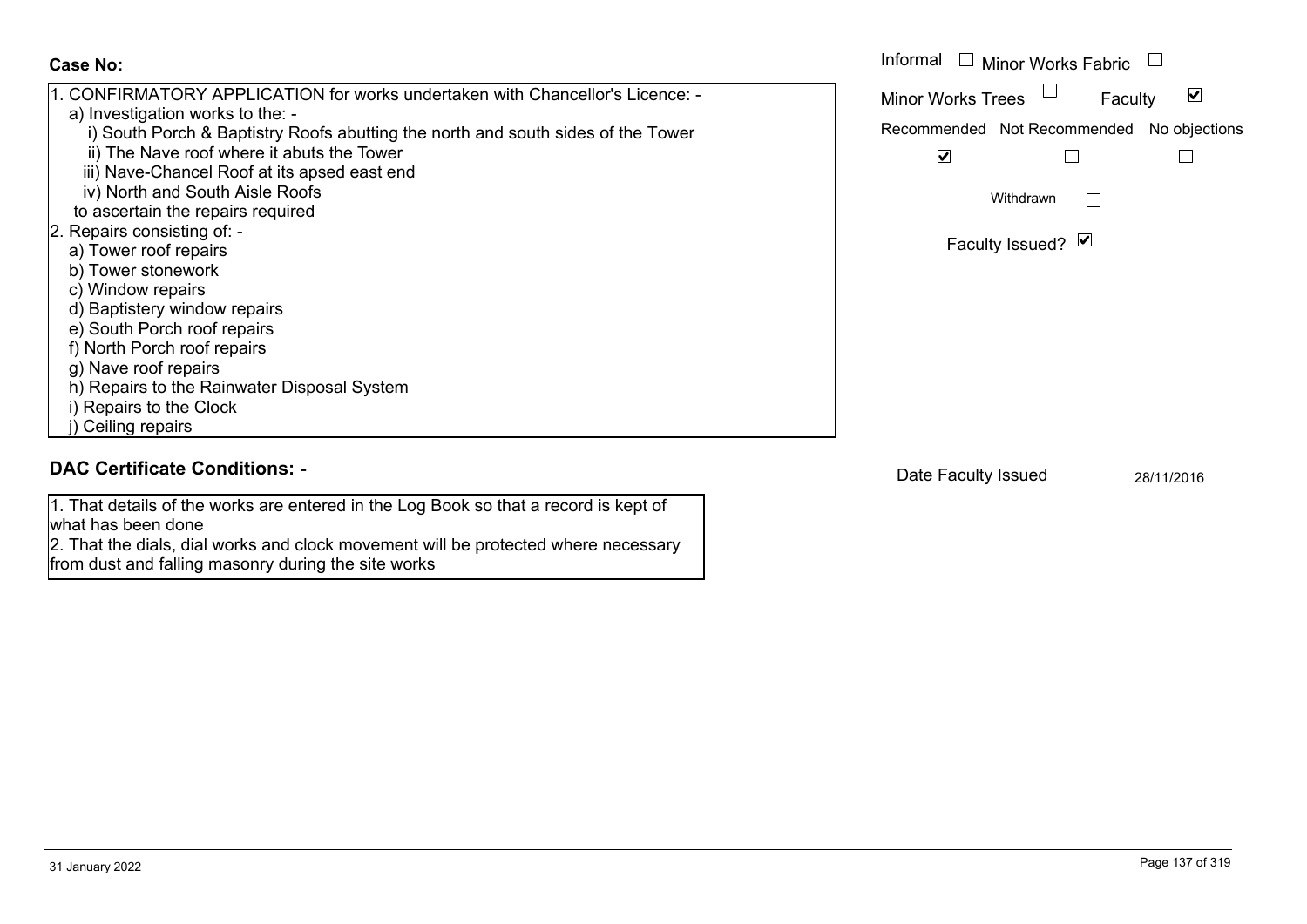| <b>Case No:</b>                                                                                                          | Informal $\Box$ Minor Works Fabric $\Box$                                        |
|--------------------------------------------------------------------------------------------------------------------------|----------------------------------------------------------------------------------|
| Phase 2 of QI Repairs comprising: -<br>1. Repairs to Swithland Slate Covered Roofs<br>2. Stonework repairs to Baptistery | <b>Minor Works Trees</b><br>Faculty<br>Recommended Not Recommended No objections |
| 3. Rainwater Goods                                                                                                       | $\blacktriangledown$<br>$\Box$                                                   |
| 4. Window Repairs                                                                                                        |                                                                                  |
| 5. Lightning Conductor<br>6. Ceiling Repairs                                                                             | Withdrawn                                                                        |
|                                                                                                                          | Faculty Issued? $\Box$                                                           |
| <b>DAC Certificate Conditions: -</b>                                                                                     | Date Faculty Issued                                                              |
| 1. That details of the works are entered in the Log Book so that a record is kept of<br>what has been done               |                                                                                  |
|                                                                                                                          |                                                                                  |
| <b>Case No:</b>                                                                                                          | Informal □ Minor Works Fabric ⊠                                                  |
| Replace gas heaters in the Old Hall (with the same as existing)                                                          | <b>Minor Works Trees</b><br>Faculty                                              |
|                                                                                                                          | Recommended Not Recommended No objections                                        |
|                                                                                                                          | $\blacktriangledown$<br>$\Box$<br>$\mathbb{R}^n$                                 |
|                                                                                                                          | Withdrawn                                                                        |
|                                                                                                                          | Faculty Issued? $\Box$                                                           |
| <b>DAC Certificate Conditions: -</b>                                                                                     | Date Faculty Issued                                                              |
| 1. That details of the works are entered in the Log Book so that a record is kept of                                     |                                                                                  |
| what has been done<br>2. That the PCC ensures that Busy Bee Boilers are Gas Safe registered at the                       |                                                                                  |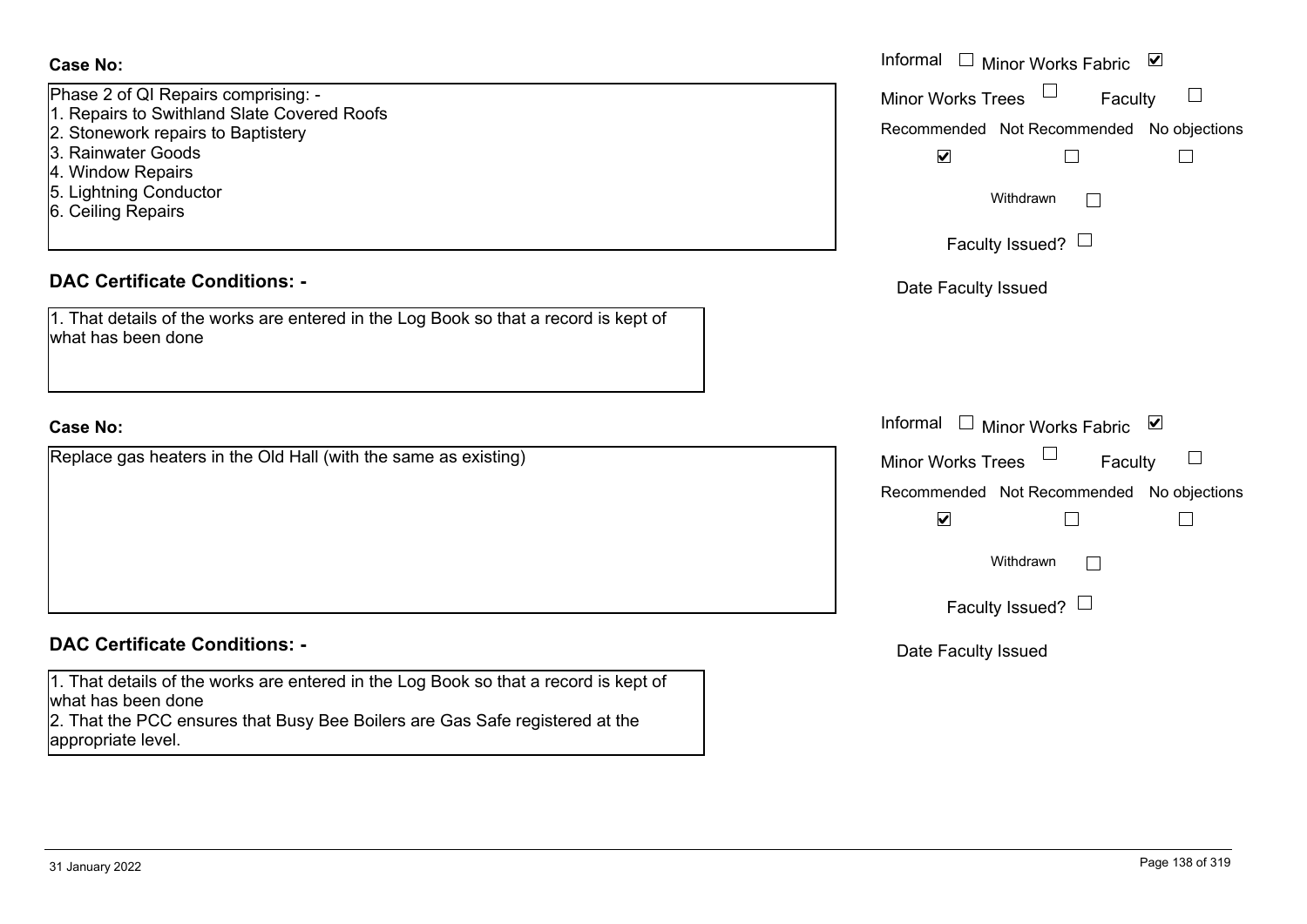Repairs to: -

- 1. Stained glass windows
- 2. Damaged window protection grills

# **DAC Certificate Conditions: -**

1. That details of the works are entered in the Log Book so that a record is kept of what has been done

2. That the window grilles are of black powder coated stainless steel and shaped to fit into any tracery of the windows and that, where possible, all fixings should be made

|                                                         | Informal $\Box$ Minor Works Fabric $\Box$                                                                     |
|---------------------------------------------------------|---------------------------------------------------------------------------------------------------------------|
| O. -<br>d glass windows<br>ged window protection grills | <b>Minor Works Trees</b><br>⊻<br>Faculty<br>Recommended Not Recommended No objections<br>$\blacktriangledown$ |
|                                                         | Withdrawn                                                                                                     |
| rtificate Conditions: -                                 | Faculty Issued? $\Box$<br>Date Faculty Issued<br>07/06/2019                                                   |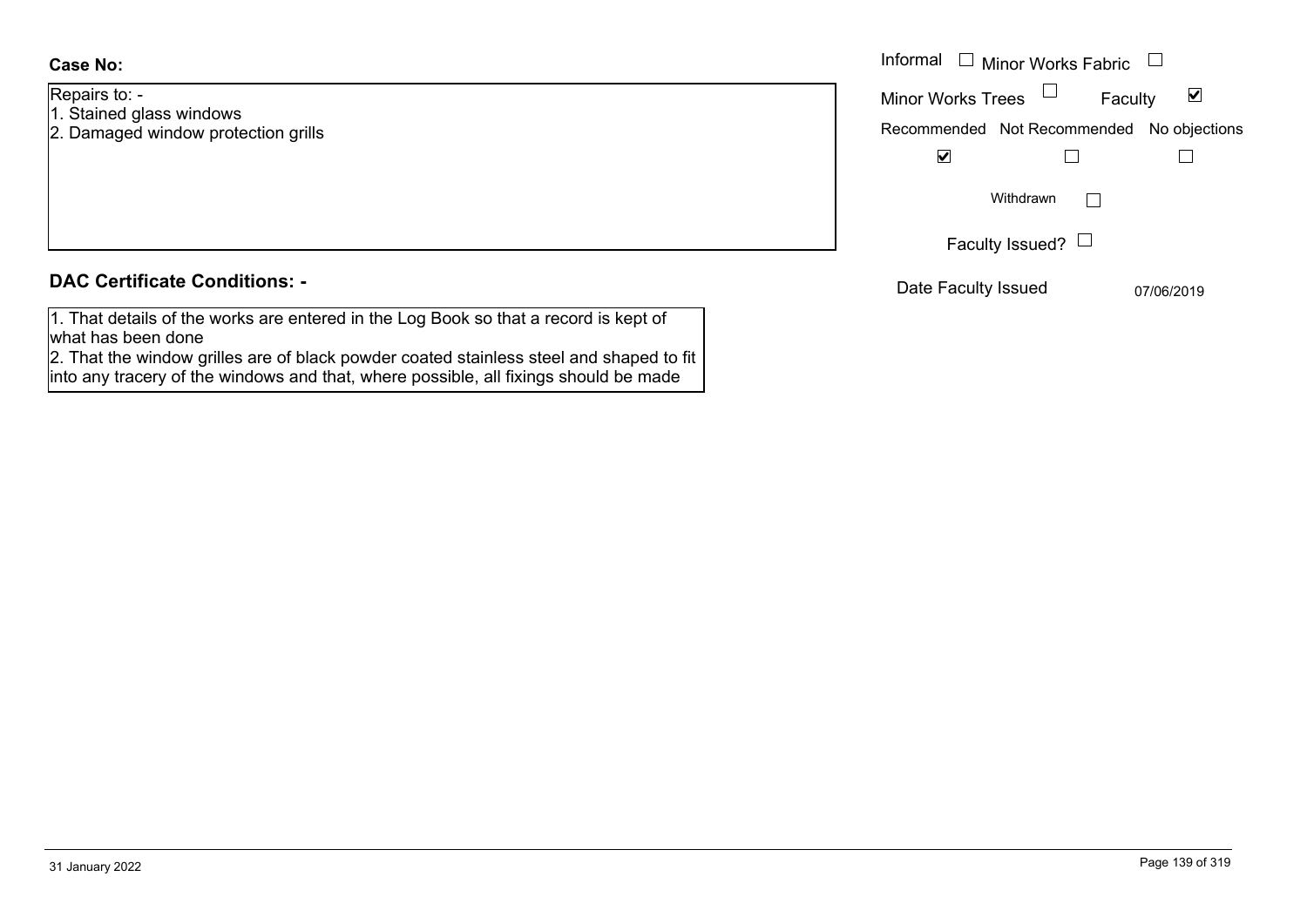#### **10102Leicester, St Saviour**

### **L210/2008 Case No:** Informal

|  | Removal of Lectern |  |
|--|--------------------|--|
|--|--------------------|--|

# **DAC Certificate Conditions: -**

1. A time limit of 12 months

 2. That details of the works are entered in the Log Book so that a record is kept of what has been done

|                   | Informal ⊻ Minor Works Fabric             |  |
|-------------------|-------------------------------------------|--|
| Minor Works Trees | Faculty                                   |  |
|                   | Recommended Not Recommended No objections |  |
|                   |                                           |  |
|                   | Withdrawn                                 |  |
|                   | Faculty Issued? $\Box$                    |  |

Date Faculty Issued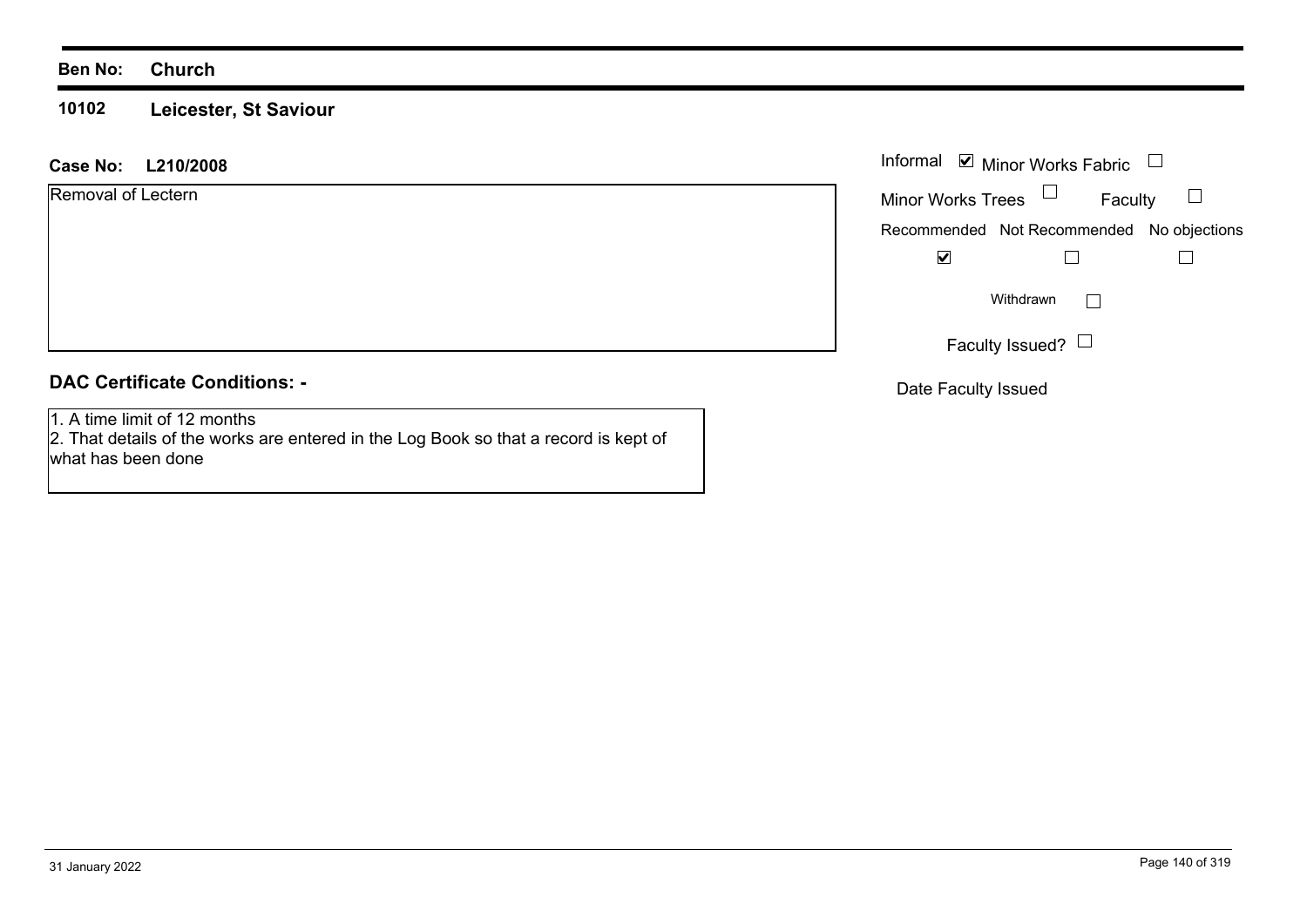| <b>Case No:</b><br>L169/2010                                                                                                               | Informal Ø Minor Works Fabric □                                                                                                                                                                        |
|--------------------------------------------------------------------------------------------------------------------------------------------|--------------------------------------------------------------------------------------------------------------------------------------------------------------------------------------------------------|
| CONFIRMATORY FACULTY undertaken with CHANCELLOR'S CONSENT: -<br>Removal and storage of organ pipework following metal theft                | $\Box$<br>$\blacktriangledown$<br><b>Minor Works Trees</b><br>Faculty<br>Recommended Not Recommended No objections<br>$\Box$<br>$\Box$<br>Withdrawn<br>Faculty Issued? $\Box$                          |
| <b>DAC Certificate Conditions: -</b>                                                                                                       | Date Faculty Issued                                                                                                                                                                                    |
| 1. A time limit of 12 months<br>2. That details of the works are entered in the Log Book so that a record is kept of<br>what has been done |                                                                                                                                                                                                        |
| L138/2010<br><b>Case No:</b>                                                                                                               | Informal $\Box$ Minor Works Fabric $\Box$                                                                                                                                                              |
| Removal of bell to the Roman Catholic church of the Sacred Heart, Leicester                                                                |                                                                                                                                                                                                        |
|                                                                                                                                            | $\Box$<br>$\blacktriangledown$<br><b>Minor Works Trees</b><br>Faculty<br>Recommended Not Recommended No objections<br>$\blacktriangledown$<br>$\Box$<br>Withdrawn<br>$\perp$<br>Faculty Issued? $\Box$ |
| <b>DAC Certificate Conditions: -</b>                                                                                                       | Date Faculty Issued                                                                                                                                                                                    |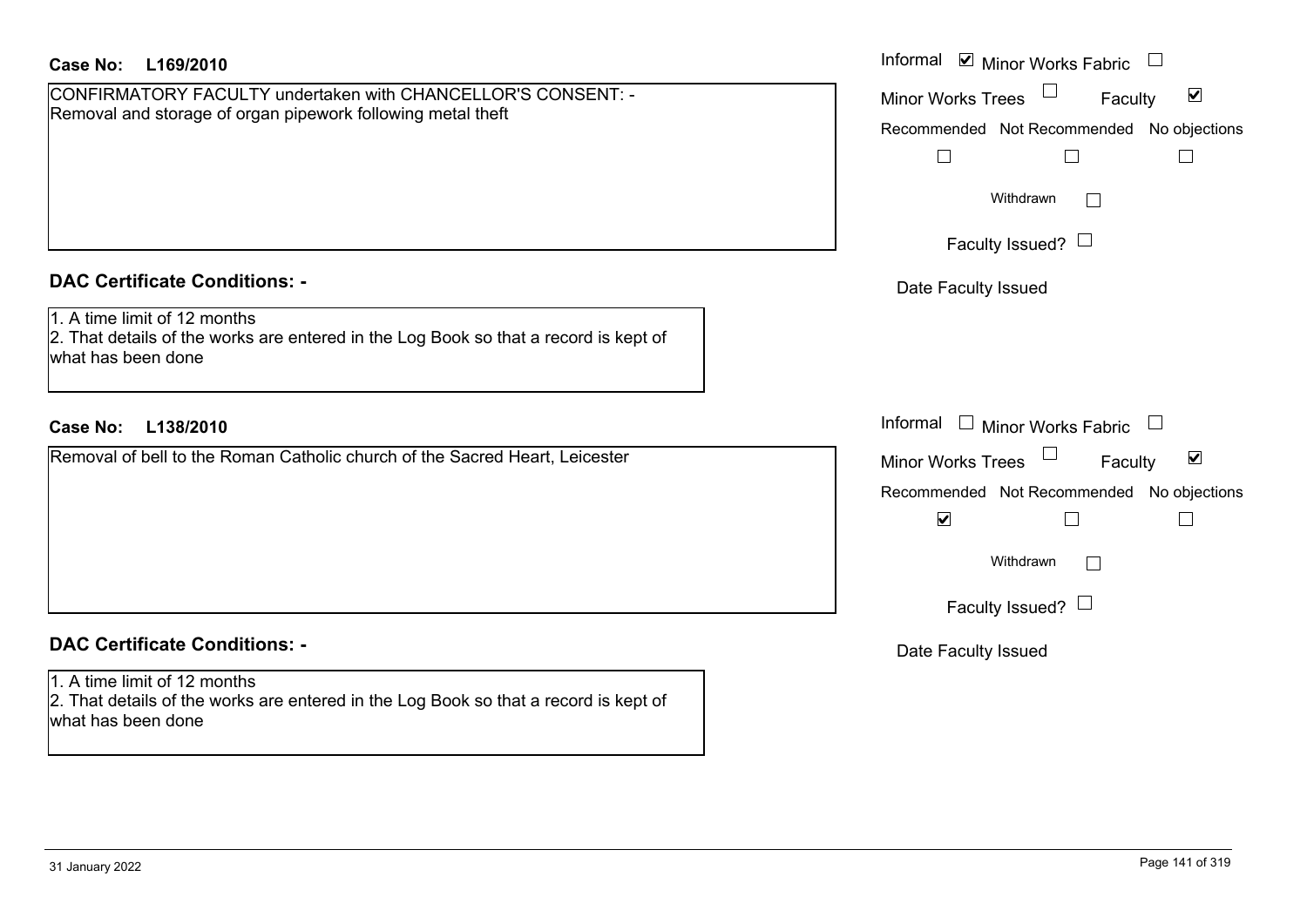| <b>Case No:</b><br>L104/2011                                                                                                               | Informal □ Minor Works Fabric                                       |
|--------------------------------------------------------------------------------------------------------------------------------------------|---------------------------------------------------------------------|
| Removal of Font and plinth so that it can be installed in Leicester, St Peter Highfields                                                   | $\Box$<br>$\blacktriangledown$<br>Minor Works Trees<br>Faculty      |
|                                                                                                                                            | Recommended Not Recommended No objections<br>$\blacktriangledown$   |
|                                                                                                                                            | Withdrawn<br>$\mathbf{L}$                                           |
|                                                                                                                                            | Faculty Issued? Ø                                                   |
| <b>DAC Certificate Conditions: -</b>                                                                                                       | Date Faculty Issued<br>27/09/2011                                   |
| 1. A time limit of 12 months<br>2. That details of the works are entered in the Log Book so that a record is kept of<br>what has been done |                                                                     |
| <b>Case No:</b><br>L093/2011                                                                                                               | Informal<br>$\Box$ Minor Works Fabric $\boxtimes$                   |
| Removal of Harmonium                                                                                                                       | Minor Works Trees<br>Faculty                                        |
|                                                                                                                                            | Recommended Not Recommended No objections<br>$\Box$<br>$\mathbf{I}$ |
|                                                                                                                                            | Withdrawn<br>$\mathbf{L}$                                           |
|                                                                                                                                            | Faculty Issued? $\Box$                                              |
| <b>DAC Certificate Conditions: -</b>                                                                                                       | Date Faculty Issued                                                 |
| 1. A time limit of 12 months<br>2. That details of the works are entered in the Log Book so that a record is kept of<br>what has been done |                                                                     |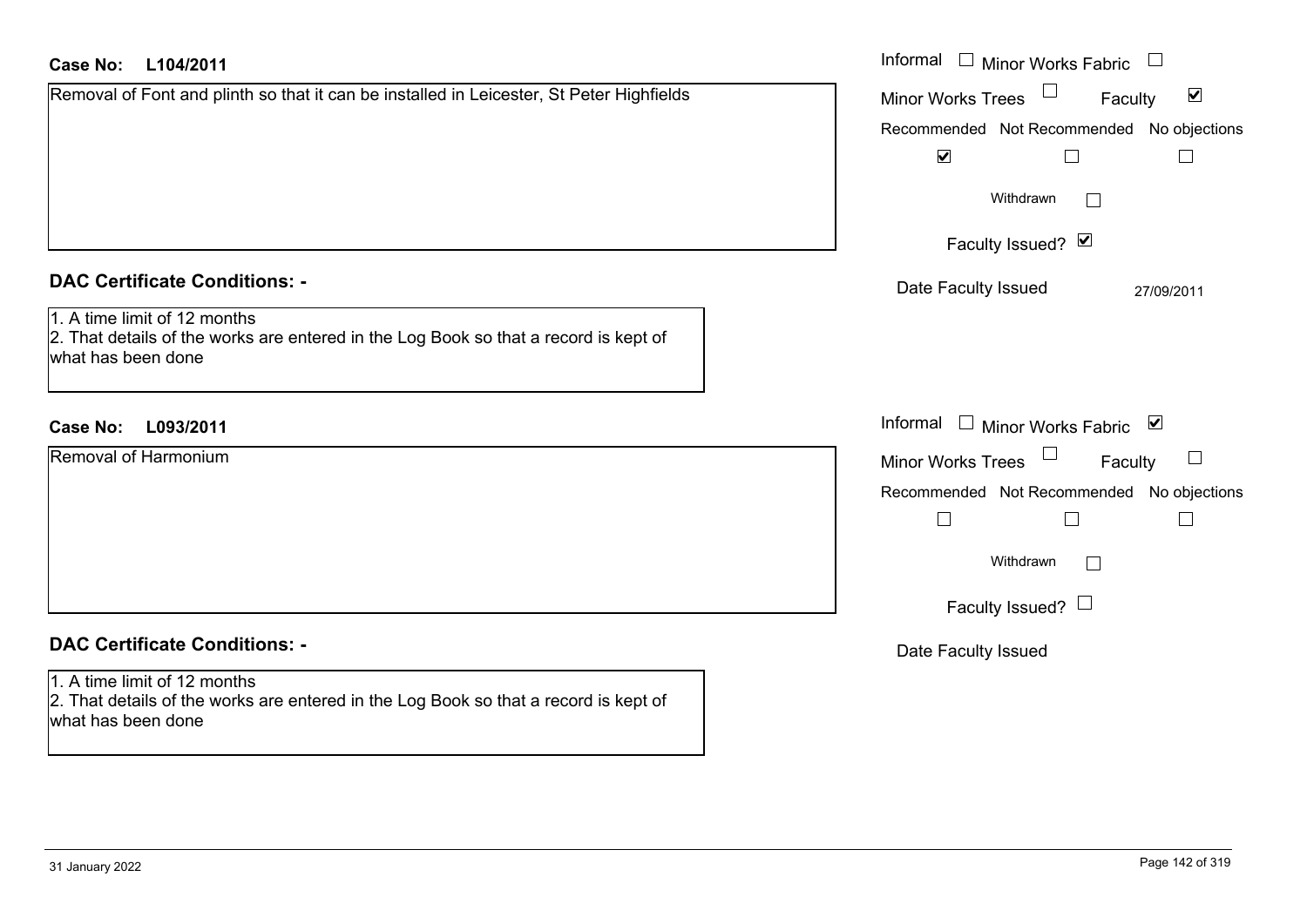| <b>Case No:</b><br>L034/2012<br>Retention of: -<br>1. Monuments / Memorials<br>2. Remaining furnishings (if any)                                                                   | Informal $\blacksquare$ Minor Works Fabric $\blacksquare$<br>Minor Works Trees<br>Faculty<br>$\Box$<br>Recommended Not Recommended No objections<br>$\Box$<br>$\Box$<br>$\Box$<br>Withdrawn<br>$\Box$<br>Faculty Issued? $\Box$          |
|------------------------------------------------------------------------------------------------------------------------------------------------------------------------------------|------------------------------------------------------------------------------------------------------------------------------------------------------------------------------------------------------------------------------------------|
| <b>DAC Certificate Conditions: -</b><br>1. A time limit of 12 months<br>2. That details of the works are entered in the Log Book so that a record is kept of<br>what has been done | Date Faculty Issued                                                                                                                                                                                                                      |
| <b>Case No:</b><br>L131/2013<br>Restoration of the War Memorial following vandalism                                                                                                | Informal □ Minor Works Fabric □<br>Minor Works Trees $\Box$<br>$\blacktriangledown$<br>Faculty<br>Recommended Not Recommended No objections<br>$\Box$<br>$\Box$<br>$\Box$<br>Withdrawn<br>$\blacktriangledown$<br>Faculty Issued? $\Box$ |
| <b>DAC Certificate Conditions: -</b><br>1. A time limit of 12 months                                                                                                               | Date Faculty Issued                                                                                                                                                                                                                      |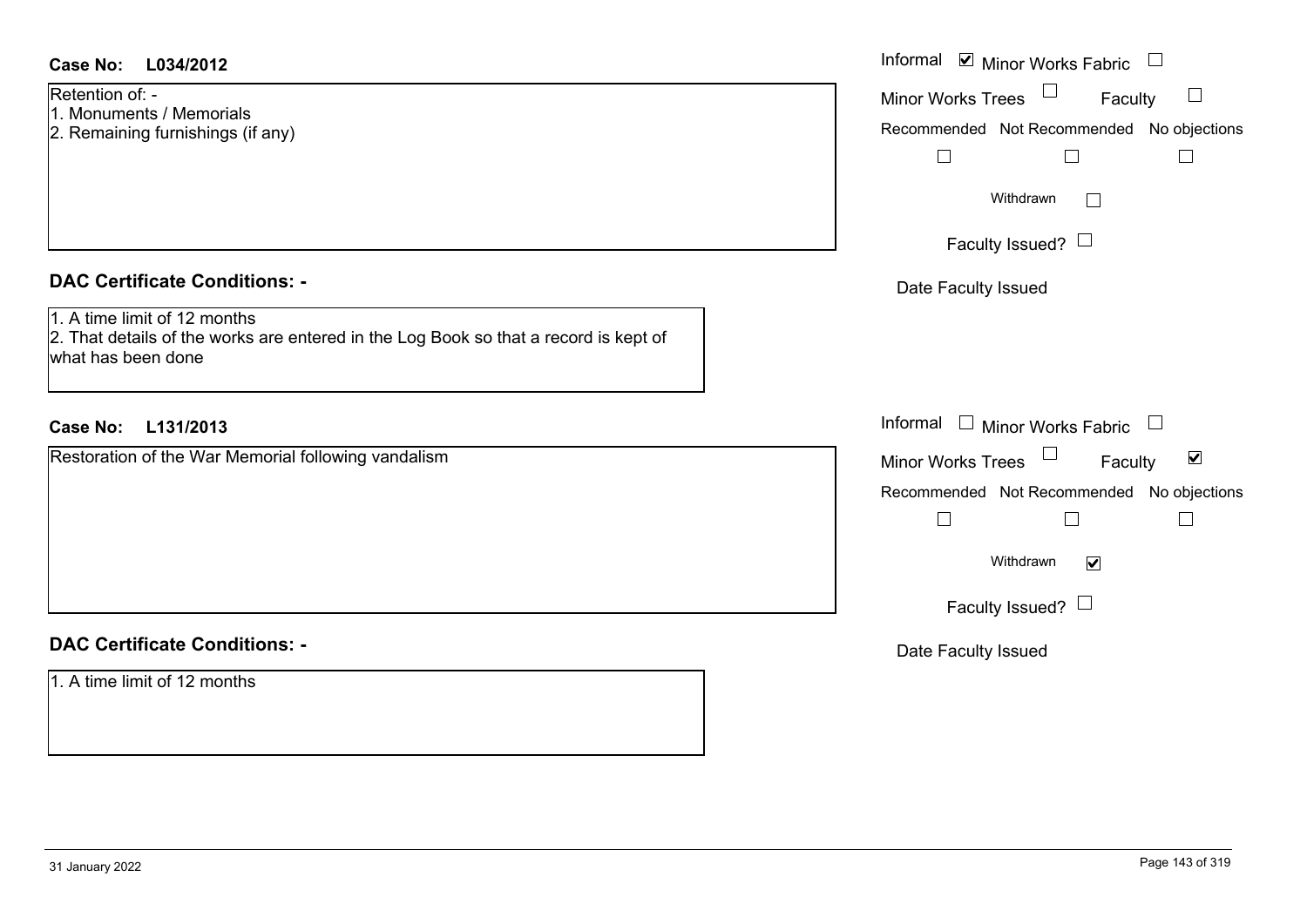# **DAC Certificate Conditions: -**

Excavation of 3 x archaeological test pits in the Nave floor

1. That details of the works are entered in the Log Book so that a record is kept of what has been done

2. That no works shall take place until the PCC, after consultation with the Diocesan Archaeological Adviser, has secured the implementation of a programme of

|                                                      | Informal<br>$\Box$ Minor Works Fabric                       |  |
|------------------------------------------------------|-------------------------------------------------------------|--|
| on of 3 x archaeological test pits in the Nave floor | Minor Works Trees $\Box$<br>Faculty<br>$\blacktriangledown$ |  |
|                                                      | Recommended Not Recommended No objections                   |  |
|                                                      | $\blacktriangledown$                                        |  |
|                                                      | Withdrawn                                                   |  |
|                                                      | Faculty Issued? $\Box$                                      |  |
| rtificate Conditions: -                              | Date Faculty Issued<br>24/05/2016                           |  |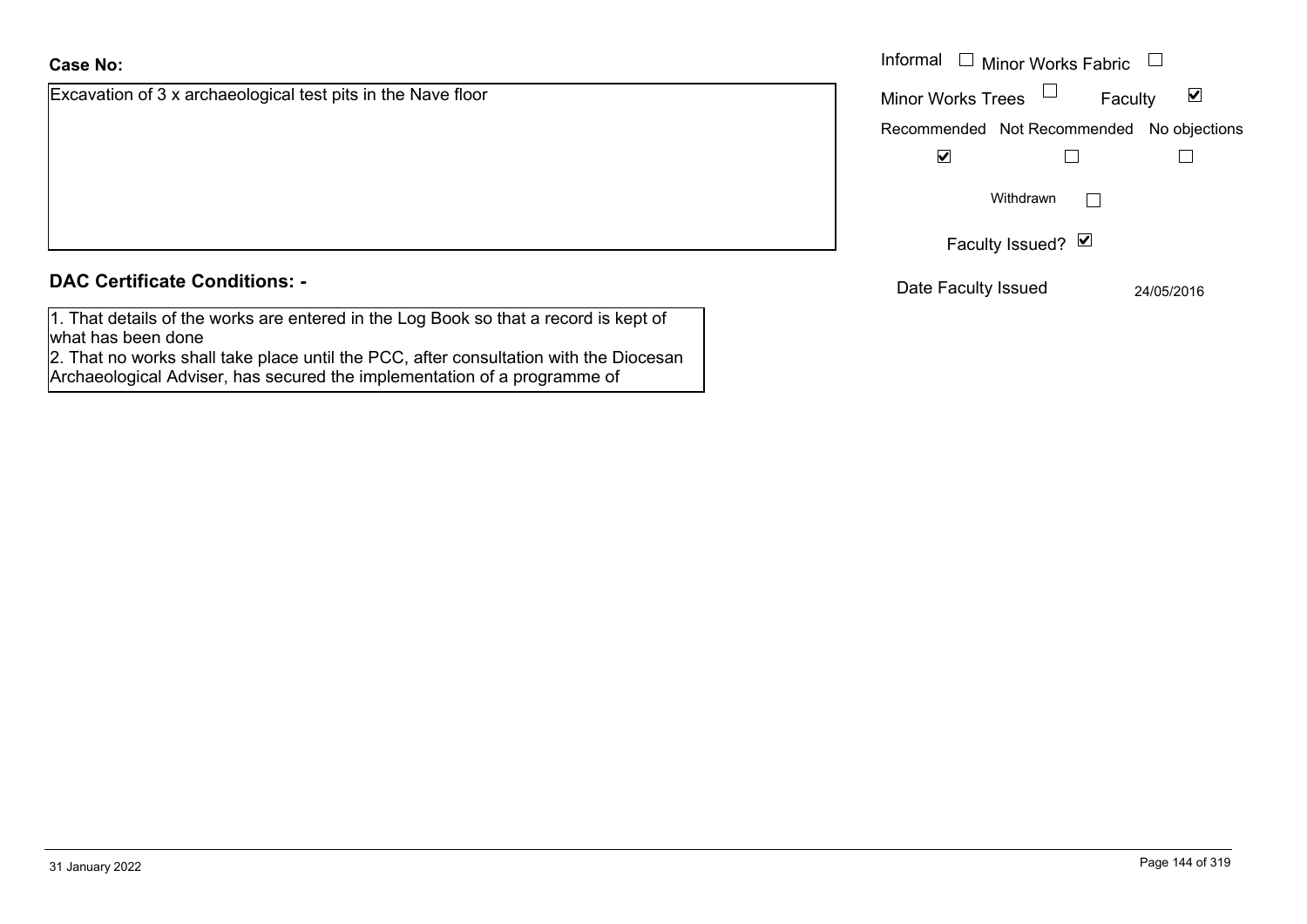### **10107 Leicester, St Theodore of Canterbury**

| <b>Case No:</b><br>L114/2002                                                        | Informal $\blacksquare$ Minor Works Fabric $\Box$ |  |  |
|-------------------------------------------------------------------------------------|---------------------------------------------------|--|--|
| Repairs to remedy the appearance of a large crack in one of the walls of the church | Minor Works Trees $\Box$<br>Faculty               |  |  |
|                                                                                     | Recommended Not Recommended No objections         |  |  |
|                                                                                     |                                                   |  |  |
|                                                                                     | Withdrawn<br>$\mathbf{1}$                         |  |  |
|                                                                                     | Faculty Issued? $\Box$                            |  |  |
| <b>DAC Certificate Conditions: -</b>                                                | Date Faculty Issued                               |  |  |
| 1. A time limit of 12 months                                                        |                                                   |  |  |
|                                                                                     |                                                   |  |  |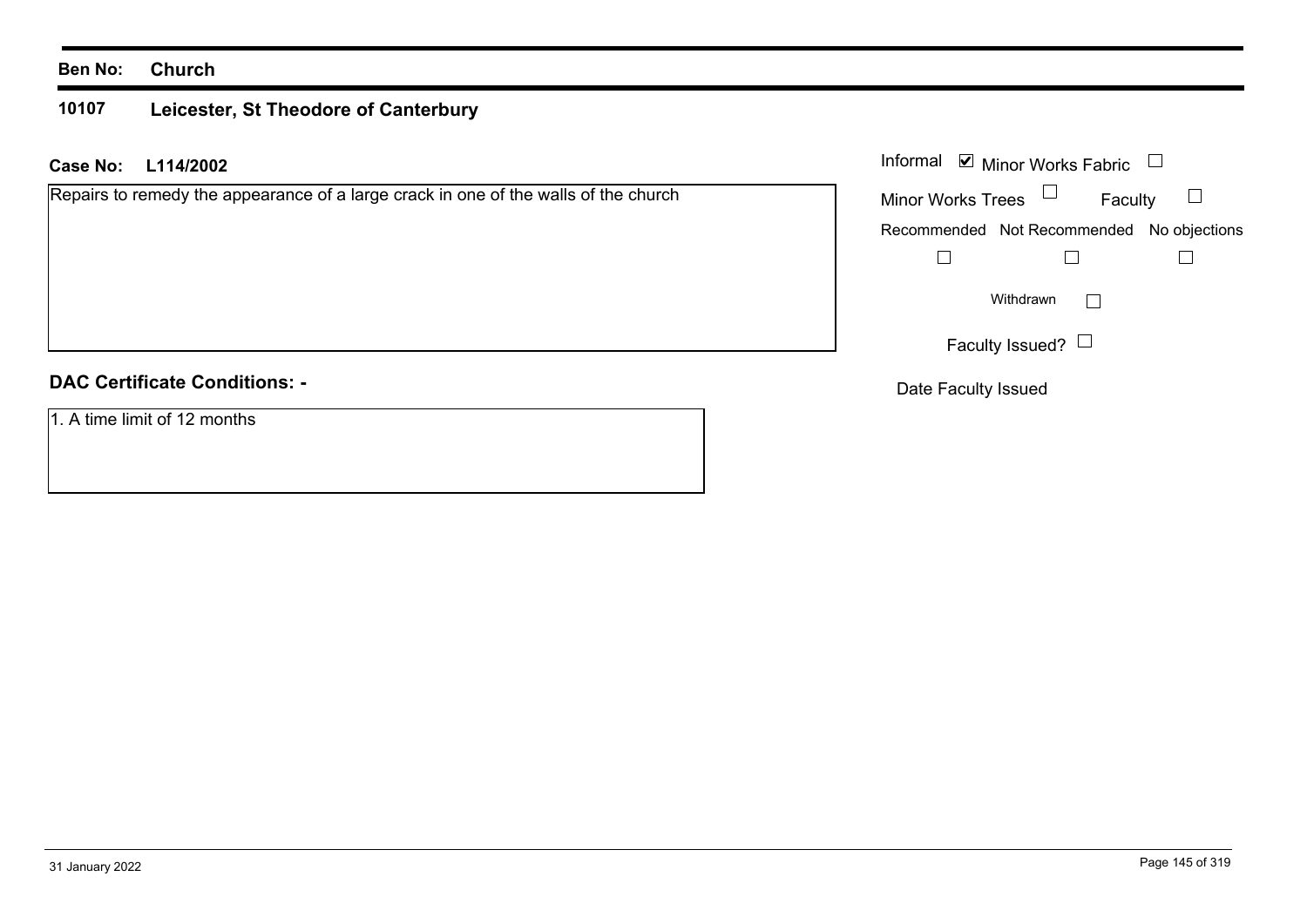| <b>Case No:</b><br>L100/2008<br>Replacement with brown UPVC units: -<br>1. 8 window panels on the south-west elevation - highlighted on drawing A1<br>2. 4 window panels on the south-east elevation - highlighted on drawing A2<br>3. 1 single window panel and 1 pair of fire exit doors - highlighted on drawing A3 | Informal $\Box$ Minor Works Fabric<br>$\blacktriangledown$<br><b>Minor Works Trees</b><br>Faculty<br>Recommended Not Recommended No objections<br>$\blacktriangledown$ |
|------------------------------------------------------------------------------------------------------------------------------------------------------------------------------------------------------------------------------------------------------------------------------------------------------------------------|------------------------------------------------------------------------------------------------------------------------------------------------------------------------|
|                                                                                                                                                                                                                                                                                                                        | Withdrawn<br>$\mathbf{L}$<br>Faculty Issued? Ø                                                                                                                         |
| <b>DAC Certificate Conditions: -</b>                                                                                                                                                                                                                                                                                   | Date Faculty Issued<br>08/08/2008                                                                                                                                      |
| 1. A time limit of 12 months<br>2. That details of the works are entered in the Log Book so that a record is kept of<br>what has been done                                                                                                                                                                             |                                                                                                                                                                        |
| <b>Case No:</b><br>L183/2010                                                                                                                                                                                                                                                                                           | Informal $\Box$<br><b>Minor Works Fabric</b><br>$\Box$                                                                                                                 |
| Installation of: -<br>1. 8' x 4' sign on 10mm white foamex Noticeboard to exterior wall of the church facing Nicklaus Road<br>2. 1200 x 900 mm lockable Noticeboard to exterior wall of the church adjacent to main door                                                                                               | $\blacktriangledown$<br><b>Minor Works Trees</b><br>Faculty<br>Recommended Not Recommended No objections<br>$\blacktriangledown$<br>Withdrawn<br>$\mathbf{L}$          |
|                                                                                                                                                                                                                                                                                                                        | Faculty Issued? Ø                                                                                                                                                      |
| <b>DAC Certificate Conditions: -</b>                                                                                                                                                                                                                                                                                   | Date Faculty Issued<br>03/12/2010                                                                                                                                      |
| 1. A time limit of 12 months<br>2. That details of the works are entered in the Log Book so that a record is kept of<br>what has been done<br>3. That, where possible, all fixings should be made into joints, not stonework, using                                                                                    |                                                                                                                                                                        |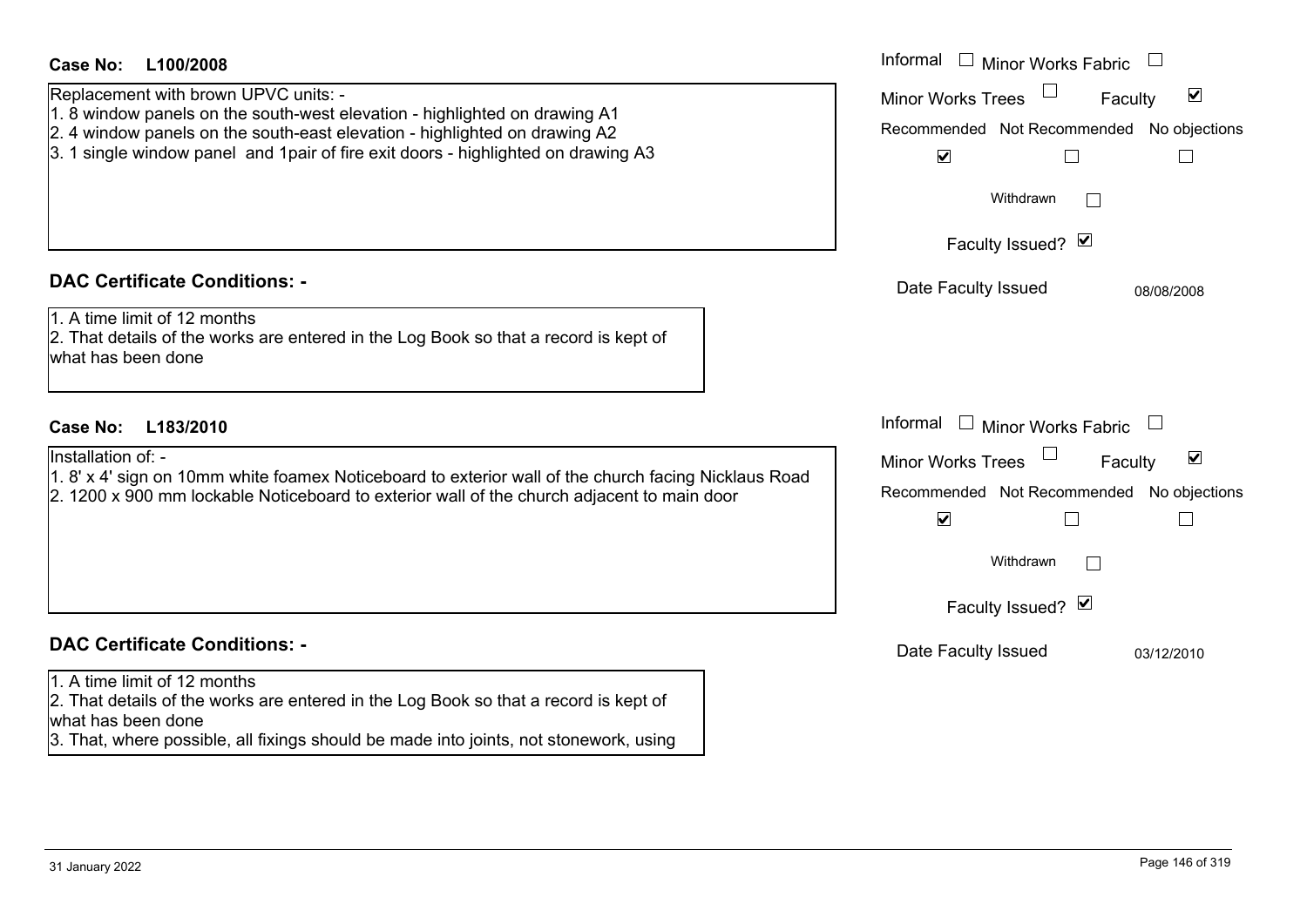| <b>Case No:</b><br>L218/2012                                                                                                                                                                              | Informal<br>□ Minor Works Fabric                                                                                                                                 |
|-----------------------------------------------------------------------------------------------------------------------------------------------------------------------------------------------------------|------------------------------------------------------------------------------------------------------------------------------------------------------------------|
| 1. Replacement of existing wooden, brown (badly deteriorated) fascia board around the church centre<br>with brown PVC fascia to match windows which were replaced under a previous faculty some years ago | <b>Minor Works Trees</b><br>Faculty<br>Recommended Not Recommended No objections                                                                                 |
| 2. Renewing of the gutters (replacing like with like $-$ i.e. black plastic)<br>3. Minor roof repairs (some slipped tiles and pointing)                                                                   | $\blacktriangledown$                                                                                                                                             |
|                                                                                                                                                                                                           | Withdrawn<br>$\sim$                                                                                                                                              |
|                                                                                                                                                                                                           | Faculty Issued? $\Box$                                                                                                                                           |
| <b>DAC Certificate Conditions: -</b>                                                                                                                                                                      | Date Faculty Issued                                                                                                                                              |
| 1. A time limit of 12 months<br>2. That details of the works are entered in the Log Book so that a record is kept of<br>what has been done                                                                |                                                                                                                                                                  |
| L237/2014<br>Case No:                                                                                                                                                                                     | Informal<br>$\Box$ Minor Works Fabric<br>$\overline{\phantom{a}}$                                                                                                |
| 1. Removal of 2 x faulty Heater units<br>2. Instalallion of 2 x Lennox warm air blown Heaters                                                                                                             | $\blacktriangledown$<br>Faculty<br><b>Minor Works Trees</b><br>Recommended Not Recommended No objections<br>$\Box$<br>$\Box$<br>⊔<br>Withdrawn<br>$\mathbb{R}^n$ |
|                                                                                                                                                                                                           | Faculty Issued? Ø                                                                                                                                                |
| <b>DAC Certificate Conditions: -</b>                                                                                                                                                                      | Date Faculty Issued<br>01/12/2014                                                                                                                                |
| 1. A time limit of 12 months<br>2. That details of the works are entered in the Log Book so that a record is kept of<br>what has been done                                                                |                                                                                                                                                                  |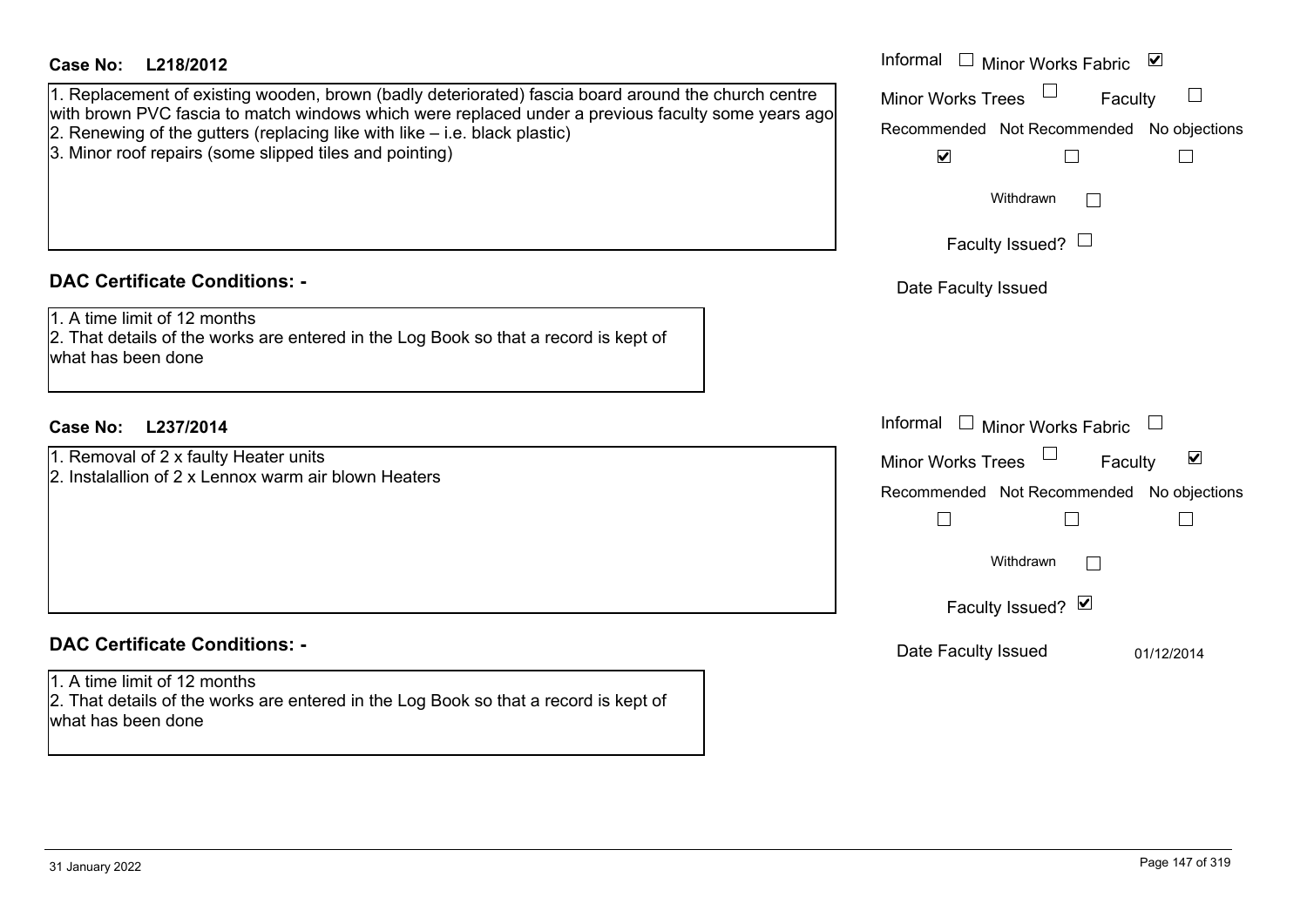| <b>Case No:</b><br>L264/2015                                                                                                                                                                                              | Informal<br>$\blacktriangledown$<br>Minor Works Fabric                                                                                                                                                  |
|---------------------------------------------------------------------------------------------------------------------------------------------------------------------------------------------------------------------------|---------------------------------------------------------------------------------------------------------------------------------------------------------------------------------------------------------|
| 1. Following storm damage to roof: -<br>a) Repairs to approx. 3.1m of existing gable end and associated roof<br>b) Refix loose lead flashing<br>c) Replace missing slates<br>2. Removal of redundant vertical boiler flue | $\Box$<br>Minor Works Trees<br>$\Box$<br>Faculty<br>Recommended Not Recommended No objections<br>$\blacktriangledown$<br>$\Box$<br>$\Box$<br>Withdrawn<br>Faculty Issued? $\Box$                        |
| <b>DAC Certificate Conditions: -</b>                                                                                                                                                                                      | Date Faculty Issued                                                                                                                                                                                     |
| 1. A time limit of 12 months<br>2. That details of the works are entered in the Log Book so that a record is kept of<br>what has been done                                                                                |                                                                                                                                                                                                         |
| <b>Case No:</b>                                                                                                                                                                                                           | Informal<br><b>Minor Works Fabric</b>                                                                                                                                                                   |
| Replacement of the rear Door                                                                                                                                                                                              | Minor Works Trees<br>$\blacktriangledown$<br>Faculty<br>Recommended Not Recommended No objections<br>$\blacktriangledown$<br>$\overline{\phantom{a}}$<br>Withdrawn<br>$\mathbf{L}$<br>Faculty Issued? Ø |
| <b>DAC Certificate Conditions: -</b>                                                                                                                                                                                      | Date Faculty Issued<br>28/11/2016                                                                                                                                                                       |
| 1. That details of the works are entered in the Log Book so that a record is kept of<br>what has been done                                                                                                                |                                                                                                                                                                                                         |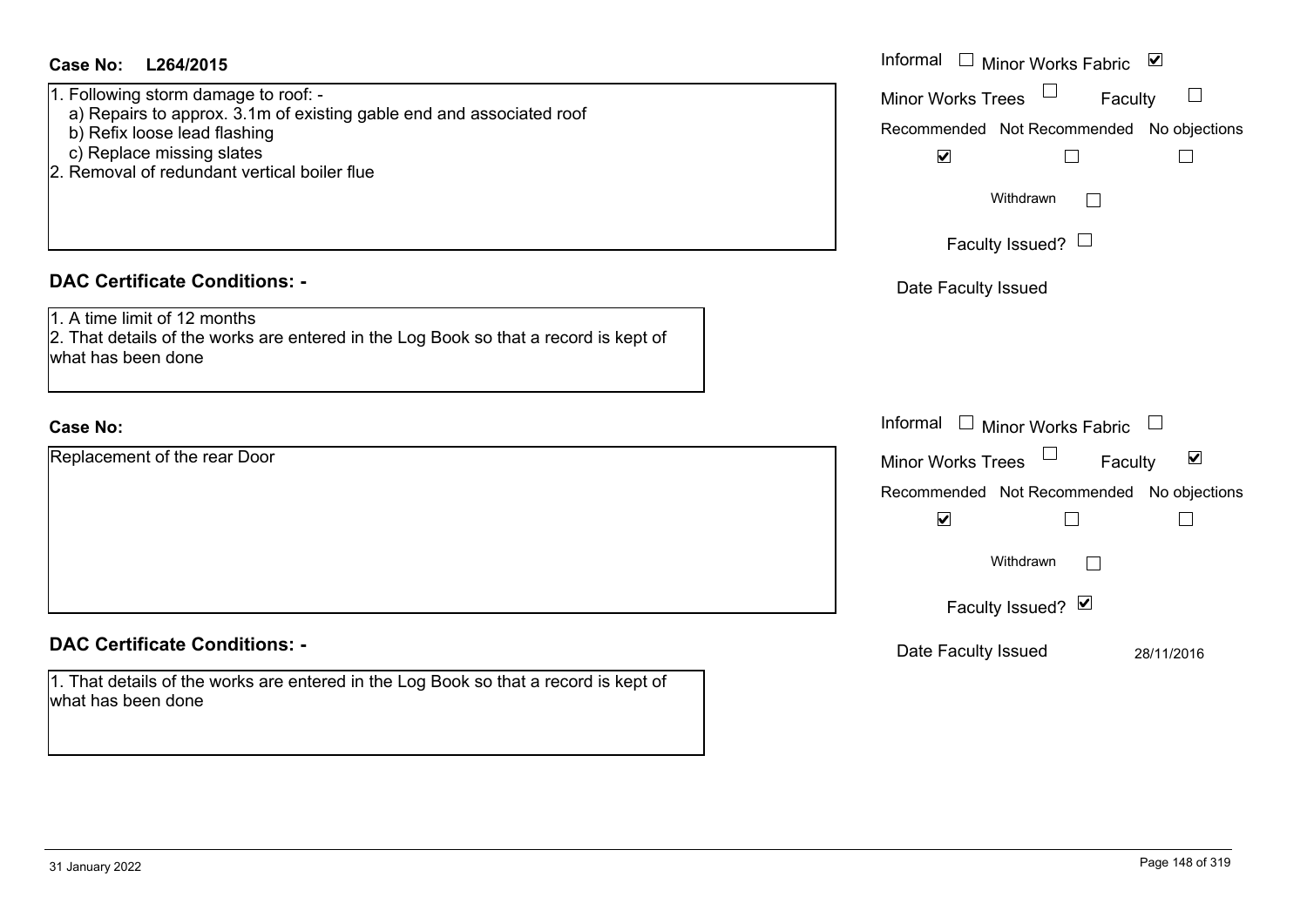| <b>Case No:</b>                                                                                            | Informal □ Minor Works Fabric ☑                      |
|------------------------------------------------------------------------------------------------------------|------------------------------------------------------|
| Replacement of the Safe in the Vestry                                                                      | Minor Works Trees<br>Faculty<br>$\Box$               |
|                                                                                                            | Recommended Not Recommended No objections            |
|                                                                                                            | $\blacktriangleright$<br>$\Box$<br>$\Box$            |
|                                                                                                            | Withdrawn<br>$\sqrt{2}$                              |
|                                                                                                            | Faculty Issued? $\Box$                               |
| <b>DAC Certificate Conditions: -</b>                                                                       | Date Faculty Issued                                  |
| 1. That details of the works are entered in the Log Book so that a record is kept of<br>what has been done |                                                      |
| <b>Case No:</b>                                                                                            | Informal $\Box$ Minor Works Fabric $\Box$            |
| Installation of an Alarm                                                                                   | Minor Works Trees<br>$\blacktriangledown$<br>Faculty |
|                                                                                                            | Recommended Not Recommended No objections            |
|                                                                                                            | $\blacktriangledown$<br>П<br>$\Box$                  |
|                                                                                                            | Withdrawn<br>$\mathbf{L}$                            |
|                                                                                                            | Faculty Issued? Ø                                    |
| <b>DAC Certificate Conditions: -</b>                                                                       | Date Faculty Issued<br>28/11/2016                    |
| 1. That details of the works are entered in the Log Book so that a record is kept of<br>what has been done |                                                      |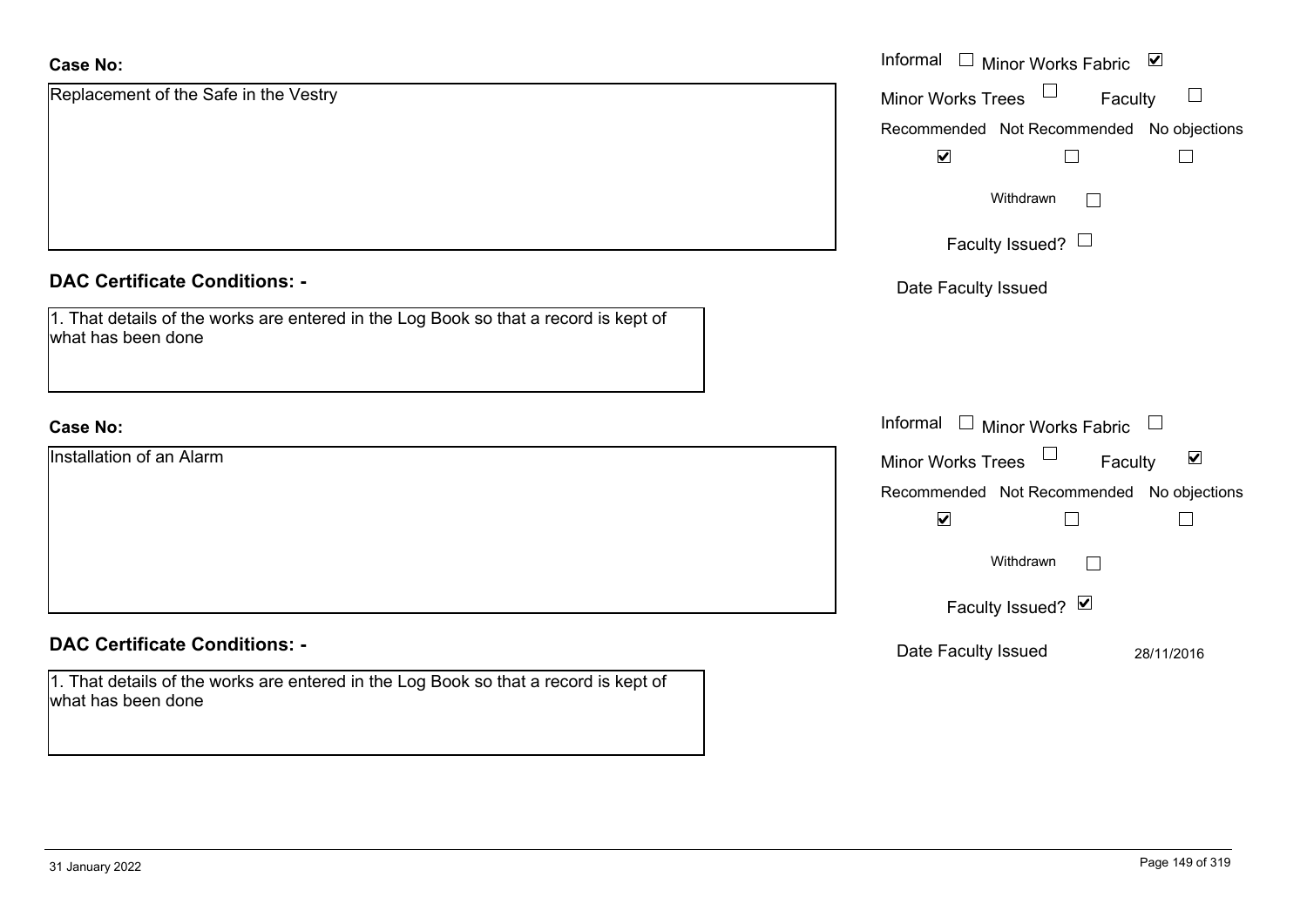| <b>Case No:</b>                                                                                            | Informal $\Box$ Minor Works Fabric $\Box$              |  |  |
|------------------------------------------------------------------------------------------------------------|--------------------------------------------------------|--|--|
| CONFIRMATORY APPLICATION: -                                                                                | $\blacktriangledown$<br>Minor Works Trees<br>Faculty   |  |  |
| Re-covering of a section of the church roof                                                                | Recommended Not Recommended No objections              |  |  |
|                                                                                                            | $\blacktriangledown$<br>$\blacktriangledown$<br>$\Box$ |  |  |
|                                                                                                            | Withdrawn<br>$\mathbb{R}^n$                            |  |  |
|                                                                                                            | Faculty Issued? $\Box$                                 |  |  |
| <b>DAC Certificate Conditions: -</b>                                                                       | Date Faculty Issued<br>14/11/2019                      |  |  |
| 1. That details of the works are entered in the Log Book so that a record is kept of<br>what has been done |                                                        |  |  |
| <b>Case No:</b>                                                                                            | Informal $\Box$ Minor Works Fabric $\Box$              |  |  |
| Introduction of a protective rail around the church lounge to protect chairs                               | Minor Works Trees<br>$\Box$<br>Faculty                 |  |  |
|                                                                                                            | Recommended Not Recommended No objections              |  |  |
|                                                                                                            | $\blacktriangledown$                                   |  |  |
|                                                                                                            | Withdrawn<br>$\Box$                                    |  |  |
|                                                                                                            | Faculty Issued? $\Box$                                 |  |  |
| <b>DAC Certificate Conditions: -</b>                                                                       | Date Faculty Issued                                    |  |  |
| 1. That details of the works are entered in the Log Book so that a record is kept of<br>what has been done |                                                        |  |  |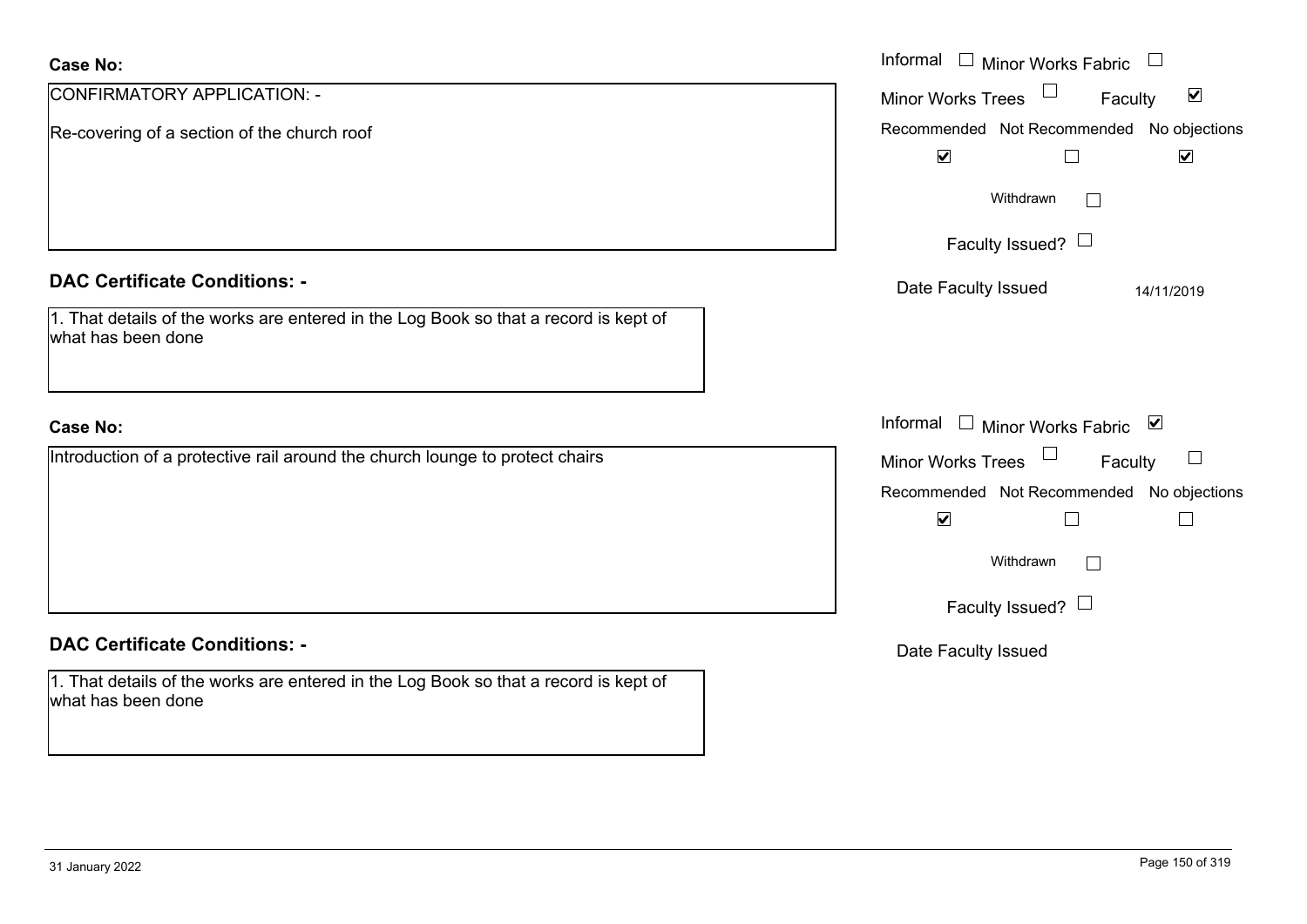#### **10106 Leicester, The Church of the Resurrection**

| Case No:<br>L122/2004                                                                                                                                            | Informal<br><b>Minor Works Fabric</b>     |              |
|------------------------------------------------------------------------------------------------------------------------------------------------------------------|-------------------------------------------|--------------|
| To install an Induction Loop and Sound Re-inforcement System to the specification, dated 11 June<br>2004, from French Electrical Services                        | Minor Works Trees                         | ☑<br>Faculty |
|                                                                                                                                                                  | Recommended Not Recommended No objections |              |
|                                                                                                                                                                  | M                                         |              |
|                                                                                                                                                                  | Withdrawn                                 |              |
|                                                                                                                                                                  | Faculty Issued? Ø                         |              |
| <b>DAC Certificate Conditions: -</b>                                                                                                                             | Date Faculty Issued                       | 12/09/2005   |
| 1. A time limit of 12 months<br>2. That the wiring and speakers should be as unobtrusive as possible an of an<br>appropriate colour to blend with the background |                                           |              |

3. That all fixings should be made into joints, not stonework, using stainless steel or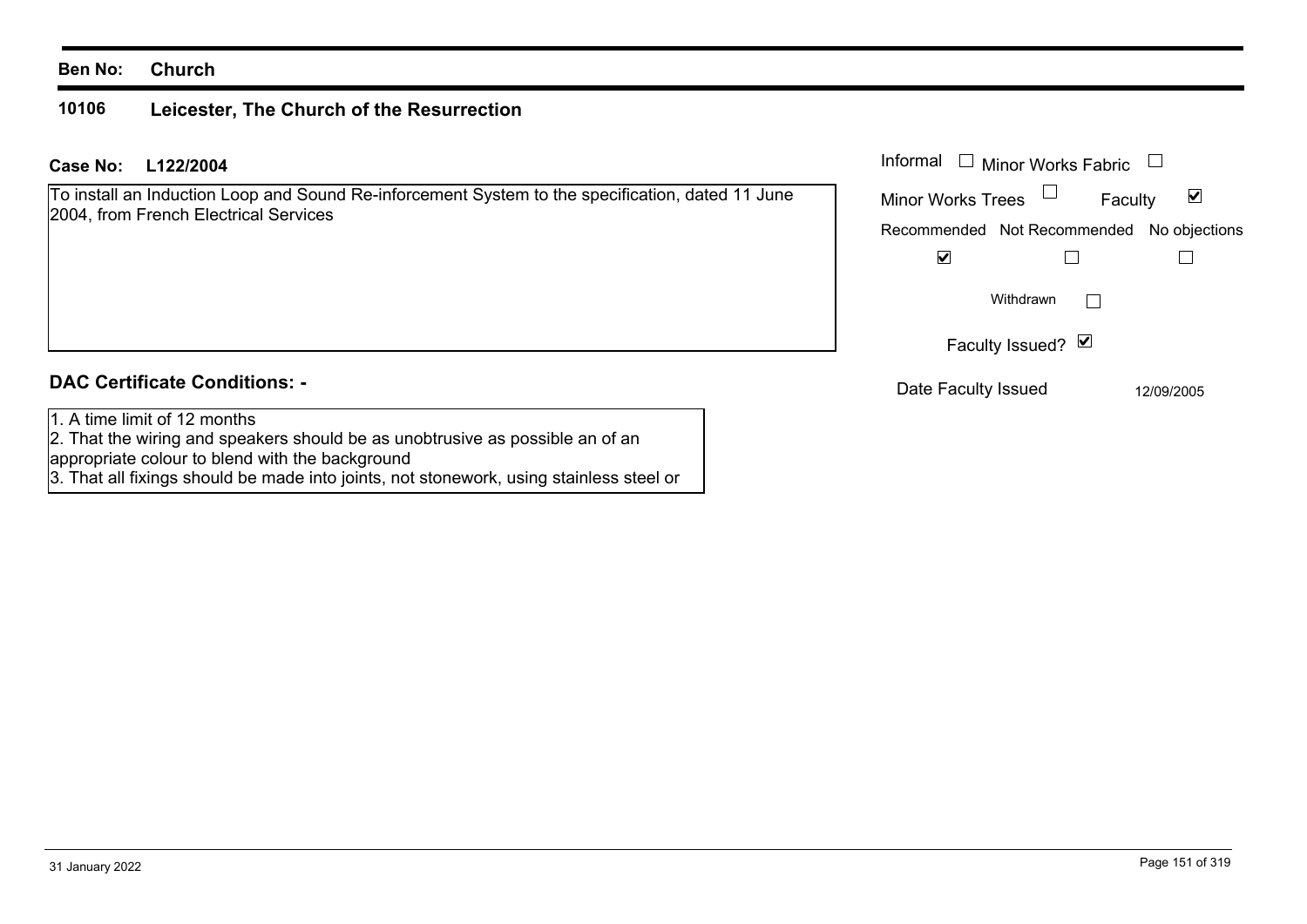## **L187/2008Case No:** Informal

| CONFIRMATORY FACULTY for works carried out with Chancellor's Consent: - |  |
|-------------------------------------------------------------------------|--|
| Repairs to the roof                                                     |  |

## **DAC Certificate Conditions: -**

1. A time limit of 12 months

2. That details of the works are entered in the Log Book so that a record is kept of what has been done

## **L105/2010Case No:** Informal

1. Disposal of items 2. Introduction of items from St Gabriel's Church, The Resurrection 3. Introduction of items from St Peter's Church, The Resurrection

## **DAC Certificate Conditions: -**

### 1. A time limit of 12 months

2. That details of the works are entered in the Log Book so that a record is kept of what has been done

3. That a photographic record of the items to be disposed of from St Alban's Church is

| Informal ⊠ Minor Works Fabric                                     |
|-------------------------------------------------------------------|
| $\blacktriangledown$<br><b>Minor Works Trees</b><br>Faculty       |
| Recommended Not Recommended No objections<br>$\blacktriangledown$ |
| Withdrawn                                                         |
| Faculty Issued? Ø                                                 |
| Date Faculty Issued<br>17/10/2008                                 |
|                                                                   |
| Informal<br>Minor Works Fabric                                    |
| ⊻<br><b>Minor Works Trees</b><br>Faculty                          |
| Recommended Not Recommended No objections<br>V                    |
| Withdrawn                                                         |
| Faculty Issued? $\Box$                                            |
| Date Faculty Issued                                               |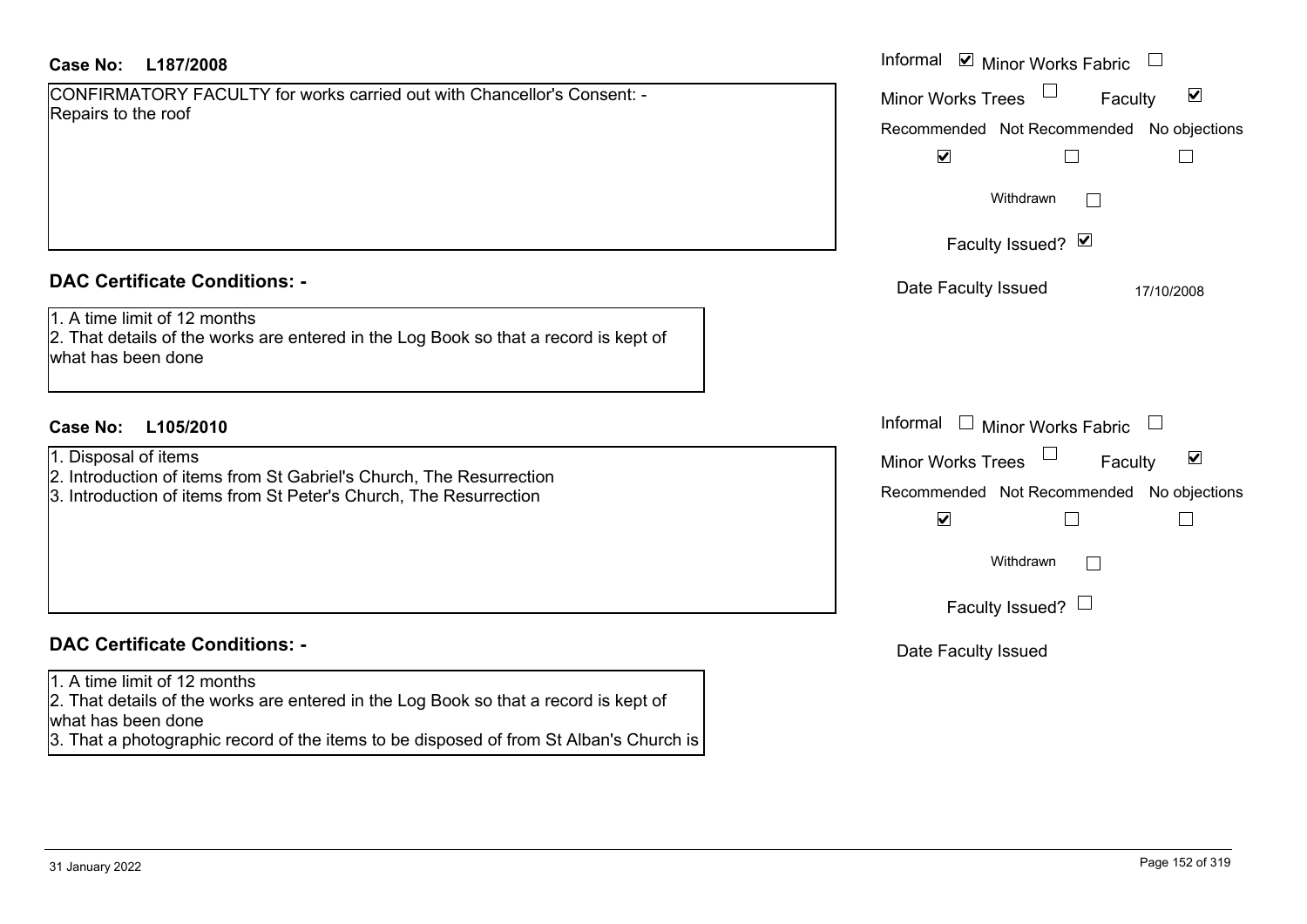## **L193/2011Case No:** Informal

Replacement of two Churchyard Noticeboards

## **DAC Certificate Conditions: -**

1. A time limit of 12 months

 2. That details of the works are entered in the Log Book so that a record is kept of what has been done

| Informal                 | □ Minor Works Fabric                      | ⊻ |
|--------------------------|-------------------------------------------|---|
| <b>Minor Works Trees</b> | Faculty                                   |   |
|                          | Recommended Not Recommended No objections |   |
|                          |                                           |   |
|                          | Withdrawn                                 |   |
|                          | Faculty Issued?                           |   |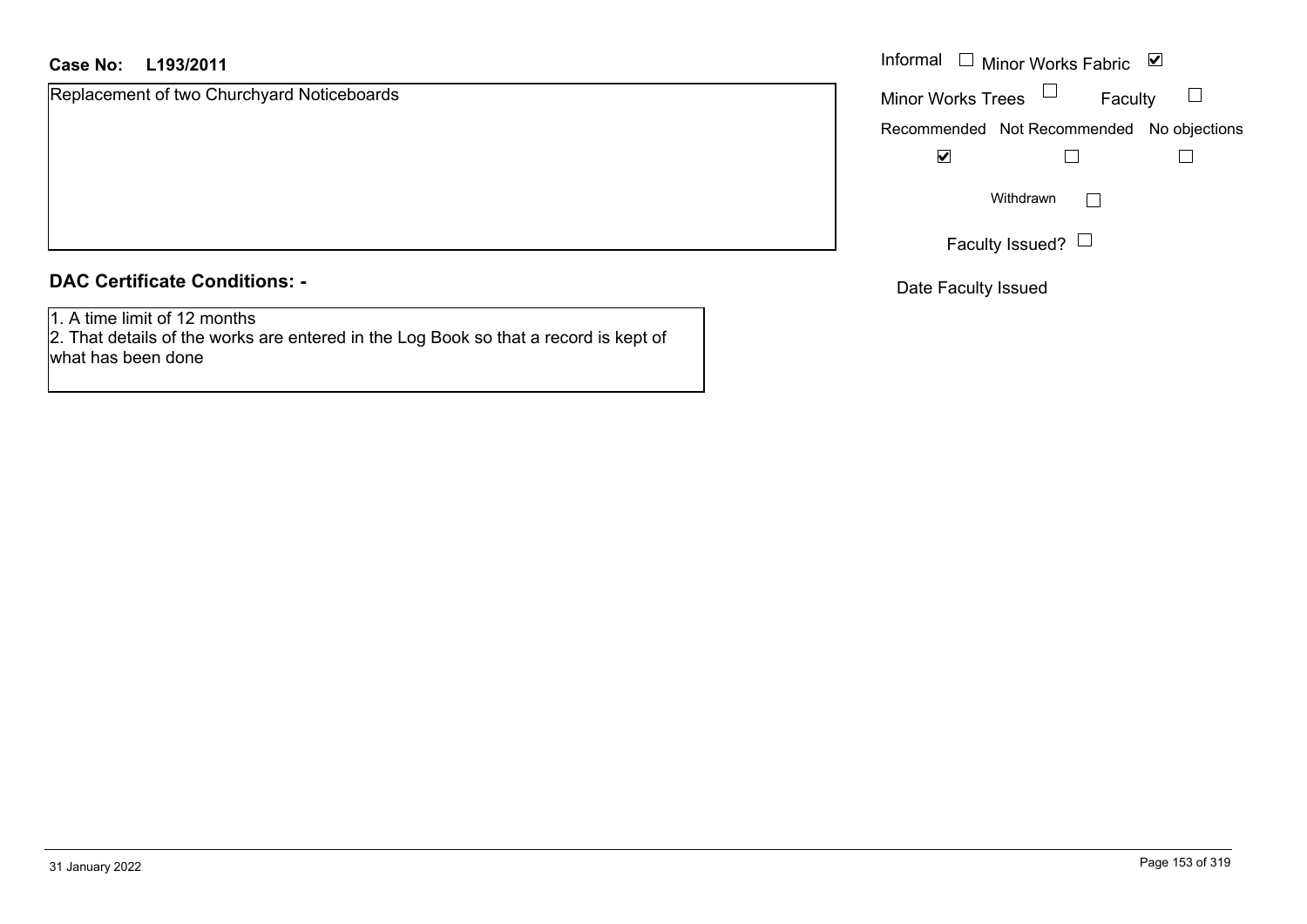## **L181/2011Case No:** Informal

| Re-ordering of the church comprising: -                                            |
|------------------------------------------------------------------------------------|
| 1. In the Chancel: -                                                               |
| a) Creation of store in the space vacated by the Pipe Organ                        |
| b) Re-location of the speakers of the Digital Organ                                |
| c) Installation of de-mountable handrail and Communion Rails to the steps          |
| 2. In the Nave: -                                                                  |
| a) Re-creation of the Lady Chapel                                                  |
| b) Replacement of existing screen west of the Font                                 |
| c) Installation of larger west windows (in what is now the hall)                   |
| 3. North of the church                                                             |
| a) Externally: -                                                                   |
| i) Removal of existing storage area                                                |
| ii) Construction of new Foyer and entrance with office and WCs                     |
| b) Internally: -                                                                   |
| i) Extension of kitchen, removal of existing toilets and creation of storage area. |
| 4. South of the church: -                                                          |
| a) Removal of existing ground-floor Office and WC                                  |
| b) Improvement of existing staircase                                               |
| c) Creation of garden room with refreshment point                                  |
| d) Installation of: -                                                              |
| i) Solar Panels to re-formed South Aisle                                           |
| ii) Lift to first floor                                                            |
| iii) Accessible WC                                                                 |
| 5. On the first floor at the west end of the church: -                             |
| a) Creation of new meeting rooms                                                   |
| b) Installation of: -                                                              |
| i) Refreshment point                                                               |
| ii) Office                                                                         |
| iii) Accessible WC                                                                 |
| 6. Provision of new Noticeboards                                                   |
|                                                                                    |

## **DAC Certificate Conditions: -**

1. That details of the works are entered in the Log Book so that a record is kept of what has been done

2. That the PCC submits a photographic record of the church before and after the works to the DAC, the Diocesan Record Office and the Sites and Monument Record

| Informal ☑ Minor Works Fabric             |                 |         |  |
|-------------------------------------------|-----------------|---------|--|
| <b>Minor Works Trees</b>                  |                 | Faculty |  |
| Recommended Not Recommended No objections |                 |         |  |
|                                           |                 |         |  |
|                                           | Withdrawn       |         |  |
|                                           | Faculty Issued? |         |  |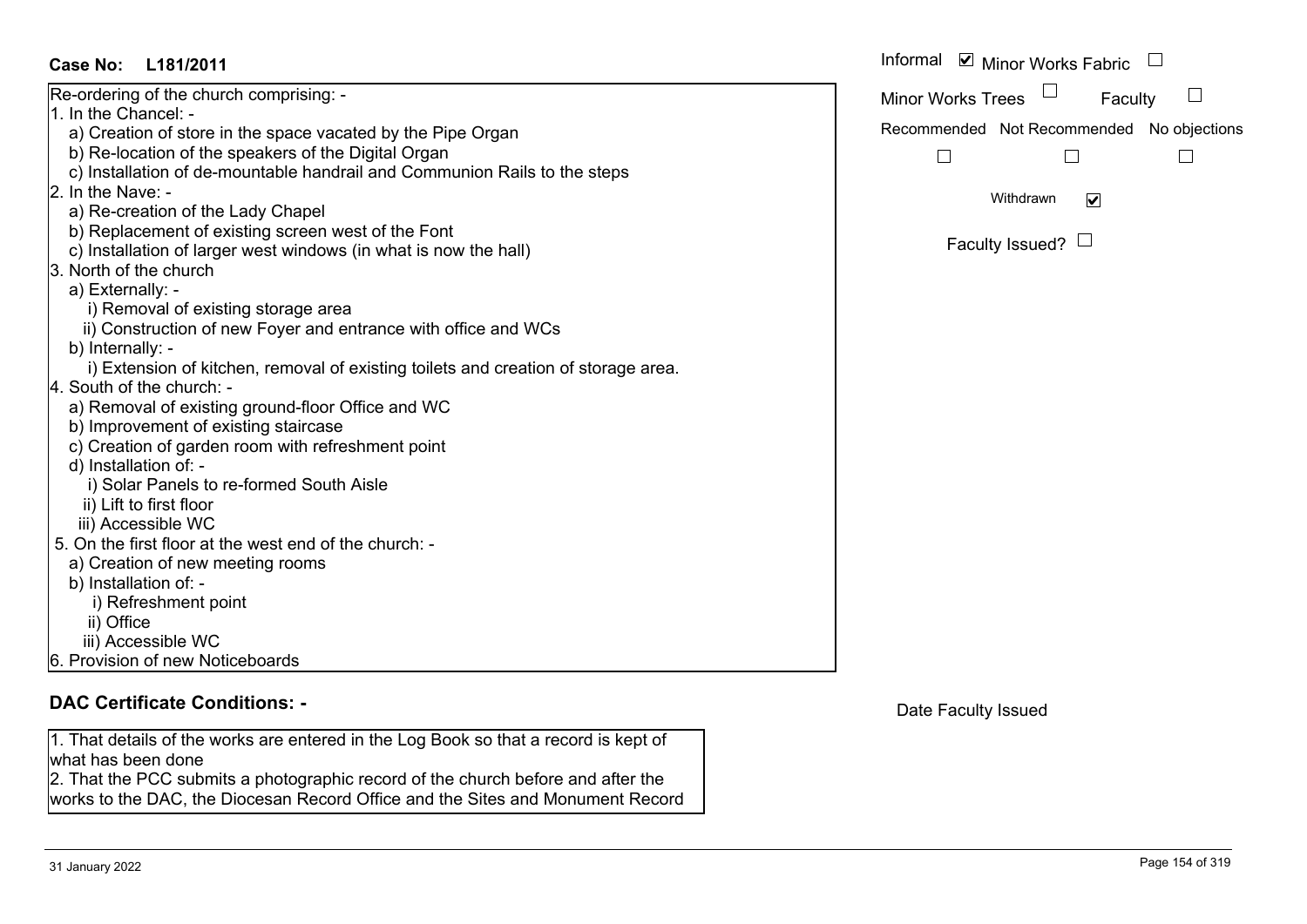| <b>Case No:</b><br>L061/2011                                                                                                                                                                                                     | Informal □ Minor Works Fabric ⊠                     |
|----------------------------------------------------------------------------------------------------------------------------------------------------------------------------------------------------------------------------------|-----------------------------------------------------|
| Replacement of 60m of flashings                                                                                                                                                                                                  | $\mathbb{L}$<br><b>Minor Works Trees</b><br>Faculty |
|                                                                                                                                                                                                                                  | Recommended Not Recommended No objections           |
|                                                                                                                                                                                                                                  | $\blacktriangledown$                                |
|                                                                                                                                                                                                                                  | Withdrawn<br>$\mathbf{L}$                           |
|                                                                                                                                                                                                                                  | Faculty Issued? $\Box$                              |
| <b>DAC Certificate Conditions: -</b>                                                                                                                                                                                             | Date Faculty Issued                                 |
| 1. A time limit of 12 months<br>2. That details of the works are entered in the Log Book so that a record is kept of<br>what has been done<br>3. That the flashings should be replaced with Ubiflex                              |                                                     |
| L233/2013<br><b>Case No:</b>                                                                                                                                                                                                     | Informal $\Box$ Minor Works Fabric $\Box$           |
| In the Ladies WC, installation of a temporary floor                                                                                                                                                                              | $\Box$<br><b>Minor Works Trees</b><br>Faculty       |
|                                                                                                                                                                                                                                  | Recommended Not Recommended No objections           |
|                                                                                                                                                                                                                                  | $\blacktriangledown$                                |
|                                                                                                                                                                                                                                  | Withdrawn<br>$\Box$                                 |
|                                                                                                                                                                                                                                  | Faculty Issued? $\Box$                              |
| <b>DAC Certificate Conditions: -</b>                                                                                                                                                                                             | Date Faculty Issued                                 |
| 1. A time limit of 12 months<br>2. That details of the works are entered in the Log Book so that a record is kept of<br>what has been done<br>3. That within 12-months of the granting of this permission, the PCC bring forward |                                                     |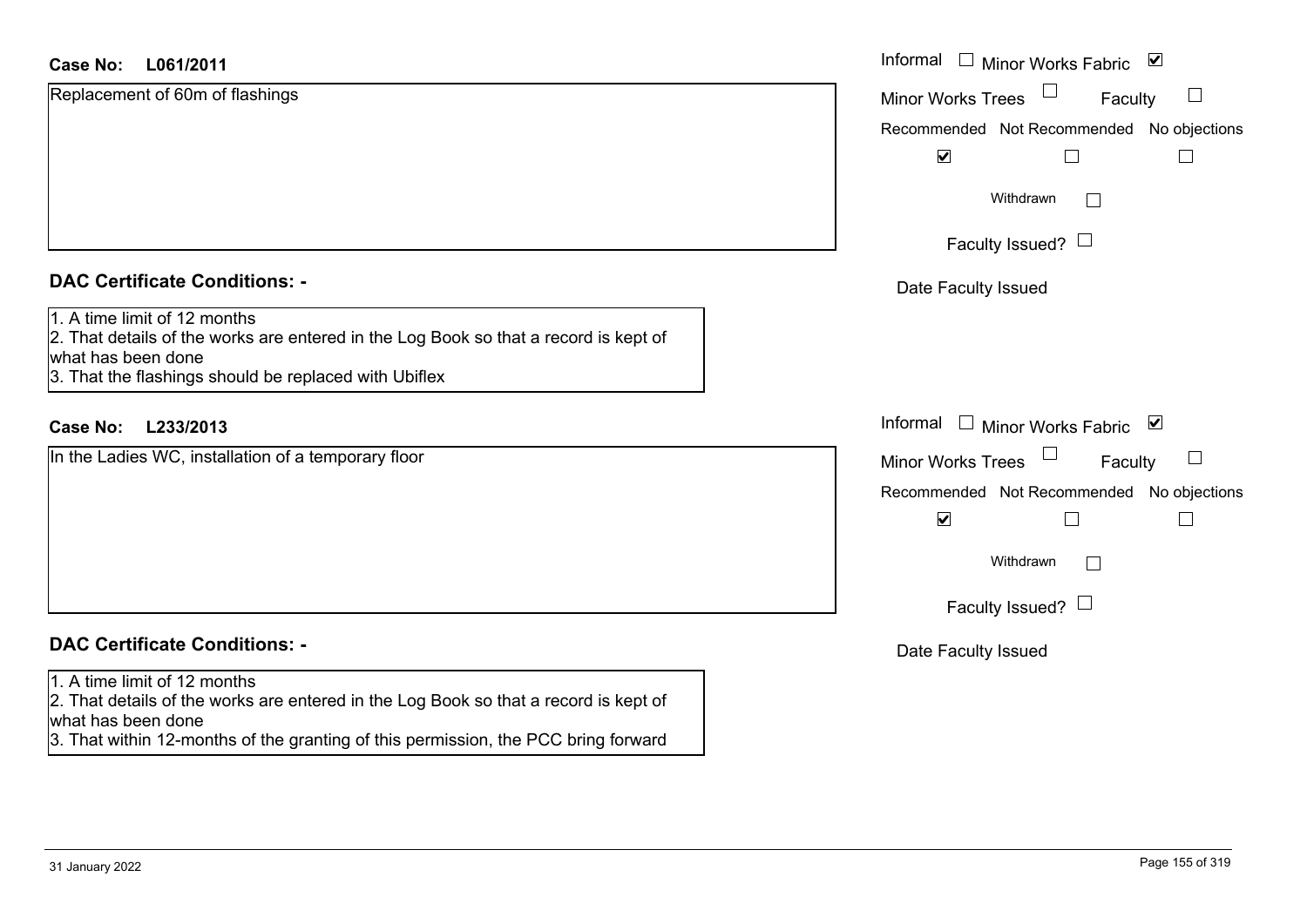| <b>Case No:</b><br>L013/2015                                                                                                                                                                                                                                                             | Informal<br>$\Box$<br>Minor Works Fabric                              |
|------------------------------------------------------------------------------------------------------------------------------------------------------------------------------------------------------------------------------------------------------------------------------------------|-----------------------------------------------------------------------|
| 1. Removal<br>2. Disposal                                                                                                                                                                                                                                                                | $\Box$<br>$\blacktriangledown$<br><b>Minor Works Trees</b><br>Faculty |
| of the Pipe Organ                                                                                                                                                                                                                                                                        | Recommended Not Recommended No objections<br>$\blacktriangledown$     |
|                                                                                                                                                                                                                                                                                          | Withdrawn                                                             |
|                                                                                                                                                                                                                                                                                          | Faculty Issued? Ø                                                     |
| <b>DAC Certificate Conditions: -</b>                                                                                                                                                                                                                                                     | Date Faculty Issued<br>07/04/2015                                     |
| 1. That details of the works are entered in the Log Book so that a record is kept of<br>what has been done<br>2. That the Pipe Organ is to remain in church until a suitable buyer is found<br>3. That tThe PCC shall: -                                                                 |                                                                       |
| <b>Case No:</b>                                                                                                                                                                                                                                                                          | Informal<br>Minor Works Fabric $\Box$<br>$\overline{\phantom{a}}$     |
| Replacement of the Lighting System in the Hall                                                                                                                                                                                                                                           | $\Box$<br>$\blacktriangledown$<br><b>Minor Works Trees</b><br>Faculty |
|                                                                                                                                                                                                                                                                                          | Recommended Not Recommended No objections                             |
|                                                                                                                                                                                                                                                                                          | $\blacktriangledown$                                                  |
|                                                                                                                                                                                                                                                                                          | Withdrawn<br>$\blacktriangledown$                                     |
|                                                                                                                                                                                                                                                                                          | Faculty Issued? $\Box$                                                |
| <b>DAC Certificate Conditions: -</b>                                                                                                                                                                                                                                                     | Date Faculty Issued                                                   |
| 1. That details of the works are entered in the Log Book so that a record is kept of<br>what has been done<br>2. That, in line with the requirement and advice of the Ecclesiastical Insurance Group,<br>the installation and/or testing must be carried out by an electrician who is an |                                                                       |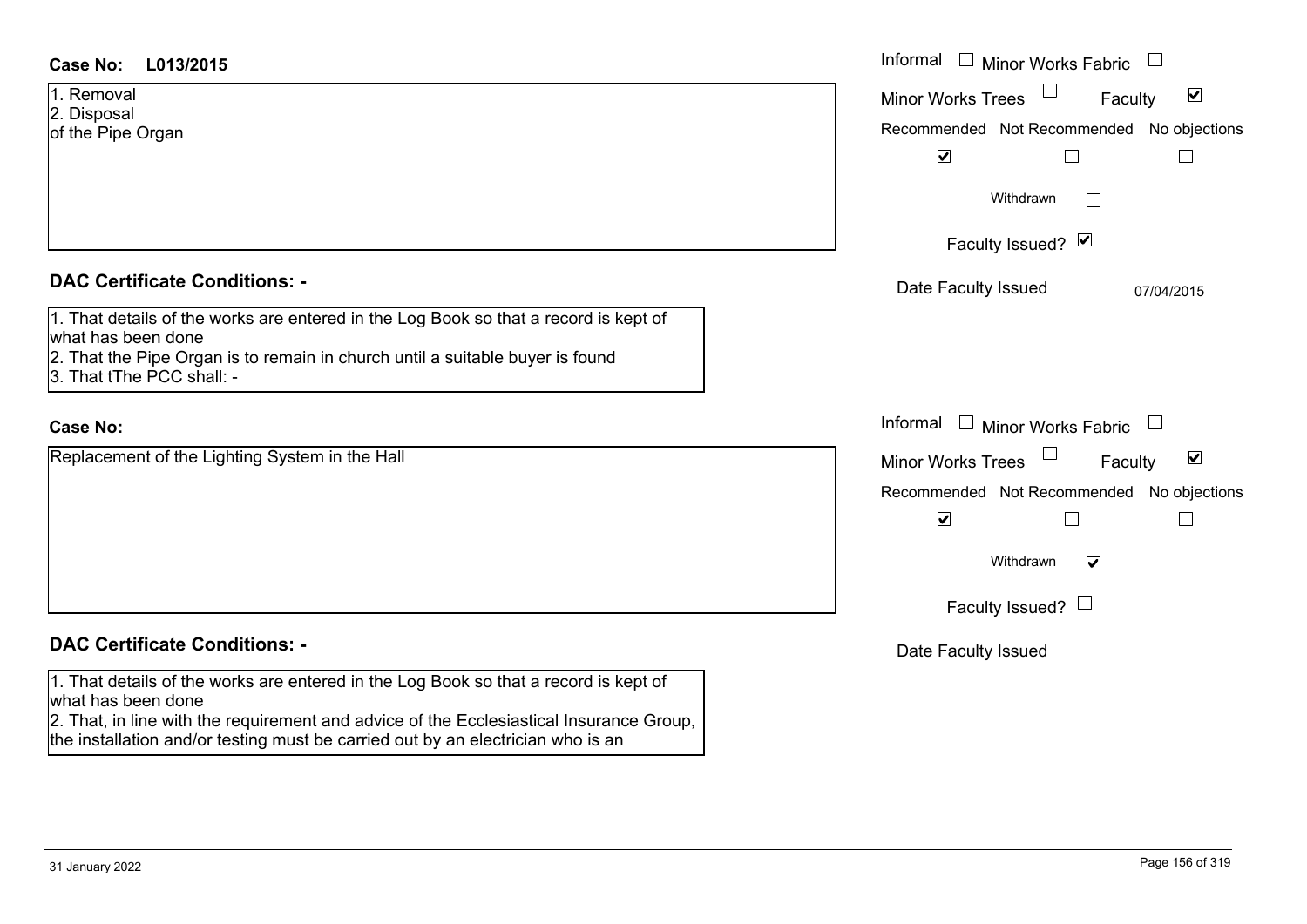| Repairs to the damaged floors to the: - |  |
|-----------------------------------------|--|
| 1. Office                               |  |
| 2. Choir Vestry WC                      |  |
|                                         |  |

## **DAC Certificate Conditions: -**

1. That details of the works are entered in the Log Book so that a record is kept of what has been done 2. That the Project Architect monitors the works to ensure that compatible materials are used

## **Case No:**

## QI Repairs comprising: -

- 1. Securing the existing fascia
- 2. Replacing the patent glazing rafters
- 3. Replacing the roof glazing with sealed unites
- 4. Replacing the lead flashings as existing
- 5. Replacing damaged slates within the south aisle with matching slates secured with s/s tingles

## **DAC Certificate Conditions: -**

1. That details of the works are entered in the Log Book so that a record is kept of what has been done

|                                                                                                                                                                                                                                                              | Informal $\Box$ Minor Works Fabric $\Box$                                                                                                            |
|--------------------------------------------------------------------------------------------------------------------------------------------------------------------------------------------------------------------------------------------------------------|------------------------------------------------------------------------------------------------------------------------------------------------------|
| o the damaged floors to the: -                                                                                                                                                                                                                               | $\blacktriangledown$<br><b>Minor Works Trees</b><br>Faculty                                                                                          |
| Vestry WC                                                                                                                                                                                                                                                    | Recommended Not Recommended No objections<br>$\blacktriangledown$                                                                                    |
|                                                                                                                                                                                                                                                              | Withdrawn<br>Faculty Issued? $\Box$                                                                                                                  |
| rtificate Conditions: -                                                                                                                                                                                                                                      | Date Faculty Issued<br>18/11/2019                                                                                                                    |
| etails of the works are entered in the Log Book so that a record is kept of<br>been done<br>e Project Architect monitors the works to ensure that compatible materials                                                                                       |                                                                                                                                                      |
|                                                                                                                                                                                                                                                              | Informal $\Box$ Minor Works Fabric $\Box$                                                                                                            |
| rs comprising: -<br>ng the existing fascia<br>cing the patent glazing rafters<br>cing the roof glazing with sealed unites<br>cing the lead flashings as existing<br>cing damaged slates within the south aisle with matching slates secured with s/s tingles | Minor Works Trees<br>Faculty<br>$\sqcup$<br>Recommended Not Recommended No objections<br>$\blacktriangledown$<br>Withdrawn<br>Faculty Issued? $\Box$ |
| rtificate Conditions: -                                                                                                                                                                                                                                      | Date Faculty Issued                                                                                                                                  |
| etails of the works are entered in the Log Book so that a record is kept of                                                                                                                                                                                  |                                                                                                                                                      |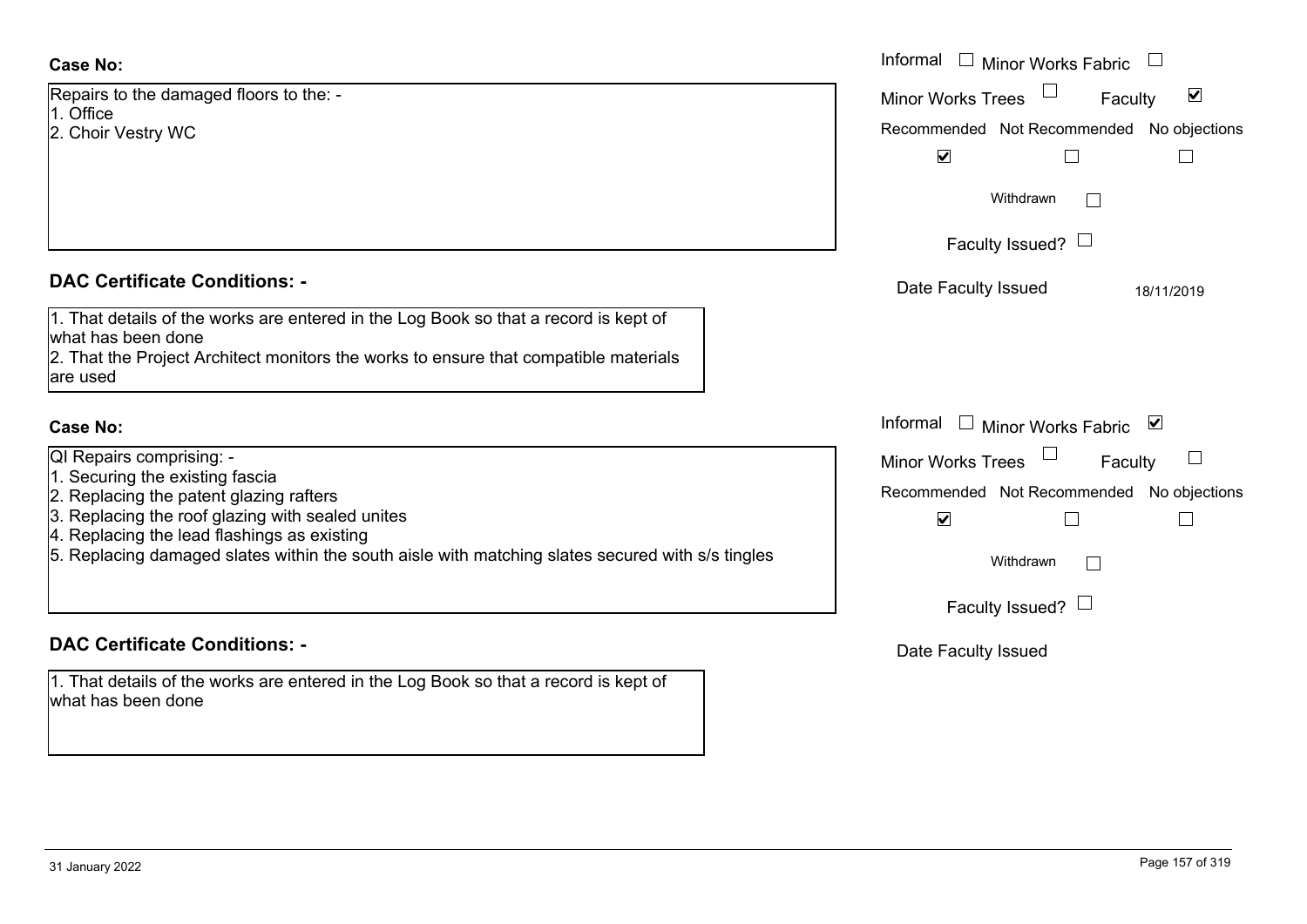#### **10119 Leicester, The Good Shepherd**

## **Case No:**

| No Faculty / Informal Advice / Minor Works application has been made | Mir       |
|----------------------------------------------------------------------|-----------|
|                                                                      | <b>Re</b> |
|                                                                      |           |
|                                                                      |           |
|                                                                      |           |
|                                                                      |           |
|                                                                      |           |

# **DAC Certificate Conditions: -**

1. A time limit of 12 months

|                                                              | Informal $\Box$ Minor Works Fabric $\Box$ |
|--------------------------------------------------------------|-------------------------------------------|
| ty / Informal Advice / Minor Works application has been made | Minor Works Trees $\Box$<br>Faculty       |
|                                                              | Recommended Not Recommended No objections |
|                                                              |                                           |
|                                                              | Withdrawn                                 |
|                                                              | Faculty Issued? $\Box$                    |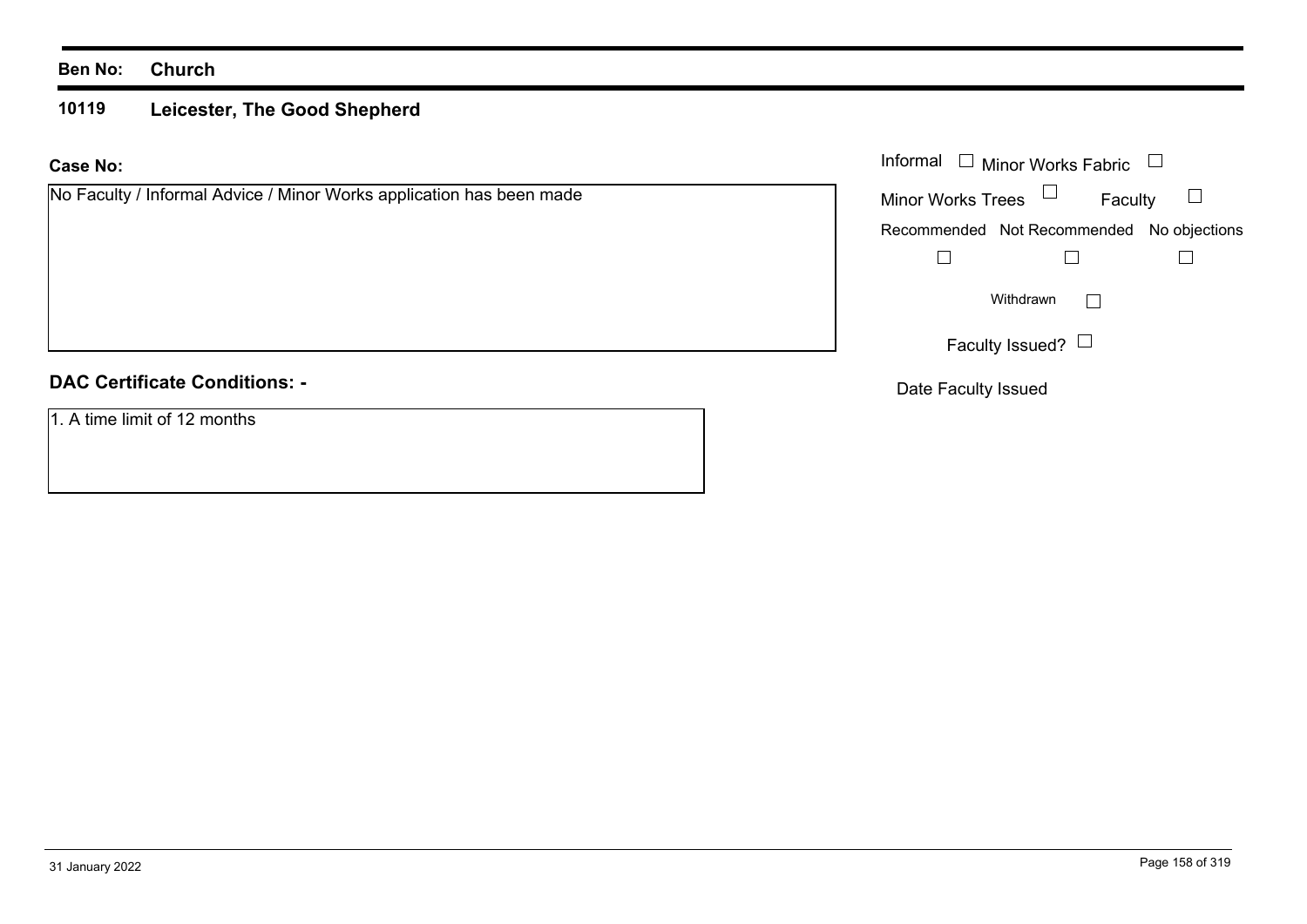#### **10124 Leicester, The Martyrs**

## **L112/2000 Case No:** Informal

| Re-roofing of area above Vestry |  |  |
|---------------------------------|--|--|
|                                 |  |  |
|                                 |  |  |
|                                 |  |  |
|                                 |  |  |

| Informal □ Minor Works Fabric             |                 |         |   |
|-------------------------------------------|-----------------|---------|---|
| <b>Minor Works Trees</b>                  |                 | Faculty | V |
| Recommended Not Recommended No objections |                 |         |   |
|                                           |                 |         |   |
|                                           | Withdrawn       |         |   |
|                                           | Faculty Issued? |         |   |

Date Faculty Issued

## **DAC Certificate Conditions: -**

1. A time limit of 12 months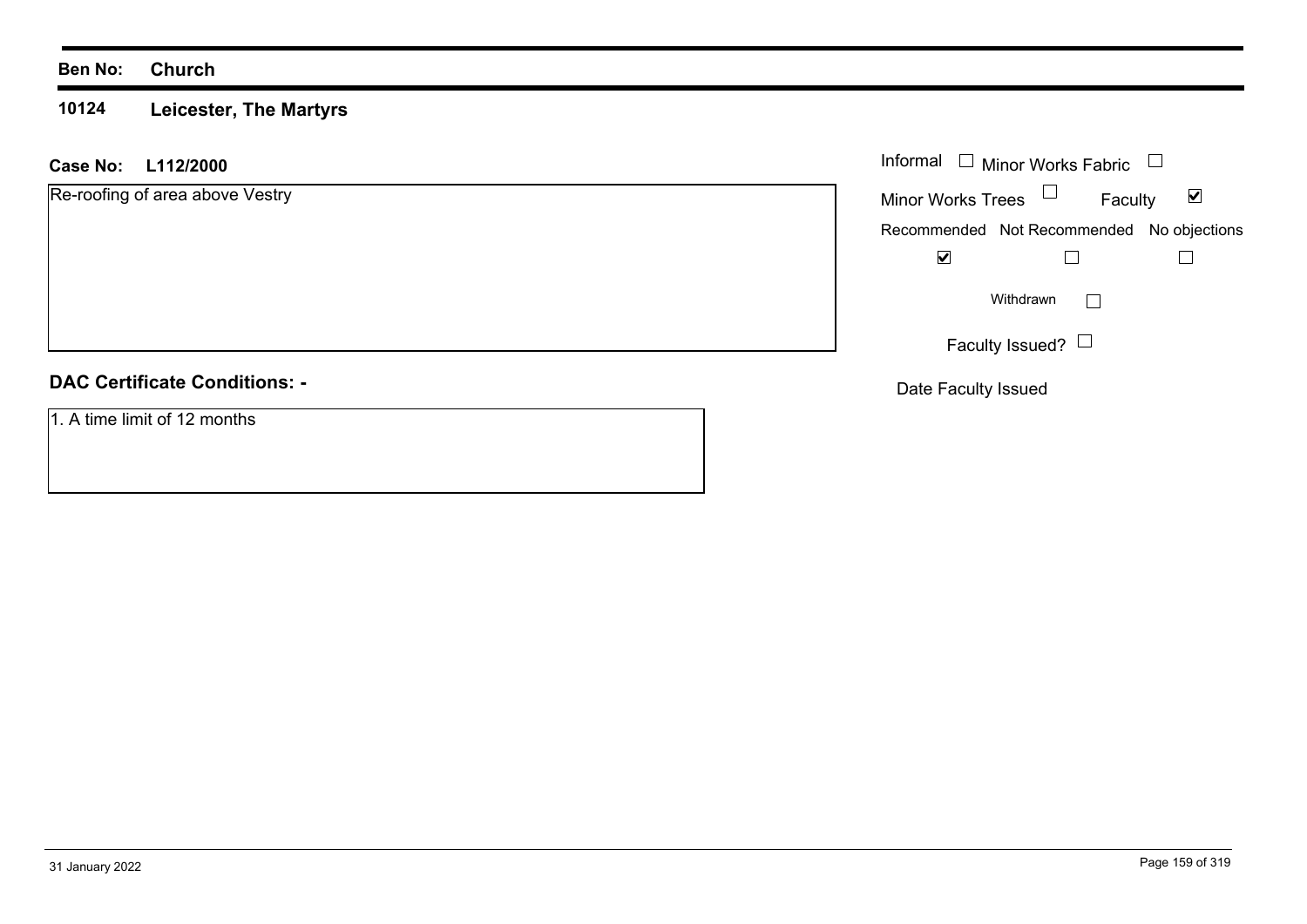| <b>Case No:</b><br>L001/2000                                     | Informal □ Minor Works Fabric □                                   |
|------------------------------------------------------------------|-------------------------------------------------------------------|
| Refurbishment of kitchen / coffee bar area and repairs to drains | Minor Works Trees <sup>1</sup><br>$\blacktriangledown$<br>Faculty |
|                                                                  | Recommended Not Recommended No objections                         |
|                                                                  | $\blacktriangledown$<br>$\Box$<br>$\Box$                          |
|                                                                  | Withdrawn<br>$\Box$                                               |
|                                                                  | Faculty Issued? Ø                                                 |
| <b>DAC Certificate Conditions: -</b>                             | Date Faculty Issued<br>02/06/2000                                 |
| 1. A time limit of 12 months                                     |                                                                   |
| <b>Case No:</b><br>L021/2000                                     | Informal $\Box$ Minor Works Fabric $\Box$                         |
| Installation of stainless steel mesh window guards               | Minor Works Trees<br>$\blacktriangledown$<br>Faculty              |
|                                                                  | Recommended Not Recommended No objections                         |
|                                                                  | $\blacktriangledown$<br>$\Box$<br>$\Box$                          |
|                                                                  | Withdrawn<br>$\Box$                                               |
|                                                                  | Faculty Issued?                                                   |
| <b>DAC Certificate Conditions: -</b>                             | Date Faculty Issued                                               |
| 1. A time limit of 12 months                                     |                                                                   |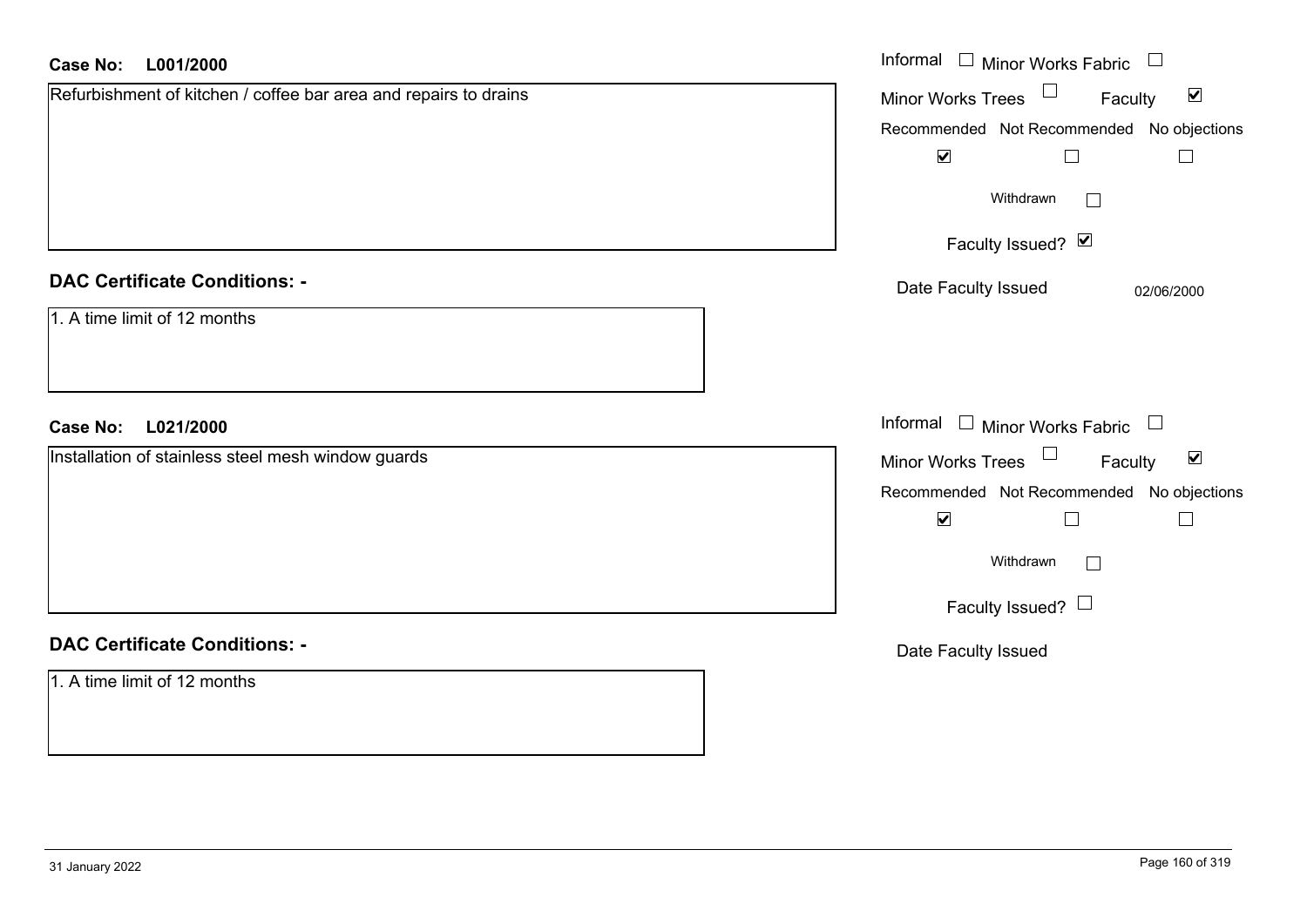| Case No: | L022/2001 |
|----------|-----------|
|----------|-----------|

| Case No:<br>L022/2001                                                                                                                                                                                                                                             | Informal<br>$\Box$<br><b>Minor Works Fabric</b>             |
|-------------------------------------------------------------------------------------------------------------------------------------------------------------------------------------------------------------------------------------------------------------------|-------------------------------------------------------------|
| <b>New Noticeboards</b>                                                                                                                                                                                                                                           | $\blacktriangledown$<br><b>Minor Works Trees</b><br>Faculty |
|                                                                                                                                                                                                                                                                   | Recommended Not Recommended No objections                   |
|                                                                                                                                                                                                                                                                   | $\blacktriangledown$                                        |
|                                                                                                                                                                                                                                                                   | Withdrawn<br>$\mathbf{L}$                                   |
|                                                                                                                                                                                                                                                                   | Faculty Issued? Ø                                           |
| <b>DAC Certificate Conditions: -</b>                                                                                                                                                                                                                              | Date Faculty Issued<br>31/07/2001                           |
| 1. A time limit of 12 months<br>2. That the words "about 250" should be deleted from the text which would now read<br>"People of all ages and backgrounds make up our church where you can find relevant<br>worship alonside a commitment to our local community" |                                                             |
| <b>Case No:</b><br>L122/2001                                                                                                                                                                                                                                      | Informal<br>$\Box$ Minor Works Fabric                       |
| 1. Renewal of gas-fired heating installation with LPWH heating system                                                                                                                                                                                             | Minor Works Trees<br>$\blacktriangledown$<br>Faculty        |
| 2. Removal of old gas-fired boiler and installation of new fan flue wall mounted boilers serving pressed<br>steel radiators and wall mounted fan convectors                                                                                                       | Recommended Not Recommended No objections                   |
| 3. Roof void to be insulated with Rockwool insulation to reduce heat loss<br>4. Several pews in south aisle to be removed or shortened to allow for installation of the fan convectors                                                                            | $\blacktriangledown$                                        |
|                                                                                                                                                                                                                                                                   | Withdrawn                                                   |
|                                                                                                                                                                                                                                                                   | Faculty Issued? $\Box$                                      |
| <b>DAC Certificate Conditions: -</b>                                                                                                                                                                                                                              | Date Faculty Issued                                         |

1. A time limit of 12 months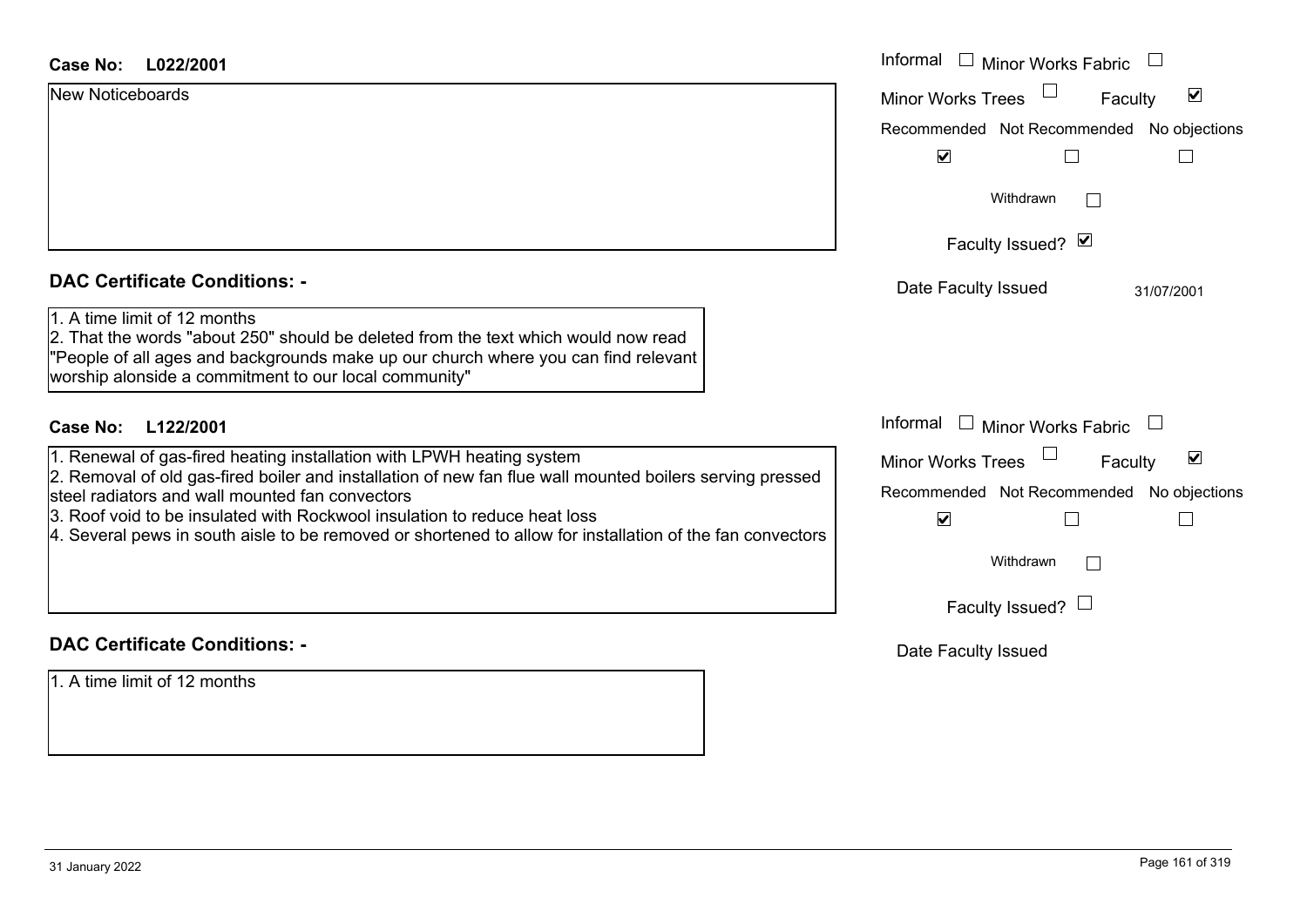| <b>Case No:</b><br>L007/2001                                                                                                                    | Informal □ Minor Works Fabric                                |
|-------------------------------------------------------------------------------------------------------------------------------------------------|--------------------------------------------------------------|
| Re-slating of roof of rear lean-to building                                                                                                     | $\blacktriangledown$<br><b>Minor Works Trees</b><br>Faculty  |
|                                                                                                                                                 | Recommended Not Recommended No objections                    |
|                                                                                                                                                 | $\blacktriangledown$<br>$\mathsf{L}$                         |
|                                                                                                                                                 | Withdrawn<br>$\perp$                                         |
|                                                                                                                                                 | Faculty Issued? Ø                                            |
| <b>DAC Certificate Conditions: -</b>                                                                                                            | Date Faculty Issued<br>03/03/2001                            |
| 1. A time limit of 12 months<br>2. That the contractors liaise with the appointed archaitect regarding the ventilation<br>units to be installed |                                                              |
| L105/2003<br><b>Case No:</b>                                                                                                                    | Informal<br>□ Minor Works Fabric $\vert \blacktriangleright$ |
| 1. Erection of four stands of free standing cycle racks (catering for eight bikes) at rear of church                                            | Minor Works Trees<br>$\vert \ \ \vert$<br>Faculty            |
| 2. Turfing of area on west corner of church grounds                                                                                             | Recommended Not Recommended No objections                    |
|                                                                                                                                                 | $\blacktriangledown$<br>$\Box$<br>$\Box$                     |
|                                                                                                                                                 | Withdrawn<br>$\Box$                                          |
|                                                                                                                                                 | Faculty Issued? $\Box$                                       |
| <b>DAC Certificate Conditions: -</b>                                                                                                            | Date Faculty Issued                                          |
| 1. A time limit of 12 months                                                                                                                    |                                                              |
|                                                                                                                                                 |                                                              |

 $\sim$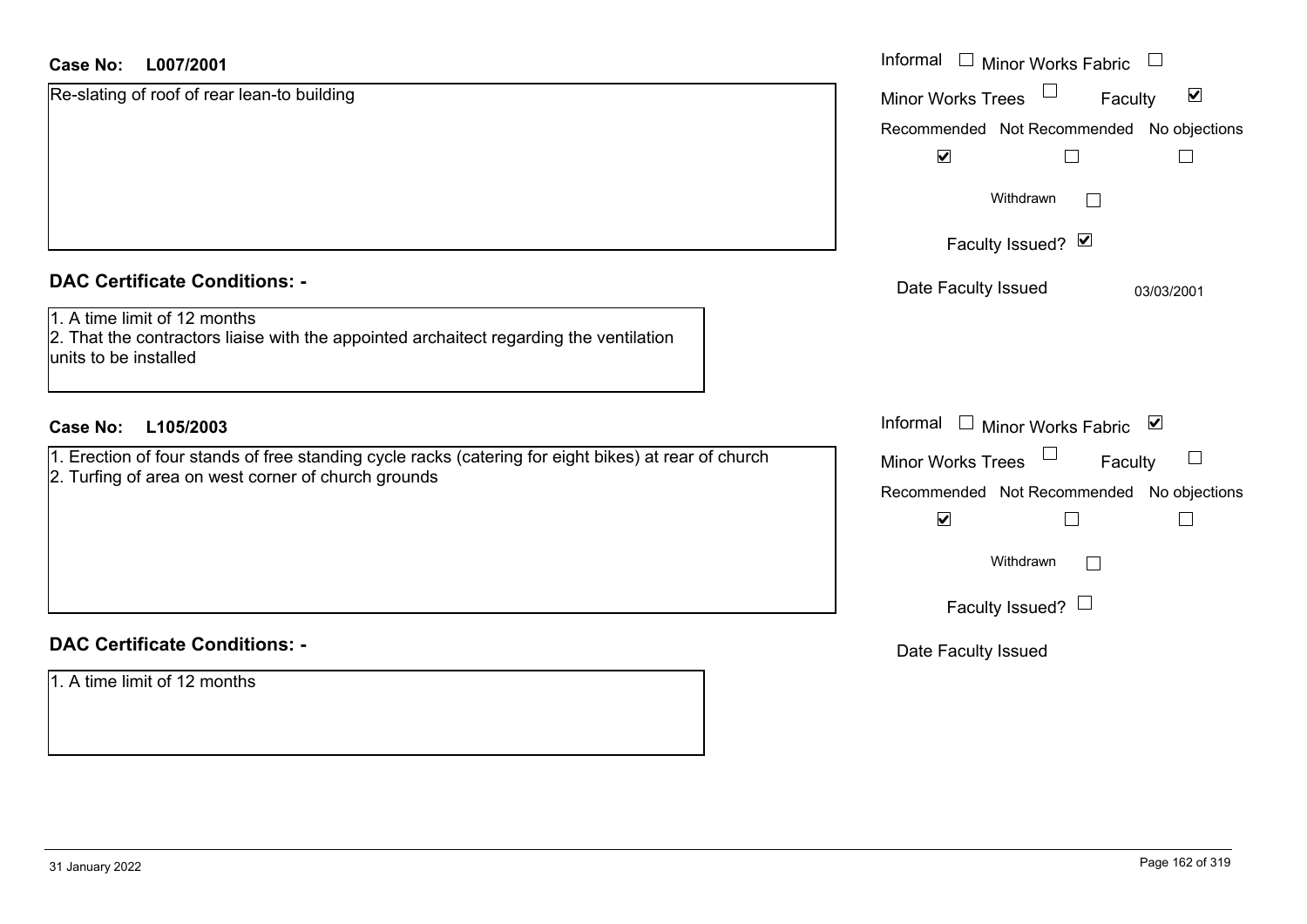#### **L136/2003Case No:**

| L136/2003<br>Case No:                                                                                                                                                                             | Informal <b>☑</b> Minor Works Fabric                              |
|---------------------------------------------------------------------------------------------------------------------------------------------------------------------------------------------------|-------------------------------------------------------------------|
| Proposals to use a room in the church Tower above the Organ loft for a meeting room                                                                                                               | Minor Works Trees<br>$\Box$<br>Faculty                            |
|                                                                                                                                                                                                   | Recommended Not Recommended No objections                         |
|                                                                                                                                                                                                   |                                                                   |
|                                                                                                                                                                                                   | Withdrawn<br>$\blacktriangledown$                                 |
|                                                                                                                                                                                                   | Faculty Issued? $\Box$                                            |
| <b>DAC Certificate Conditions: -</b>                                                                                                                                                              | Date Faculty Issued                                               |
| 1. A time limit of 12 months                                                                                                                                                                      |                                                                   |
| <b>Case No:</b><br>L009/2004                                                                                                                                                                      | Informal $\blacksquare$ Minor Works Fabric $\blacksquare$         |
| 1. To install a 34 stop Martin stop key electronic organ -                                                                                                                                        | Minor Works Trees<br>$\blacktriangledown$<br>Faculty              |
| a) to locate the console towards the eastern end of the south aisle<br>b) to remove two pews in order to create space for that purpose<br>c) to locate the speakers high up on the west end wall. | Recommended Not Recommended No objections<br>$\blacktriangledown$ |
|                                                                                                                                                                                                   | Withdrawn<br>$\mathbb{R}^n$                                       |
|                                                                                                                                                                                                   | Faculty Issued? Ø                                                 |
| <b>DAC Certificate Conditions: -</b>                                                                                                                                                              | Date Faculty Issued<br>10/03/2004                                 |
| 1. A time limit of 12 months                                                                                                                                                                      |                                                                   |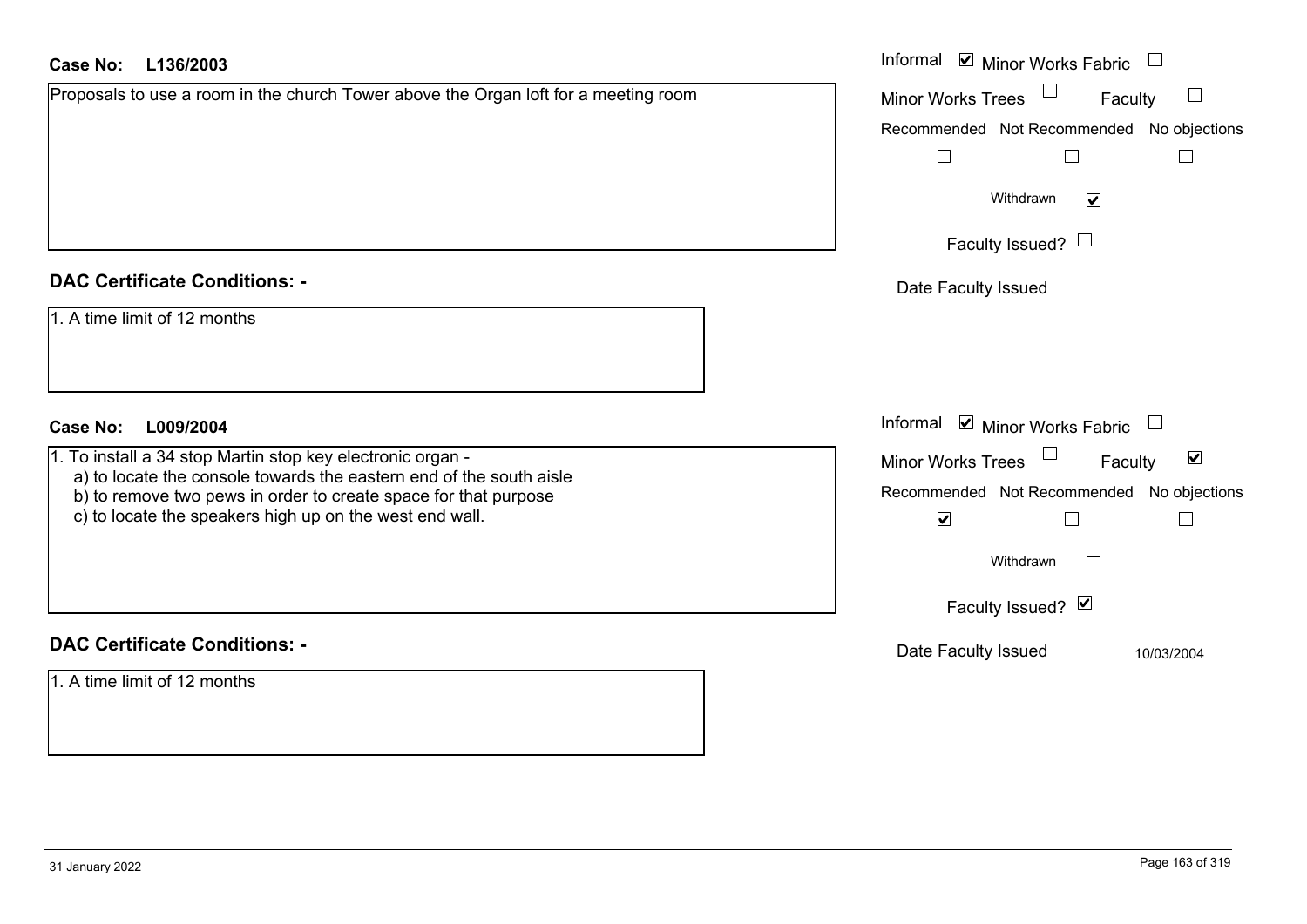| To install a Garden of Remembrance stone of "Croft" granite 12"high x 18" wide x 15" deep inscribed |  |  |  |
|-----------------------------------------------------------------------------------------------------|--|--|--|
| "Garden of Remembrance"                                                                             |  |  |  |

## **DAC Certificate Conditions: -**

|  |  |  |  |  |  | 1. A time limit of 12 months |
|--|--|--|--|--|--|------------------------------|
|--|--|--|--|--|--|------------------------------|

## **L136/2005Case No:** Informal

## **DAC Certificate Conditions: -**

1. A time limit of 12 months2. That all wiring should be as unobtrusive as possible and of an appropriate colour to blend with the background

| <b>Case No:</b><br>L084/2004                                                                                                                                                                                                                                                                                                                                                                                                                                                                                                                                                                                                                                                               | Informal $\Box$ Minor Works Fabric                                                                                                                                 |
|--------------------------------------------------------------------------------------------------------------------------------------------------------------------------------------------------------------------------------------------------------------------------------------------------------------------------------------------------------------------------------------------------------------------------------------------------------------------------------------------------------------------------------------------------------------------------------------------------------------------------------------------------------------------------------------------|--------------------------------------------------------------------------------------------------------------------------------------------------------------------|
| To install a Garden of Remembrance stone of "Croft" granite 12"high x 18" wide x 15" deep inscribed<br>"Garden of Remembrance"                                                                                                                                                                                                                                                                                                                                                                                                                                                                                                                                                             | $\blacktriangledown$<br><b>Minor Works Trees</b><br>Faculty<br>Recommended Not Recommended No objections<br>$\blacktriangledown$                                   |
|                                                                                                                                                                                                                                                                                                                                                                                                                                                                                                                                                                                                                                                                                            | Withdrawn<br>Faculty Issued? Ø                                                                                                                                     |
| <b>DAC Certificate Conditions: -</b>                                                                                                                                                                                                                                                                                                                                                                                                                                                                                                                                                                                                                                                       | Date Faculty Issued<br>28/10/2004                                                                                                                                  |
| 1. A time limit of 12 months                                                                                                                                                                                                                                                                                                                                                                                                                                                                                                                                                                                                                                                               |                                                                                                                                                                    |
| Case No:<br>L136/2005                                                                                                                                                                                                                                                                                                                                                                                                                                                                                                                                                                                                                                                                      | Informal $\Box$ Minor Works Fabric                                                                                                                                 |
| 1. Install a 8' x 10' screen on to the north wall of the Chancel, adjacent to the present pulpit, hinged to<br>lie flat against the wall when not in use<br>2. Install a digital projector to the north wall of the Chancel, at high level immediately to the west of the<br>windows<br>3. Remove the two rearmost pews on both sides in the main body of the church and install a visual<br>control desk in the space created leaving adjacent space to re-locate the sound control desk<br>4. Install a CCVT camera to cover the baptistery at the west end of the church<br>5. Install 2 double 13amp sockets (for projector and for control position) and electrical cabling necessary | $\blacktriangledown$<br><b>Minor Works Trees</b><br>Faculty<br>Recommended Not Recommended No objections<br>$\blacktriangledown$<br>Withdrawn<br>Faculty Issued? Ø |
| <b>DAC Certificate Conditions: -</b>                                                                                                                                                                                                                                                                                                                                                                                                                                                                                                                                                                                                                                                       | Date Faculty Issued<br>10/01/2006                                                                                                                                  |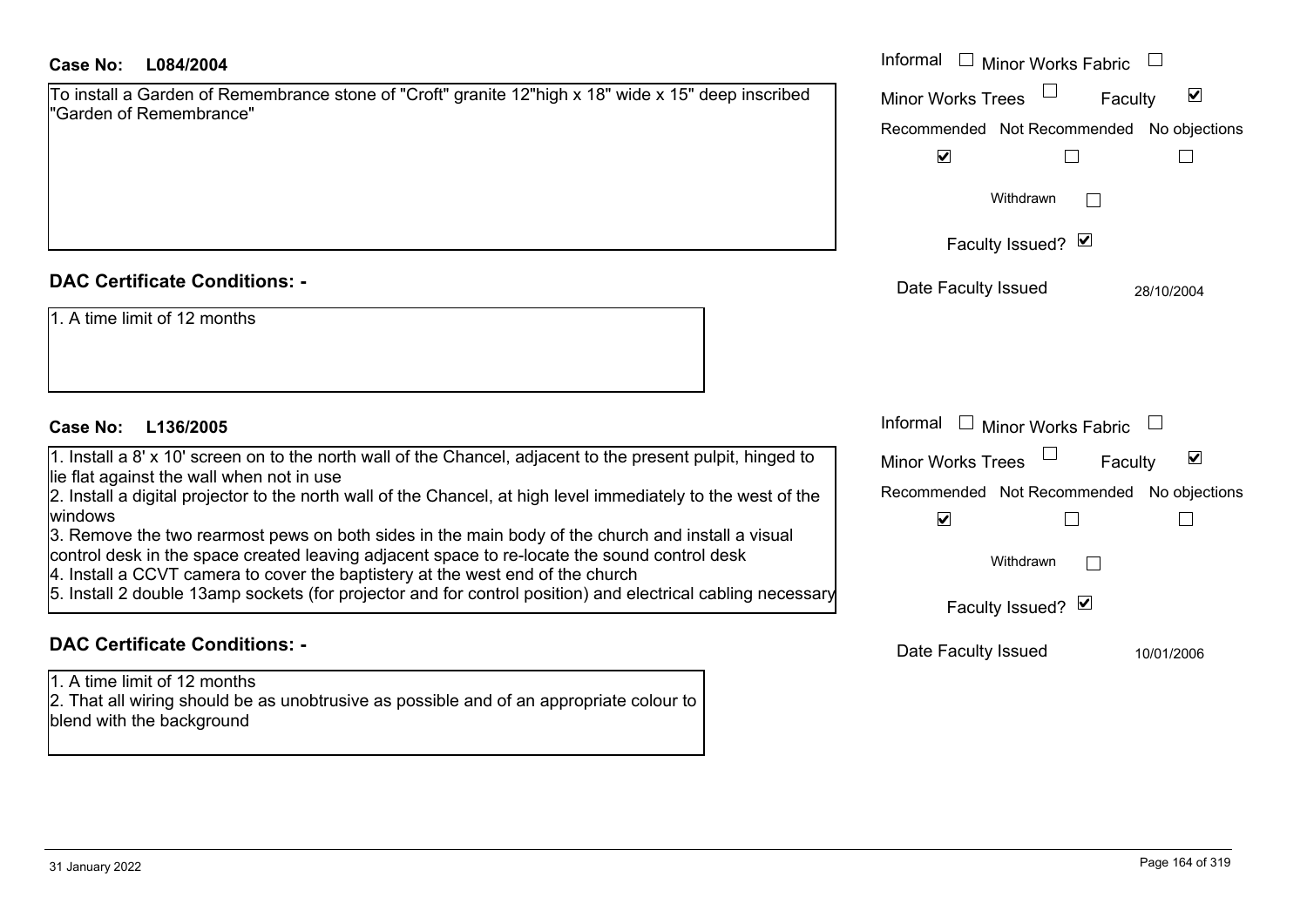#### **L203/2007Case No:**

| <b>Case No:</b><br>L203/2007                               | Informal Minor Works Fabric                          |
|------------------------------------------------------------|------------------------------------------------------|
| Removal and disposal of the Pipe Organ                     | Minor Works Trees<br>$\blacktriangledown$<br>Faculty |
|                                                            | Recommended Not Recommended No objections            |
|                                                            | $\blacktriangledown$<br>$\Box$<br>$\sqcup$           |
|                                                            | Withdrawn<br>$\Box$                                  |
|                                                            | Faculty Issued? Ø                                    |
| <b>DAC Certificate Conditions: -</b>                       | Date Faculty Issued<br>12/02/2008                    |
| 1. A time limit of 12 months                               |                                                      |
| L146/2007<br><b>Case No:</b>                               | Informal <b>☑</b> Minor Works Fabric                 |
| Construction of an extension at the west end of the church | Minor Works Trees<br>$\Box$<br>Faculty               |
|                                                            | Recommended Not Recommended No objections            |
|                                                            | $\Box$<br>$\Box$<br>$\Box$                           |
|                                                            | Withdrawn<br>$\Box$                                  |
|                                                            | Faculty Issued?                                      |
| <b>DAC Certificate Conditions: -</b>                       | Date Faculty Issued                                  |
| 1. A time limit of 12 months                               |                                                      |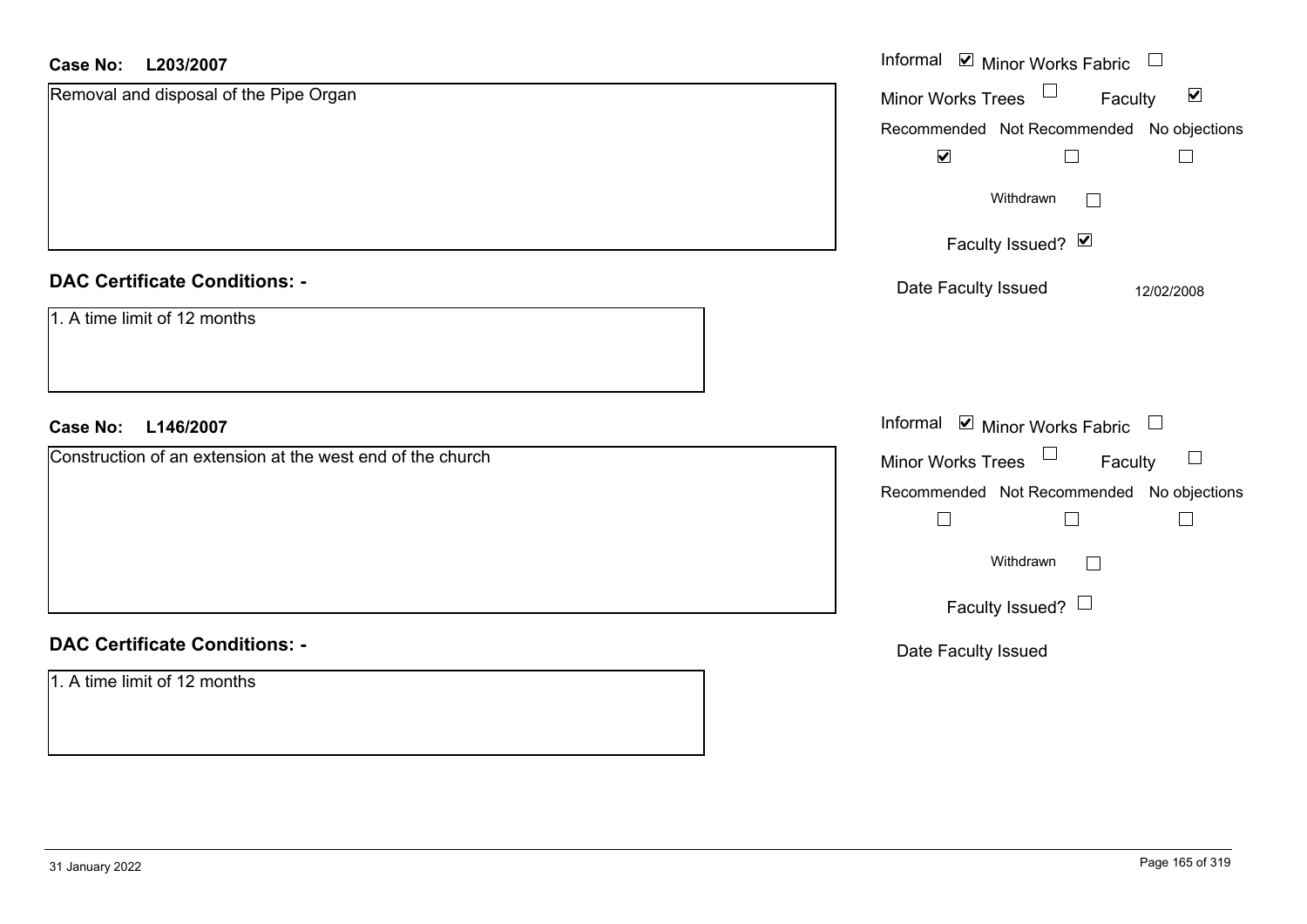| <b>Case No:</b><br>L207/2007                                                                           | Informal ☑ Minor Works Fabric             |
|--------------------------------------------------------------------------------------------------------|-------------------------------------------|
| Re-ordering of the Chancel and North & South Transepts comprising: -                                   | ☑<br><b>Minor Works Trees</b><br>Faculty  |
| 1. In the Chancel: -                                                                                   |                                           |
| a) Removal of: -                                                                                       | Recommended Not Recommended No objections |
| i) Choir pews                                                                                          | $\blacktriangledown$                      |
| ii) Leaders' stalls                                                                                    |                                           |
| iii) Pew platforms                                                                                     | Withdrawn                                 |
| iv) Pulpit                                                                                             |                                           |
| b) Extension of existing Chancel floor to create a flexible, carpeted space for worship and other      |                                           |
| levents                                                                                                | Faculty Issued? Ø                         |
| c) Installation of: -                                                                                  |                                           |
| i) Additional removable curved communion rail at the front of the extended Chancel floor               |                                           |
| ii) Ramp to facilitate access to the Chancel area                                                      |                                           |
| iii) Sound and video cabling and electrical cabling in the Chancel floor with accompanying sockets     |                                           |
| flush with the floor for connection of powered musical instruments and microphones and 2 x flat screen |                                           |
| monitors                                                                                               |                                           |
| v) Replacement Lighting System                                                                         |                                           |
| d) Replacement of 2 front pews with shorter pews from the Porch and back west end of South Aisle       |                                           |
| not currently used for seating                                                                         |                                           |
| e) Replacement of existing temporary movable Communion Table and Lectern with a new movable            |                                           |
| Communion Table and matching adjustable Lectern                                                        |                                           |
| f) Introduction of: -                                                                                  |                                           |
| a) 35 (8 with arms) wooden framed chairs for use in the Chancel area                                   |                                           |
| 2. In the North Transept: -                                                                            |                                           |
| a) Creation of Prayer Vestry requiring the introduction of sound-proofing in arch into the Chancel     |                                           |
| 3. In the South Transept: -                                                                            |                                           |
| a) Removal and disposal of the pipe organ                                                              |                                           |
| b) Creation of storage area with space for subsequent installation of cupboards                        |                                           |
| <b>DAC Certificate Conditions: -</b>                                                                   | Data Faculty Issued<br>1710010010         |

1. A time limit of 12 months

2. That details of the works are entered in the Log Book so that a record is kept of what has been done

Date Faculty Issued 17/09/2012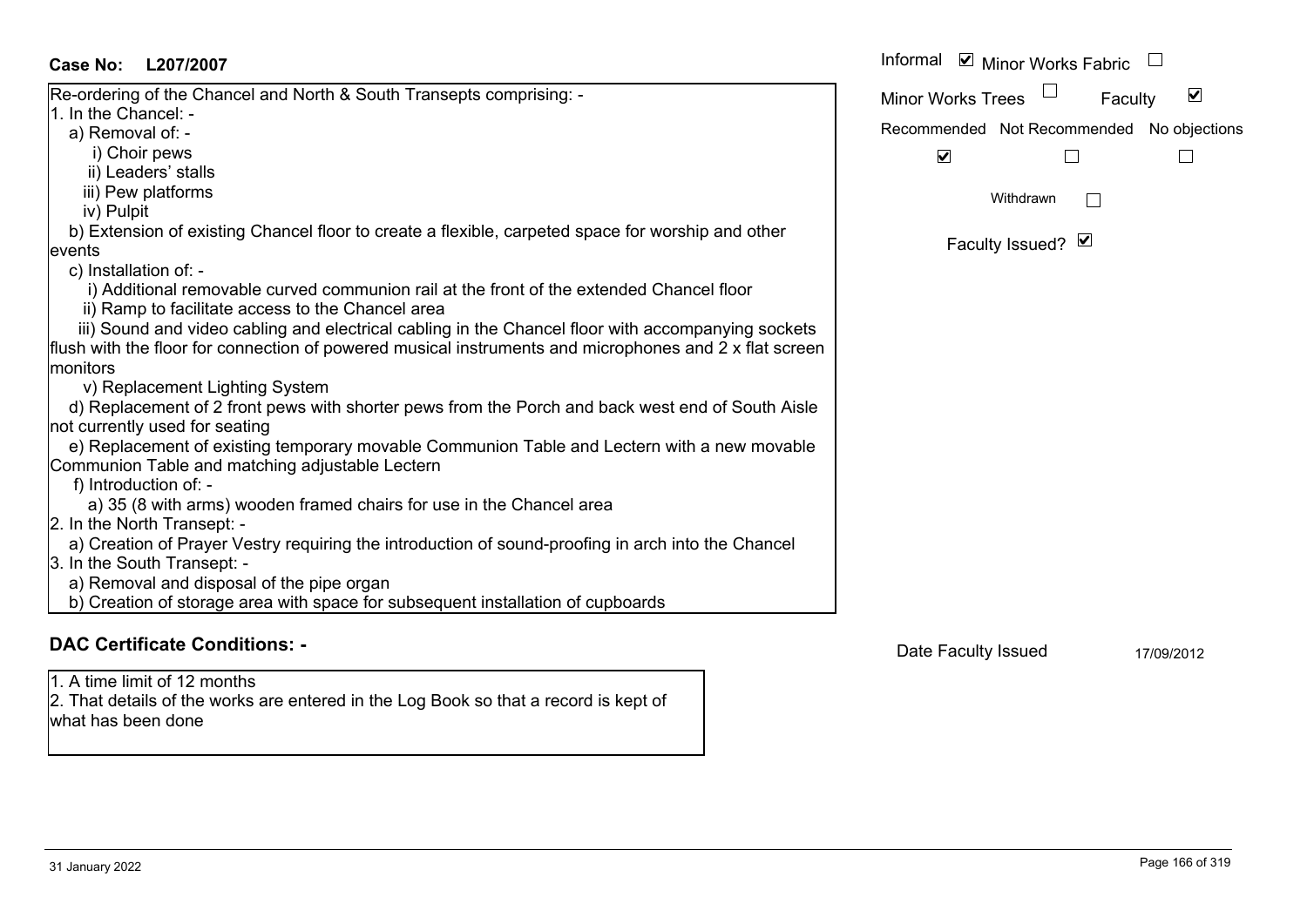| <b>Case No:</b><br>L057/2010                                                                                                                                                                                                                                                                                                                                                                                                                                                                                                                                                                                                                                                                       | Informal □ Minor Works Fabric                                                                                                                                                             |
|----------------------------------------------------------------------------------------------------------------------------------------------------------------------------------------------------------------------------------------------------------------------------------------------------------------------------------------------------------------------------------------------------------------------------------------------------------------------------------------------------------------------------------------------------------------------------------------------------------------------------------------------------------------------------------------------------|-------------------------------------------------------------------------------------------------------------------------------------------------------------------------------------------|
| Repairs identified by the 2008 Quinquennial Inspection comprising: -<br>1. Installation of 3 rows of pigeon spikes to external horizontal ledges of bell chamber<br>2. External works comprising: -<br>a) Replacement of broken glass in Tower window<br>b) Repairs to, re-placement, re-fixing and re-painting of, rainwater goods<br>c) Repairs to, and re-paining of, window saddle bars<br>d) Re-fixing of loose flashing<br>e) Replacement of broken slates<br>f) Repair and re-decoration of wrought iron decorative cross on apse roof<br>g) Re-bedding of loose stone parapets<br>h) Potential excavation of blocked surface water drain and replacement / installation of new<br>soakaway | $\Box$<br>$\blacktriangledown$<br>Minor Works Trees<br>Faculty<br>Recommended Not Recommended No objections<br>$\blacktriangledown$<br>$\Box$<br>Withdrawn<br>$\Box$<br>Faculty Issued? Ø |
| <b>DAC Certificate Conditions: -</b><br>1. A time limit of 12 months<br>2. That details of the works are entered in the Log Book so that a record is kept of<br>what has been done<br>3. That, if item h) requires implementation, that the DAC Archaeological Adviser be                                                                                                                                                                                                                                                                                                                                                                                                                          | Date Faculty Issued<br>13/09/2010                                                                                                                                                         |
| <b>Case No:</b><br>L078/2013                                                                                                                                                                                                                                                                                                                                                                                                                                                                                                                                                                                                                                                                       | Informal $\Box$ Minor Works Fabric                                                                                                                                                        |
| 1. Conversion of existing Boiler-house-cum-store to allow the installation of a second accessible WC as<br>per drawing 1933/1001-R1<br>2. Removal and disposal of panelled door (1980s) to the existing accessible WC<br>3. Creation of two doors to each WC beyond the archway                                                                                                                                                                                                                                                                                                                                                                                                                    | $\blacktriangledown$<br><b>Minor Works Trees</b><br>Faculty<br>Recommended Not Recommended No objections<br>$\blacktriangledown$<br>$\Box$<br>Withdrawn<br>Faculty Issued? Ø              |
| <b>DAC Certificate Conditions: -</b>                                                                                                                                                                                                                                                                                                                                                                                                                                                                                                                                                                                                                                                               | Date Faculty Issued<br>16/06/2014                                                                                                                                                         |
| 1. A time limit of 24 months<br>2. That details of the works are entered in the Log Book so that a record is kept of<br>what has been done<br>3. That the paint must be specified as limewash or some other breathable paint and                                                                                                                                                                                                                                                                                                                                                                                                                                                                   |                                                                                                                                                                                           |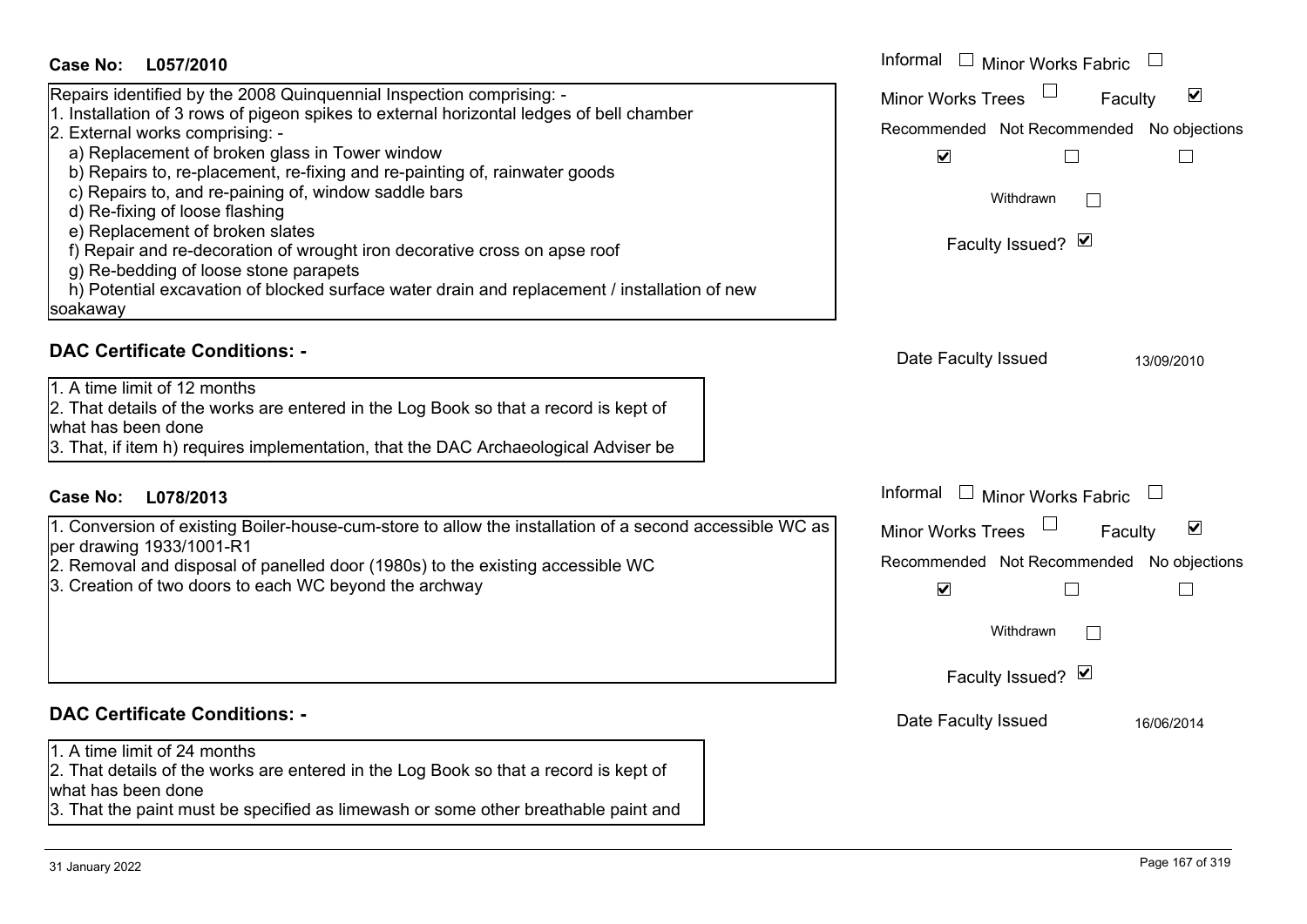#### **L035/2014Case No:**

| <b>Case No:</b><br>L035/2014                                                                                                                                                                                                                | Informal □ Minor Works Fabric ⊠                                   |
|---------------------------------------------------------------------------------------------------------------------------------------------------------------------------------------------------------------------------------------------|-------------------------------------------------------------------|
| Investigation, clearing & repair of blocked gullies                                                                                                                                                                                         | $\Box$<br>Minor Works Trees<br>Faculty                            |
|                                                                                                                                                                                                                                             | Recommended Not Recommended No objections                         |
|                                                                                                                                                                                                                                             | $\blacktriangledown$                                              |
|                                                                                                                                                                                                                                             | Withdrawn<br>$\Box$                                               |
|                                                                                                                                                                                                                                             | Faculty Issued? $\Box$                                            |
| <b>DAC Certificate Conditions: -</b>                                                                                                                                                                                                        | Date Faculty Issued                                               |
| 1. A time limit of 12 months<br>2. That details of the works are entered in the Log Book so that a record is kept of<br>what has been done<br>3. That should it become necessary to provide new soakaways in order to remedy the            |                                                                   |
| L029/2015<br><b>Case No:</b>                                                                                                                                                                                                                | Informal<br>$\Box$ Minor Works Fabric<br>$\overline{\phantom{a}}$ |
| Replace surface water with foul water drain                                                                                                                                                                                                 | $\blacktriangledown$<br><b>Minor Works Trees</b><br>Faculty       |
|                                                                                                                                                                                                                                             | Recommended Not Recommended No objections                         |
|                                                                                                                                                                                                                                             | $\blacktriangledown$                                              |
|                                                                                                                                                                                                                                             | Withdrawn                                                         |
|                                                                                                                                                                                                                                             | Faculty Issued? Ø                                                 |
| <b>DAC Certificate Conditions: -</b>                                                                                                                                                                                                        | Date Faculty Issued<br>14/12/2015                                 |
| 1. That details of the works are entered in the Log Book so that a record is kept of<br>what has been done<br>2. That excavation should be dug by hand<br>3. That, in the event of anything of archaeological significance being noted, the |                                                                   |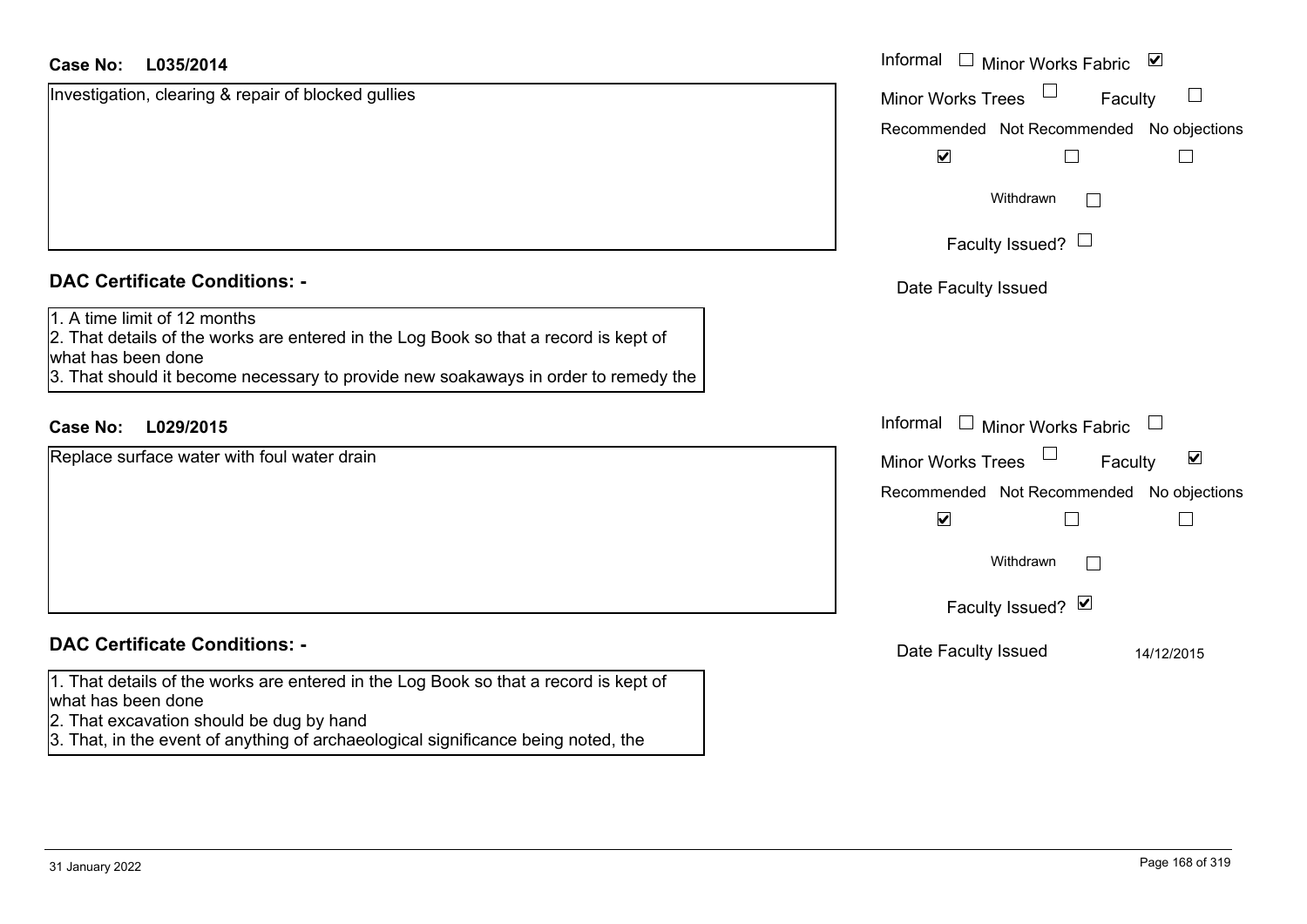#### **L079/2015Case No:**

| L079/2015<br><b>Case No:</b>                                                                               | Informal<br>$\Box$<br>Minor Works Fabric                          |
|------------------------------------------------------------------------------------------------------------|-------------------------------------------------------------------|
| Refurbishment of the Servery in the South Aisle                                                            | $\blacktriangledown$<br>Minor Works Trees<br>Faculty              |
|                                                                                                            | Recommended Not Recommended No objections                         |
|                                                                                                            | $\blacktriangledown$<br>$\Box$                                    |
|                                                                                                            | Withdrawn<br>I.                                                   |
|                                                                                                            | Faculty Issued? Ø                                                 |
| <b>DAC Certificate Conditions: -</b>                                                                       | Date Faculty Issued<br>10/10/2016                                 |
| 1. That details of the works are entered in the Log Book so that a record is kept of<br>what has been done |                                                                   |
| <b>Case No:</b><br>L184/2015                                                                               | Informal<br>$\Box$ Minor Works Fabric<br>$\overline{\phantom{a}}$ |
| Repairs to the Bell                                                                                        | $\blacktriangledown$<br>Minor Works Trees<br>Faculty              |
|                                                                                                            | Recommended Not Recommended No objections                         |
|                                                                                                            | $\blacktriangledown$<br>⊔                                         |
|                                                                                                            | Withdrawn<br>$\mathbf{L}$                                         |
|                                                                                                            | Faculty Issued? Ø                                                 |
| <b>DAC Certificate Conditions: -</b>                                                                       | Date Faculty Issued<br>16/11/2015                                 |
| 1. That details of the works are entered in the Log Book so that a record is kept of<br>what has been done |                                                                   |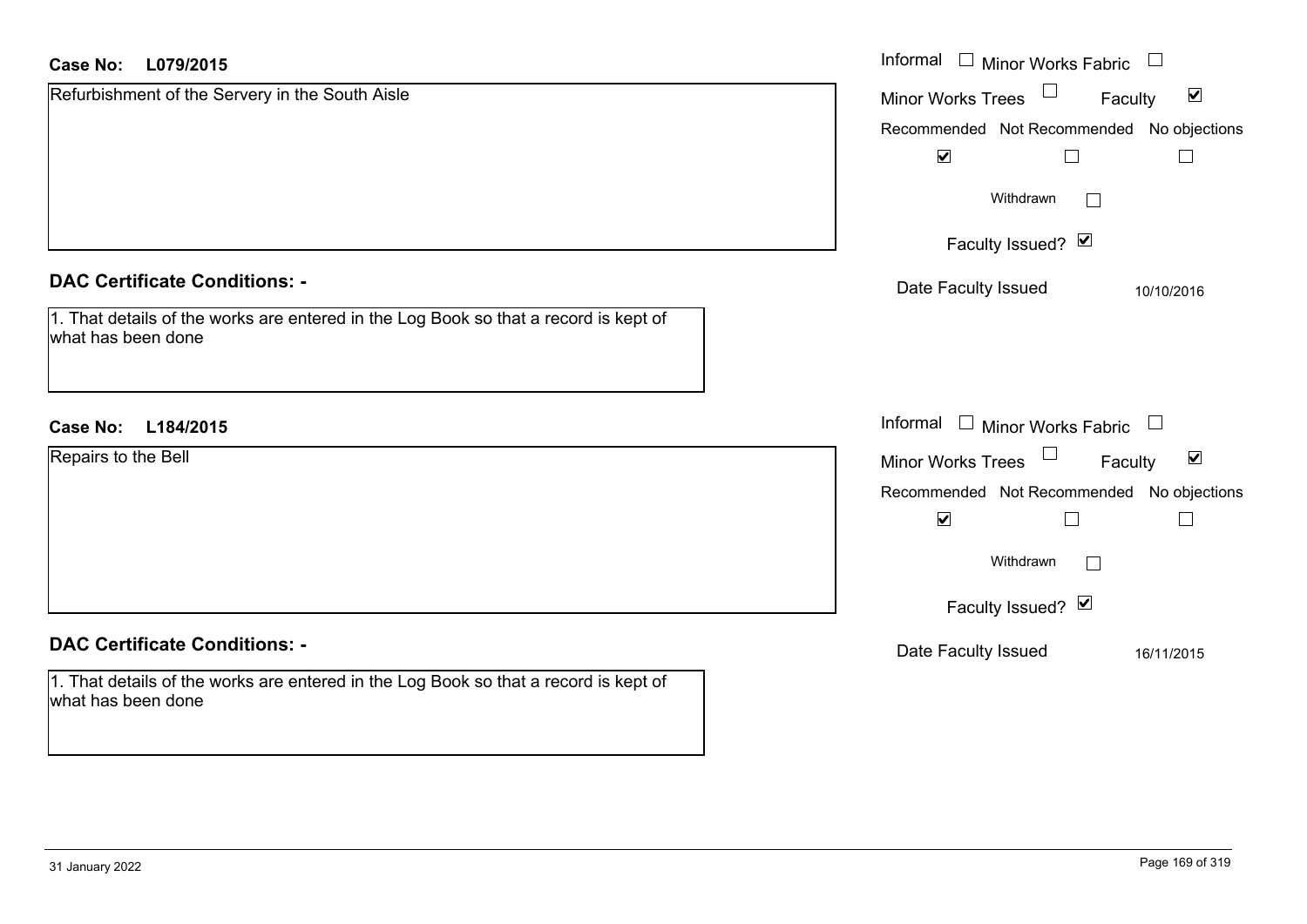| t details of the works are entered in the Log Book so that a record is kept of<br>as been done<br>t the PCC submits details of how the waste water will be disposed of to be<br>I by the DAC |                             |
|----------------------------------------------------------------------------------------------------------------------------------------------------------------------------------------------|-----------------------------|
| lo:                                                                                                                                                                                          | Informal<br>Minor Works Fab |
| - noval and disposal of:                                                                                                                                                                     | Ē<br>Minor Works Trees      |
| x South Aisle pews and subsequent making good of blockwood floor<br>xisting 1960s green and red padded-seat chairs                                                                           | Recommended Not Recommen    |
| duction of: -                                                                                                                                                                                | $\blacktriangledown$        |
| 5 chairs as replacement seating in the South Aisle pews<br>5 chairs as replacement for existing chairs<br>espoke cupboards for the storage of the musicians' books and equipment             | Withdrawn                   |
|                                                                                                                                                                                              | Faculty Issued? Ø           |
| <b>Certificate Conditions: -</b>                                                                                                                                                             | Date Faculty Issued         |
| t detaile of the werks are entered in the Leg Peak se that a recent is kent of                                                                                                               |                             |

# **DAC Certificate Conditions: -**

1. That details of the works are entered in the Log Book so that a record is kept of what ha 2. That the PCC submits details of how the waste water will be disposed of to be

agreed

## Case N

1. Rem

- a) 7 x South Aisle pews and subsequent making good of blockwood floor
- b) Existing 1960s green and red padded-seat chairs

2. Intro

- a) 35 chairs as replacement seating in the South Aisle pews
- b) 95 chairs as replacement for existing chairs
- c) Bespoke cupboards for the storage of the musicians' books and equipment

# DAC C

1. That details of the works are entered in the Log Book so that a record is kept of what has been done

- 2. That the PCC lags the pipework associated with the Heating System
- 3. Brings forward, in a separate application, proposals to make the storage of the

|                 | 170 of 319<br>Page |
|-----------------|--------------------|
| 31 January 2022 |                    |

Informal  $\Box$  Minor Works Fabric  $\Box$  Informal  $\blacktriangledown$ Faculty Minor Works Trees Recommended Not Recommended No objections  $\overline{\mathbf{v}}$  $\Box$  $\Box$ Withdrawn $\Box$ Faculty Issued?  $\Box$ Date Faculty Issued 10/10/2016 Minor Works Fabric  $\overline{\mathbf{v}}$ Faculty ded No objections  $\Box$ 

05/09/2017

Installation of the old cupboards and sink from the refurbished kitchen into the former Organ Loft and to connect to water and take a drain out into the churchyard so that it can be used for the purposes of flower arranging

## **Case No:**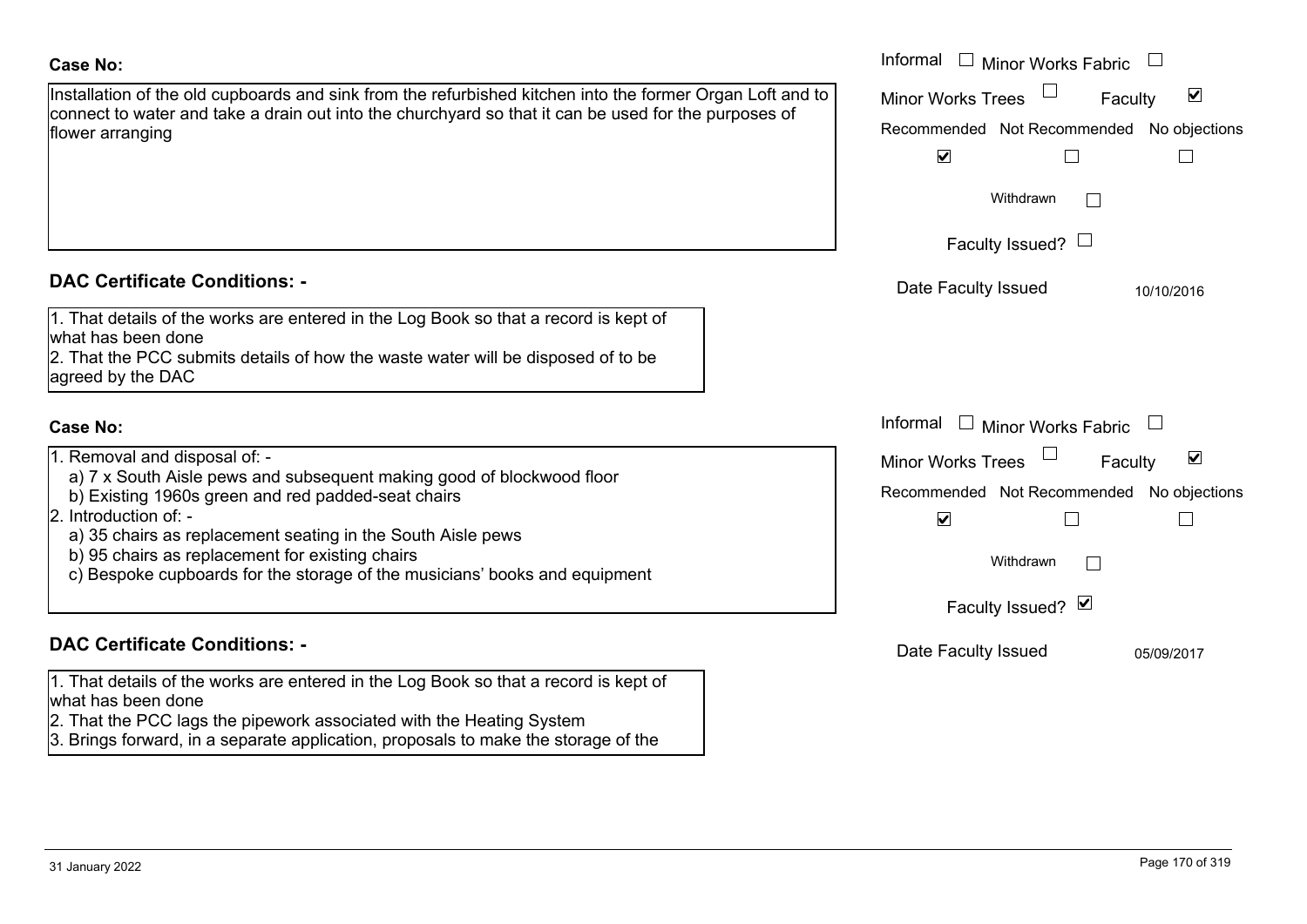Replacement of retractable spotlight switches in Chancel area

## **DAC Certificate Conditions: -**

| 1. That details of the works are entered in the Log Book so that a record is kept of |  |
|--------------------------------------------------------------------------------------|--|
| what has been done                                                                   |  |

## **Case No:**

Electrical works notified to the PCC as necessary following the Quinquennial Electrical Inspection Report of April 2018, icluding: -

- 1. Installation of RCBO circuit breakers
- 2. Installation of of new distribution boards
- 3. Re-switching of high level kitchen lighting circuit
- 4. Replacement of faulty twin socket

## **DAC Certificate Conditions: -**

1. That details of the works are entered in the Log Book so that a record is kept of what has been done

2. That an updated Electrical Condition Report is commissioned, and submitted to the DAC Secretary, after the installation

|                                                                                                                      | Informal □ Minor Works Fabric<br>$\blacktriangledown$ |
|----------------------------------------------------------------------------------------------------------------------|-------------------------------------------------------|
| nent of retractable spotlight switches in Chancel area                                                               | <b>Minor Works Trees</b><br>Faculty                   |
|                                                                                                                      | Recommended Not Recommended No objections             |
|                                                                                                                      |                                                       |
|                                                                                                                      | Withdrawn                                             |
|                                                                                                                      | Faculty Issued? $\Box$                                |
| rtificate Conditions: -                                                                                              | Date Faculty Issued                                   |
| etails of the works are entered in the Log Book so that a record is kept of<br>been done                             |                                                       |
|                                                                                                                      | Informal $\Box$ Minor Works Fabric<br>⊻               |
| works notified to the PCC as necessary following the Quinquennial Electrical Inspection<br>f April 2018, icluding: - | <b>Minor Works Trees</b><br>Faculty                   |
| ation of RCBO circuit breakers                                                                                       | Recommended Not Recommended No objections             |
| ation of of new distribution boards                                                                                  | $\blacktriangledown$                                  |
| itching of high level kitchen lighting circuit<br>cement of faulty twin socket                                       | Withdrawn<br>$\vert$ $\vert$                          |
|                                                                                                                      | Faculty Issued? L                                     |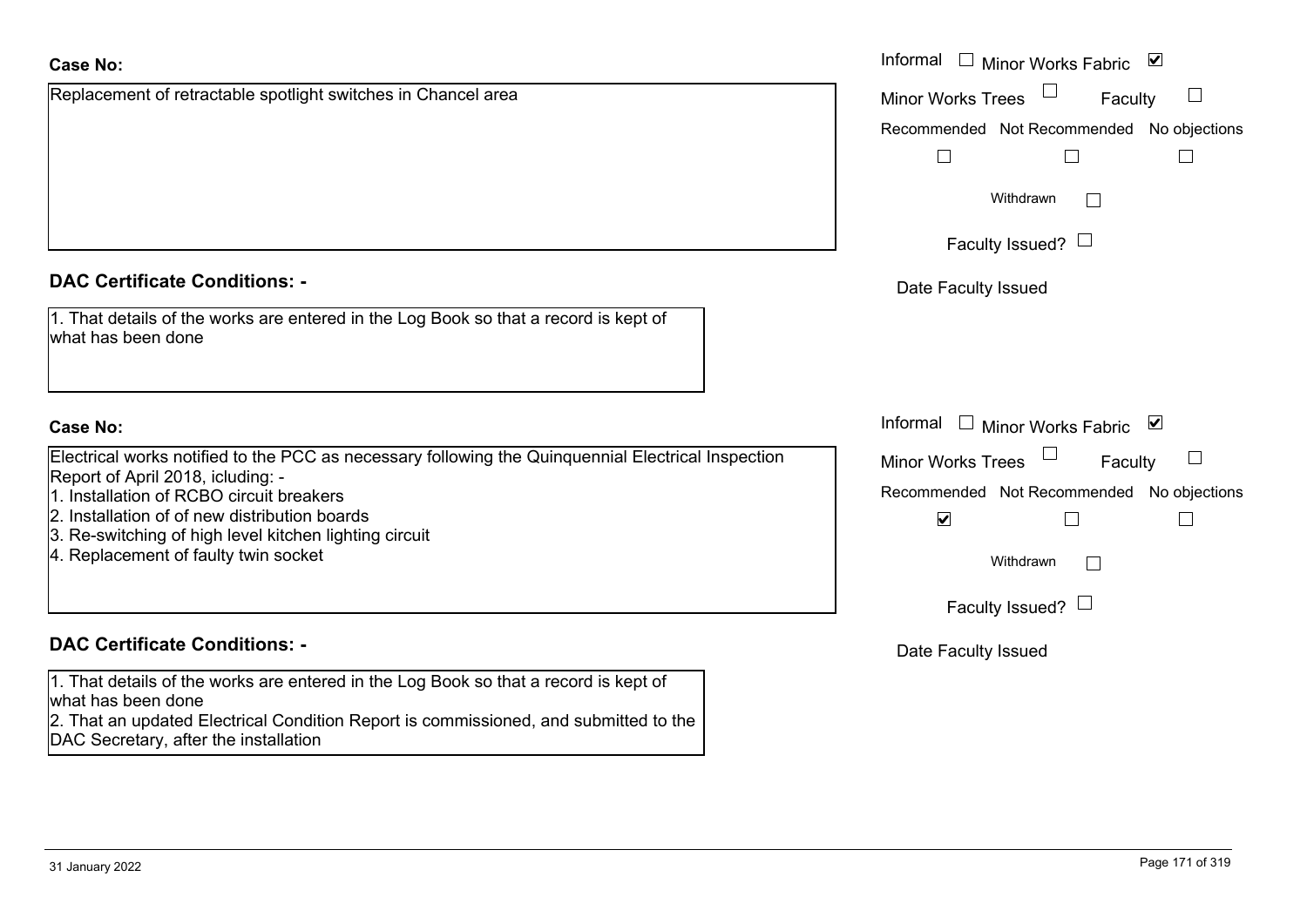| Repairs to: -        |
|----------------------|
| 1. Roof              |
| 2. Window saddlebars |
|                      |

## **DAC Certificate Conditions: -**

1. That details of the works are entered in the Log Book so that a record is kept of what has been done

2. That the work should be carried out at the direction of the church architect

## **Case No:**

To take down and re-build garden brick pier using the original materials

## **DAC Certificate Conditions: -**

1. That details of the works are entered in the Log Book so that a record is kept of what has been done

|                                                                                                                                                                   | Informal □ Minor Works Fabric ⊠                                        |
|-------------------------------------------------------------------------------------------------------------------------------------------------------------------|------------------------------------------------------------------------|
| $0. -$                                                                                                                                                            | <b>Minor Works Trees</b><br>$\Box$<br>Faculty                          |
| w saddlebars                                                                                                                                                      | Recommended Not Recommended No objections<br>$\blacktriangledown$      |
|                                                                                                                                                                   | Withdrawn                                                              |
|                                                                                                                                                                   | Faculty Issued? $\Box$                                                 |
| rtificate Conditions: -                                                                                                                                           | Date Faculty Issued                                                    |
| etails of the works are entered in the Log Book so that a record is kept of<br>been done<br>e work should be carried out at the direction of the church architect |                                                                        |
|                                                                                                                                                                   | Informal □ Minor Works Fabric ⊠                                        |
| lown and re-build garden brick pier using the original materials                                                                                                  | Minor Works Trees<br>$\Box$<br>Faculty                                 |
|                                                                                                                                                                   | Recommended Not Recommended No objections<br>$\blacktriangledown$<br>H |
|                                                                                                                                                                   | Withdrawn                                                              |
|                                                                                                                                                                   | Faculty Issued? $\Box$                                                 |
| rtificate Conditions: -                                                                                                                                           | Date Faculty Issued                                                    |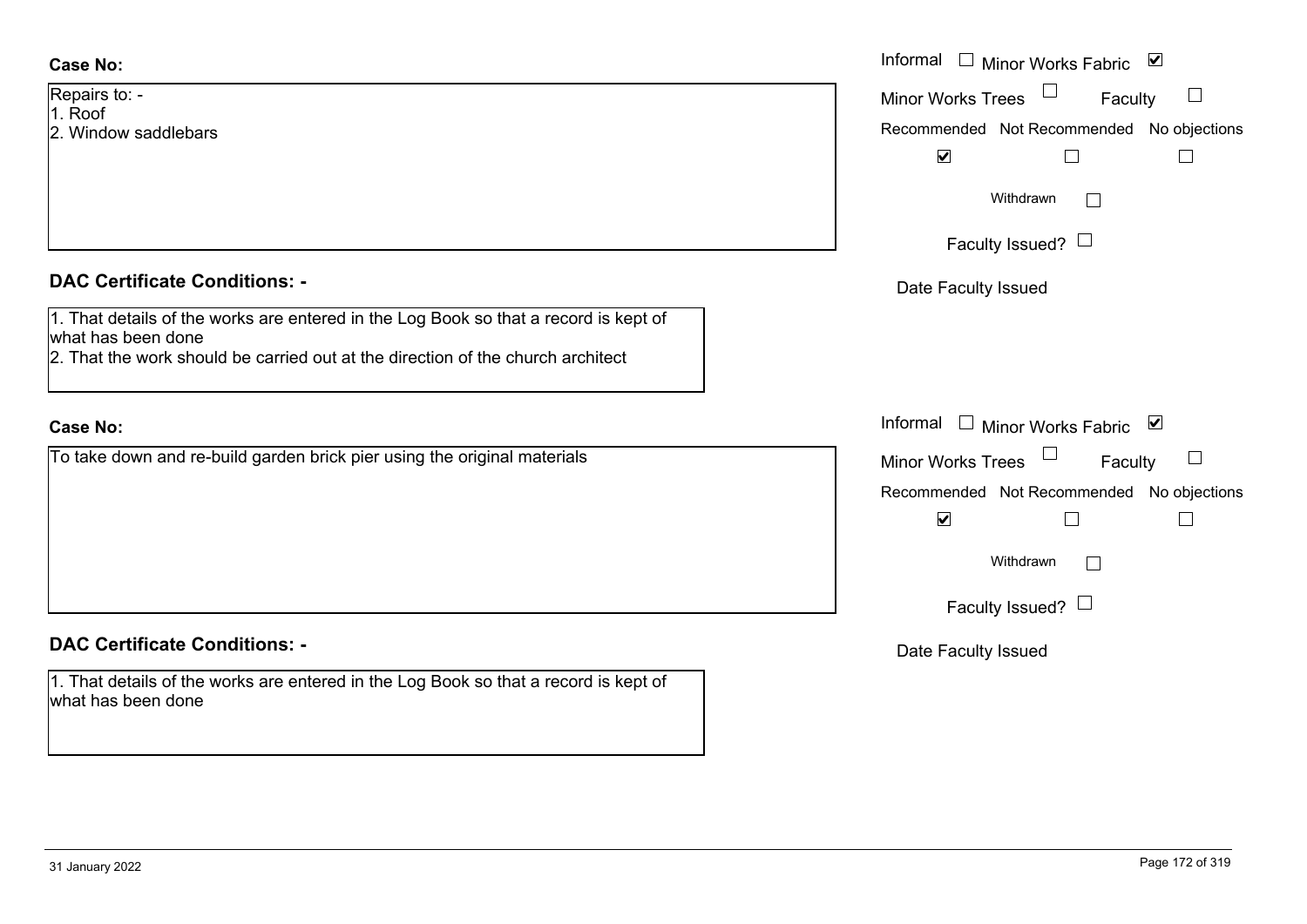Replacement of Vicars Board which lists Incumbents

**DAC Certificate Conditions: -**

1. That details of the works are entered in the Log Book so that a record is kept of what has been done

|                                             | Informal $\Box$ Minor Works Fabric $\Box$                   |
|---------------------------------------------|-------------------------------------------------------------|
| nent of Vicars Board which lists Incumbents | Minor Works Trees $\Box$<br>$\blacktriangledown$<br>Faculty |
|                                             | Recommended Not Recommended No objections                   |
|                                             |                                                             |
|                                             | Withdrawn                                                   |
|                                             | Faculty Issued? $\Box$                                      |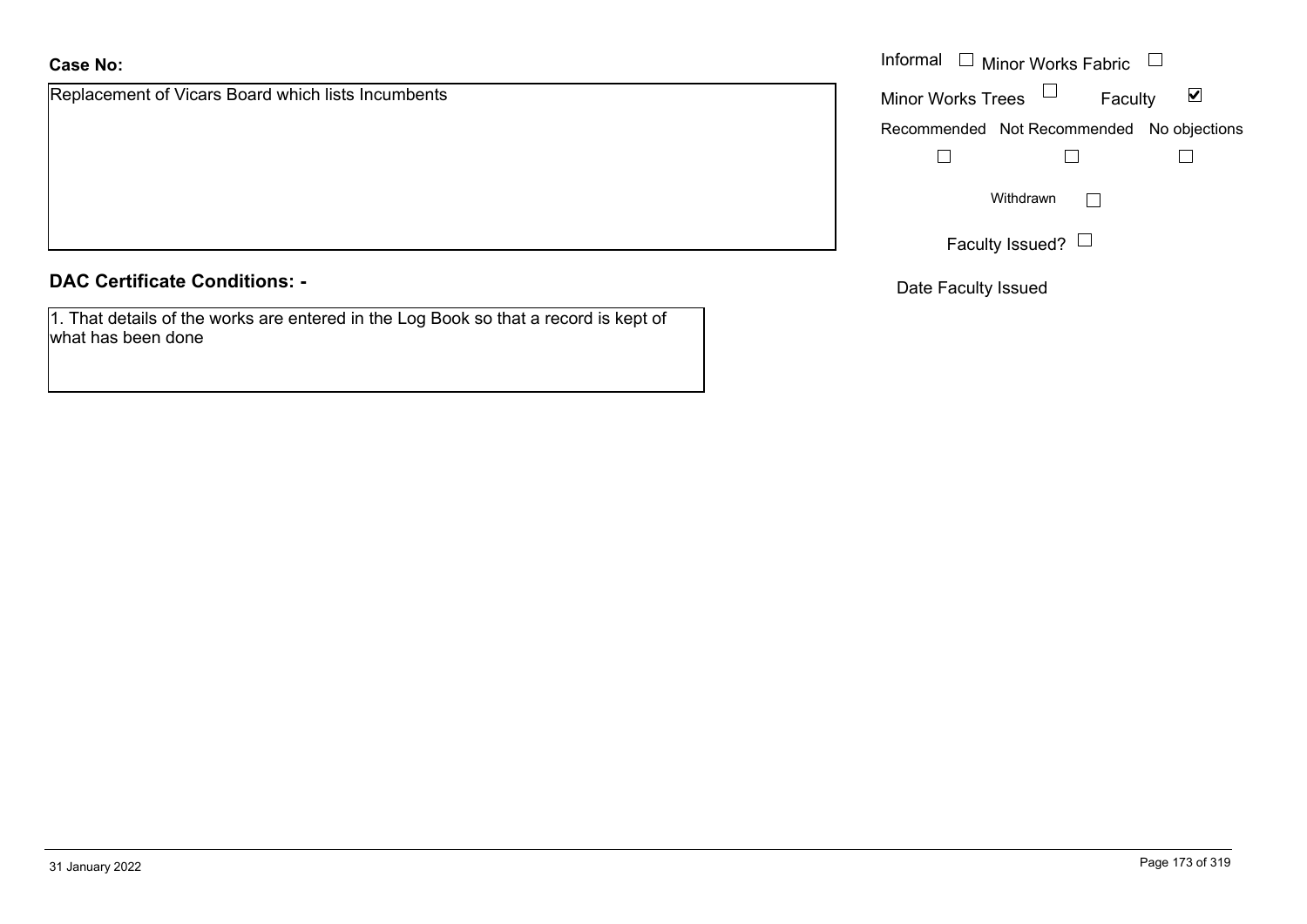| Re-ordering of the Nave comprising: -                                                       |    |
|---------------------------------------------------------------------------------------------|----|
| 1. Sound and vision area                                                                    | Mi |
| a) Including sight lines for monitor screens                                                | Re |
| b) Option for continuing live streaming of services/meetings                                |    |
| c) Location of music group                                                                  |    |
| 2. Flooring: -                                                                              |    |
| a) Flooring that is suitable for use of each area within the Nave                           |    |
| b) Giving a comfortable welcoming feel                                                      |    |
| c) Serviceable and suitable for activities                                                  |    |
| 3. Lighting: -                                                                              |    |
| a) Designed lighting that meets the use of the Nave area                                    |    |
| b) Meeting requirements for those with poor sight and changes in service style              |    |
| 4. Seating: -                                                                               |    |
| a) Flexible seating for the ongoing services/meeting requirements                           |    |
| 5. Storage: -                                                                               |    |
| a) Suitable storage for existing users of the Nave area and possible new users              |    |
| b) Storage for possible new/existing seating and tables – size of area required/ appearance |    |
| 6. Acoustics: -                                                                             |    |
| a) Improve the acoustics of the Nave area                                                   |    |
| b) Possible printed options (acoustic wall coverings)                                       |    |

## **DAC Certificate Conditions: -**

1. That details of the works are entered in the Log Book so that a record is kept of what has been done

|                                                                           | Informal<br>$\Box$ Minor Works Fabric                       |
|---------------------------------------------------------------------------|-------------------------------------------------------------|
|                                                                           |                                                             |
| ing of the Nave comprising: -                                             | $\blacktriangledown$<br><b>Minor Works Trees</b><br>Faculty |
| and vision area                                                           |                                                             |
| uding sight lines for monitor screens                                     | Recommended Not Recommended No objections                   |
| ion for continuing live streaming of services/meetings                    |                                                             |
| ation of music group                                                      |                                                             |
| າg: –                                                                     | Withdrawn                                                   |
| pring that is suitable for use of each area within the Nave               |                                                             |
| ng a comfortable welcoming feel                                           |                                                             |
| <i>r</i> iceable and suitable for activities                              | Faculty Issued? $\Box$                                      |
| .g -                                                                      |                                                             |
| igned lighting that meets the use of the Nave area                        |                                                             |
| eting requirements for those with poor sight and changes in service style |                                                             |
| g: -                                                                      |                                                             |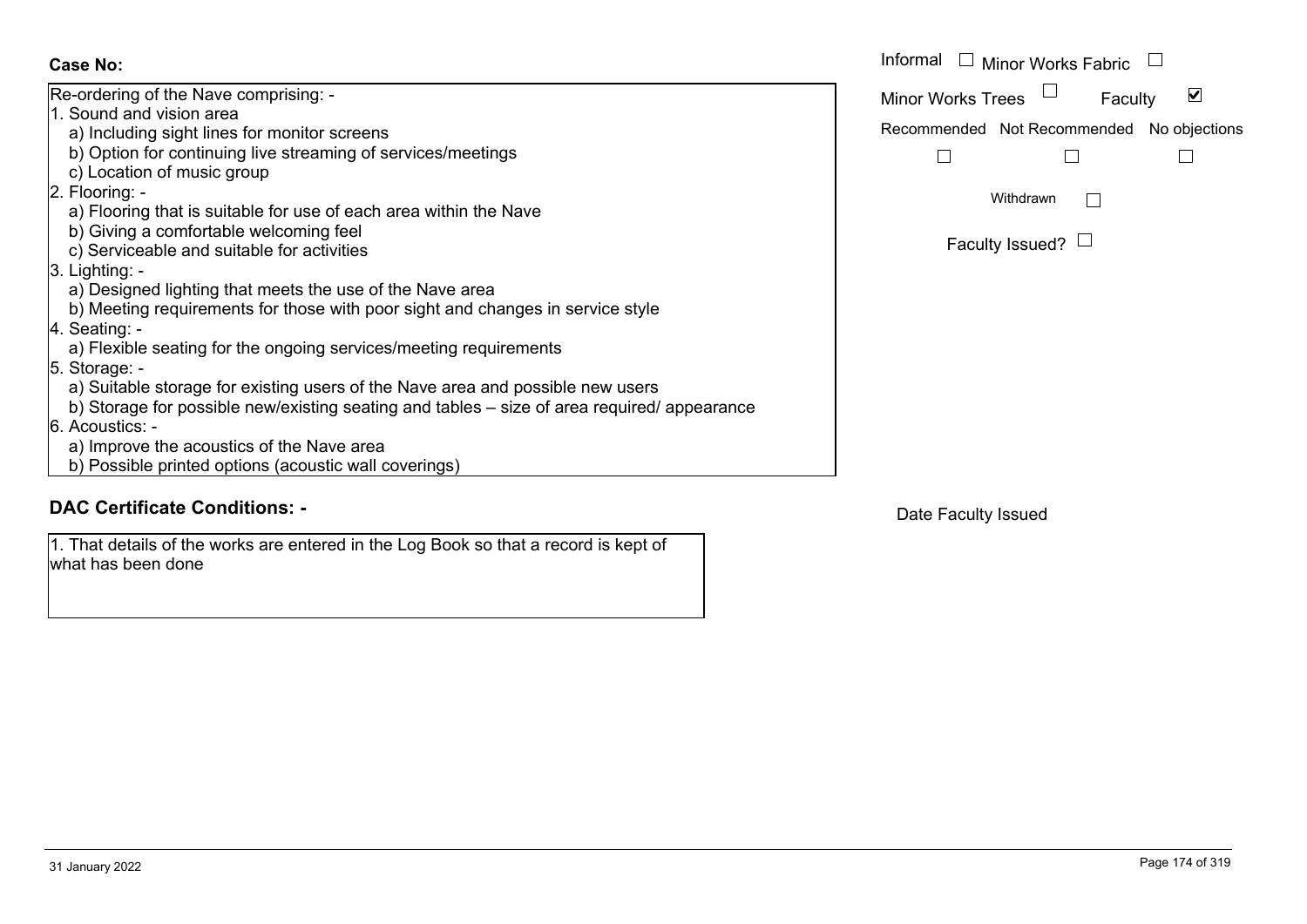# **Leicester, Welford Road (Local Authority) Cemetery**

| Informal $\blacksquare$ Minor Works Fabric $\Box$<br>L064/2004<br><b>Case No:</b> |                                                             |
|-----------------------------------------------------------------------------------|-------------------------------------------------------------|
| Safety work to memorials                                                          | Minor Works Trees $\Box$<br>$\blacktriangledown$<br>Faculty |
|                                                                                   | Recommended Not Recommended No objections                   |
|                                                                                   |                                                             |
|                                                                                   | Withdrawn<br>$\mathbf{L}$                                   |
|                                                                                   | Faculty Issued? Ø                                           |
| <b>DAC Certificate Conditions: -</b>                                              | Date Faculty Issued<br>18/12/2006                           |
| 1. A time limit of 12 months                                                      |                                                             |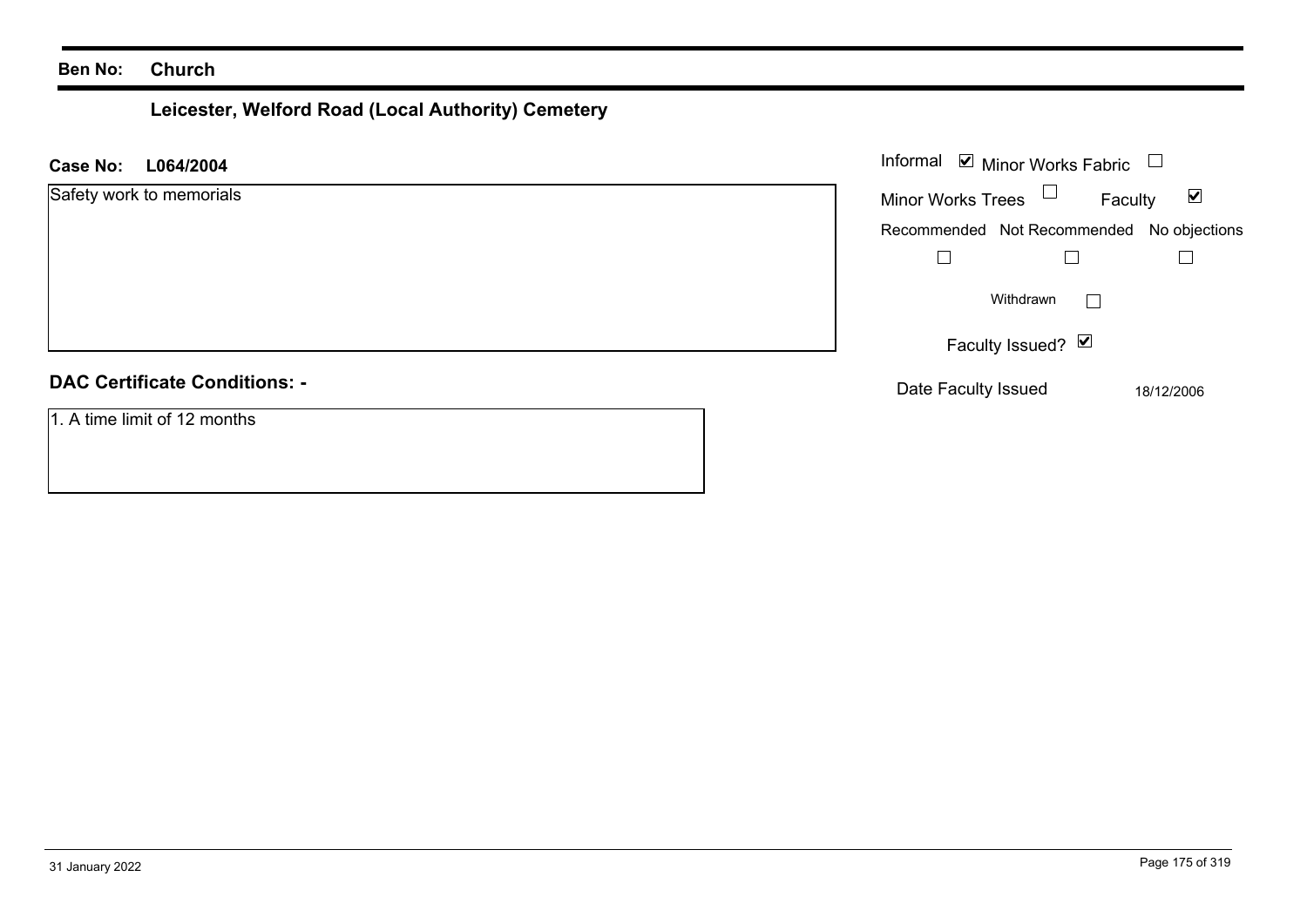| <b>Case No:</b><br>L079/2005                                                                                                       | Informal $\Box$ Minor Works Fabric $\Box$            |
|------------------------------------------------------------------------------------------------------------------------------------|------------------------------------------------------|
| Conservation of 28 memorials on consecrated land                                                                                   | $\blacktriangledown$<br>Minor Works Trees<br>Faculty |
|                                                                                                                                    | Recommended Not Recommended No objections            |
|                                                                                                                                    | $\blacktriangledown$<br>$\Box$                       |
|                                                                                                                                    | Withdrawn                                            |
|                                                                                                                                    | Faculty Issued? Ø                                    |
| <b>DAC Certificate Conditions: -</b>                                                                                               | Date Faculty Issued<br>23/12/2005                    |
| 1. A time limit of 12 months<br>2. That any alterations to the proposals must be notified to the DAC BEFORE they are<br>undertaken |                                                      |
| L133/2011<br><b>Case No:</b>                                                                                                       | Informal $\Box$ Minor Works Fabric $\Box$            |
| Repair to Crumbie memorial                                                                                                         | $\blacktriangledown$<br>Minor Works Trees<br>Faculty |
|                                                                                                                                    | Recommended Not Recommended No objections            |
|                                                                                                                                    | $\blacktriangledown$                                 |
|                                                                                                                                    | Withdrawn                                            |
|                                                                                                                                    | Faculty Issued? Ø                                    |
| <b>DAC Certificate Conditions: -</b>                                                                                               | Date Faculty Issued<br>19/12/2011                    |
| 1. A time limit of 12 months                                                                                                       |                                                      |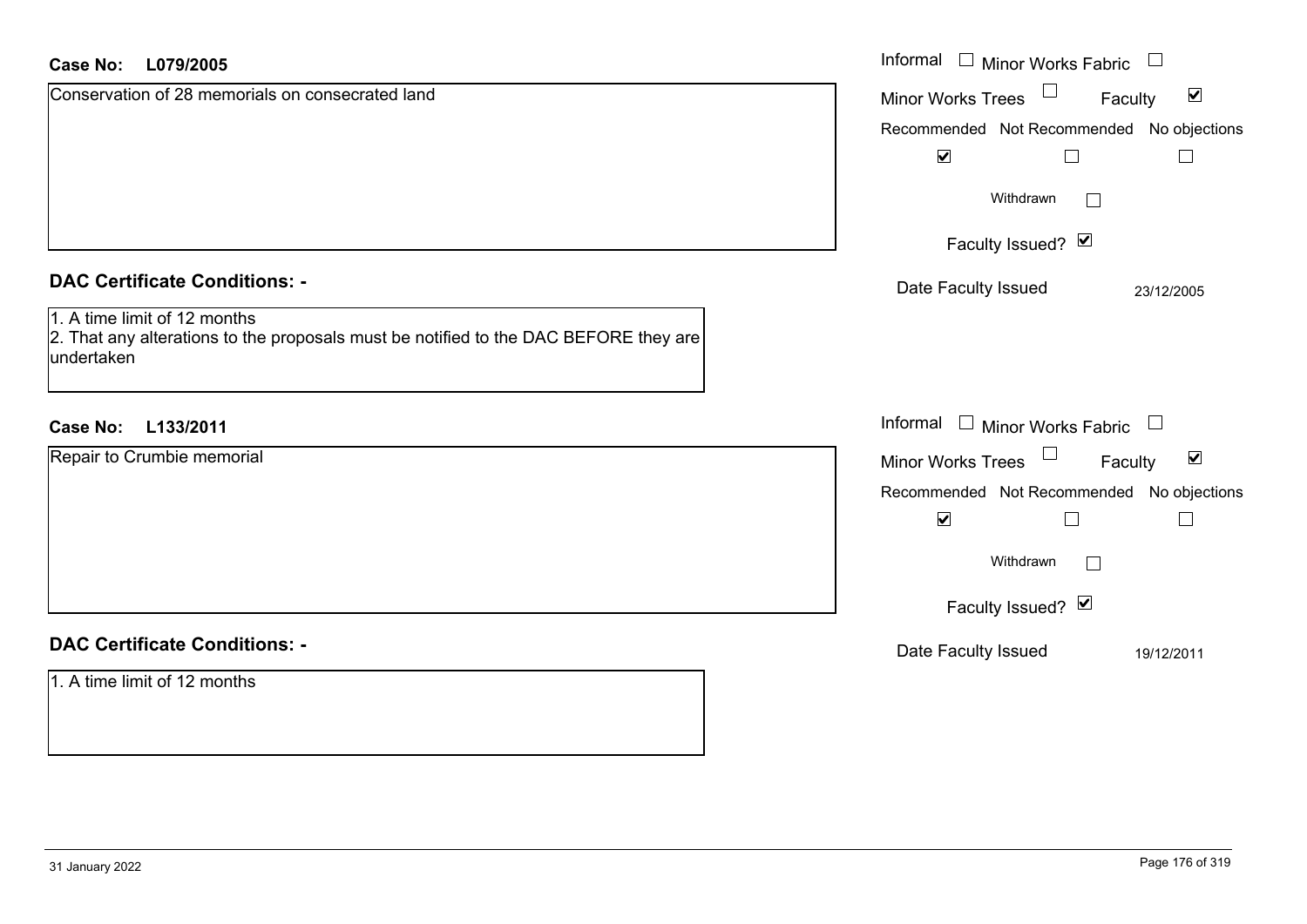| <b>Case No:</b> | L217/2011 |
|-----------------|-----------|
|-----------------|-----------|

| Restore 33 memorials |  |
|----------------------|--|
|----------------------|--|

|  |  | <b>DAC Certificate Conditions: -</b> |
|--|--|--------------------------------------|
|--|--|--------------------------------------|

1. A time limit of 12 months

2. That the dowels are stainless steel and of suitable size for long-term robustness

| L217/2011<br>. .        | Informal $\Box$ Minor Works Fabric $\Box$                   |  |
|-------------------------|-------------------------------------------------------------|--|
| 33 memorials            | Minor Works Trees $\Box$<br>Faculty<br>$\blacktriangledown$ |  |
|                         | Recommended Not Recommended No objections                   |  |
|                         | $\blacktriangledown$                                        |  |
|                         | Withdrawn<br>$\mathbf{I}$                                   |  |
|                         | Faculty Issued? Ø                                           |  |
| rtificate Conditions: - | Date Faculty Issued<br>13/03/2012                           |  |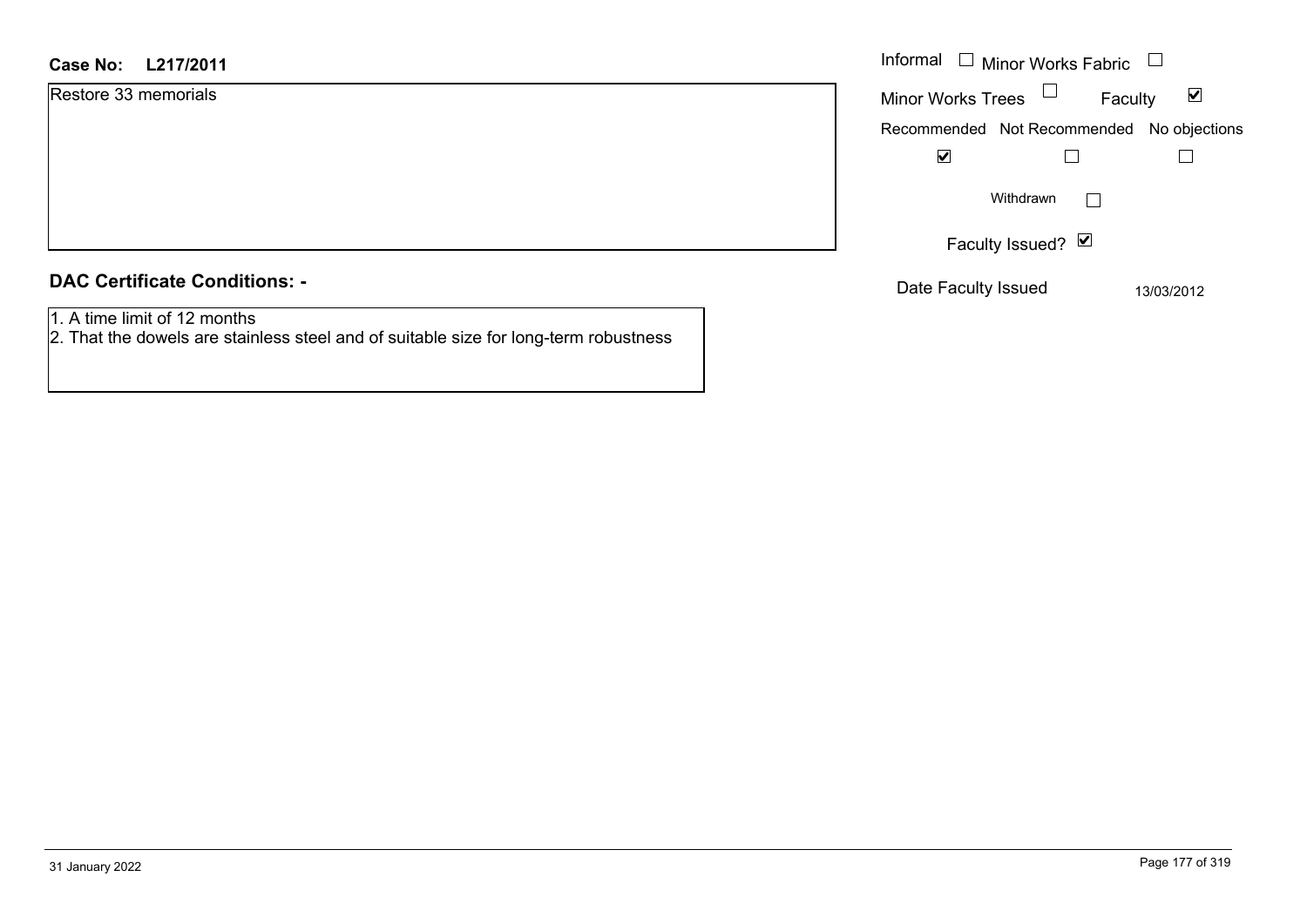#### **20304Leire, St Peter**

## **L028/2002Case No:** Informal

Cleaning and refurbishment of War Memorial (Listed Grade II in its own right) in churchyard by the Parish Council

## **DAC Certificate Conditions: -**

- 1. A time limit of 12 months
- 2. That the cleaning is carried out by hand and not machinery

| Informal                 | Minor Works Fabric                        |   |
|--------------------------|-------------------------------------------|---|
| <b>Minor Works Trees</b> | Faculty                                   | V |
|                          | Recommended Not Recommended No objections |   |
|                          |                                           |   |
|                          | Withdrawn                                 |   |
|                          | Faculty Issued?                           |   |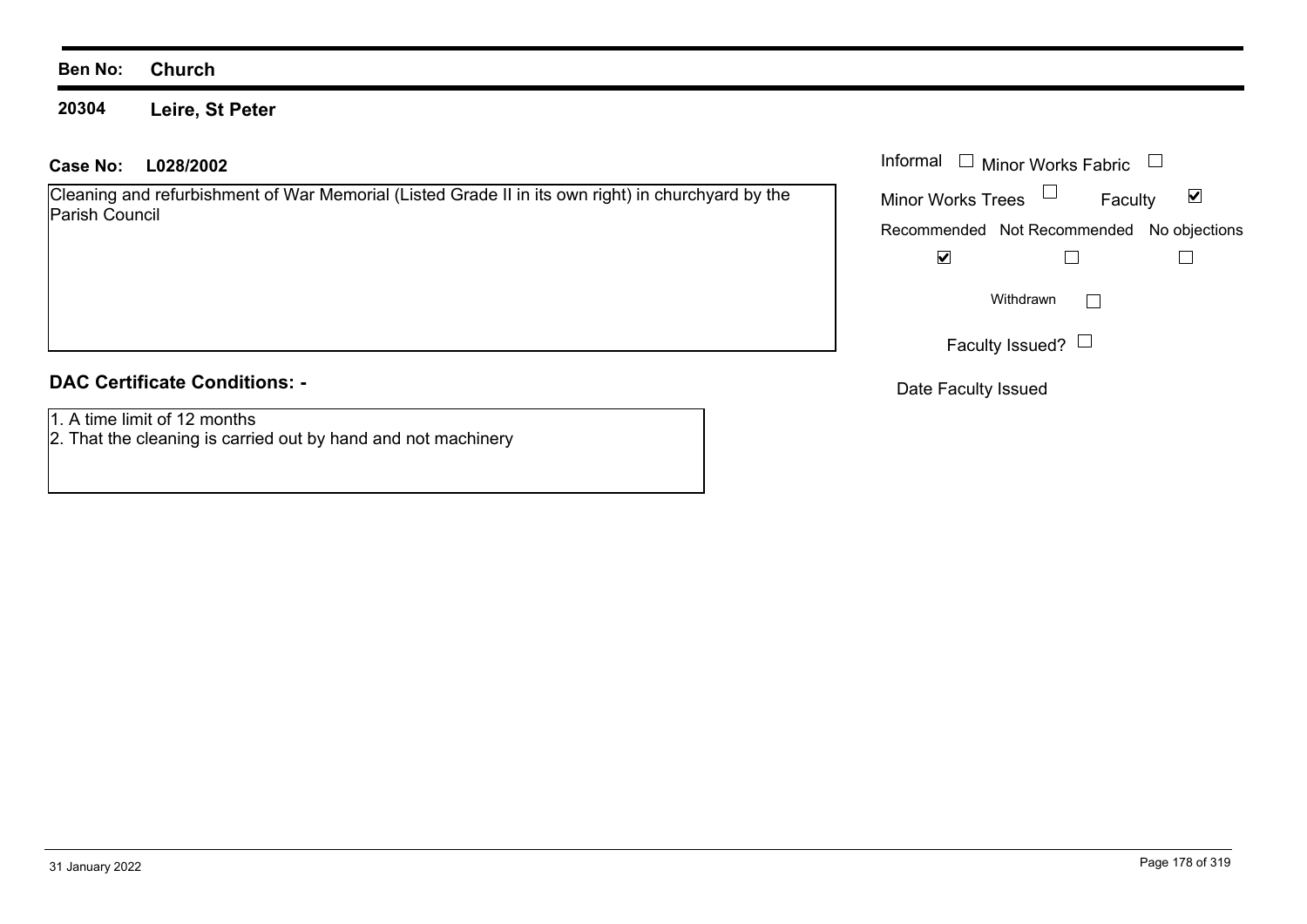| Floodlighting of church: - |  |
|----------------------------|--|
| 1. Spire                   |  |
| 2. Clock faces             |  |
|                            |  |
|                            |  |

## **DAC Certificate Conditions: -**

| 1. A time limit of 12 months |                                               |
|------------------------------|-----------------------------------------------|
|                              | ovientate all wiring should be as unobtrusive |

## **DAC Certificate Conditions: -**

1. A time limit of 12 months

2. That details of the works are entered in the Log Book so that a record is kept of what has been done

3. That no works shall take place until the PCC, after consultation with the Diocesan

| Case No:<br>L154/2005                                                                                                                                                                                                                                                                                                                                                                                                                                                                                         | Informal □ Minor Works Fabric                                                                                                          |
|---------------------------------------------------------------------------------------------------------------------------------------------------------------------------------------------------------------------------------------------------------------------------------------------------------------------------------------------------------------------------------------------------------------------------------------------------------------------------------------------------------------|----------------------------------------------------------------------------------------------------------------------------------------|
| Floodlighting of church: -<br>1. Spire                                                                                                                                                                                                                                                                                                                                                                                                                                                                        | $\blacktriangledown$<br><b>Minor Works Trees</b><br>Faculty                                                                            |
| 2. Clock faces                                                                                                                                                                                                                                                                                                                                                                                                                                                                                                | Recommended Not Recommended No objections<br>$\blacktriangledown$                                                                      |
|                                                                                                                                                                                                                                                                                                                                                                                                                                                                                                               | Withdrawn                                                                                                                              |
|                                                                                                                                                                                                                                                                                                                                                                                                                                                                                                               | Faculty Issued? Ø                                                                                                                      |
| <b>DAC Certificate Conditions: -</b>                                                                                                                                                                                                                                                                                                                                                                                                                                                                          | Date Faculty Issued<br>10/01/2006                                                                                                      |
| 1. A time limit of 12 months<br>2. That all wiring should be as unobtrusive as possible and of an appropriate colour to<br>blend with the background<br>3. That, where possible, all fixings should be made into joints, not stonework, using                                                                                                                                                                                                                                                                 |                                                                                                                                        |
| Case No:<br>L182/2008                                                                                                                                                                                                                                                                                                                                                                                                                                                                                         | Informal ☑ Minor Works Fabric                                                                                                          |
| Re-ordering of west end (Phase 1) comprising: -<br>1. Installation of Trench Arch sewage system with connections to North Aisle and Tower<br>2. In the North Aisle: -<br>a) Removal of 6 children's pews and associated pew platform from the west end and make good the<br>floor with clay tiles of a colour to match the aisle<br>b) Installation of 3 of the children's pews along the north wall<br>c) Installation on the west wall of servery and conversion of 3 of the pews to form servery cupboards | $\blacktriangledown$<br>Minor Works Trees<br>Faculty<br>Recommended Not Recommended No objections<br>$\blacktriangledown$<br>Withdrawn |
|                                                                                                                                                                                                                                                                                                                                                                                                                                                                                                               | Faculty Issued? Ø                                                                                                                      |
| <b>DAC Certificate Conditions: -</b>                                                                                                                                                                                                                                                                                                                                                                                                                                                                          | Date Faculty Issued<br>02/09/2009                                                                                                      |
| 1 $\Delta$ time limit of 12 monthe                                                                                                                                                                                                                                                                                                                                                                                                                                                                            |                                                                                                                                        |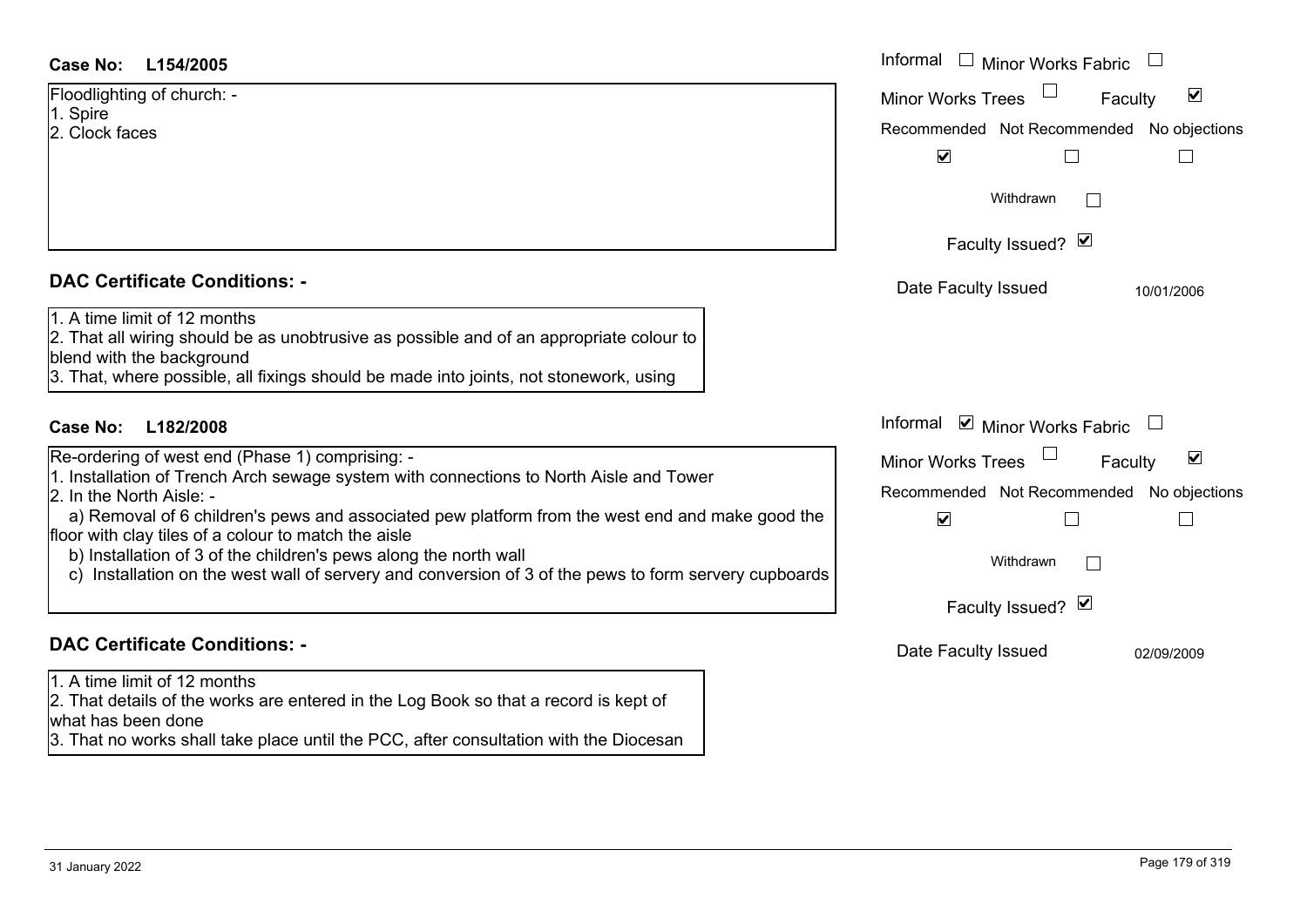## **L140/2008Case No:** Informal

- 1. Installation of new Noticeboard
- 2. Reduction in height of churchyard wall

## **DAC Certificate Conditions: -**

1. A time limit of 12 months

2. That details of the works are entered in the Log Book so that a record is kept of what has been done

## **L092/2010Case No:** Informal

Re-ordering of west end (Phase 2) comprising: -

- 1. Replacement of existing screen in Tower arch
- 2. Re-location of 3 x slate headstones in Tower floor

3. Installation of new: -

- a) Ringing Chamber at 1st floor level with rail and glass infil
- b) Oak alternate tread staircase
- c) WC

## **DAC Certificate Conditions: -**

1. A time limit of 12 months

2. That details of the works are entered in the Log Book so that a record is kept of what has been done

3. That no works shall take place until the PCC, after consultation with the Diocesan

| Informal<br>$\triangleright$ Minor Works Fabric                   |
|-------------------------------------------------------------------|
| <b>Minor Works Trees</b><br>Faculty                               |
| Recommended Not Recommended No objections                         |
| Withdrawn<br>M                                                    |
| Faculty Issued?                                                   |
| Date Faculty Issued                                               |
|                                                                   |
| Informal<br>$\Box$ Minor Works Fabric                             |
| ⊻<br><b>Minor Works Trees</b><br>Faculty                          |
| Recommended Not Recommended No objections<br>$\blacktriangledown$ |
| Withdrawn                                                         |
| Faculty Issued? Ø                                                 |
| Date Faculty Issued<br>26/07/2011                                 |
|                                                                   |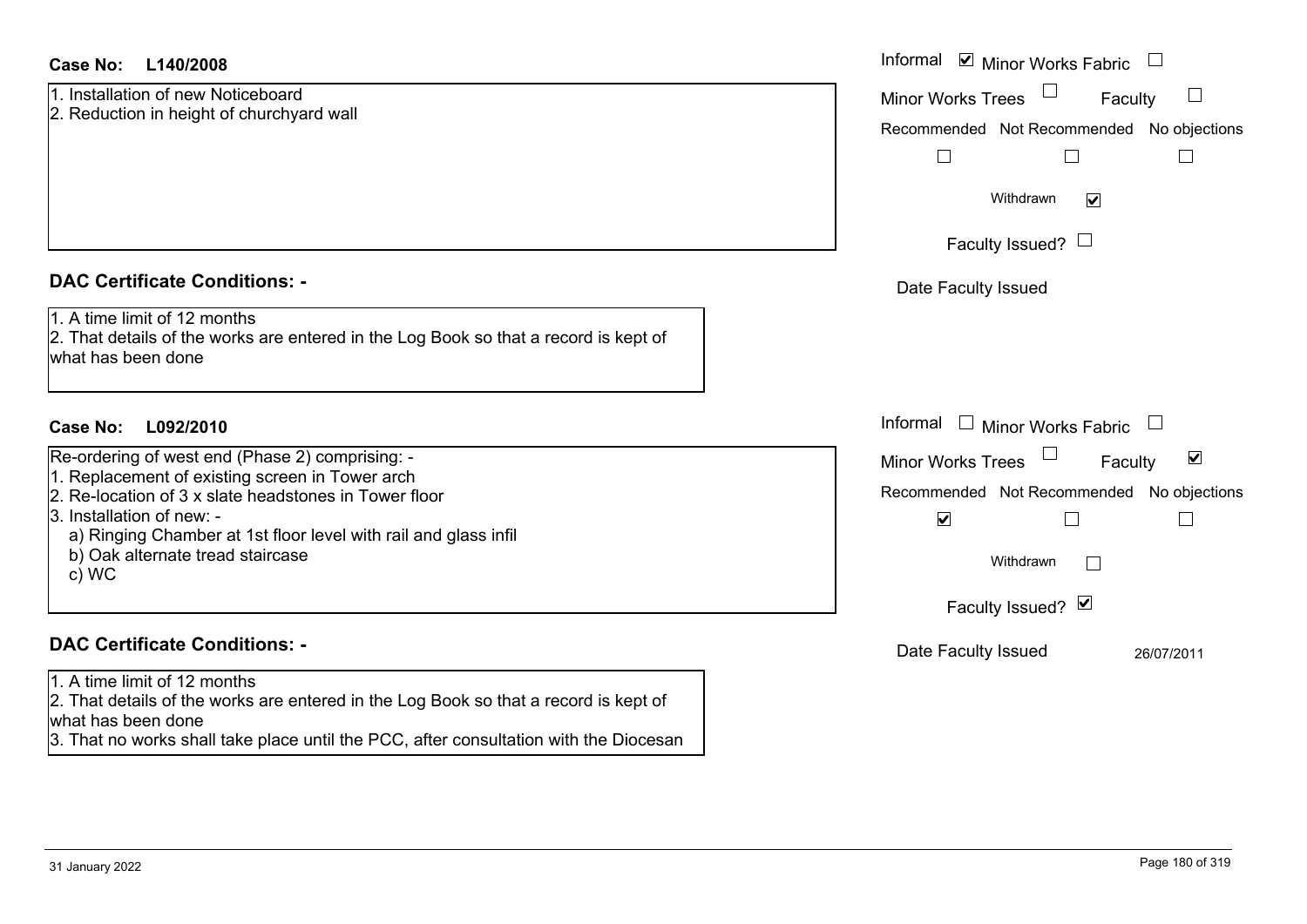## **L007/2010Case No:** Informal

| Installation of a WC in an extension to the east end of the vestry off the North Aisle |  |  |  |  |
|----------------------------------------------------------------------------------------|--|--|--|--|
|                                                                                        |  |  |  |  |
|                                                                                        |  |  |  |  |
|                                                                                        |  |  |  |  |
|                                                                                        |  |  |  |  |
|                                                                                        |  |  |  |  |
|                                                                                        |  |  |  |  |
|                                                                                        |  |  |  |  |
|                                                                                        |  |  |  |  |
|                                                                                        |  |  |  |  |
|                                                                                        |  |  |  |  |
| $\mathsf{PAC}$ $\mathsf{C}$ -uificate $\mathsf{C}$ caditional                          |  |  |  |  |

### **DAC Certificate Conditions: -**

| 1. A time limit of 12 months              |  |
|-------------------------------------------|--|
| $\Omega$ That details of the weaker and a |  |

2. That details of the works are entered in the Log Book so that a record is kept of what has been done

# **L150/2011Case No:** Informal

Creation of churchyard feature using signed bricks

# **DAC Certificate Conditions: -**

#### 1. A time limit of 12 months

2. That details of the works are entered in the Log Book so that a record is kept of what has been done

3. That the PCC provides assurance that the colour of the bricks will match the stone

| Informal<br>Minor Works Fabric                  |
|-------------------------------------------------|
| <b>Minor Works Trees</b><br>Faculty             |
| Recommended Not Recommended No objections       |
|                                                 |
| Withdrawn<br>V                                  |
| Faculty Issued?                                 |
| Date Faculty Issued                             |
|                                                 |
|                                                 |
|                                                 |
| Informal<br>$\Box$<br><b>Minor Works Fabric</b> |
| ☑<br><b>Minor Works Trees</b><br>Faculty        |
| Recommended Not Recommended No objections       |
| $\blacktriangledown$                            |
| Withdrawn                                       |
| Faculty Issued? Ø                               |
| Date Faculty Issued<br>14/06/2012               |
|                                                 |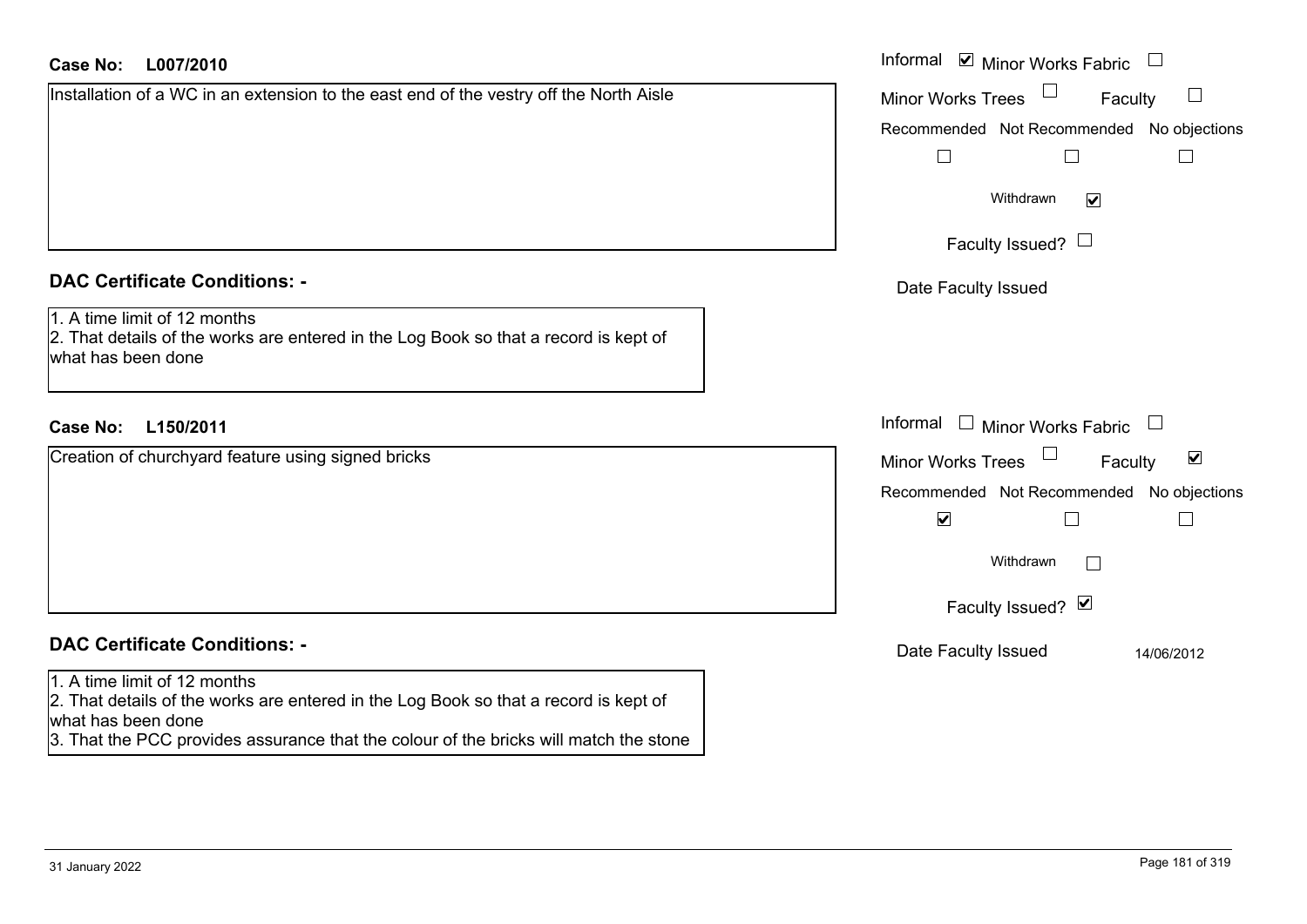| <b>Case No:</b><br>L174/2013                                                                                                                                                                                                | Informal<br>$\Box$ Minor Works Fabric $\;\cup\;$                                                                   |
|-----------------------------------------------------------------------------------------------------------------------------------------------------------------------------------------------------------------------------|--------------------------------------------------------------------------------------------------------------------|
| Re-building of approximately 5 metres of churchyard wall                                                                                                                                                                    | $\blacktriangledown$<br><b>Minor Works Trees</b><br>Faculty                                                        |
|                                                                                                                                                                                                                             | Recommended Not Recommended No objections<br>$\blacktriangledown$<br>$\vert \ \ \vert$                             |
|                                                                                                                                                                                                                             | Withdrawn                                                                                                          |
|                                                                                                                                                                                                                             | Faculty Issued? Ø                                                                                                  |
| <b>DAC Certificate Conditions: -</b>                                                                                                                                                                                        | Date Faculty Issued<br>13/06/2014                                                                                  |
| 1. A time limit of 12 months<br>2. That details of the works are entered in the Log Book so that a record is kept of<br>what has been done<br>3. That any soil excavated is checked for human remains and any human remains |                                                                                                                    |
| <b>Case No:</b><br>L209/2013                                                                                                                                                                                                | Informal Ø Minor Works Fabric U                                                                                    |
| CONFIRMATORY APPLICATION for works undertaken: -<br>1. Cleaning the churchyard War Memorial<br>2. Installation, in the church, of a Book of Testimony                                                                       | <b>Minor Works Trees</b><br>Faculty<br>Recommended Not Recommended No objections<br>$\blacktriangledown$<br>$\Box$ |
|                                                                                                                                                                                                                             | Withdrawn                                                                                                          |
|                                                                                                                                                                                                                             | Faculty Issued? $\Box$                                                                                             |
| <b>DAC Certificate Conditions: -</b>                                                                                                                                                                                        | Date Faculty Issued<br>12/07/2019                                                                                  |
| 1. A time limit of 12 months<br>2. That details of the works are entered in the Log Book so that a record is kept of<br>what has been done                                                                                  |                                                                                                                    |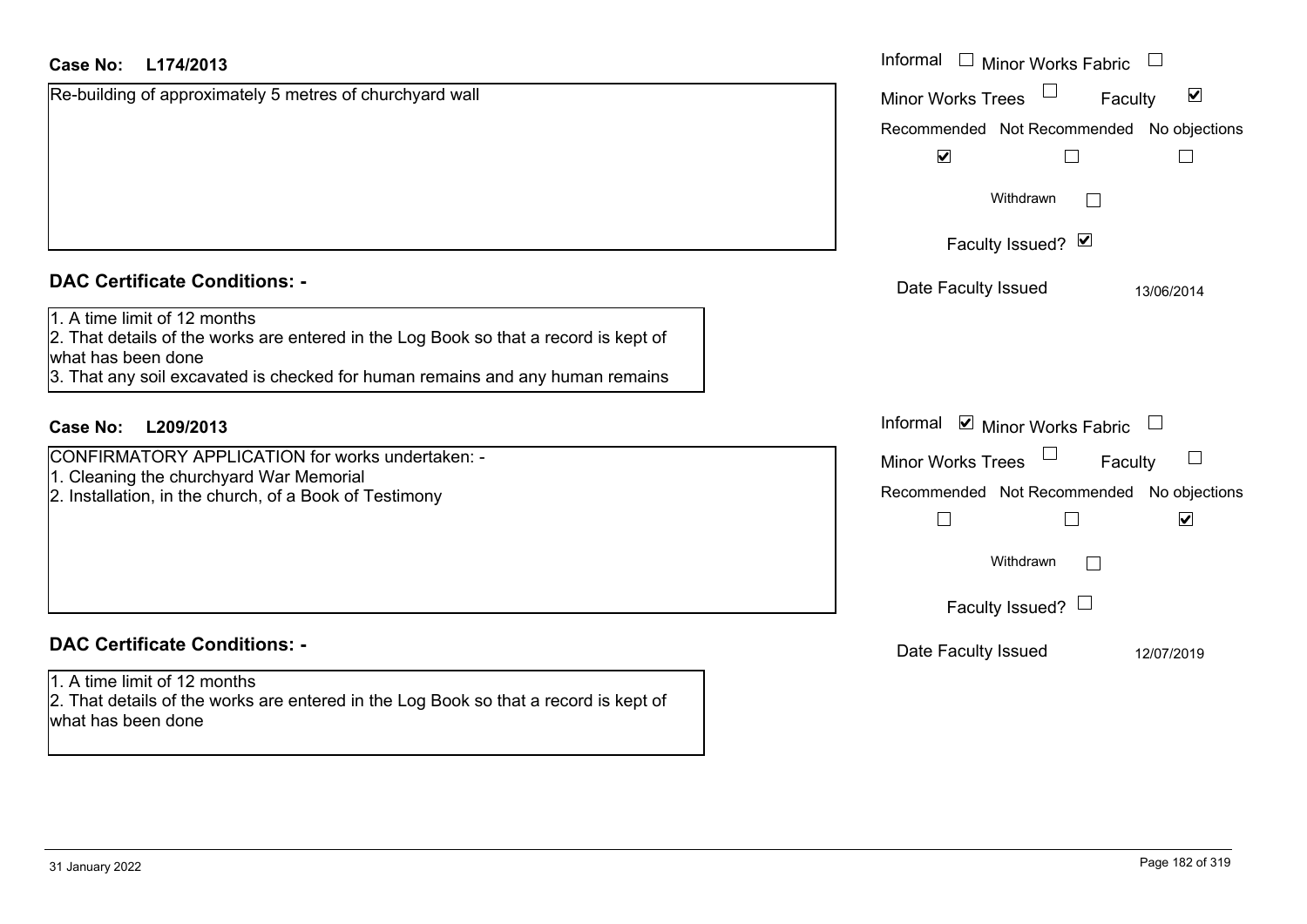| <b>Case No:</b> | L228/2014 |
|-----------------|-----------|
|-----------------|-----------|

| Re-building of approximately 30m of churchyard wall and the introduction of a French Drain                                                                                                                                       | $\blacktriangledown$<br><b>Minor Works Trees</b><br>Faculty |
|----------------------------------------------------------------------------------------------------------------------------------------------------------------------------------------------------------------------------------|-------------------------------------------------------------|
|                                                                                                                                                                                                                                  | No objections<br>Recommended Not Recommended                |
|                                                                                                                                                                                                                                  | $\blacktriangledown$                                        |
|                                                                                                                                                                                                                                  | Withdrawn<br>$\mathbb{R}^n$                                 |
|                                                                                                                                                                                                                                  | Faculty Issued? Ø                                           |
| <b>DAC Certificate Conditions: -</b>                                                                                                                                                                                             | Date Faculty Issued<br>16/03/2015                           |
| 1. That details of the works are entered in the Log Book so that a record is kept of<br>what has been done                                                                                                                       |                                                             |
| 2. That no works shall take place until the PCC, after consultation with the Diocesan<br>Archaeological Adviser, has secured the implementation of a programme of                                                                |                                                             |
| L128/2015<br><b>Case No:</b>                                                                                                                                                                                                     | Informal<br>$\Box$ Minor Works Fabric<br>⊻                  |
| Replacement of Rainwater Goods                                                                                                                                                                                                   | <b>Minor Works Trees</b><br>Faculty                         |
|                                                                                                                                                                                                                                  | Recommended Not Recommended No objections                   |
|                                                                                                                                                                                                                                  | $\blacktriangledown$                                        |
|                                                                                                                                                                                                                                  | Withdrawn<br>$\Box$                                         |
|                                                                                                                                                                                                                                  | Faculty Issued? $\Box$                                      |
| <b>DAC Certificate Conditions: -</b>                                                                                                                                                                                             | Date Faculty Issued                                         |
| 1. A time limit of 12 months<br>2. That details of the works are entered in the Log Book so that a record is kept of<br>what has been done<br>3. That the Rainwater Goods be replaced in Heritage Moulded profile Aluminium that |                                                             |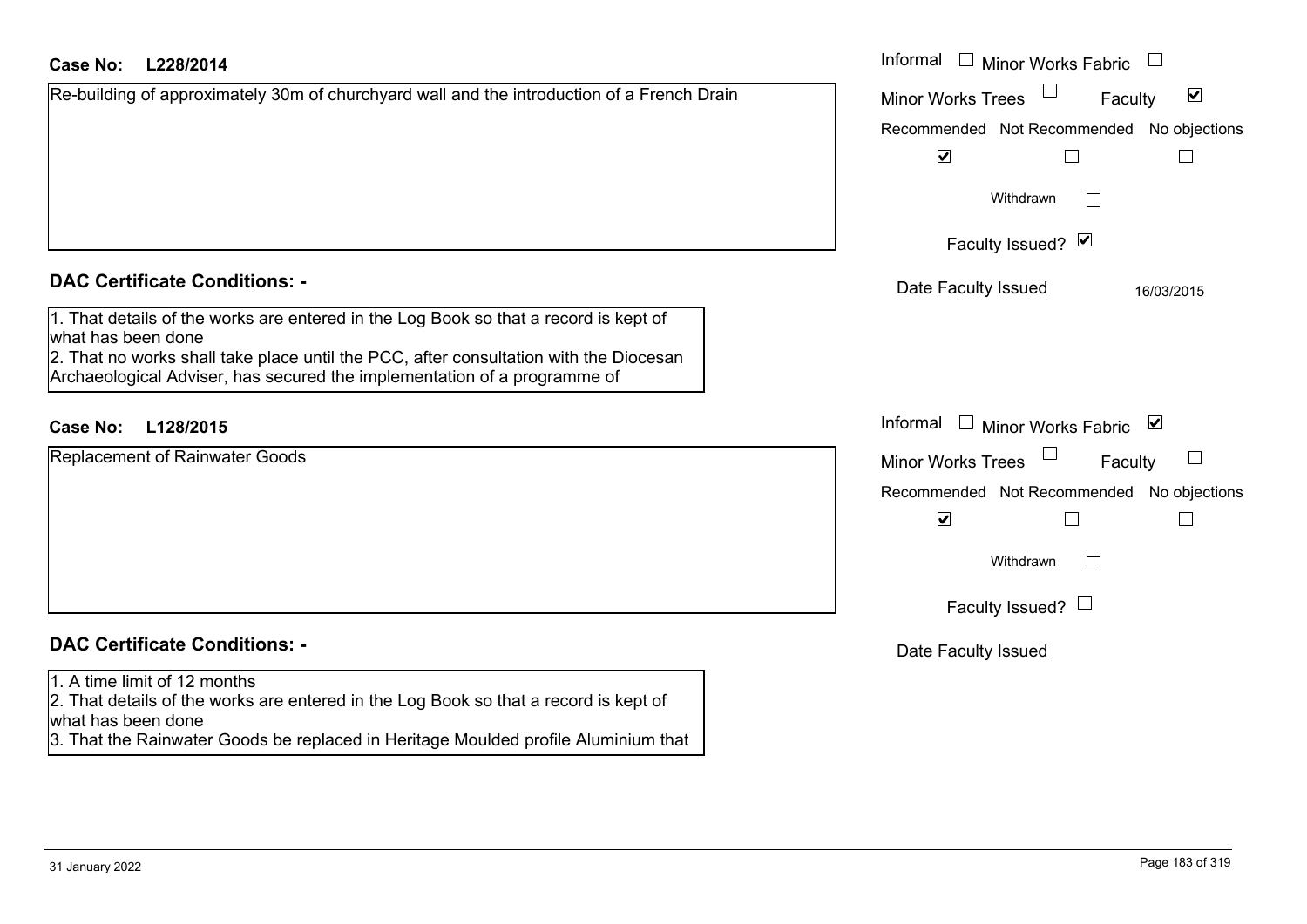| <b>Case No:</b>                                                                                                                                               | Informal $\Box$ Minor Works Fabric $\Box$                   |
|---------------------------------------------------------------------------------------------------------------------------------------------------------------|-------------------------------------------------------------|
| Erecting a wooden shed at the rear of the church                                                                                                              | $\blacktriangledown$<br><b>Minor Works Trees</b><br>Faculty |
|                                                                                                                                                               | Recommended Not Recommended No objections                   |
|                                                                                                                                                               | $\blacktriangledown$                                        |
|                                                                                                                                                               | Withdrawn<br>$\mathbb{R}$                                   |
|                                                                                                                                                               | Faculty Issued? $\Box$                                      |
| <b>DAC Certificate Conditions: -</b>                                                                                                                          | Date Faculty Issued<br>13/06/2019                           |
| 1. That details of the works are entered in the Log Book so that a record is kept of<br>what has been done                                                    |                                                             |
| 2. That Human Remains should be expected when excavating within a churchyard.<br>Any remains should be recovered, treated in a respectful manner and boxed or |                                                             |
| <b>Case No:</b>                                                                                                                                               | Informal<br>$\Box$ Minor Works Fabric<br>$\Box$             |
| To repair the weather vain and re paint the N. S. E. W letters                                                                                                | $\blacktriangledown$<br><b>Minor Works Trees</b><br>Faculty |
|                                                                                                                                                               | Recommended Not Recommended No objections                   |
|                                                                                                                                                               | $\blacktriangledown$                                        |
|                                                                                                                                                               | Withdrawn<br>$\Box$                                         |
|                                                                                                                                                               | Faculty Issued? $\Box$                                      |
| <b>DAC Certificate Conditions: -</b>                                                                                                                          | Date Faculty Issued                                         |
| 1. That details of the works are entered in the Log Book so that a record is kept of<br>what has been done                                                    |                                                             |
|                                                                                                                                                               |                                                             |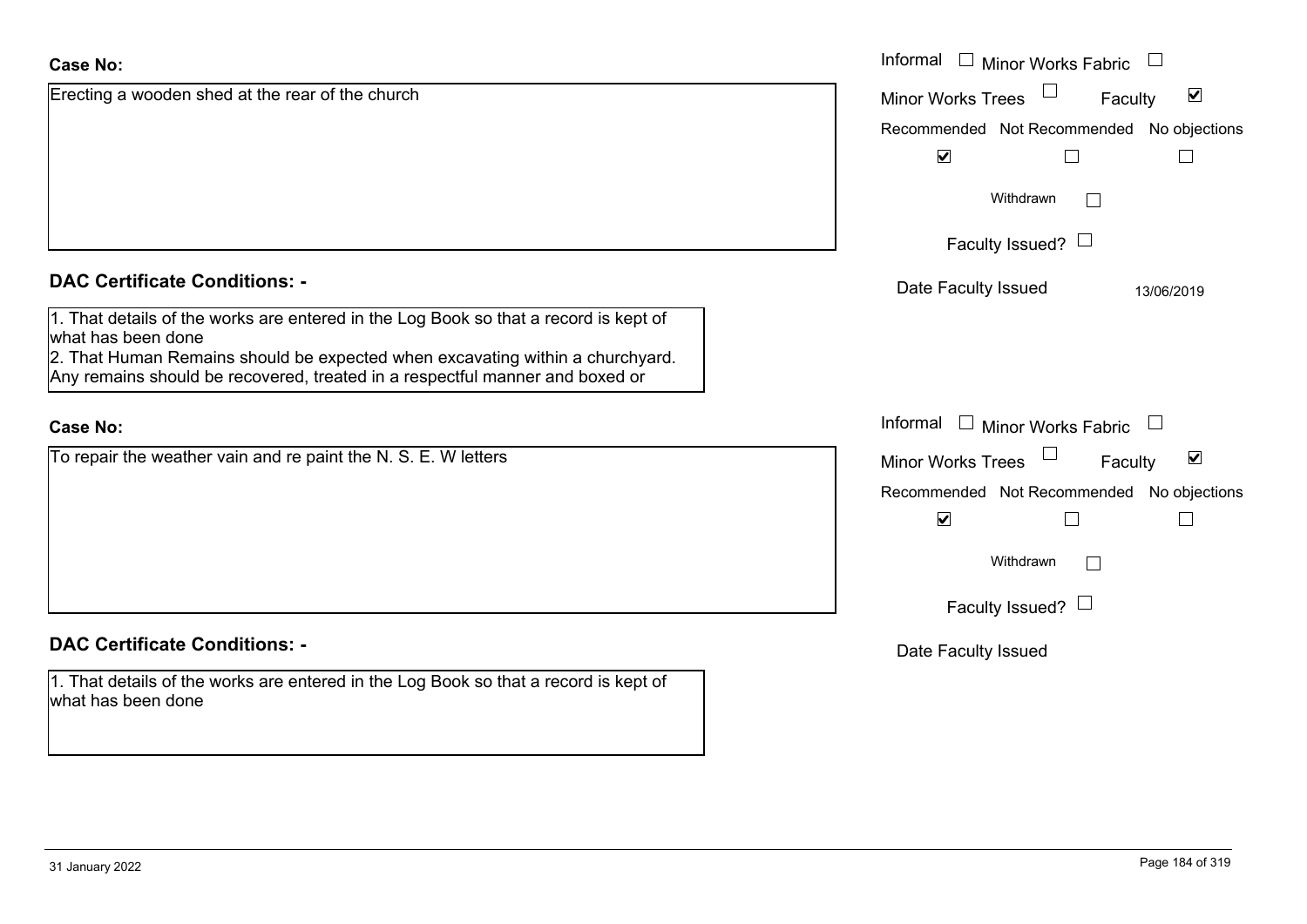| <b>Case No:</b>                                                                                            | Informal $\Box$ Minor Works Fabric $\Box$                                             |
|------------------------------------------------------------------------------------------------------------|---------------------------------------------------------------------------------------|
| CONFIRMATORY APPLICATION for works undertaken:                                                             | $\blacktriangledown$<br><b>Minor Works Trees</b><br>Faculty                           |
| re surfacing of footpath from the Dunton Road Gate to the Church                                           | Recommended Not Recommended No objections<br>$\Box$<br>$\blacktriangledown$<br>$\Box$ |
|                                                                                                            | Withdrawn                                                                             |
|                                                                                                            | Faculty Issued? $\Box$                                                                |
| <b>DAC Certificate Conditions: -</b>                                                                       | Date Faculty Issued<br>06/03/2020                                                     |
| 1. That details of the works are entered in the Log Book so that a record is kept of<br>what has been done |                                                                                       |
|                                                                                                            |                                                                                       |
| <b>Case No:</b>                                                                                            | Informal $\Box$ Minor Works Fabric $\Box$                                             |
| In the detached 1926 Additional Burial Ground: -                                                           | $\blacktriangledown$<br><b>Minor Works Trees</b><br>Faculty                           |
| Removal of iron fencing                                                                                    | Recommended Not Recommended No objections<br>$\blacktriangledown$<br>$\Box$<br>$\Box$ |
|                                                                                                            | Withdrawn<br>$\mathbf{1}$                                                             |
|                                                                                                            | Faculty Issued? Ø                                                                     |
| <b>DAC Certificate Conditions: -</b>                                                                       | Date Faculty Issued<br>16/11/2021                                                     |
| 1. That details of the works are entered in the Log Book so that a record is kept of<br>what has been done |                                                                                       |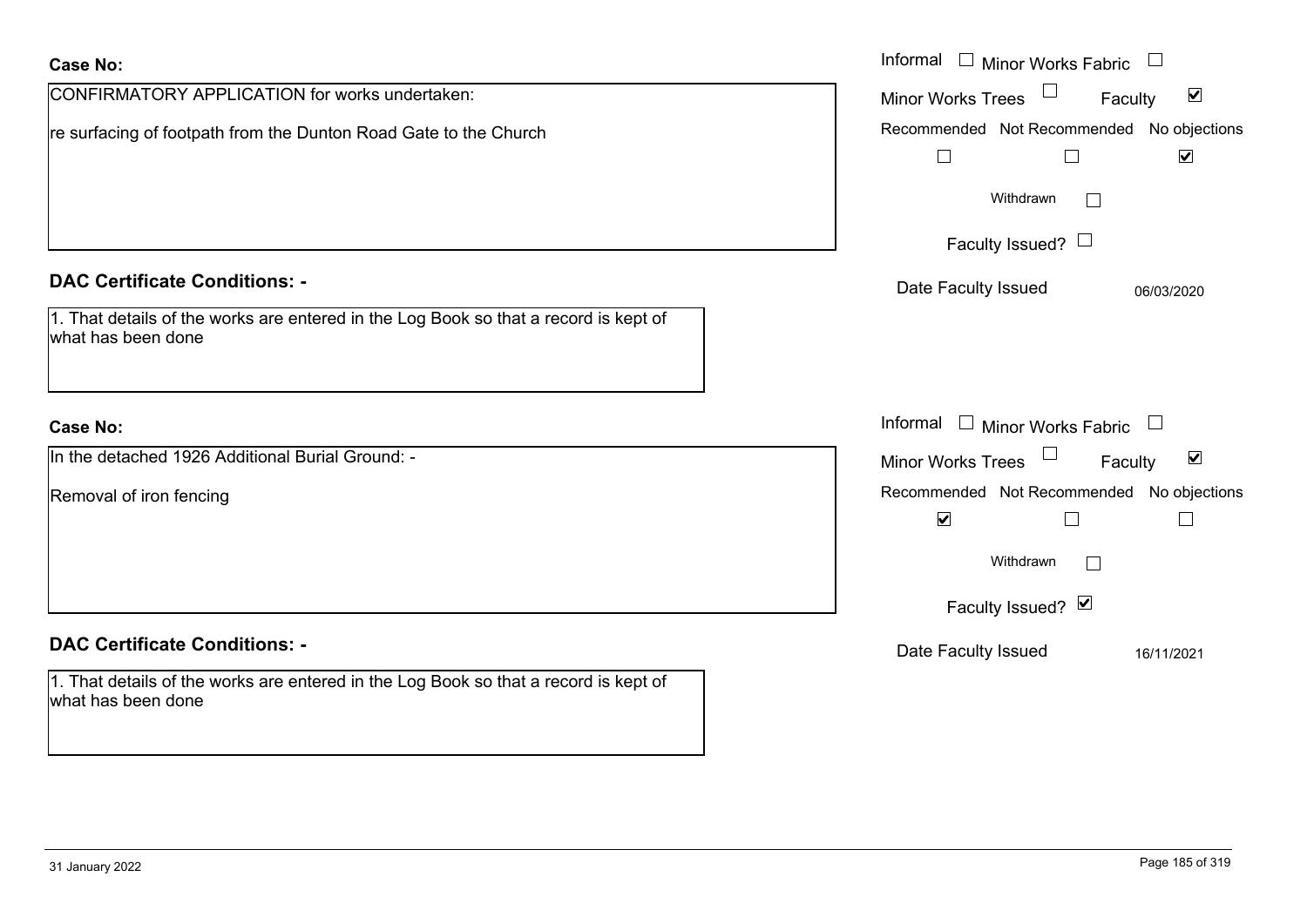# **Case No:**

Erection a new Noticeboard in the churchyard

### **DAC Certificate Conditions: -**

1. That details of the works are entered in the Log Book so that a record is kept of what has been done

2. That any post-holes should be hand-dug

|                                     |                          | Informal $\Box$ Minor Works Fabric $\Box$ |  |
|-------------------------------------|--------------------------|-------------------------------------------|--|
| a new Noticeboard in the churchyard | Minor Works Trees $\Box$ | Faculty                                   |  |
|                                     |                          | Recommended Not Recommended No objections |  |
|                                     | $\overline{\mathbf{v}}$  |                                           |  |
|                                     |                          | Withdrawn                                 |  |
|                                     |                          | Faculty Issued? $\Box$                    |  |

Date Faculty Issued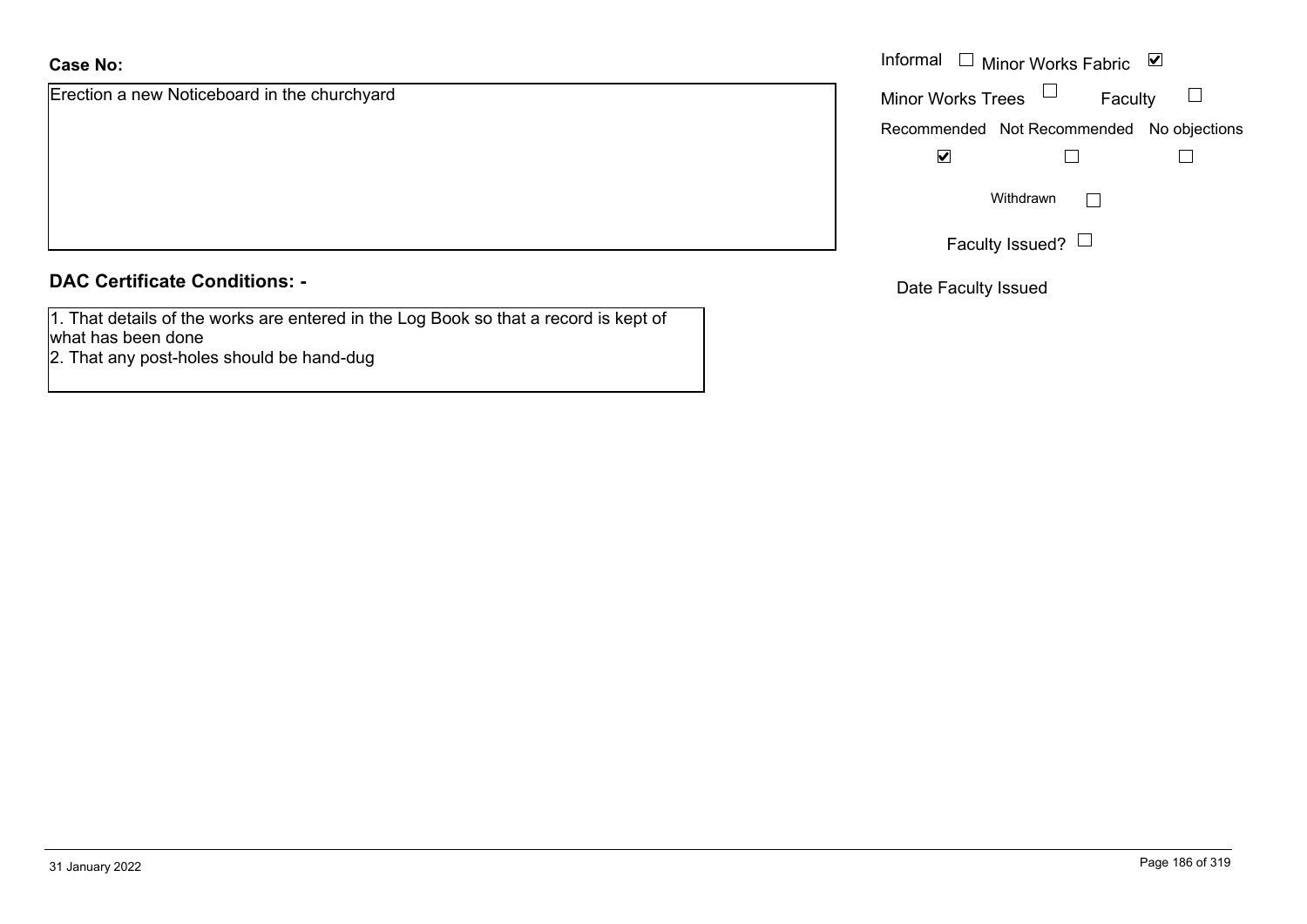#### **10304 Little Bowden, St Nicholas**

### **L020/2000 Case No:** Informal

| Installation of 3 memorial Benches in churchyard | <b>Minor Works Trees</b> | Faculty                                   | ⊻          |
|--------------------------------------------------|--------------------------|-------------------------------------------|------------|
|                                                  |                          | Recommended Not Recommended No objections |            |
|                                                  | ☑                        |                                           |            |
|                                                  |                          | Withdrawn<br>$\perp$                      |            |
|                                                  |                          | Faculty Issued? Ø                         |            |
| <b>DAC Certificate Conditions: -</b>             | Date Faculty Issued      |                                           | 19/05/2000 |
| 1. A time limit of 12 months                     |                          |                                           |            |

Minor Works Fabric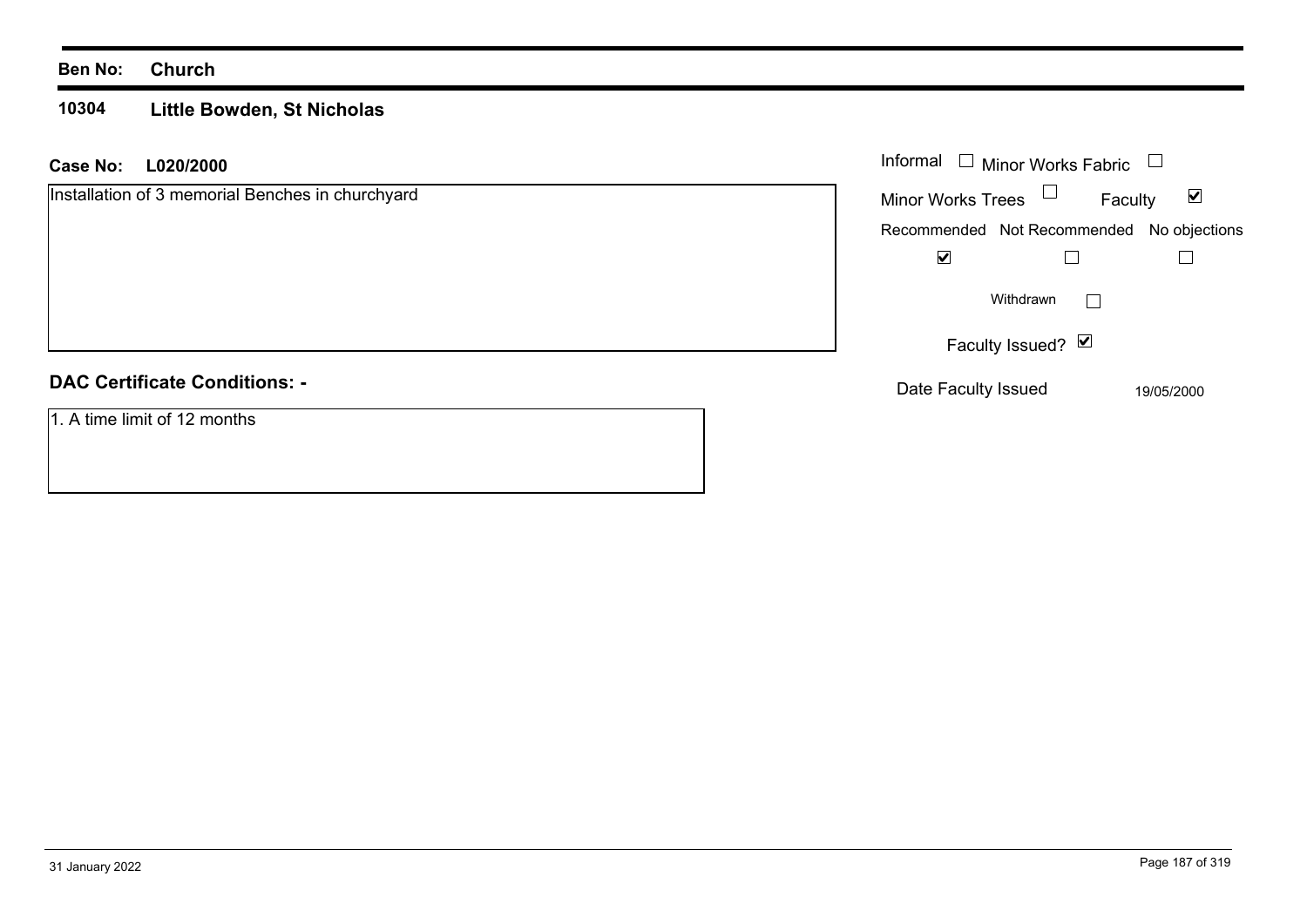| <b>Case No:</b><br>L073/2000<br>1. Re-ordering<br>2. Installation of Sound Reinforcement and Loop System (Certificated 31 July 2000) | Informal $\Box$ Minor Works Fabric $\Box$<br>Minor Works Trees <sup>1</sup><br>$\blacktriangledown$<br>Faculty<br>Recommended Not Recommended No objections<br>$\blacktriangledown$<br>$\Box$<br>$\Box$<br>Withdrawn<br>$\Box$                                  |
|--------------------------------------------------------------------------------------------------------------------------------------|-----------------------------------------------------------------------------------------------------------------------------------------------------------------------------------------------------------------------------------------------------------------|
| <b>DAC Certificate Conditions: -</b><br>1. A time limit of 12 months                                                                 | Faculty Issued? Ø<br>Date Faculty Issued<br>28/02/2001                                                                                                                                                                                                          |
| L103/2001<br><b>Case No:</b><br>Erection of new Noticeboard in the churchyard                                                        | Informal $\Box$ Minor Works Fabric $\Box$<br>$\Box$<br>$\blacktriangledown$<br><b>Minor Works Trees</b><br>Faculty<br>Recommended Not Recommended No objections<br>$\blacktriangledown$<br>$\Box$<br>$\overline{\phantom{a}}$<br>Withdrawn<br>Faculty Issued? Ø |
| <b>DAC Certificate Conditions: -</b><br>1. A time limit of 12 months<br>2. That laminated glass should be used rather than perspex   | Date Faculty Issued<br>13/03/2002                                                                                                                                                                                                                               |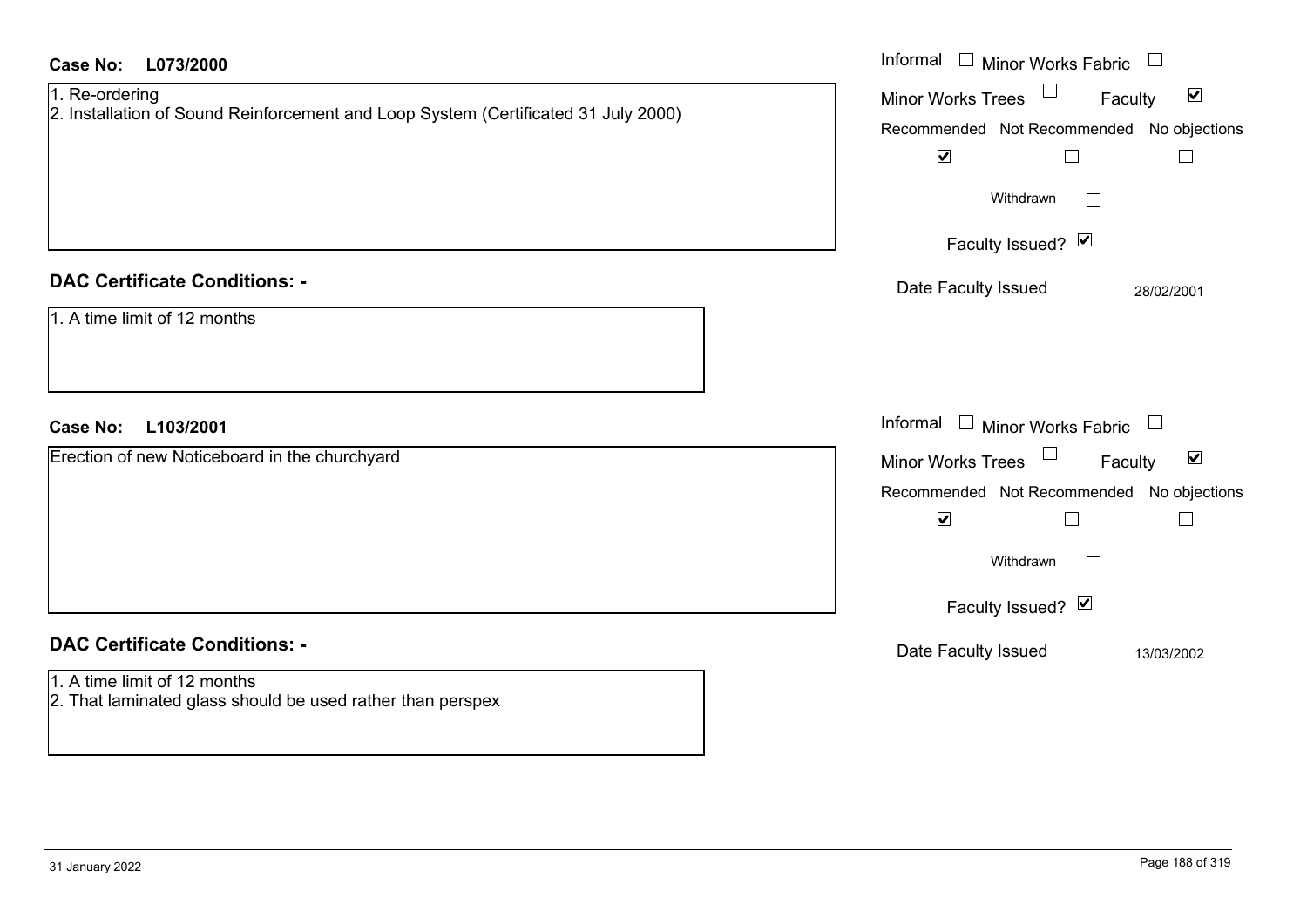### **L048/2004Case No:** Informal

Construction of a one and two storey extension, providing level access and facilities to support worship

## **DAC Certificate Conditions: -**

1. A time limit of 12 months

2. That the Architect's specification and M&E plans are approved by the DAC before works commence

1. Removal of headstones to various graves (45 no.) at the west end of the church and their re-location to south side. {See attached Gibson Hamilton drawings D784/01 & 02 for details and record photographs of headstones}. This includes re-locating one tomb chest 2. Archaeological Investigation consisting of two parallel hand dug trenches, each 7m x 1m in area on the lines of the north and south walls of the proposed extension, together with detailed photographic recording of the existing church wall where the extension is to be located 3. Excavation of 2 no. trial holes (marked A and B on the architect's plan) approximately 1m deep to establish depth of existing foundations. {Refer to D784/02 for level information}. Base to be inspected by structural engineer and archaeologist

## **DAC Certificate Conditions: -**

1. A time limit of 12 months2. That the PCC specifies who will be undertaking the archaeological work for items 2 and 3 of the application

Informal  $\vee$  Minor Works Fabric  $\Box$  $\blacktriangledown$ Faculty Minor Works Trees Recommended Not Recommended No objections  $\overline{\mathbf{v}}$  $\Box$  $\Box$ Withdrawn $\Box$ Faculty Issued?  $\boxtimes$ Date Faculty Issued 29/03/2006 Informal  $\Box$  Minor Works Fabric  $\Box$ **L015/2005Case No:** Informal  $\overline{\mathbf{v}}$ Faculty Minor Works Trees Recommended Not Recommended No objections  $\overline{\mathbf{v}}$  $\Box$  $\Box$ Withdrawn $\Box$ Faculty Issued? Ø Date Faculty Issued 18/04/2005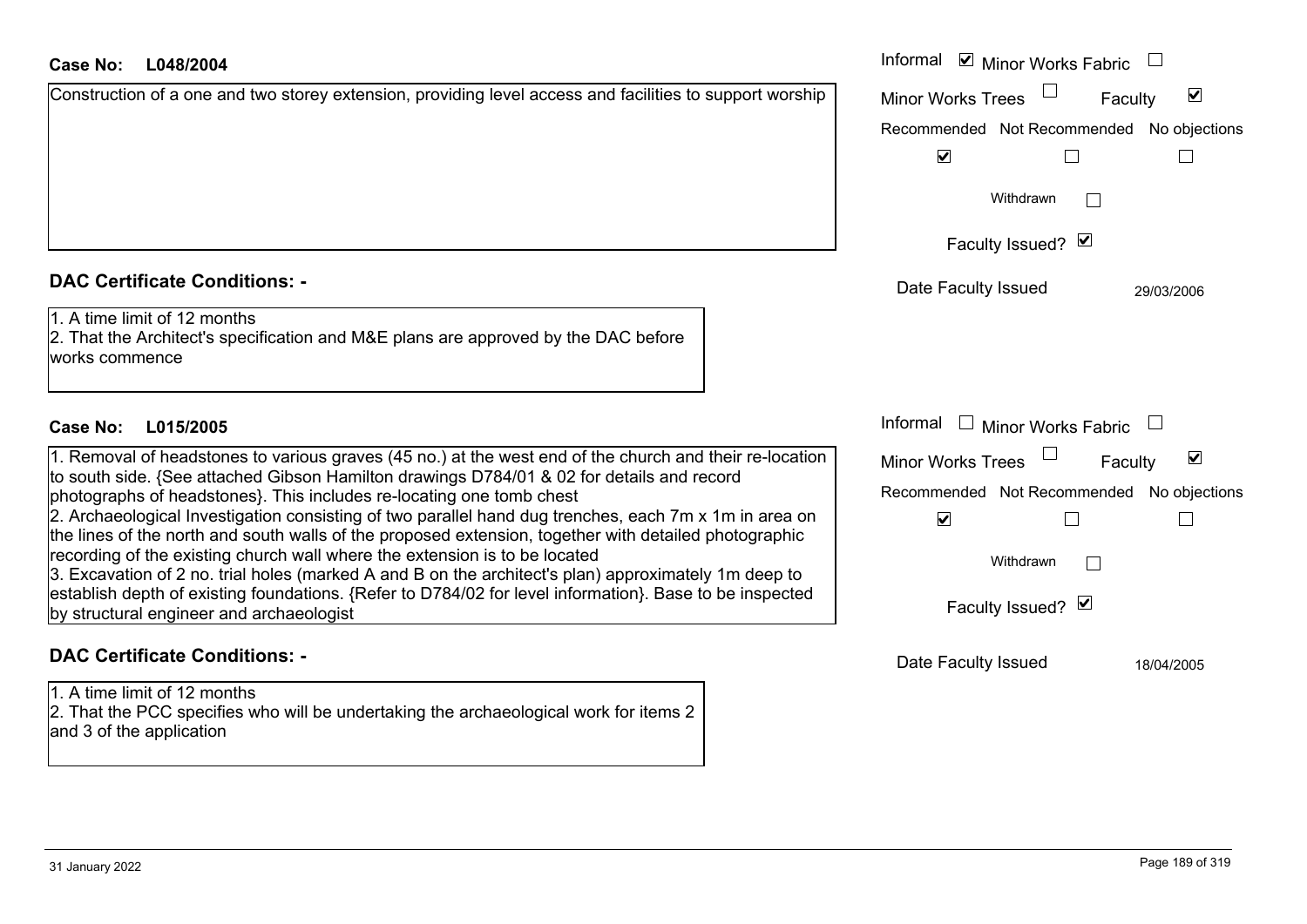| <b>Case No:</b><br>L011/2007                                          | Informal $\Box$ Minor Works Fabric $\Box$            |
|-----------------------------------------------------------------------|------------------------------------------------------|
| Installation of Bench in the churchyard in memory of Edna Mary Bowley | Minor Works Trees $\Box$<br>Faculty<br>$\Box$        |
|                                                                       | Recommended Not Recommended No objections            |
|                                                                       | $\blacktriangledown$<br>$\Box$<br>$\Box$             |
|                                                                       | Withdrawn<br>$\Box$                                  |
|                                                                       | Faculty Issued? $\Box$                               |
| <b>DAC Certificate Conditions: -</b>                                  | Date Faculty Issued                                  |
| 1. A time limit of 12 months                                          |                                                      |
| <b>Case No:</b><br>L020/2008                                          | Informal □ Minor Works Fabric □                      |
| To re-roof the South Porch                                            | Minor Works Trees<br>$\blacktriangledown$<br>Faculty |
|                                                                       | Recommended Not Recommended No objections            |
|                                                                       | $\blacktriangledown$<br>$\Box$<br>$\Box$             |
|                                                                       | Withdrawn<br>$\Box$                                  |
|                                                                       | Faculty Issued?                                      |
| <b>DAC Certificate Conditions: -</b>                                  | Date Faculty Issued                                  |
| 1. A time limit of 12 months                                          |                                                      |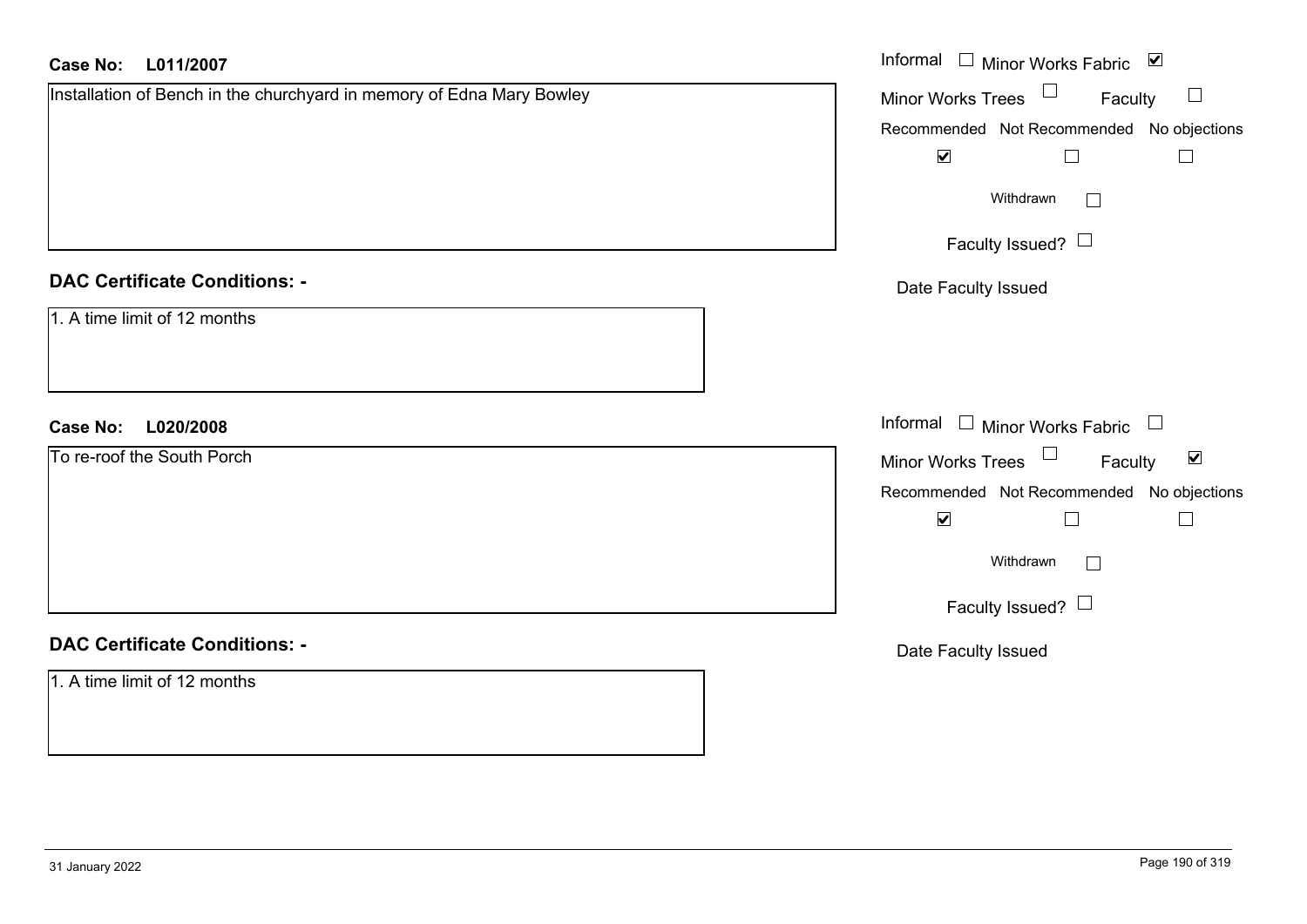| Case No: | L206/2011 |
|----------|-----------|
|----------|-----------|

| Roof repairs to: -   |
|----------------------|
| 1. South Porch       |
| $0 \sqrt{2 \cdot 1}$ |

2. Vestry

## **DAC Certificate Conditions: -**

# **DAC Certificate Conditions: -**

#### 1. A time limit of 12 months

2. That details of the works are entered in the Log Book so that a record is kept of what has been done

3. That the cables, which should be fireproof, not be set in to the plaster but be on the

| <b>Case No:</b><br>L206/2011                                                                                                                                                       | Informal $\Box$ Minor Works Fabric                                                                                                         |
|------------------------------------------------------------------------------------------------------------------------------------------------------------------------------------|--------------------------------------------------------------------------------------------------------------------------------------------|
| Roof repairs to: -<br>1. South Porch<br>2. Vestry                                                                                                                                  | $\Box$<br>$\blacktriangledown$<br>Faculty<br><b>Minor Works Trees</b><br>Recommended Not Recommended No objections<br>$\blacktriangledown$ |
|                                                                                                                                                                                    | Withdrawn<br>$\sim$<br>Faculty Issued? $\Box$                                                                                              |
| <b>DAC Certificate Conditions: -</b><br>1. A time limit of 12 months<br>2. That details of the works are entered in the Log Book so that a record is kept of<br>what has been done | Date Faculty Issued                                                                                                                        |
| L045/2012<br><b>Case No:</b>                                                                                                                                                       | Informal □ Minor Works Fabric ⊠                                                                                                            |
| <b>Upgrading of Lighting</b>                                                                                                                                                       | Minor Works Trees<br>$\Box$<br>Faculty<br>Recommended Not Recommended No objections<br>Withdrawn<br>$\Box$                                 |
| <b>DAC Certificate Conditions: -</b>                                                                                                                                               | Faculty Issued? $\Box$<br>Date Faculty Issued                                                                                              |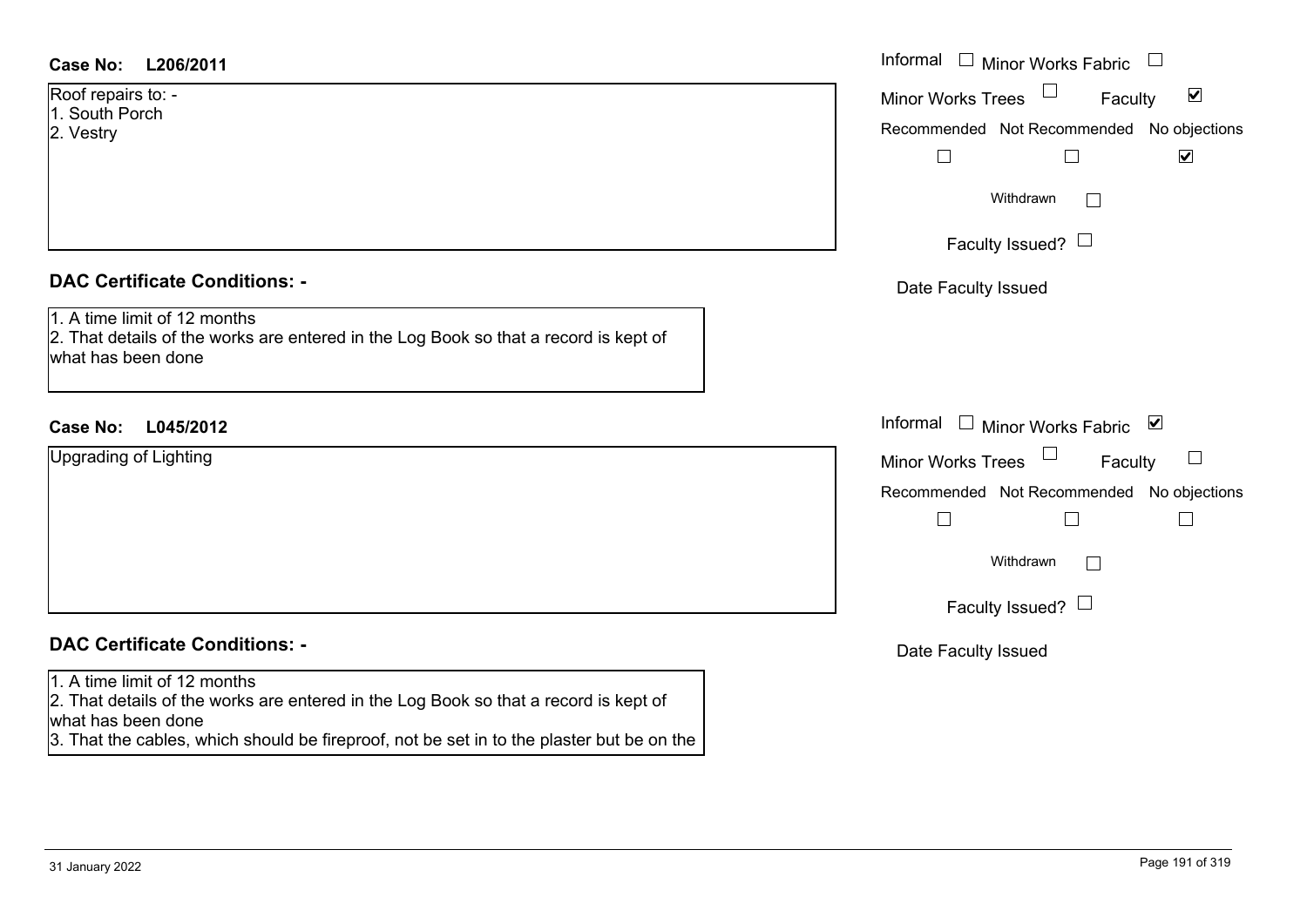#### **L217/2013Case No:**

| <b>Case No:</b><br>L217/2013                                                                                                                                               | Informal |
|----------------------------------------------------------------------------------------------------------------------------------------------------------------------------|----------|
| Replacement of the roof coverings to the: -                                                                                                                                | Minor W  |
| 1. Nave<br>2. Vestry                                                                                                                                                       | Recomm   |
| 3. South Porch                                                                                                                                                             |          |
|                                                                                                                                                                            |          |
|                                                                                                                                                                            |          |
| <b>DAC Certificate Conditions: -</b>                                                                                                                                       | Date I   |
| 1. That details of the works are entered in the Log Book so that a record is kept of<br>what has been done                                                                 |          |
| 2. That any plumbers marks found on existing lead should be photographed, identified<br>and cut-out, then retained or spot-welded back into the new lead work according to |          |
| <b>Case No:</b><br>L179/2013                                                                                                                                               | Informal |
| 1. Re-building of                                                                                                                                                          | Minor W  |
| 2. Introduction of concrete foundations to                                                                                                                                 | Recomm   |
| 18 metres of churchyard wall                                                                                                                                               |          |
|                                                                                                                                                                            |          |
|                                                                                                                                                                            |          |
|                                                                                                                                                                            |          |

### **DAC Certificate Conditions: -**

#### 1. A time limit of 12 months

2. That details of the works are entered in the Log Book so that a record is kept of what has been done

3. That any soil excavated is checked for human remains and any human remains

| Informal $\square$<br><b>Minor Works Fabric</b>                   |
|-------------------------------------------------------------------|
| $\blacktriangledown$<br><b>Minor Works Trees</b><br>Faculty       |
| Recommended Not Recommended No objections<br>$\blacktriangledown$ |
| Withdrawn                                                         |
| Faculty Issued?                                                   |
| Date Faculty Issued                                               |
|                                                                   |
|                                                                   |
| Informal<br>Minor Works Fabric                                    |
| ☑<br><b>Minor Works Trees</b><br>Faculty                          |
| Recommended Not Recommended No objections<br>$\blacktriangledown$ |
| Withdrawn                                                         |
| Faculty Issued? Ø                                                 |
| Date Faculty Issued<br>13/06/2014                                 |
|                                                                   |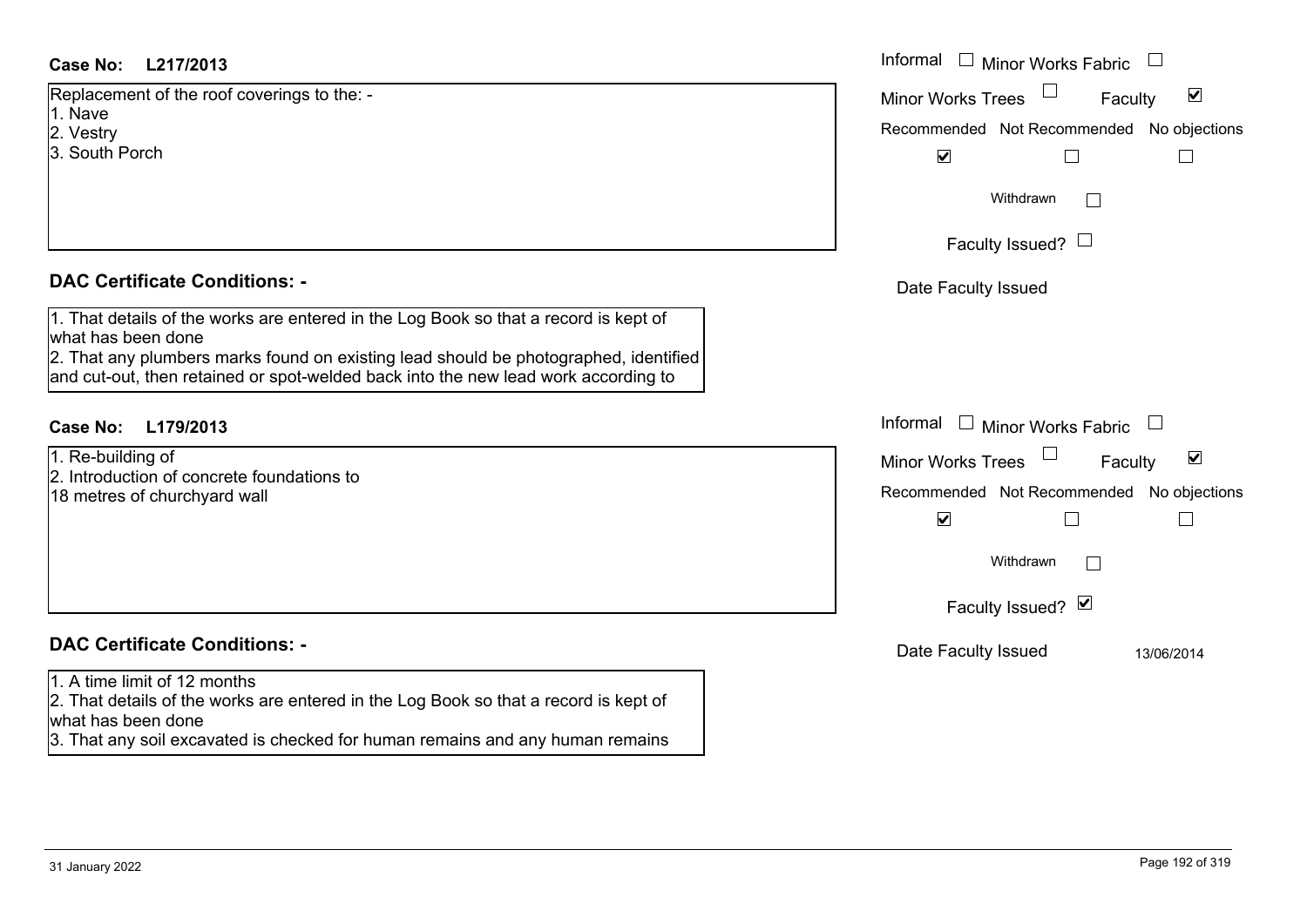| <b>Case No:</b><br>L111/2015                                                                                                                                                                       | Informal □ Minor Works Fabric<br>$\overline{\phantom{a}}$   |
|----------------------------------------------------------------------------------------------------------------------------------------------------------------------------------------------------|-------------------------------------------------------------|
| Replacement of the roof coverings to the: -                                                                                                                                                        | $\blacktriangledown$<br><b>Minor Works Trees</b><br>Faculty |
| 1. South Porch<br>2. Vestry                                                                                                                                                                        | Recommended Not Recommended No objections                   |
|                                                                                                                                                                                                    | $\blacktriangledown$                                        |
|                                                                                                                                                                                                    | Withdrawn<br>$\mathbf{I}$                                   |
|                                                                                                                                                                                                    | Faculty Issued? Ø                                           |
| <b>DAC Certificate Conditions: -</b>                                                                                                                                                               | Date Faculty Issued<br>29/07/2015                           |
| 1. That details of the works are entered in the Log Book so that a record is kept of<br>what has been done                                                                                         |                                                             |
| <b>Case No:</b><br>L154/2015                                                                                                                                                                       | Informal $\Box$ Minor Works Fabric $\Box$                   |
| Replacement of the Nave roof                                                                                                                                                                       | $\blacktriangledown$<br>Minor Works Trees<br>Faculty        |
|                                                                                                                                                                                                    | Recommended Not Recommended No objections                   |
|                                                                                                                                                                                                    | $\blacktriangledown$                                        |
|                                                                                                                                                                                                    | Withdrawn<br>$\mathbf{L}$                                   |
|                                                                                                                                                                                                    | Faculty Issued? Ø                                           |
| <b>DAC Certificate Conditions: -</b>                                                                                                                                                               | Date Faculty Issued<br>16/09/2015                           |
| 1. That details of the works are entered in the Log Book so that a record is kept of<br>what has been done<br>2. That any plumbers marks found on existing lead should be photographed, identified |                                                             |

and cut-out, then retained or spot-welded back into the new lead work according to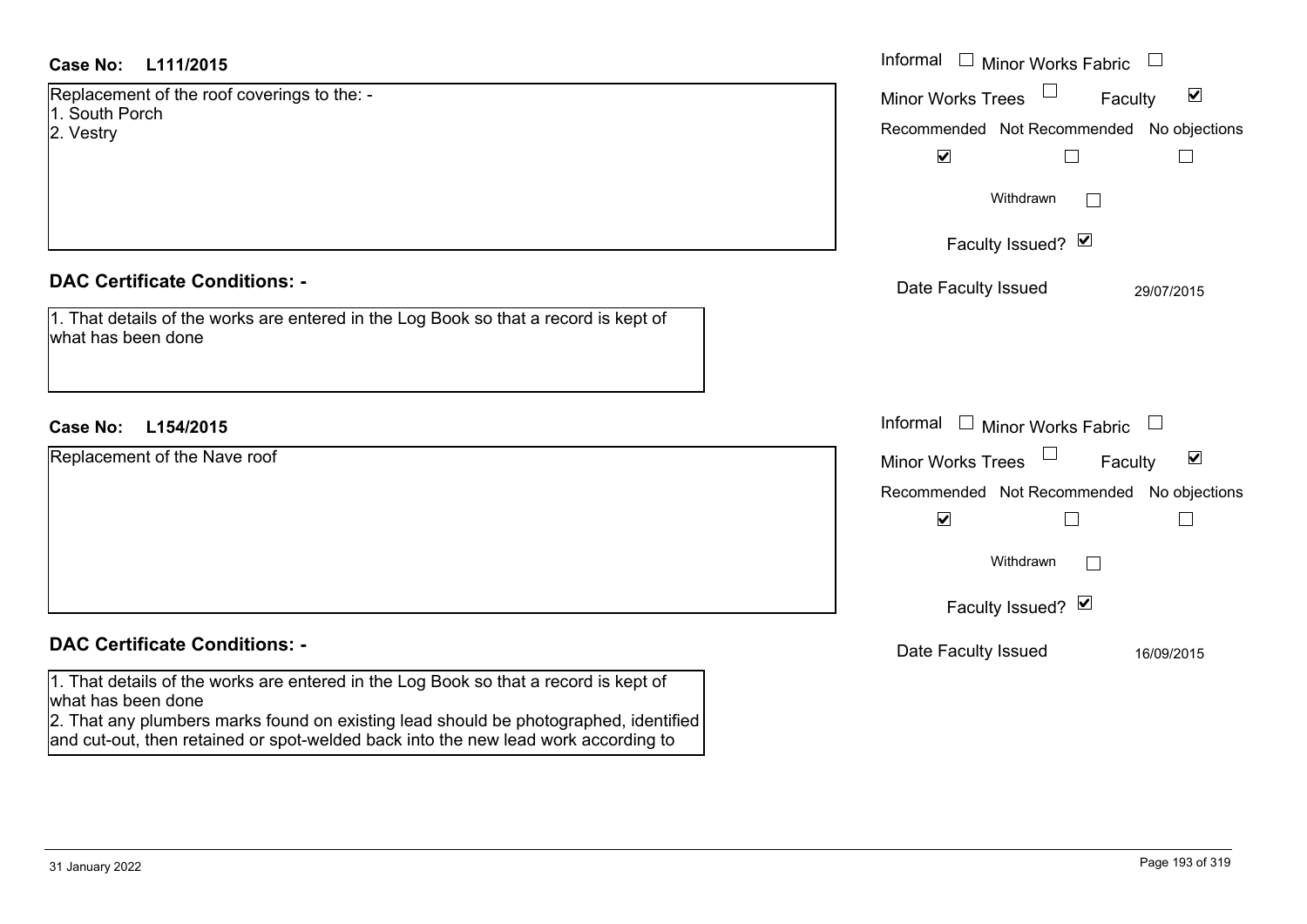| <b>Case No:</b>                                                                                                           | Informal □ Minor Works Fabric ☑                 |
|---------------------------------------------------------------------------------------------------------------------------|-------------------------------------------------|
| Re-decoration of the Vestry                                                                                               | $\Box$<br>Minor Works Trees<br>Faculty          |
|                                                                                                                           | Recommended Not Recommended No objections       |
|                                                                                                                           | $\blacktriangledown$<br>Г                       |
|                                                                                                                           | Withdrawn                                       |
|                                                                                                                           | Faculty Issued? $\Box$                          |
| <b>DAC Certificate Conditions: -</b>                                                                                      | Date Faculty Issued                             |
| 1. That details of the works are entered in the Log Book so that a record is kept of<br>what has been done                |                                                 |
| <b>Case No:</b>                                                                                                           | Informal $\Box$ Minor Works Fabric $\Box$       |
| Introduction into the churchyard of a Bench in the semi-circular area in front of the church in memory of<br>Gordon Handy | <b>Minor Works Trees</b><br>Faculty<br>$\sqcup$ |
|                                                                                                                           | Recommended Not Recommended No objections       |
|                                                                                                                           | $\blacktriangledown$<br>$\Box$                  |
|                                                                                                                           | Withdrawn                                       |
|                                                                                                                           | Faculty Issued? $\Box$                          |
| <b>DAC Certificate Conditions: -</b>                                                                                      | Date Faculty Issued                             |
| 1. That details of the works are entered in the Log Book so that a record is kept of<br>what has been done                |                                                 |
|                                                                                                                           |                                                 |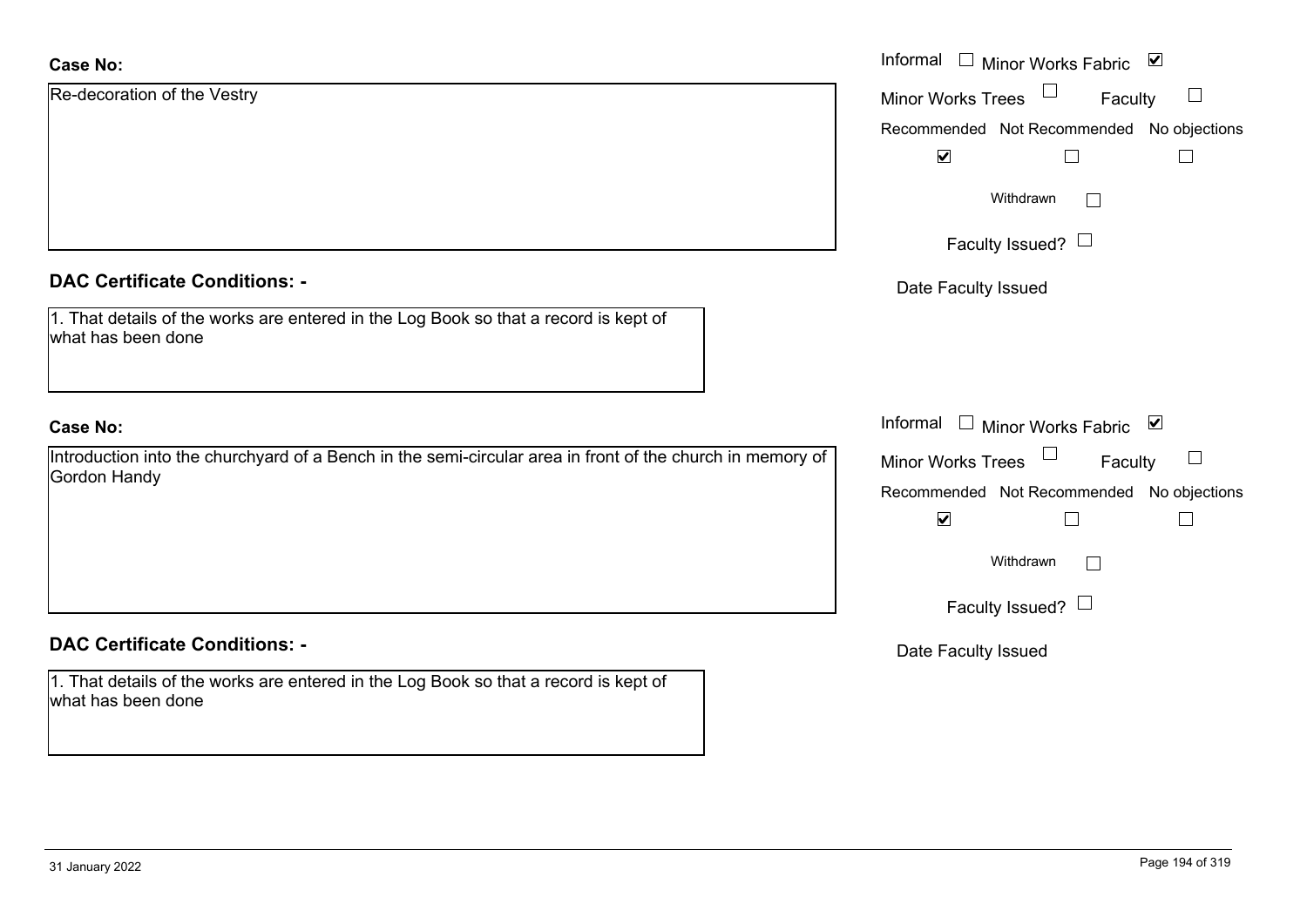| <b>Case No:</b>                                                                                                                                                                                                                               | Informal □ Minor Works Fabric ☑                         |
|-----------------------------------------------------------------------------------------------------------------------------------------------------------------------------------------------------------------------------------------------|---------------------------------------------------------|
| Repairs to cracks in the wall of the extension                                                                                                                                                                                                | $\Box$<br>Minor Works Trees<br>Faculty                  |
|                                                                                                                                                                                                                                               | Recommended Not Recommended No objections               |
|                                                                                                                                                                                                                                               | $\blacktriangledown$                                    |
|                                                                                                                                                                                                                                               | Withdrawn<br>$\mathbf{I}$                               |
|                                                                                                                                                                                                                                               | Faculty Issued? $\Box$                                  |
| <b>DAC Certificate Conditions: -</b>                                                                                                                                                                                                          | Date Faculty Issued                                     |
| 1. That details of the works are entered in the Log Book so that a record is kept of<br>what has been done                                                                                                                                    |                                                         |
| <b>Case No:</b>                                                                                                                                                                                                                               | Informal<br>$\Box$ Minor Works Fabric $\Box$            |
| Erection of new Noticeboard                                                                                                                                                                                                                   | $\Box$<br><b>Minor Works Trees</b><br>Faculty<br>$\Box$ |
|                                                                                                                                                                                                                                               | Recommended Not Recommended No objections               |
|                                                                                                                                                                                                                                               | $\blacktriangledown$                                    |
|                                                                                                                                                                                                                                               | Withdrawn                                               |
|                                                                                                                                                                                                                                               | Faculty Issued? $\Box$                                  |
| <b>DAC Certificate Conditions: -</b>                                                                                                                                                                                                          | Date Faculty Issued                                     |
| 1. That details of the works are entered in the Log Book so that a record is kept of<br>what has been done<br>2. That the post-holes should be dug by hand and the DAC Archaeological Adviser<br>invited to be present during the excavations |                                                         |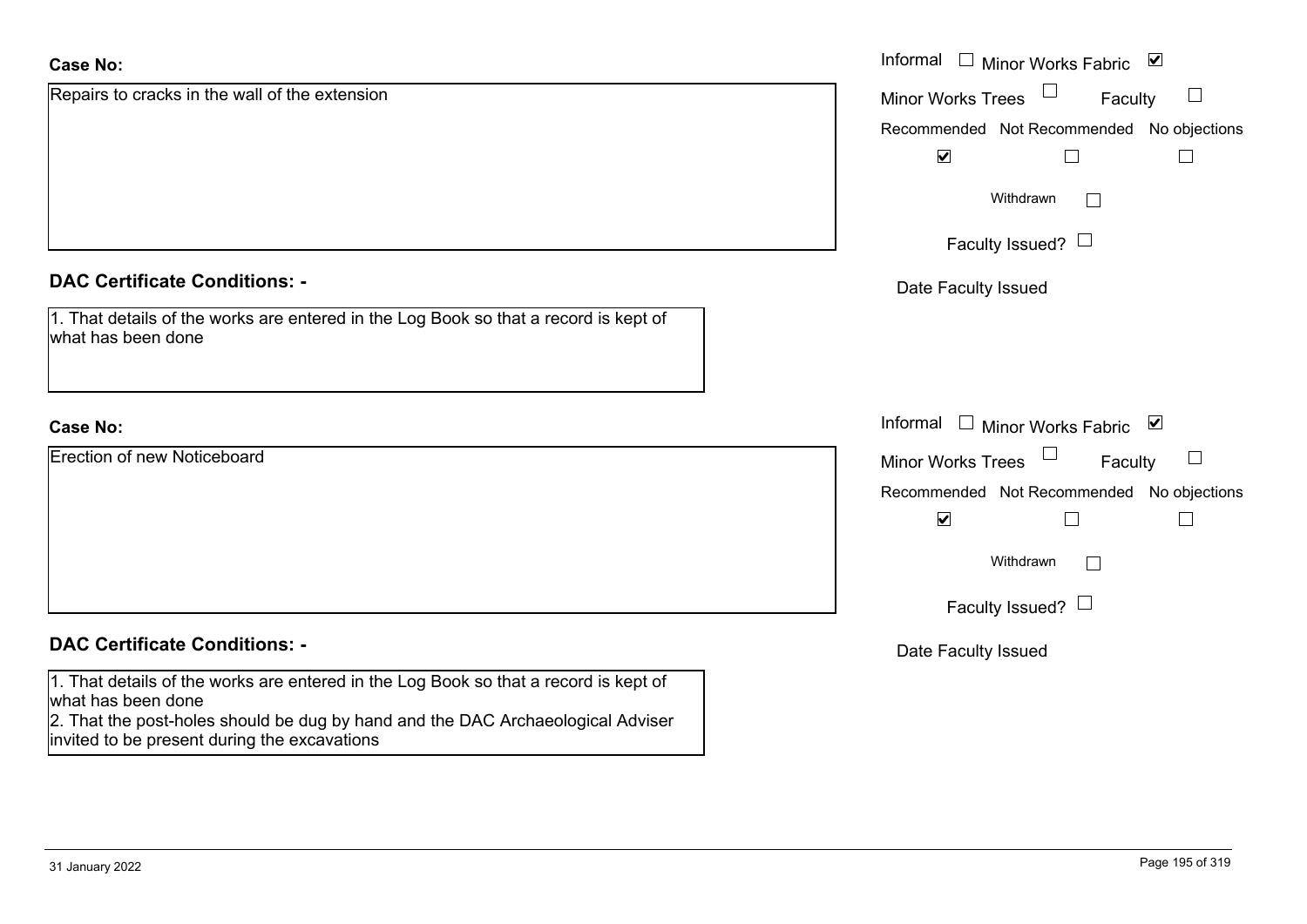| Informal $\square$<br>Minor Works Fabric ⊠               |
|----------------------------------------------------------|
| $\overline{\phantom{a}}$<br>Minor Works Trees<br>Faculty |
| Recommended Not Recommended No objections                |
| $\blacktriangledown$                                     |
| Withdrawn<br>$\sqrt{2}$                                  |
| Faculty Issued? $\Box$                                   |
| Date Faculty Issued                                      |
|                                                          |
| Informal □ Minor Works Fabric ⊠                          |
| Minor Works Trees<br>$\Box$<br>Faculty                   |
| Recommended Not Recommended No objections                |
| $\blacktriangledown$                                     |
| Withdrawn<br>$\Box$                                      |
|                                                          |
| Faculty Issued? $\Box$                                   |
| Date Faculty Issued                                      |
|                                                          |
|                                                          |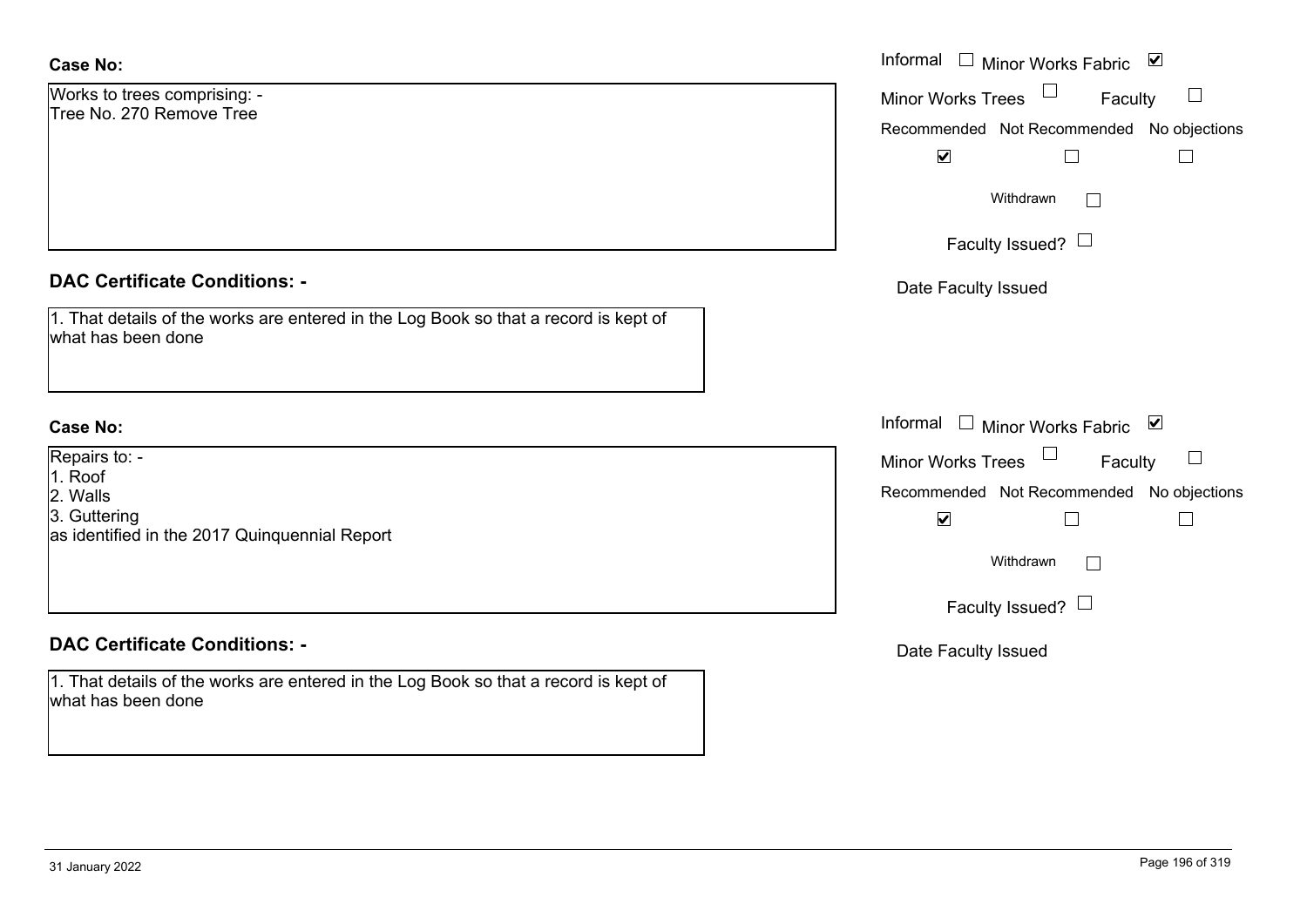| Works to trees comprising: -                                         |
|----------------------------------------------------------------------|
| Tree No. T2 Crown Lift over hanging branches to 3m                   |
| Tree No. 260 Remove south facing limb, remove dead wood and Ivy      |
| Tree No. 261, 266, 267, 273, 274, 275, 276, Remove dead wood and Ivy |
| Tree No. 262, 263 Remove dead wood                                   |
| Tree No. 264 Remove limb crown lift to 2.5m remove dead wood         |
| Tree No. 271 Prune Crown width back by 2m and remove dead wood       |
|                                                                      |

### **DAC Certificate Conditions: -**

1. That details of the works are entered in the Log Book so that a record is kept of what has been done

2. That work should avoid disturbance to nesting birds. Birds can nest in many places including buildings, trees, shrubs dense ivy, and bramble/rose scrub. Nesting birds

### **Case No:**

Patch repairs to internal plaster and re-painting at a variety of locations around the building

# **DAC Certificate Conditions: -**

1. That details of the works are entered in the Log Book so that a record is kept of what has been done

|                                                                                                                                                                                                                                                       | Informal $\square$<br>Minor Works Fabric ⊠                           |
|-------------------------------------------------------------------------------------------------------------------------------------------------------------------------------------------------------------------------------------------------------|----------------------------------------------------------------------|
| trees comprising: -                                                                                                                                                                                                                                   | <b>Minor Works Trees</b><br>Faculty                                  |
| T2 Crown Lift over hanging branches to 3m<br>260 Remove south facing limb, remove dead wood and lvy<br>261, 266, 267, 273, 274, 275, 276, Remove dead wood and lvy<br>262, 263 Remove dead wood                                                       | Recommended Not Recommended No objections<br>$\blacktriangledown$    |
| 264 Remove limb crown lift to 2.5m remove dead wood<br>271 Prune Crown width back by 2m and remove dead wood                                                                                                                                          | Withdrawn                                                            |
|                                                                                                                                                                                                                                                       | Faculty Issued? $\Box$                                               |
| rtificate Conditions: -                                                                                                                                                                                                                               | Date Faculty Issued                                                  |
| etails of the works are entered in the Log Book so that a record is kept of<br>been done<br>ork should avoid disturbance to nesting birds. Birds can nest in many places<br>buildings, trees, shrubs dense ivy, and bramble/rose scrub. Nesting birds |                                                                      |
|                                                                                                                                                                                                                                                       | Informal<br>□ Minor Works Fabric                                     |
| pairs to internal plaster and re-painting at a variety of locations around the building                                                                                                                                                               | Minor Works Trees<br>Faculty                                         |
|                                                                                                                                                                                                                                                       | Recommended Not Recommended No objections<br>$\overline{\mathbf{v}}$ |
|                                                                                                                                                                                                                                                       | Withdrawn<br>$\mathbf{I}$                                            |
|                                                                                                                                                                                                                                                       | Faculty Issued? $\Box$                                               |
| rtificate Conditions: -                                                                                                                                                                                                                               | Date Faculty Issued                                                  |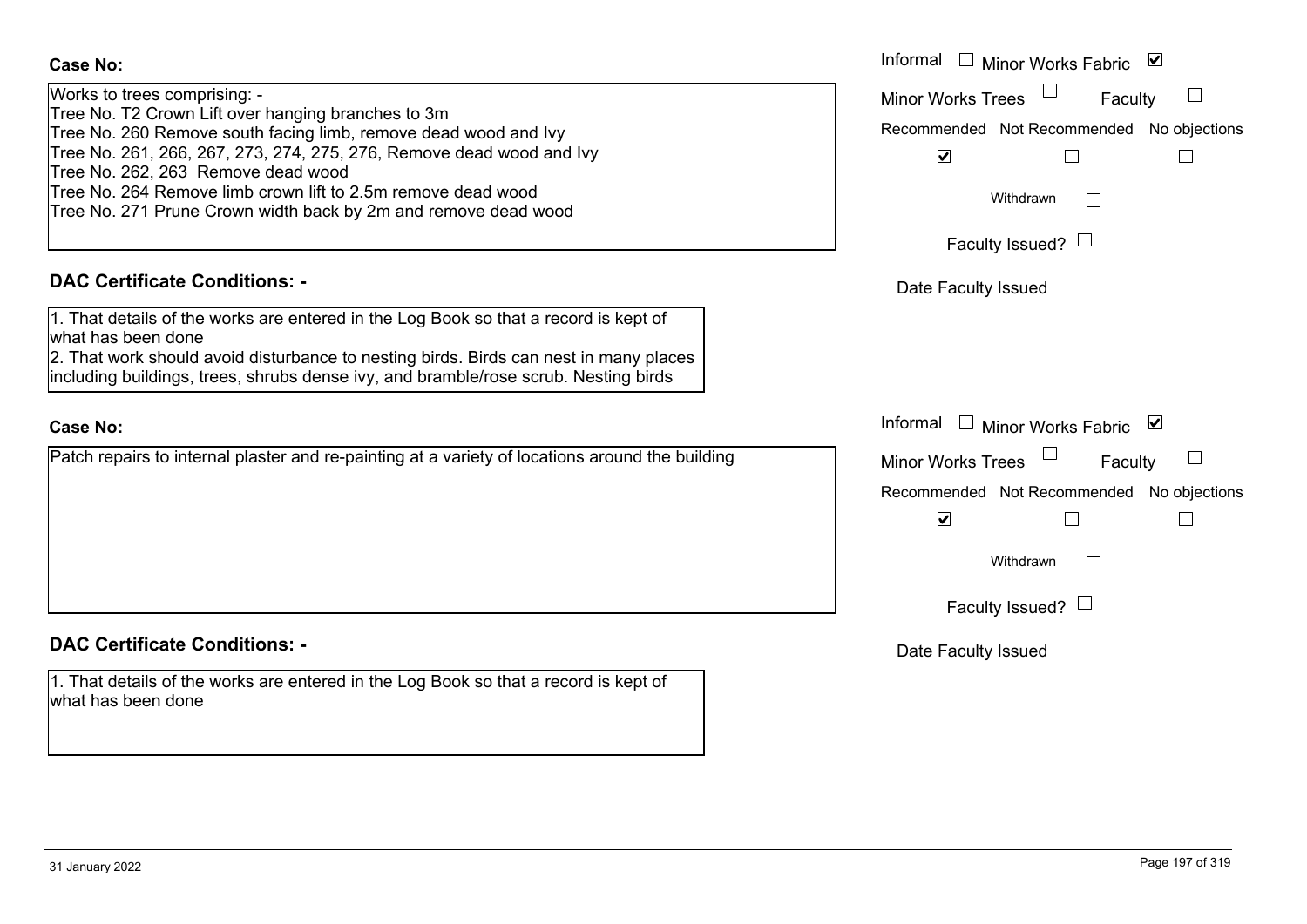| <b>Case No:</b>                                                                                                                                                                                                                                         | Informal $\Box$ Minor Works Fabric $\Box$                   |
|---------------------------------------------------------------------------------------------------------------------------------------------------------------------------------------------------------------------------------------------------------|-------------------------------------------------------------|
| Disposal of two choir stall desks                                                                                                                                                                                                                       | $\blacktriangledown$<br><b>Minor Works Trees</b><br>Faculty |
|                                                                                                                                                                                                                                                         | Recommended Not Recommended No objections                   |
|                                                                                                                                                                                                                                                         | $\blacktriangledown$                                        |
|                                                                                                                                                                                                                                                         | Withdrawn<br>$\mathbf{I}$                                   |
|                                                                                                                                                                                                                                                         | Faculty Issued? $\Box$                                      |
| <b>DAC Certificate Conditions: -</b>                                                                                                                                                                                                                    | Date Faculty Issued<br>18/01/2022                           |
| 1. That details of the works are entered in the Log Book so that a record is kept of<br>what has been done                                                                                                                                              |                                                             |
| <b>Case No:</b>                                                                                                                                                                                                                                         | Informal<br>$\mathbf{1}$<br>Minor Works Fabric ⊠            |
| Installation of ethernet cable inside the church building                                                                                                                                                                                               | $\Box$<br>$\sqcup$<br><b>Minor Works Trees</b><br>Faculty   |
|                                                                                                                                                                                                                                                         | Recommended Not Recommended No objections                   |
|                                                                                                                                                                                                                                                         | $\blacktriangledown$                                        |
|                                                                                                                                                                                                                                                         | Withdrawn                                                   |
|                                                                                                                                                                                                                                                         | Faculty Issued? $\Box$                                      |
| <b>DAC Certificate Conditions: -</b>                                                                                                                                                                                                                    | Date Faculty Issued                                         |
| 1. That details of the works are entered in the Log Book<br>2. That neither the installation nor the works to install the same are likely to disturb<br>human remains<br>3. That all wiring and the router are installed in as unobtrusive manner as is |                                                             |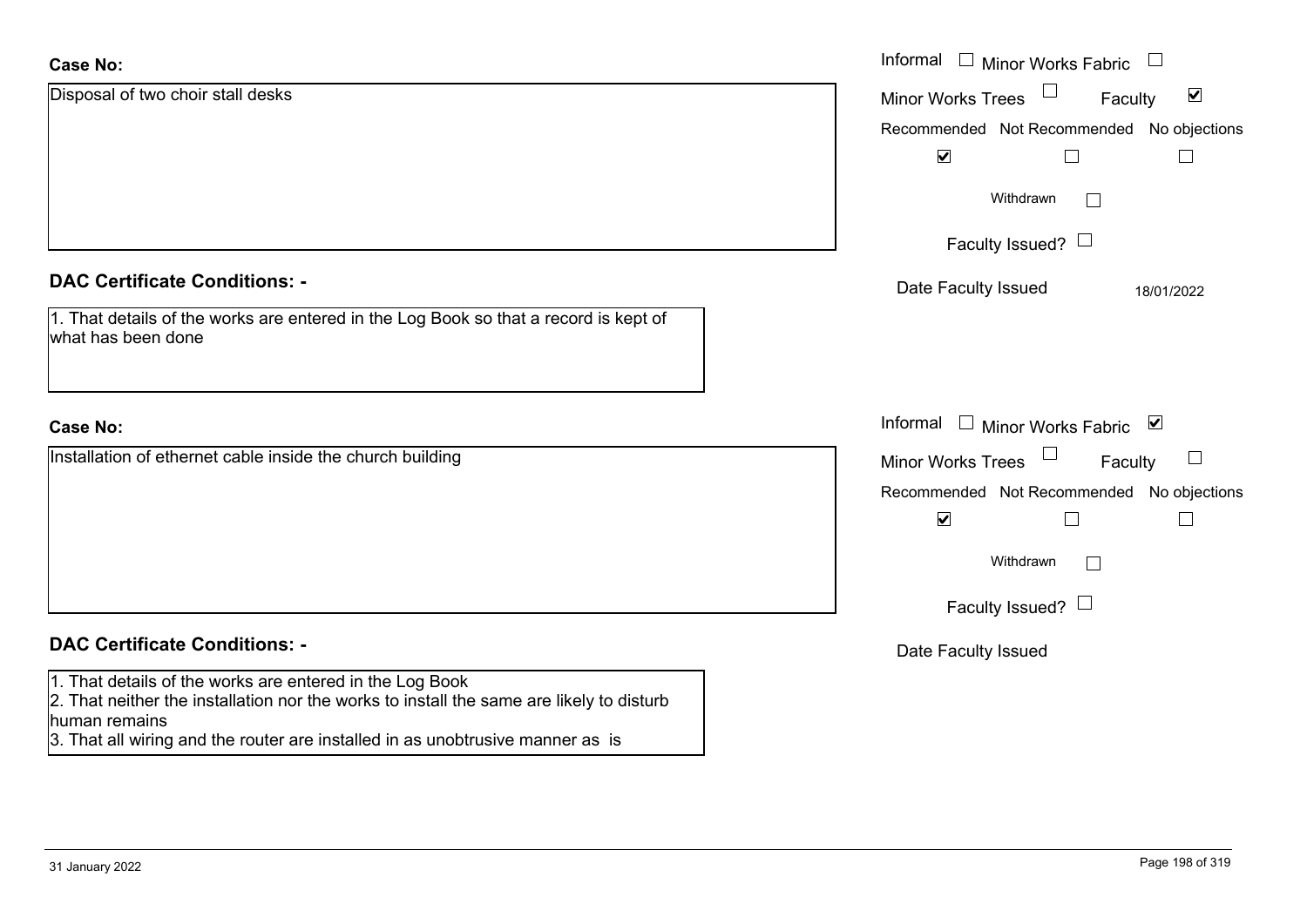# **Case No:**

- Intallation of: -
- 1. Dataline
- 2. Router
- 3. Power socket

### **DAC Certificate Conditions: -**

- 1. That details of the works are entered in the Log Book so that a record is kept of what has been done
- 2. That the external cable should be finished black
- 3. That the hole drilled through the wall should be angled to allow water to drain

|                         | Informal $\Box$ Minor Works Fabric $\Box$                   |
|-------------------------|-------------------------------------------------------------|
| า of: -<br>۱e           | Minor Works Trees $\Box$<br>Faculty<br>$\blacktriangledown$ |
|                         | Recommended Not Recommended No objections                   |
| socket                  | $\blacktriangledown$                                        |
|                         | Withdrawn<br>$\mathbf{L}$                                   |
|                         | Faculty Issued? $\Box$                                      |
| rtificate Conditions: - | Date Faculty Issued<br>02/06/2021                           |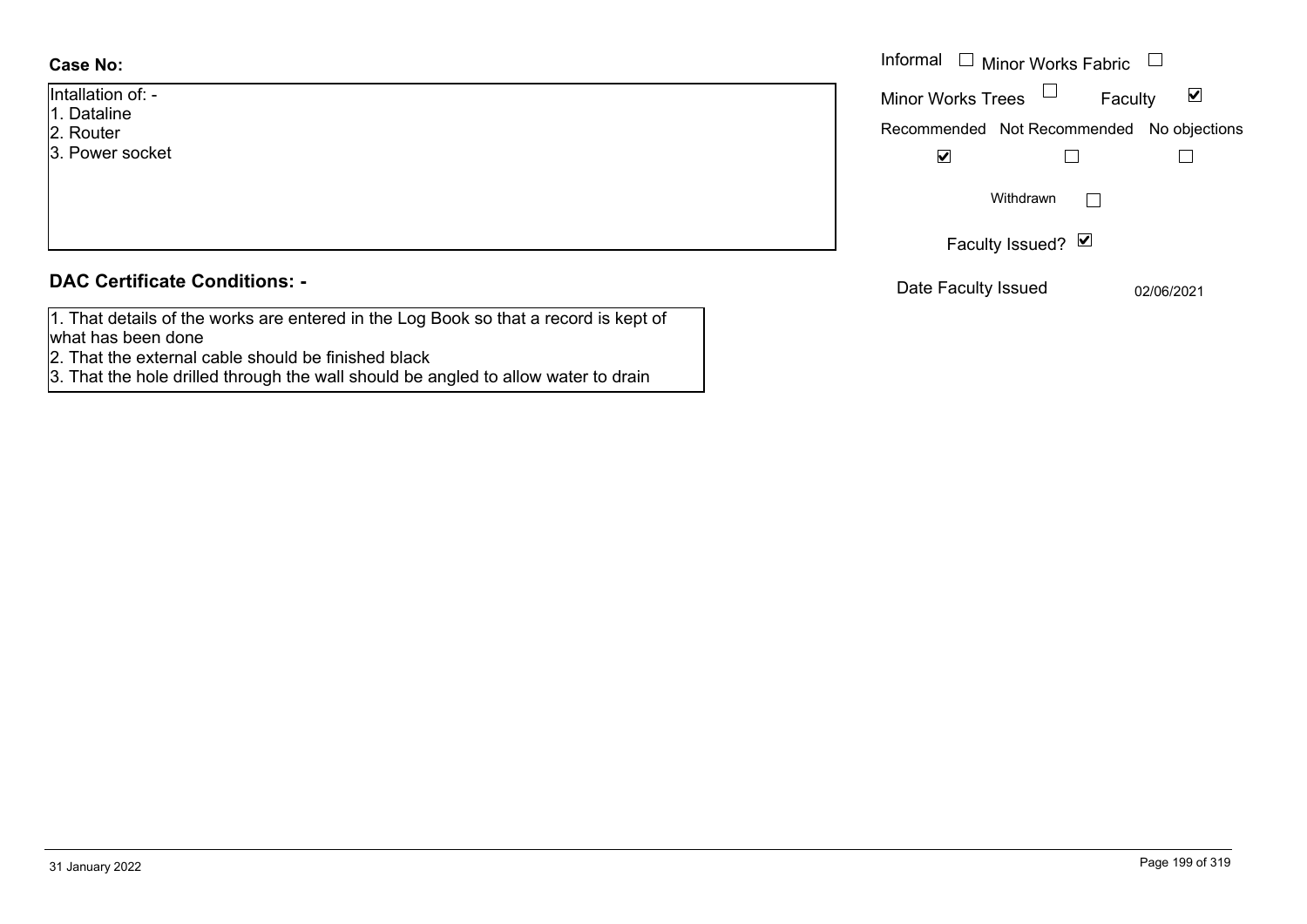#### **10203Little Dalby, St James**

### **L021/2006 Case No:** Informal

| To fit 6 IPX5 electric wall mounted heaters | <b>Minor Works Trees</b> | Faculty                                   | ☑          |
|---------------------------------------------|--------------------------|-------------------------------------------|------------|
|                                             |                          | Recommended Not Recommended No objections |            |
|                                             | ⊻                        |                                           |            |
|                                             |                          | Withdrawn                                 |            |
|                                             |                          | Faculty Issued? Ø                         |            |
| <b>DAC Certificate Conditions: -</b>        | Date Faculty Issued      |                                           | 17/03/2006 |
| 1. A time limit of 12 months                |                          |                                           |            |

1. A time limit of 12 months 2. That all wiring should be as unobtrusive as possible and of an appropriate colour to blend with the background

3. That, where possible, all fixings should be made into joints, not stonework, using

Minor Works Fabric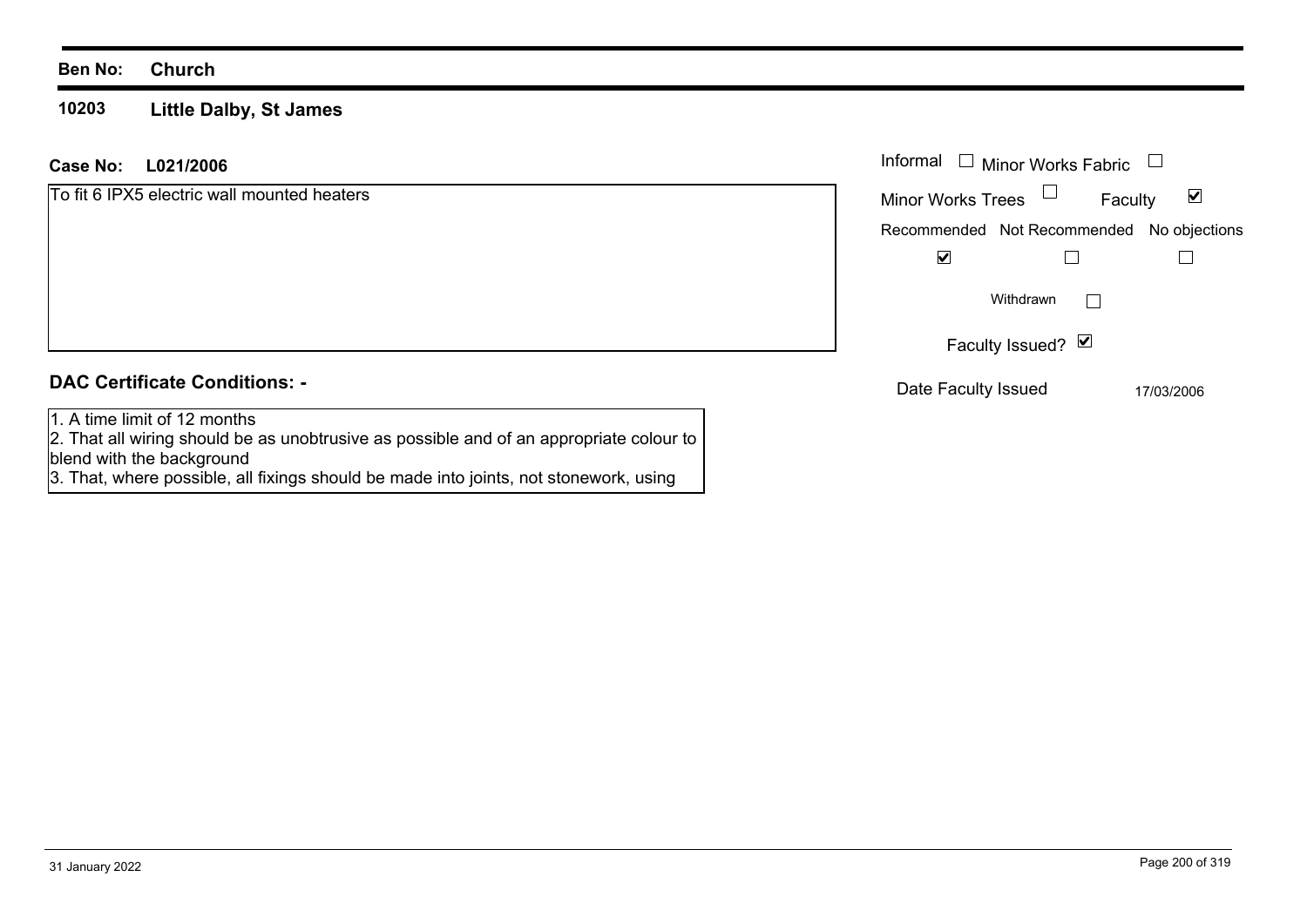| Case No:<br>L120/2010                                                                                                                                                                                                                    | Informal $\Box$ Minor Works Fabric $\Box$                                    |
|------------------------------------------------------------------------------------------------------------------------------------------------------------------------------------------------------------------------------------------|------------------------------------------------------------------------------|
| Following the 2008 QI Report, repairs to: -<br>1. Spire                                                                                                                                                                                  | $\Box$<br>$\blacktriangledown$<br><b>Minor Works Trees</b><br>Faculty        |
| 2. Clerestory windows and stone tracery<br>3. Nave roof                                                                                                                                                                                  | Recommended Not Recommended No objections<br>$\blacktriangledown$<br>$\perp$ |
|                                                                                                                                                                                                                                          | Withdrawn                                                                    |
|                                                                                                                                                                                                                                          | Faculty Issued? Ø                                                            |
| <b>DAC Certificate Conditions: -</b>                                                                                                                                                                                                     | Date Faculty Issued<br>20/10/2010                                            |
| 1. A time limit of 12 months<br>2. That details of the works are entered in the Log Book so that a record is kept of<br>what has been done<br>3. that the contractor ensures that the lime mortar is protected from frost and/or the re- |                                                                              |
| L179/2011<br><b>Case No:</b>                                                                                                                                                                                                             | Informal Ø Minor Works Fabric U                                              |
| Repairs to: -<br>1. North Aisle                                                                                                                                                                                                          | $\blacktriangledown$<br><b>Minor Works Trees</b><br>Faculty                  |
| 2. Nave                                                                                                                                                                                                                                  | Recommended Not Recommended No objections                                    |
| roofs                                                                                                                                                                                                                                    | $\blacktriangledown$                                                         |
|                                                                                                                                                                                                                                          | Withdrawn                                                                    |
|                                                                                                                                                                                                                                          | Faculty Issued? Ø                                                            |
| <b>DAC Certificate Conditions: -</b>                                                                                                                                                                                                     | Date Faculty Issued<br>11/05/2012                                            |
| 1. A time limit of 12 months<br>2. That details of the works are entered in the Log Book so that a record is kept of<br>what has been done                                                                                               |                                                                              |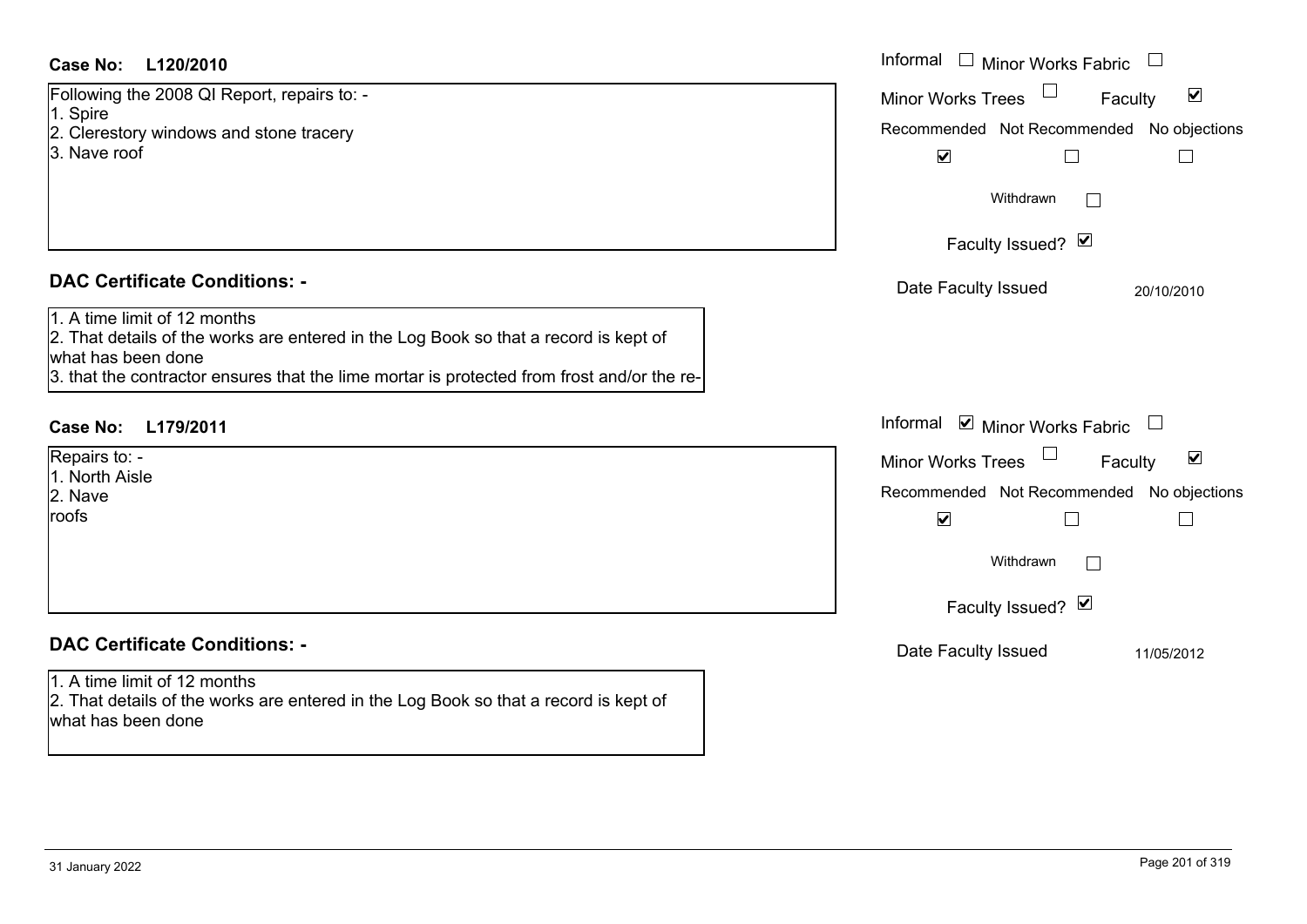| <b>Case No:</b> | L029/2012 |
|-----------------|-----------|
|-----------------|-----------|

# **DAC Certificate Conditions: -**

# **DAC Certificate Conditions: -**

1. That details of the works are entered in the Log Book so that a record is kept of what has been done

| <b>Case No:</b><br>L029/2012                                                                                                                                                                                                  | Informal <b>☑</b> Minor Works Fabric                        |
|-------------------------------------------------------------------------------------------------------------------------------------------------------------------------------------------------------------------------------|-------------------------------------------------------------|
| Sale of two British medals which belonged to Alan Joseph Pennington                                                                                                                                                           | $\blacktriangledown$<br><b>Minor Works Trees</b><br>Faculty |
|                                                                                                                                                                                                                               | Recommended Not Recommended No objections                   |
|                                                                                                                                                                                                                               |                                                             |
|                                                                                                                                                                                                                               | Withdrawn<br>$\mathbf{L}$                                   |
|                                                                                                                                                                                                                               | Faculty Issued? $\Box$                                      |
| <b>DAC Certificate Conditions: -</b>                                                                                                                                                                                          | Date Faculty Issued                                         |
| 1. A time limit of 12 months<br>2. That details of the works are entered in the Log Book so that a record is kept of<br>what has been done<br>3. That assurance is given that every attempt has been made to trace any living |                                                             |
| L141/2013<br><b>Case No:</b>                                                                                                                                                                                                  | Informal $\Box$ Minor Works Fabric                          |
| Installation of ventilated quarries to the clerestory windows of the church to prevent further problems                                                                                                                       | $\blacktriangledown$<br>Minor Works Trees<br>Faculty        |
| with dampness and mould on internal walls                                                                                                                                                                                     | Recommended Not Recommended No objections                   |
|                                                                                                                                                                                                                               | $\blacktriangledown$                                        |
|                                                                                                                                                                                                                               | Withdrawn<br>$\mathbf{L}$                                   |
|                                                                                                                                                                                                                               | Faculty Issued? Ø                                           |
| <b>DAC Certificate Conditions: -</b>                                                                                                                                                                                          | Date Faculty Issued<br>10/03/2015                           |
| 1. That details of the works are entered in the Log Book so that a record is kept of                                                                                                                                          |                                                             |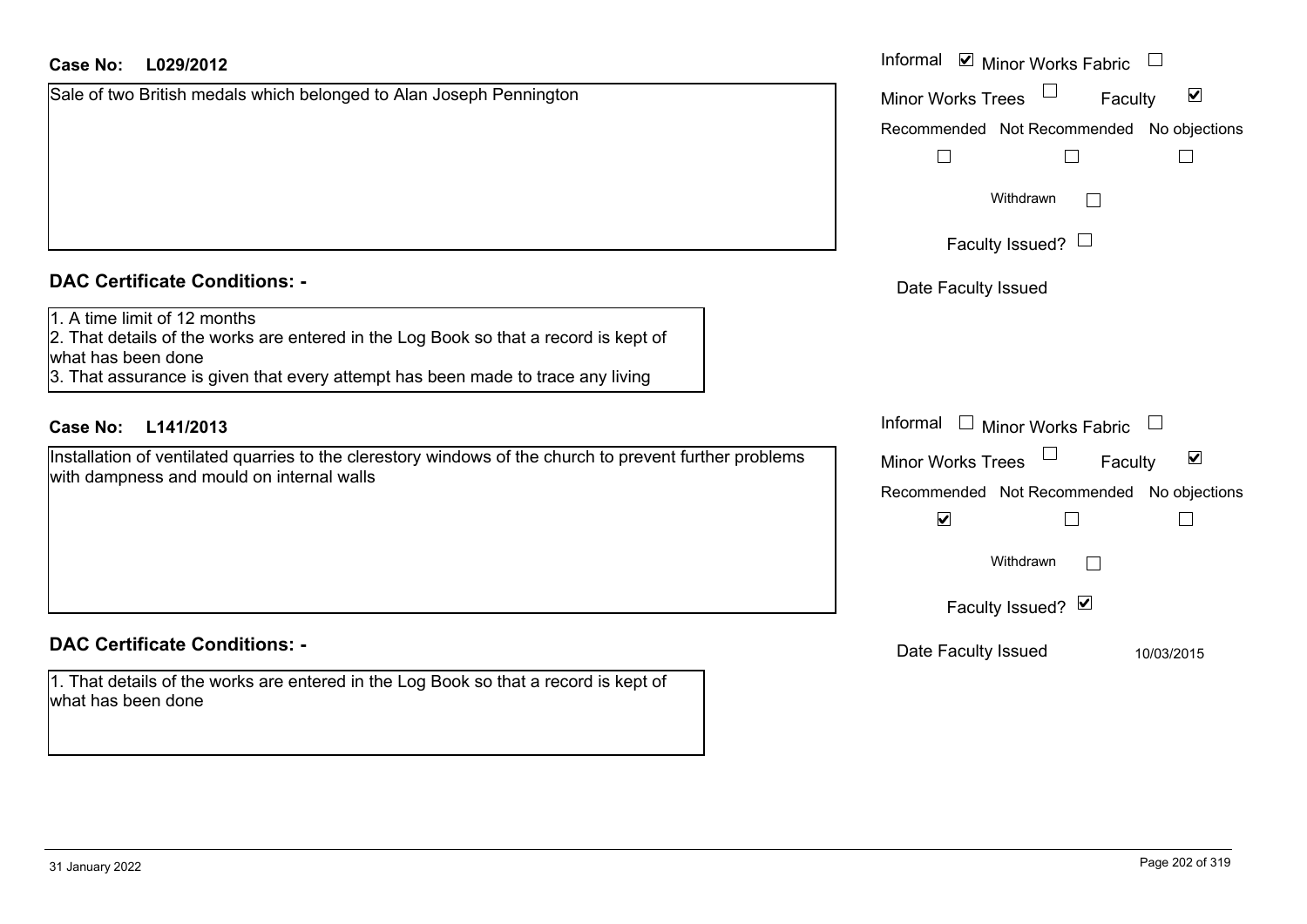### **Case No:**

| a) South Aisle                   |  |  |
|----------------------------------|--|--|
| b) South Porch                   |  |  |
| roofs                            |  |  |
| 2. Patch repairs to Chancel roof |  |  |

### **DAC Certificate Conditions: -**

1. That details of the works are entered in the Log Book so that a record is kept of what has been done

2. That any plumbers marks found on existing lead should be photographed, identified and cut-out, then retained or spot-welded back into the new lead work according to

#### **Case No:**

Investigation works to the Nave roof to ascertian the origin of the noise when raining

## **DAC Certificate Conditions: -**

1. That details of the works are entered in the Log Book so that a record is kept of what has been done

|                                                                                                                                                           | Informal □ Minor Works Fabric                                     |
|-----------------------------------------------------------------------------------------------------------------------------------------------------------|-------------------------------------------------------------------|
| vering of: -<br>th Aisle                                                                                                                                  | $\blacktriangledown$<br>Minor Works Trees<br>Faculty              |
| th Porch                                                                                                                                                  | Recommended Not Recommended No objections                         |
| repairs to Chancel roof                                                                                                                                   | $\blacktriangledown$                                              |
|                                                                                                                                                           | Withdrawn<br>$\mathbb{R}$                                         |
|                                                                                                                                                           | Faculty Issued? Ø                                                 |
| rtificate Conditions: -                                                                                                                                   | Date Faculty Issued<br>24/05/2017                                 |
| etails of the works are entered in the Log Book so that a record is kept of<br>been done                                                                  |                                                                   |
| ny plumbers marks found on existing lead should be photographed, identified<br>out, then retained or spot-welded back into the new lead work according to |                                                                   |
|                                                                                                                                                           | Informal □ Minor Works Fabric ⊠                                   |
| tion works to the Nave roof to ascertian the origin of the noise when raining                                                                             | $\sqcup$<br><b>Minor Works Trees</b><br>Faculty                   |
|                                                                                                                                                           | Recommended Not Recommended No objections<br>$\blacktriangledown$ |
|                                                                                                                                                           | Withdrawn<br>$\mathbb{R}$                                         |
|                                                                                                                                                           | Faculty Issued? $\Box$                                            |
| ulifiaata Canditiana.                                                                                                                                     |                                                                   |

Date Faculty Issued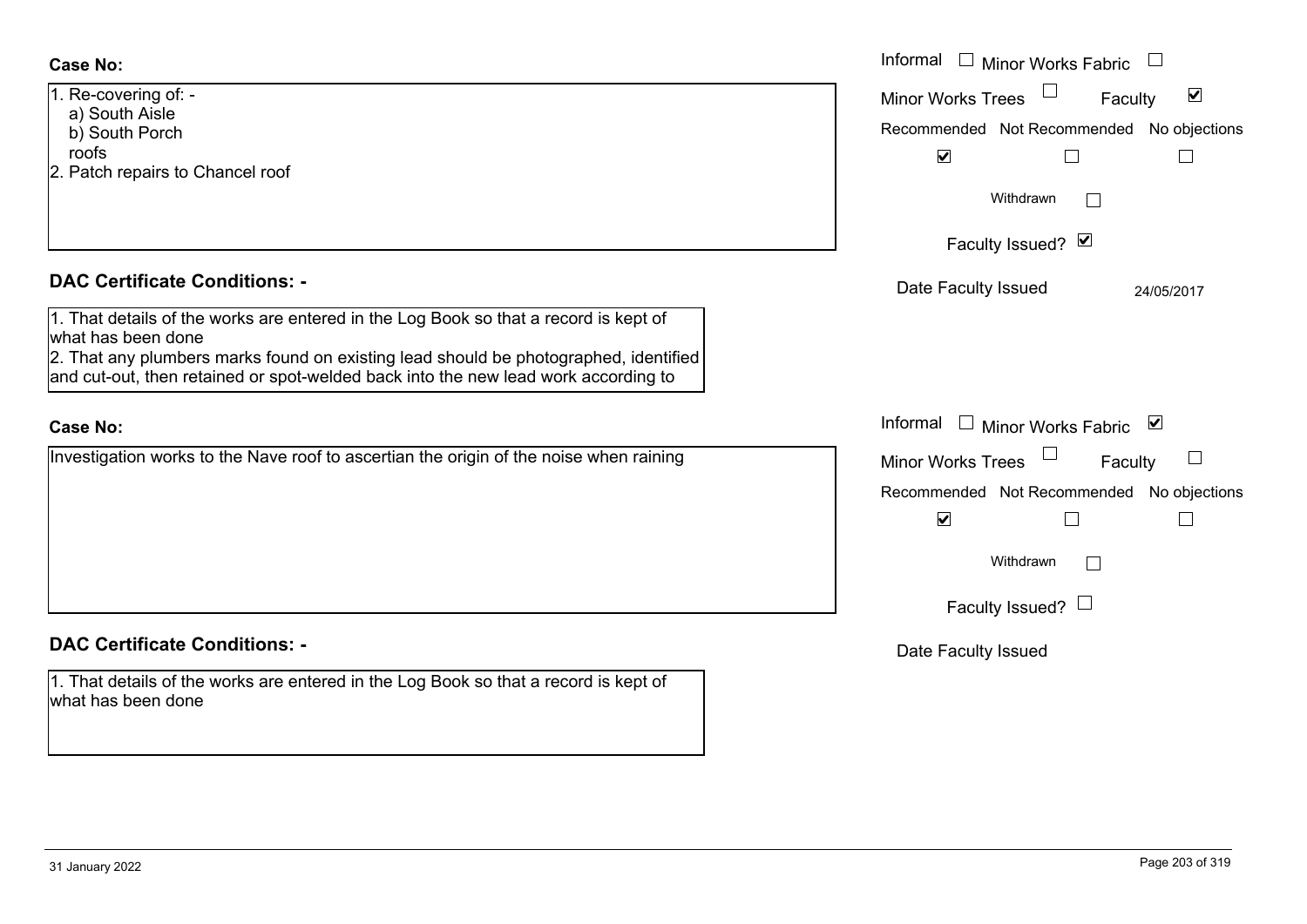### **DAC Certificate Conditions: -**

1. That details of the works are entered in the Log Book so that a record is kept of what has been done 2. That the PCC either obtains a Bat Survey or implements other appropriate mitigation measures

#### **Case No:**

Installation of a roof alarm

# **DAC Certificate Conditions: -**

1. That details of the works are entered in the Log Book so that a record is kept of what has been done

2. That, in line with the requirement and advice of the Ecclesiastical Insurance Group, the installation and/or testing must be carried out by an electrician who is an

|                                                                                                                                                                             | Informal $\Box$ Minor Works Fabric $\Box$                                                         |
|-----------------------------------------------------------------------------------------------------------------------------------------------------------------------------|---------------------------------------------------------------------------------------------------|
| nent of the: -<br>overing<br>ing<br>ave and North Aisle                                                                                                                     | $\blacktriangledown$<br>Minor Works Trees<br>Faculty<br>Recommended Not Recommended No objections |
|                                                                                                                                                                             | Withdrawn<br>Faculty Issued? $\Box$                                                               |
| rtificate Conditions: -                                                                                                                                                     | Date Faculty Issued                                                                               |
| etails of the works are entered in the Log Book so that a record is kept of<br>been done<br>e PCC either obtains a Bat Survey or implements other appropriate<br>า measures |                                                                                                   |
|                                                                                                                                                                             | Informal □ Minor Works Fabric ⊠                                                                   |
| on of a roof alarm                                                                                                                                                          | Minor Works Trees<br>Faculty                                                                      |
|                                                                                                                                                                             | Recommended Not Recommended No objections<br>$\Box$                                               |
|                                                                                                                                                                             | Withdrawn                                                                                         |
|                                                                                                                                                                             | Faculty Issued? $\Box$                                                                            |
| rtificate Conditions: -                                                                                                                                                     | Date Faculty Issued                                                                               |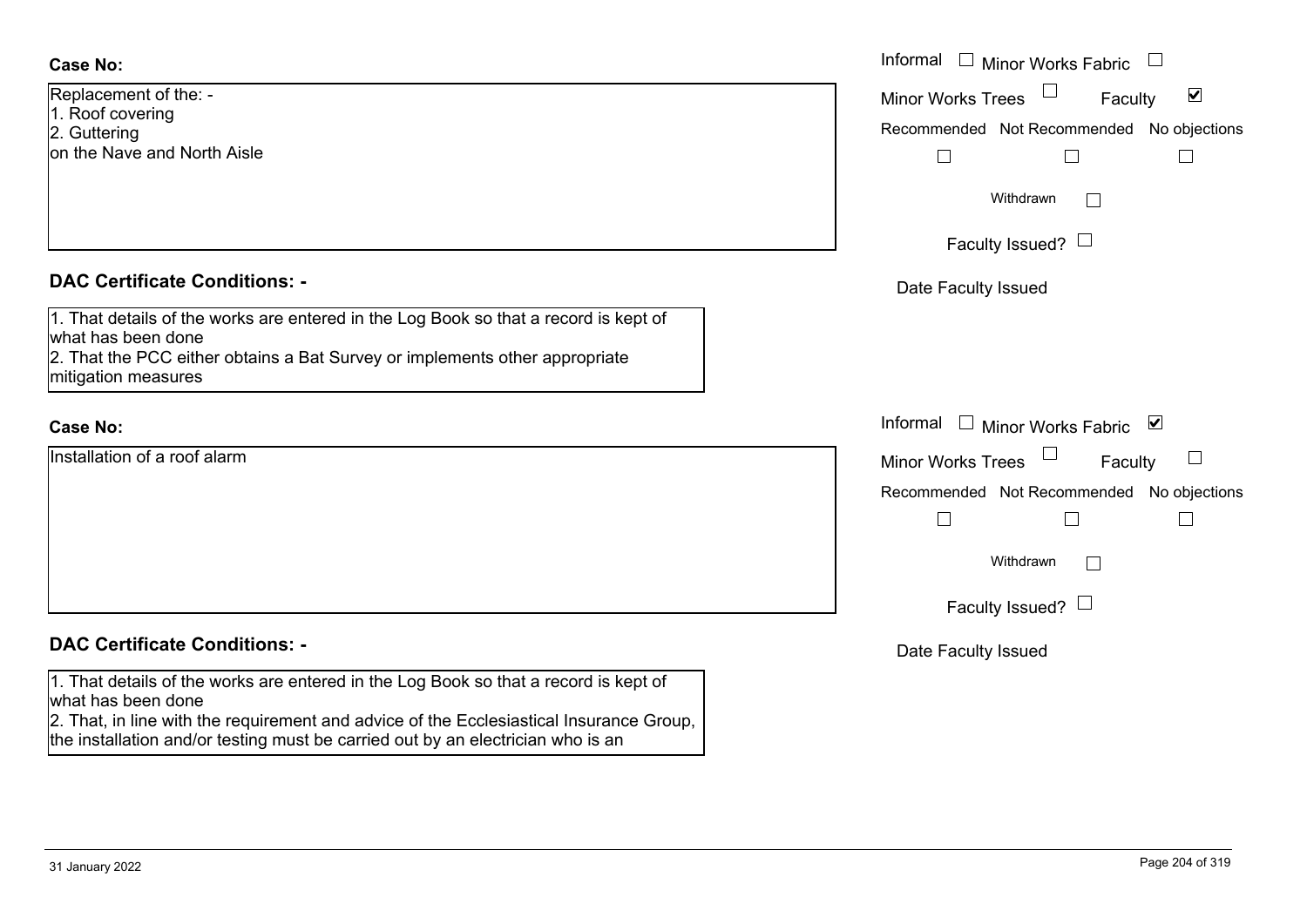#### **10402 Little Stretton, St John the Baptist and St Clement**

| Case No:<br>L022/2000                | Informal $\Box$ Minor Works Fabric        |                           |                      |
|--------------------------------------|-------------------------------------------|---------------------------|----------------------|
| Re-wiring                            | Minor Works Trees $\Box$                  | Faculty                   | $\blacktriangledown$ |
|                                      | Recommended Not Recommended No objections |                           |                      |
|                                      | $\blacktriangledown$                      |                           |                      |
|                                      |                                           | Withdrawn<br>$\mathbb{R}$ |                      |
|                                      |                                           | Faculty Issued? Ø         |                      |
| <b>DAC Certificate Conditions: -</b> | Date Faculty Issued                       |                           | 16/06/2000           |
| 1. A time limit of 12 months         |                                           |                           |                      |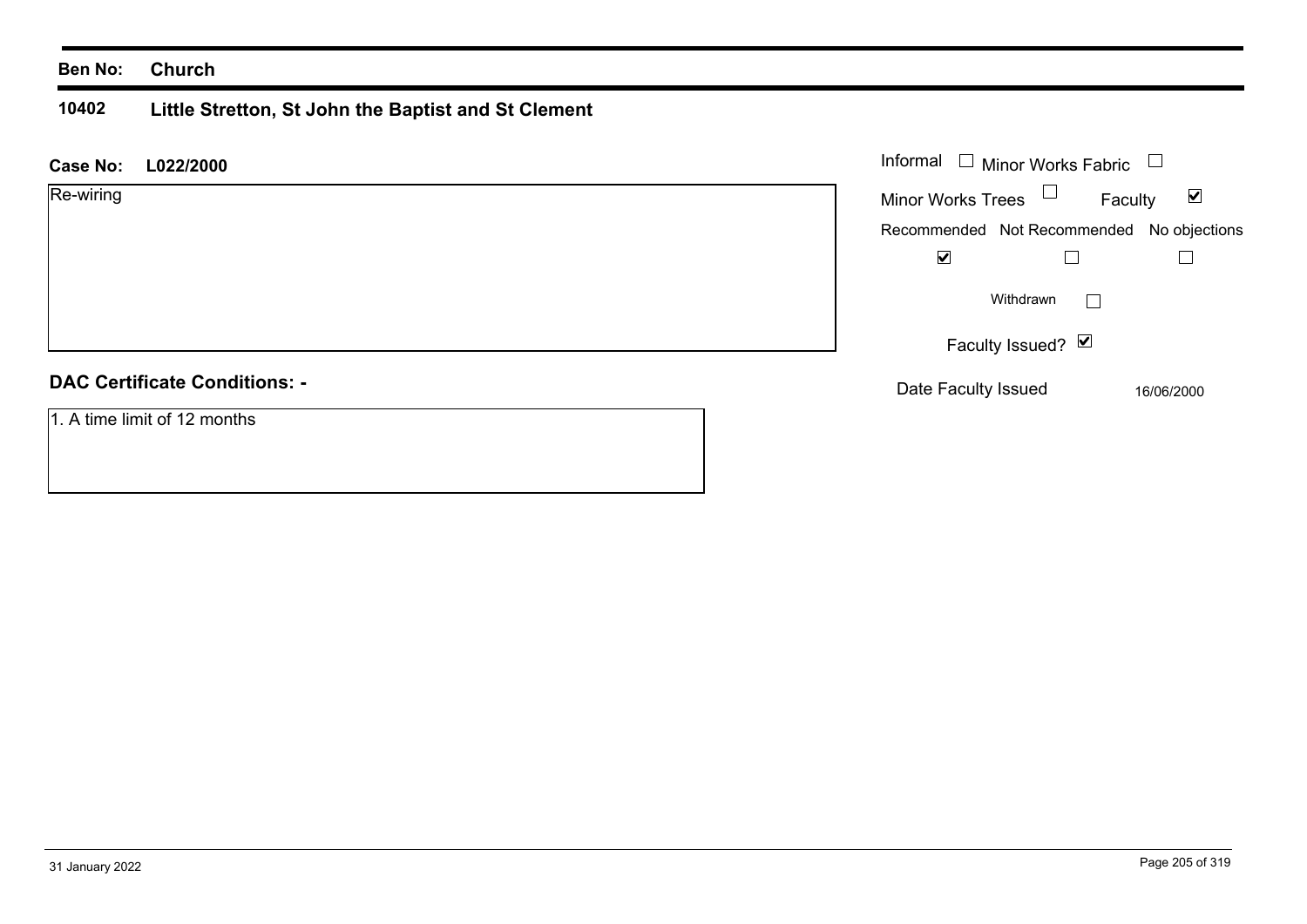#### **L117/2003Case No:**

| <b>Case No:</b><br>L117/2003                | Informal $\Box$ Minor Works Fabric $\Box$                         |
|---------------------------------------------|-------------------------------------------------------------------|
| Re-roofing on Nave, Chancel and Porch       | Minor Works Trees <sup>1</sup><br>$\blacktriangledown$<br>Faculty |
|                                             | Recommended Not Recommended No objections                         |
|                                             | $\blacktriangledown$<br>$\Box$                                    |
|                                             | Withdrawn<br>$\vert \ \ \vert$                                    |
|                                             | Faculty Issued? Ø                                                 |
| <b>DAC Certificate Conditions: -</b>        | Date Faculty Issued<br>25/03/2004                                 |
| 1. A time limit of 12 months                |                                                                   |
| L175/2006<br><b>Case No:</b>                | Informal $\Box$ Minor Works Fabric $\Box$                         |
| Creation of 10' x 10' Garden of Remembrance | Minor Works Trees $\Box$<br>$\blacktriangledown$<br>Faculty       |
|                                             | Recommended Not Recommended No objections                         |
|                                             | $\blacktriangledown$<br>П                                         |
|                                             | Withdrawn<br>$\vert \ \ \vert$                                    |
|                                             | Faculty Issued? $\Box$                                            |
| <b>DAC Certificate Conditions: -</b>        | Date Faculty Issued                                               |
| 1. A time limit of 12 months                |                                                                   |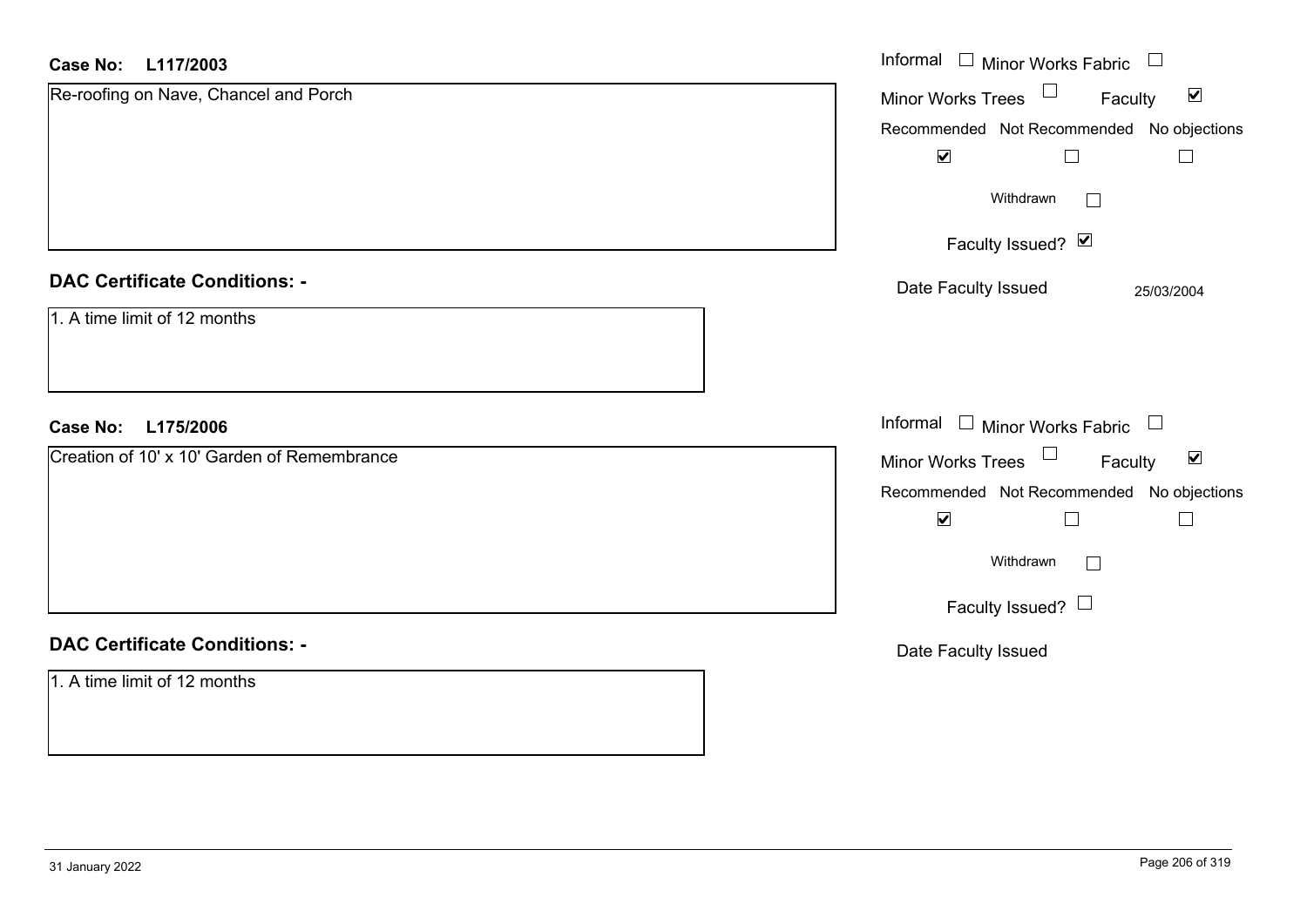| <b>Case No:</b><br>L001/2007                                                                               | Informal □ Minor Works Fabric                                  |
|------------------------------------------------------------------------------------------------------------|----------------------------------------------------------------|
| Creation of 10' x 25' parking bay                                                                          | $\blacktriangledown$<br>Minor Works Trees<br>Faculty           |
|                                                                                                            | Recommended Not Recommended No objections                      |
|                                                                                                            | $\Box$                                                         |
|                                                                                                            | Withdrawn<br>$\vert \ \ \vert$                                 |
|                                                                                                            | Faculty Issued?                                                |
| <b>DAC Certificate Conditions: -</b>                                                                       | Date Faculty Issued                                            |
| 1. A time limit of 12 months                                                                               |                                                                |
| <b>Case No:</b>                                                                                            | Informal $\Box$ Minor Works Fabric $\Box$                      |
| Repairs to the Tower                                                                                       | $\Box$<br>$\blacktriangledown$<br>Minor Works Trees<br>Faculty |
|                                                                                                            | Recommended Not Recommended No objections                      |
|                                                                                                            | $\Box$                                                         |
|                                                                                                            | Withdrawn<br>$\blacktriangledown$                              |
|                                                                                                            | Faculty Issued? $\Box$                                         |
| <b>DAC Certificate Conditions: -</b>                                                                       | Date Faculty Issued                                            |
| 1. That details of the works are entered in the Log Book so that a record is kept of<br>what has been done |                                                                |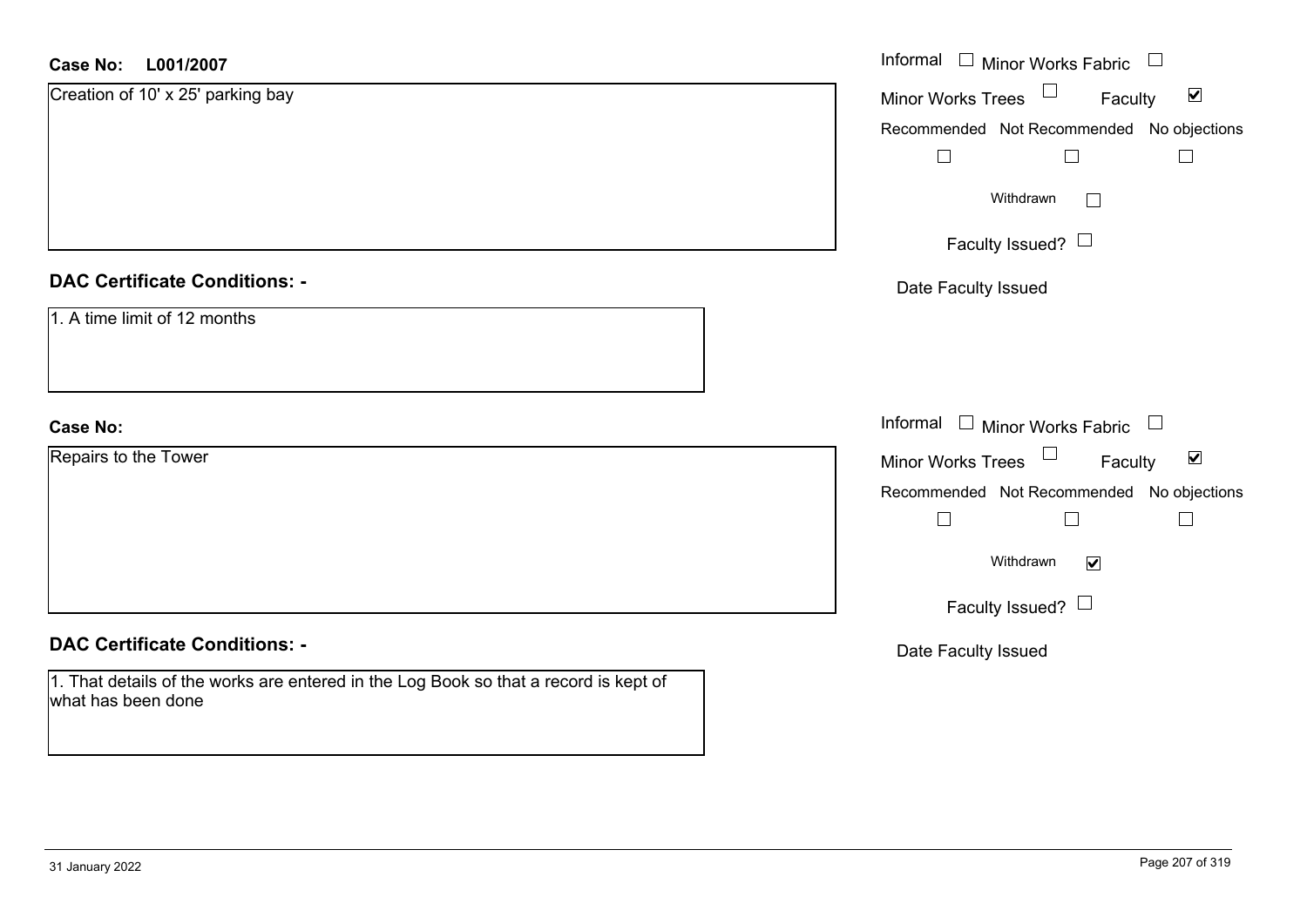#### **20102 Lockington, St Nicholas**

| L/1999<br><b>Case No:</b>            | Informal $\Box$ Minor Works Fabric                          |
|--------------------------------------|-------------------------------------------------------------|
| Repairs to Tower pinnacles           | Minor Works Trees $\Box$<br>$\blacktriangledown$<br>Faculty |
|                                      | Recommended Not Recommended No objections                   |
|                                      |                                                             |
|                                      | Withdrawn<br>$\vert \ \ \vert$                              |
|                                      | Faculty Issued? $\vee$                                      |
| <b>DAC Certificate Conditions: -</b> | Date Faculty Issued<br>22/02/2000                           |
| 1. A time limit of 12 months         |                                                             |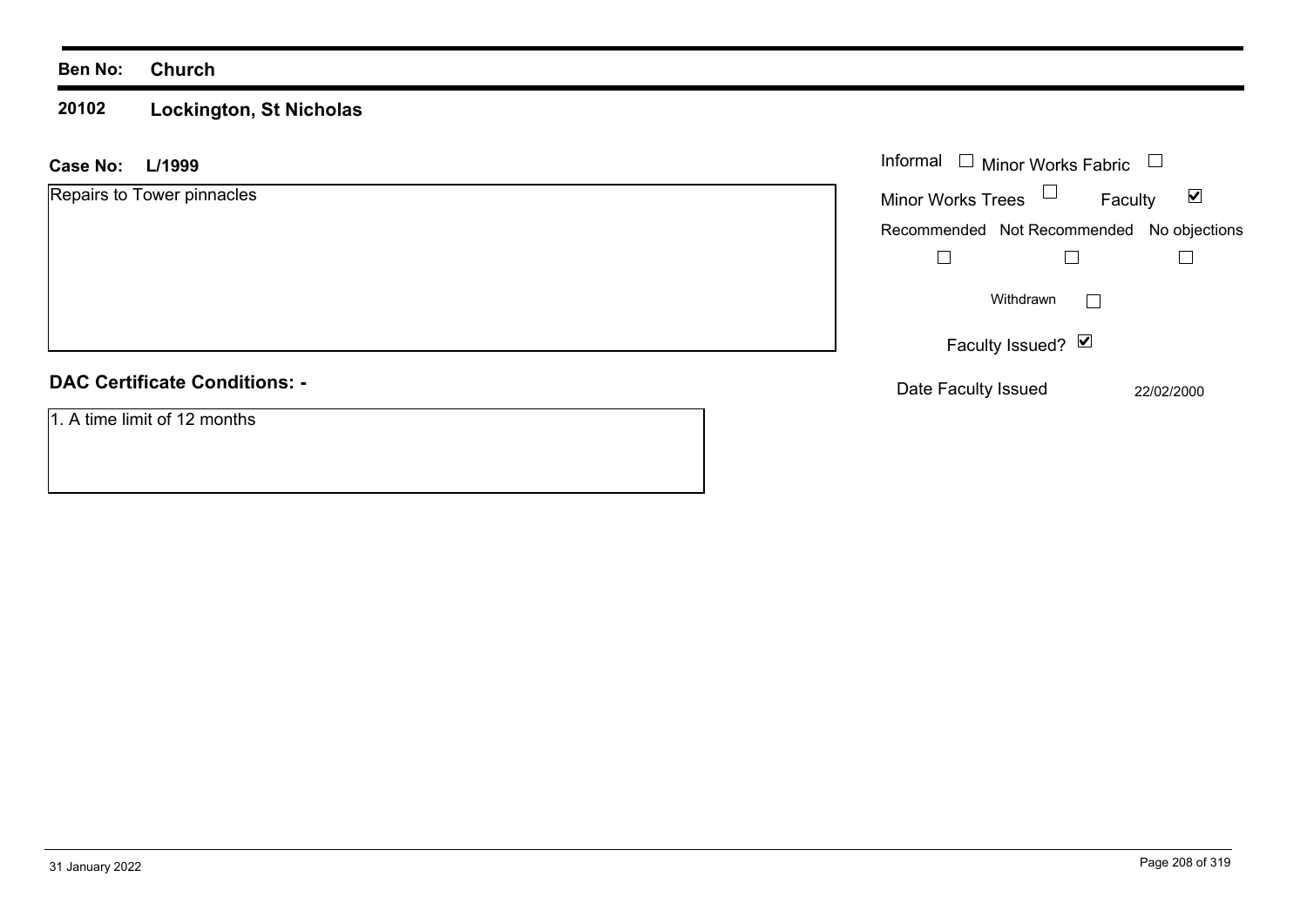#### **L008/2001Case No:**

| <b>Case No:</b><br>L008/2001                                                                                                                                                                                                                                                                                            | Informal<br><b>Minor Works Fabric</b>                                                                                               |
|-------------------------------------------------------------------------------------------------------------------------------------------------------------------------------------------------------------------------------------------------------------------------------------------------------------------------|-------------------------------------------------------------------------------------------------------------------------------------|
| Repairs to parapet walls around Tower roof                                                                                                                                                                                                                                                                              | $\blacktriangledown$<br><b>Minor Works Trees</b><br>Faculty                                                                         |
|                                                                                                                                                                                                                                                                                                                         | Recommended Not Recommended No objections                                                                                           |
|                                                                                                                                                                                                                                                                                                                         | $\blacktriangledown$                                                                                                                |
|                                                                                                                                                                                                                                                                                                                         | Withdrawn                                                                                                                           |
|                                                                                                                                                                                                                                                                                                                         | Faculty Issued? Ø                                                                                                                   |
| <b>DAC Certificate Conditions: -</b>                                                                                                                                                                                                                                                                                    | Date Faculty Issued<br>14/02/2002                                                                                                   |
| 1. A time limit of 12 months                                                                                                                                                                                                                                                                                            |                                                                                                                                     |
| L091/2004<br><b>Case No:</b>                                                                                                                                                                                                                                                                                            | Informal □ Minor Works Fabric<br>$\overline{\phantom{a}}$                                                                           |
| 1. Works to drainage and rainwater goods (see Specification dated July 2004 and drawings nos. SNL<br>500, 501 & 502) on the Porch and Chancel<br>2. Provision of two additional clerestorey opening lights and overhaul of two existing clerestorey<br>opening lights (see description of work and drawing No. SNL 503) | $\blacktriangledown$<br><b>Minor Works Trees</b><br>Faculty<br>Recommended Not Recommended<br>No objections<br>$\blacktriangledown$ |
|                                                                                                                                                                                                                                                                                                                         | Withdrawn                                                                                                                           |
|                                                                                                                                                                                                                                                                                                                         | Faculty Issued? Ø                                                                                                                   |
| <b>DAC Certificate Conditions: -</b>                                                                                                                                                                                                                                                                                    | Date Faculty Issued<br>19/11/2004                                                                                                   |
| 1. A time limit of 12 months<br>2. That any trenching be the subject of an archaeological watching brief in<br>accordance with paragraph 4 of the attached archaeological conditions                                                                                                                                    |                                                                                                                                     |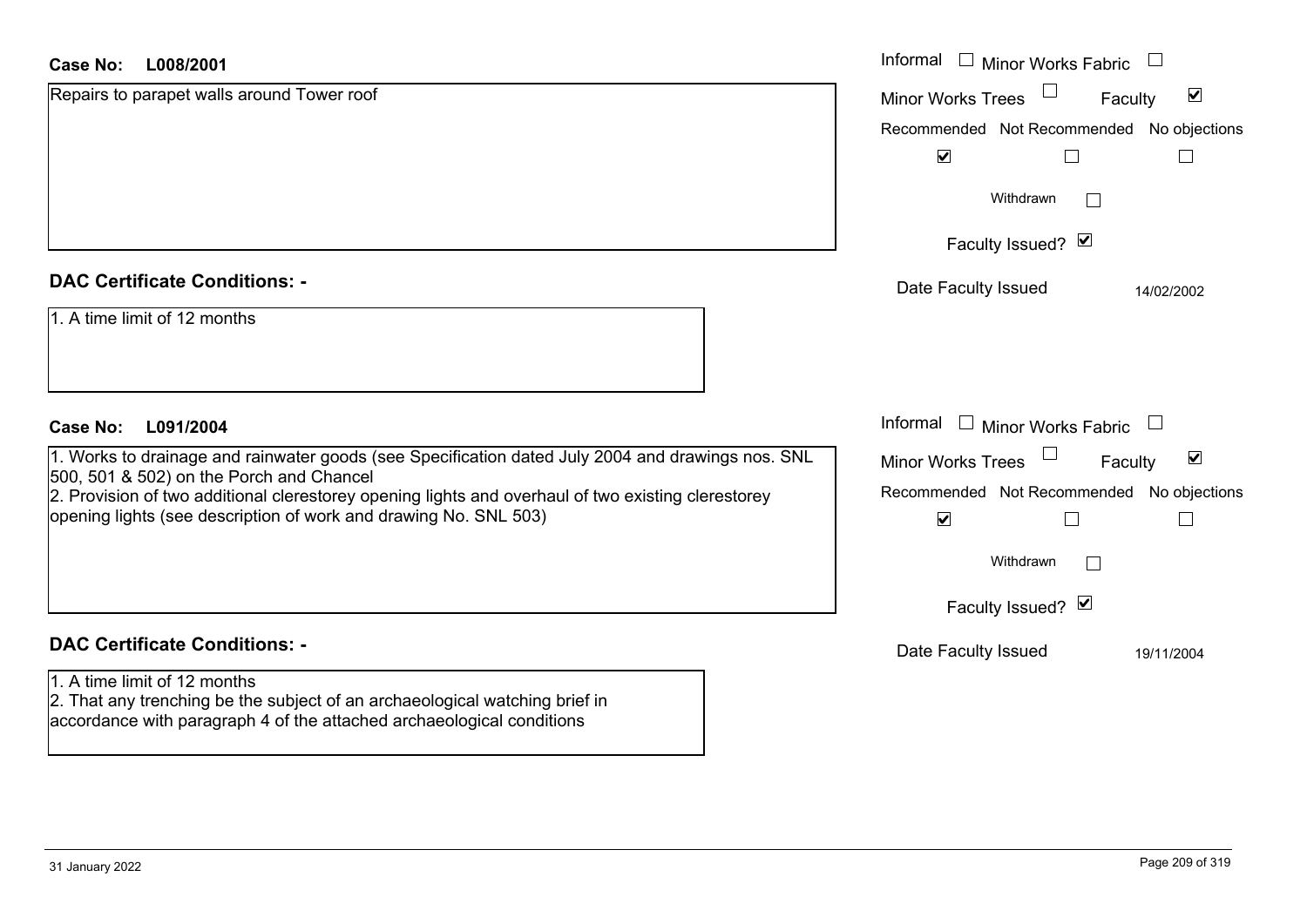#### **L022/2006Case No:**

| <b>Case No:</b><br>L022/2006                                                                    | Informal $\Box$ Minor Works Fabric $\Box$                      |
|-------------------------------------------------------------------------------------------------|----------------------------------------------------------------|
| Repairs to gate in churchyard wall                                                              | $\Box$<br>$\blacktriangledown$<br>Minor Works Trees<br>Faculty |
|                                                                                                 | Recommended Not Recommended No objections                      |
|                                                                                                 | $\blacktriangledown$                                           |
|                                                                                                 | Withdrawn<br>$\mathbf{I}$                                      |
|                                                                                                 | Faculty Issued? Ø                                              |
| <b>DAC Certificate Conditions: -</b>                                                            | Date Faculty Issued<br>29/03/2006                              |
| 1. A time limit of 12 months                                                                    |                                                                |
| <b>Case No:</b><br>L166/2006                                                                    | Informal $\Box$ Minor Works Fabric $\Box$                      |
| 1. Replace copper roofs to Nave, S & N Aisles with Code 8 lead                                  | $\Box$<br>$\blacktriangledown$<br>Minor Works Trees<br>Faculty |
| 2. Minor stone repairs to parapet & clerestory                                                  | Recommended Not Recommended No objections                      |
|                                                                                                 | $\blacktriangledown$<br>$\Box$<br>$\Box$                       |
|                                                                                                 | Withdrawn<br>Г                                                 |
|                                                                                                 | Faculty Issued? $\Box$                                         |
| <b>DAC Certificate Conditions: -</b>                                                            | Date Faculty Issued                                            |
| 1. A time limit of 12 months<br>2. That all lead work must take place under a "Hot Work" Permit |                                                                |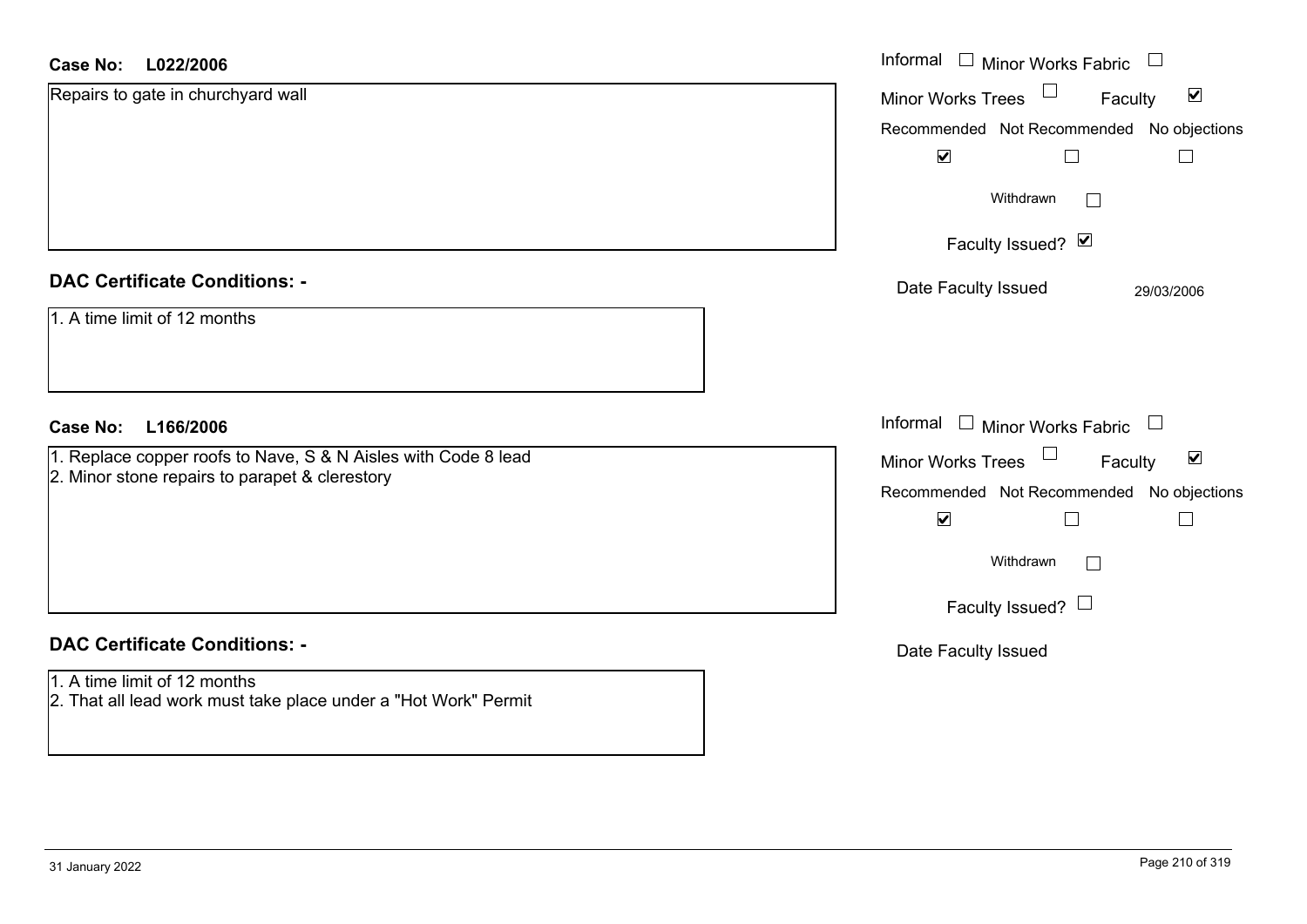| <b>Case No:</b>                                                                                            | Informal $\Box$ Minor Works Fabric $\Box$                   |
|------------------------------------------------------------------------------------------------------------|-------------------------------------------------------------|
| Re-covering of: -<br>1. Nave                                                                               | $\blacktriangledown$<br><b>Minor Works Trees</b><br>Faculty |
| 2. North Aisle                                                                                             | Recommended Not Recommended No objections                   |
| 3. South Aisle                                                                                             | $\blacktriangledown$<br>$\Box$                              |
| roofs                                                                                                      |                                                             |
|                                                                                                            | Withdrawn                                                   |
|                                                                                                            | Faculty Issued? $\Box$                                      |
| <b>DAC Certificate Conditions: -</b>                                                                       | Date Faculty Issued<br>18/11/2019                           |
| 1. That details of the works are entered in the Log Book so that a record is kept of<br>what has been done |                                                             |
|                                                                                                            |                                                             |
| <b>Case No:</b>                                                                                            | Informal □ Minor Works Fabric ⊠                             |
| Replacement of Water Damaged Carpet In Lady Chapel<br>Minor Works Trees<br>Faculty                         |                                                             |
|                                                                                                            | Recommended Not Recommended No objections                   |
|                                                                                                            | $\Box$<br>$\Box$                                            |
|                                                                                                            | Withdrawn                                                   |
|                                                                                                            | Faculty Issued? $\Box$                                      |
| <b>DAC Certificate Conditions: -</b>                                                                       | Date Faculty Issued                                         |
| 1. That details of the works are entered in the Log Book so that a record is kept of<br>what has been done |                                                             |
|                                                                                                            |                                                             |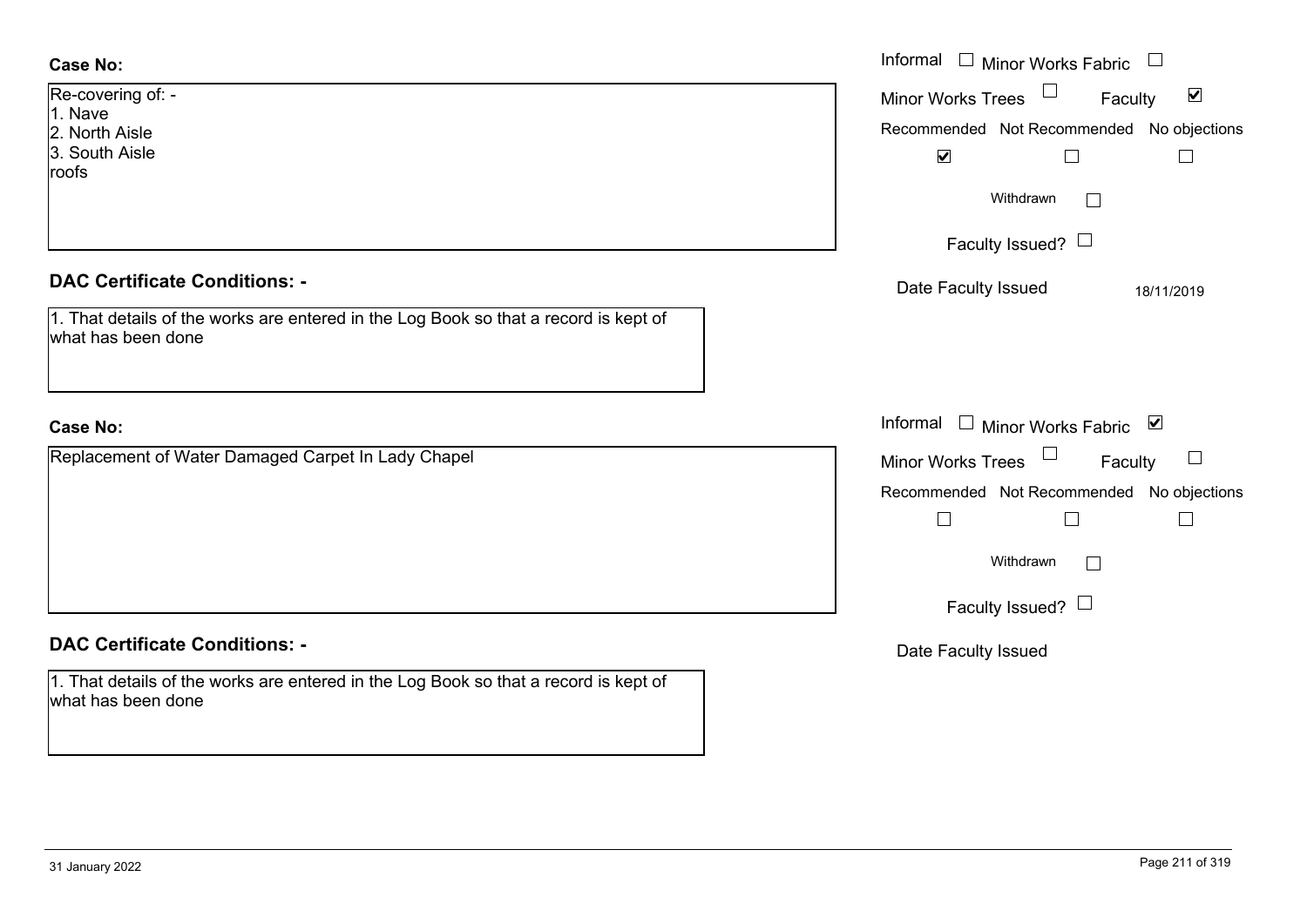#### **10211Loddington,St Michael and All Angels**

**L114/2011Case No:** Informal

Regarding the South Aisle: -

- 1. Replacement of one oak beam in the roof
- 2. Repairs to leaking joints to lead flashing on south side

# **DAC Certificate Conditions: -**

1. A time limit of 12 months

2. That details of the works are entered in the Log Book so that a record is kept of what has been done

|                          | Informal $\Box$ Minor Works Fabric        | ⊻       |
|--------------------------|-------------------------------------------|---------|
| <b>Minor Works Trees</b> |                                           | Faculty |
|                          | Recommended Not Recommended No objections |         |
|                          |                                           |         |
|                          | Withdrawn                                 |         |
|                          | Faculty Issued? $\Box$                    |         |

Date Faculty Issued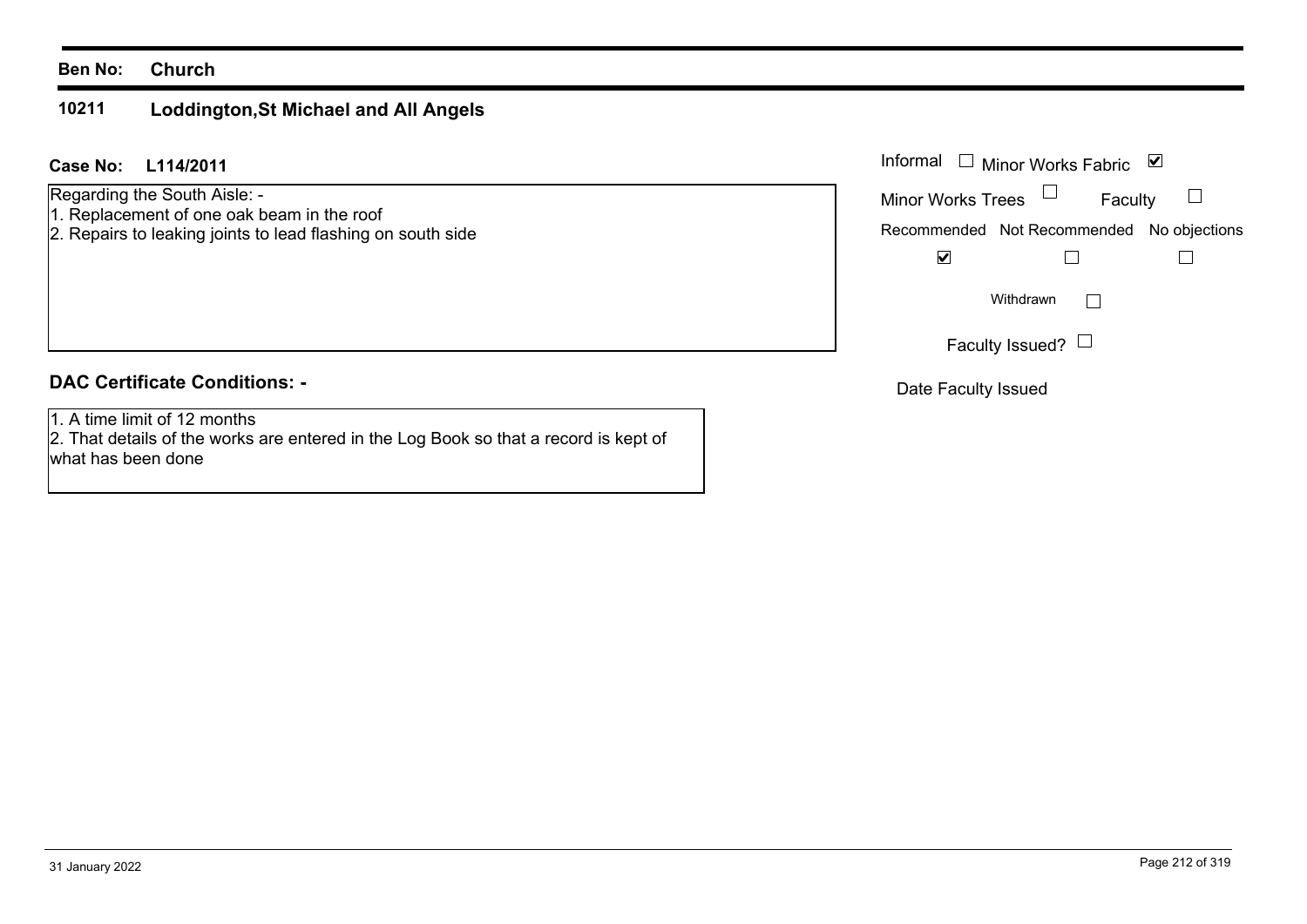| <b>Case No:</b><br>L182/2011                                                                                                                 | Informal<br>$\mathbb{Z}$<br><b>Minor Works Fabric</b>       |
|----------------------------------------------------------------------------------------------------------------------------------------------|-------------------------------------------------------------|
| Replacement of Chancel gutters                                                                                                               | $\blacktriangledown$<br><b>Minor Works Trees</b><br>Faculty |
|                                                                                                                                              | Recommended Not Recommended No objections                   |
|                                                                                                                                              |                                                             |
|                                                                                                                                              | Withdrawn<br>$\Box$                                         |
|                                                                                                                                              | Faculty Issued? $\Box$                                      |
| <b>DAC Certificate Conditions: -</b>                                                                                                         | Date Faculty Issued                                         |
| 1. A time limit of 12 months<br>2. That details of the works are entered in the Log Book so that a record is kept of<br>what has been done   |                                                             |
| <b>Case No:</b>                                                                                                                              | Informal □ Minor Works Fabric<br>$\Box$                     |
| 1. Re-covering of the Nave and Chancel roofs, and re-lining of the Chancel parapet gutters                                                   | $\blacktriangledown$<br><b>Minor Works Trees</b><br>Faculty |
| 2. Repairs to rainwater goods<br>3. Repairs to the roof structures, including to tie-beams, principal rafters, king posts and purlins – with | Recommended Not Recommended No objections                   |
| full replacement of the tie beam to the easternmost Nave truss<br>4. Installation of a support beam to carry the bells                       | $\blacktriangledown$                                        |
|                                                                                                                                              | Withdrawn<br>$\Box$                                         |
|                                                                                                                                              | Faculty Issued? $\Box$                                      |
| <b>DAC Certificate Conditions: -</b>                                                                                                         | Date Faculty Issued<br>08/10/2019                           |
| 1. That details of the works are entered in the Log Book so that a record is kept of<br>what has been done                                   |                                                             |

 $\sim$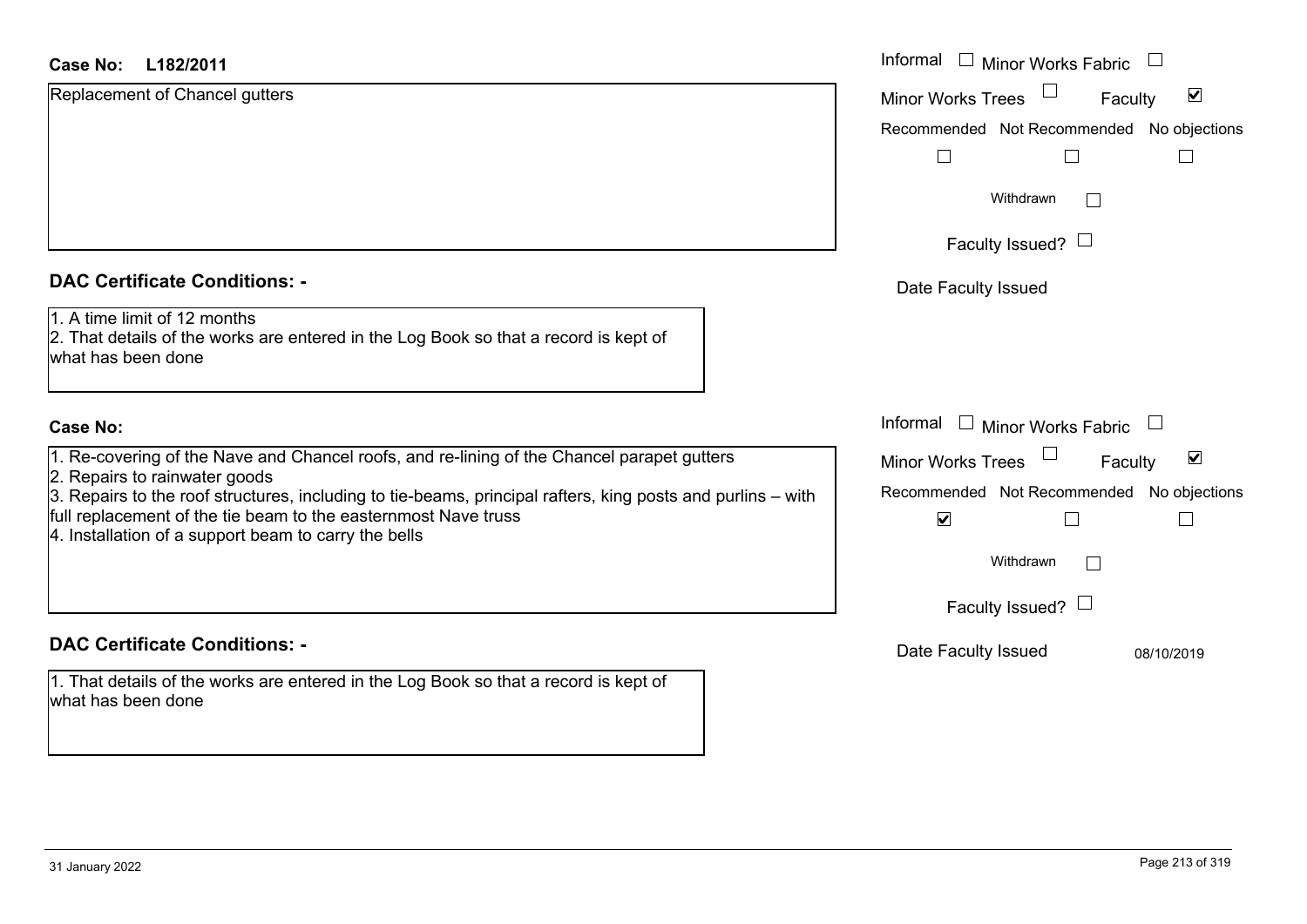#### **10201 Long Clawson, St Remigius**

| Case No:<br>L/1999 | Informal |
|--------------------|----------|
|--------------------|----------|

| Remedial works to Trees in churchyard | <b>Minor Works Trees</b> | Faculty                     | $\blacktriangledown$ |
|---------------------------------------|--------------------------|-----------------------------|----------------------|
|                                       |                          | Recommended Not Recommended | No objections        |
|                                       |                          |                             |                      |
|                                       |                          | Withdrawn                   |                      |
|                                       |                          | Faculty Issued? Ø           |                      |
| <b>DAC Certificate Conditions: -</b>  |                          | Date Faculty Issued         | 20/03/2000           |
| 1. A time limit of 12 months          |                          |                             |                      |

Minor Works Fabric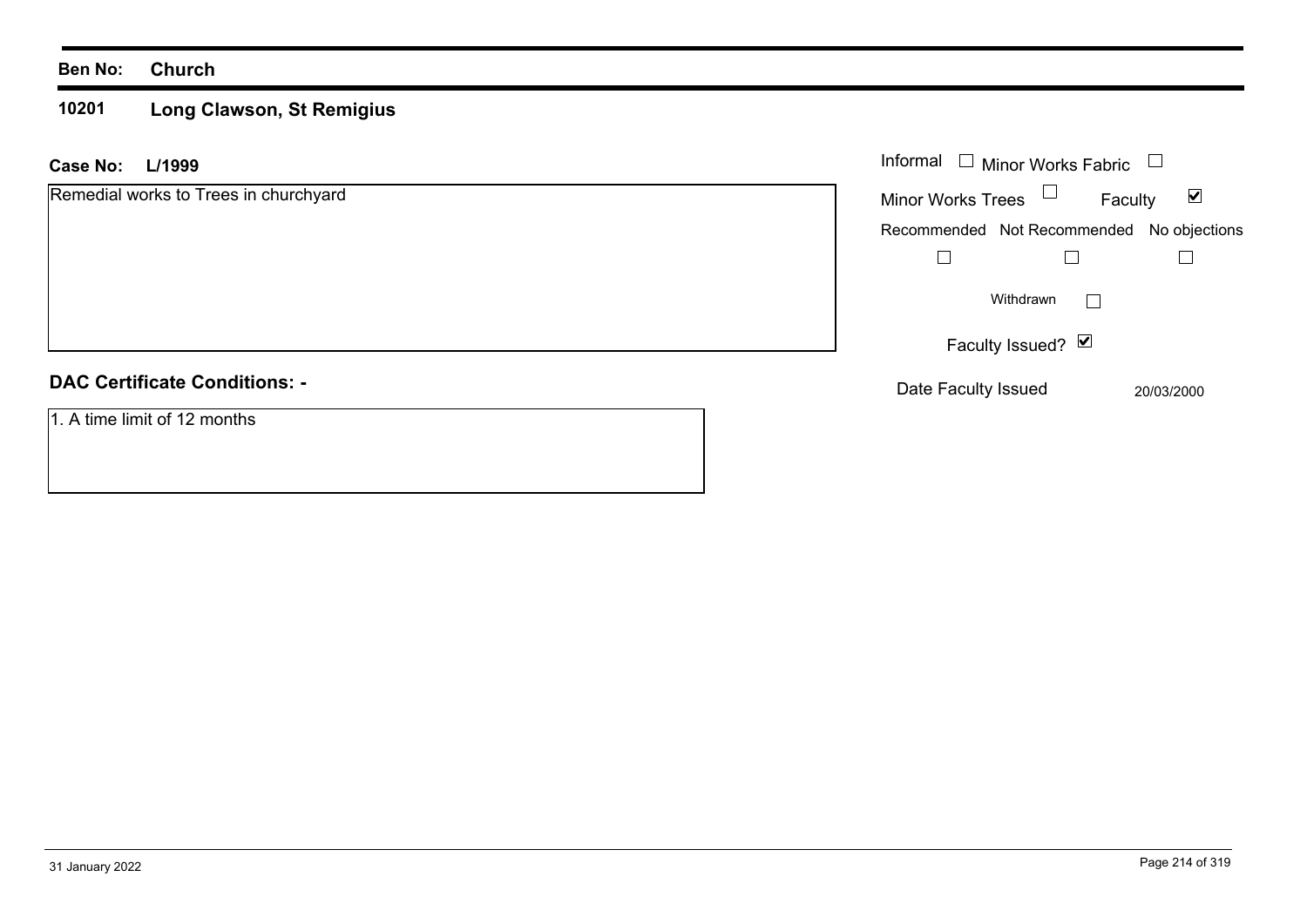# **DAC Certificate Conditions: -**

# **L144/2000 & L004/2002Case No:** Informal

# **DAC Certificate Conditions: -**

| <b>Case No:</b><br>L056/2000                                                                                                                                                        | Informal $\Box$ Minor Works Fabric $\Box$                                                                                                                                             |
|-------------------------------------------------------------------------------------------------------------------------------------------------------------------------------------|---------------------------------------------------------------------------------------------------------------------------------------------------------------------------------------|
| 1. To suspend a textile map of the parish from an oak pole on the south wall of the church (Certificated<br>25 September 2000)<br>2. Roof repairs                                   | Minor Works Trees <sup>1</sup><br>$\blacktriangledown$<br>Faculty<br>Recommended Not Recommended No objections<br>$\blacktriangledown$<br>$\perp$                                     |
|                                                                                                                                                                                     | Withdrawn<br>Faculty Issued? $\Box$                                                                                                                                                   |
| <b>DAC Certificate Conditions: -</b><br>1. A time limit of 12 months<br>2. That the fixings for the pole should be non-ferrous and should be affixed into the<br>mortar of the wall | Date Faculty Issued                                                                                                                                                                   |
| Case No: L144/2000 & L004/2002                                                                                                                                                      | Informal $\Box$ Minor Works Fabric $\Box$                                                                                                                                             |
| Installation of new: -<br>1. Toilet facilities<br>2. Storage cupboards<br>in the North Porch                                                                                        | Minor Works Trees<br>$\blacktriangledown$<br>Faculty<br>Recommended Not Recommended No objections<br>$\blacktriangledown$<br>$\Box$<br>$\perp$<br>Withdrawn<br>Faculty Issued? $\Box$ |
| <b>DAC Certificate Conditions: -</b>                                                                                                                                                | Date Faculty Issued                                                                                                                                                                   |
| 1. A time limit of 12 months                                                                                                                                                        |                                                                                                                                                                                       |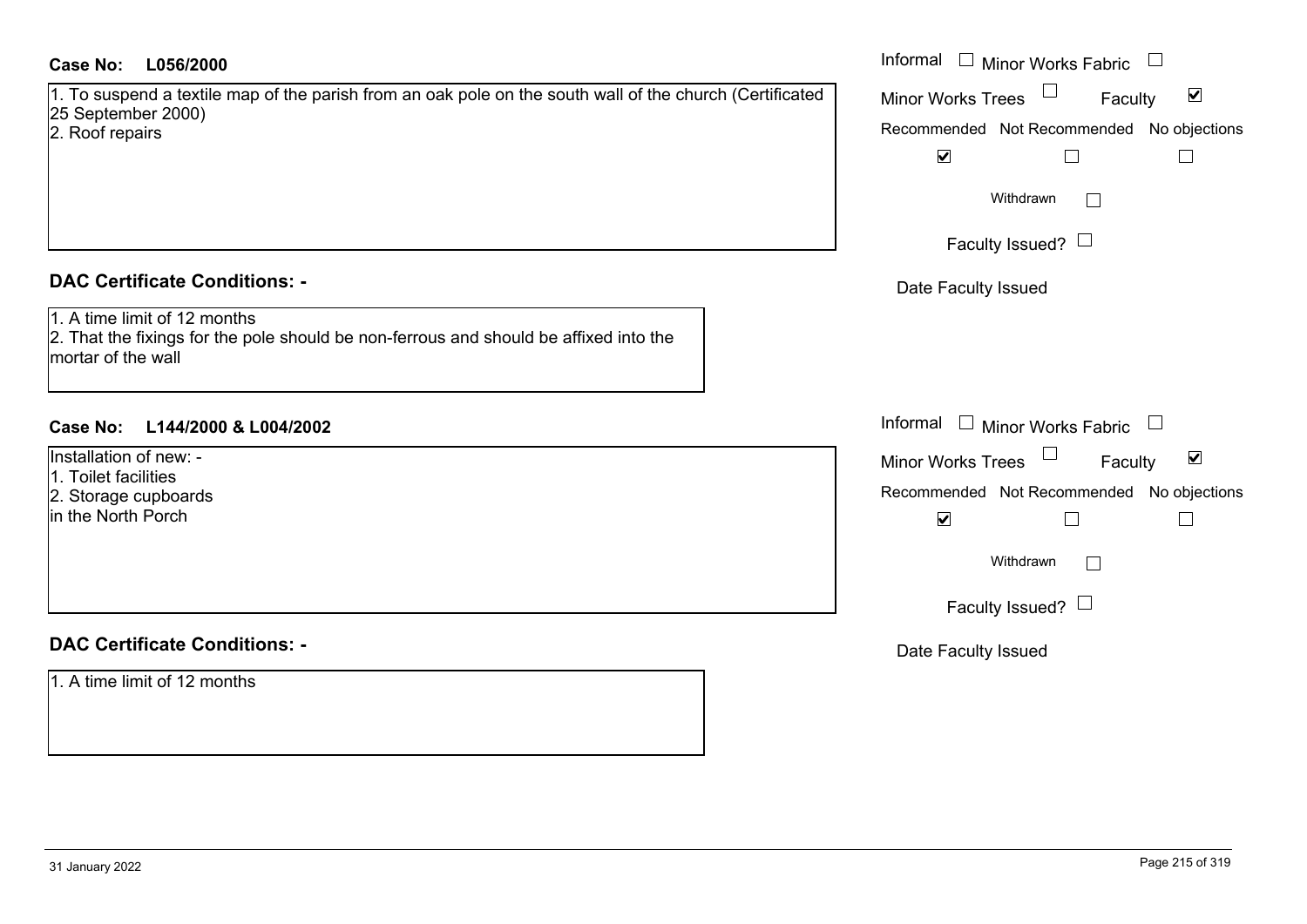| 1. Repairs to walls and masonry including Tower |  |
|-------------------------------------------------|--|
| 2. Upgrading of lighting                        |  |
|                                                 |  |

# **DAC Certificate Conditions: -**

|  |  |  |  |  |  | 1. A time limit of 12 months |
|--|--|--|--|--|--|------------------------------|
|--|--|--|--|--|--|------------------------------|

# **DAC Certificate Conditions: -**

## 1. A time limit of 12 months

2. That the wiring and speakers should be as unobtrusive as possible and of an appropriate colour to blend in with the background

3. That all fixings should be made into joints, not stonework, using stanless steel or

| <b>Case No:</b><br>L139/2001                                                                                                                                                                                                                                                             | Informal $\Box$ Minor Works Fabric $\Box$                                                                                        |
|------------------------------------------------------------------------------------------------------------------------------------------------------------------------------------------------------------------------------------------------------------------------------------------|----------------------------------------------------------------------------------------------------------------------------------|
| 1. Repairs to walls and masonry including Tower<br>2. Upgrading of lighting<br>3. Re-gilding of clock and replacement of backing plates                                                                                                                                                  | $\blacktriangledown$<br><b>Minor Works Trees</b><br>Faculty<br>Recommended Not Recommended No objections<br>$\blacktriangledown$ |
|                                                                                                                                                                                                                                                                                          | Withdrawn<br>$\mathcal{L}^{\mathcal{A}}$<br>Faculty Issued? $\Box$                                                               |
| <b>DAC Certificate Conditions: -</b>                                                                                                                                                                                                                                                     | Date Faculty Issued                                                                                                              |
| 1. A time limit of 12 months                                                                                                                                                                                                                                                             |                                                                                                                                  |
| <b>Case No:</b><br>L043/2003                                                                                                                                                                                                                                                             | Informal $\Box$ Minor Works Fabric $\Box$                                                                                        |
| 1. Installation of Sound Reinforcement and Induction Loop System in accordance with the quotation<br>from French Electrics<br>2. Modification to internal lighting and installation of two external floodlights in accordance with the<br>specification prepared by Chris Ellis Lighting | $\blacktriangledown$<br>Minor Works Trees<br>Faculty<br>Recommended Not Recommended No objections<br>$\blacktriangledown$        |
|                                                                                                                                                                                                                                                                                          | Withdrawn<br>$\Box$                                                                                                              |
|                                                                                                                                                                                                                                                                                          | Faculty Issued? Ø                                                                                                                |
| <b>DAC Certificate Conditions: -</b>                                                                                                                                                                                                                                                     | Date Faculty Issued<br>18/04/2005                                                                                                |
| 1. A time limit of 12 months                                                                                                                                                                                                                                                             |                                                                                                                                  |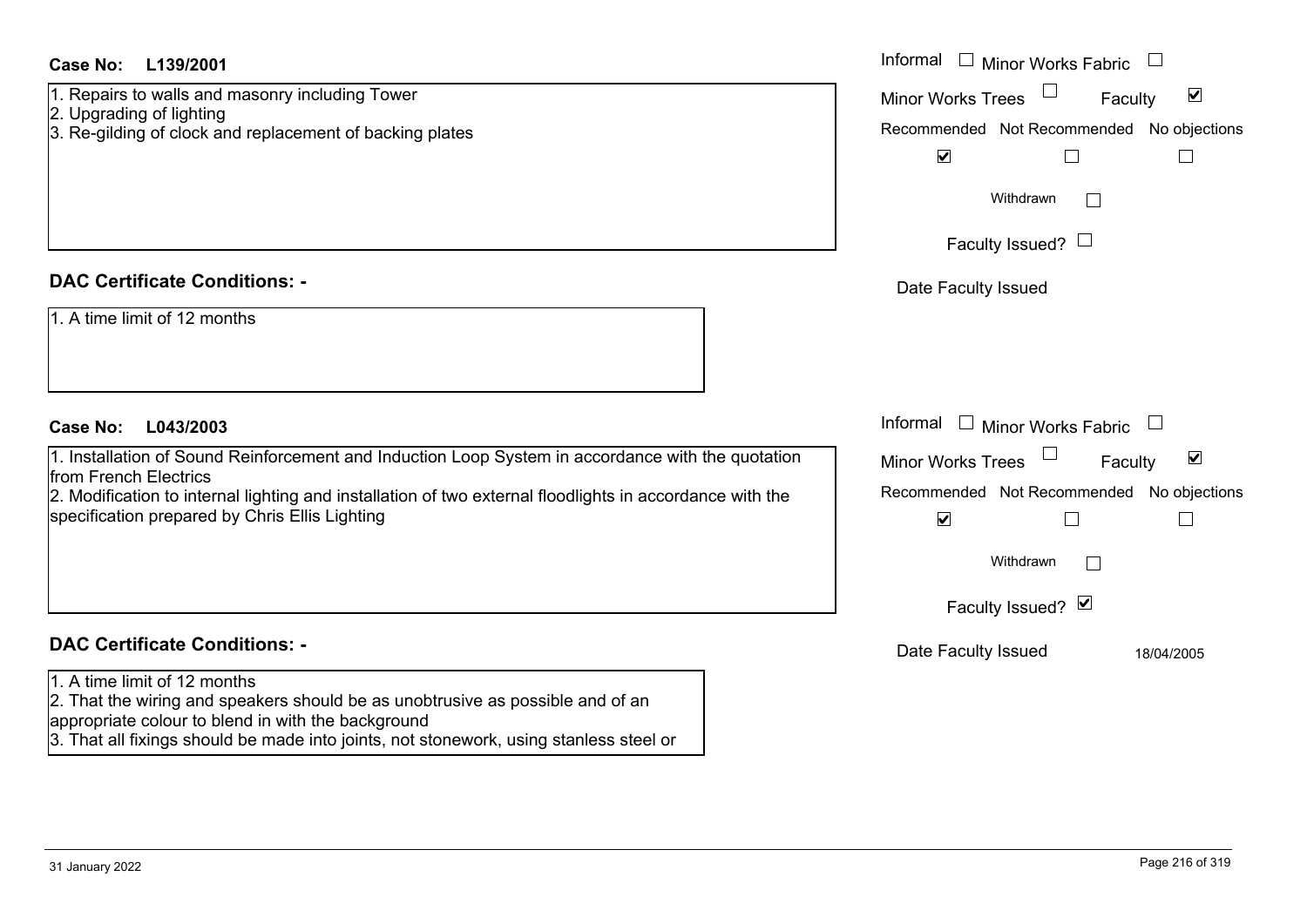| <b>Case No:</b><br>L040/2006                                                                                                                                                                                                                                              | Informal $\Box$ Minor Works Fabric                              |
|---------------------------------------------------------------------------------------------------------------------------------------------------------------------------------------------------------------------------------------------------------------------------|-----------------------------------------------------------------|
| Installation of window grills to the outside of all ground floor windows                                                                                                                                                                                                  | $\blacktriangledown$<br><b>Minor Works Trees</b><br>Faculty     |
|                                                                                                                                                                                                                                                                           | Recommended Not Recommended No objections                       |
|                                                                                                                                                                                                                                                                           | $\blacktriangledown$                                            |
|                                                                                                                                                                                                                                                                           | Withdrawn                                                       |
|                                                                                                                                                                                                                                                                           | Faculty Issued? Ø                                               |
| <b>DAC Certificate Conditions: -</b>                                                                                                                                                                                                                                      | Date Faculty Issued<br>27/04/2006                               |
| 1. A time limit of 12 months<br>2. That, where possible, all fixings should be made into joints, not stonework, using<br>stainless steel or non-ferrous screws in fibre plugs<br>3. That the grills are of black powder coated stainless steel and shaped to fit into any |                                                                 |
| <b>Case No:</b><br>L178b/2010                                                                                                                                                                                                                                             | Informal <b>v</b> Minor Works Fabric                            |
| West end re-ordering - Phase 2 comprising: -                                                                                                                                                                                                                              | <b>Minor Works Trees</b><br>$\overline{\phantom{a}}$<br>Faculty |
| 1. Installation of carpeting<br>2. Re-location of radiators                                                                                                                                                                                                               | Recommended Not Recommended No objections                       |
| 3. Installation of storage cupboards<br>4. Installation of servery                                                                                                                                                                                                        |                                                                 |
|                                                                                                                                                                                                                                                                           | Withdrawn                                                       |
|                                                                                                                                                                                                                                                                           | Faculty Issued? $\Box$                                          |
| <b>DAC Certificate Conditions: -</b>                                                                                                                                                                                                                                      | Date Faculty Issued                                             |
| 1. A time limit of 12 months<br>2. That details of the works are entered in the Log Book so that a record is kept of<br>what has been done                                                                                                                                |                                                                 |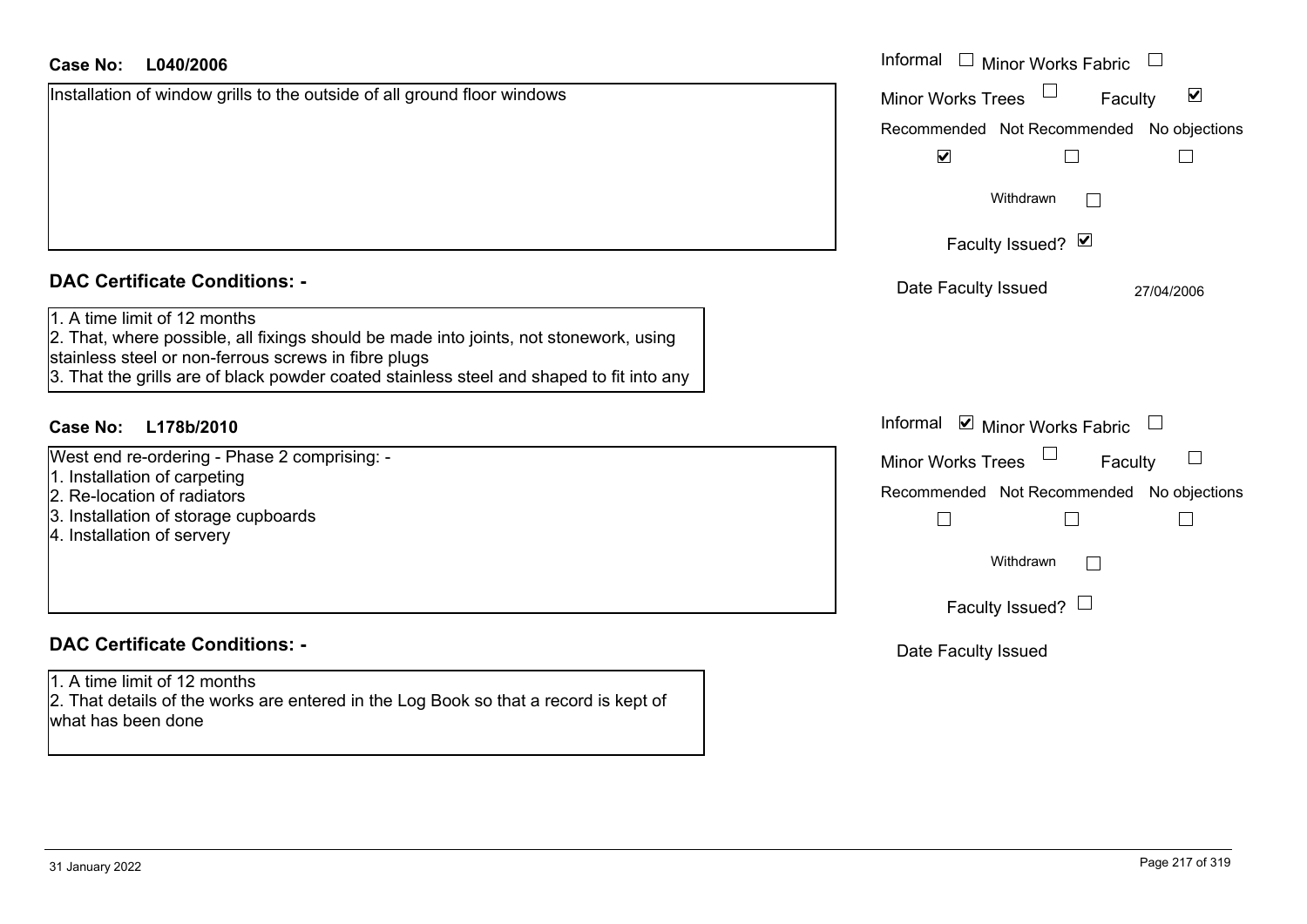| <b>Case No:</b> | L178a/2010 |
|-----------------|------------|
|-----------------|------------|

West end re-ordering Phase 1 comprising: -1. Removal of pews

2. Introduction of 100 Howe 40/4 chairs

#### **DAC Certificate Conditions: -**

1. A time limit of 12 months

2. That details of the works are entered in the Log Book so that a record is kept of what has been done

#### **L065/2011Case No:** Informal

Removal and replacement of the headstock of the 6th (of 8) Bell

### **DAC Certificate Conditions: -**

1. A time limit of 12 months 2. That details of the works are entered in the Log Book so that a record is kept of what has been done

| L178a/2010                                                                                                     | Informal Ø Minor Works Fabric □                                                                             |
|----------------------------------------------------------------------------------------------------------------|-------------------------------------------------------------------------------------------------------------|
| I re-ordering Phase 1 comprising: -<br>val of pews<br>uction of 100 Howe 40/4 chairs                           | Minor Works Trees<br>$\Box$<br>Faculty<br>Recommended Not Recommended No objections<br>$\blacktriangledown$ |
|                                                                                                                | Withdrawn<br>Faculty Issued? Ø                                                                              |
| rtificate Conditions: -                                                                                        | Date Faculty Issued<br>13/02/2012                                                                           |
| limit of 12 months<br>etails of the works are entered in the Log Book so that a record is kept of<br>been done |                                                                                                             |
| L065/2011                                                                                                      | Informal □ Minor Works Fabric ⊠                                                                             |
| and replacement of the headstock of the 6th (of 8) Bell                                                        | Minor Works Trees<br>Faculty<br>$\Box$<br>Recommended Not Recommended No objections<br>$\blacktriangledown$ |
|                                                                                                                | Withdrawn                                                                                                   |
|                                                                                                                | Faculty Issued? $\Box$                                                                                      |
| rtificate Conditions: -                                                                                        | Date Faculty Issued                                                                                         |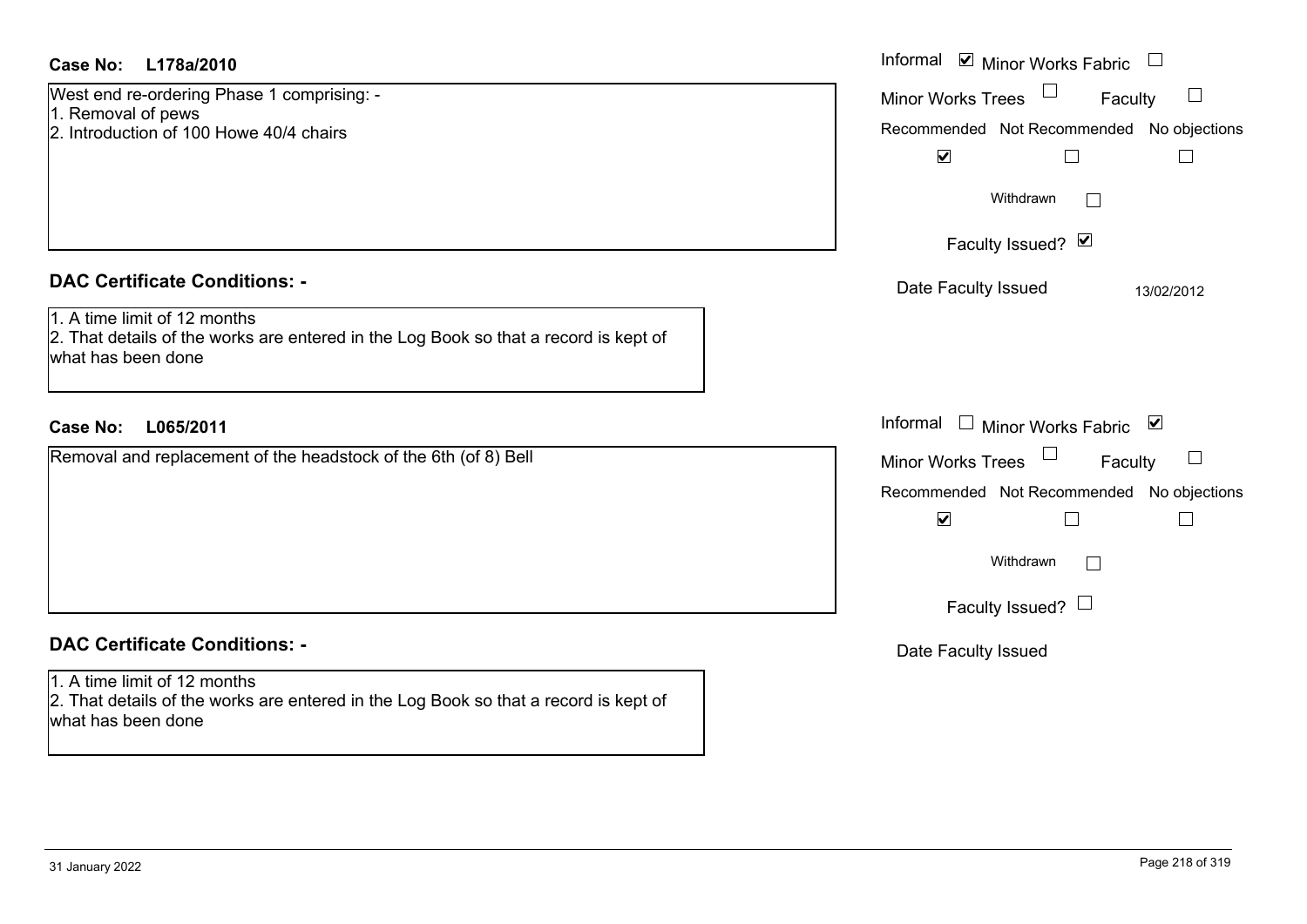- 1. Small leaved Lime Tree Clean out & general works
- 2. Sycamore Tree Cut Ivy & general works
- 3. Sycamore Tree Section fell remainder of trunk
- 4. Sycamore Tree Section fell
- 5. 1 x Ash and 3 x Sycamore Trees section fell
- 6. Sycamore Tree Remove 2 branches

#### **DAC Certificate Conditions**

|                                                                                                                                                                                                                                                                                  | Faculty Issued? Ø   |                 |  |
|----------------------------------------------------------------------------------------------------------------------------------------------------------------------------------------------------------------------------------------------------------------------------------|---------------------|-----------------|--|
| <b>DAC Certificate Conditions: -</b>                                                                                                                                                                                                                                             | Date Faculty Issued | 16/06/2014      |  |
| 1. That details of the works are entered in the Log Book so that a record is kept of<br>what has been done<br>2. The works proposed have the potential to affect bats so advice should be sought<br>from Natural England on 0845 1300 228 or mailto:Jbarker@bats.org.uk prior to |                     |                 |  |
| 31 January 2022                                                                                                                                                                                                                                                                  |                     | Page 219 of 319 |  |

| Case No:<br>L173/2013                                                                                                                                                                                                                                                                    | Informal $\Box$ Minor Works Fabric $\Box$                                                                                                                              |
|------------------------------------------------------------------------------------------------------------------------------------------------------------------------------------------------------------------------------------------------------------------------------------------|------------------------------------------------------------------------------------------------------------------------------------------------------------------------|
| 1. Small leaved Lime Tree - Clean out & general works<br>2. Sycamore Tree - Cut Ivy & general works<br>3. Sycamore Tree - Section fell remainder of trunk<br>4. Sycamore Tree - Section fell<br>5. 1 x Ash and 3 x Sycamore Trees - section fell<br>6. Sycamore Tree - Remove 2 branches | ⊻<br><b>Minor Works Trees</b><br>Faculty<br>Recommended Not Recommended No objections<br>$\blacktriangledown$<br>Withdrawn<br>$\mathbb{R}^n$<br>Faculty Issued? $\Box$ |
| <b>DAC Certificate Conditions: -</b><br>1. A time limit of 12 months<br>2. That the works are recorded in the Log Book so that a record is kept of what has<br>been done                                                                                                                 | Date Faculty Issued                                                                                                                                                    |
| <b>Case No:</b><br>L024/2014<br>I. Remove and dispose of existing machine-made tinted cathedral glass and Victorian feramenta to<br>great west and South Aisle windows and install stained glass to designs of Pippa Blackall, namely the                                                | Informal<br>$\Box$<br><b>Minor Works Fabric</b><br>$\blacktriangledown$<br>Minor Works Trees<br>Faculty                                                                |
| Baptism of Christ in the one and the Creation in the other<br>2. Removal of similar glass and re-glaze two small west windows in diamond pave crown glass leaded<br>lights<br>3. Removal of similar glass and re-glaze clerestory with diamond pave crown glass leaded lights            | Recommended Not Recommended No objections<br>$\blacktriangledown$<br>$\perp$<br>$\overline{\phantom{a}}$<br>Withdrawn<br>Faculty Issued? Ø                             |
| <b>DAC Certificate Conditions: -</b>                                                                                                                                                                                                                                                     | Date Faculty Issued<br>16/06/2014                                                                                                                                      |
| 1 That details of the works are entered in the Log Book so that a record is kent of                                                                                                                                                                                                      |                                                                                                                                                                        |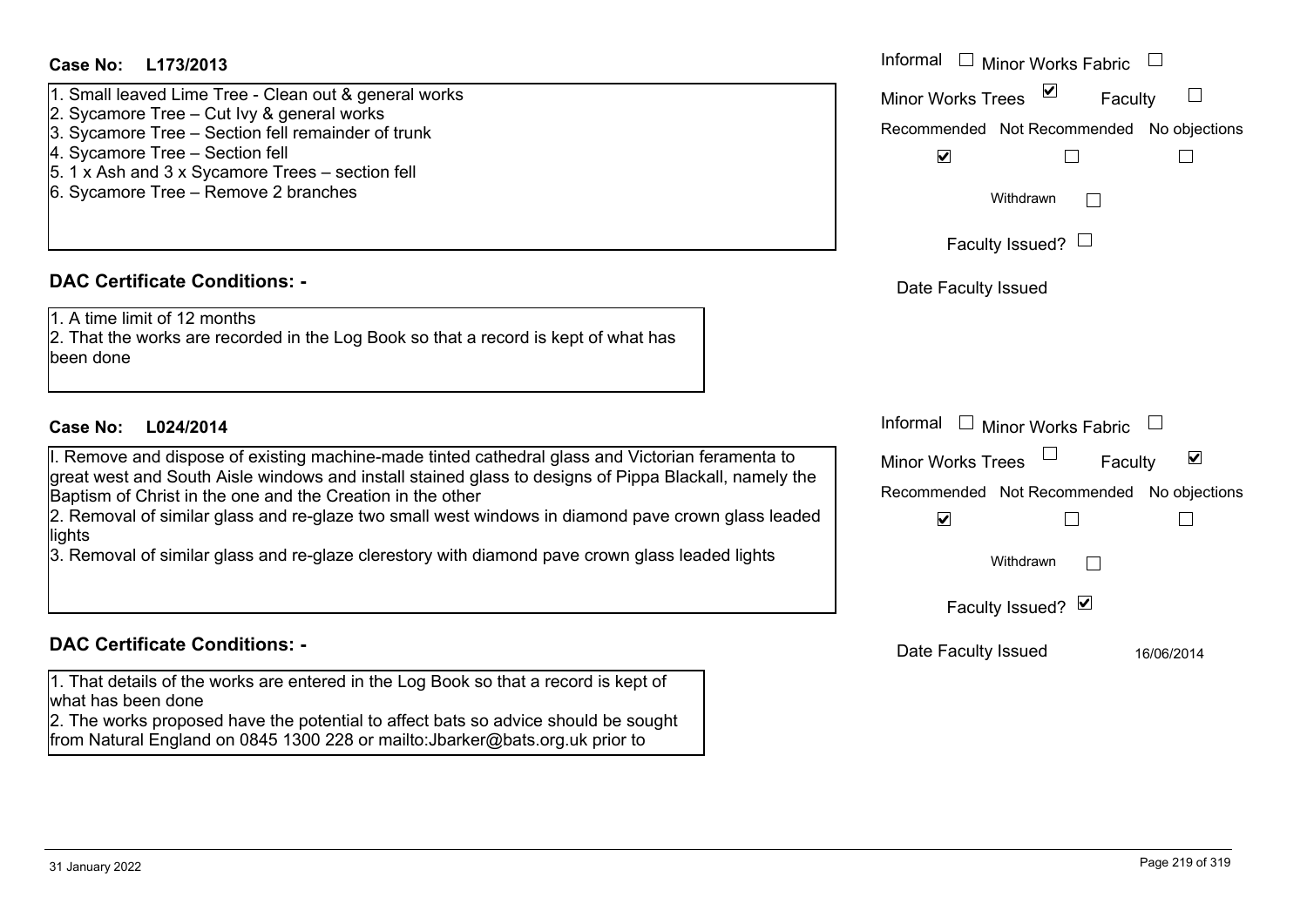#### **Case No:**

Works to 9 x Sycamore and Lime Trees

#### **DAC Certificate Conditions: -**

1. That details of the works are entered in the Log Book so that a record is kept of what has been done 2. That the Parish Council obtains the necessary Conservation Area Consent before the works are undertaken

|                             | Informal $\Box$ Minor Works Fabric $\Box$ |                                           |  |
|-----------------------------|-------------------------------------------|-------------------------------------------|--|
| 9 x Sycamore and Lime Trees | Minor Works Trees $\Box$                  | Faculty                                   |  |
|                             |                                           | Recommended Not Recommended No objections |  |
|                             | ⊻                                         |                                           |  |
|                             | Withdrawn                                 |                                           |  |
|                             |                                           | Faculty Issued? $\Box$                    |  |

Date Faculty Issued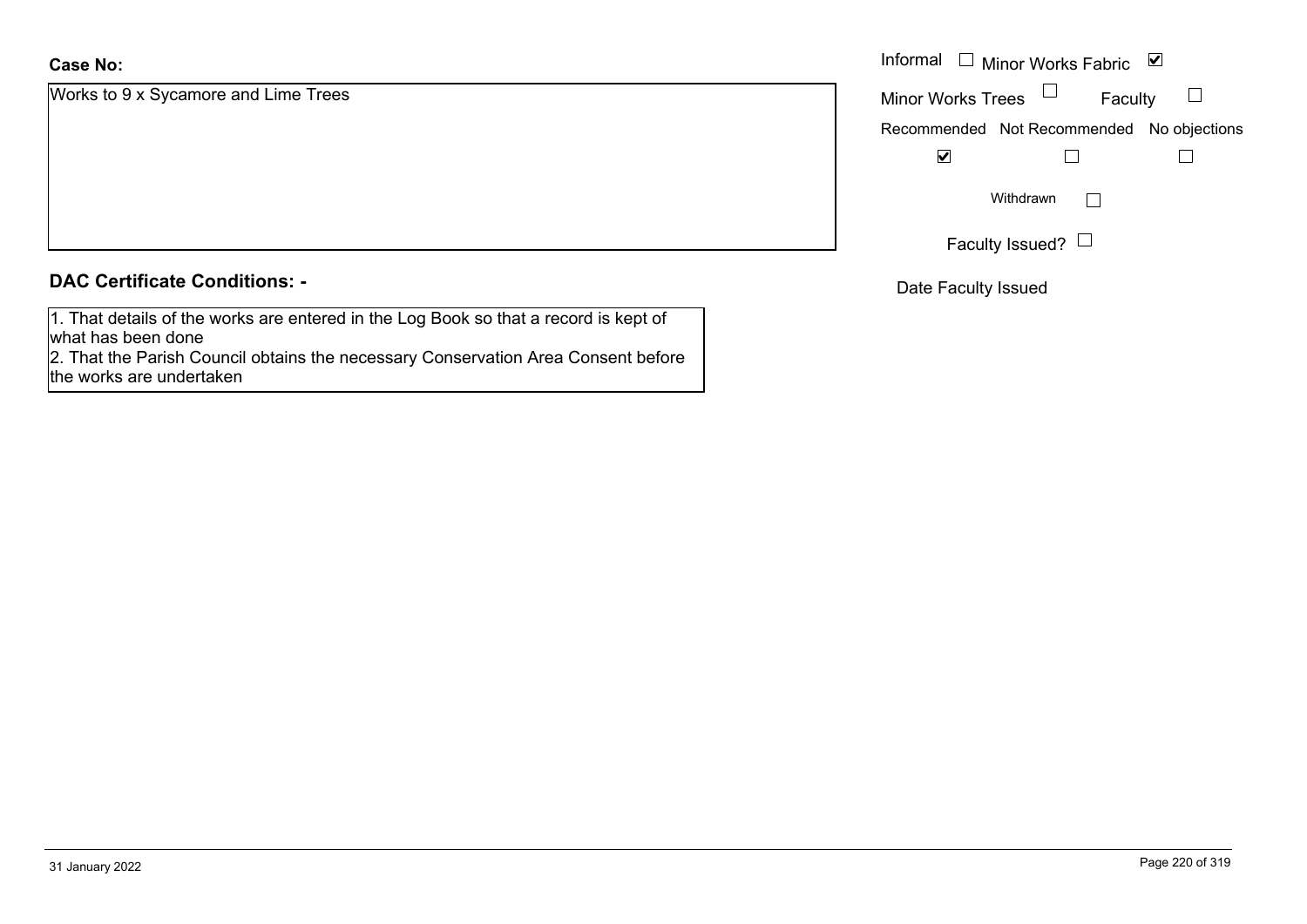#### **Ben No: Church**

#### **20103 Long Whatton, All Saints**

#### **L074/2000 Case No:** Informal

| Re-building of part of boundary wall to churchyard | Minor Works Trees $\Box$ | Faculty                                   | ☑          |
|----------------------------------------------------|--------------------------|-------------------------------------------|------------|
|                                                    |                          | Recommended Not Recommended No objections |            |
|                                                    | $\blacktriangledown$     |                                           |            |
|                                                    |                          | Withdrawn<br>$\mathbf{I}$                 |            |
|                                                    |                          | Faculty Issued? Ø                         |            |
| <b>DAC Certificate Conditions: -</b>               | Date Faculty Issued      |                                           | 15/05/2001 |
| 1. A time limit of 12 months                       |                          |                                           |            |

Minor Works Fabric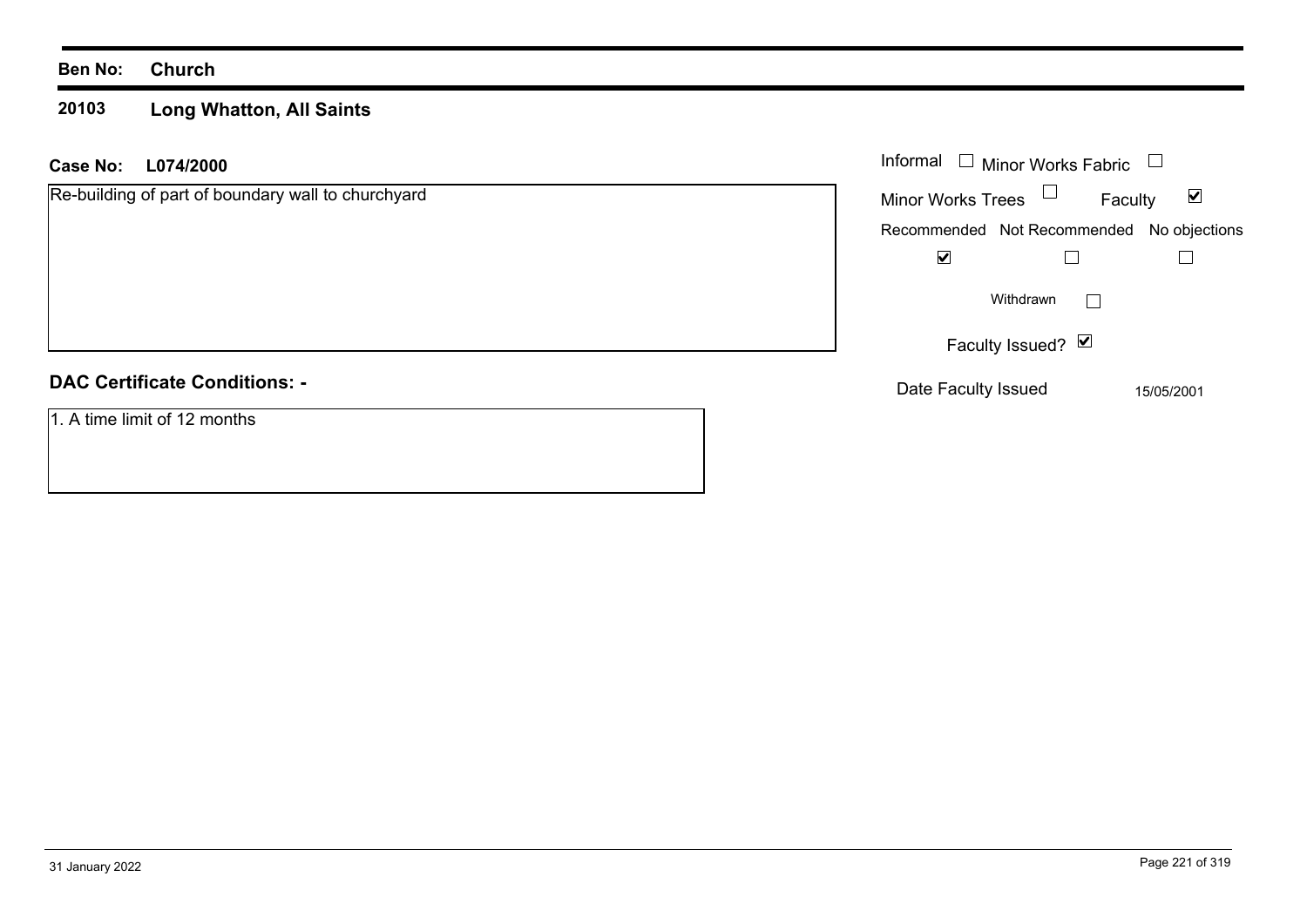| <b>Case No:</b><br>L017/2003                                                                                                               | Informal $\Box$ Minor Works Fabric $\Box$                                                         |
|--------------------------------------------------------------------------------------------------------------------------------------------|---------------------------------------------------------------------------------------------------|
| 1. Repair of one stained glass window<br>2. Repair of 4 plain windows<br>3. Renewal of 5 window guards                                     | Minor Works Trees<br>$\blacktriangledown$<br>Faculty<br>Recommended Not Recommended No objections |
|                                                                                                                                            | $\blacktriangledown$<br>$\Box$<br>$\Box$                                                          |
|                                                                                                                                            | Withdrawn                                                                                         |
|                                                                                                                                            | Faculty Issued? $\Box$                                                                            |
| <b>DAC Certificate Conditions: -</b>                                                                                                       | Date Faculty Issued                                                                               |
| 1. A time limit of 12 months                                                                                                               |                                                                                                   |
| <b>Case No:</b><br>L183/2008                                                                                                               | Informal $\blacksquare$ Minor Works Fabric $\Box$                                                 |
| Removal of Chancel arch screen                                                                                                             | Minor Works Trees $\Box$<br>Faculty<br>$\Box$                                                     |
|                                                                                                                                            | Recommended Not Recommended No objections                                                         |
|                                                                                                                                            | $\Box$<br>$\Box$<br>$\vert \ \ \vert$                                                             |
|                                                                                                                                            | Withdrawn                                                                                         |
|                                                                                                                                            | Faculty Issued? $\Box$                                                                            |
| <b>DAC Certificate Conditions: -</b>                                                                                                       | Date Faculty Issued                                                                               |
| 1. A time limit of 12 months<br>2. That details of the works are entered in the Log Book so that a record is kept of<br>what has been done |                                                                                                   |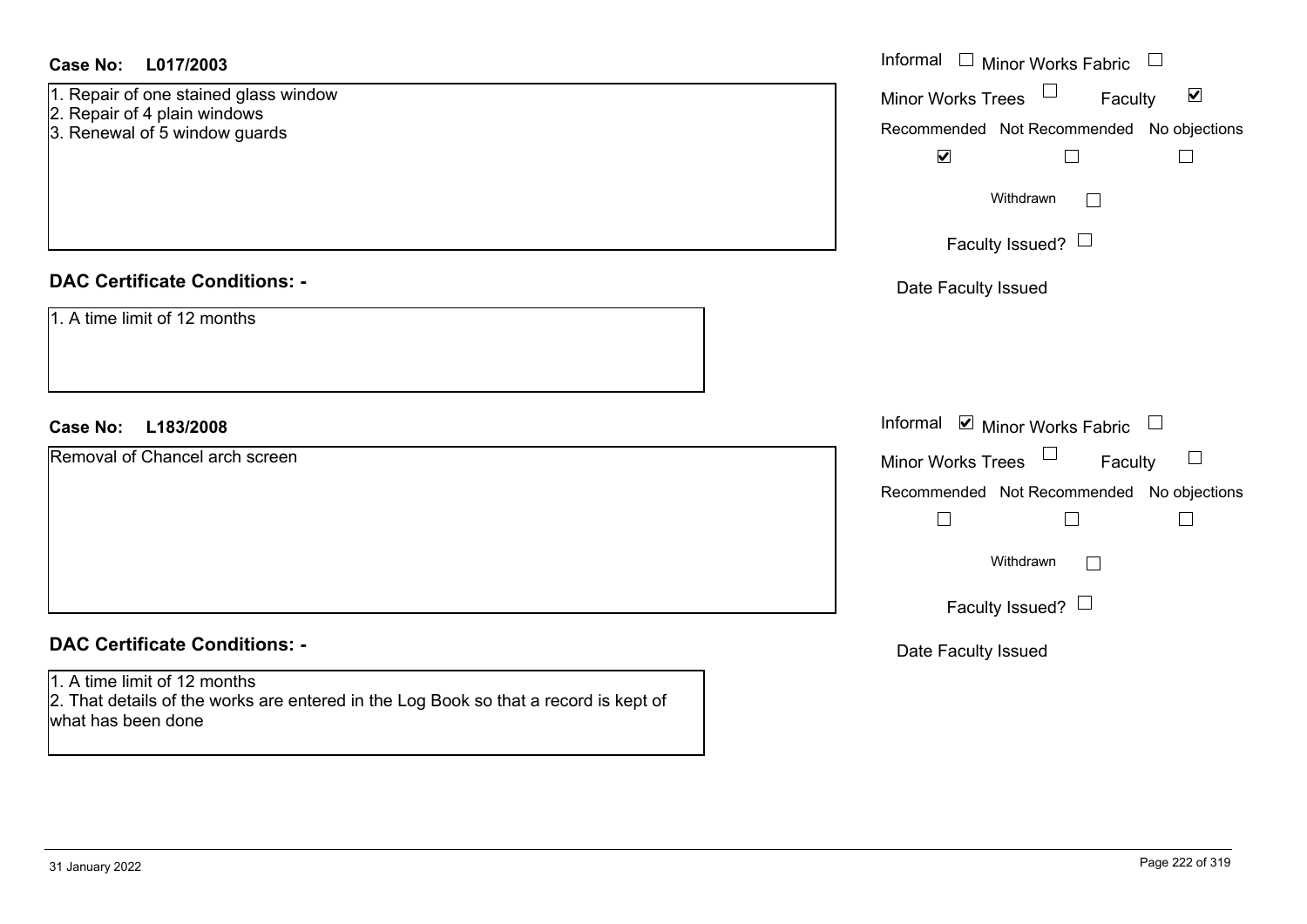| Case No:<br>L218/2009                                                                                                                                                                                                                                       | Informal<br>$\Box$ Minor Works Fabric $\Box$                                                                                                                                         |
|-------------------------------------------------------------------------------------------------------------------------------------------------------------------------------------------------------------------------------------------------------------|--------------------------------------------------------------------------------------------------------------------------------------------------------------------------------------|
| 1. Installation of: -<br>a) Accessible WC in the base of the Tower<br>b) Servery near the South Door<br>2. Re-arrangement of the access to the Bells from the floor of the Vestry                                                                           | $\blacktriangledown$<br><b>Minor Works Trees</b><br>Faculty<br>Recommended Not Recommended No objections<br>$\blacktriangledown$<br>Withdrawn<br>$\mathbb{R}^n$<br>Faculty Issued? Ø |
| <b>DAC Certificate Conditions: -</b>                                                                                                                                                                                                                        | Date Faculty Issued<br>29/06/2015                                                                                                                                                    |
| 1. That details of the works are entered in the Log Book so that a record is kept of<br>what has been done                                                                                                                                                  |                                                                                                                                                                                      |
| <b>Case No:</b><br>L180/2010                                                                                                                                                                                                                                | Informal<br>□ Minor Works Fabric $\vert \mathbf{v} \vert$                                                                                                                            |
| 1. Removal of existing 500watt Tungsten Halogen lights<br>2. Installation of 70 watt metal Halide lights - 2 in each location                                                                                                                               | <b>Minor Works Trees</b><br>Faculty<br>⊔                                                                                                                                             |
|                                                                                                                                                                                                                                                             | Recommended Not Recommended No objections                                                                                                                                            |
|                                                                                                                                                                                                                                                             | $\blacktriangledown$<br>Withdrawn<br>$\Box$<br>Faculty Issued? $\Box$                                                                                                                |
| <b>DAC Certificate Conditions: -</b>                                                                                                                                                                                                                        | Date Faculty Issued                                                                                                                                                                  |
| 1. That details of the works are entered in the Log Book so that a record is kept of<br>what has been done<br>2. That, where possible, all fixings should be made into joints, not stonework, using<br>stainless steel or non-ferrous screws in fibre plugs |                                                                                                                                                                                      |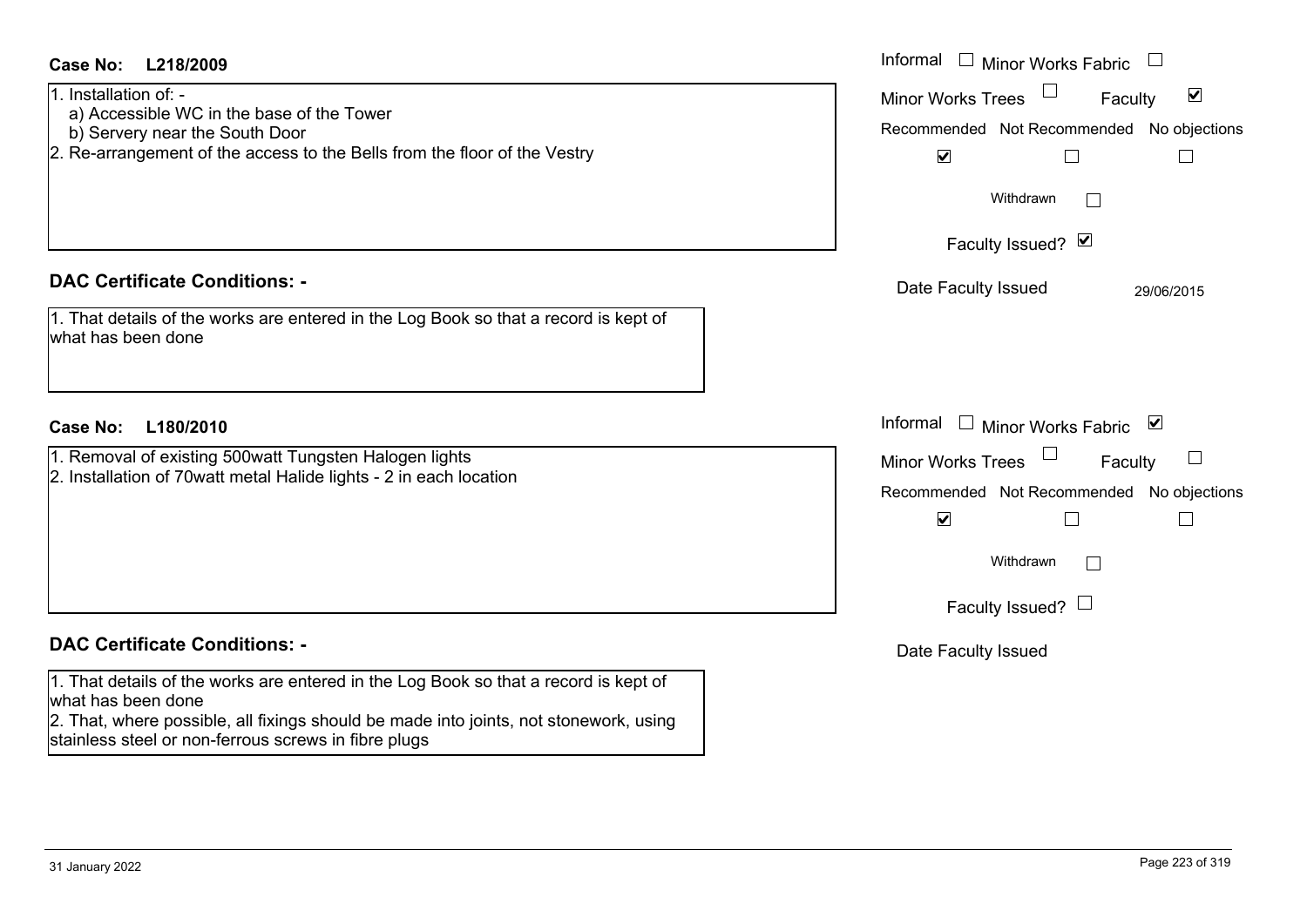| Case No: |  | L061/2010 |
|----------|--|-----------|
|----------|--|-----------|

| <b>Case No:</b><br>L061/2010                                                                                                                                                                                  | Informal<br>$\Box$<br>Minor Works Fabric                                                 |
|---------------------------------------------------------------------------------------------------------------------------------------------------------------------------------------------------------------|------------------------------------------------------------------------------------------|
| Re-roofing of Vestry                                                                                                                                                                                          | $\blacktriangledown$<br><b>Minor Works Trees</b><br>Faculty                              |
|                                                                                                                                                                                                               | Recommended Not Recommended No objections                                                |
|                                                                                                                                                                                                               | $\blacktriangledown$                                                                     |
|                                                                                                                                                                                                               | Withdrawn<br>$\mathbf{L}$                                                                |
|                                                                                                                                                                                                               | Faculty Issued? Ø                                                                        |
| <b>DAC Certificate Conditions: -</b>                                                                                                                                                                          | Date Faculty Issued<br>03/06/2010                                                        |
| 1. A time limit of 12 months<br>2. That details of the works are entered in the Log Book so that a record is kept of<br>what has been done<br>3. That all lead work must take place under a "Hot Work" Permit |                                                                                          |
| L042/2012<br><b>Case No:</b>                                                                                                                                                                                  | Informal<br>$\mathbf{1}$<br>Minor Works Fabric<br>$\begin{array}{c} \square \end{array}$ |
| 1. Removal of plaster                                                                                                                                                                                         | $\blacktriangledown$<br><b>Minor Works Trees</b><br>Faculty                              |
| 2. In the event that the stonework revealed is not attractive: Application of new plaster                                                                                                                     | Recommended Not Recommended No objections                                                |
|                                                                                                                                                                                                               | $\blacktriangledown$                                                                     |
|                                                                                                                                                                                                               | Withdrawn                                                                                |
|                                                                                                                                                                                                               | Faculty Issued? Ø                                                                        |
| <b>DAC Certificate Conditions: -</b>                                                                                                                                                                          | Date Faculty Issued<br>18/04/2012                                                        |
| 1. A time limit of 12 months<br>2. That details of the works are entered in the Log Book so that a record is kept of                                                                                          |                                                                                          |

what has been done 3. That either the whole area is covered in plaster or none of it is

 $\overline{\phantom{0}}$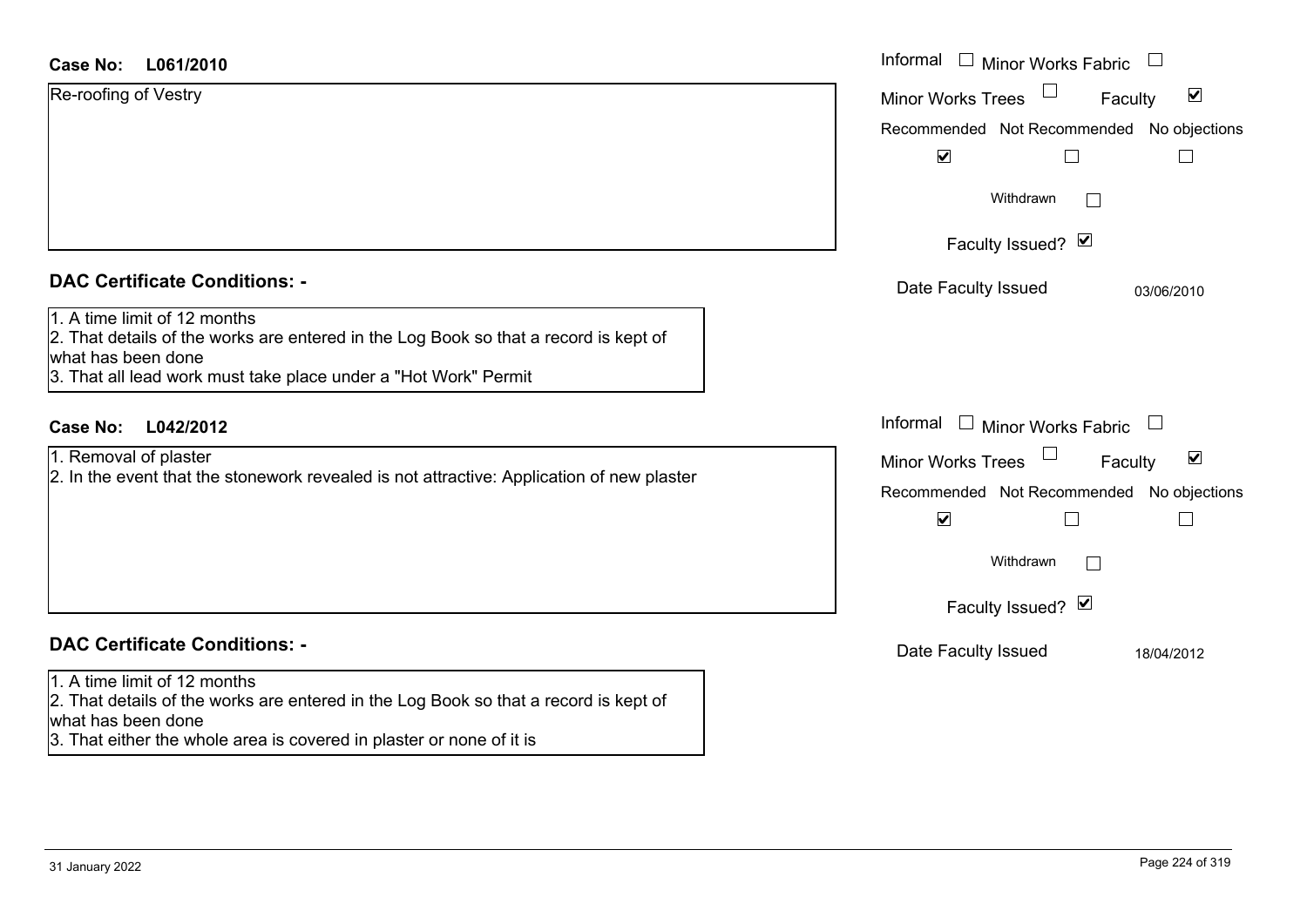| Installation of a 25cm x 40cm plaque commemmorating Lord William Michael Clifton in Nabresina |  |
|-----------------------------------------------------------------------------------------------|--|
| Limestone                                                                                     |  |

1. A time limit of 12 months

2. That details of the works are entered in the Log Book so that a record is kept of what has been done

3. That the new memorial is to match the stone and design of the existing

#### **L049/2013Case No:** Informal

Felling of 1 x Red Maple Tree in the corner of the Churchyard

### **DAC Certificate Conditions: -**

1. A time limit of 12 months

2. That details of the works are entered in the Log Book so that a record is kept of what has been done

| L150/2013                                                                                                                                                                         | Informal $\Box$ Minor Works Fabric $\Box$                                                                                               |
|-----------------------------------------------------------------------------------------------------------------------------------------------------------------------------------|-----------------------------------------------------------------------------------------------------------------------------------------|
| on of a 25cm x 40cm plaque commemmorating Lord William Michael Clifton in Nabresina<br>e                                                                                          | $\blacktriangledown$<br><b>Minor Works Trees</b><br>Faculty<br>Recommended Not Recommended No objections<br>$\blacktriangledown$        |
|                                                                                                                                                                                   | Withdrawn<br>$\mathbb{R}^n$<br>Faculty Issued? Ø                                                                                        |
| rtificate Conditions: -                                                                                                                                                           | Date Faculty Issued<br>25/10/2013                                                                                                       |
| limit of 12 months<br>etails of the works are entered in the Log Book so that a record is kept of<br>been done<br>e new memorial is to match the stone and design of the existing |                                                                                                                                         |
| L049/2013                                                                                                                                                                         | Informal<br>$\Box$ Minor Works Fabric $\Box$                                                                                            |
| 1 x Red Maple Tree in the corner of the Churchyard                                                                                                                                | Minor Works Trees<br>$\Box$<br>Faculty<br>Recommended Not Recommended No objections<br>$\Box$<br>H<br>$\Box$<br>Withdrawn<br>$\sqrt{2}$ |
|                                                                                                                                                                                   | Faculty Issued? $\Box$                                                                                                                  |
| rtificate Conditions: -                                                                                                                                                           | Date Faculty Issued                                                                                                                     |
| limit of 12 months                                                                                                                                                                |                                                                                                                                         |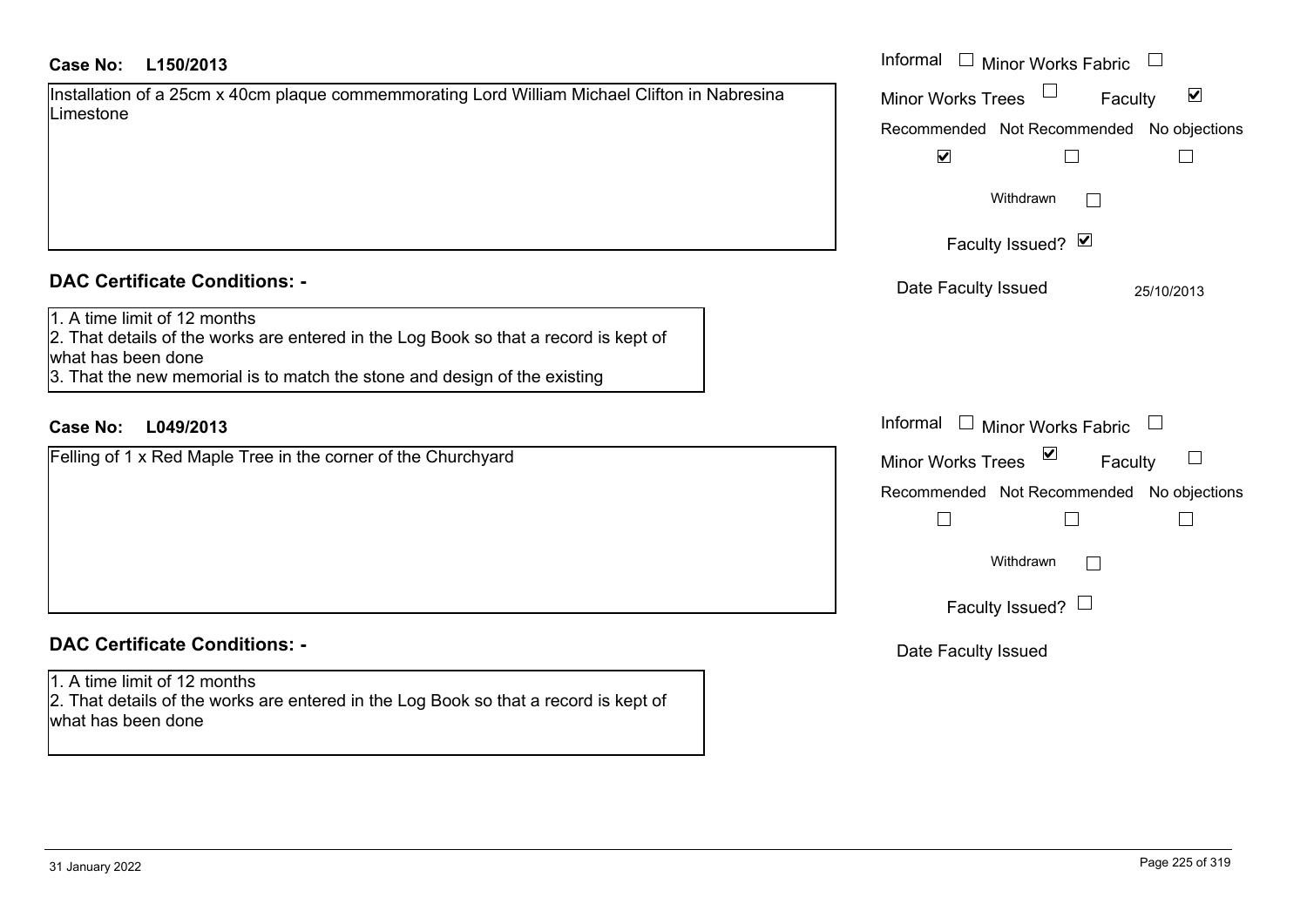| <b>Case No:</b><br>L048a/2013                                                                                                                                                                                           | Informal $\Box$ Minor Works Fabric $\Box$                                                                                                                                                                                             |
|-------------------------------------------------------------------------------------------------------------------------------------------------------------------------------------------------------------------------|---------------------------------------------------------------------------------------------------------------------------------------------------------------------------------------------------------------------------------------|
| 1. Phase II of Re-plastering / Re-pointing works<br>2. Replacement of stonework under the eaves of the South Porch                                                                                                      | <b>Minor Works Trees</b><br>$\sqcup$<br>Faculty<br>Recommended Not Recommended No objections<br>$\Box$<br>$\Box$<br>$\Box$<br>Withdrawn<br>Faculty Issued? $\Box$                                                                     |
| <b>DAC Certificate Conditions: -</b><br>1. A time limit of 12 months<br>2. That details of the works are entered in the Log Book so that a record is kept of<br>what has been done                                      | Date Faculty Issued                                                                                                                                                                                                                   |
| <b>Case No:</b><br>L048b/2013                                                                                                                                                                                           | Informal<br>$\Box$ Minor Works Fabric                                                                                                                                                                                                 |
| Removal of 4 x Pews from the North Aisle                                                                                                                                                                                | $\blacktriangledown$<br><b>Minor Works Trees</b><br>Faculty<br>Recommended Not Recommended No objections<br>$\blacktriangledown$<br>$\overline{\phantom{a}}$<br>$\mathbb{R}^n$<br>Withdrawn<br>$\vert \ \ \vert$<br>Faculty Issued? Ø |
| <b>DAC Certificate Conditions: -</b>                                                                                                                                                                                    | Date Faculty Issued<br>02/12/2013                                                                                                                                                                                                     |
| 1. A time limit of 12 months<br>2. That details of the works are entered in the Log Book so that a record is kept of<br>what has been done<br>3. That no new chairs should be introduced without a separate application |                                                                                                                                                                                                                                       |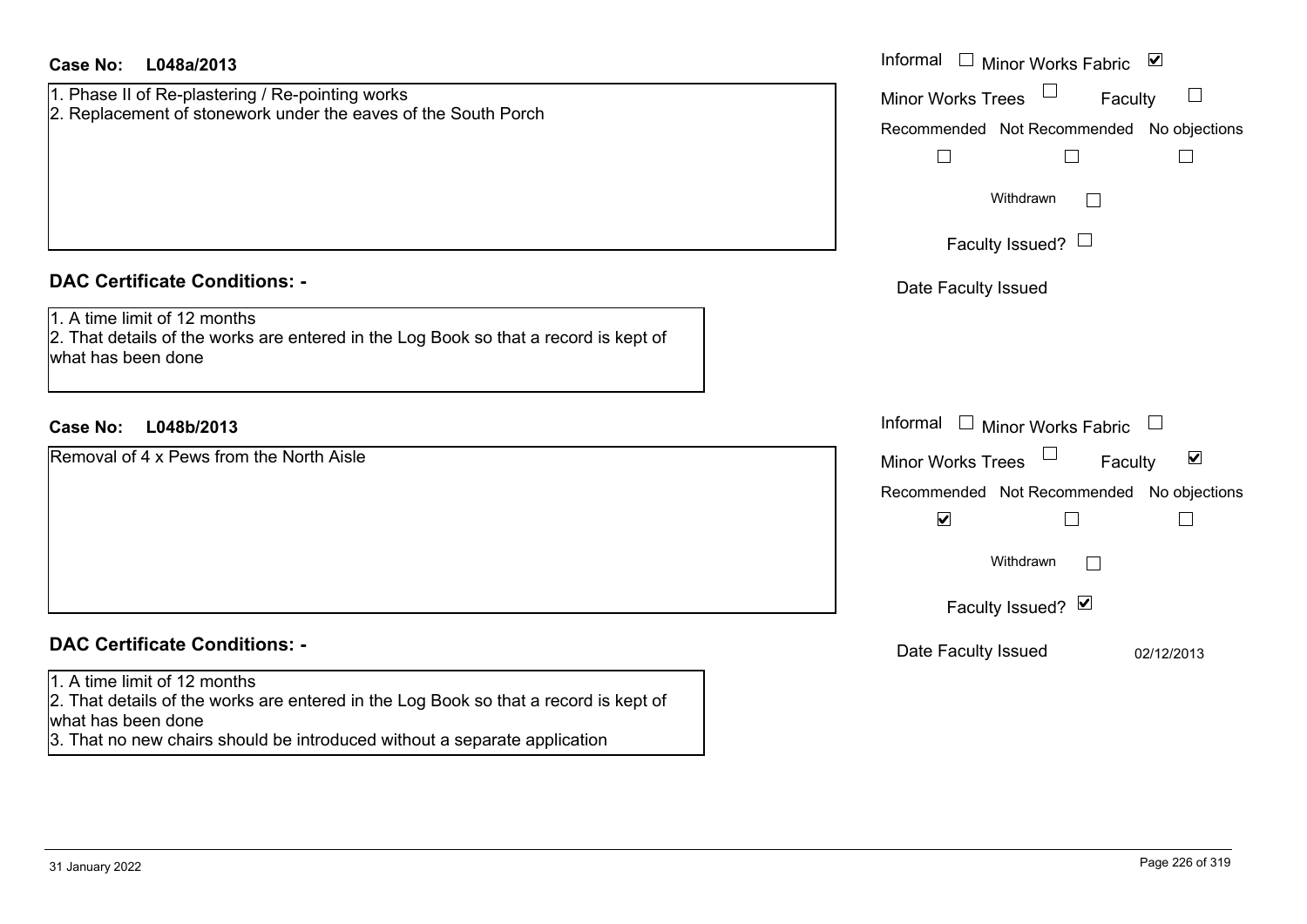| L056/2014<br><b>Case No:</b>                                                                                                                                                                                                  | Informal □ Minor Works Fabric ⊠                      |
|-------------------------------------------------------------------------------------------------------------------------------------------------------------------------------------------------------------------------------|------------------------------------------------------|
| Repairs to the churchyard wall                                                                                                                                                                                                | $\Box$<br>$\Box$<br>Minor Works Trees<br>Faculty     |
|                                                                                                                                                                                                                               | Recommended Not Recommended No objections            |
|                                                                                                                                                                                                                               | $\blacktriangledown$<br>$\Box$<br>$\Box$             |
|                                                                                                                                                                                                                               | Withdrawn<br>$\Box$                                  |
|                                                                                                                                                                                                                               | Faculty Issued? $\Box$                               |
| <b>DAC Certificate Conditions: -</b>                                                                                                                                                                                          | Date Faculty Issued                                  |
| 1. A time limit of 12 months<br>2. That details of the works are entered in the Log Book so that a record is kept of<br>what has been done<br>3. That the work should be carried out at the direction of the church architect |                                                      |
| <b>Case No:</b><br>L034/2015                                                                                                                                                                                                  | Informal<br>$\Box$ Minor Works Fabric $\Box$         |
| Repairs to the Vestry roof                                                                                                                                                                                                    | Minor Works Trees<br>$\blacktriangledown$<br>Faculty |
|                                                                                                                                                                                                                               | Recommended Not Recommended No objections            |
|                                                                                                                                                                                                                               | $\blacktriangledown$                                 |
|                                                                                                                                                                                                                               | Withdrawn                                            |
|                                                                                                                                                                                                                               | Faculty Issued? Ø                                    |
| <b>DAC Certificate Conditions: -</b>                                                                                                                                                                                          | Date Faculty Issued<br>29/06/2015                    |
| 1. That details of the works are entered in the Log Book so that a record is kept of<br>what has been done                                                                                                                    |                                                      |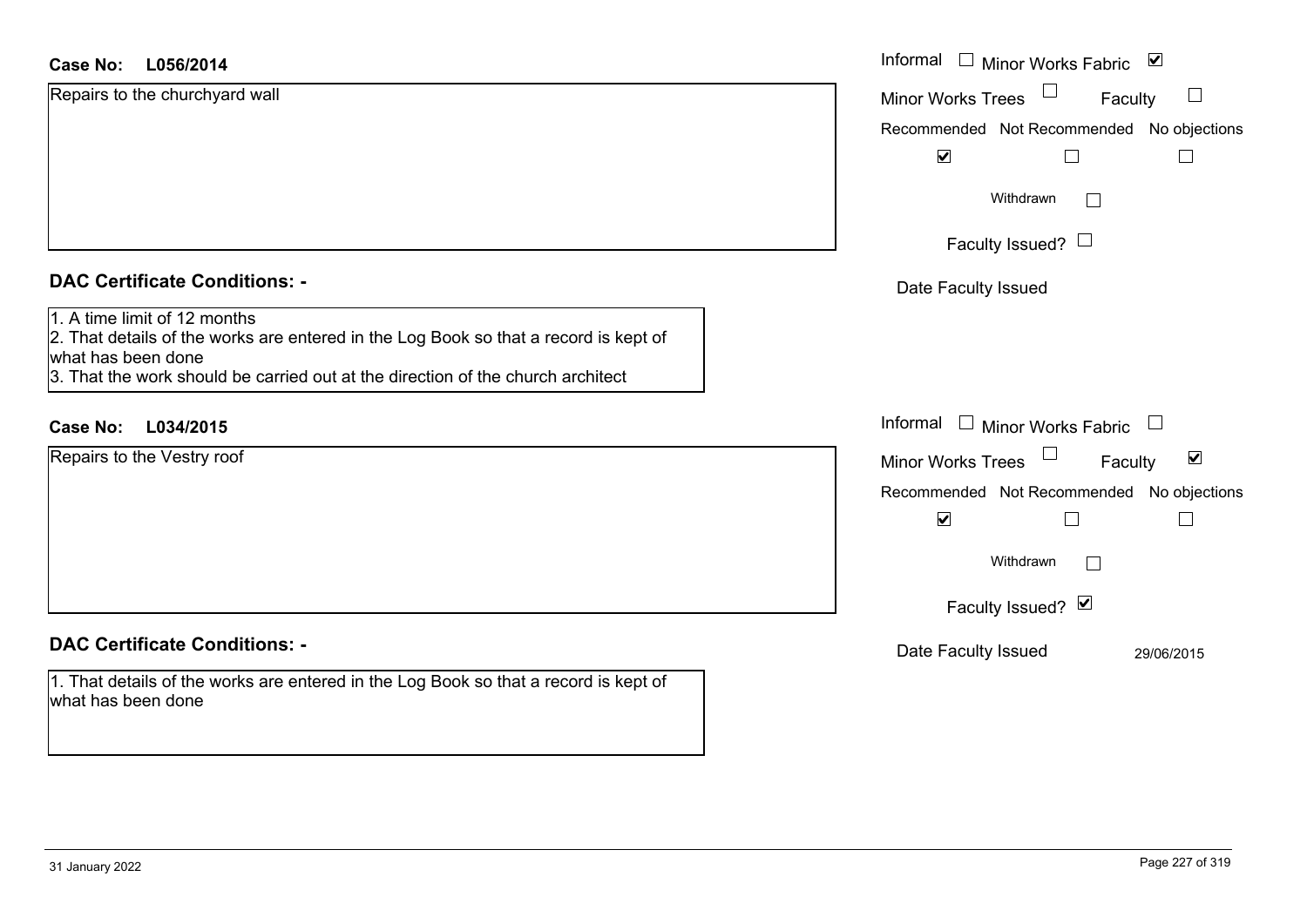| <b>Case No:</b>                                                                                                | Informal $\square$<br><b>Minor Works Fabric</b>                        |
|----------------------------------------------------------------------------------------------------------------|------------------------------------------------------------------------|
| Felling of diseased Sycamore Tree                                                                              | $\sum$<br>$\Box$<br><b>Minor Works Trees</b><br>Faculty                |
|                                                                                                                | Recommended Not Recommended No objections                              |
|                                                                                                                | $\blacktriangledown$                                                   |
|                                                                                                                | Withdrawn<br>$\Box$                                                    |
|                                                                                                                | Faculty Issued? $\Box$                                                 |
| <b>DAC Certificate Conditions: -</b>                                                                           | Date Faculty Issued                                                    |
| 1. That details of the works are entered in the Log Book so that a record is kept of<br>what has been done     |                                                                        |
| <b>Case No:</b>                                                                                                | Informal □ Minor Works Fabric<br>$\begin{array}{c} \hline \end{array}$ |
| 1. Replacement of                                                                                              | Minor Works Trees<br>$\blacktriangledown$<br>Faculty                   |
| 2. Re-location from the cellar to the Vestry<br>of the Boiler                                                  | Recommended Not Recommended No objections                              |
|                                                                                                                | $\blacktriangledown$                                                   |
|                                                                                                                | Withdrawn<br>$\Box$                                                    |
|                                                                                                                | Faculty Issued? Ø                                                      |
| <b>DAC Certificate Conditions: -</b>                                                                           | Date Faculty Issued<br>29/10/2018                                      |
| $ 1$ . That details of the works are entered in the Log Book so that a record is kept of<br>what has been done |                                                                        |
| 2. That new connecting pipework should be installed using screwed steel pipework<br>and malleable fittings     |                                                                        |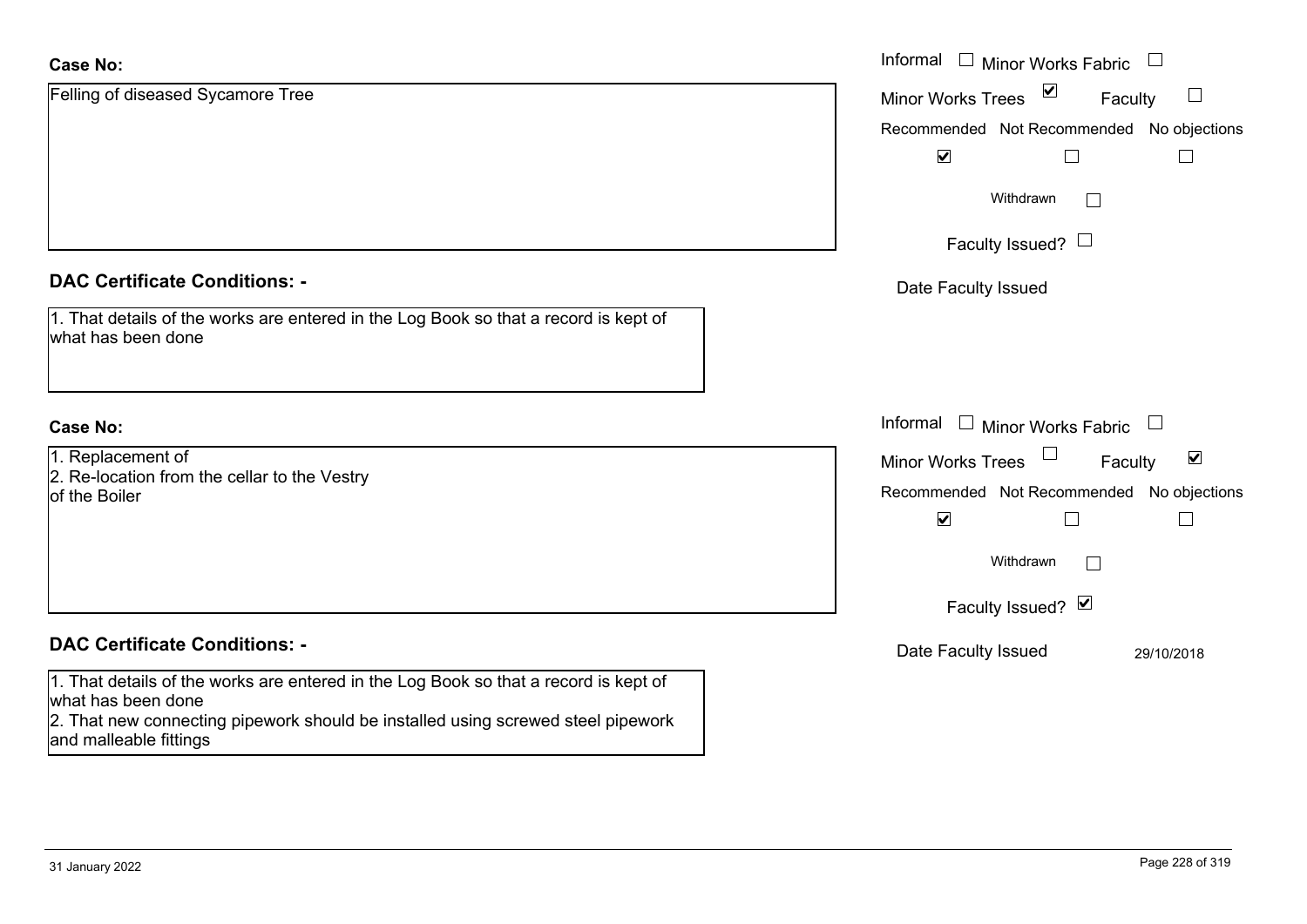# Replace existing lighting with LED lighting inside and outside church

**Case No:**

#### **DAC Certificate Conditions: -**

1. That details of the works are entered in the Log Book so that a record is kept of what has been done

2. The Electrical Contractor if they have allowed for RCBO protection on any new or existing circuits, to comply with the current electrical regulations. (BS7671 2018)

|                                                               | Informal $\square$<br>Minor Works Fabric $\Box$             |
|---------------------------------------------------------------|-------------------------------------------------------------|
| existing lighting with LED lighting inside and outside church | Minor Works Trees $\Box$<br>$\blacktriangledown$<br>Faculty |
|                                                               | Recommended Not Recommended No objections                   |
|                                                               | $\blacktriangledown$                                        |
|                                                               | Withdrawn                                                   |
|                                                               | Faculty Issued? $\Box$                                      |
| rtificate Conditions: -                                       | Date Faculty Issued<br>12/11/2020                           |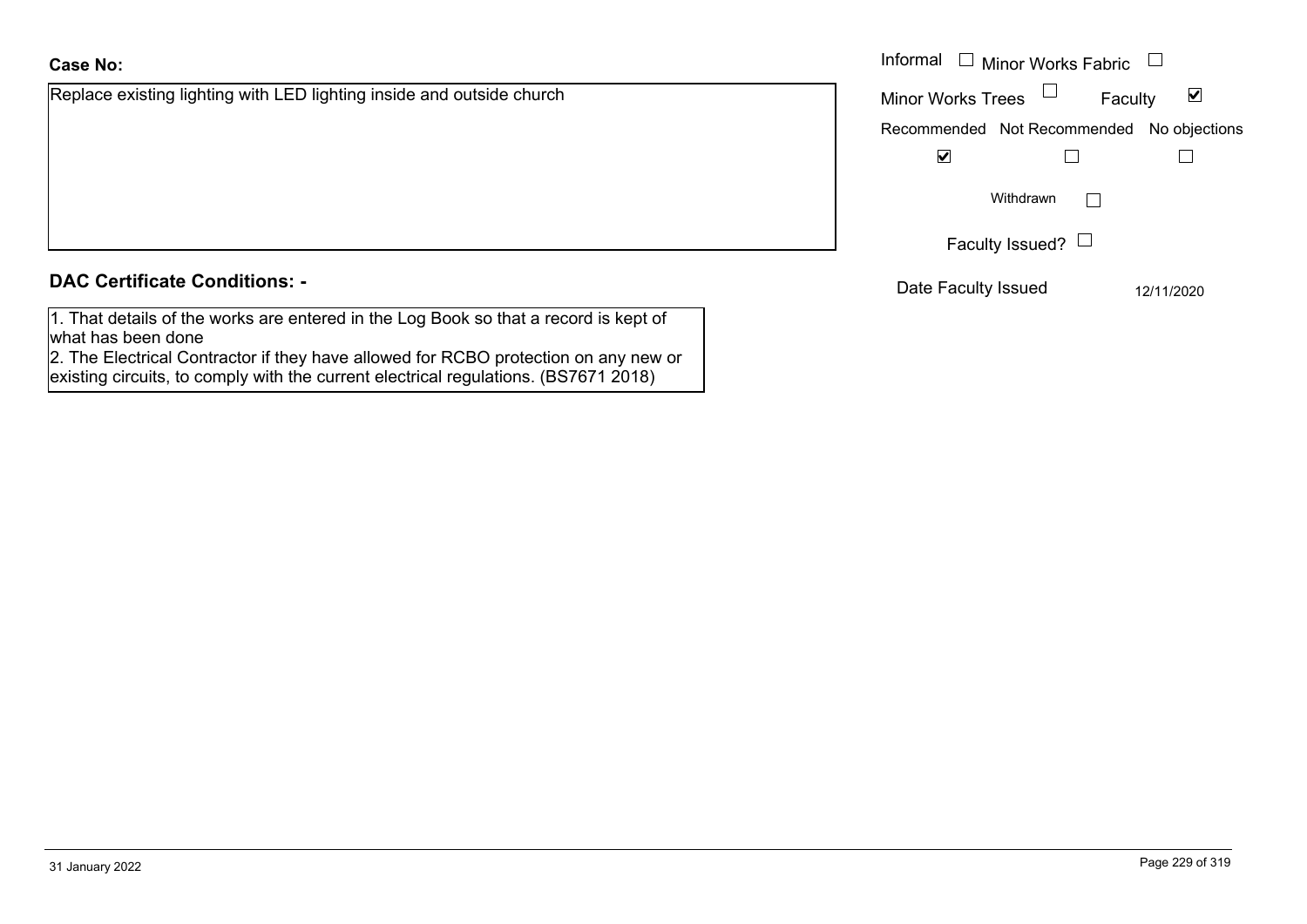#### **Ben No: Church**

#### **20104 Loughborough, All Saints**

| L030/2000<br>Case No:                                                              | Informal<br>$\Box$ Minor Works Fabric     |                      |
|------------------------------------------------------------------------------------|-------------------------------------------|----------------------|
| 1. Minor changes to Clock face drive mechanism<br>2. Ringing chamber / Belfry work | Minor Works Trees $\Box$<br>Faculty       | $\blacktriangledown$ |
|                                                                                    | Recommended Not Recommended No objections |                      |
|                                                                                    | $\blacktriangledown$                      |                      |
|                                                                                    | Withdrawn                                 |                      |
|                                                                                    | Faculty Issued? $\vee$                    |                      |
| <b>DAC Certificate Conditions: -</b>                                               | Date Faculty Issued                       | 23/11/2000           |
| 1. A time limit of 12 months                                                       |                                           |                      |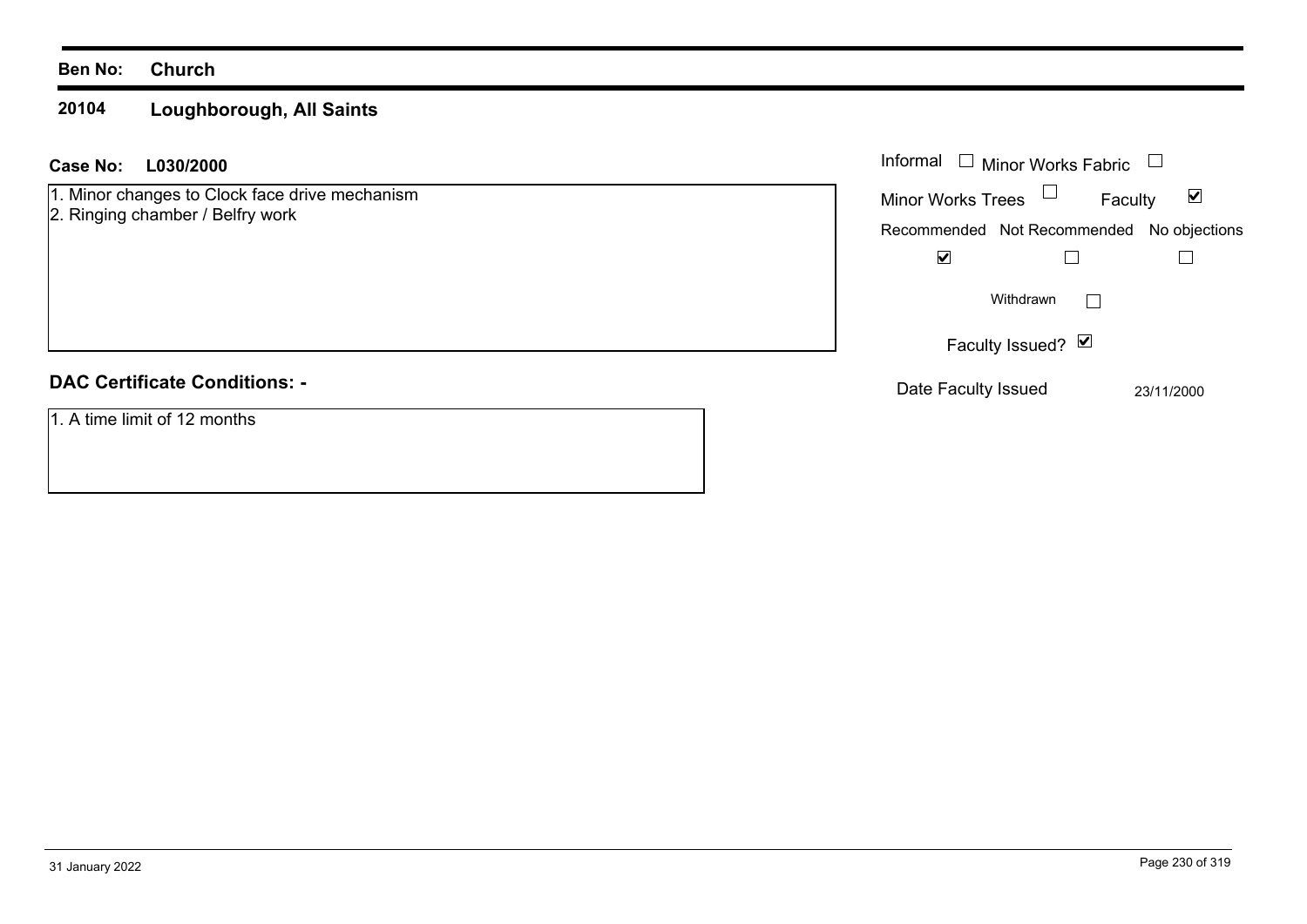#### **L094/2000Case No:**

| <b>Case No:</b><br>L094/2000                                                           | Informal $\Box$ Minor Works Fabric $\Box$                   |
|----------------------------------------------------------------------------------------|-------------------------------------------------------------|
| New lamp standards in churchyard                                                       | Minor Works Trees<br>$\blacktriangledown$<br>Faculty        |
|                                                                                        | Recommended Not Recommended No objections                   |
|                                                                                        | $\blacktriangledown$<br>$\Box$                              |
|                                                                                        | Withdrawn                                                   |
|                                                                                        | Faculty Issued? Ø                                           |
| <b>DAC Certificate Conditions: -</b>                                                   | Date Faculty Issued<br>08/01/2001                           |
| 1. A time limit of 12 months                                                           |                                                             |
| L023/2001<br><b>Case No:</b>                                                           | Informal $\Box$ Minor Works Fabric $\Box$                   |
| Nave Altar dais and Reredos screen and modification of Reredos screen in Burton Chapel | Minor Works Trees $\Box$<br>$\blacktriangledown$<br>Faculty |
|                                                                                        | Recommended Not Recommended No objections                   |
|                                                                                        | $\blacktriangledown$<br>$\perp$                             |
|                                                                                        | Withdrawn                                                   |
|                                                                                        | Faculty Issued? Ø                                           |
| <b>DAC Certificate Conditions: -</b>                                                   | Date Faculty Issued<br>25/03/2002                           |
| 1. A time limit of 12 months                                                           |                                                             |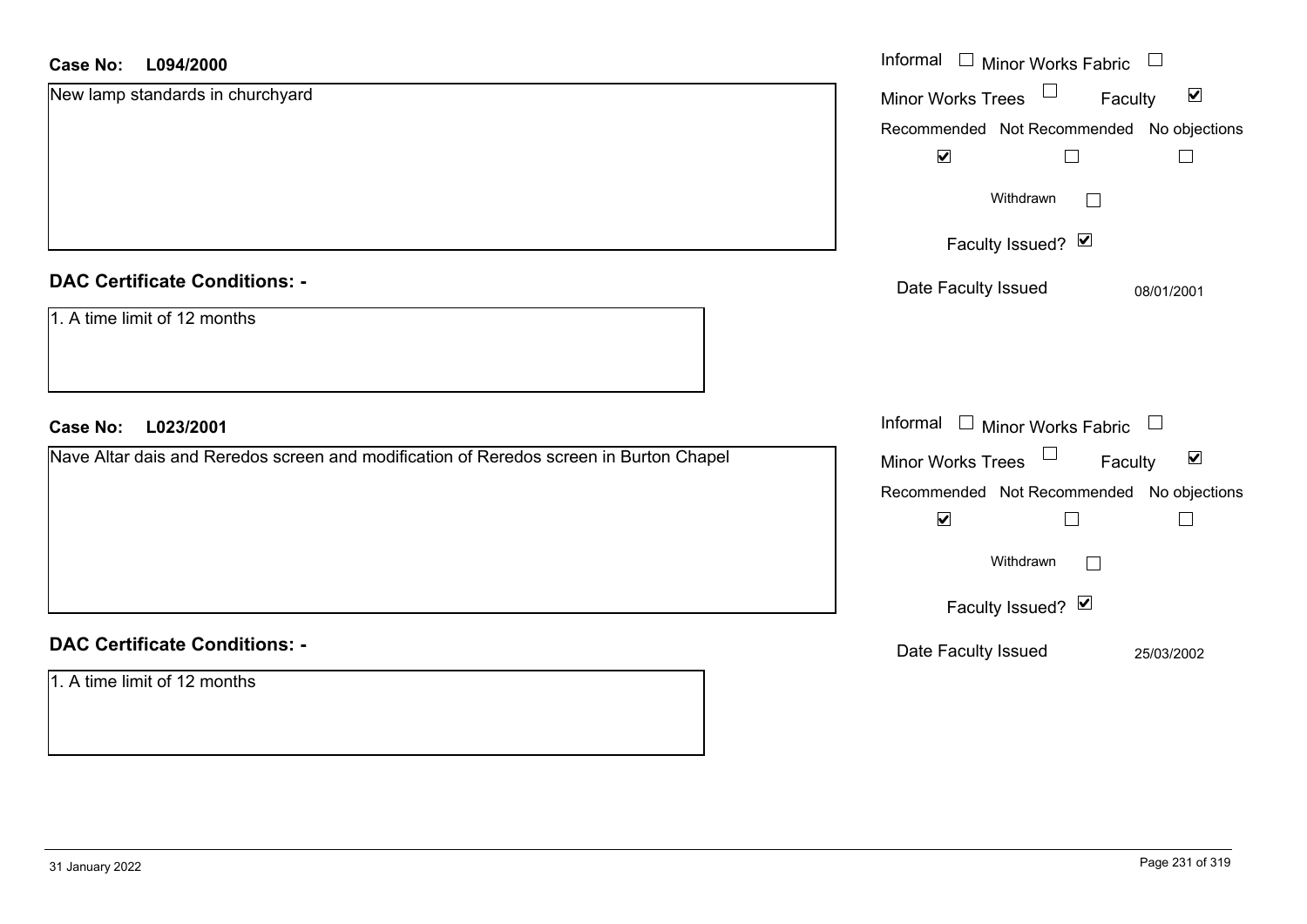| Case No:<br>L120/2002 & L090/2003 |
|-----------------------------------|
|-----------------------------------|

| Case No:<br>L120/2002 & L090/2003                                                                                                                                                                         | Informal □ Minor Works Fabric                               |
|-----------------------------------------------------------------------------------------------------------------------------------------------------------------------------------------------------------|-------------------------------------------------------------|
| Re-ordering of the churchyard in accord with the Parish Green Project: Phase 1                                                                                                                            | $\blacktriangledown$<br><b>Minor Works Trees</b><br>Faculty |
|                                                                                                                                                                                                           | Recommended Not Recommended No objections                   |
|                                                                                                                                                                                                           | $\blacktriangledown$<br>$\Box$                              |
|                                                                                                                                                                                                           | Withdrawn                                                   |
|                                                                                                                                                                                                           | Faculty Issued? Ø                                           |
| <b>DAC Certificate Conditions: -</b>                                                                                                                                                                      | Date Faculty Issued<br>12/01/2005                           |
| 1. A time limit of 12 months<br>2. The Phase 1 Evaluation Trench be broken into several smaller sections to achieve<br>a better coverage of the site<br>3. That no material will be removed from the site |                                                             |
| L019/2004<br><b>Case No:</b>                                                                                                                                                                              | Informal<br>Minor Works Fabric                              |
| Repair worn Tower steps as described in the question                                                                                                                                                      | $\blacktriangledown$<br>Minor Works Trees<br>Faculty        |
|                                                                                                                                                                                                           | Recommended Not Recommended No objections                   |
|                                                                                                                                                                                                           | $\blacktriangledown$                                        |
|                                                                                                                                                                                                           | Withdrawn                                                   |
|                                                                                                                                                                                                           | Faculty Issued? Ø                                           |
| <b>DAC Certificate Conditions: -</b>                                                                                                                                                                      | Date Faculty Issued<br>05/04/2004                           |
| 1. A time limit of 12 months                                                                                                                                                                              |                                                             |
| 2. That only repair work is to be undertaken to make sure the stairs are safe for use                                                                                                                     |                                                             |

3. That the specification be suitably detailed to ensure appropriate conservation standards are being utilised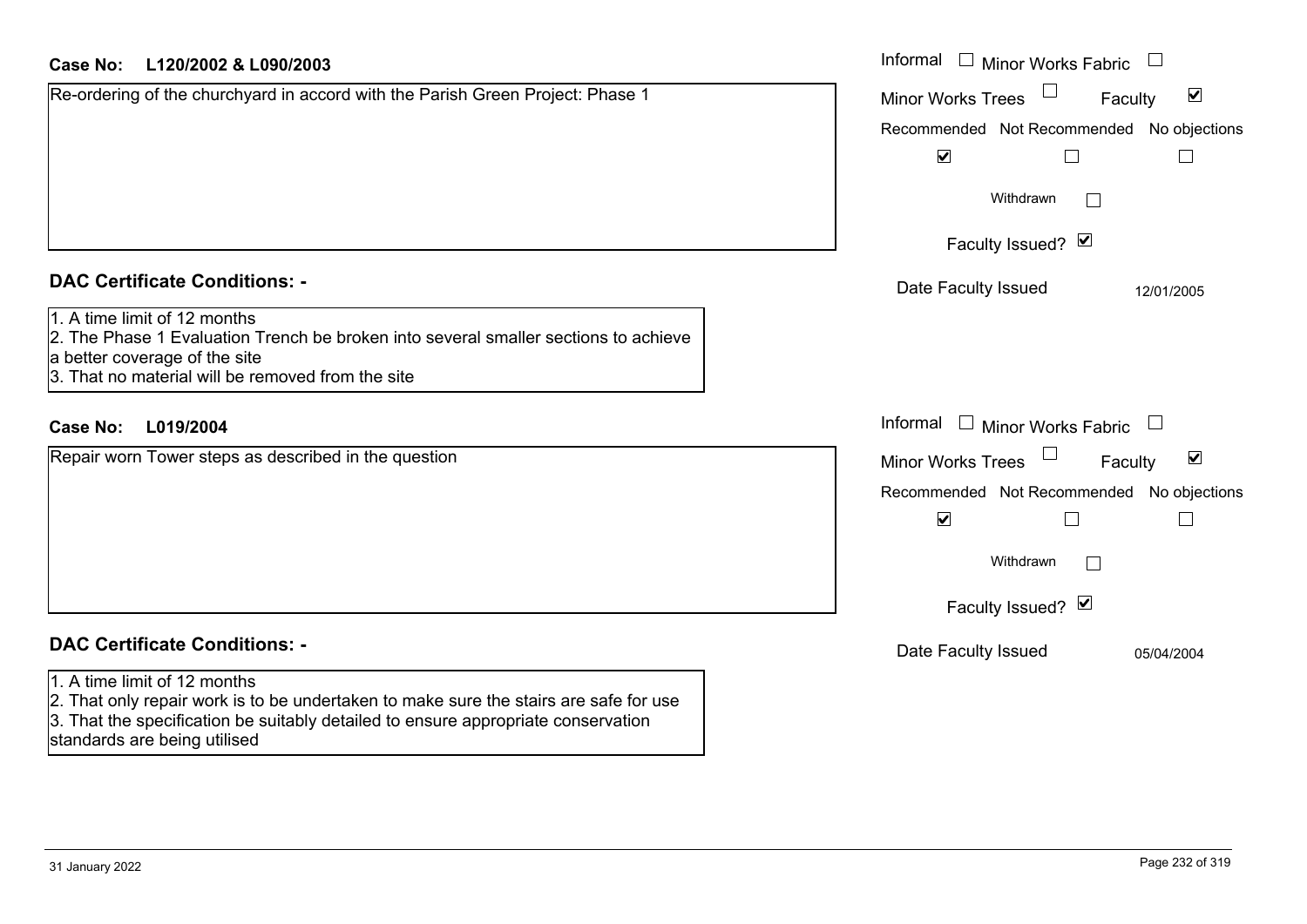| <b>Case No:</b><br>L087/2004                                | Informal □ Minor Works Fabric □                             |
|-------------------------------------------------------------|-------------------------------------------------------------|
| Installation of heating radiator behind the Sanctuary Altar | Minor Works Trees $\Box$<br>Faculty<br>$\blacktriangledown$ |
|                                                             | Recommended Not Recommended No objections                   |
|                                                             | $\blacktriangledown$<br>$\Box$<br>$\Box$                    |
|                                                             | Withdrawn<br>$\Box$                                         |
|                                                             | Faculty Issued? $\Box$                                      |
| <b>DAC Certificate Conditions: -</b>                        | Date Faculty Issued                                         |
| 1. A time limit of 12 months                                |                                                             |
| L027/2004<br><b>Case No:</b>                                | Informal $\Box$ Minor Works Fabric $\Box$                   |
| Repairs to Chancel windows                                  | Minor Works Trees $\Box$<br>$\blacktriangledown$<br>Faculty |
|                                                             | Recommended Not Recommended No objections                   |
|                                                             | $\blacktriangledown$<br>$\Box$<br>$\Box$                    |
|                                                             | Withdrawn<br>$\Box$                                         |
|                                                             | Faculty Issued? Ø                                           |
| <b>DAC Certificate Conditions: -</b>                        | Date Faculty Issued<br>26/04/2004                           |
| 1. A time limit of 12 months                                |                                                             |
|                                                             |                                                             |
|                                                             |                                                             |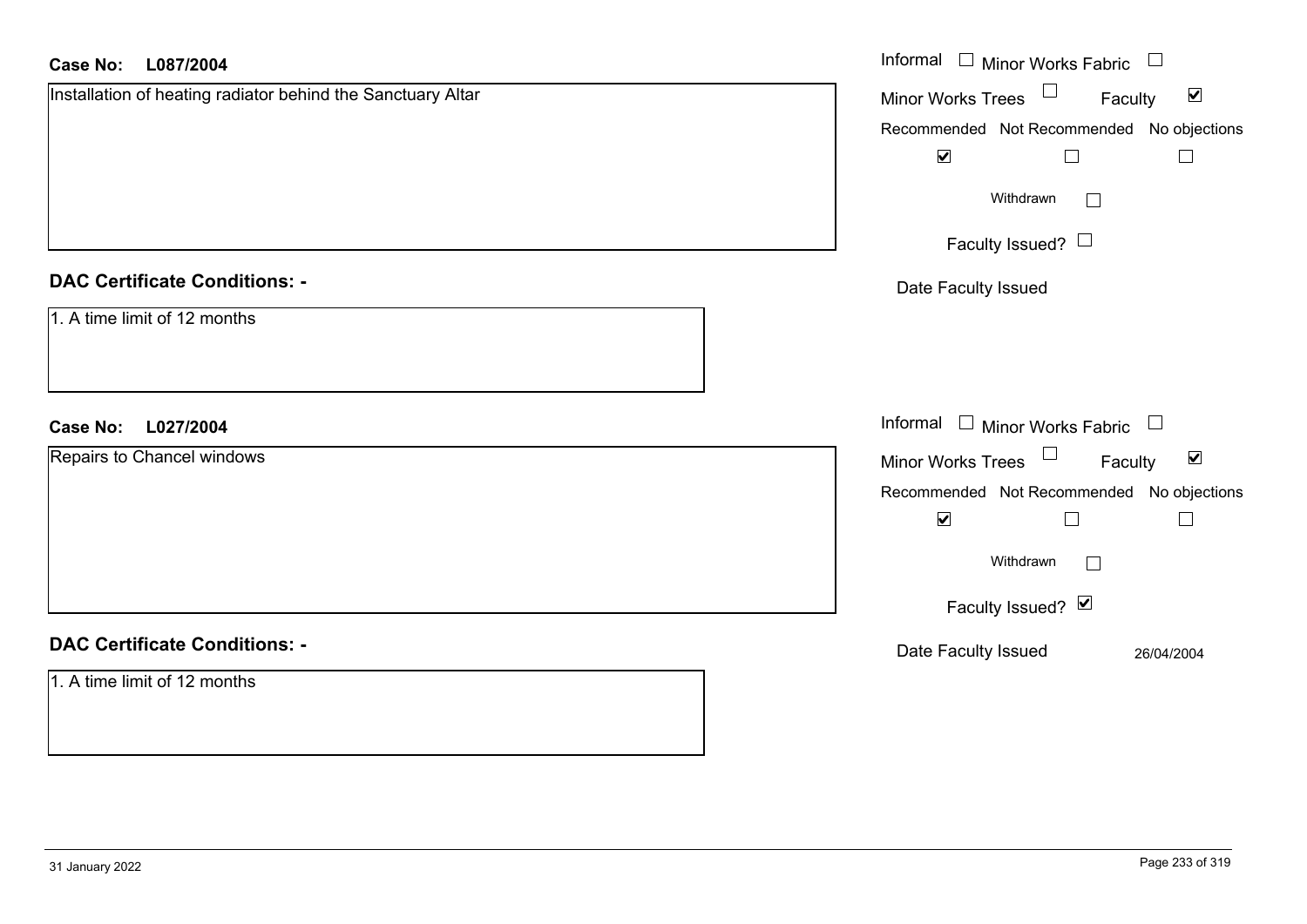| Case No: |  | L051/2008 |
|----------|--|-----------|
|----------|--|-----------|

| <b>Case No:</b><br>L051/2008                                                                                                                                                                                                                                                                           | Informal ⊠ Minor Works Fabric                                                          |
|--------------------------------------------------------------------------------------------------------------------------------------------------------------------------------------------------------------------------------------------------------------------------------------------------------|----------------------------------------------------------------------------------------|
| Repairs to roof                                                                                                                                                                                                                                                                                        | <b>Minor Works Trees</b><br>Fac<br>Recommended Not Recommended<br>Withdrawn            |
|                                                                                                                                                                                                                                                                                                        | Faculty Issued? Ø                                                                      |
| <b>DAC Certificate Conditions: -</b>                                                                                                                                                                                                                                                                   | Date Faculty Issued                                                                    |
| 1. A time limit of 12 months<br>2. That details of the works are entered in the Log Book so that a record is kept of<br>what has been done                                                                                                                                                             |                                                                                        |
| Case No:<br>L111/2008                                                                                                                                                                                                                                                                                  | Informal<br><b>Minor Works Fabric</b>                                                  |
| Re-ordering of the churchyard in accordance with the Parish Green Project Phase 2 comprising: -<br>1. Creation of a Garden of Reflection<br>2. Renovation of 2 tombs<br>3. Re-location of 28 headstones from the slope fronting Steeple Row and the 'retaining wall' along the<br>existing tarmac path | <b>Minor Works Trees</b><br>Fac<br>Recommended Not Recommended<br>$\blacktriangledown$ |
|                                                                                                                                                                                                                                                                                                        | Withdrawn                                                                              |
|                                                                                                                                                                                                                                                                                                        |                                                                                        |

#### 1. A time limit of 12 months 2. That details of the works are entered in the Log Book so that a record is kept of what has been done

3. That any human remains that are unearthed must be treated with respect and put

 $\blacktriangledown$ Faculty nded No objections  $\blacktriangledown$ 04/03/2009 Minor Works Fabric  $\blacktriangledown$ Faculty nded No objections  $\Box$ Faculty Issued? Ø

Date Faculty Issued 04/09/2008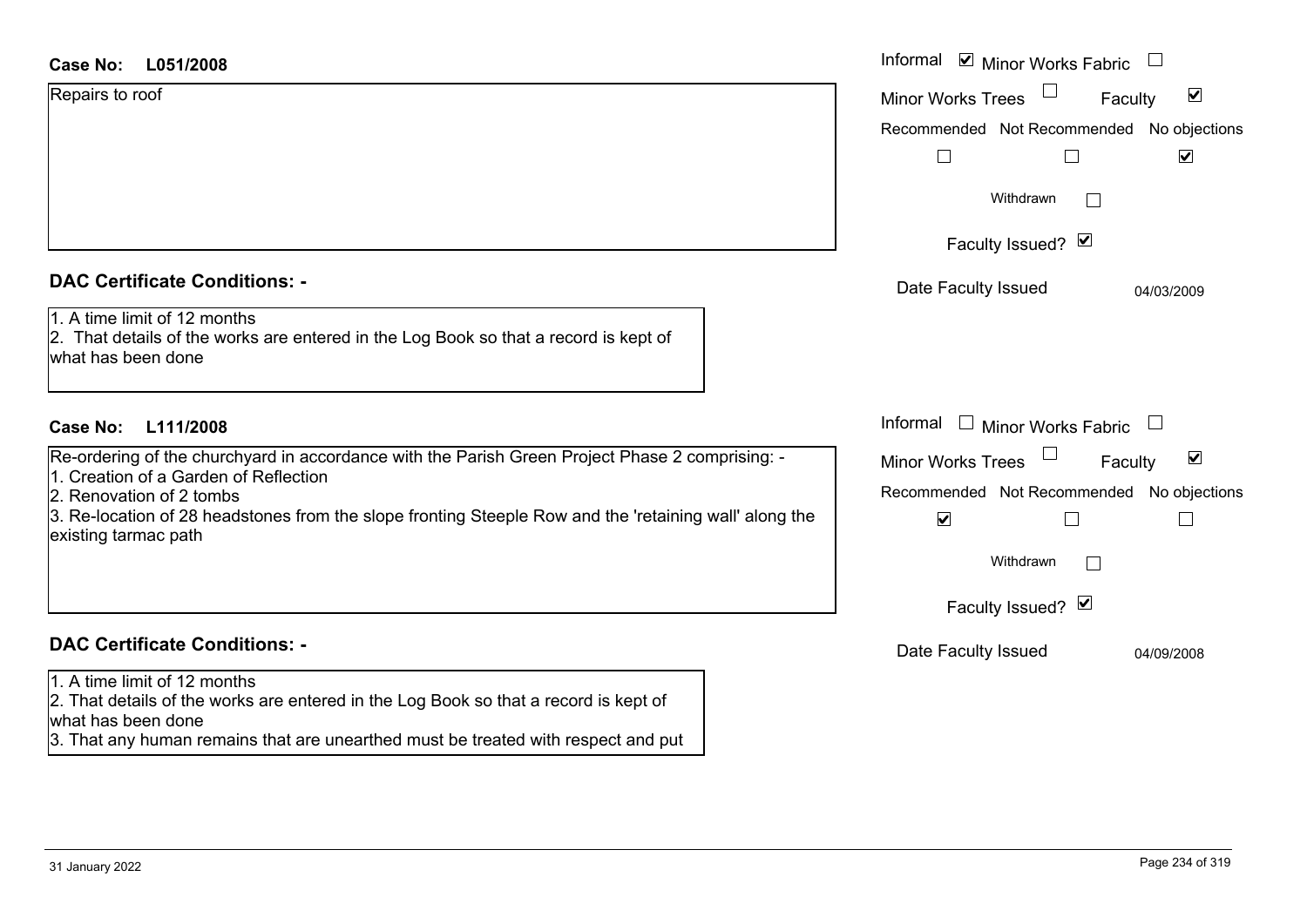#### **L145/2009Case No:**

| <b>Case No:</b><br>L145/2009                                                                                                                                                                                                                                                       | Informal $\square$<br>Minor Works Fabric ⊠                  |
|------------------------------------------------------------------------------------------------------------------------------------------------------------------------------------------------------------------------------------------------------------------------------------|-------------------------------------------------------------|
| Repairs to the South Transept roof                                                                                                                                                                                                                                                 | Minor Works Trees<br>Faculty                                |
|                                                                                                                                                                                                                                                                                    | Recommended Not Recommended No objections                   |
|                                                                                                                                                                                                                                                                                    | $\blacktriangledown$                                        |
|                                                                                                                                                                                                                                                                                    | Withdrawn<br>$\overline{\phantom{a}}$                       |
|                                                                                                                                                                                                                                                                                    | Faculty Issued? $\Box$                                      |
| <b>DAC Certificate Conditions: -</b>                                                                                                                                                                                                                                               | Date Faculty Issued                                         |
| 1. That details of the works are entered in the Log Book so that a record is kept of<br>what has been done<br>2. That the PCC applies "Smartwater" to deter metal theft, records the unique<br>signature in the Log Book so that items removed illegally can be traced back to the |                                                             |
| <b>Case No:</b><br>L209/2009                                                                                                                                                                                                                                                       | Informal $\square$<br>Minor Works Fabric<br>$\Box$          |
| Creation of Garden of Remembrance by conversion of the existing Garden of Reflection                                                                                                                                                                                               | $\blacktriangledown$<br><b>Minor Works Trees</b><br>Faculty |
|                                                                                                                                                                                                                                                                                    | Recommended Not Recommended No objections                   |
|                                                                                                                                                                                                                                                                                    | Withdrawn<br>$\Box$                                         |
|                                                                                                                                                                                                                                                                                    | Faculty Issued? $\Box$                                      |
| <b>DAC Certificate Conditions: -</b>                                                                                                                                                                                                                                               | Date Faculty Issued                                         |
| 1. A time limit of 12 months<br>2. That details of the works are entered in the Log Book so that a record is kept of<br>what has been done                                                                                                                                         |                                                             |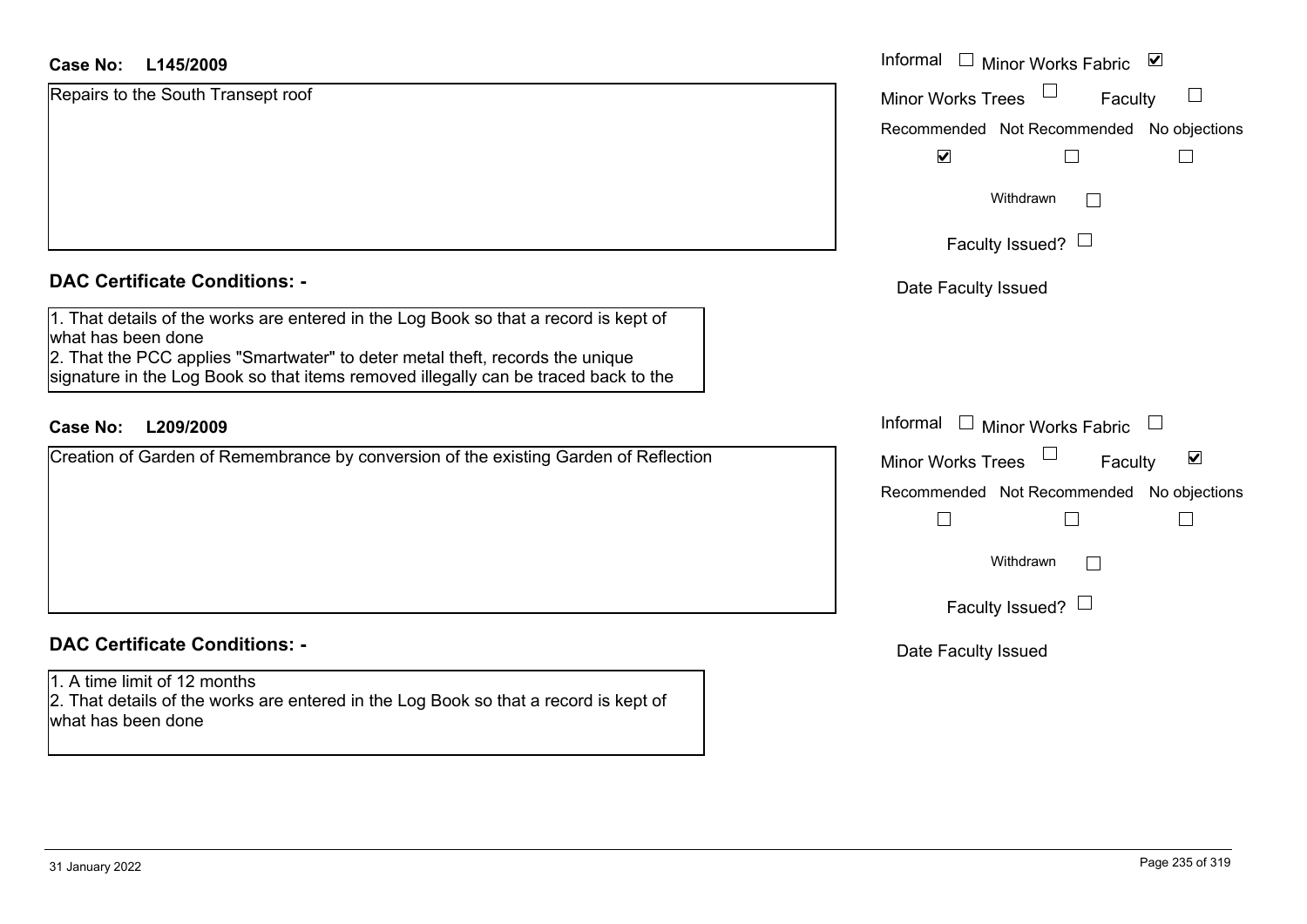| <b>Case No:</b><br>L175/2009                                                                               | Informal |
|------------------------------------------------------------------------------------------------------------|----------|
| Repair to damaged window east window in the South Aisle                                                    | Minor W  |
|                                                                                                            | Recomm   |
|                                                                                                            | ŀ        |
|                                                                                                            |          |
|                                                                                                            |          |
|                                                                                                            |          |
| <b>DAC Certificate Conditions: -</b>                                                                       | Date I   |
| 1. That details of the works are entered in the Log Book so that a record is kept of<br>what has been done |          |
| Case No: L192/2010                                                                                         | Informal |
| Installation of security equipment                                                                         | Minor W  |
|                                                                                                            | Recomm   |
|                                                                                                            | ŀ        |
|                                                                                                            |          |
|                                                                                                            |          |
|                                                                                                            |          |

#### 1. A time limit of 12 months

2. That details of the works are entered in the Log Book so that a record is kept of what has been done 3. That, where possible, all fixings should be made into joints, not stonework, using

| Informal $\square$<br>$\blacktriangledown$<br><b>Minor Works Fabric</b><br><b>Minor Works Trees</b><br>Faculty<br>Recommended Not Recommended No objections<br>$\blacktriangledown$<br>Withdrawn<br>Faculty Issued? $\Box$ |  |
|----------------------------------------------------------------------------------------------------------------------------------------------------------------------------------------------------------------------------|--|
| Date Faculty Issued                                                                                                                                                                                                        |  |
| Informal<br><b>Minor Works Fabric</b>                                                                                                                                                                                      |  |
| ☑<br><b>Minor Works Trees</b><br>Faculty                                                                                                                                                                                   |  |
| Recommended Not Recommended No objections<br>$\blacktriangledown$<br>Withdrawn                                                                                                                                             |  |
| Faculty Issued? Ø                                                                                                                                                                                                          |  |
| Date Faculty Issued<br>13/01/2012                                                                                                                                                                                          |  |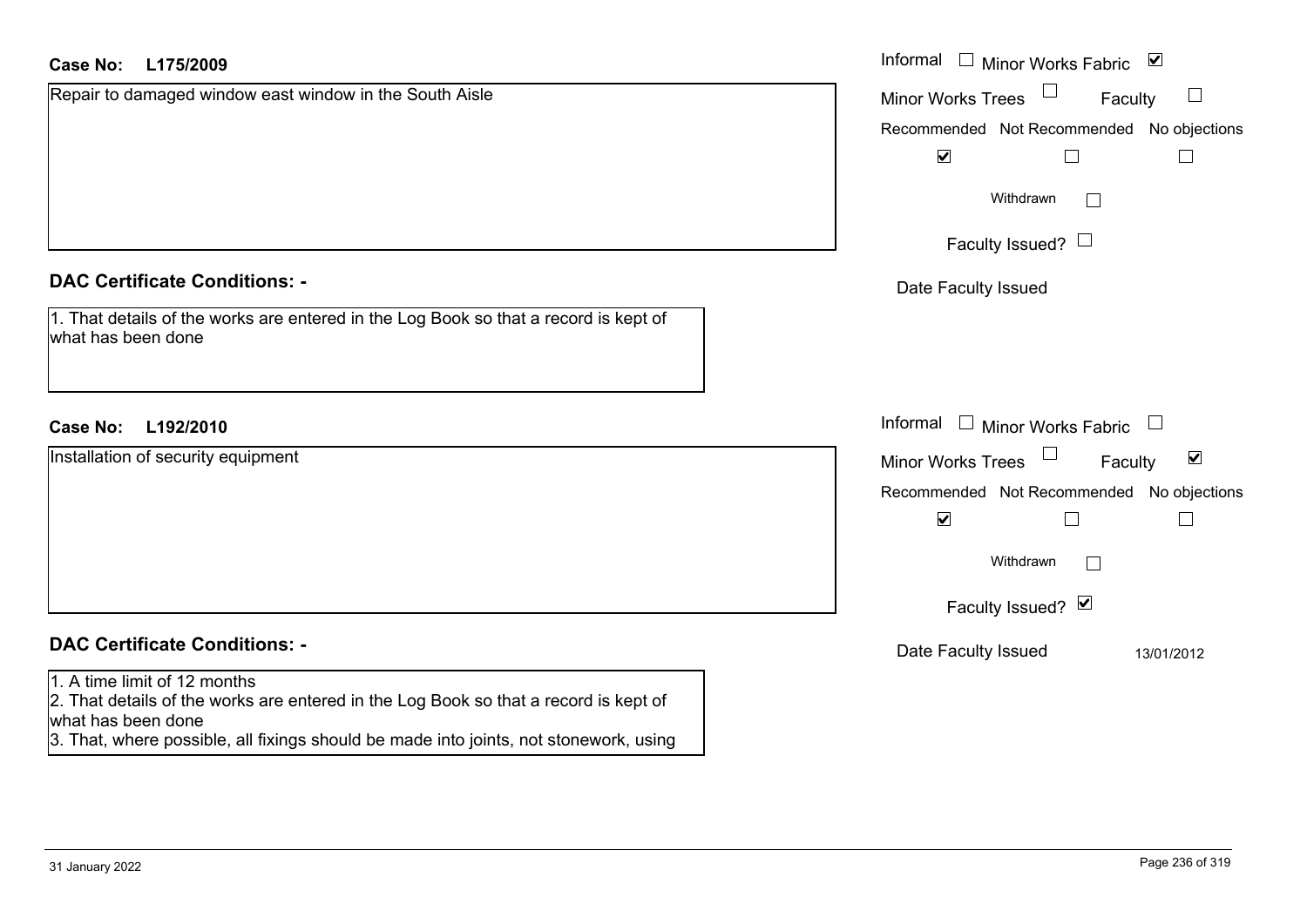| L040/2010<br><b>Case No:</b>                                                                                                                                                                                                        | Informal<br>$\Box$<br><b>Minor Works Fabric</b>             |
|-------------------------------------------------------------------------------------------------------------------------------------------------------------------------------------------------------------------------------------|-------------------------------------------------------------|
| Installation of roof security system                                                                                                                                                                                                | $\blacktriangledown$<br><b>Minor Works Trees</b><br>Faculty |
|                                                                                                                                                                                                                                     | Recommended Not Recommended No objections                   |
|                                                                                                                                                                                                                                     | $\blacktriangledown$<br>$\Box$                              |
|                                                                                                                                                                                                                                     | Withdrawn<br>$\mathbb{R}^n$                                 |
|                                                                                                                                                                                                                                     | Faculty Issued? Ø                                           |
| <b>DAC Certificate Conditions: -</b>                                                                                                                                                                                                | Date Faculty Issued<br>28/04/2010                           |
| 1. A time limit of 12 months<br>2. That details of the works are entered in the Log Book so that a record is kept of<br>what has been done<br>3. That, where possible, all fixings should be made into joints, not stonework, using |                                                             |
| <b>Case No:</b><br>L214/2010                                                                                                                                                                                                        | Informal<br>Minor Works Fabric ⊠                            |
| Replacement of existing Noticeboard                                                                                                                                                                                                 | Minor Works Trees<br>$\Box$<br>Faculty                      |
|                                                                                                                                                                                                                                     | Recommended Not Recommended No objections                   |
|                                                                                                                                                                                                                                     | $\blacktriangledown$<br>$\Box$                              |
|                                                                                                                                                                                                                                     | Withdrawn<br>$\mathbb{R}^n$                                 |
|                                                                                                                                                                                                                                     | Faculty Issued? $\Box$                                      |
| <b>DAC Certificate Conditions: -</b>                                                                                                                                                                                                | Date Faculty Issued                                         |
| 1. A time limit of 12 months<br>2. That details of the works are entered in the Log Book so that a record is kept of<br>what has been done                                                                                          |                                                             |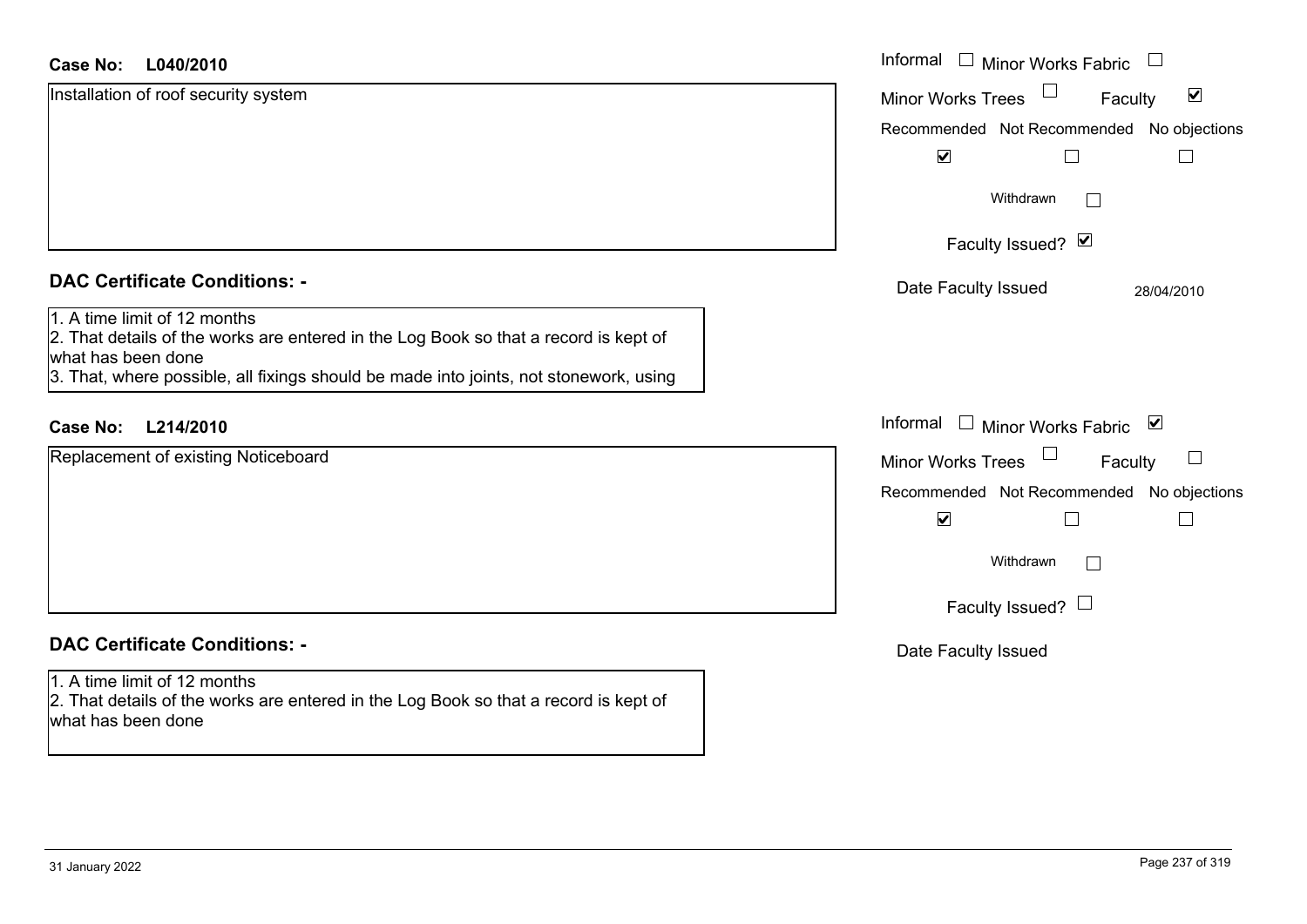#### **L032/2010Case No:** Informal

Repairs to the hinges and ironwork of the: - 1. Barker Gate (West Gate) {1800} 2. South Gate  $\{1920\}$ 

#### **DAC Certificate Conditions: -**

1. A time limit of 12 months2. That details of the works are entered in the Log Book so that a record is kept of what has been done

#### **L003/2011Case No:** Informal

Installation of capping to parapet wall of North elevation

## **DAC Certificate Conditions: -**

#### 1. A time limit of 12 months

2. That details of the works are entered in the Log Book so that a record is kept of what has been done

3. That the capping should be terne-coated stainless steel due to its visibility

| Informal<br><b>Minor Works Fabric</b>                          |  |
|----------------------------------------------------------------|--|
| $\overline{\mathbf{v}}$<br><b>Minor Works Trees</b><br>Faculty |  |
| Recommended Not Recommended No objections                      |  |
| $\blacktriangledown$                                           |  |
| Withdrawn                                                      |  |
| Faculty Issued? M                                              |  |
| Date Faculty Issued<br>03/06/2010                              |  |
|                                                                |  |
|                                                                |  |
|                                                                |  |
| Informal<br>$\Box$ Minor Works Fabric                          |  |
| ⊻<br><b>Minor Works Trees</b><br>Faculty                       |  |
| Recommended Not Recommended No objections                      |  |
| V                                                              |  |
| Withdrawn                                                      |  |
| Faculty Issued? Ø                                              |  |
| Date Faculty Issued<br>18/03/2011                              |  |
|                                                                |  |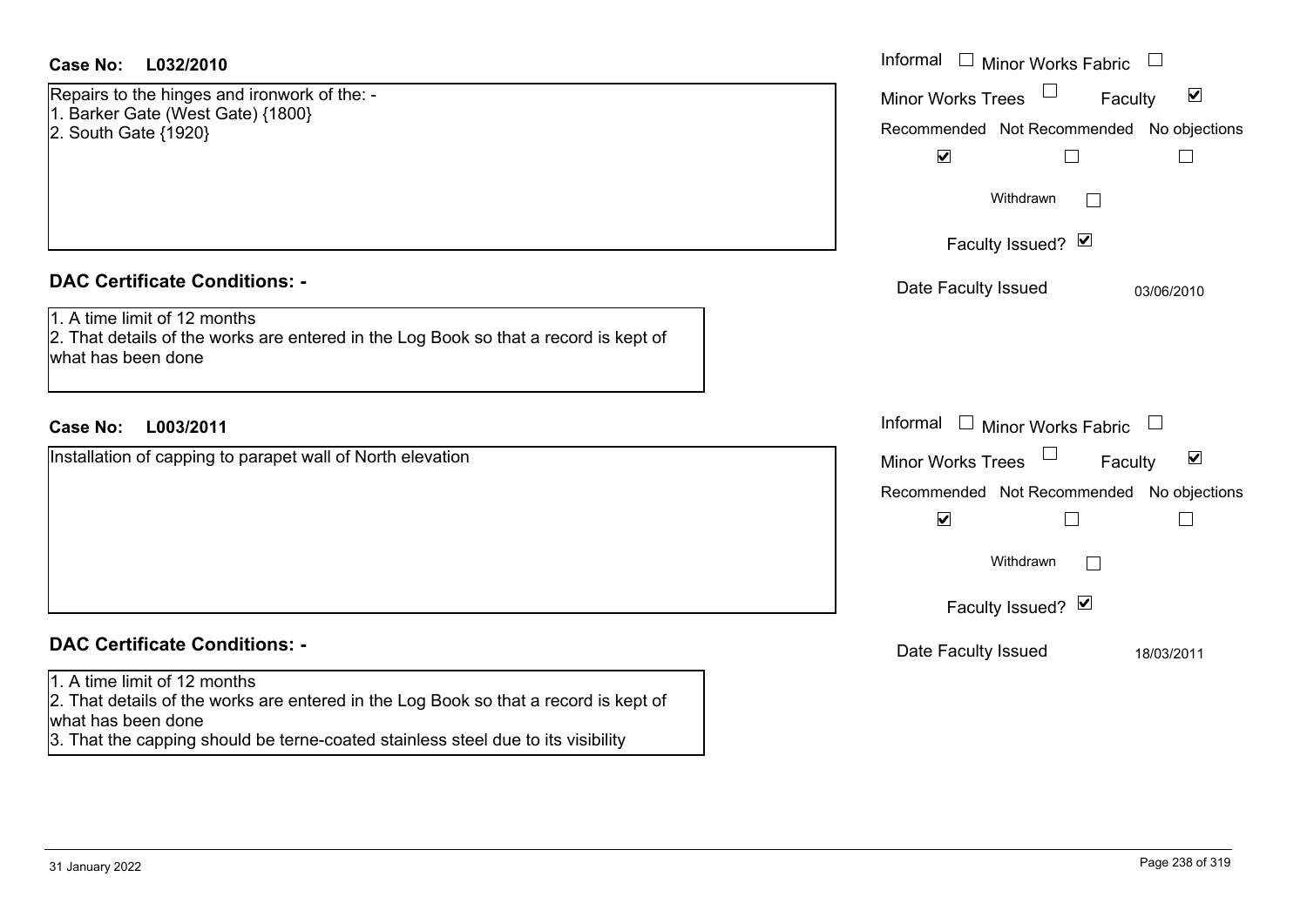#### **L224/2011Case No:** Informal

| Create children's area in the North Aisle by removing 5 pews and reversing a sixth |  |
|------------------------------------------------------------------------------------|--|
|                                                                                    |  |
|                                                                                    |  |
|                                                                                    |  |
|                                                                                    |  |
|                                                                                    |  |

#### **DAC Certificate Conditions: -**

### 1. A time limit of 12 months

2. That details of the works are entered in the Log Book so that a record is kept of what has been done

#### **L051/2011Case No:** Informal

Creation of Garden of Remembrance by conversion of the existing Garden of Reflection

## **DAC Certificate Conditions: -**

1. A time limit of 12 months 2. That details of the works are entered in the Log Book so that a record is kept of what has been done

| Informal<br>$\blacksquare$ Minor Works Fabric                  |
|----------------------------------------------------------------|
| <b>Minor Works Trees</b><br>Faculty                            |
| Recommended Not Recommended No objections                      |
|                                                                |
| Withdrawn                                                      |
| Faculty Issued?                                                |
| Date Faculty Issued                                            |
|                                                                |
|                                                                |
|                                                                |
| Informal<br><b>Minor Works Fabric</b>                          |
| $\vert\mathcal{V}\vert$<br><b>Minor Works Trees</b><br>Faculty |
| Recommended Not Recommended No objections                      |
| V                                                              |
| Withdrawn                                                      |
| Faculty Issued? Ø                                              |
| Date Faculty Issued<br>19/05/2011                              |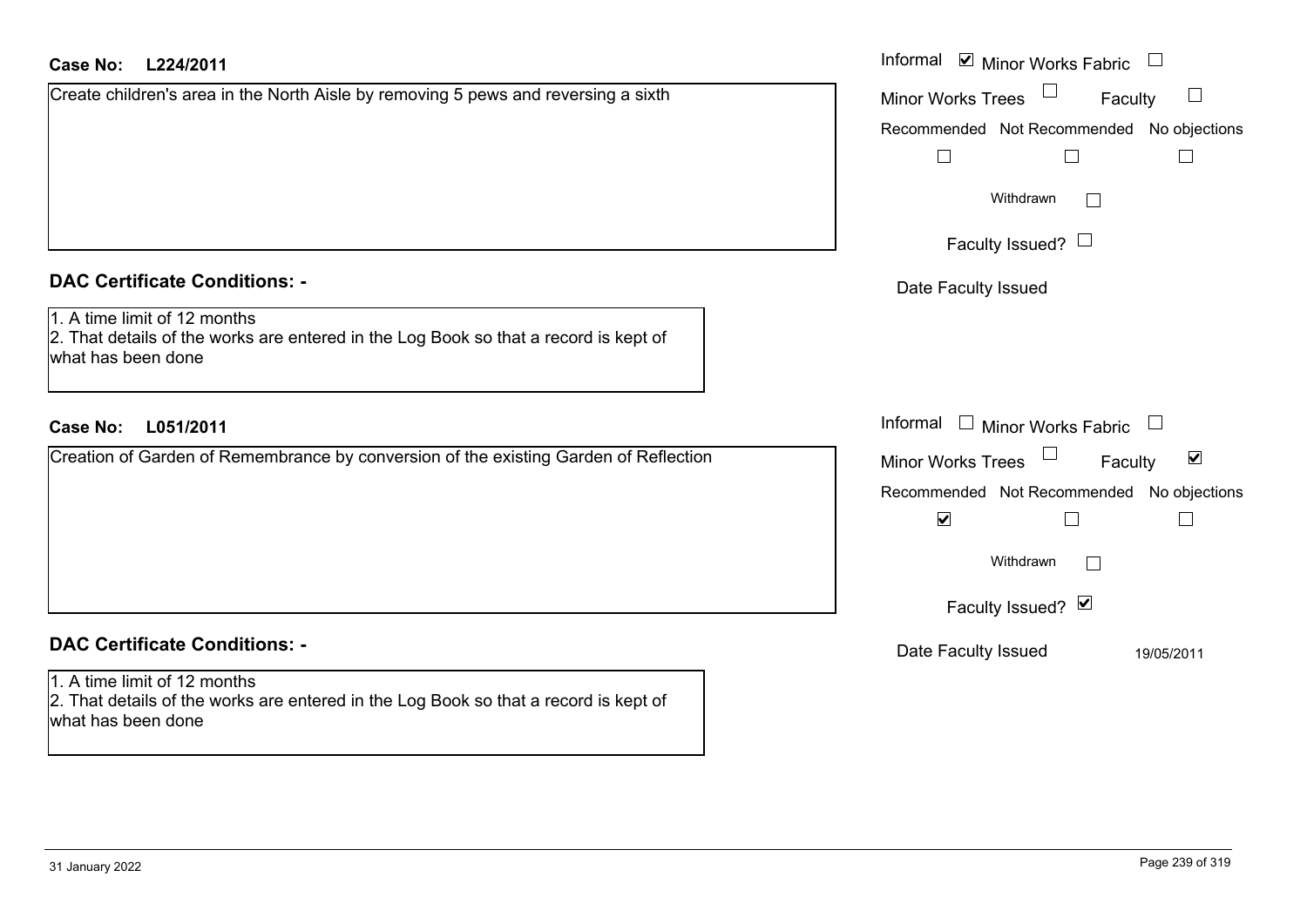|  |  | <b>DAC Certificate Conditions: -</b> |  |
|--|--|--------------------------------------|--|
|--|--|--------------------------------------|--|

1. A time limit of 12 months

2. That details of the works are entered in the Log Book so that a record is kept of what has been done

3. That all visible gas pipework should be indentified to current regulations and a

| Informal<br>$\Box$ Minor Works Fabric     |         |            |  |
|-------------------------------------------|---------|------------|--|
| <b>Minor Works Trees</b>                  | Faculty |            |  |
| Recommended Not Recommended No objections |         |            |  |
|                                           |         |            |  |
| Withdrawn                                 |         |            |  |
| Faculty Issued? Ø                         |         |            |  |
| Date Faculty Issued                       |         | 17/08/2012 |  |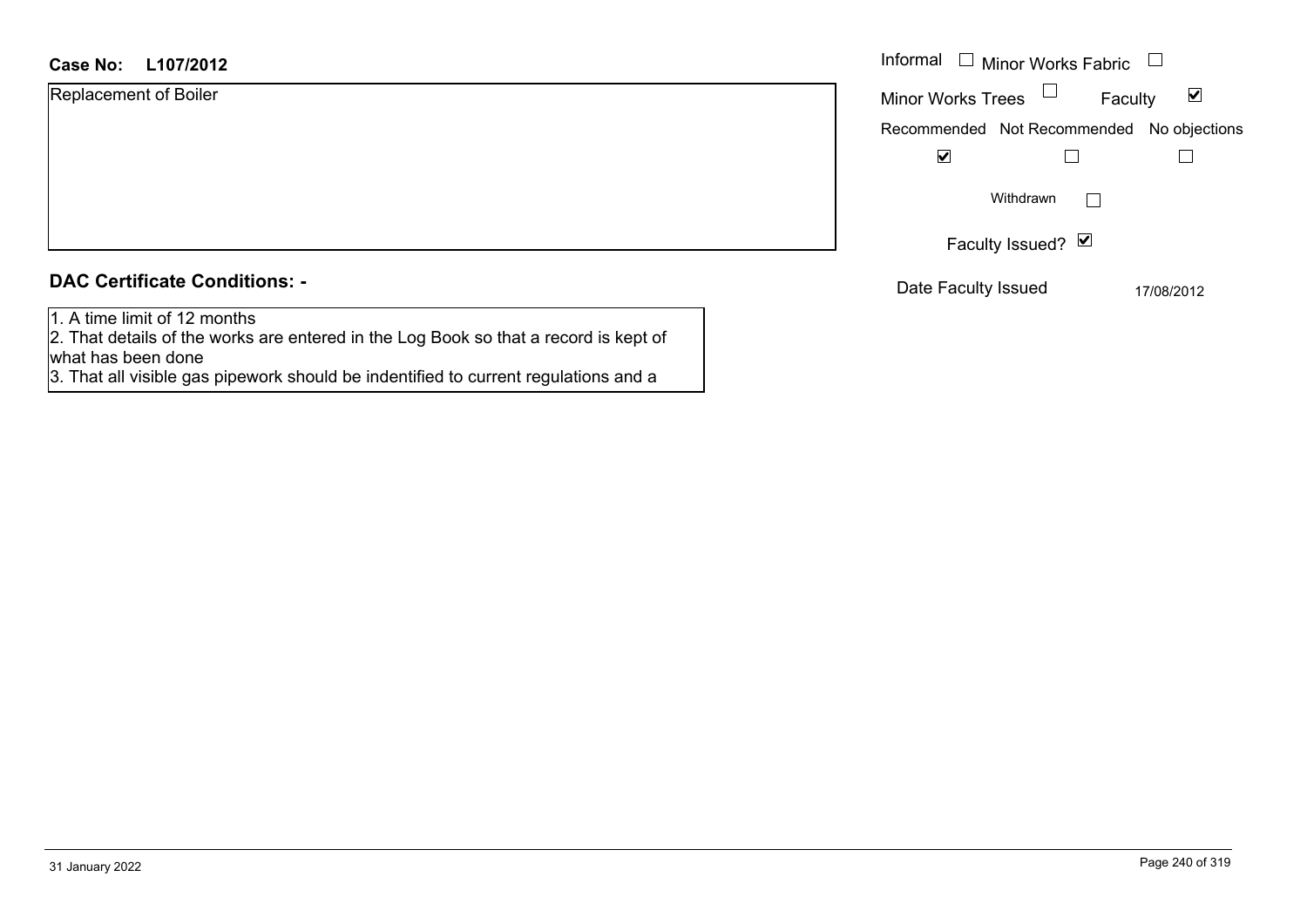|                                                                                                                                                                                                                                                                                                                                                                                                                                                                                                                                                                                                                                                                                                                                                                                                                                                                                                                                                                                                                                                                                                                                                                                                                                                                    |                                                                                                                                 | Informal $\Box$ Minor Works Fabric |  |
|--------------------------------------------------------------------------------------------------------------------------------------------------------------------------------------------------------------------------------------------------------------------------------------------------------------------------------------------------------------------------------------------------------------------------------------------------------------------------------------------------------------------------------------------------------------------------------------------------------------------------------------------------------------------------------------------------------------------------------------------------------------------------------------------------------------------------------------------------------------------------------------------------------------------------------------------------------------------------------------------------------------------------------------------------------------------------------------------------------------------------------------------------------------------------------------------------------------------------------------------------------------------|---------------------------------------------------------------------------------------------------------------------------------|------------------------------------|--|
| Creation of a focussed "Memorial Chapel" in the North Aisle by: -<br>1. a) Removal and disposal of three Pews and associated Pew Platform<br>b) Installation of new York stone: -<br>i) Paved floor<br>ii) Bench to mask the existing heating pipework<br>beneath the wall between the easternmost windows in the north wall of the North Aisle<br>[2. Re-location of the two Charity Boards currently between the easternmost windows on the north Wall<br>of the North Aisle to either side of the Charity Board on the wall between the westernmost windows in<br>the north wall of the North Aisle<br>3. Re-location of the three-part War Memorial currently on the west wall of the Choir Vestry in the South<br>Transept to the area between the two easternmost windows on the north Wall of the North Aisle<br>4. Re-location of the three War Memorial Plaques currently below the High Altar in the Chancel to a<br>position below the re-located three-part War Memorial on the north Wall of the North Aisle<br>5. Re-location of the Trinity War Memorial currently on the southeast corner wall of the base of the<br>Tower to a position below the dado rail and the re-located three War Memorial Plaques on the north<br>Wall of the North Aisle | <b>Minor Works Trees</b><br>Recommended Not Recommended No objections<br>$\blacktriangledown$<br>Withdrawn<br>Faculty Issued? Ø | Faculty                            |  |

1. That details of the works are entered in the Log Book so that a record is kept of what has been done

2. That the PCC submits details of the interpretation material for the War Memorials to be approved by the DAC

Date Faculty Issued 01/12/2014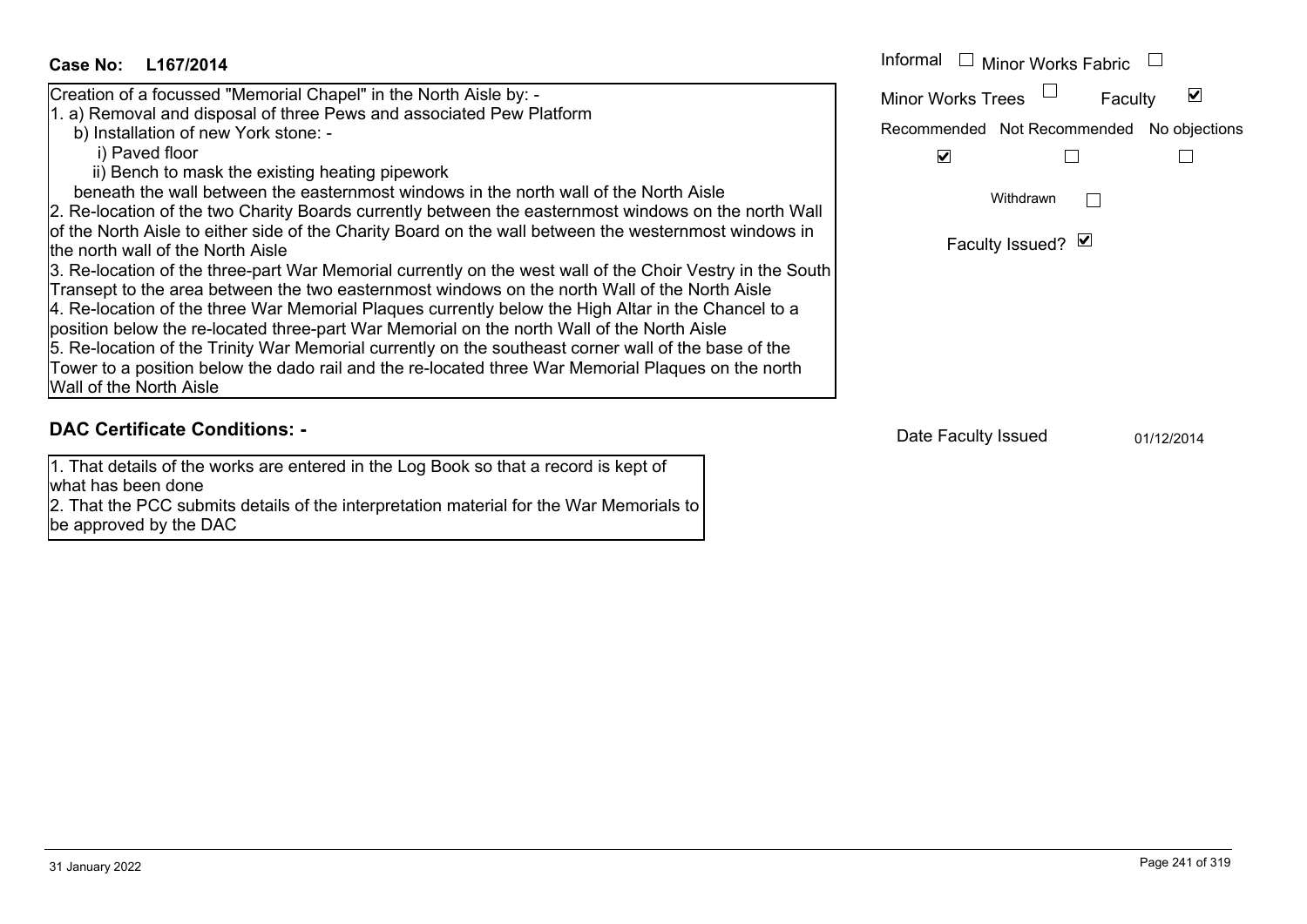#### **L182/2015Case No:** Informal

| In the Porch, installation of 45cm x 25cm acrylic sign acknowledging the HLF grant |
|------------------------------------------------------------------------------------|
|                                                                                    |
|                                                                                    |
|                                                                                    |
|                                                                                    |
|                                                                                    |
|                                                                                    |

#### **DAC Certificate Conditions: -**

#### 1. A time limit of 12 months

2. That details of the works are entered in the Log Book so that a record is kept of what has been done

3. That, where possible, all fixings should be made into joints, not stonework, using

#### **L001/2015Case No:** Informal

Replacement of 8 x Lamp fittings in the Chancel with LED spot lamps

### **DAC Certificate Conditions: -**

#### 1. A time limit of 12 months

2. That details of the works are entered in the Log Book so that a record is kept of what has been done

3. That, in line with the requirement and advice of the Ecclesiastical Insurance Group,

| Informal |                          | <b>Minor Works Fabric</b>                 | $\overline{\mathbf{v}}$ |
|----------|--------------------------|-------------------------------------------|-------------------------|
|          | <b>Minor Works Trees</b> | Faculty                                   |                         |
|          | $\blacktriangledown$     | Recommended Not Recommended No objections |                         |
|          | Withdrawn                |                                           |                         |
|          | Faculty Issued? $\Box$   |                                           |                         |
|          | Date Faculty Issued      |                                           |                         |
|          |                          |                                           |                         |
|          |                          |                                           |                         |
| Informal |                          | <b>Minor Works Fabric</b>                 | $\overline{\mathbf{v}}$ |
|          | <b>Minor Works Trees</b> | Faculty                                   |                         |
|          | $\blacktriangledown$     | Recommended Not Recommended No objections |                         |
|          | Withdrawn                |                                           |                         |
|          | Faculty Issued?          |                                           |                         |
|          | Date Faculty Issued      |                                           |                         |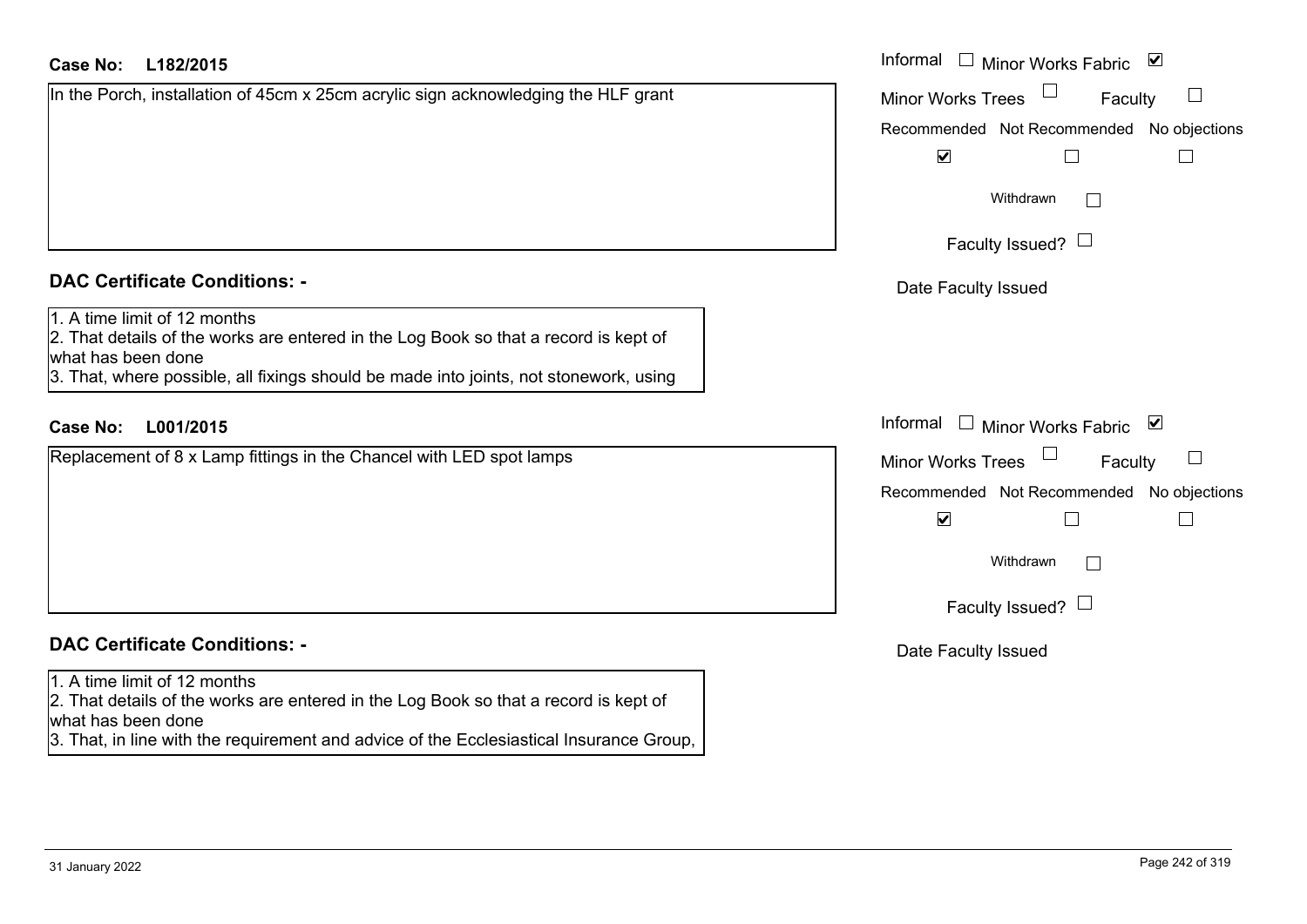#### **Case No:**

| Roof repairs to                                                                                                                                                                                                                                                                                                                                                                       |  |  |
|---------------------------------------------------------------------------------------------------------------------------------------------------------------------------------------------------------------------------------------------------------------------------------------------------------------------------------------------------------------------------------------|--|--|
| $\lambda$ $\sim$ $\lambda$ $\sim$ $\lambda$ $\sim$ $\lambda$ $\sim$ $\lambda$ $\sim$ $\lambda$ $\sim$ $\lambda$ $\sim$ $\lambda$ $\sim$ $\lambda$ $\sim$ $\lambda$ $\sim$ $\lambda$ $\sim$ $\lambda$ $\sim$ $\lambda$ $\sim$ $\lambda$ $\sim$ $\lambda$ $\sim$ $\lambda$ $\sim$ $\lambda$ $\sim$ $\lambda$ $\sim$ $\lambda$ $\sim$ $\lambda$ $\sim$ $\lambda$ $\sim$ $\lambda$ $\sim$ |  |  |

- 1. South Aisle
- 2. South Transept
- 3. South Clerestory

#### **DAC Certificate Conditions: -**

1. That details of the works are entered in the Log Book so that a record is kept of what has been done

2. That any plumbers marks found on existing lead should be photographed, identified and cut-out, then retained or spot-welded back into the new lead work according to

#### **Case No:**

Removal and Disposal of 3 freestanding Pews

#### **DAC Certificate Conditions: -**

1. That details of the works are entered in the Log Book so that a record is kept of what has been done

2. That the pews should be sold or the timber appropriately recycled

|                                                                                                                                                                                                                                                       | Informal<br>$\Box$<br>⊻<br><b>Minor Works Fabric</b>                                                                                                               |
|-------------------------------------------------------------------------------------------------------------------------------------------------------------------------------------------------------------------------------------------------------|--------------------------------------------------------------------------------------------------------------------------------------------------------------------|
| airs to<br>Aisle<br>Transept<br>Clerestory                                                                                                                                                                                                            | Minor Works Trees<br>$\Box$<br>Faculty<br>Recommended Not Recommended No objections<br>$\blacktriangledown$                                                        |
|                                                                                                                                                                                                                                                       | Withdrawn<br>Faculty Issued? $\Box$                                                                                                                                |
| rtificate Conditions: -                                                                                                                                                                                                                               | Date Faculty Issued                                                                                                                                                |
| etails of the works are entered in the Log Book so that a record is kept of<br>been done<br>ny plumbers marks found on existing lead should be photographed, identified<br>out, then retained or spot-welded back into the new lead work according to |                                                                                                                                                                    |
|                                                                                                                                                                                                                                                       | Informal<br>$\mathbf{1}$<br>Minor Works Fabric                                                                                                                     |
| and Disposal of 3 freestanding Pews                                                                                                                                                                                                                   | $\blacktriangledown$<br><b>Minor Works Trees</b><br>Faculty<br>Recommended Not Recommended No objections<br>$\blacktriangledown$<br>Withdrawn<br>Faculty Issued? Ø |
| rtificate Conditions: -                                                                                                                                                                                                                               | Date Faculty Issued<br>20/09/2016                                                                                                                                  |
| etails of the works are entered in the Log Book so that a record is kept of                                                                                                                                                                           |                                                                                                                                                                    |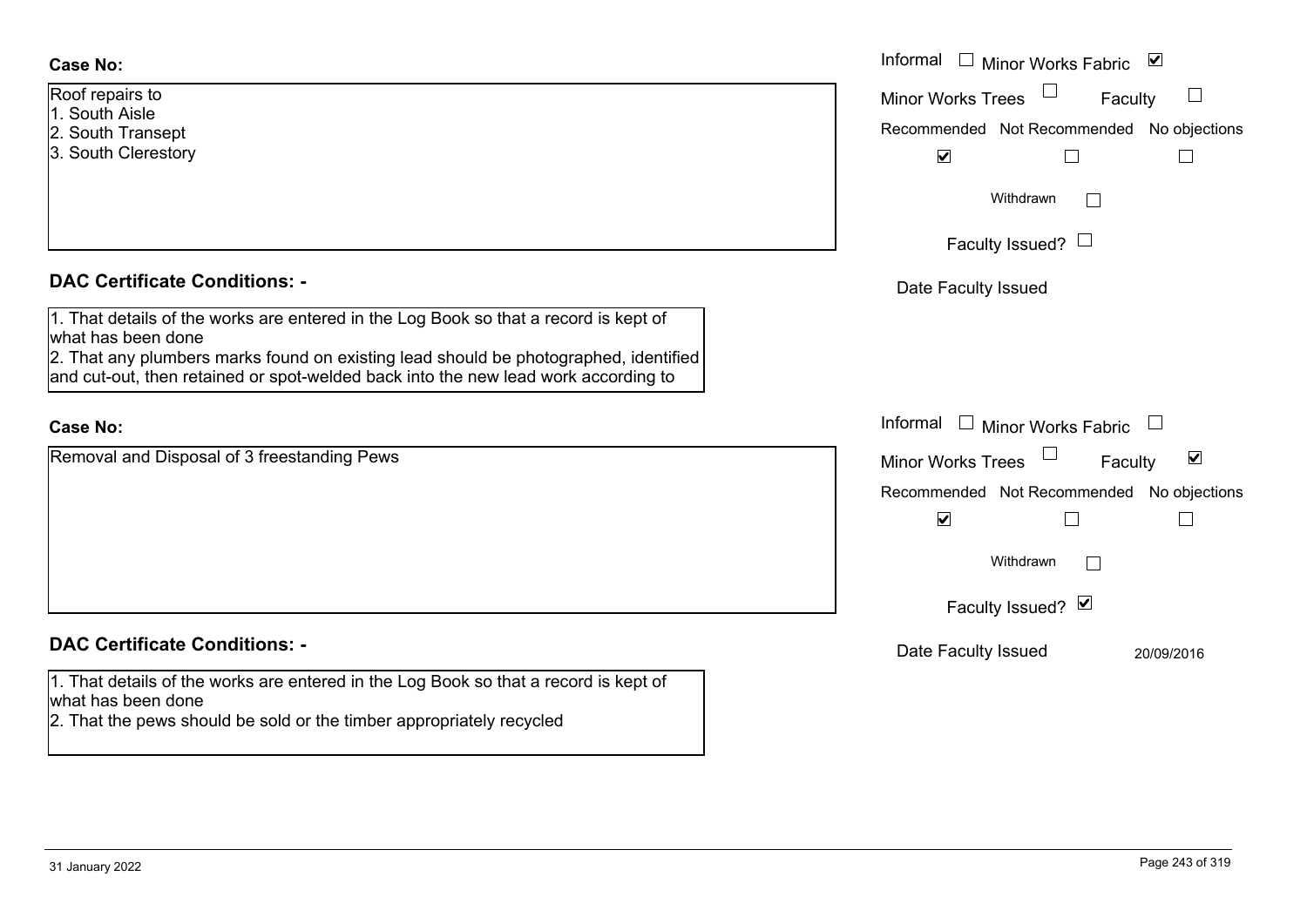| <b>Minor Works Trees</b><br>☑<br>Faculty<br>Recommended Not Recommended No object |
|-----------------------------------------------------------------------------------|
|                                                                                   |
|                                                                                   |
| Withdrawn                                                                         |
| Faculty Issued? $\Box$                                                            |
| Date Faculty Issued                                                               |
|                                                                                   |
|                                                                                   |

1. That details of the works are entered in the Log Book so that a record is kept of what has been done

Re-ordering comprising: -

Rooms (with lift)

**Case No:**

2. Re-location of the Font to a more prominent position on the east-west axis 3. Re-location of the Organ console to the east end of the church

1. Re-organising of the former Vestry and Organ Chamber to produce a two-storey provision of Meeting

Informal

- 4. Installation of ramp / lift to the crossing Dais
- 5. Installation of Servery / Kitchenette at the west end of the North Aisle
- 6. Improvement of the welcome through the West Door
- 7. Replacement of Pews in Nave and Aisles with chairs
- 8. Screening off of the Burton Chapel in the South Aisle
- 9. Creation of discrete of storage

#### $\blacktriangledown$ Faculty Minor Works Trees Recommended Not Recommended No objections

 $\Box$ 

Withdrawn $\overline{\mathbf{v}}$ 

 $\Box$ 

|  | Faculty Issued? $\Box$ |
|--|------------------------|
|--|------------------------|

Informal  $\Box$  Minor Works Fabric  $\Box$ 

Date Faculty Issued

 $\Box$ 

tions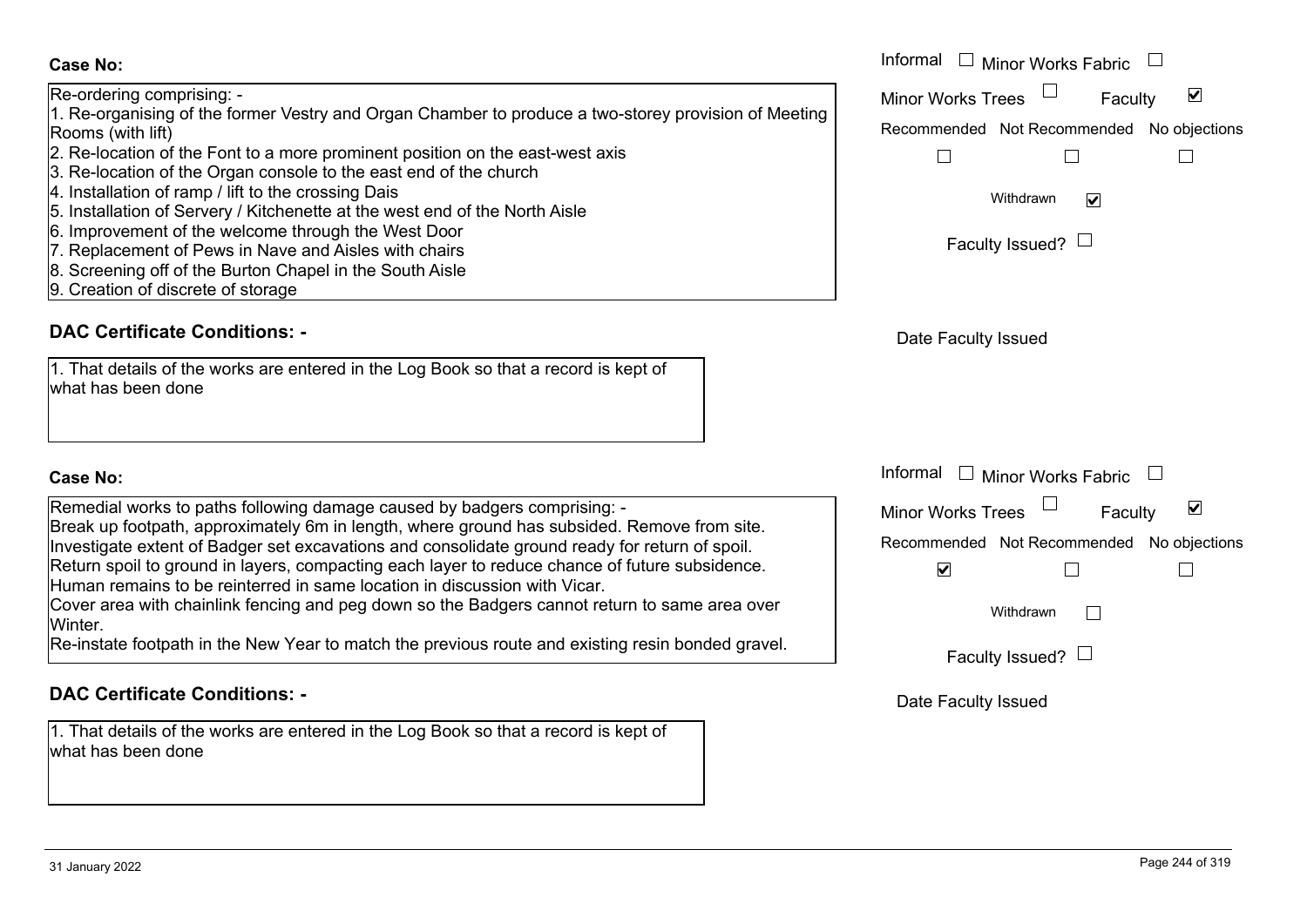| <b>Case No:</b>                                                                                            | Informal $\Box$ Minor Works Fabric $\Box$            |
|------------------------------------------------------------------------------------------------------------|------------------------------------------------------|
| Remedial works to deal with badger damage to paths                                                         | $\blacktriangledown$<br>Minor Works Trees<br>Faculty |
|                                                                                                            | Recommended Not Recommended No objections            |
|                                                                                                            | $\Box$<br>$\Box$                                     |
|                                                                                                            | Withdrawn                                            |
|                                                                                                            | Faculty Issued? $\Box$                               |
| <b>DAC Certificate Conditions: -</b>                                                                       | Date Faculty Issued                                  |
| 1. That details of the works are entered in the Log Book so that a record is kept of<br>what has been done |                                                      |
| <b>Case No:</b>                                                                                            | Informal □ Minor Works Fabric ⊠                      |
| Works on the roofs and stonework                                                                           | Minor Works Trees<br>Faculty                         |
|                                                                                                            | Recommended Not Recommended No objections            |
|                                                                                                            | $\blacktriangledown$                                 |
|                                                                                                            | Withdrawn                                            |
|                                                                                                            | Faculty Issued? $\Box$                               |
| <b>DAC Certificate Conditions: -</b>                                                                       | Date Faculty Issued                                  |
| 1. That details of the works are entered in the Log Book so that a record is kept of<br>what has been done |                                                      |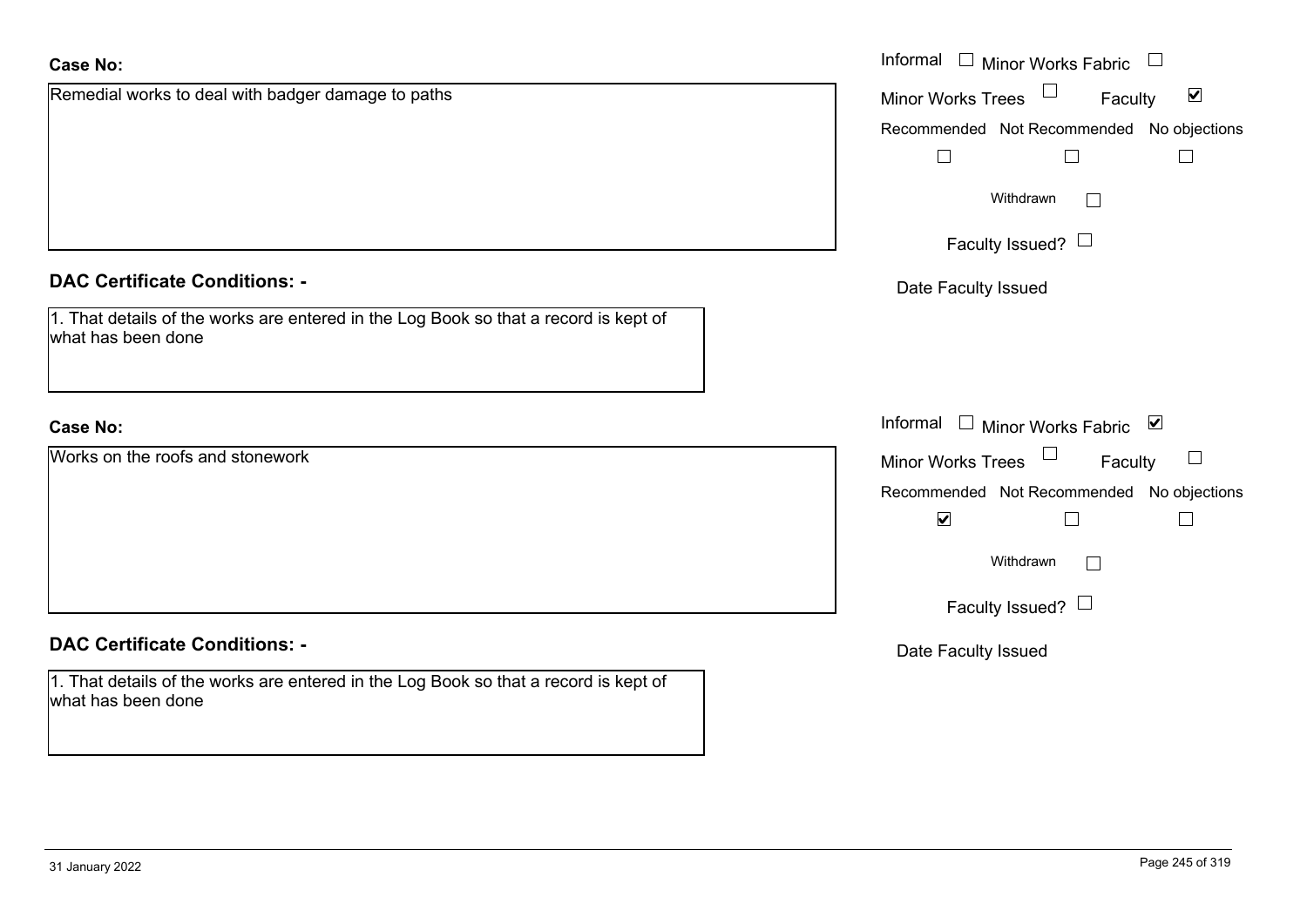| <b>Case No:</b>                                                                                                                                                                                                                                                                                        | Informal<br><b>Minor Works Fabric</b>                                                                                                                                              |
|--------------------------------------------------------------------------------------------------------------------------------------------------------------------------------------------------------------------------------------------------------------------------------------------------------|------------------------------------------------------------------------------------------------------------------------------------------------------------------------------------|
| In the kitchen area of the Trinity Rooms: -<br>1. Removal of the existing carpet<br>2. Installation of a vinyl floor covering (wood plank effect) with a breathable underlay<br>N.B. The existing carpet is laid onto plywood sheeting which has been nailed down to the wooden<br>floorboards beneath | $\blacktriangledown$<br><b>Minor Works Trees</b><br>Faculty<br>Recommended Not Recommended<br>No objections<br>$\blacktriangledown$<br>Withdrawn<br>Faculty Issued? Ø              |
| <b>DAC Certificate Conditions: -</b>                                                                                                                                                                                                                                                                   | Date Faculty Issued<br>25/01/2018                                                                                                                                                  |
| 1. That details of the works are entered in the Log Book so that a record is kept of<br>what has been done<br>2. That there should be four vents of a minimum size of 100x75mm in the positions<br>agreed with the Project Architect                                                                   |                                                                                                                                                                                    |
| <b>Case No:</b>                                                                                                                                                                                                                                                                                        | Informal<br>Minor Works Fabric<br>$\mathbf{1}$                                                                                                                                     |
| Transfer the Schofield Chair to Loughborough University                                                                                                                                                                                                                                                | $\blacktriangledown$<br><b>Minor Works Trees</b><br>Faculty<br>Recommended Not Recommended No objections<br>$\blacktriangledown$<br>Withdrawn<br>$\mathbb{R}$<br>Faculty Issued? Ø |
| <b>DAC Certificate Conditions: -</b>                                                                                                                                                                                                                                                                   | Date Faculty Issued<br>11/05/2017                                                                                                                                                  |
| 1. That details of the works are entered in the Log Book so that a record is kept of<br>what has been done                                                                                                                                                                                             |                                                                                                                                                                                    |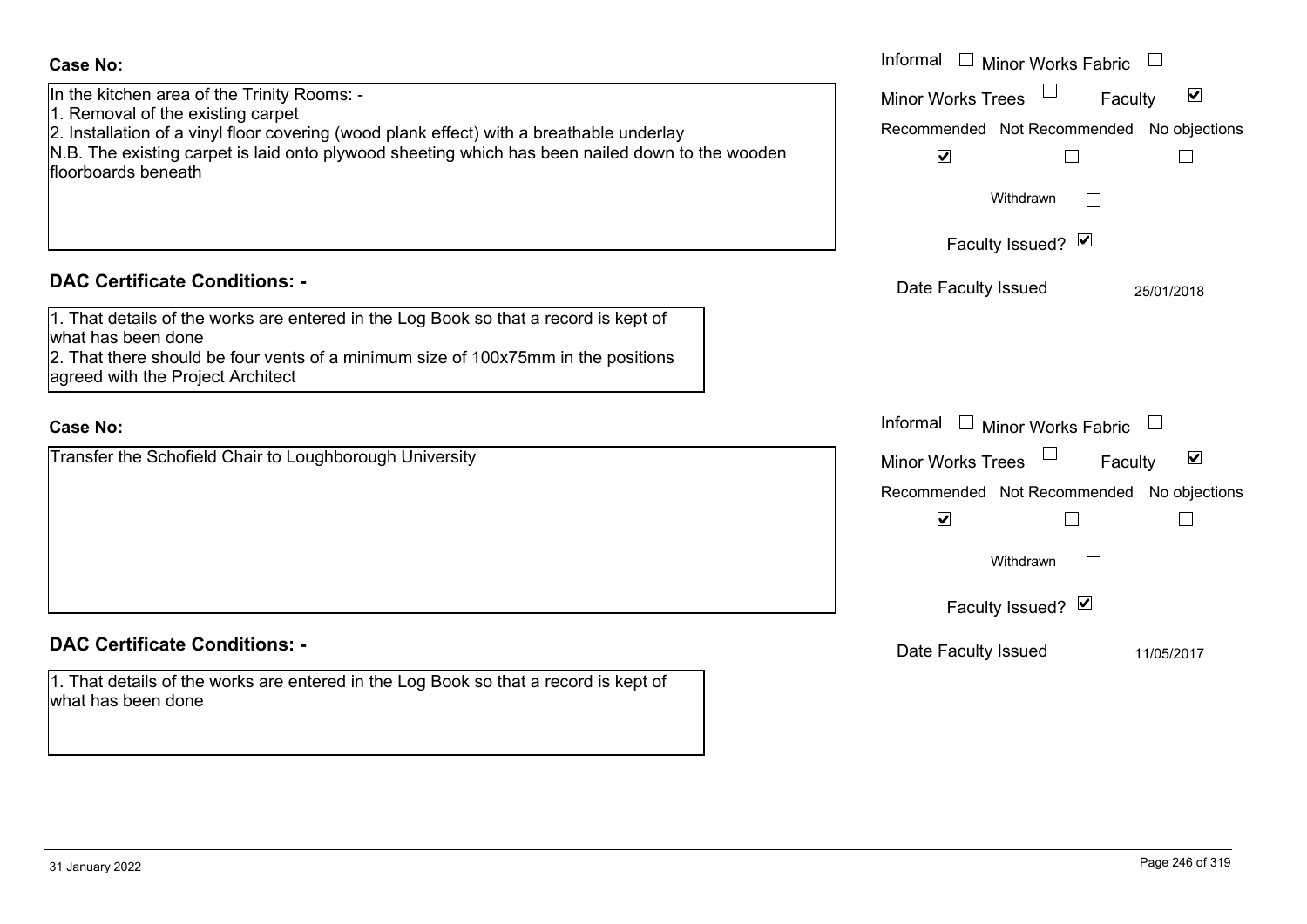| <b>Case No:</b>                                                                                            | Informal $\Box$ Minor Works Fabric $\Box$         |
|------------------------------------------------------------------------------------------------------------|---------------------------------------------------|
| Replacement of the lock to the South Porch door                                                            | $\Box$<br>Minor Works Trees<br>Faculty            |
|                                                                                                            | Recommended Not Recommended No objections         |
|                                                                                                            | $\blacktriangledown$                              |
|                                                                                                            | Withdrawn                                         |
|                                                                                                            | Faculty Issued? $\Box$                            |
| <b>DAC Certificate Conditions: -</b>                                                                       | Date Faculty Issued                               |
| 1. That details of the works are entered in the Log Book so that a record is kept of<br>what has been done |                                                   |
| <b>Case No:</b>                                                                                            | Informal<br>$\Box$ Minor Works Fabric $\boxtimes$ |
| Replacement of Boiler in the Trinity Rooms                                                                 | Minor Works Trees<br>Faculty<br>$\Box$            |
|                                                                                                            | Recommended Not Recommended No objections         |
|                                                                                                            | $\Box$                                            |
|                                                                                                            | Withdrawn                                         |
|                                                                                                            | Faculty Issued? $\Box$                            |
| <b>DAC Certificate Conditions: -</b>                                                                       | Date Faculty Issued                               |
| 1. That details of the works are entered in the Log Book so that a record is kept of<br>what has been done |                                                   |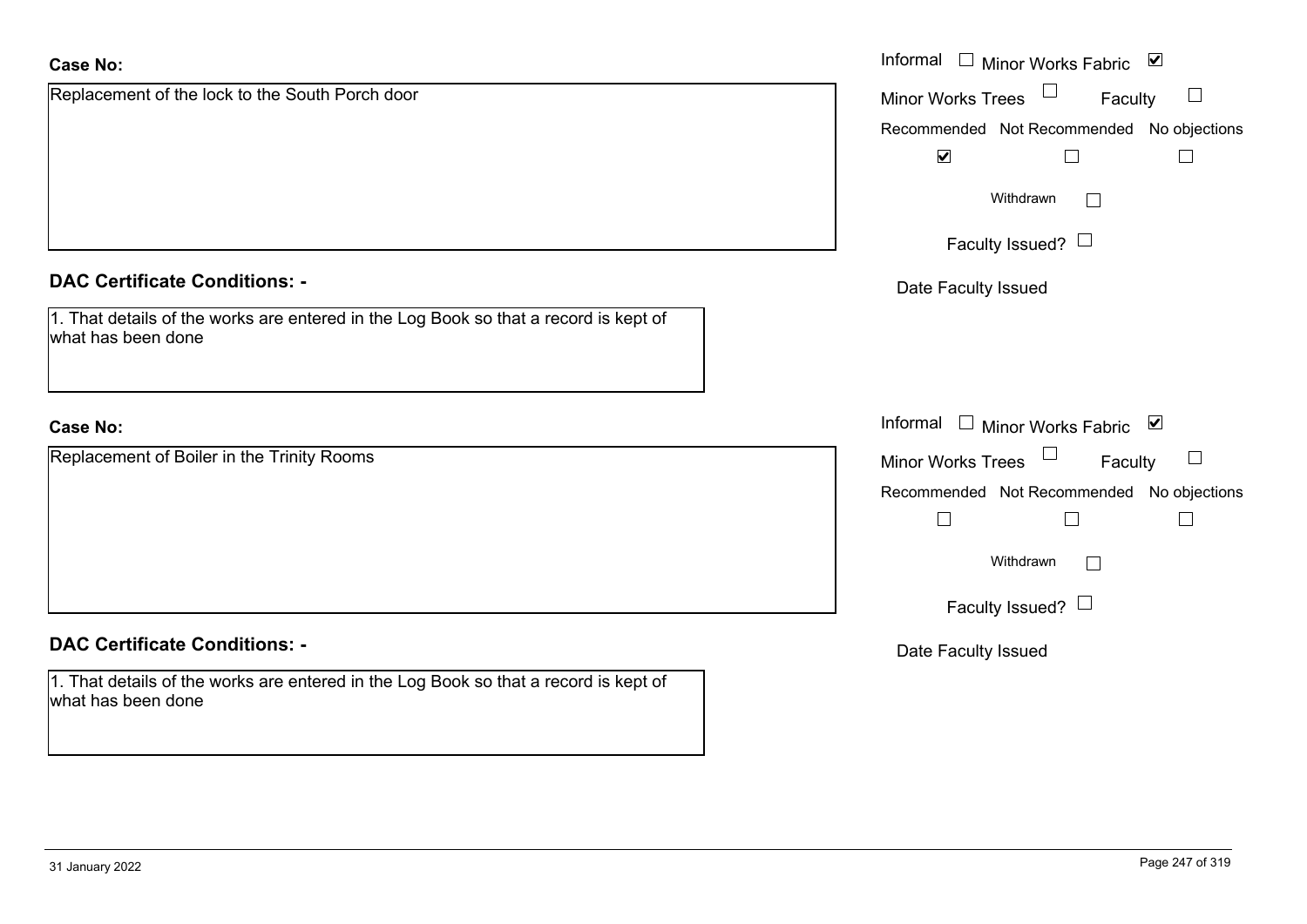| <b>Case No:</b>                                                                                            | Informal $\Box$ Minor Works Fabric $\Box$            |
|------------------------------------------------------------------------------------------------------------|------------------------------------------------------|
| Installation of new floodlight affixed to a pole to illuminate the west end of the church                  | Minor Works Trees<br>$\blacktriangledown$<br>Faculty |
|                                                                                                            | Recommended Not Recommended No objections            |
|                                                                                                            | $\Box$<br>$\Box$<br>$\Box$                           |
|                                                                                                            | Withdrawn                                            |
|                                                                                                            | Faculty Issued? $\Box$                               |
| <b>DAC Certificate Conditions: -</b>                                                                       | Date Faculty Issued                                  |
| 1. That details of the works are entered in the Log Book so that a record is kept of<br>what has been done |                                                      |
| 2. That any trenches (at least 500 mm) should be dug by hand and the DAC                                   |                                                      |
| Archaeological Adviser invited to be present during the excavations                                        |                                                      |
| <b>Case No:</b>                                                                                            | Informal $\Box$ Minor Works Fabric $\Box$            |
| Opening up of the Chancel roof to allow the investigation of the roof timbers                              | Minor Works Trees<br>$\blacktriangledown$<br>Faculty |
|                                                                                                            |                                                      |
|                                                                                                            | Recommended Not Recommended No objections            |
|                                                                                                            | $\blacktriangledown$<br>Ш                            |
|                                                                                                            | Withdrawn                                            |
|                                                                                                            | Faculty Issued? $\Box$                               |
| <b>DAC Certificate Conditions: -</b>                                                                       | Date Faculty Issued                                  |
| 1. That details of the works are entered in the Log Book so that a record is kept of<br>what has been done |                                                      |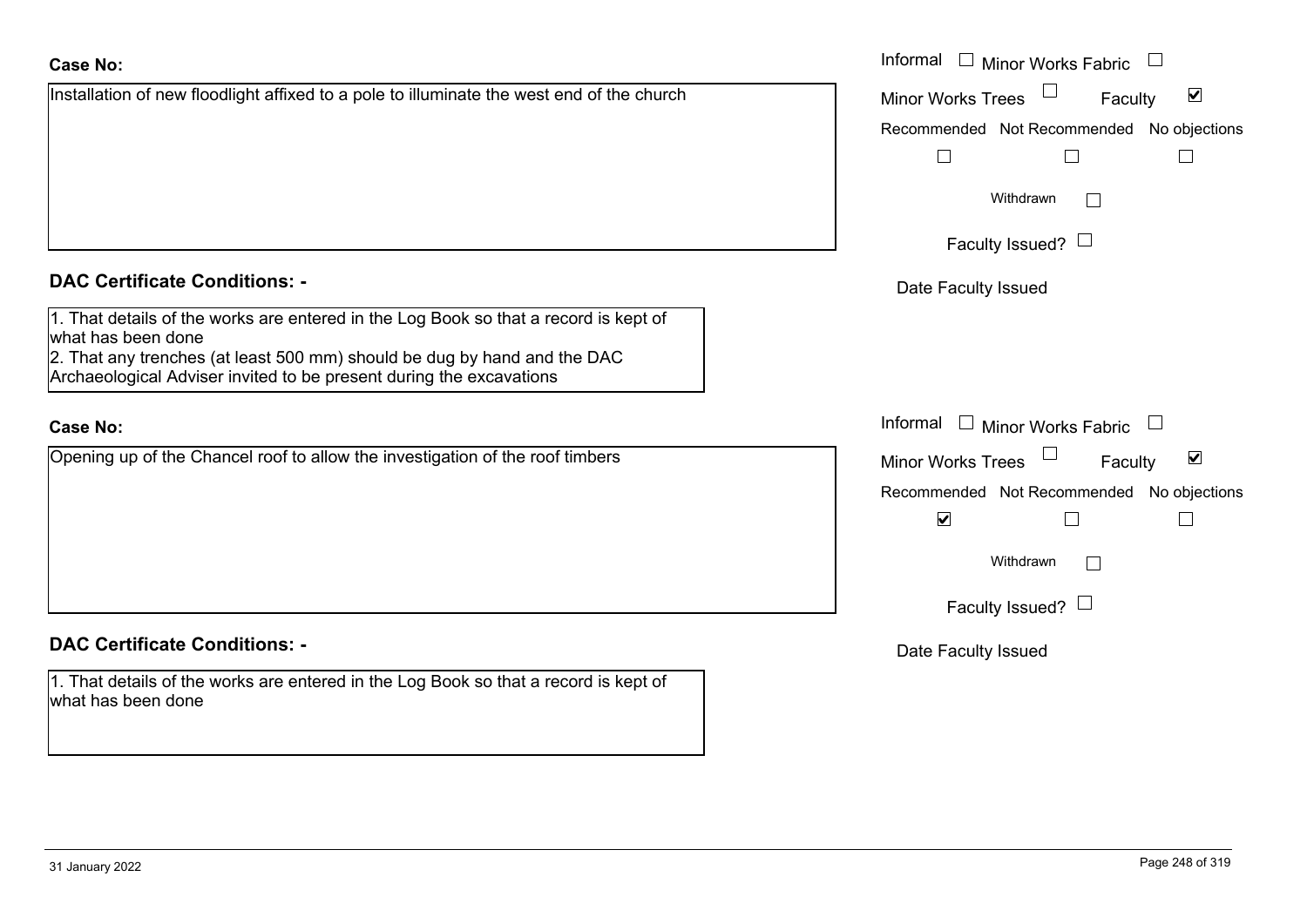| Case No:                                                                                                   | Informal<br>Minor Works Fabric $\Box$                                 |
|------------------------------------------------------------------------------------------------------------|-----------------------------------------------------------------------|
| Removal and disposal of four pews to create flexible space near the Organ Console in the Nave              | $\blacktriangledown$<br><b>Minor Works Trees</b><br>Faculty           |
|                                                                                                            | Recommended Not Recommended No objections                             |
|                                                                                                            | $\blacktriangledown$                                                  |
|                                                                                                            | Withdrawn                                                             |
|                                                                                                            | Faculty Issued? $\Box$                                                |
| <b>DAC Certificate Conditions: -</b>                                                                       | Date Faculty Issued<br>20/10/2020                                     |
| 1. That details of the works are entered in the Log Book so that a record is kept of<br>what has been done |                                                                       |
| Case No:                                                                                                   | Informal $\Box$ Minor Works Fabric $\Box$                             |
| In situ cleaning of nine wall monuments in the Chancel                                                     | $\Box$<br>$\blacktriangledown$<br><b>Minor Works Trees</b><br>Faculty |
|                                                                                                            | Recommended Not Recommended No objections                             |
|                                                                                                            | $\blacktriangledown$                                                  |
|                                                                                                            | Withdrawn                                                             |
|                                                                                                            | Faculty Issued? $\Box$                                                |
| <b>DAC Certificate Conditions: -</b>                                                                       | Date Faculty Issued<br>16/01/2020                                     |

1. That details of the works are entered in the Log Book so that a record is kept of what has been done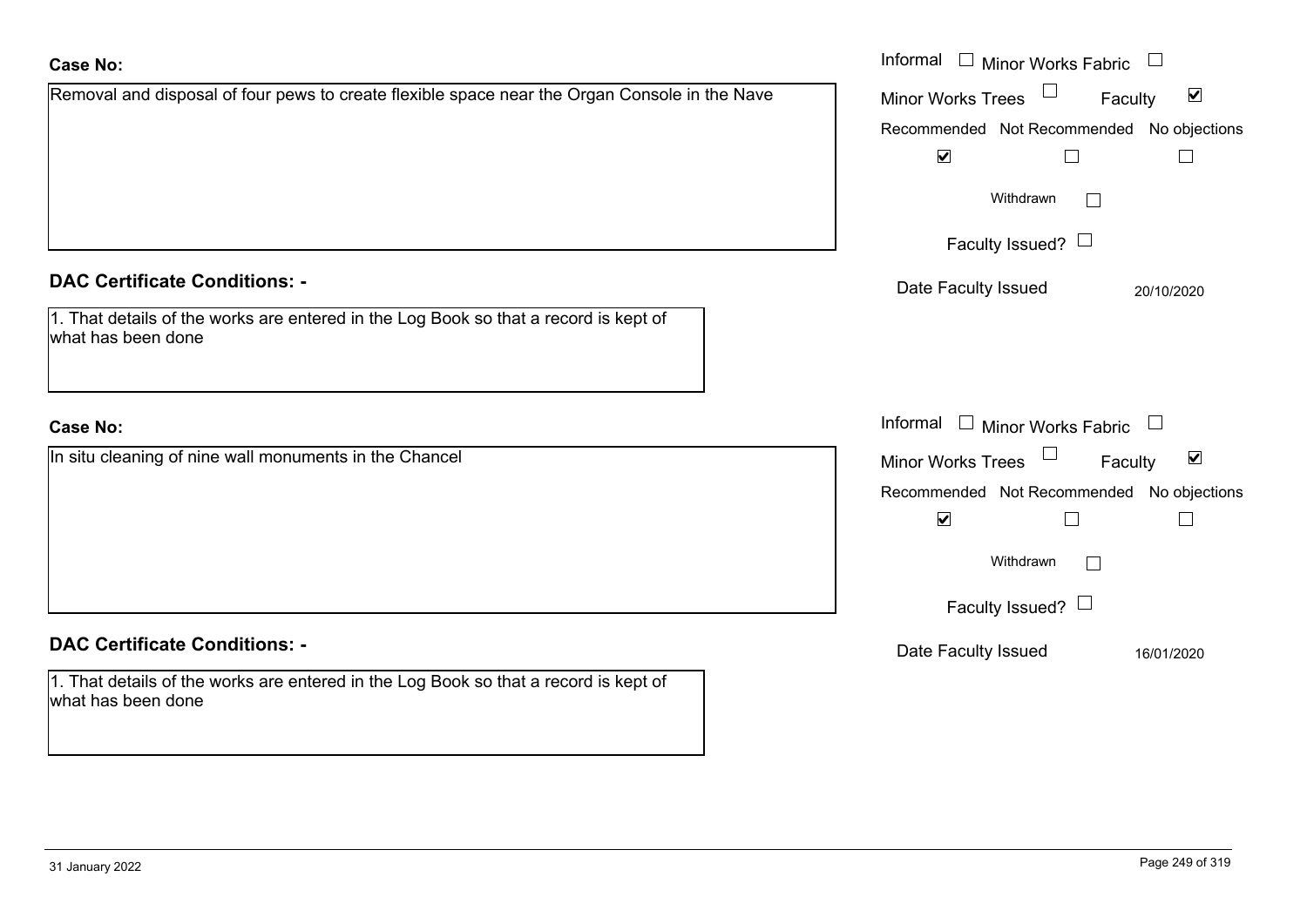| <b>Case No:</b>                                                                                                                                               | Informal $\square$<br>Minor Works Fabric ⊠                                               |
|---------------------------------------------------------------------------------------------------------------------------------------------------------------|------------------------------------------------------------------------------------------|
| Repairs to hinge on South Porch door                                                                                                                          | Minor Works Trees<br>$\Box$<br>Faculty                                                   |
|                                                                                                                                                               | Recommended Not Recommended No objections                                                |
|                                                                                                                                                               | $\blacktriangledown$                                                                     |
|                                                                                                                                                               | Withdrawn<br>$\perp$                                                                     |
|                                                                                                                                                               | Faculty Issued? $\Box$                                                                   |
| <b>DAC Certificate Conditions: -</b>                                                                                                                          | Date Faculty Issued                                                                      |
| 1. That details of the works are entered in the Log Book so that a record is kept of<br>what has been done                                                    |                                                                                          |
| <b>Case No:</b>                                                                                                                                               | Informal<br>$\Box$<br><b>Minor Works Fabric</b><br>$\begin{array}{c} \hline \end{array}$ |
| Installation of 3 additional uplighters at the side of the church                                                                                             | $\blacktriangledown$<br><b>Minor Works Trees</b><br>Faculty                              |
|                                                                                                                                                               | Recommended Not Recommended No objections                                                |
|                                                                                                                                                               | $\Box$<br>$\mathbf{L}$<br>$\mathbf{I}$                                                   |
|                                                                                                                                                               | Withdrawn<br>$\Box$                                                                      |
|                                                                                                                                                               | Faculty Issued? $\Box$                                                                   |
| <b>DAC Certificate Conditions: -</b>                                                                                                                          | Date Faculty Issued                                                                      |
| 1. That details of the works are entered in the Log Book so that a record is kept of<br>what has been done                                                    |                                                                                          |
| 2. That Human Remains should be expected when excavating within a churchyard.<br>Any remains should be recovered, treated in a respectful manner and boxed or |                                                                                          |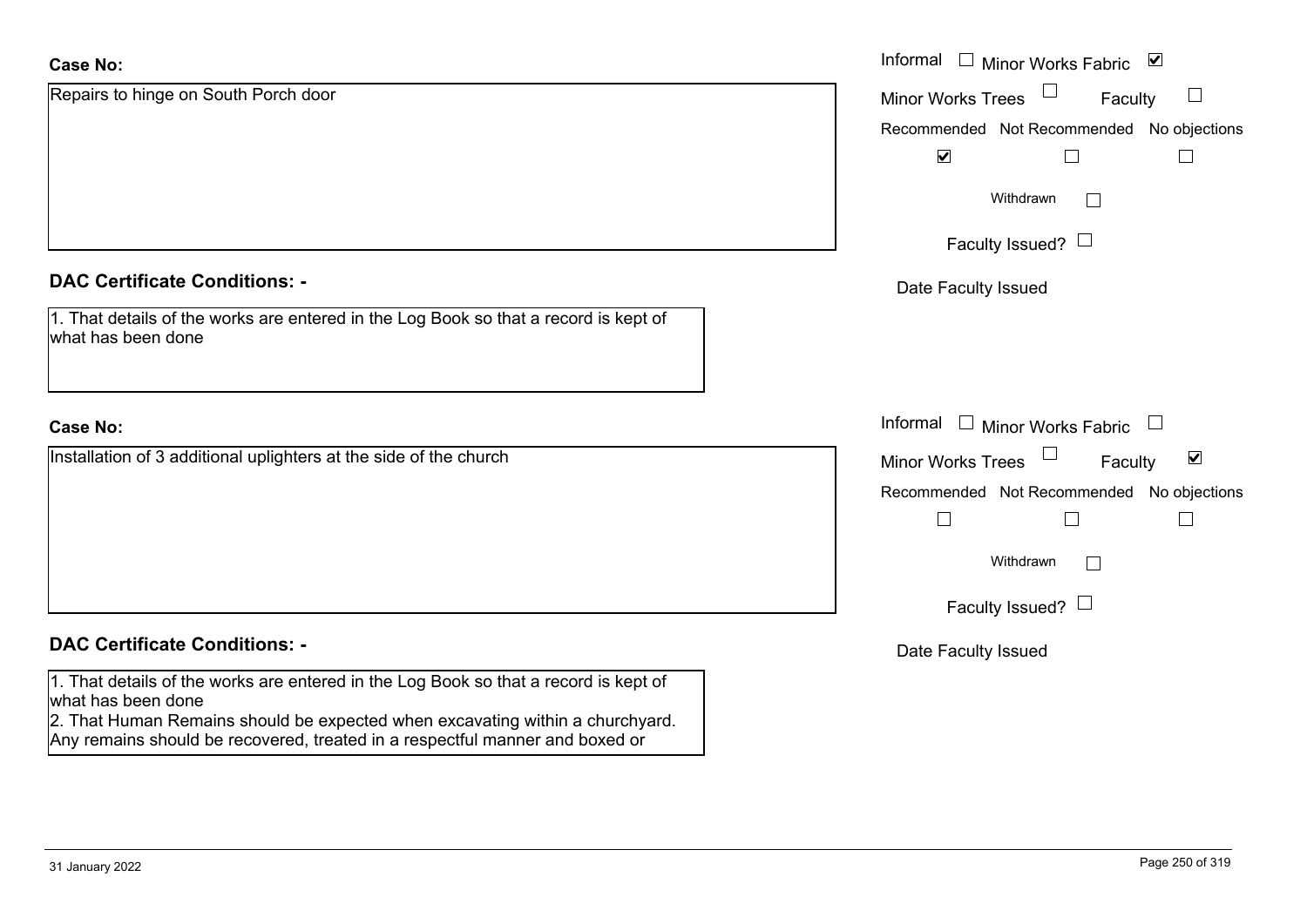| <b>Case No:</b>                                                                                                                                                                   | Informal □ Minor Works Fabric ⊠               |
|-----------------------------------------------------------------------------------------------------------------------------------------------------------------------------------|-----------------------------------------------|
| Re-decoration of the Chancel                                                                                                                                                      | Minor Works Trees<br>$\Box$<br>Faculty        |
|                                                                                                                                                                                   | Recommended Not Recommended No objections     |
|                                                                                                                                                                                   | $\overline{\mathbf{v}}$                       |
|                                                                                                                                                                                   | Withdrawn<br>$\sim$                           |
|                                                                                                                                                                                   | Faculty Issued? $\Box$                        |
| <b>DAC Certificate Conditions: -</b>                                                                                                                                              | Date Faculty Issued                           |
| 1. That details of the works are entered in the Log Book so that a record is kept of<br>what has been done                                                                        |                                               |
| 2. That the work should be carried out at the direction of the church architect                                                                                                   |                                               |
| <b>Case No:</b>                                                                                                                                                                   | Informal<br>$\Box$ Minor Works Fabric $\Box$  |
| 1. Repairs to: -                                                                                                                                                                  | <b>Minor Works Trees</b><br>$\Box$<br>Faculty |
| a) North Chancel gutter timbers & lead lining<br>b) Associated roof leadwork                                                                                                      | Recommended Not Recommended No objections     |
| 2. Repairs to external stonework                                                                                                                                                  | $\blacktriangledown$<br>$\mathbf{I}$          |
|                                                                                                                                                                                   | Withdrawn                                     |
|                                                                                                                                                                                   | Faculty Issued? $\Box$                        |
| <b>DAC Certificate Conditions: -</b>                                                                                                                                              | Date Faculty Issued                           |
| 1. That details of the works are entered in the Log Book so that a record is kept of<br>what has been done                                                                        |                                               |
| 2. Any Historic timbers will need to be fully recorded before the works are undertaken<br>3. That any stonework to be replaced is carefully checked for tool marks and, if found, |                                               |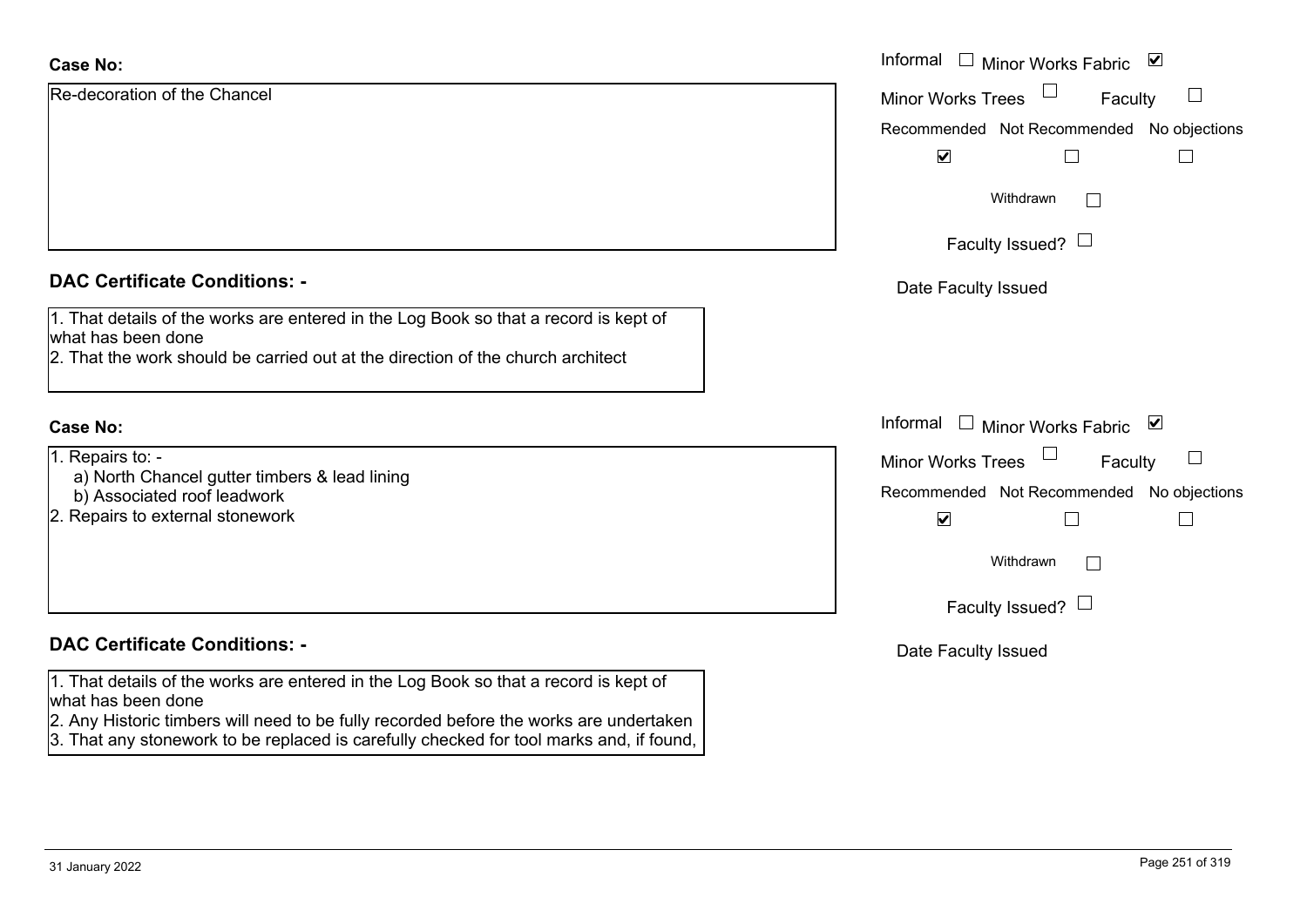| <b>Case No:</b>                                                                                                                    | Informal $\Box$ Minor Works Fabric $\Box$               |
|------------------------------------------------------------------------------------------------------------------------------------|---------------------------------------------------------|
| South Aisle roof temporary repairs                                                                                                 | $\Box$<br><b>Minor Works Trees</b><br>$\Box$<br>Faculty |
|                                                                                                                                    | Recommended Not Recommended No objections               |
|                                                                                                                                    | $\blacktriangleright$<br>П                              |
|                                                                                                                                    | Withdrawn<br>$\perp$                                    |
|                                                                                                                                    | Faculty Issued? $\Box$                                  |
| <b>DAC Certificate Conditions: -</b>                                                                                               | Date Faculty Issued                                     |
| 1. That details of the works are entered in the Log Book so that a record is kept of<br>what has been done                         |                                                         |
| <b>Case No:</b>                                                                                                                    | Informal $\Box$ Minor Works Fabric $\Box$               |
| Removal and repair of plaster damaged by historic water ingress to the east wall of the South Transept,<br>adjacent to the Chancel | Minor Works Trees<br>Faculty                            |
|                                                                                                                                    | Recommended Not Recommended No objections               |
|                                                                                                                                    | $\blacktriangledown$<br>$\Box$<br>$\Box$                |
|                                                                                                                                    | Withdrawn<br>$\Box$                                     |
|                                                                                                                                    | Faculty Issued? $\Box$                                  |
| <b>DAC Certificate Conditions: -</b>                                                                                               | Date Faculty Issued                                     |
| 1. That details of the works are entered in the Log Book so that a record is kept of<br>what has been done                         |                                                         |
| 2. That, in the event of wall paintings being discovered, the works stop immediately                                               |                                                         |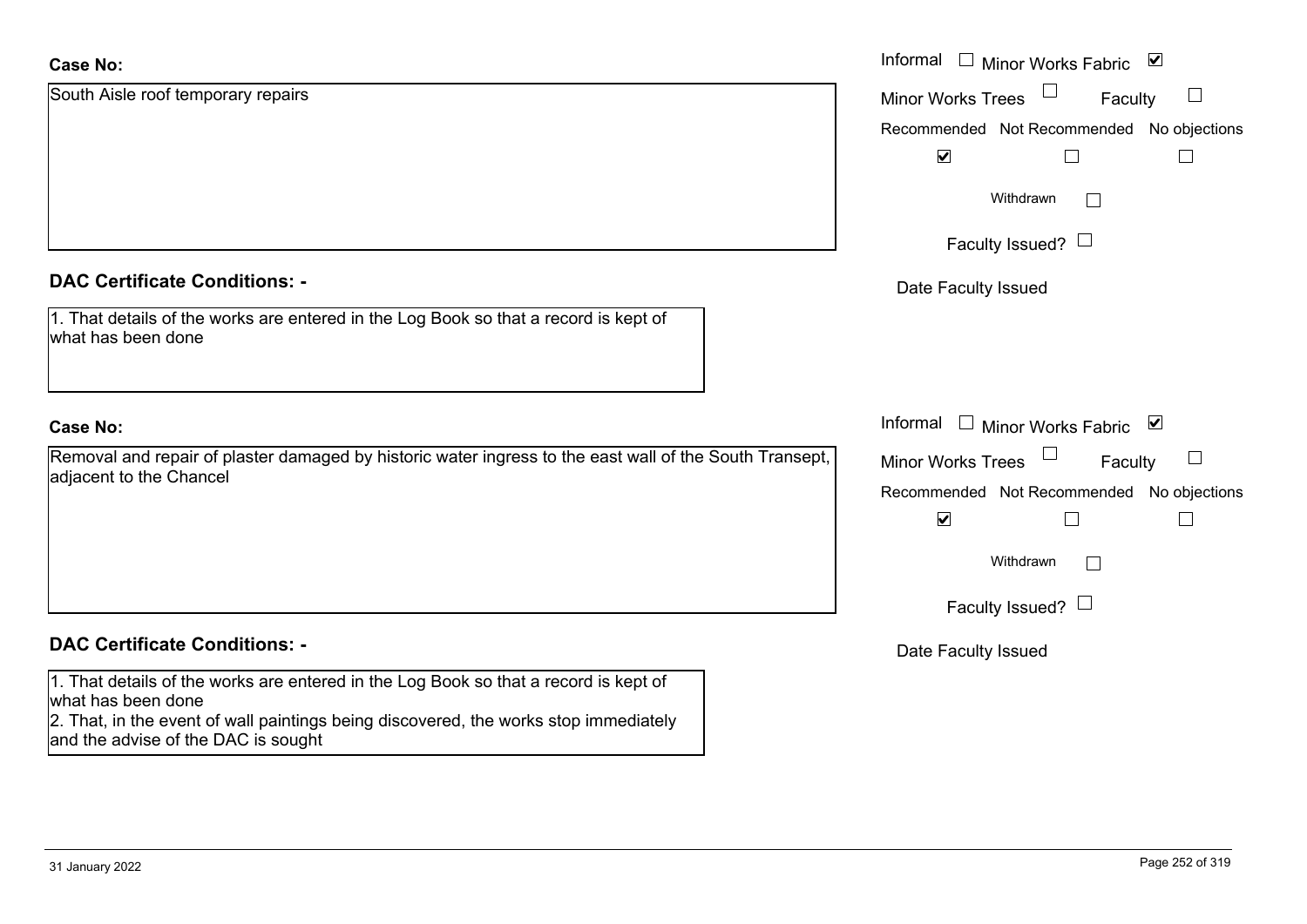### **Case No:**

1. Upgrading of Audio System 2. Installation of cameras for live streaming

|  |  | <b>DAC Certificate Conditions: -</b> |  |
|--|--|--------------------------------------|--|
|--|--|--------------------------------------|--|

1. That details of the works are entered in the Log Book so that a record is kept of what has been done

 2. If it is decided to amplify any part of a service, the PCC must install an assistive hearing system to comply with the requirements of the Equality Act 2010 (formerly

|                                     | Informal $\Box$ Minor Works Fabric $\Box$ |
|-------------------------------------|-------------------------------------------|
| ding of Audio System                | Minor Works Trees $\quad \Box$<br>Faculty |
| ation of cameras for live streaming | Recommended Not Recommended No objections |
|                                     |                                           |
|                                     | Withdrawn                                 |
|                                     | Faculty Issued? $\Box$                    |

Date Faculty Issued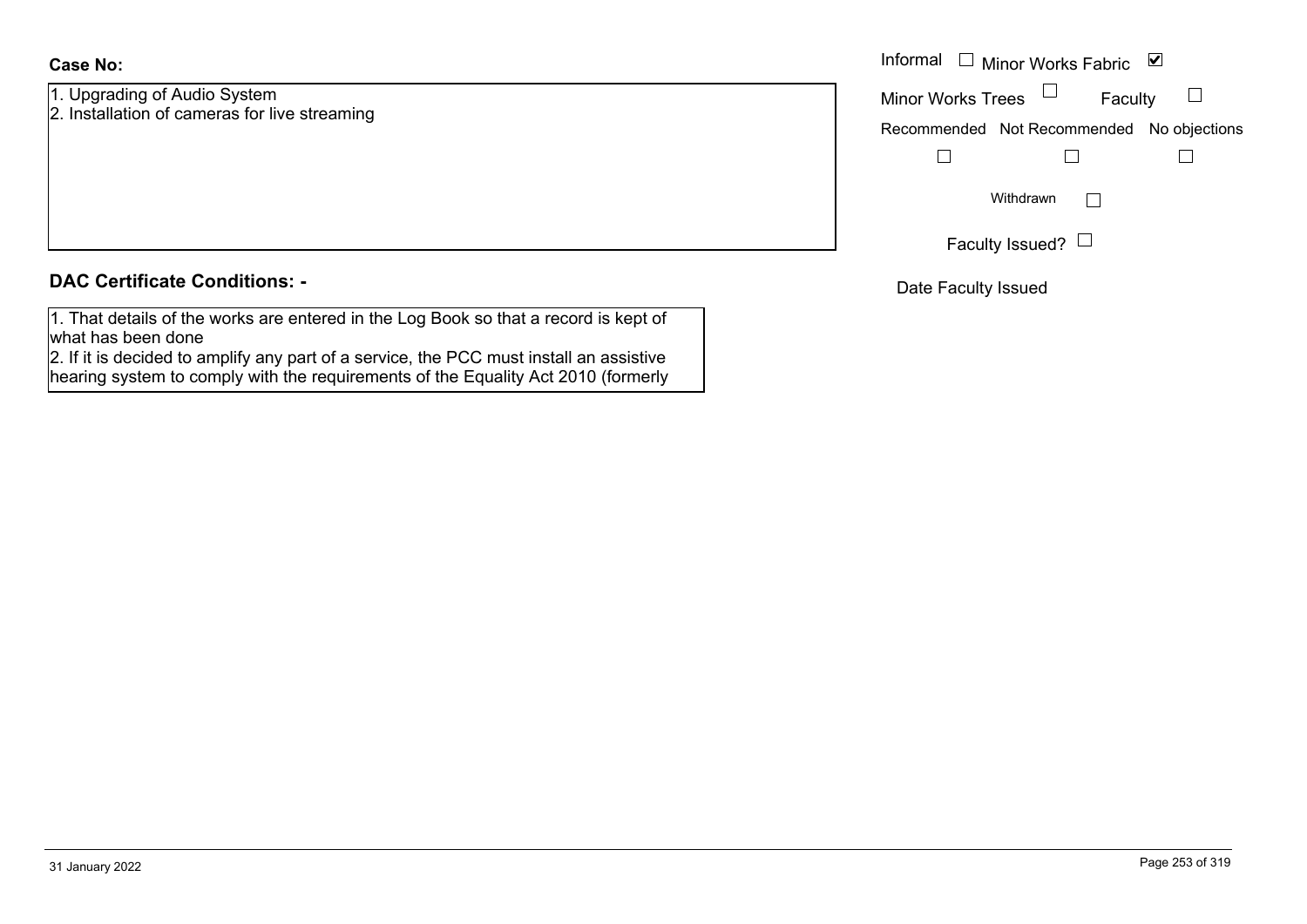#### **20105Loughborough, Emmanuel**

### **L165/2004Case No:** Informal

1. Disconnect existing 1930 Tower Clock movement from hands and dial, leaving it in position and able to be re-connected if required

2. Install asynchronous clock movement and autorestart unit to drive existing hands electrically

3. Install 5amp switched fused spurs, one as dedicated supply for the Clock

### **DAC Certificate Conditions: -**

- 1. A time limit of 12 months
- 2. The mechanical clock must be re-assembled as far as possible
- 3. The weights, pulleys and removed dialworks must be retained with the clock

| Informal<br>$\Box$ Minor Works Fabric     |                                 |
|-------------------------------------------|---------------------------------|
| <b>Minor Works Trees</b>                  | $\blacktriangledown$<br>Faculty |
| Recommended Not Recommended No objections |                                 |
|                                           |                                 |
| Withdrawn                                 |                                 |
| Faculty Issued? Ø                         |                                 |
| Date Faculty Issued                       | 07/01/2005                      |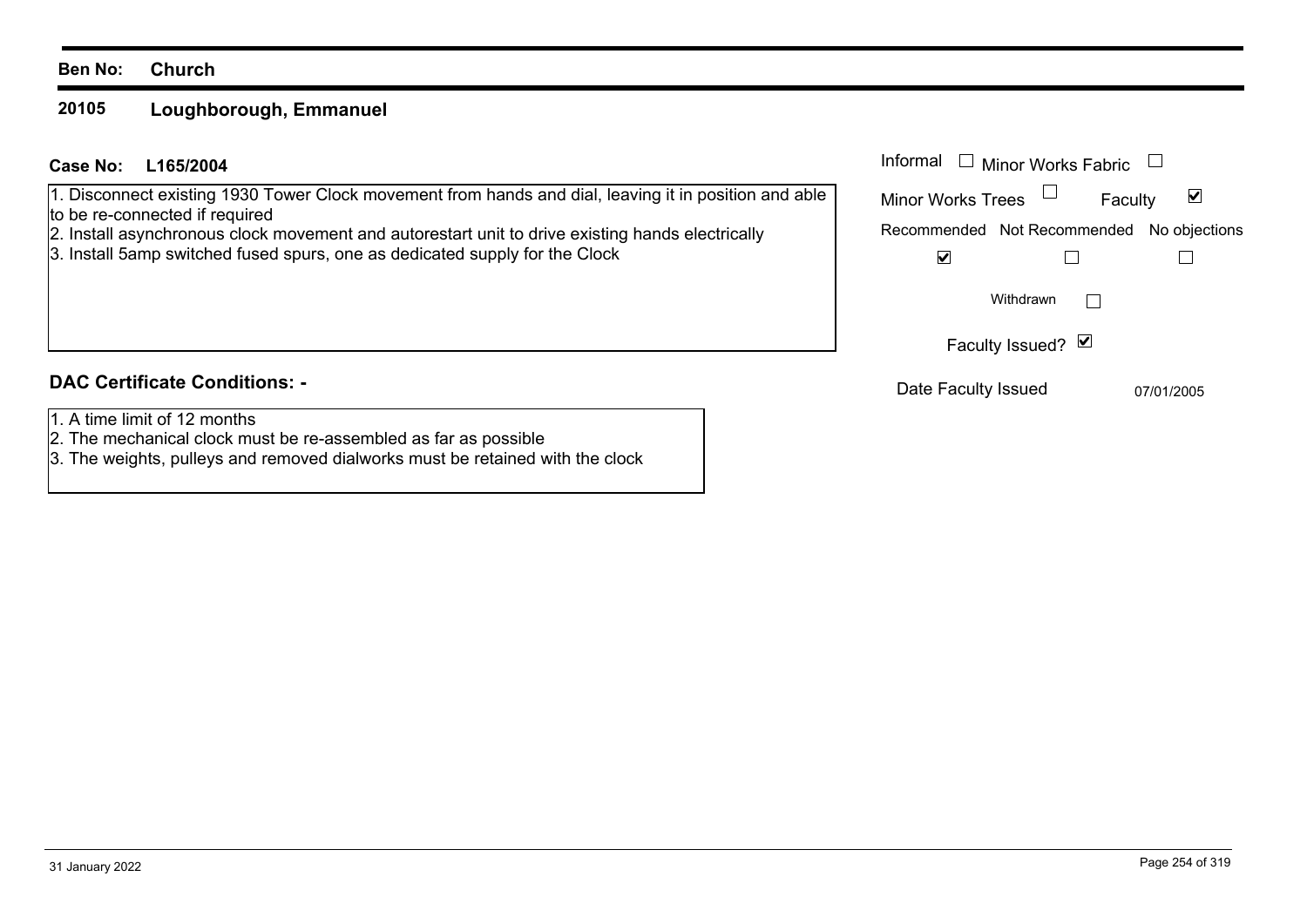| Case No:<br>L073/2005                                                                                                                        | Informal<br><b>Minor Works Fabric</b><br>$\mathbf{1}$       |
|----------------------------------------------------------------------------------------------------------------------------------------------|-------------------------------------------------------------|
| To install secondary glazing to the sky-light and window of the side chapel                                                                  | $\blacktriangledown$<br><b>Minor Works Trees</b><br>Faculty |
|                                                                                                                                              | Recommended Not Recommended No objections                   |
|                                                                                                                                              | $\blacktriangledown$<br>$\Box$                              |
|                                                                                                                                              | Withdrawn                                                   |
|                                                                                                                                              | Faculty Issued? Ø                                           |
| <b>DAC Certificate Conditions: -</b>                                                                                                         | Date Faculty Issued<br>14/09/2005                           |
| 1. A time limit of 12 months<br>2. That the secondary glazing must allow access for cleaning between the window<br>and the secondary glazing |                                                             |
| <b>Case No:</b><br>L028/2005                                                                                                                 | Informal<br>Minor Works Fabric                              |
| 1. Laying out of a turning circle                                                                                                            | $\blacktriangledown$<br><b>Minor Works Trees</b><br>Faculty |
| 2. Introduction of a second bicycle rack at the church entrance<br>3. Improvements to the layout of the main church car park                 | Recommended Not Recommended No objections                   |
|                                                                                                                                              | $\blacktriangledown$                                        |
|                                                                                                                                              | Withdrawn                                                   |
|                                                                                                                                              | Faculty Issued? Ø                                           |
| <b>DAC Certificate Conditions: -</b>                                                                                                         | Date Faculty Issued<br>14/09/2005                           |
| 1. A time limit of 12 months                                                                                                                 |                                                             |
| 2. That the PCC ensures that the marking out of the car park spaces for the disabled<br>comply with the relevant legislation                 |                                                             |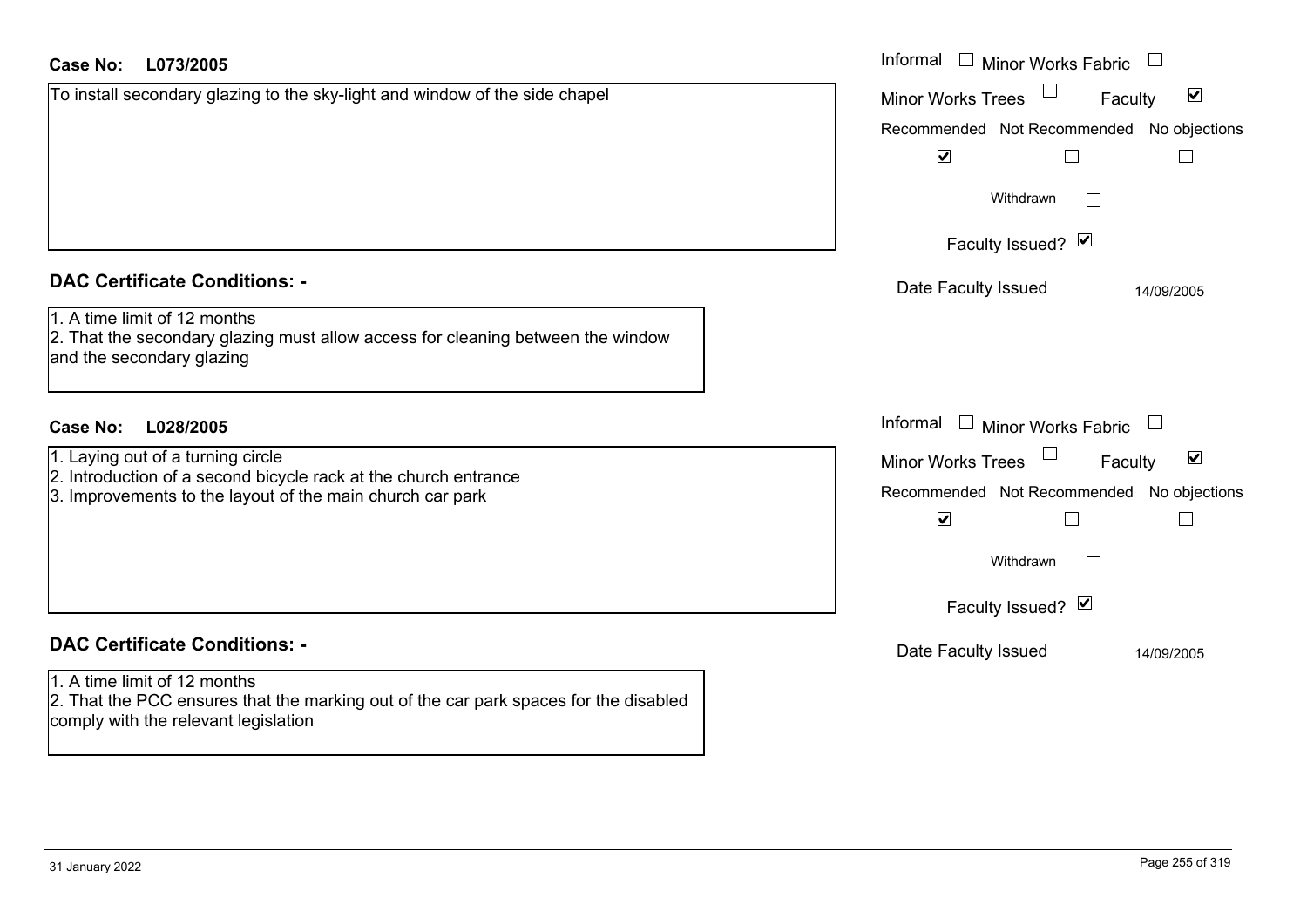| <b>Case No:</b><br>L178/2006                                                                                                                                                                                                                                             | Informal<br>$\mathbf{1}$<br>Minor Works Fabric                    |
|--------------------------------------------------------------------------------------------------------------------------------------------------------------------------------------------------------------------------------------------------------------------------|-------------------------------------------------------------------|
| 1. Install additional Fire Alarm Sounder in north balcony with call point on west wall of church by door to                                                                                                                                                              | $\blacktriangledown$<br><b>Minor Works Trees</b><br>Faculty       |
| A.V. Room<br>2. Install grab rails to left of door to the side chapel for access for the disabled to the Chancel area                                                                                                                                                    | Recommended Not Recommended No objections<br>$\blacktriangledown$ |
|                                                                                                                                                                                                                                                                          | Withdrawn<br>$\Box$                                               |
|                                                                                                                                                                                                                                                                          | Faculty Issued? Ø                                                 |
| <b>DAC Certificate Conditions: -</b>                                                                                                                                                                                                                                     | Date Faculty Issued<br>02/01/2007                                 |
| 1. A time limit of 12 months<br>2. That, where possible, all fixings should be made into joints, not stonework, using<br>stainless steel or non-ferrous screws in fibre plugs<br>3. That all wiring should be as unobtrusive as possible and of an appropriate colour to |                                                                   |
| <b>Case No:</b><br>L177/2006                                                                                                                                                                                                                                             | Informal<br>Minor Works Fabric                                    |
| New visual system                                                                                                                                                                                                                                                        | $\blacktriangledown$<br>Minor Works Trees<br>Faculty              |
|                                                                                                                                                                                                                                                                          | Recommended Not Recommended No objections                         |
|                                                                                                                                                                                                                                                                          | $\blacktriangledown$                                              |
|                                                                                                                                                                                                                                                                          | Withdrawn<br>$\mathbb{R}^n$                                       |
|                                                                                                                                                                                                                                                                          | Faculty Issued? Ø                                                 |
| <b>DAC Certificate Conditions: -</b>                                                                                                                                                                                                                                     | Date Faculty Issued<br>02/01/2007                                 |
| 1. A time limit of 12 months<br>2. That, where possible, all fixings should be made into joints, not stonework, using<br>stainless steel or non-ferrous screws in fibre plugs<br>3. That the wiring and speakers should be as unobtrusive as possible an of an           |                                                                   |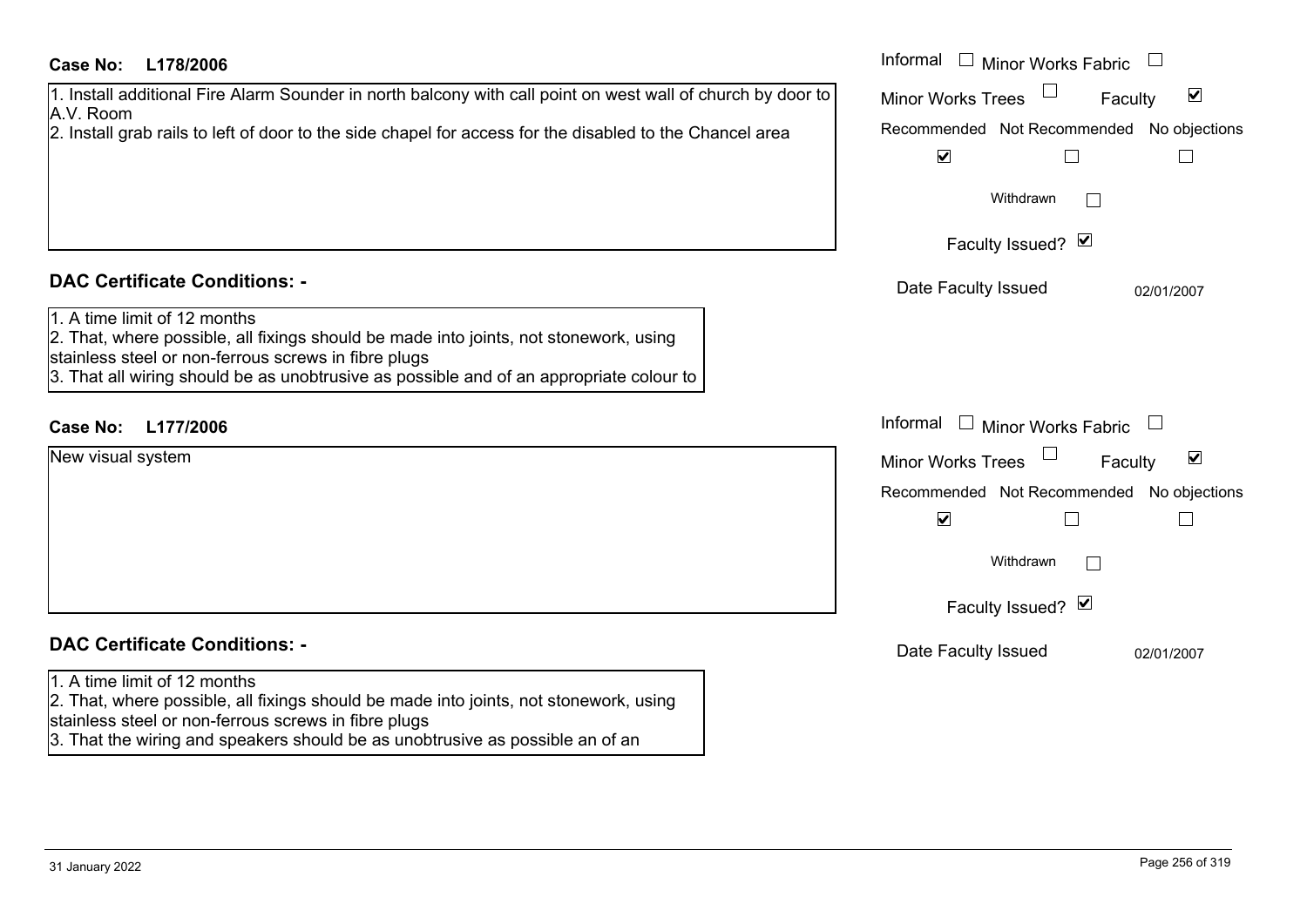#### **L036/2007Case No:**

| <b>Case No:</b><br>L036/2007                                                                                                                                                  | Informal □ Minor Works Fabric                               |
|-------------------------------------------------------------------------------------------------------------------------------------------------------------------------------|-------------------------------------------------------------|
| Replacement of existing Mothers' Union banner                                                                                                                                 | $\blacktriangledown$<br><b>Minor Works Trees</b><br>Faculty |
|                                                                                                                                                                               | Recommended Not Recommended No objections                   |
|                                                                                                                                                                               | $\blacktriangledown$<br>$\Box$<br>$\Box$                    |
|                                                                                                                                                                               | Withdrawn                                                   |
|                                                                                                                                                                               | Faculty Issued? Ø                                           |
| <b>DAC Certificate Conditions: -</b>                                                                                                                                          | Date Faculty Issued<br>18/04/2007                           |
| 1. A time limit of 12 months<br>2. That, where possible, all fixings should be made into joints, not stonework, using<br>stainless steel or non-ferrous screws in fibre plugs |                                                             |
| L037/2007<br><b>Case No:</b>                                                                                                                                                  | Informal $\Box$ Minor Works Fabric                          |
| Fitting of a partition wall system with a lockable sliding door in lobby leading to the north balcony                                                                         | $\blacktriangledown$<br><b>Minor Works Trees</b><br>Faculty |
|                                                                                                                                                                               | Recommended Not Recommended No objections                   |
|                                                                                                                                                                               | $\blacktriangledown$<br>$\Box$<br>$\Box$                    |
|                                                                                                                                                                               | Withdrawn                                                   |
|                                                                                                                                                                               | Faculty Issued? Ø                                           |
| <b>DAC Certificate Conditions: -</b>                                                                                                                                          | Date Faculty Issued<br>18/04/2007                           |
| 1. A time limit of 12 months<br>2. That, where possible, all fixings should be made into joints, not stonework, using<br>stainless steel or non-ferrous screws in fibre plugs |                                                             |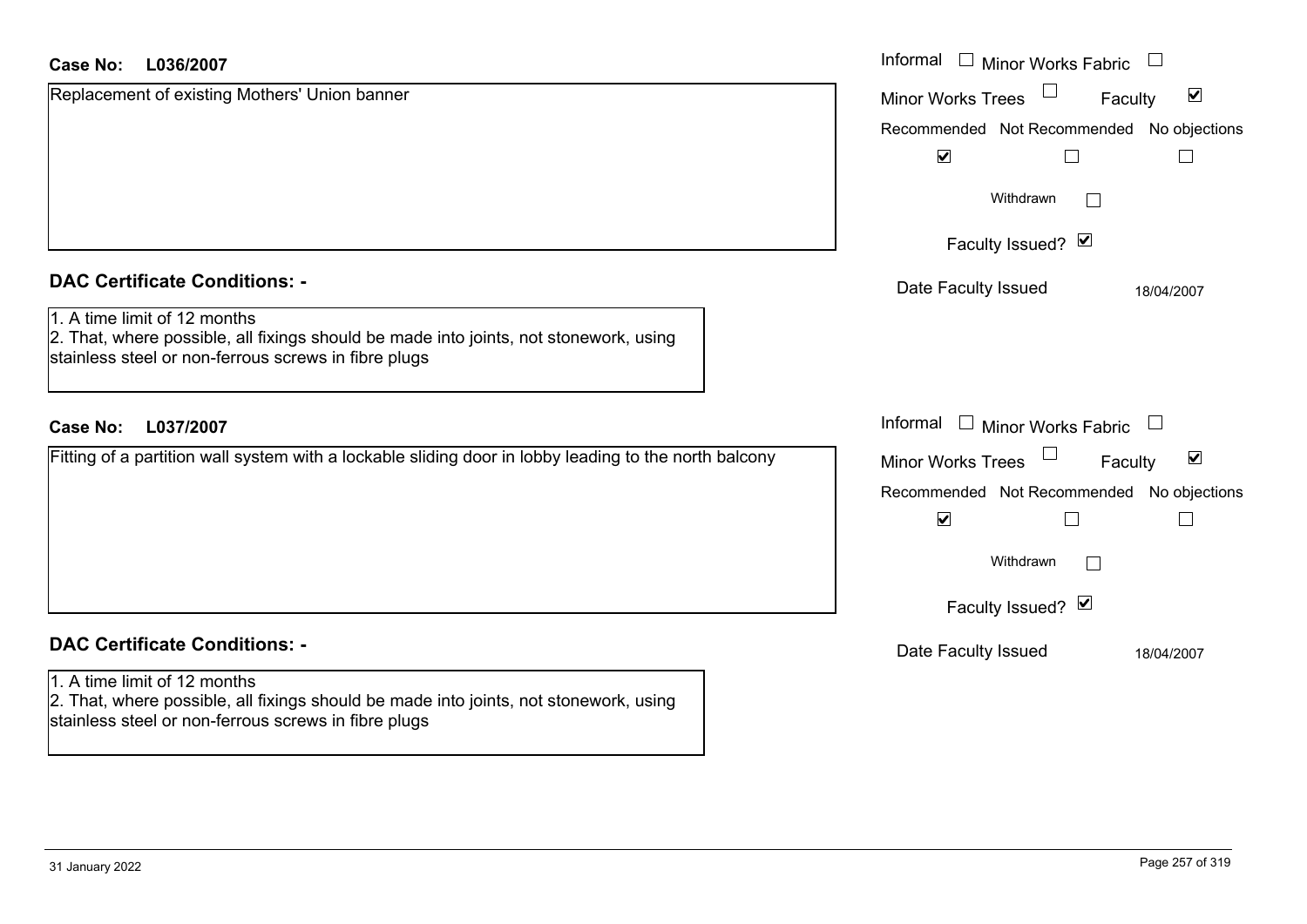| <b>Case No:</b><br>L076/2008                                                                                                                                                                                   | Informal<br>$\Box$<br><b>Minor Works Fabric</b>                   |
|----------------------------------------------------------------------------------------------------------------------------------------------------------------------------------------------------------------|-------------------------------------------------------------------|
| Removal and disposal of Stephen Taylor & Sons (Leicester) Pipe Organ of 1880                                                                                                                                   | $\blacktriangledown$<br><b>Minor Works Trees</b><br>Faculty       |
|                                                                                                                                                                                                                | Recommended Not Recommended No objections                         |
|                                                                                                                                                                                                                | $\Box$<br>$\blacktriangledown$                                    |
|                                                                                                                                                                                                                | Withdrawn                                                         |
|                                                                                                                                                                                                                | Faculty Issued? Ø                                                 |
| <b>DAC Certificate Conditions: -</b>                                                                                                                                                                           | Date Faculty Issued<br>04/03/2009                                 |
| 1. A time limit of 12 months<br>2. That details of the works are entered in the Log Book so that a record is kept of<br>what has been done<br>3. That the organ should only be removed as a working instrument |                                                                   |
| <b>Case No:</b><br>L126/2008                                                                                                                                                                                   | Informal<br>$\Box$ Minor Works Fabric                             |
| Installation of: -                                                                                                                                                                                             | $\blacktriangledown$<br><b>Minor Works Trees</b><br>Faculty       |
| 1. Allen QLF-315 electronic organ (1480 x1473 x 1230 mm)<br>$2.4$ x Allen HR-200-U external speaker cabinets (441 x 467 x 838 mm)<br>$3.2$ x Allen HR-100-U external speaker cabinets (368 x 250 x 648 mm)     | Recommended Not Recommended No objections<br>$\blacktriangledown$ |
|                                                                                                                                                                                                                | Withdrawn<br>$\overline{\phantom{a}}$                             |
|                                                                                                                                                                                                                | Faculty Issued? Ø                                                 |
| <b>DAC Certificate Conditions: -</b>                                                                                                                                                                           | Date Faculty Issued<br>04/03/2009                                 |
| 1. A time limit of 12 months                                                                                                                                                                                   |                                                                   |
| 2. That details of the works are entered in the Log Book so that a record is kept of                                                                                                                           |                                                                   |

what has been done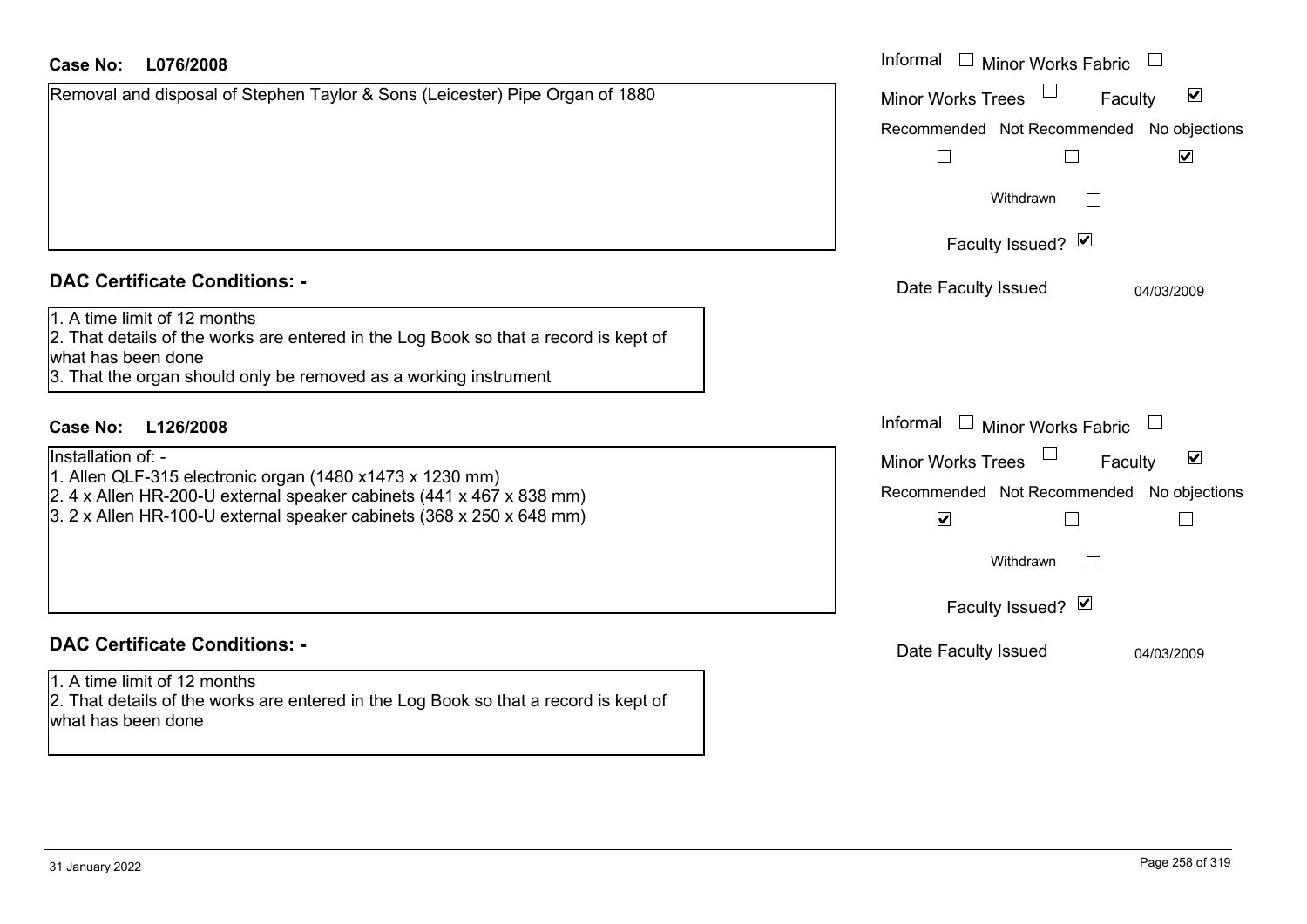### **L164/2009Case No:** Informal

| Removal and disposal of: -               |
|------------------------------------------|
| 1. Oak altar rails                       |
| 2. Oak Lectern                           |
| 3. Shelving                              |
| 4. Triptych                              |
| 5. Portable font                         |
| l6. Various books                        |
| 7. Oak Aumbry                            |
| 8. 4 x Plaques: -                        |
| a) Henry James Joyce (no date)           |
| b) Wilfred Arthur Brooks (10 June 1969)  |
| c) May Jane Tomlinson (16 November 1929) |
| d) Octavii Glover (1909)                 |
|                                          |

### **DAC Certificate Conditions: -**

1. A time limit of 12 months

 2. That details of the works are entered in the Log Book so that a record is kept of what has been done

3. That the four plaques should be retained in the church

| Informal<br>$\Box$ Minor Works Fabric     |                      |
|-------------------------------------------|----------------------|
| <b>Minor Works Trees</b><br>Faculty       | $\blacktriangledown$ |
| Recommended Not Recommended No objections |                      |
| V                                         |                      |
| Withdrawn                                 |                      |
| Faculty Issued? Ø                         |                      |
|                                           |                      |
|                                           |                      |
|                                           |                      |

Date Faculty Issued 04/12/2009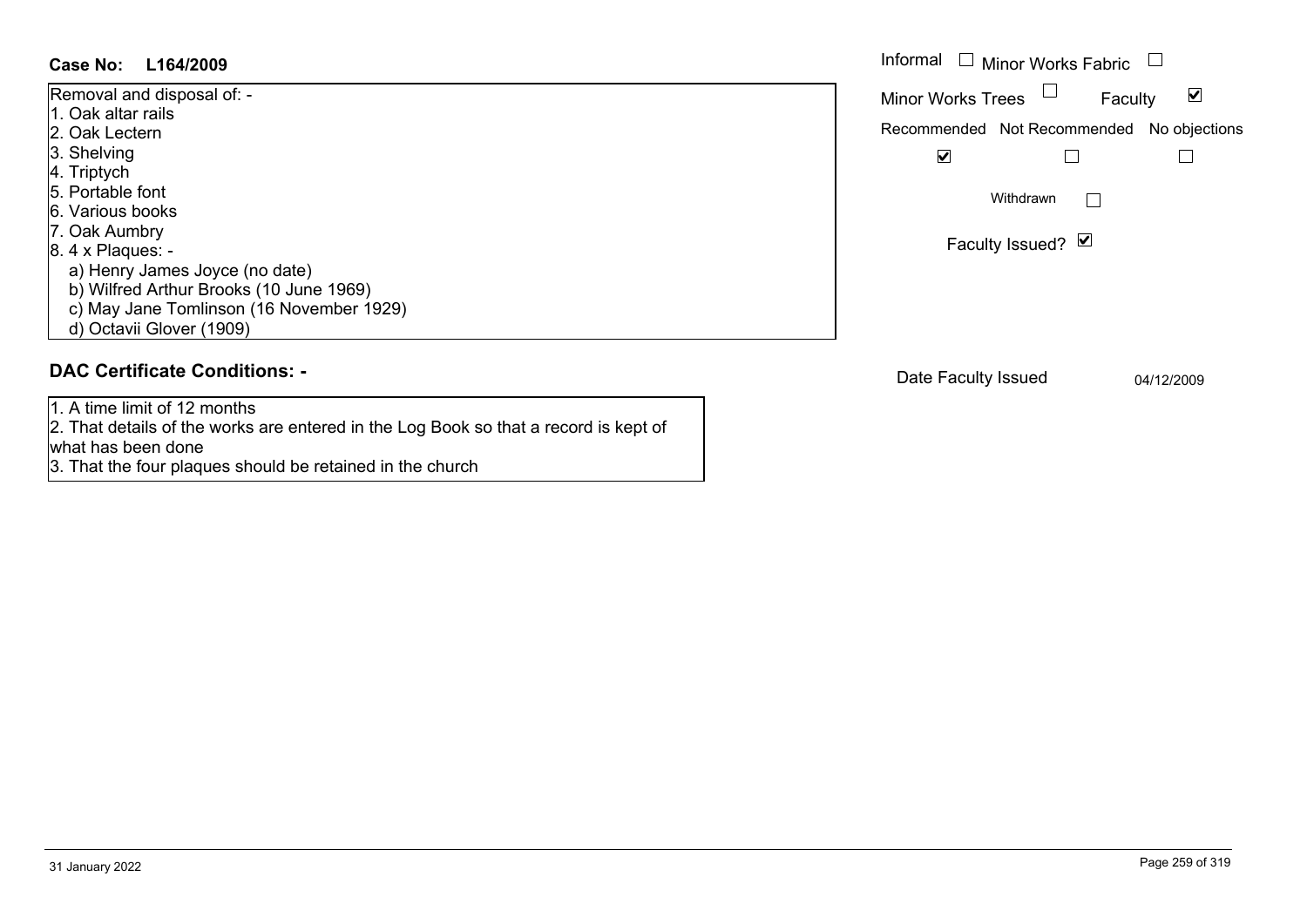### **L165/2009Case No:** Informal

CONFIRMATORY APPLICATION: -

Replacement / upgrading of: -

- 1. Lightning Conductor
- 2. Roof flashings and hopper heads
- 3. Leaded lights
- 4. Re-painting of, and application of anti-vandal paint to, rainwater goods

### **DAC Certificate Conditions: -**

1. A time limit of 12 months2. That details of the works are entered in the Log Book so that a record is kept of what has been done

### **L214/2013Case No:** Informal

Installation of Emergency Lighting: - 1. 3 x South stairway from the Balcony

- 2. 3 x North stairway from the Balcony
- 3. 1 x Lobby by the PA cupboard

### **DAC Certificate Conditions: -**

1. A time limit of 12 months

2. That details of the works are entered in the Log Book so that a record is kept of what has been done

3. That the wiring to be carried out using "FP200" cable

| Informal<br><b>Minor Works Fabric</b>                             |
|-------------------------------------------------------------------|
| ☑<br><b>Minor Works Trees</b><br>Faculty                          |
| Recommended Not Recommended No objections<br>$\blacktriangledown$ |
| Withdrawn                                                         |
| Faculty Issued? Ø                                                 |
| Date Faculty Issued<br>04/12/2009                                 |
|                                                                   |
| Informal<br>⊻<br><b>Minor Works Fabric</b>                        |
| <b>Minor Works Trees</b><br>Faculty                               |
| Recommended Not Recommended No objections<br>$\blacktriangledown$ |
| Withdrawn                                                         |
| Faculty Issued? $\Box$                                            |
| Date Faculty Issued                                               |
|                                                                   |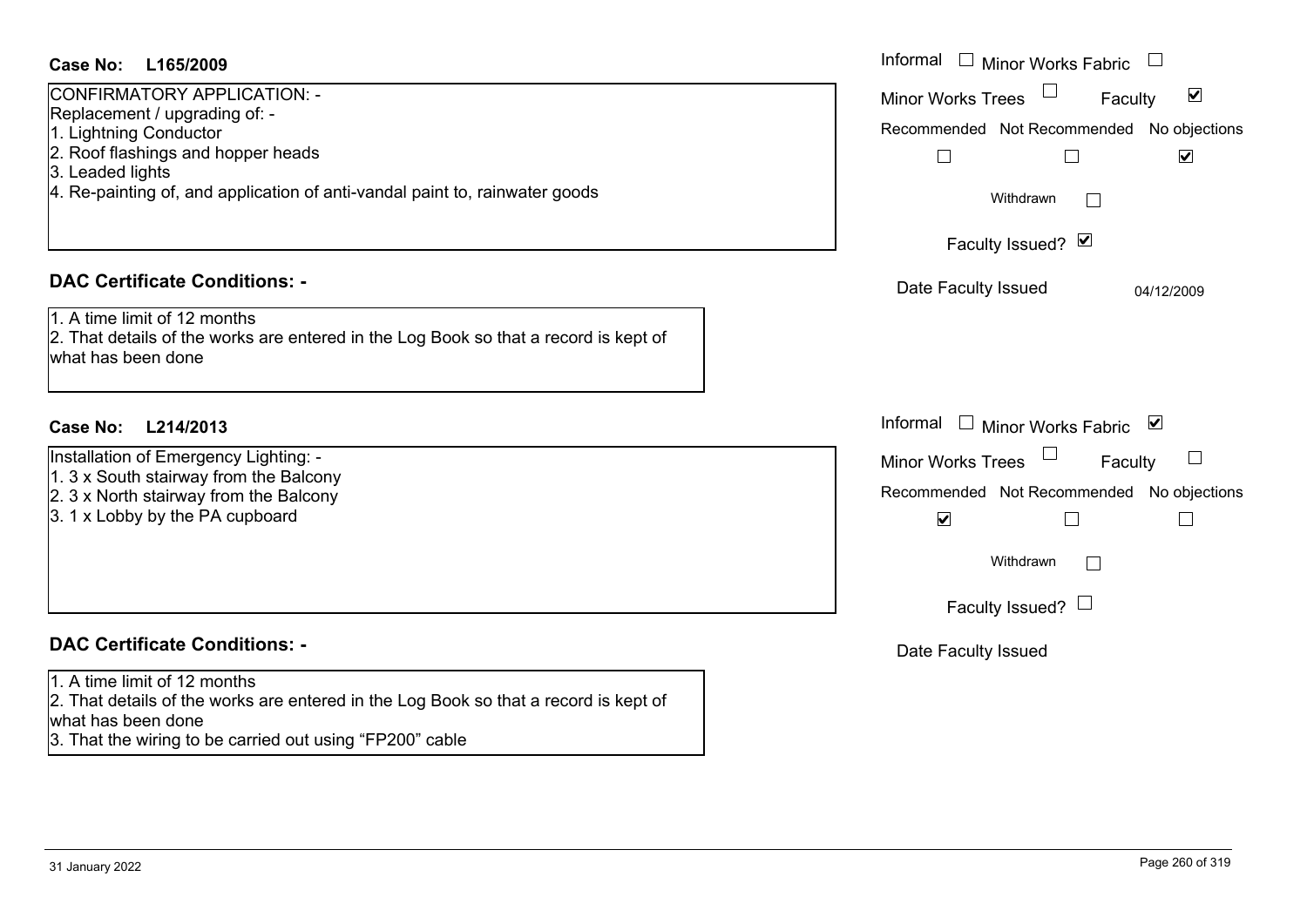### **L057/2015Case No:** Informal

| Re-decoration of the space vacated by the Pipe Organ in "Dulux Fragrant Cloud 3" paint |  |
|----------------------------------------------------------------------------------------|--|
|                                                                                        |  |
|                                                                                        |  |
|                                                                                        |  |
|                                                                                        |  |
|                                                                                        |  |

### **DAC Certificate Conditions: -**

| 1. A time limit of 12 months |  |  |  |  |  |  |  |
|------------------------------|--|--|--|--|--|--|--|
|------------------------------|--|--|--|--|--|--|--|

 2. That details of the works are entered in the Log Book so that a record is kept of what has been done

### **L165/2015Case No:** Informal

- QI Repairs to: -
- 1. South and North Aisle elevations
- 2. Chapel
- 3. Nave

### **DAC Certificate Conditions: -**

### 1. A time limit of 12 months

2. That details of the works are entered in the Log Book so that a record is kept of what has been done

| Informal<br><b>Minor Works Fabric</b>                                 | $\blacktriangledown$ |
|-----------------------------------------------------------------------|----------------------|
| <b>Minor Works Trees</b><br>Recommended Not Recommended No objections | Faculty              |
| $\overline{\mathbf{v}}$                                               |                      |
| Withdrawn                                                             |                      |
| Faculty Issued? $\Box$                                                |                      |
| Date Faculty Issued                                                   |                      |
|                                                                       |                      |
|                                                                       |                      |
| Informal<br>Minor Works Fabric ⊠                                      |                      |
| <b>Minor Works Trees</b>                                              | Faculty              |
| Recommended Not Recommended No objections<br>$\blacktriangledown$     |                      |
| Withdrawn                                                             |                      |
| Faculty Issued?                                                       |                      |
| Date Faculty Issued                                                   |                      |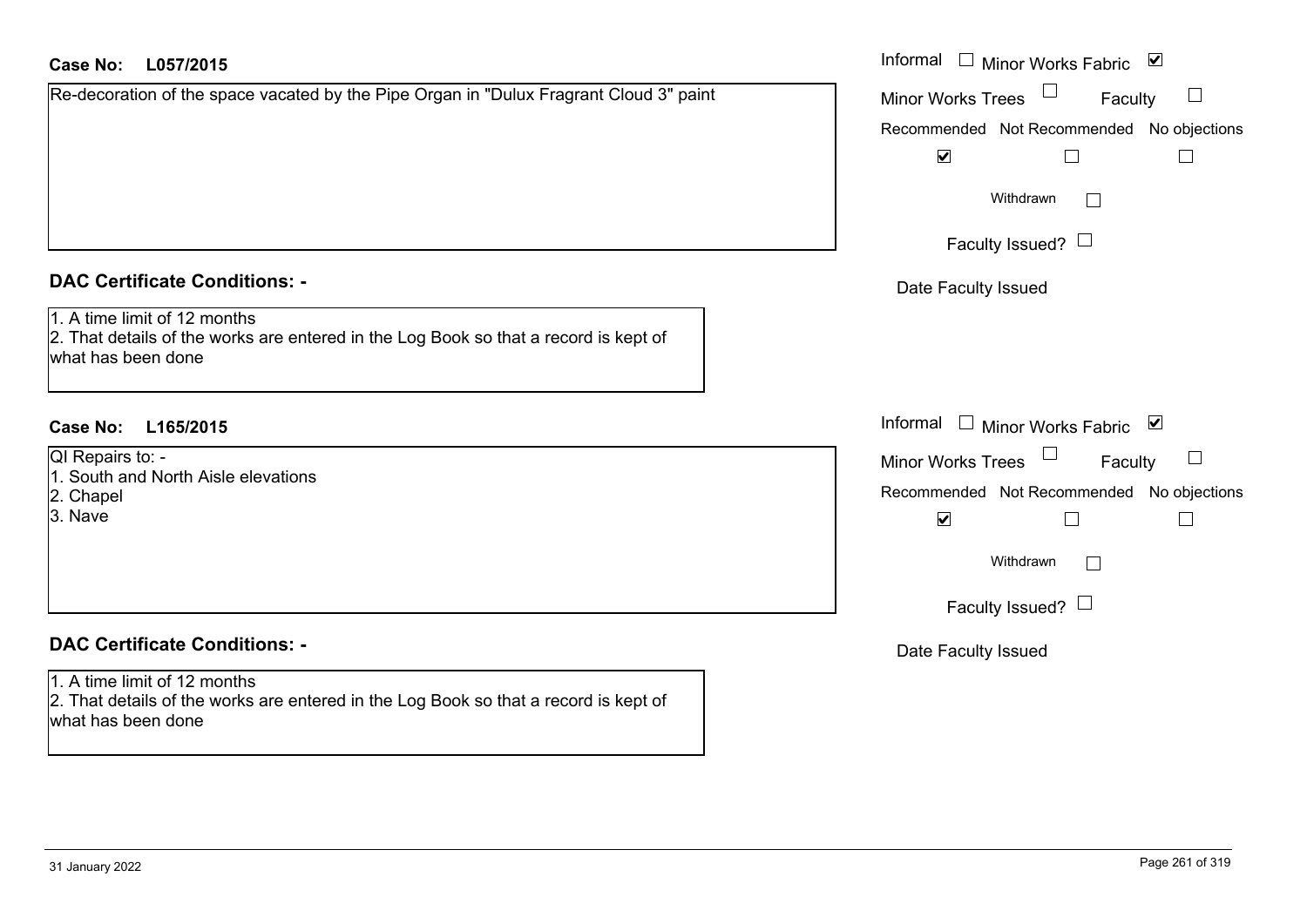### **L060/2015Case No:** Informal

Upgrading of Lightning Protection

### **DAC Certificate Conditions: -**

1. A time limit of 12 months

2. That details of the works are entered in the Log Book so that a record is kept of what has been done

### **L267/2015Case No:** Informal

Works to the Trees comprising: -

- 1. T1 Severing of Ivy at base of mature multi-stemmed Yew
- 2. T2 Crown reduction by 30% and remove any dead wood from mature Lime
- 3. T3 Crown reduction by 30% and remove dead wood from mature Lime on corner of car park

### **DAC Certificate Conditions: -**

1. That details of the works are entered in the Log Book so that a record is kept of what has been done

| Informal<br>⊻<br>Minor Works Fabric       |
|-------------------------------------------|
| <b>Minor Works Trees</b><br>Faculty       |
| Recommended Not Recommended No objections |
| ⊻                                         |
| Withdrawn                                 |
| Faculty Issued? $\Box$                    |
| Date Faculty Issued                       |
|                                           |
|                                           |
| Informal<br><b>Minor Works Fabric</b>     |
| ⊻<br><b>Minor Works Trees</b><br>Faculty  |
| Recommended Not Recommended No objections |
| $\blacktriangledown$                      |
| Withdrawn                                 |
| Faculty Issued?                           |
| Date Faculty Issued                       |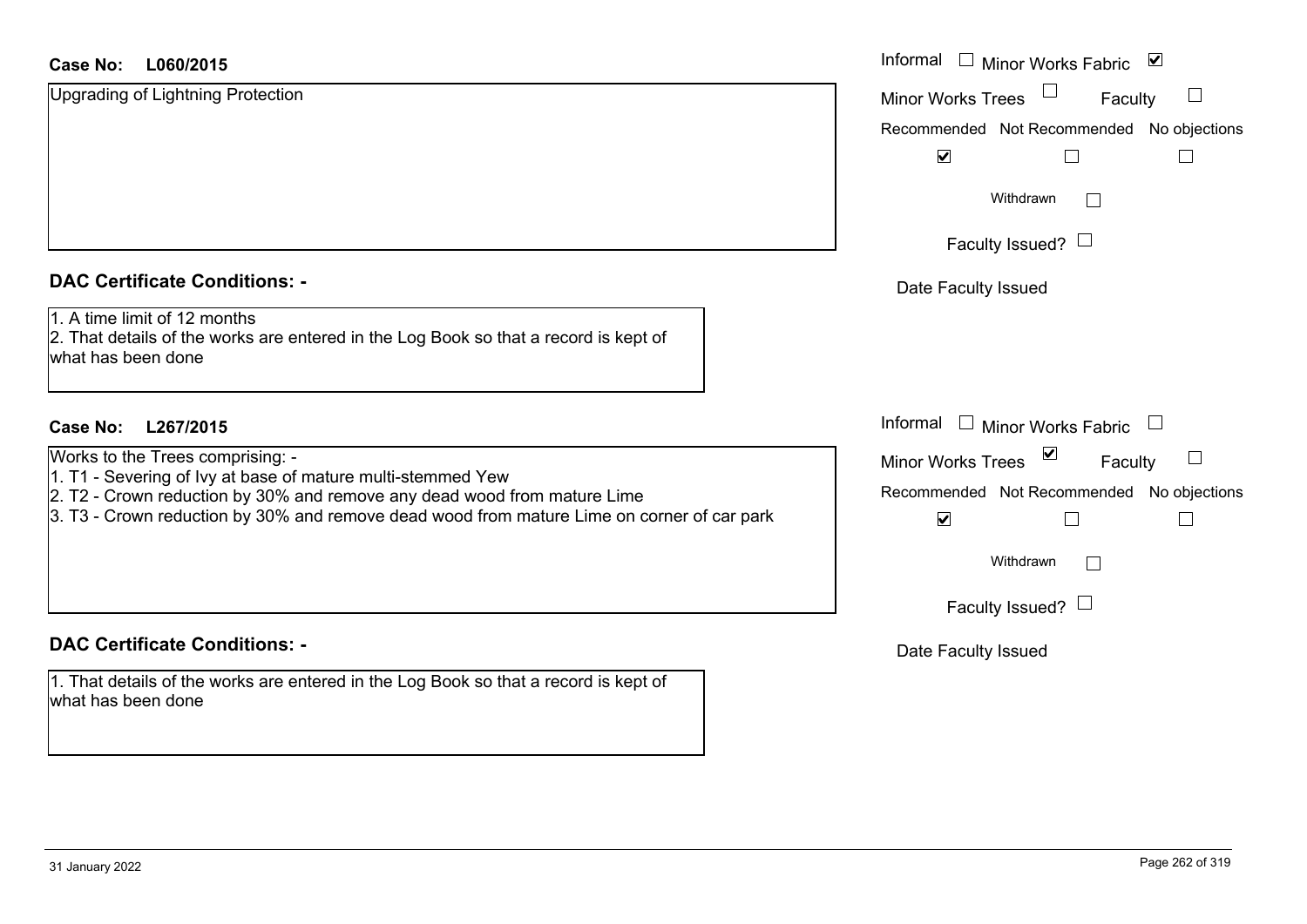| <b>Case No:</b>                                                                                                                                                                                       | Informal $\Box$ Minor Works Fabric                          |
|-------------------------------------------------------------------------------------------------------------------------------------------------------------------------------------------------------|-------------------------------------------------------------|
| Installation of plaque (14.5 cm $x$ 19 cm) with the following wording:                                                                                                                                | $\blacktriangledown$<br><b>Minor Works Trees</b><br>Faculty |
| "Magna Carta Anniversary Yew Tree"<br>to a small Yew Tree that was planted in the churchyard about 3m away from the church wall                                                                       | Recommended Not Recommended No objections                   |
|                                                                                                                                                                                                       | $\blacktriangledown$                                        |
|                                                                                                                                                                                                       | Withdrawn                                                   |
|                                                                                                                                                                                                       | Faculty Issued? Ø                                           |
| <b>DAC Certificate Conditions: -</b>                                                                                                                                                                  | Date Faculty Issued<br>20/09/2016                           |
| 1. That details of the works are entered in the Log Book so that a record is kept of<br>what has been done<br>2. That the Yew Tree, which was planted without consent, is moved to a position $5 - 6$ |                                                             |
| meteres from the church building                                                                                                                                                                      |                                                             |
| <b>Case No:</b>                                                                                                                                                                                       | Informal<br>$\Box$ Minor Works Fabric                       |
| The installation of a gully from the low point of the path leading from the church hall to the church and                                                                                             | $\blacktriangledown$<br><b>Minor Works Trees</b><br>Faculty |
| 20 cm plastic drain pipe work to connect the gully to an adjacent manhole to carry away groundwater                                                                                                   | Recommended Not Recommended No objections                   |
| which floods the path leading from the church hall to the church centre                                                                                                                               | $\blacktriangledown$<br>Г                                   |
|                                                                                                                                                                                                       | Withdrawn                                                   |
|                                                                                                                                                                                                       | Faculty Issued? Ø                                           |
| <b>DAC Certificate Conditions: -</b>                                                                                                                                                                  | Date Faculty Issued<br>20/09/2016                           |
| 1. That details of the works are entered in the Log Book so that a record is kept of<br>what has been done                                                                                            |                                                             |
| 2. That no works shall take place until the PCC, after consultation with the Diocesan<br>Archaeological Adviser, has secured the implementation of a programme of                                     |                                                             |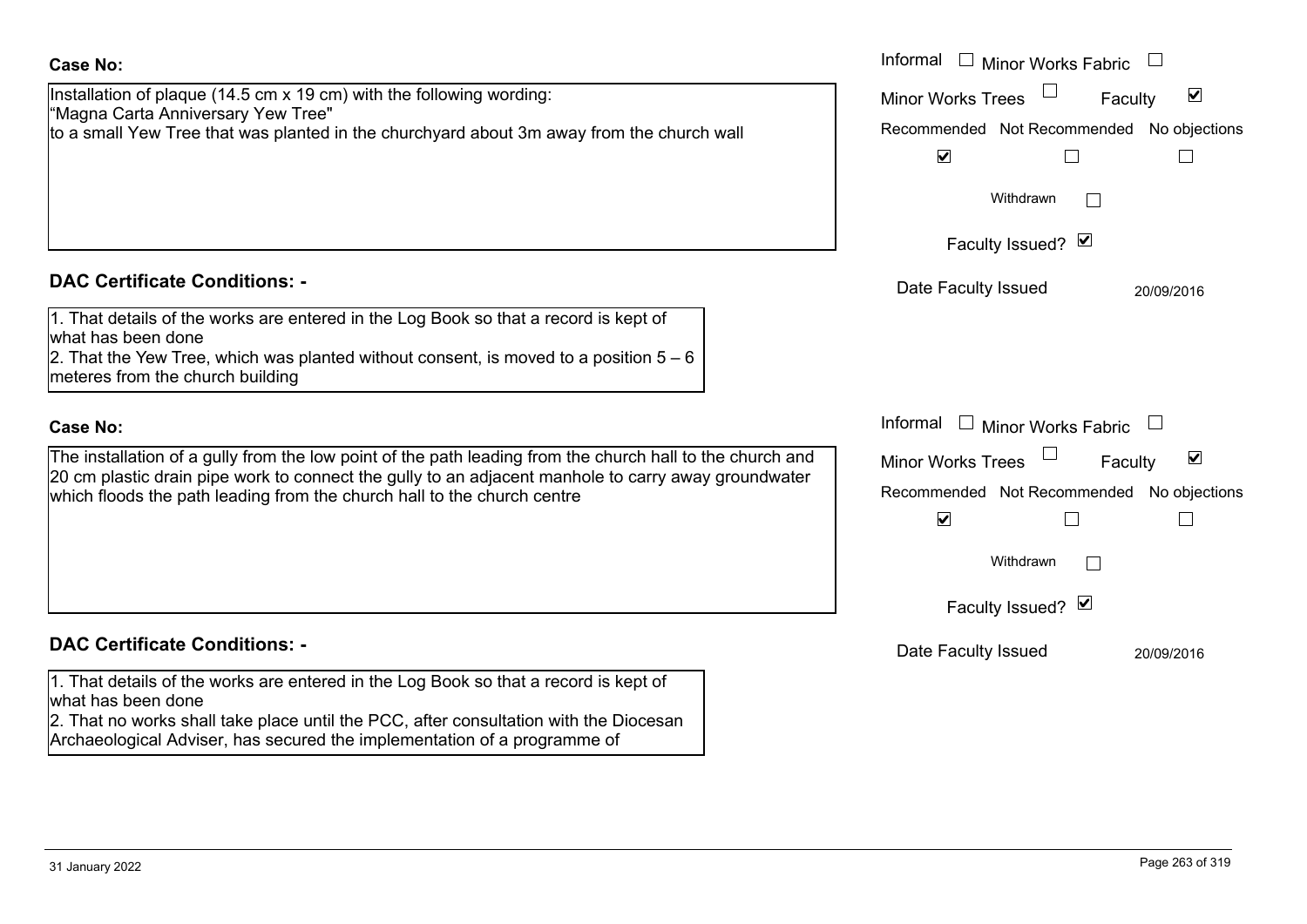# $\overline{\mathbf{v}}$ **DAC Certificate Conditions: -**Date Faculty Issued 05/01/2017 1. That details of the works are entered in the Log Book so that a record is kept of what has been done 2. That the PCC takes note of the fact that the rail will only be as good as its fixings and the timber balcony has a very narrow top edge and consider whether it would be Informal **Case No:**Repairs to: - Minor Works Trees 1. Gutters $Re$ 2. Nave ridge and roof as specified by quinquennial  $\overline{\mathbf{v}}$ **DAC Certificate Conditions: -**1. That details of the works are entered in the Log Book so that a record is kept of what has been done

Installation of safety barrier to balcony frontal at foot of steps down to lower seating area

Informal  $\Box$  Minor Works Fabric  $\Box$  Informal  $\blacktriangledown$ Faculty Minor Works Trees Recommended Not Recommended No objections  $\Box$  $\Box$ Withdrawn $\Box$ Faculty Issued? Ø

Informal  $\Box$  Minor Works Fabric  $\Box$ 

| טטטוו שוושו וטווו<br>r avany |                                          |  |
|------------------------------|------------------------------------------|--|
|                              | ecommended Not Recommended No objections |  |

Faculty

 $\Box$ 

 $\Box$ 

 $\Box$ 

Withdrawn $\Box$ 

Faculty Issued?  $\Box$ 

Date Faculty Issued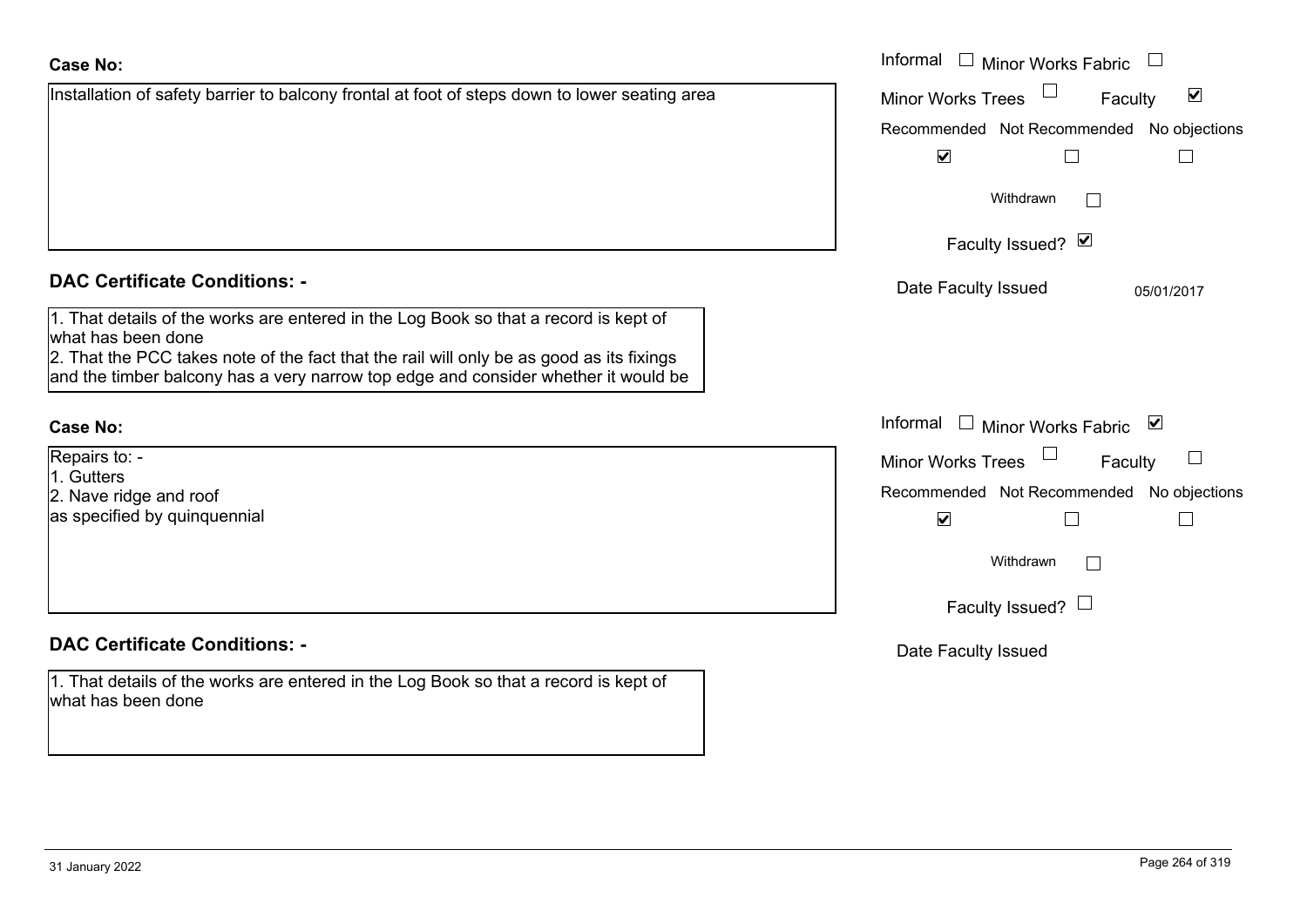| <b>Case No:</b>                                                                                                                                                                                                                                             | Informal □ Minor Works Fabric<br>$\overline{\mathbf{v}}$    |
|-------------------------------------------------------------------------------------------------------------------------------------------------------------------------------------------------------------------------------------------------------------|-------------------------------------------------------------|
| Fixing tap outside for garden watering                                                                                                                                                                                                                      | <b>Minor Works Trees</b><br>$\mathbb{R}^n$<br>Faculty       |
|                                                                                                                                                                                                                                                             | Recommended Not Recommended No objections                   |
|                                                                                                                                                                                                                                                             | $\Box$                                                      |
|                                                                                                                                                                                                                                                             | Withdrawn<br>$\mathbb{R}^n$                                 |
|                                                                                                                                                                                                                                                             | Faculty Issued? $\Box$                                      |
| <b>DAC Certificate Conditions: -</b>                                                                                                                                                                                                                        | Date Faculty Issued                                         |
| 1. That details of the works are entered in the Log Book so that a record is kept of<br>what has been done<br>2. That the external tap should have a double check valve<br>3. That any external pipework to be fitted with weather proof thermal insulation |                                                             |
| <b>Case No:</b>                                                                                                                                                                                                                                             | Informal $\Box$ Minor Works Fabric $\Box$                   |
| Installation of automatic water pump in the Boiler House to avoid flooding                                                                                                                                                                                  | Minor Works Trees<br>$\mathcal{L}_{\mathcal{A}}$<br>Faculty |
|                                                                                                                                                                                                                                                             | Recommended Not Recommended No objections                   |
|                                                                                                                                                                                                                                                             | $\perp$                                                     |
|                                                                                                                                                                                                                                                             | Withdrawn<br>$\mathbb{R}^n$                                 |
|                                                                                                                                                                                                                                                             | Faculty Issued? $\Box$                                      |
| <b>DAC Certificate Conditions: -</b>                                                                                                                                                                                                                        | Date Faculty Issued                                         |
| 1. That details of the works are entered in the Log Book so that a record is kept of<br>what has been done<br>2. That, in line with the requirement and advice of the Ecclesiastical Insurance Group,                                                       |                                                             |

the installation and/or testing must be carried out by an electrician who is an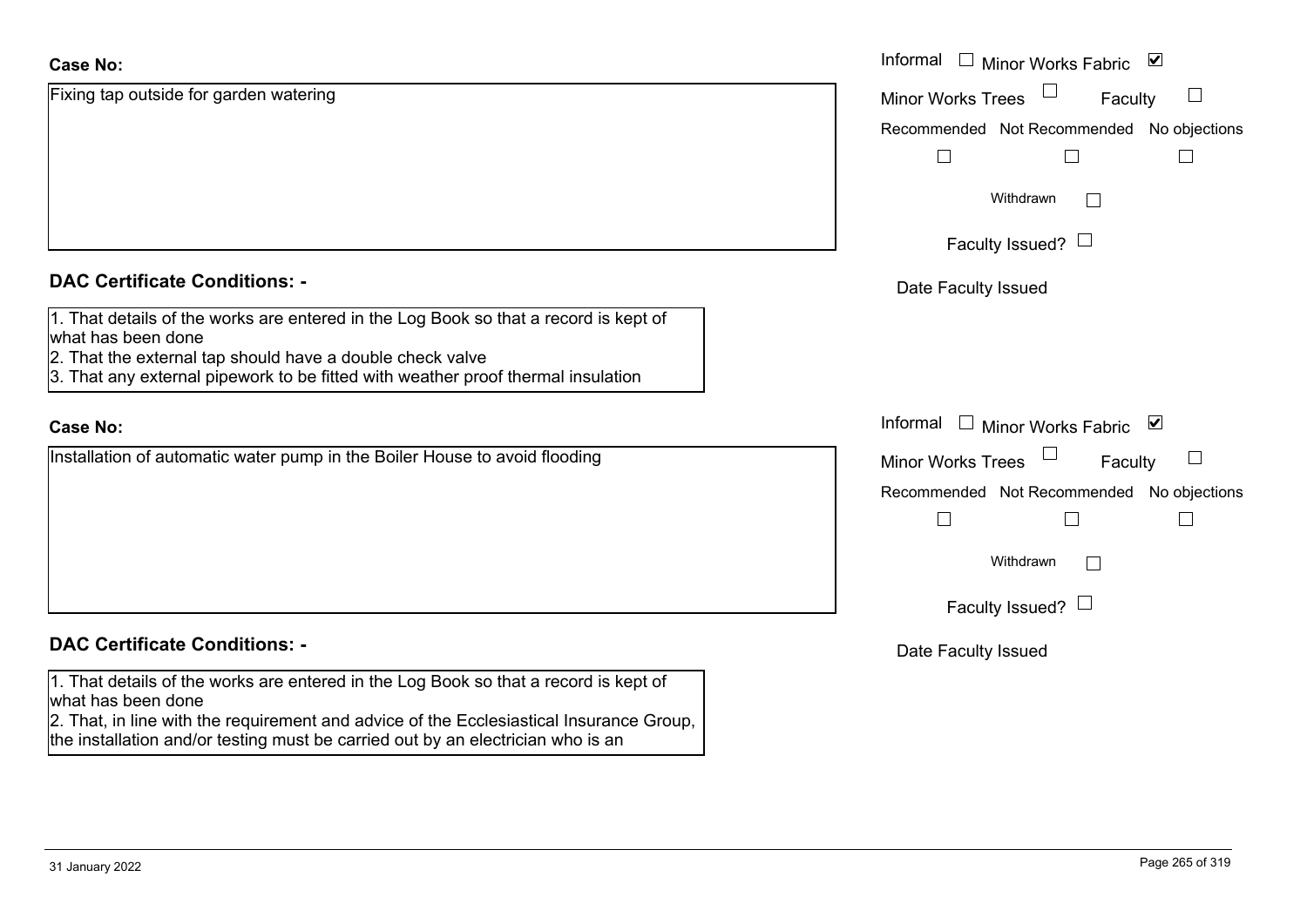| <b>DAC Certificate Conditions: -</b>                                                                       | Date Faculty Issued        |
|------------------------------------------------------------------------------------------------------------|----------------------------|
| 1. That details of the works are entered in the Log Book so that a record is kept of<br>what has been done |                            |
| Case No:                                                                                                   | Informal<br>Minor Works Fa |
| Installation of swift nest boxes in the Tower                                                              | <b>Minor Works Trees</b>   |
|                                                                                                            | Recommended Not Recomme    |
|                                                                                                            | $\blacktriangledown$       |
|                                                                                                            | Withdrawn                  |
|                                                                                                            | Faculty Issued? $\Box$     |
| <b>DAC Certificate Conditions: -</b>                                                                       | Date Faculty Issued        |
| 1. That details of the works are entered in the Log Book so that a record is kept of<br>what has been done |                            |
| 2. That, where possible, all fixings should be made into joints, not stonework, using                      |                            |

1. Edge of steps to the Tower

Paint the: -

**Case No:**

2. Steps and low lintels to the boilerhouse cellar

### **Case No:**

### **DAC Certificate Conditions: -**

2. That, where possible, all fixings should be made into joints, not stonework, using stainless steel or non-ferrous screws in fibre plugs

|                                                                                          | Informal $\Box$<br>Minor Works Fabric ⊠              |
|------------------------------------------------------------------------------------------|------------------------------------------------------|
| of steps to the Tower                                                                    | Minor Works Trees $\Box$<br>$\Box$<br>Faculty        |
| and low lintels to the boilerhouse cellar                                                | Recommended Not Recommended No objections            |
|                                                                                          |                                                      |
|                                                                                          | Withdrawn                                            |
|                                                                                          | Faculty Issued? $\Box$                               |
| rtificate Conditions: -                                                                  | Date Faculty Issued                                  |
| etails of the works are entered in the Log Book so that a record is kept of<br>been done |                                                      |
|                                                                                          | Informal $\square$<br>⊻<br><b>Minor Works Fabric</b> |
| on of swift nest boxes in the Tower                                                      | Minor Works Trees<br>$\Box$<br>Faculty               |
|                                                                                          | Recommended Not Recommended No objections            |

 $\Box$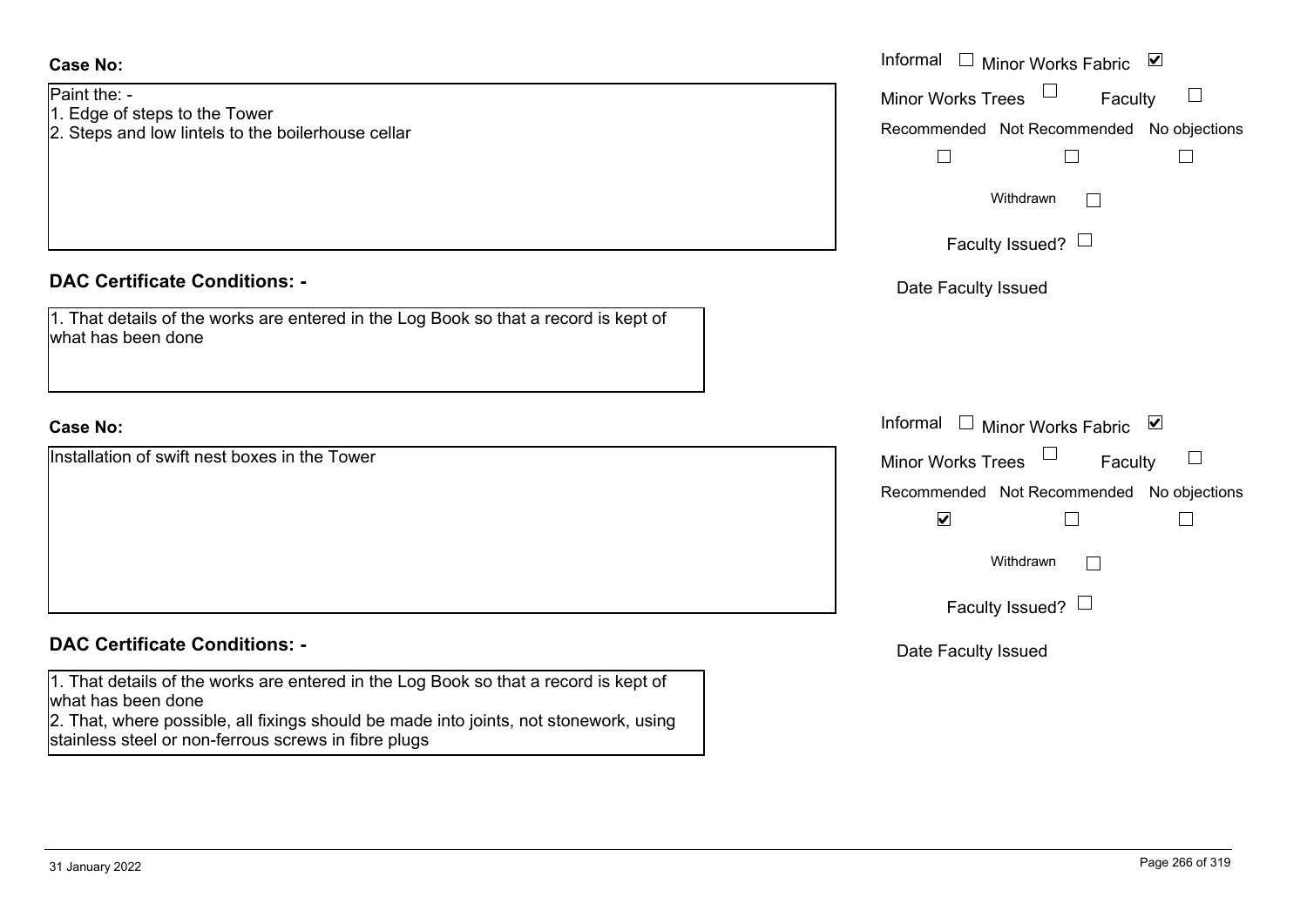| <b>Case No:</b>                                                                                                        | Informal $\square$<br>Minor Works Fabric ⊠                              |
|------------------------------------------------------------------------------------------------------------------------|-------------------------------------------------------------------------|
| Re-decoration of Church and Centre                                                                                     | $\Box$<br><b>Minor Works Trees</b><br>$\Box$<br>Faculty                 |
|                                                                                                                        | Recommended Not Recommended No objections                               |
|                                                                                                                        | $\Box$<br>П                                                             |
|                                                                                                                        | Withdrawn                                                               |
|                                                                                                                        | Faculty Issued? $\Box$                                                  |
| <b>DAC Certificate Conditions: -</b>                                                                                   | Date Faculty Issued                                                     |
| 1. That details of the works are entered in the Log Book so that a record is kept of<br>what has been done             |                                                                         |
| <b>Case No:</b>                                                                                                        | Informal<br>$\Box$<br><b>Minor Works Fabric</b><br>$\Box$               |
| CONFIRMATORY APPLICATION for works undertaken: -                                                                       | $\blacktriangledown$<br><b>Minor Works Trees</b><br>Faculty             |
| Felling of remains of a diseased Robinia pseudoacacia Tree in the Emmanuel Churchyard that partly<br>fell back in 2021 | Recommended Not Recommended No objections<br>$\Box$<br>$\Box$<br>$\Box$ |
|                                                                                                                        | Withdrawn<br>$\Box$                                                     |
|                                                                                                                        | Faculty Issued? $\Box$                                                  |
| <b>DAC Certificate Conditions: -</b>                                                                                   | Date Faculty Issued                                                     |
| 1. That details of the works are entered in the Log Book so that a record is kept of<br>what has been done             |                                                                         |
|                                                                                                                        |                                                                         |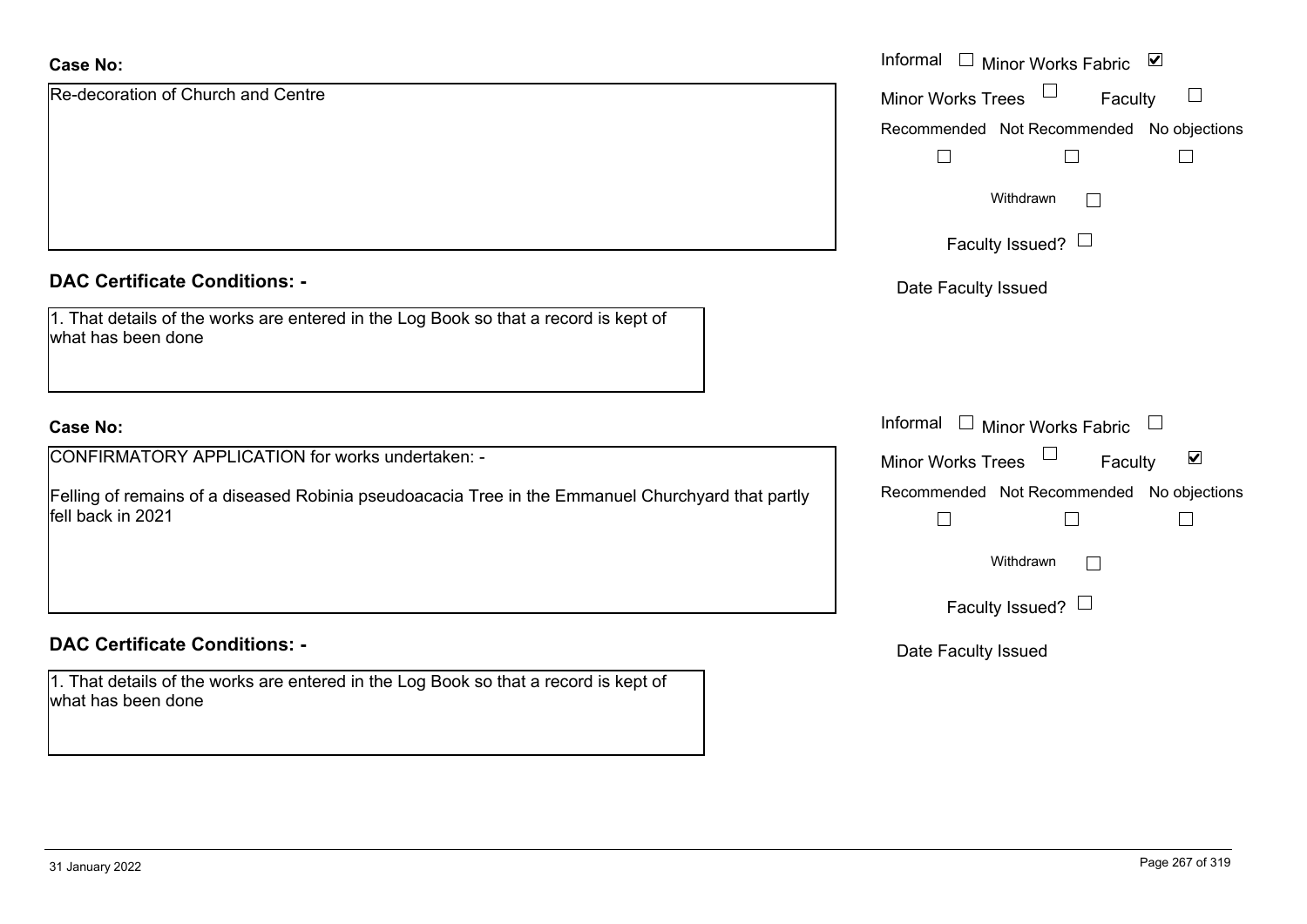| <b>Case No:</b>                                                                                            | Informal $\square$<br>Minor Works Fabric $\Box$                |
|------------------------------------------------------------------------------------------------------------|----------------------------------------------------------------|
| Planting of 2 Trees                                                                                        | $\blacktriangledown$<br>Minor Works Trees<br>$\Box$<br>Faculty |
|                                                                                                            | Recommended Not Recommended No objections                      |
|                                                                                                            | $\blacktriangledown$<br>$\Box$                                 |
|                                                                                                            | Withdrawn<br>$\perp$                                           |
|                                                                                                            | Faculty Issued? $\Box$                                         |
| <b>DAC Certificate Conditions: -</b>                                                                       | Date Faculty Issued                                            |
| 1. That details of the works are entered in the Log Book so that a record is kept of<br>what has been done |                                                                |
| <b>Case No:</b>                                                                                            | Informal<br>$\Box$<br>Minor Works Fabric ⊠                     |
| Replacement of carpet in the church centre                                                                 | Minor Works Trees<br>Faculty<br>$\Box$                         |
|                                                                                                            | Recommended Not Recommended No objections                      |
|                                                                                                            | $\Box$<br>$\Box$                                               |
|                                                                                                            | Withdrawn<br>$\perp$                                           |
|                                                                                                            | Faculty Issued? $\Box$                                         |
| <b>DAC Certificate Conditions: -</b>                                                                       | Date Faculty Issued                                            |
| 1. That details of the works are entered in the Log Book so that a record is kept of<br>what has been done |                                                                |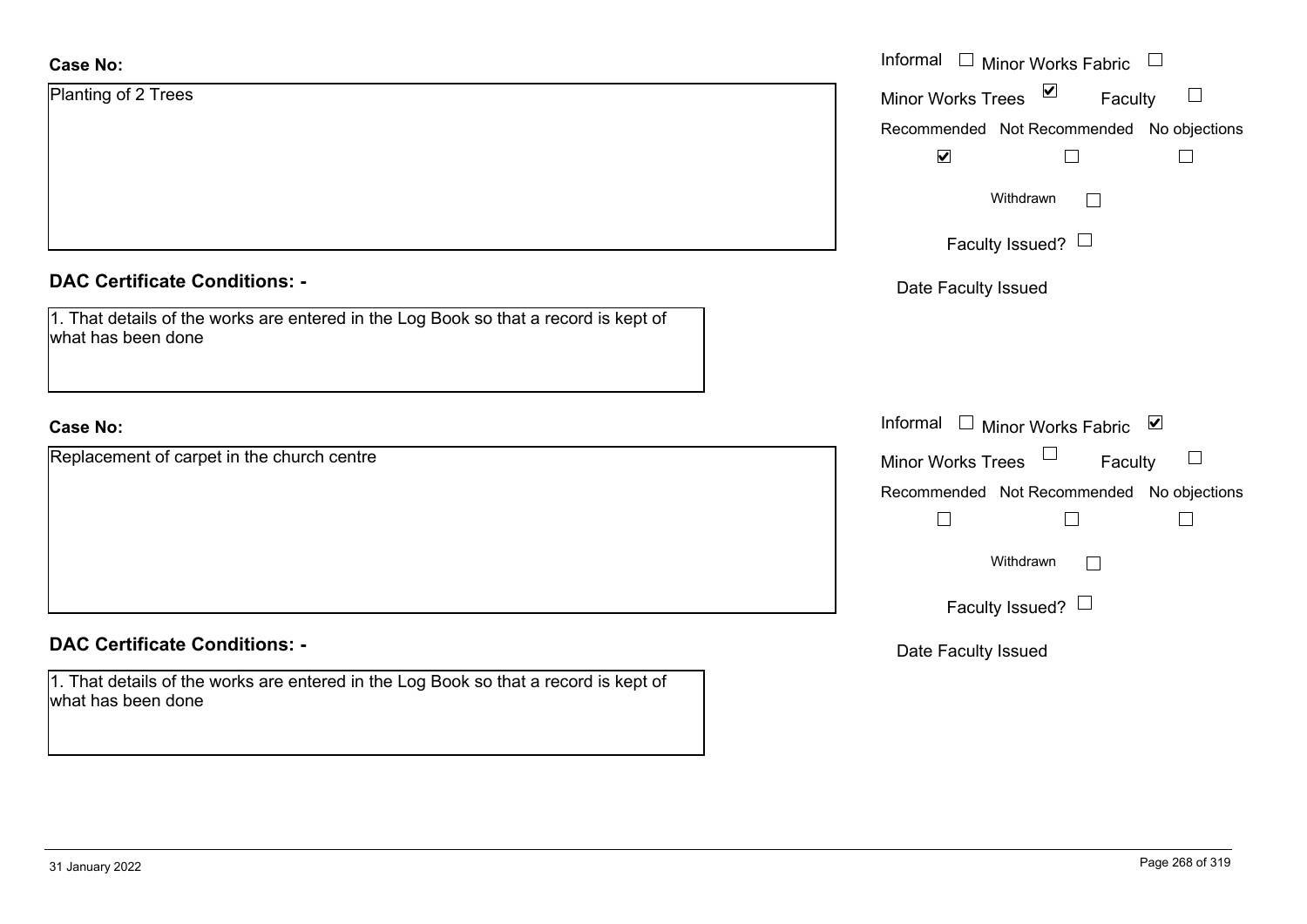# **Loughborough, Leicester Road (Local Authority) Cemetery**

| <b>Case No:</b>                                                             | Informal $\square$<br>Minor Works Fabric  |
|-----------------------------------------------------------------------------|-------------------------------------------|
| No application for Minor Works, Informal or Formal Advice has been received | Minor Works Trees $\Box$<br>Faculty       |
|                                                                             | Recommended Not Recommended No objections |
|                                                                             |                                           |
|                                                                             | Withdrawn<br>$\mathbf{I}$                 |
|                                                                             | Faculty Issued? $\Box$                    |
| <b>DAC Certificate Conditions: -</b>                                        | Date Faculty Issued                       |
| 1. A time limit of 12 months                                                |                                           |
|                                                                             |                                           |
|                                                                             |                                           |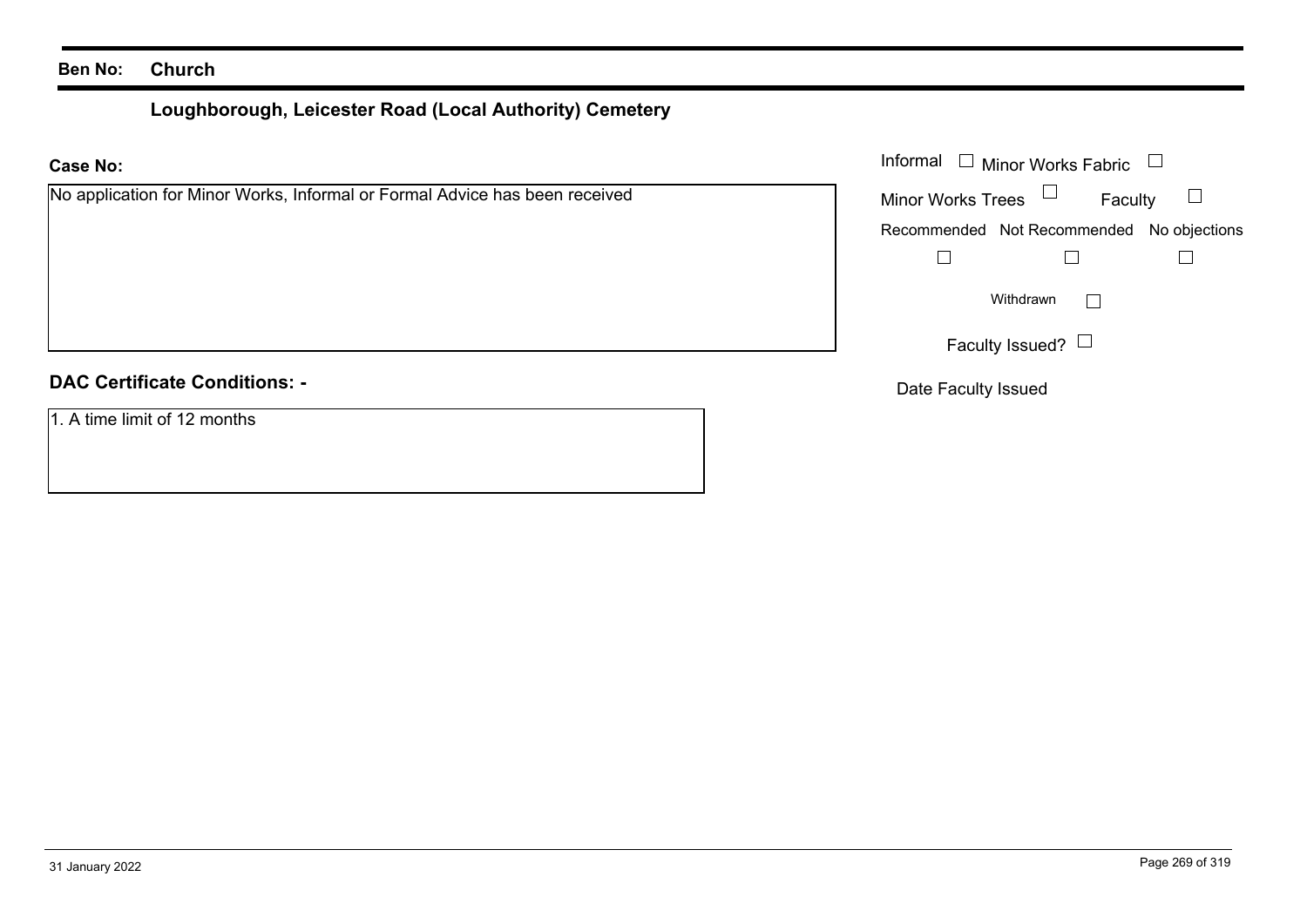### **20105Loughborough, St Peter**

### **L030/2008 Case No:** Informal

Disposal of surplus items

### **DAC Certificate Conditions: -**

1. A time limit of 12 months

| Informal                 | $\Box$ Minor Works Fabric                 | ⊻ |
|--------------------------|-------------------------------------------|---|
| <b>Minor Works Trees</b> | Faculty                                   |   |
|                          | Recommended Not Recommended No objections |   |
|                          |                                           |   |
|                          | Withdrawn                                 |   |
|                          | Faculty Issued?                           |   |

Date Faculty Issued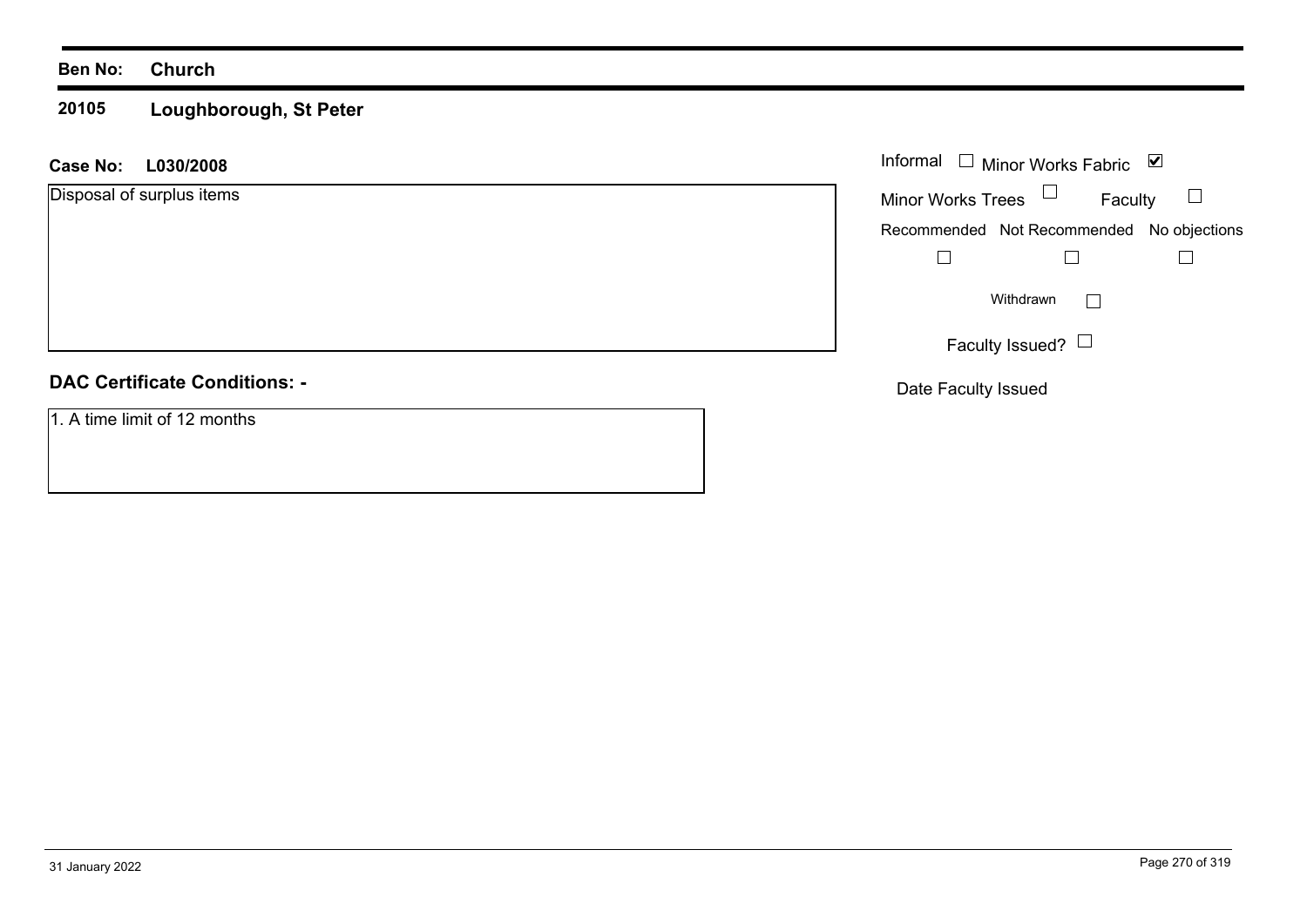### **20106 Loughborough, The Good Shepherd**

| L071/2001<br><b>Case No:</b>         | Informal<br>$\Box$ Minor Works Fabric     |                                    |
|--------------------------------------|-------------------------------------------|------------------------------------|
| Replacement windows                  | Minor Works Trees $\Box$                  | $\overline{\mathbf{v}}$<br>Faculty |
|                                      | Recommended Not Recommended No objections |                                    |
|                                      | $\blacktriangledown$                      |                                    |
|                                      | Withdrawn                                 |                                    |
|                                      | Faculty Issued? Ø                         |                                    |
| <b>DAC Certificate Conditions: -</b> | Date Faculty Issued                       | 07/03/2002                         |
| 1. A time limit of 12 months         |                                           |                                    |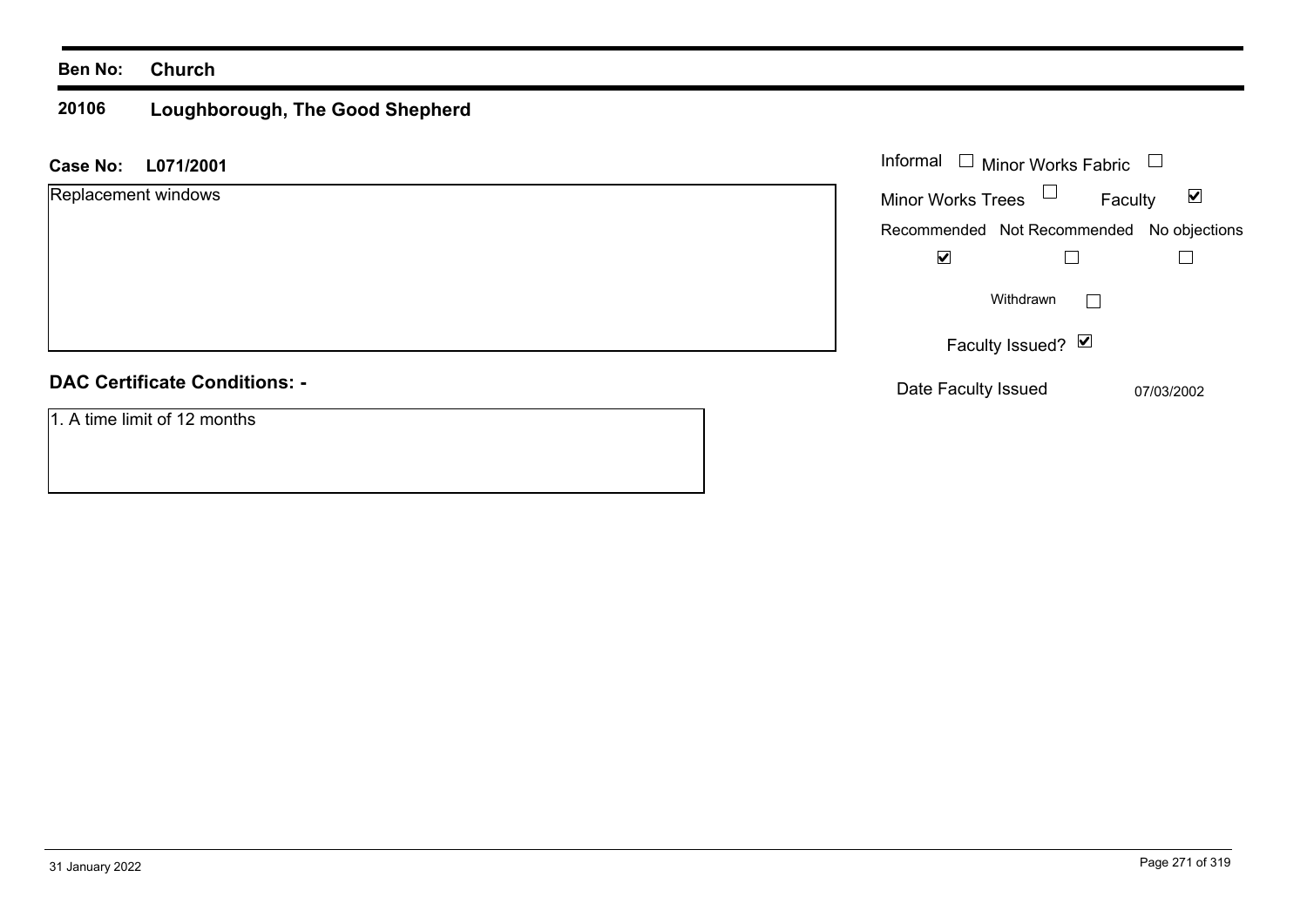### **DAC Certificate Conditions: -**

## **DAC Certificate Conditions: -**

### 1. A time limit of 12 months

2. That details of the works are entered in the Log Book so that a record is kept of what has been done

3. That the PCC ensures the contractor complies with the DAC Conditions on the

| <b>Case No:</b><br>L049/2015                                                                                                                                                                                      | Informal □ Minor Works Fabric ⊠                                                                                                          |
|-------------------------------------------------------------------------------------------------------------------------------------------------------------------------------------------------------------------|------------------------------------------------------------------------------------------------------------------------------------------|
| 1. Repairs to Vestry flat roof<br>2. Replacement of facia boards                                                                                                                                                  | $\Box$<br>Minor Works Trees<br>Faculty<br>Recommended Not Recommended No objections                                                      |
|                                                                                                                                                                                                                   | $\blacktriangledown$<br>Withdrawn<br>Faculty Issued? $\Box$                                                                              |
| <b>DAC Certificate Conditions: -</b>                                                                                                                                                                              | Date Faculty Issued                                                                                                                      |
| 1. A time limit of 12 months<br>2. That details of the works are entered in the Log Book so that a record is kept of<br>what has been done                                                                        |                                                                                                                                          |
| Case No:<br>L096/2015                                                                                                                                                                                             | Informal □ Minor Works Fabric ⊠                                                                                                          |
| 1. Installation of 2 x ceiling-mounted projectors<br>2. Re-location of the existing Sound Desk from the Sanctuary to the west end of the church<br>3. Installation of additional sockets to the Electrical System | Minor Works Trees<br>Faculty<br>Recommended Not Recommended No objections<br>$\blacktriangledown$<br>Withdrawn<br>Faculty Issued? $\Box$ |
| <b>DAC Certificate Conditions: -</b>                                                                                                                                                                              | Date Faculty Issued                                                                                                                      |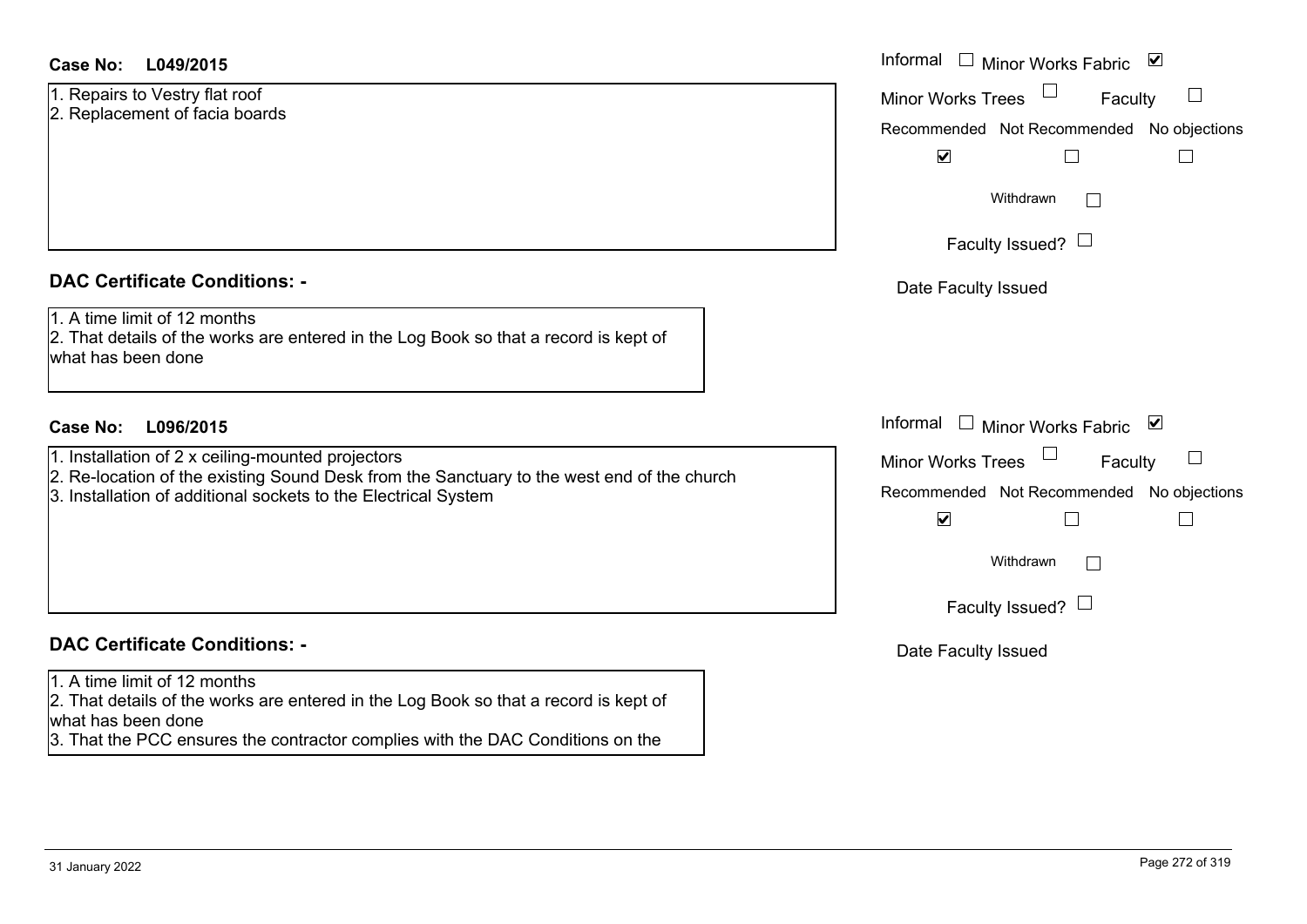### **L097/2015Case No:** Informal

1. Re-decoration of the: -

- a) Nave
- b) Sanctuary
- c) Vestibule
- 2. Adaptation of the two doors between the Nave and the Vestibule with additional glazing
- 3. Replacement of external door

### **DAC Certificate Conditions: -**

- 1. A time limit of 12 months
- 2. That details of the works are entered in the Log Book so that a record is kept of what has been done
- 3. That the PCC ensures the contractor complies with the DAC Conditions on the

### **Case No:**

1. Disposal of defective Technics SX-PR902 digital Piano 2. Installation of a new Kawai CA 67 digital Piano

### **DAC Certificate Conditions: -**

1. That details of the works are entered in the Log Book so that a record is kept of what has been done

| L097/2015                                                                                                                                                                               | Informal $\Box$ Minor Works Fabric<br>$\blacktriangledown$                                                                                                  |
|-----------------------------------------------------------------------------------------------------------------------------------------------------------------------------------------|-------------------------------------------------------------------------------------------------------------------------------------------------------------|
| coration of the: -<br>e<br>ctuary                                                                                                                                                       | <b>Minor Works Trees</b><br>Faculty<br>Recommended Not Recommended No objections                                                                            |
| tibule<br>ation of the two doors between the Nave and the Vestibule with additional glazing<br>cement of external door                                                                  | $\blacktriangledown$<br>П<br>Withdrawn<br>Faculty Issued? $\Box$                                                                                            |
| rtificate Conditions: -                                                                                                                                                                 | Date Faculty Issued                                                                                                                                         |
| limit of 12 months<br>etails of the works are entered in the Log Book so that a record is kept of<br>been done<br>ne PCC ensures the contractor complies with the DAC Conditions on the |                                                                                                                                                             |
|                                                                                                                                                                                         | Informal $\Box$ Minor Works Fabric $\Box$                                                                                                                   |
| al of defective Technics SX-PR902 digital Piano<br>ation of a new Kawai CA 67 digital Piano                                                                                             | $\blacktriangledown$<br>Minor Works Trees<br>Faculty<br>Recommended Not Recommended No objections<br>$\blacktriangledown$<br>Withdrawn<br>Faculty Issued? Ø |
| rtificate Conditions: -                                                                                                                                                                 | Date Faculty Issued<br>28/04/2017                                                                                                                           |
| etails of the works are entered in the Log Book so that a record is kept of                                                                                                             |                                                                                                                                                             |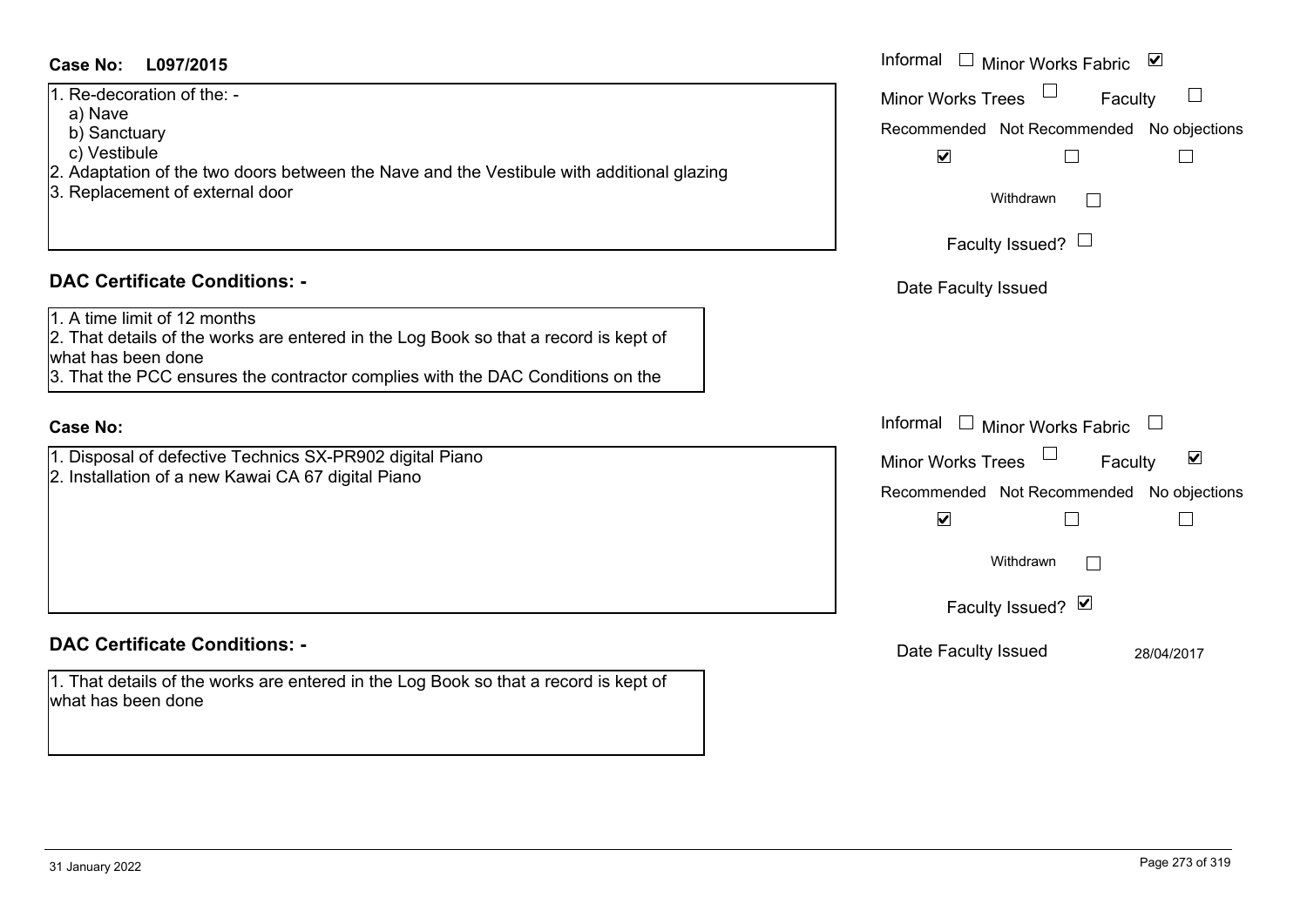| <b>Case No:</b>                                                                                            | Informal $\Box$<br>Minor Works Fabric ⊠   |
|------------------------------------------------------------------------------------------------------------|-------------------------------------------|
| Re-decoration of Meeting Room                                                                              | Minor Works Trees<br>$\Box$<br>Faculty    |
|                                                                                                            | Recommended Not Recommended No objections |
|                                                                                                            | $\Box$                                    |
|                                                                                                            | Withdrawn<br>$\Box$                       |
|                                                                                                            | Faculty Issued? $\Box$                    |
| <b>DAC Certificate Conditions: -</b>                                                                       | Date Faculty Issued                       |
| 1. That details of the works are entered in the Log Book so that a record is kept of<br>what has been done |                                           |
|                                                                                                            |                                           |
| <b>Case No:</b>                                                                                            | Informal □ Minor Works Fabric ⊠           |
| Replacement of carpet in Meeting Room                                                                      | Minor Works Trees<br>Faculty              |
|                                                                                                            | Recommended Not Recommended No objections |
|                                                                                                            | $\blacktriangledown$<br>$\Box$<br>⊔       |
|                                                                                                            | Withdrawn<br>$\sqrt{2}$                   |
|                                                                                                            | Faculty Issued? $\Box$                    |
| <b>DAC Certificate Conditions: -</b>                                                                       | Date Faculty Issued                       |
| 1. That details of the works are entered in the Log Book so that a record is kept of<br>what has been done |                                           |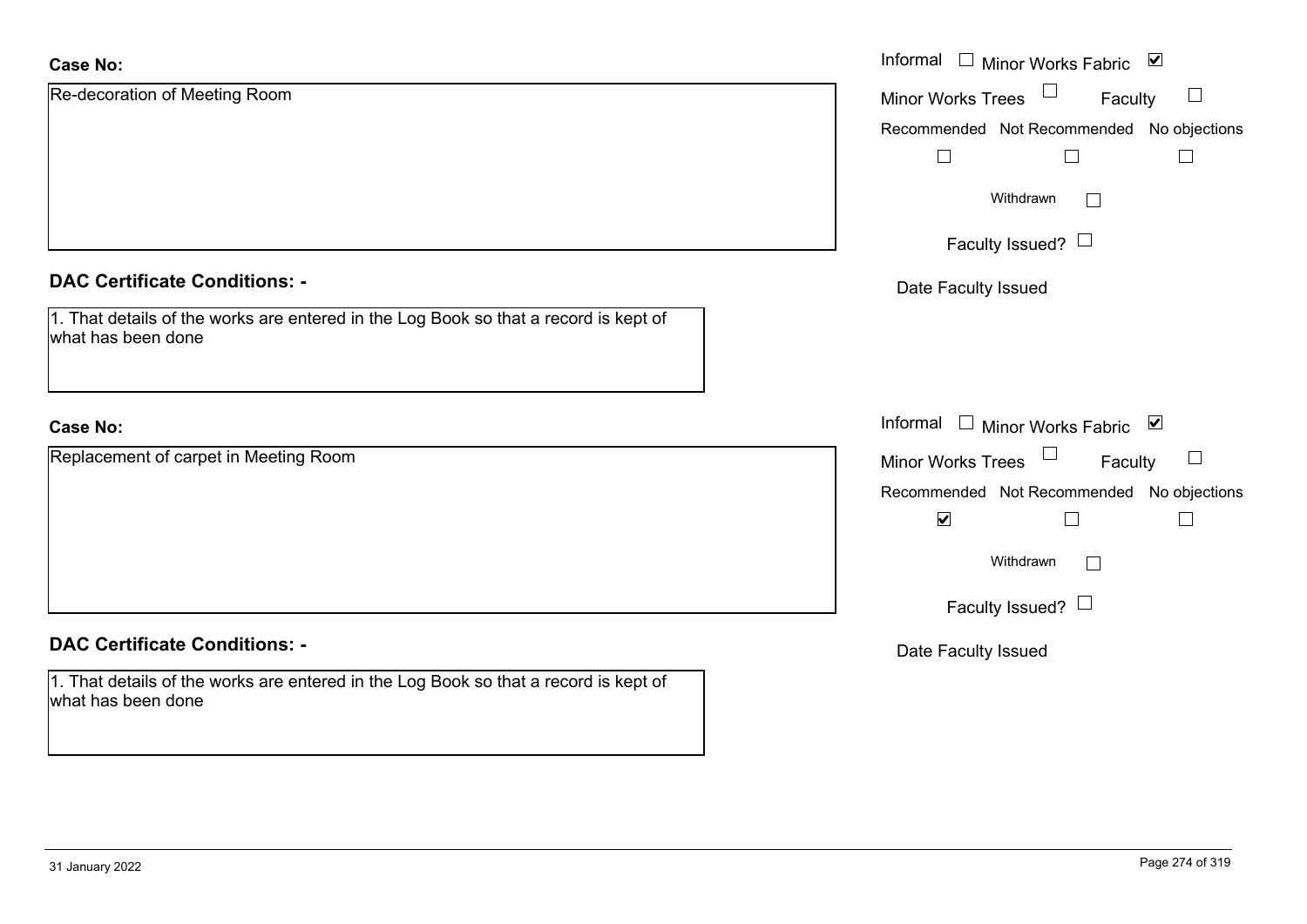| <b>Case No:</b>                                                                                            | Informal $\Box$ Minor Works Fabric                   |
|------------------------------------------------------------------------------------------------------------|------------------------------------------------------|
| Alteration to internal panelled door to install glazed panels                                              | $\blacktriangledown$<br>Minor Works Trees<br>Faculty |
|                                                                                                            | Recommended Not Recommended No objections            |
|                                                                                                            | $\blacktriangledown$<br>$\vert \ \ \vert$            |
|                                                                                                            | Withdrawn                                            |
|                                                                                                            | Faculty Issued? $\Box$                               |
| <b>DAC Certificate Conditions: -</b>                                                                       | Date Faculty Issued<br>14/10/2019                    |
| 1. That details of the works are entered in the Log Book so that a record is kept of<br>what has been done |                                                      |
| <b>Case No:</b>                                                                                            | Informal $\Box$ Minor Works Fabric $\Box$            |
| Installation of sign on front aspect of church showing the name of the Church                              | $\blacktriangledown$<br>Minor Works Trees<br>Faculty |
|                                                                                                            | Recommended Not Recommended No objections            |
|                                                                                                            | $\blacktriangledown$<br>$\Box$                       |
|                                                                                                            | Withdrawn<br>$\Box$                                  |
|                                                                                                            | Faculty Issued? $\Box$                               |
| <b>DAC Certificate Conditions: -</b>                                                                       | Date Faculty Issued<br>02/09/2019                    |
| 1. That details of the works are entered in the Log Book so that a record is kept of<br>what has been done |                                                      |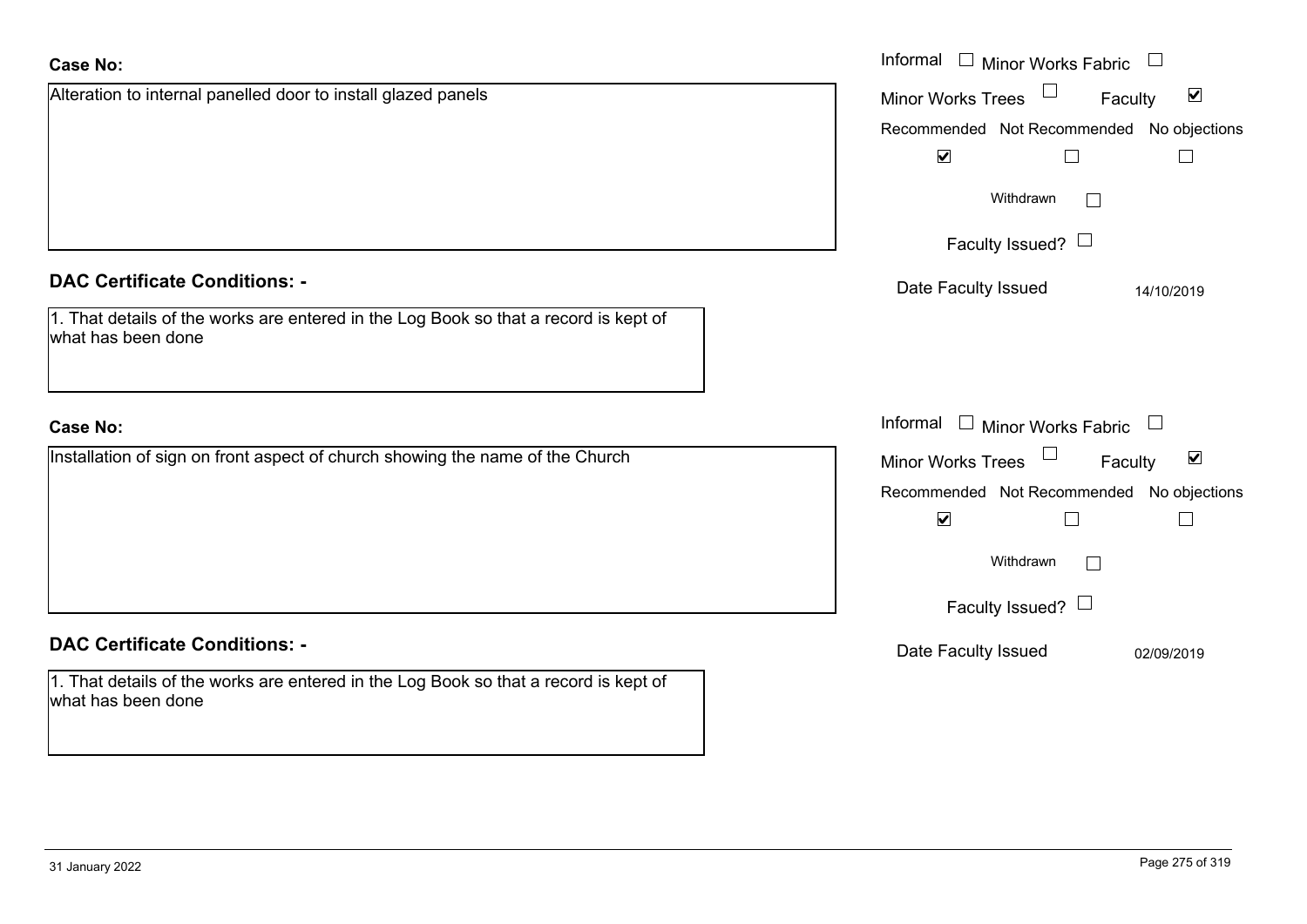**Case No:**

## **DAC Certificate Conditions: -**

1. That details of the works are entered in the Log Book so that a record is kept of what has been done

To create a more comfortable and flexible space to accommodate additional ministry and worship

Informal  $\Box$  Minor Works Fabric  $\Box$  Informal Faculty  $\blacktriangledown$ Minor Works Trees Recommended Not Recommended No objections  $\blacktriangledown$  $\Box$  $\Box$  $\Box$ Withdrawn Faculty Issued?  $\Box$ 

Date Faculty Issued 02/09/2020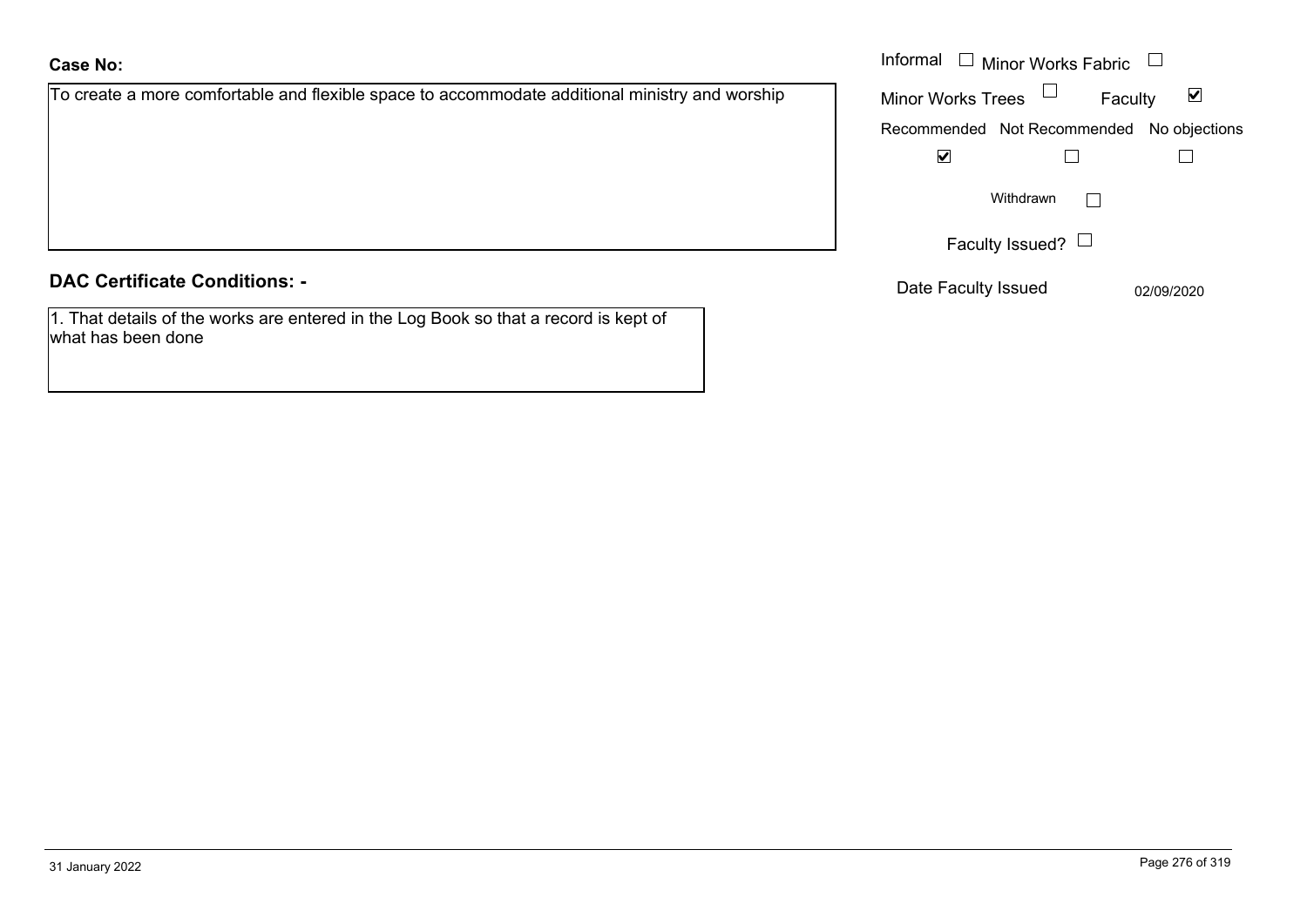**10209 Lowesby, All Saints**

| <b>Case No:</b><br>L/1999            | Informal<br>$\Box$ Minor Works Fabric $\Box$ |                |                      |
|--------------------------------------|----------------------------------------------|----------------|----------------------|
| Various minor repairs                | Minor Works Trees $\Box$                     | Faculty        | $\blacktriangledown$ |
|                                      | Recommended Not Recommended No objections    |                |                      |
|                                      | $\blacktriangledown$                         |                |                      |
|                                      | Withdrawn                                    | $\mathbb{R}^n$ |                      |
|                                      | Faculty Issued? Ø                            |                |                      |
| <b>DAC Certificate Conditions: -</b> | Date Faculty Issued                          |                | 03/03/2001           |
| 1. A time limit of 12 months         |                                              |                |                      |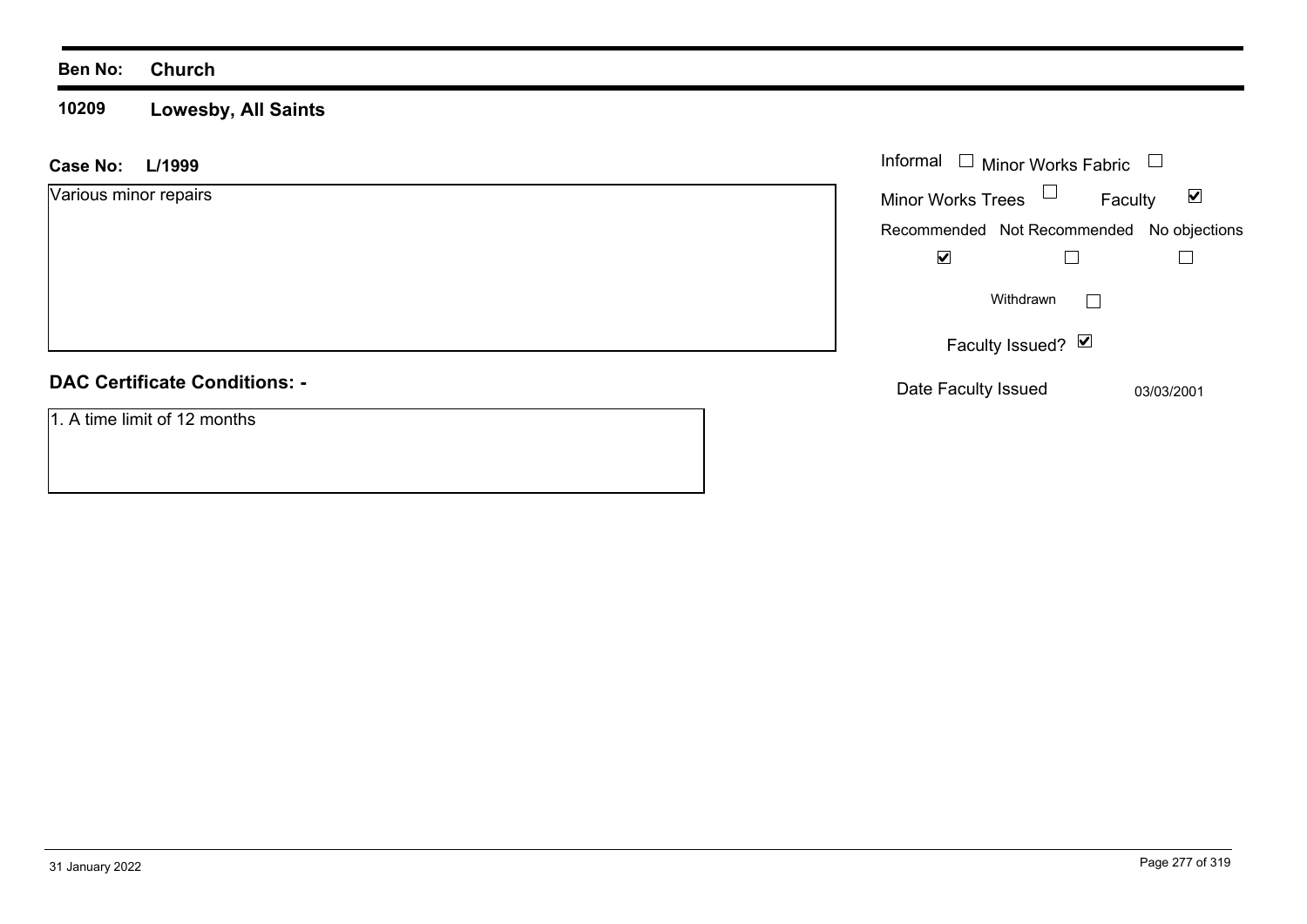| L072/2001<br><b>Case No:</b>         | Informal $\Box$ Minor Works Fabric $\Box$            |
|--------------------------------------|------------------------------------------------------|
| Refurbishment of Organ               | Minor Works Trees<br>$\blacktriangledown$<br>Faculty |
|                                      | Recommended Not Recommended No objections            |
|                                      | $\blacktriangledown$<br>$\Box$                       |
|                                      | Withdrawn<br>$\Box$                                  |
|                                      | Faculty Issued?                                      |
| <b>DAC Certificate Conditions: -</b> | Date Faculty Issued                                  |
| 1. A time limit of 12 months         |                                                      |
| <b>Case No:</b><br>L197/2006         | Informal □ Minor Works Fabric □                      |
| Fell: -<br>1. 1 Beech Tree           | Minor Works Trees $\Box$<br>Faculty<br>$\Box$        |
| 2. 1 Horse Chestnut Tree             | Recommended Not Recommended No objections            |
|                                      | $\Box$<br>$\Box$<br>$\overline{\phantom{a}}$         |
|                                      | Withdrawn<br>$\Box$                                  |
|                                      | Faculty Issued? $\Box$                               |
| <b>DAC Certificate Conditions: -</b> | Date Faculty Issued                                  |
| 1. A time limit of 12 months         |                                                      |
|                                      |                                                      |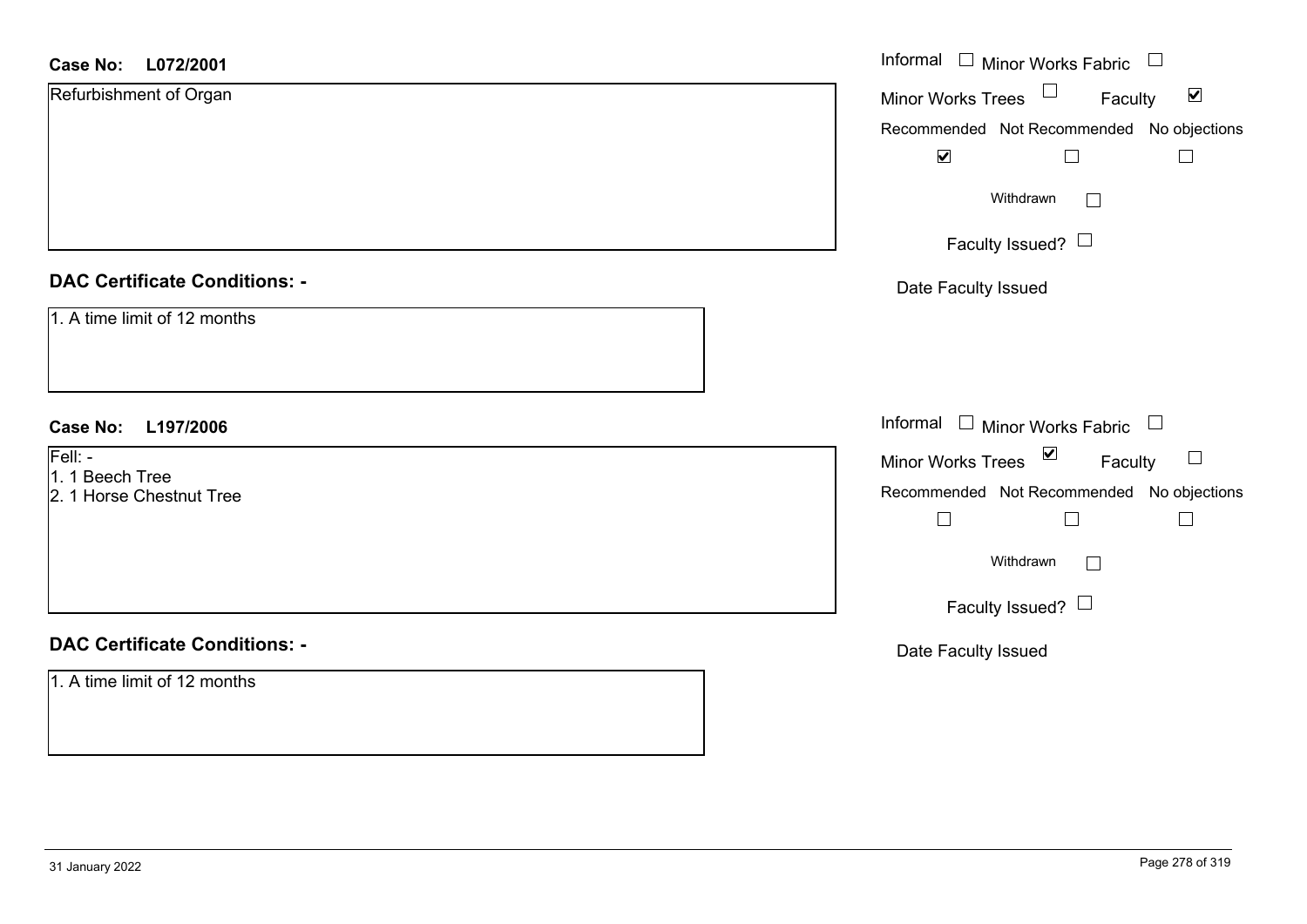### **L157/2010Case No:** Informal

Repairs to the pew platforms in the: a) North Aisle b) Nave c) South Aisle d) Chancel

### **DAC Certificate Conditions: -**

1. That details of the works are entered in the Log Book so that a record is kept of what has been done 2. That the condition of the floor underneath the boards is checked and that greater ventilation is provided

### **L166/2010Case No:** Informal

1. Directional pruning of Sycamore, Ash, Hawthorn, Yew and Fir Trees 2. Reduction in height of Elder and Wytch Elm to clear electricity line

### **DAC Certificate Conditions: -**

1. That details of the works are entered in the Log Book so that a record is kept of what has been done

| Informal |                          | Minor Works Fabric ⊠      |                                           |
|----------|--------------------------|---------------------------|-------------------------------------------|
|          | <b>Minor Works Trees</b> | Faculty                   |                                           |
|          |                          |                           | Recommended Not Recommended No objections |
|          | $\blacktriangledown$     |                           |                                           |
|          | Withdrawn                |                           |                                           |
|          | Faculty Issued?          |                           |                                           |
|          | Date Faculty Issued      |                           |                                           |
|          |                          |                           |                                           |
|          |                          |                           |                                           |
| Informal |                          | $\Box$ Minor Works Fabric | $\Box$                                    |
|          | <b>Minor Works Trees</b> | ⊻<br>Faculty              |                                           |
|          |                          |                           | Recommended Not Recommended No objections |
|          | $\blacktriangledown$     |                           |                                           |
|          | Withdrawn                |                           |                                           |
|          | Faculty Issued?          |                           |                                           |
|          | Date Faculty Issued      |                           |                                           |
|          |                          |                           |                                           |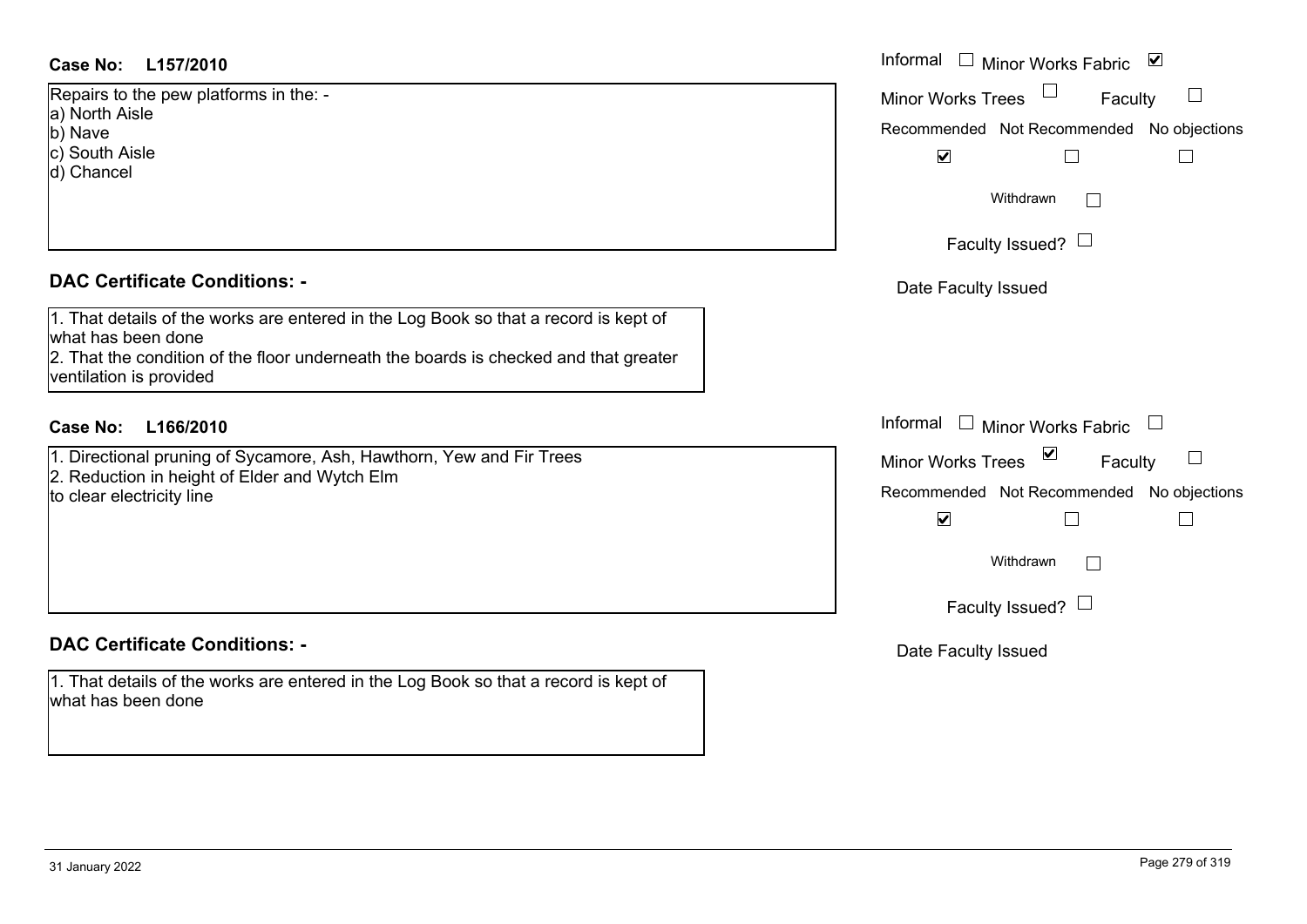### **L148/2010Case No:** Informal

| Repairs and remedial works as identified in the 2009 Quinquennial Inspection Report |  |
|-------------------------------------------------------------------------------------|--|
|                                                                                     |  |
|                                                                                     |  |
|                                                                                     |  |
|                                                                                     |  |
|                                                                                     |  |
| <b>DAC Cortificato Conditions: -</b>                                                |  |

### **DAC Certificate Conditions: -**

1. A time limit of 12 months

 2. That details of the works are entered in the Log Book so that a record is kept of what has been done

### **L228/2012Case No:** Informal

1. Replacement of infra-red heaters numbered 1 & 2 of the plan 2. Installation of additional infra-red heaters numbered 3, 4, 5 & 6 on the plan

### **DAC Certificate Conditions: -**

### 1. A time limit of 12 months

2. That details of the works are entered in the Log Book so that a record is kept of what has been done

3. That, where possible, all fixings should be made into joints, not stonework, using

| Informal<br><b>Minor Works Fabric</b>                             |
|-------------------------------------------------------------------|
| $\blacktriangledown$<br><b>Minor Works Trees</b><br>Faculty       |
| Recommended Not Recommended No objections<br>$\blacktriangledown$ |
| Withdrawn                                                         |
| Faculty Issued? Ø                                                 |
| Date Faculty Issued<br>02/11/2010                                 |
|                                                                   |
| Informal<br>⊻<br><b>Minor Works Fabric</b>                        |
| <b>Minor Works Trees</b><br>Faculty                               |
| Recommended Not Recommended No objections<br>$\blacktriangledown$ |
| Withdrawn                                                         |
| Faculty Issued?                                                   |
| Date Faculty Issued                                               |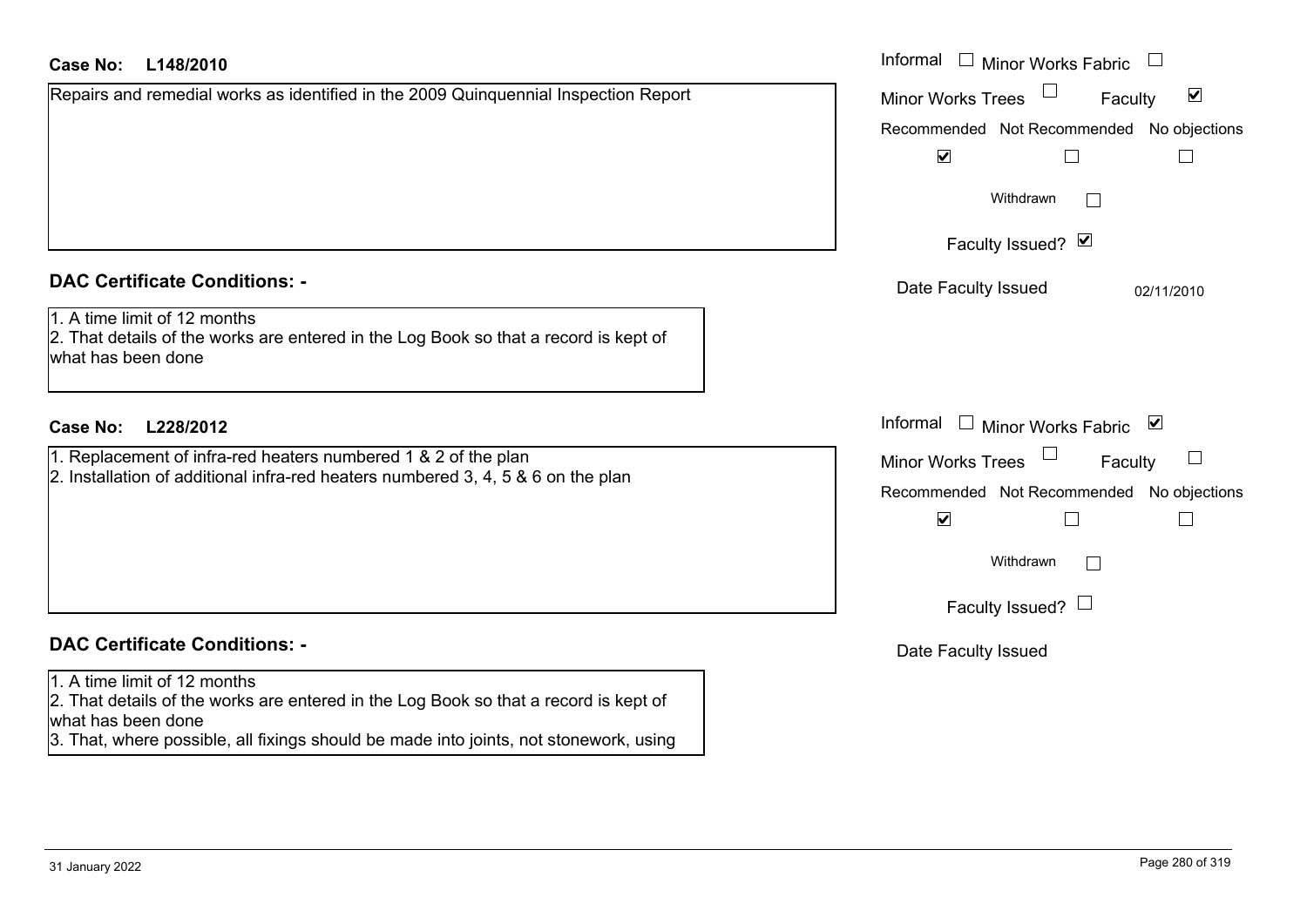| "In loving memory of Don and Ruth Riddington" |  | Installation in the churchyard of a 'Richmond' Kingdom Teak bench bearing the inscription: - |
|-----------------------------------------------|--|----------------------------------------------------------------------------------------------|
|                                               |  |                                                                                              |
|                                               |  |                                                                                              |
|                                               |  |                                                                                              |
|                                               |  |                                                                                              |
|                                               |  |                                                                                              |
|                                               |  |                                                                                              |
|                                               |  |                                                                                              |
|                                               |  |                                                                                              |
|                                               |  |                                                                                              |

### **DAC Certificate Conditions: -**

### **L064/2013Case No:** Informal

## **DAC Certificate Conditions: -**

1. A time limit of 12 months 2. That details of the works are entered in the Log Book so that a record is kept of what has been done

| Case No:<br>L176/2013                                                                                                                         | Informal $\Box$ Minor Works Fabric $\Box$        |
|-----------------------------------------------------------------------------------------------------------------------------------------------|--------------------------------------------------|
| Installation in the churchyard of a 'Richmond' Kingdom Teak bench bearing the inscription: -<br>"In loving memory of Don and Ruth Riddington" | <b>Minor Works Trees</b><br>⊔<br>Faculty         |
|                                                                                                                                               | Recommended Not Recommended No objections        |
|                                                                                                                                               | $\blacktriangledown$                             |
|                                                                                                                                               | Withdrawn                                        |
|                                                                                                                                               | Faculty Issued? $\Box$                           |
| <b>DAC Certificate Conditions: -</b>                                                                                                          | Date Faculty Issued                              |
| 1. A time limit of 12 months<br>2. That details of the works are entered in the Log Book so that a record is kept of<br>what has been done    |                                                  |
| Case No:<br>L064/2013                                                                                                                         | Informal $\Box$ Minor Works Fabric $\Box$        |
| Planting of sapling Horse Chestnut Tree                                                                                                       | $\sum$<br>Minor Works Trees<br>$\Box$<br>Faculty |
|                                                                                                                                               | Recommended Not Recommended No objections        |
|                                                                                                                                               |                                                  |
|                                                                                                                                               | Withdrawn                                        |
|                                                                                                                                               | Faculty Issued? $\Box$                           |
| <b>DAC Certificate Conditions: -</b>                                                                                                          | Date Faculty Issued                              |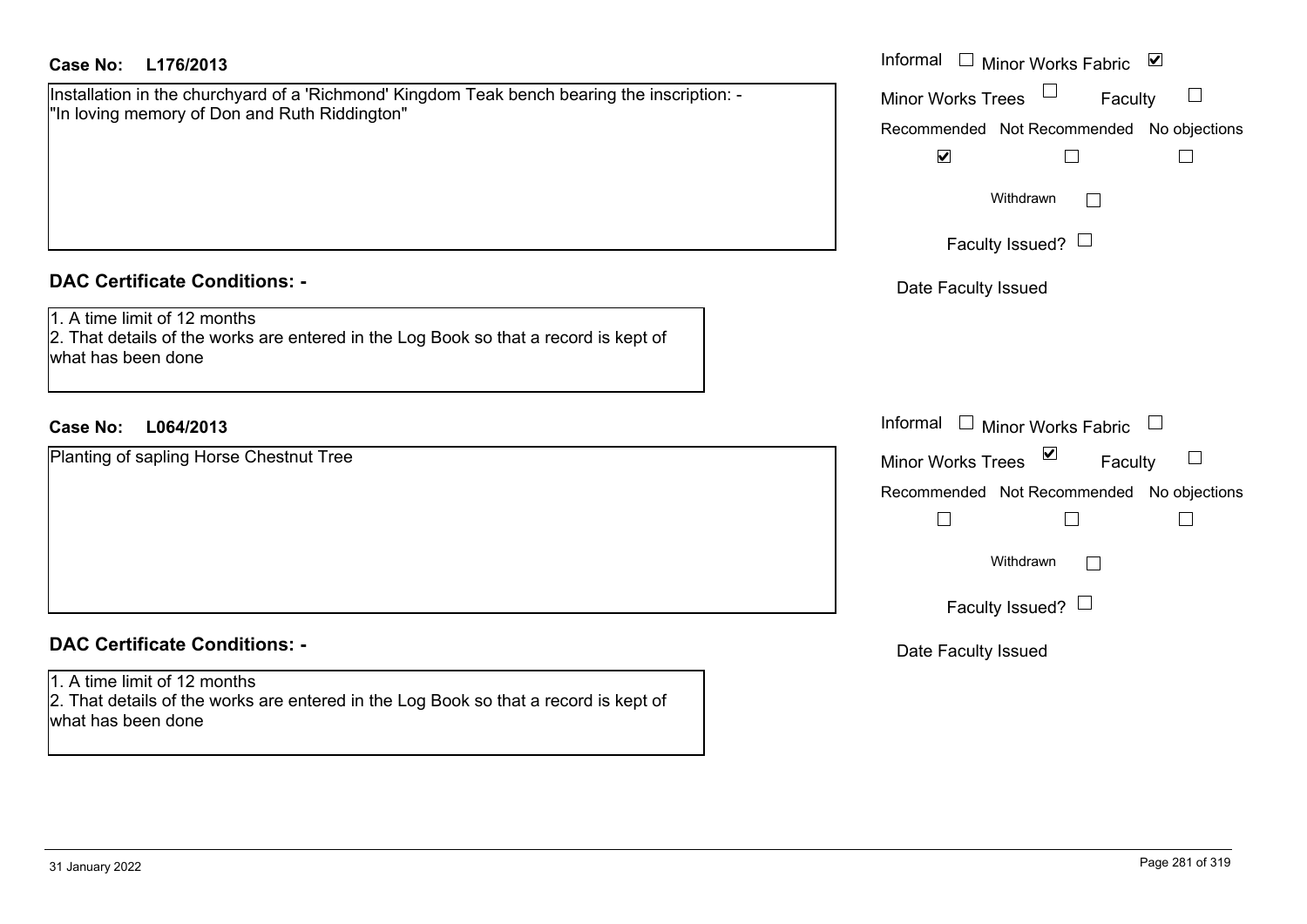| Case No:<br>L175/2013                                                                                                                                                                                                                                                | Informal ⊠ Minor Works Fabric                                                                                                                                  |
|----------------------------------------------------------------------------------------------------------------------------------------------------------------------------------------------------------------------------------------------------------------------|----------------------------------------------------------------------------------------------------------------------------------------------------------------|
| Creation of a Garden of Remembrance for the interment of cremated remains to the south of the<br>church with interments to signified by individual Marker Stones no larger 21" x 21"                                                                                 | $\blacktriangledown$<br><b>Minor Works Trees</b><br>Faculty<br>Recommended Not Recommended No objections<br>$\blacktriangledown$                               |
|                                                                                                                                                                                                                                                                      | Withdrawn<br>Faculty Issued? Ø                                                                                                                                 |
| <b>DAC Certificate Conditions: -</b><br>1. A time limit of 12 months<br>2. That details of the works are entered in the Log Book so that a record is kept of<br>what has been done<br>3. That burials of cremated remains must be listed in the Burials Register     | Date Faculty Issued<br>21/01/2014                                                                                                                              |
| <b>Case No:</b><br>L157/2015                                                                                                                                                                                                                                         | Informal<br>$\Box$<br><b>Minor Works Fabric</b>                                                                                                                |
| Installation in and on top of the Tower broadband antennae and associated equipment                                                                                                                                                                                  | $\blacktriangledown$<br>Minor Works Trees<br>Faculty<br>Recommended Not Recommended<br>No objections<br>$\blacktriangledown$<br>Withdrawn<br>Faculty Issued? Ø |
| <b>DAC Certificate Conditions: -</b>                                                                                                                                                                                                                                 | Date Faculty Issued<br>14/10/2015                                                                                                                              |
| 1. That details of the works are entered in the Log Book so that a record is kept of<br>what has been done<br>2. That the Licence be submitted to the Diocesan Registrar for approval<br>3. That the transmitter dish be coloured to match the surrounding stonework |                                                                                                                                                                |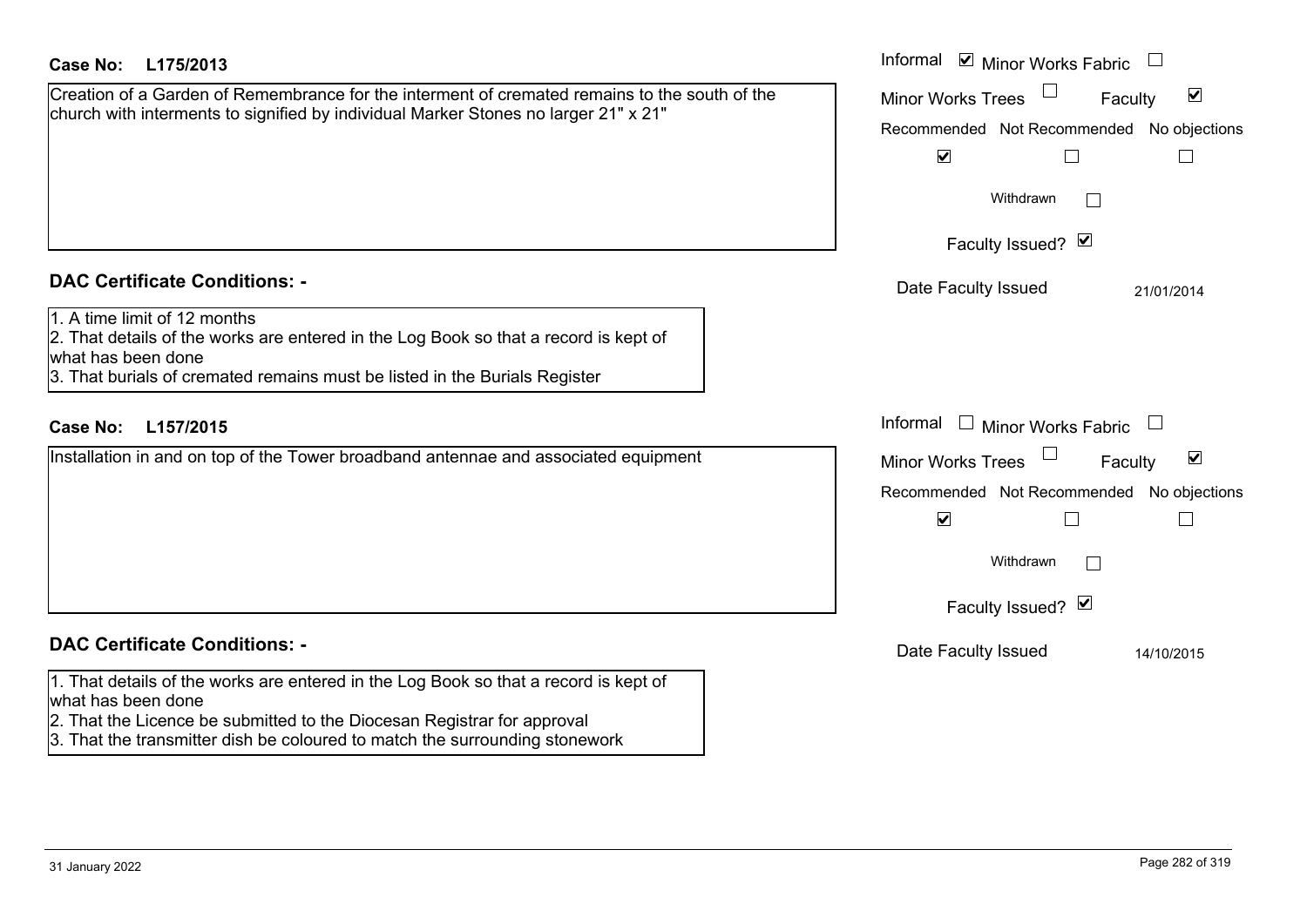#### **L129/2015Case No:**

| <b>Case No:</b><br>L129/2015                                                                                                                                                                                               | Informal □ Minor Works Fabric<br>$\Box$                     |
|----------------------------------------------------------------------------------------------------------------------------------------------------------------------------------------------------------------------------|-------------------------------------------------------------|
| Planting of a Magnolia Tree                                                                                                                                                                                                | $\sum$<br>Minor Works Trees<br>$\Box$<br>Faculty            |
|                                                                                                                                                                                                                            | Recommended Not Recommended No objections                   |
|                                                                                                                                                                                                                            | $\Box$                                                      |
|                                                                                                                                                                                                                            | $\blacktriangledown$<br>Withdrawn                           |
|                                                                                                                                                                                                                            | Faculty Issued? $\Box$                                      |
| <b>DAC Certificate Conditions: -</b>                                                                                                                                                                                       | Date Faculty Issued                                         |
| 1. A time limit of 12 months<br>2. That details of the works are entered in the Log Book so that a record is kept of<br>what has been done<br>3. Human Remains should be expected when excavating within a churchyard. Any |                                                             |
| <b>Case No:</b>                                                                                                                                                                                                            | Informal $\Box$ Minor Works Fabric                          |
| Re-covering of the South Aisle roof                                                                                                                                                                                        | $\blacktriangledown$<br><b>Minor Works Trees</b><br>Faculty |
|                                                                                                                                                                                                                            | Recommended Not Recommended No objections                   |
|                                                                                                                                                                                                                            | $\blacktriangledown$<br>$\Box$<br>$\mathbf{L}$              |
|                                                                                                                                                                                                                            | Withdrawn<br>$\mathbf{L}$                                   |
|                                                                                                                                                                                                                            | Faculty Issued? Ø                                           |
| <b>DAC Certificate Conditions: -</b>                                                                                                                                                                                       | Date Faculty Issued<br>22/08/2016                           |
| 1. That details of the works are entered in the Log Book so that a record is kept of<br>what has been done<br>2. That any stonework to be replaced is carefully checked for tool marks and, if found,                      |                                                             |

the stones are set aside and Diocesan Archaeological Adviser is notified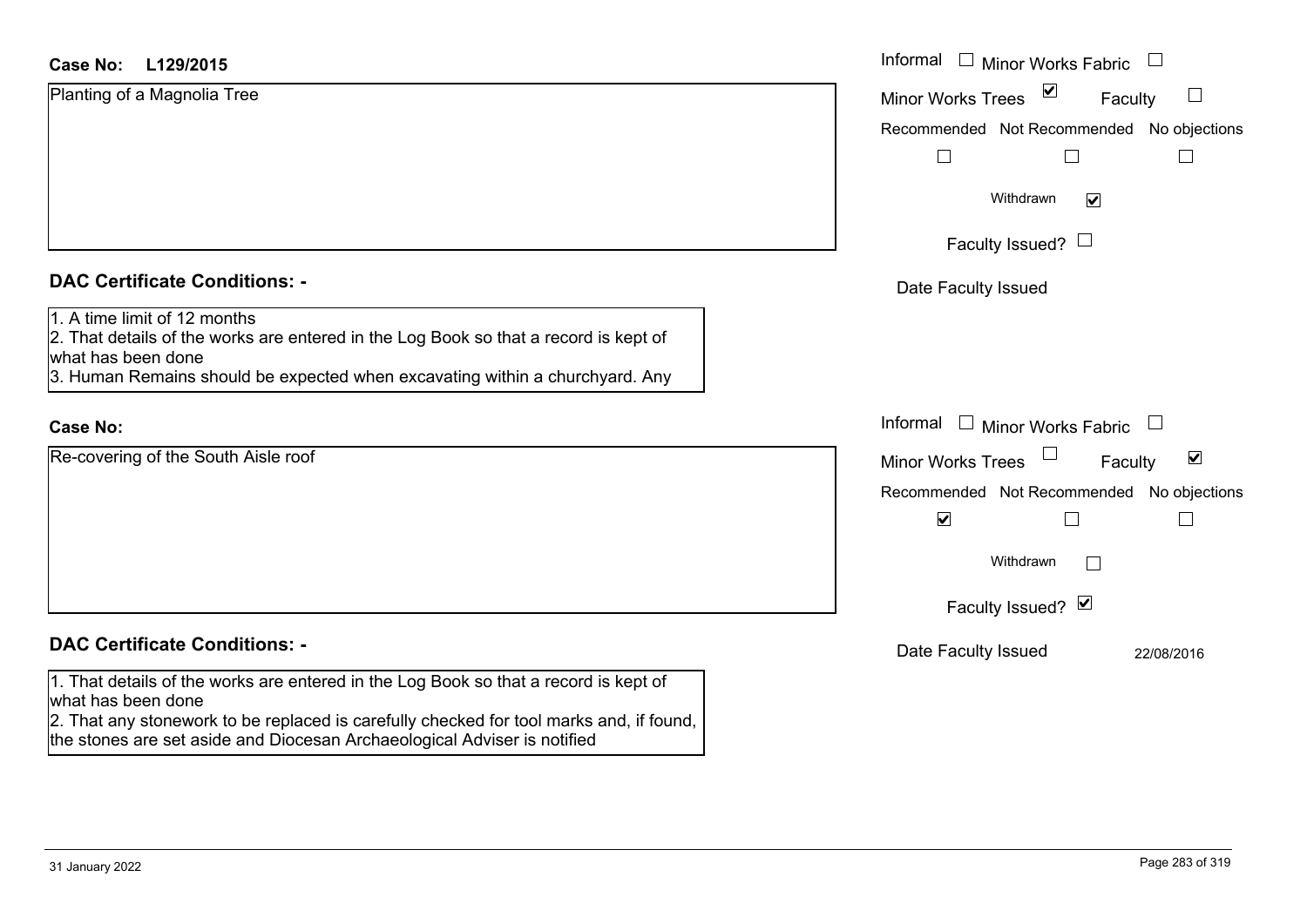| <b>Case No:</b>                                                                                                                                                                                                                             | Informal □ Minor Works Fabric ⊠               |
|---------------------------------------------------------------------------------------------------------------------------------------------------------------------------------------------------------------------------------------------|-----------------------------------------------|
| Installation of Roof Alarm System                                                                                                                                                                                                           | $\Box$<br><b>Minor Works Trees</b><br>Faculty |
|                                                                                                                                                                                                                                             | Recommended Not Recommended No objections     |
|                                                                                                                                                                                                                                             | $\blacktriangledown$                          |
|                                                                                                                                                                                                                                             | Withdrawn                                     |
|                                                                                                                                                                                                                                             | Faculty Issued? $\Box$                        |
| <b>DAC Certificate Conditions: -</b>                                                                                                                                                                                                        | Date Faculty Issued                           |
| 1. That details of the works are entered in the Log Book so that a record is kept of<br>what has been done<br>2. That an updated Electrical Condition Report is commissioned, and submitted to the<br>DAC Secretary, afetr the installation |                                               |
| <b>Case No:</b>                                                                                                                                                                                                                             | Informal □ Minor Works Fabric ⊠               |
| Repair of pointing to interior walls of Chancel                                                                                                                                                                                             | Minor Works Trees<br>ப<br>Faculty             |
|                                                                                                                                                                                                                                             | Recommended Not Recommended No objections     |
|                                                                                                                                                                                                                                             | $\blacktriangledown$                          |
|                                                                                                                                                                                                                                             | Withdrawn<br>$\vert \ \ \vert$                |
|                                                                                                                                                                                                                                             | Faculty Issued? $\Box$                        |
| <b>DAC Certificate Conditions: -</b>                                                                                                                                                                                                        | Date Faculty Issued                           |
| 1. That details of the works are entered in the Log Book so that a record is kept of<br>what has been done<br>2. That the cement mortar should not be removed other than by using hand tools i.e.<br>no angle grinders etc.                 |                                               |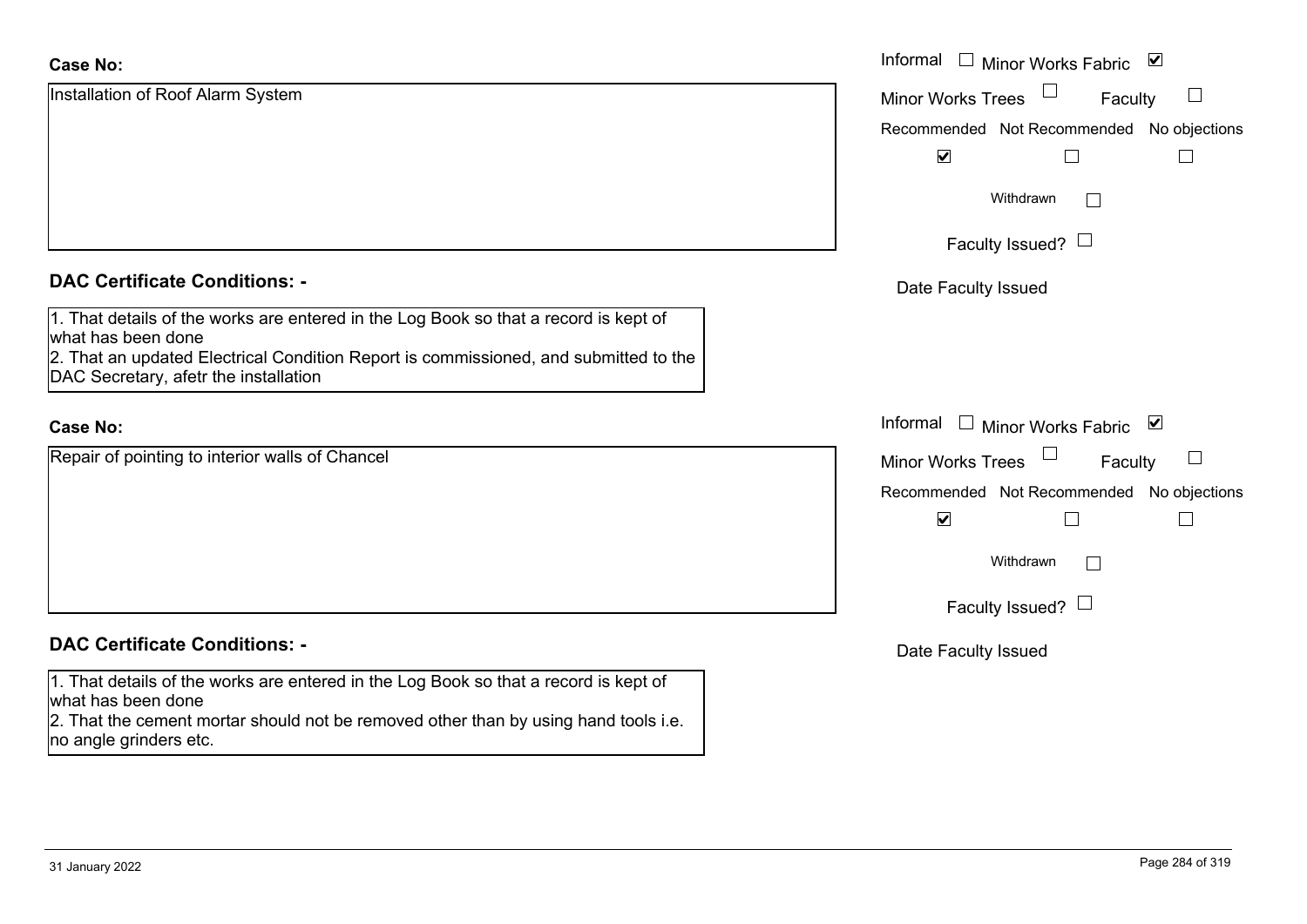### **10304 Lubenham, All Saints**

| L/1999<br>Case No:                          |  | Informal $\Box$ Minor Works Fabric        |                |                      |
|---------------------------------------------|--|-------------------------------------------|----------------|----------------------|
| Repairs to dry stone wall around churchyard |  | Minor Works Trees $\Box$                  | Faculty        | $\blacktriangledown$ |
|                                             |  | Recommended Not Recommended No objections |                |                      |
|                                             |  | $\blacktriangledown$                      |                |                      |
|                                             |  | Withdrawn                                 | $\mathbb{R}^n$ |                      |
|                                             |  | Faculty Issued? Ø                         |                |                      |
| <b>DAC Certificate Conditions: -</b>        |  | Date Faculty Issued                       |                | 14/09/2000           |
| 1. A time limit of 12 months                |  |                                           |                |                      |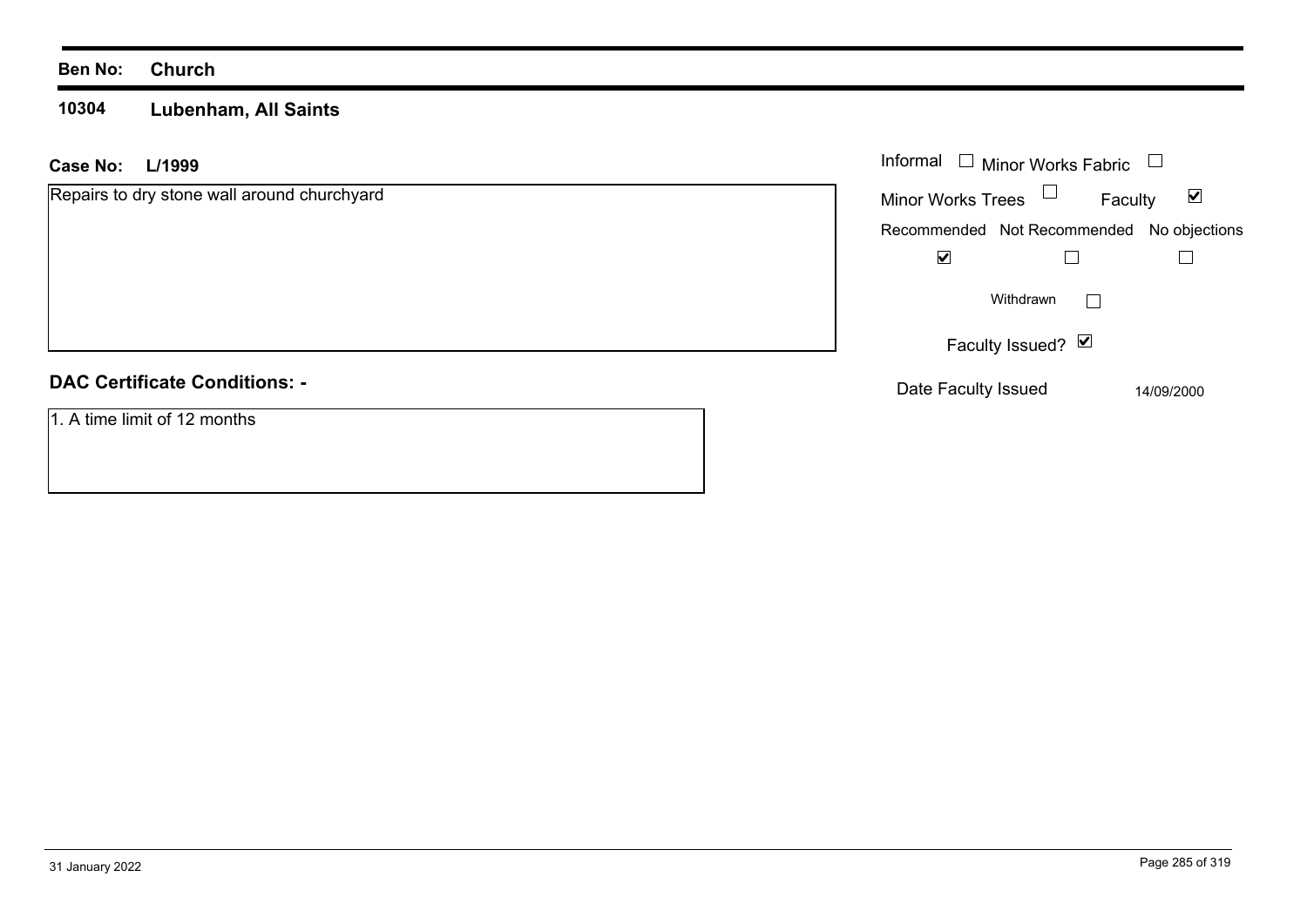| <b>Case No:</b><br>L/1999                            | Informal □ Minor Works Fabric                                         |
|------------------------------------------------------|-----------------------------------------------------------------------|
| Re-wiring of church, repairs to: -<br>1. South Porch | Minor Works Trees<br>$\blacktriangledown$<br>Faculty                  |
| 2. Nave buttress                                     | Recommended Not Recommended No objections                             |
|                                                      | $\blacktriangledown$<br>$\Box$<br>$\Box$                              |
|                                                      | Withdrawn<br>$\Box$                                                   |
|                                                      | Faculty Issued? Ø                                                     |
| <b>DAC Certificate Conditions: -</b>                 | Date Faculty Issued<br>02/02/2000                                     |
| 1. A time limit of 12 months                         |                                                                       |
|                                                      |                                                                       |
|                                                      |                                                                       |
|                                                      |                                                                       |
| L/1999<br><b>Case No:</b>                            | Informal □ Minor Works Fabric                                         |
| Garden of Remembrance and seat                       | $\blacktriangledown$<br>$\Box$<br><b>Minor Works Trees</b><br>Faculty |
|                                                      | Recommended Not Recommended No objections                             |
|                                                      | $\blacktriangledown$<br>$\Box$<br>$\Box$                              |
|                                                      | Withdrawn<br>$\Box$                                                   |
|                                                      | Faculty Issued? Ø                                                     |
| <b>DAC Certificate Conditions: -</b>                 | Date Faculty Issued<br>27/06/2001                                     |
| 1. A time limit of 12 months                         |                                                                       |
|                                                      |                                                                       |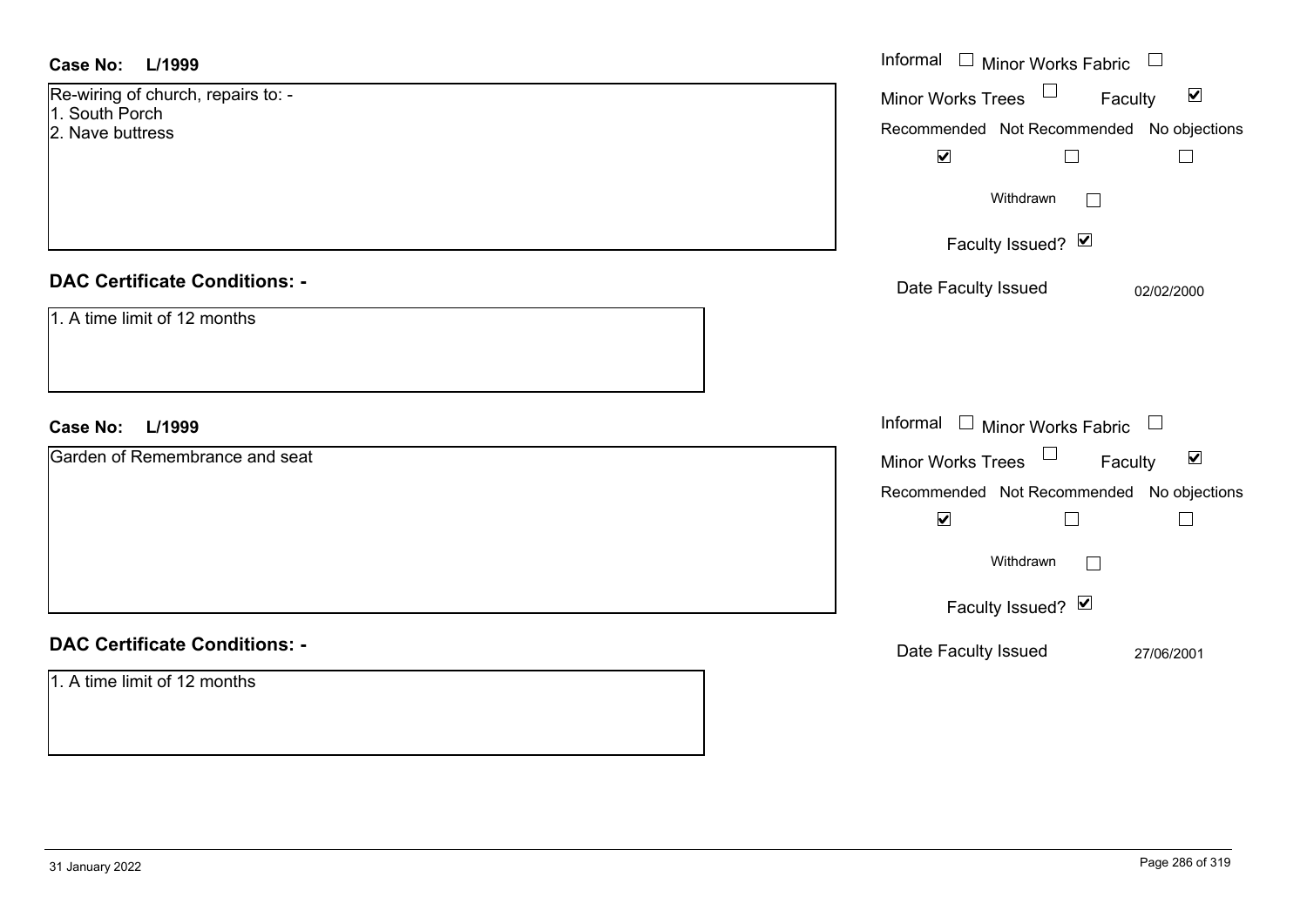#### **L113/2000Case No:**

| <b>Case No:</b><br>L113/2000                                                                                                      | Informal □ Minor Works Fabric                                         |  |
|-----------------------------------------------------------------------------------------------------------------------------------|-----------------------------------------------------------------------|--|
| 1. Refurbishment of Bells and Bellframe                                                                                           | $\Box$<br>$\blacktriangledown$<br>Minor Works Trees<br>Faculty        |  |
| 2. Installation of sixth Bell                                                                                                     | Recommended Not Recommended No objections                             |  |
|                                                                                                                                   | $\blacktriangledown$<br>$\Box$                                        |  |
|                                                                                                                                   | Withdrawn<br>$\Box$                                                   |  |
|                                                                                                                                   | Faculty Issued? Ø                                                     |  |
| <b>DAC Certificate Conditions: -</b>                                                                                              | Date Faculty Issued<br>18/12/2001                                     |  |
| 1. A time limit of 12 months                                                                                                      |                                                                       |  |
|                                                                                                                                   |                                                                       |  |
|                                                                                                                                   |                                                                       |  |
| <b>Case No:</b><br>L075/2000                                                                                                      | Informal<br>$\Box$ Minor Works Fabric                                 |  |
| Installation of Sound and Induction Loop System                                                                                   | $\Box$<br>$\blacktriangledown$<br>Faculty<br><b>Minor Works Trees</b> |  |
|                                                                                                                                   | Recommended Not Recommended No objections                             |  |
|                                                                                                                                   | $\blacktriangledown$<br>$\mathcal{L}_{\mathcal{A}}$                   |  |
|                                                                                                                                   | Withdrawn                                                             |  |
|                                                                                                                                   | Faculty Issued? Ø                                                     |  |
| <b>DAC Certificate Conditions: -</b>                                                                                              | Date Faculty Issued<br>14/09/2000                                     |  |
| 1. A time limit of 12 months<br>2. That there should be no cutting or channelling into the walls when the cables are<br>installed |                                                                       |  |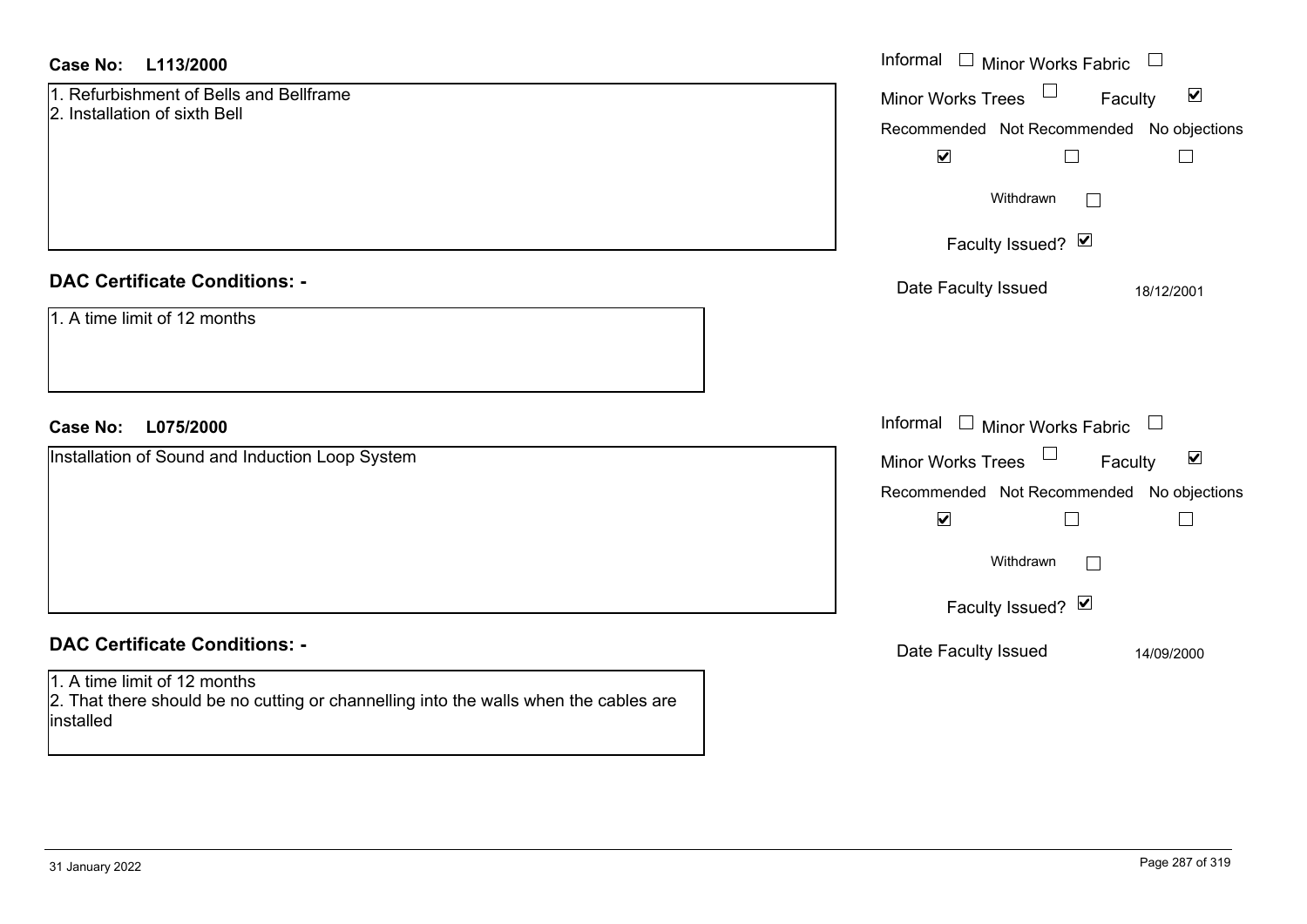| Case No:<br>L009/2002                                                                                                                      | Informal $\Box$ Minor Works Fabric                          |
|--------------------------------------------------------------------------------------------------------------------------------------------|-------------------------------------------------------------|
| a) Phase 3 of restoration of churchyard wall all in accordance with specification previously approved for                                  | $\blacktriangledown$<br><b>Minor Works Trees</b><br>Faculty |
| phases 1 & 2 and carried out under the supervision and guidance of Mr Trevor Alcock, associate<br>member of the Dry Stone Wall Association | Recommended Not Recommended No objections                   |
| b) Installation of: -                                                                                                                      | $\blacktriangledown$<br>$\Box$<br>$\overline{\phantom{a}}$  |
| 1. Book of Remembrance                                                                                                                     |                                                             |
| 2. Memorial Book Display Case<br>3. Freestanding lectern                                                                                   | Withdrawn<br>$\sim$                                         |
|                                                                                                                                            |                                                             |
|                                                                                                                                            | Faculty Issued? $\Box$                                      |
| <b>DAC Certificate Conditions: -</b>                                                                                                       | Date Faculty Issued                                         |
| 1. A time limit of 12 months                                                                                                               |                                                             |
|                                                                                                                                            |                                                             |
|                                                                                                                                            |                                                             |
|                                                                                                                                            |                                                             |
| L060/2003<br><b>Case No:</b>                                                                                                               | Informal<br>$\Box$<br><b>Minor Works Fabric</b><br>$\Box$   |
| Fitting stainless steel mesh window guards to individual lights of four windows alongside public footpath                                  | $\blacktriangledown$<br><b>Minor Works Trees</b><br>Faculty |
| and to east window of Vestry                                                                                                               | Recommended Not Recommended<br>No objections                |
|                                                                                                                                            | $\blacktriangledown$<br>$\Box$<br>$\Box$                    |
|                                                                                                                                            |                                                             |
|                                                                                                                                            | Withdrawn                                                   |
|                                                                                                                                            | Faculty Issued? $\Box$                                      |
| <b>DAC Certificate Conditions: -</b>                                                                                                       |                                                             |
|                                                                                                                                            | Date Faculty Issued                                         |
| 1. A time limit of 12 months                                                                                                               |                                                             |
|                                                                                                                                            |                                                             |
|                                                                                                                                            |                                                             |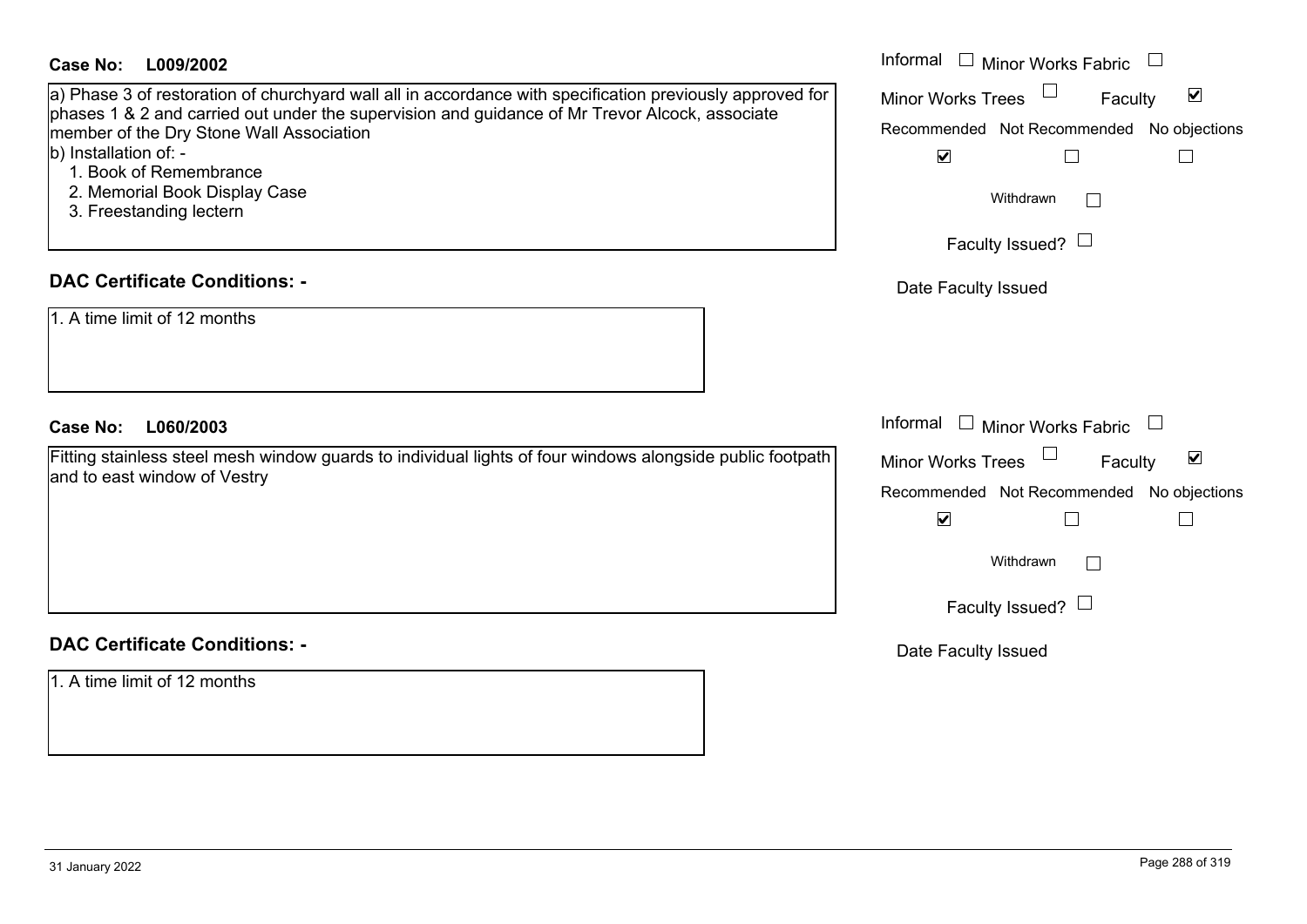| Case No:<br>L125/2003 & L014/2004 |  |
|-----------------------------------|--|
|-----------------------------------|--|

| Case No: L125/2003 & L014/2004                                                                                                                                                                                                                      | Informal Ø Minor Works Fabric □                             |
|-----------------------------------------------------------------------------------------------------------------------------------------------------------------------------------------------------------------------------------------------------|-------------------------------------------------------------|
| 1. To erect a bell ringing platform and form a room underneath for a disabled toilet and storage<br>cupboards                                                                                                                                       | $\blacktriangledown$<br><b>Minor Works Trees</b><br>Faculty |
| 2. Rear door to be replaced                                                                                                                                                                                                                         | Recommended Not Recommended No objections                   |
| 3. To erect a screen in front of lower part of the Organ, re-house the cupboards used for choir robes, fit<br>a sink unit in the recess and bring water into the church                                                                             | $\blacktriangledown$                                        |
|                                                                                                                                                                                                                                                     | Withdrawn                                                   |
|                                                                                                                                                                                                                                                     | Faculty Issued? Ø                                           |
| <b>DAC Certificate Conditions: -</b>                                                                                                                                                                                                                | Date Faculty Issued<br>06/09/2005                           |
| 1. A time limit of 12 months                                                                                                                                                                                                                        |                                                             |
| <b>Case No:</b><br>L021/2007                                                                                                                                                                                                                        | Informal ☑ Minor Works Fabric                               |
| 1. Installation of quilted hanging<br>2. Re-location of hatchment                                                                                                                                                                                   | $\blacktriangledown$<br><b>Minor Works Trees</b><br>Faculty |
|                                                                                                                                                                                                                                                     | Recommended Not Recommended No objections                   |
|                                                                                                                                                                                                                                                     | $\blacktriangledown$                                        |
|                                                                                                                                                                                                                                                     | Withdrawn                                                   |
|                                                                                                                                                                                                                                                     | Faculty Issued? Ø                                           |
| <b>DAC Certificate Conditions: -</b>                                                                                                                                                                                                                | Date Faculty Issued<br>28/02/2008                           |
| 1. A time limit of 12 months<br>2. That an airgap is left between the wall and the quilted hanging<br>3. That, where possible, all fixings should be made into joints, not stonework, using<br>stainless steel or non-ferrous screws in fibre plugs |                                                             |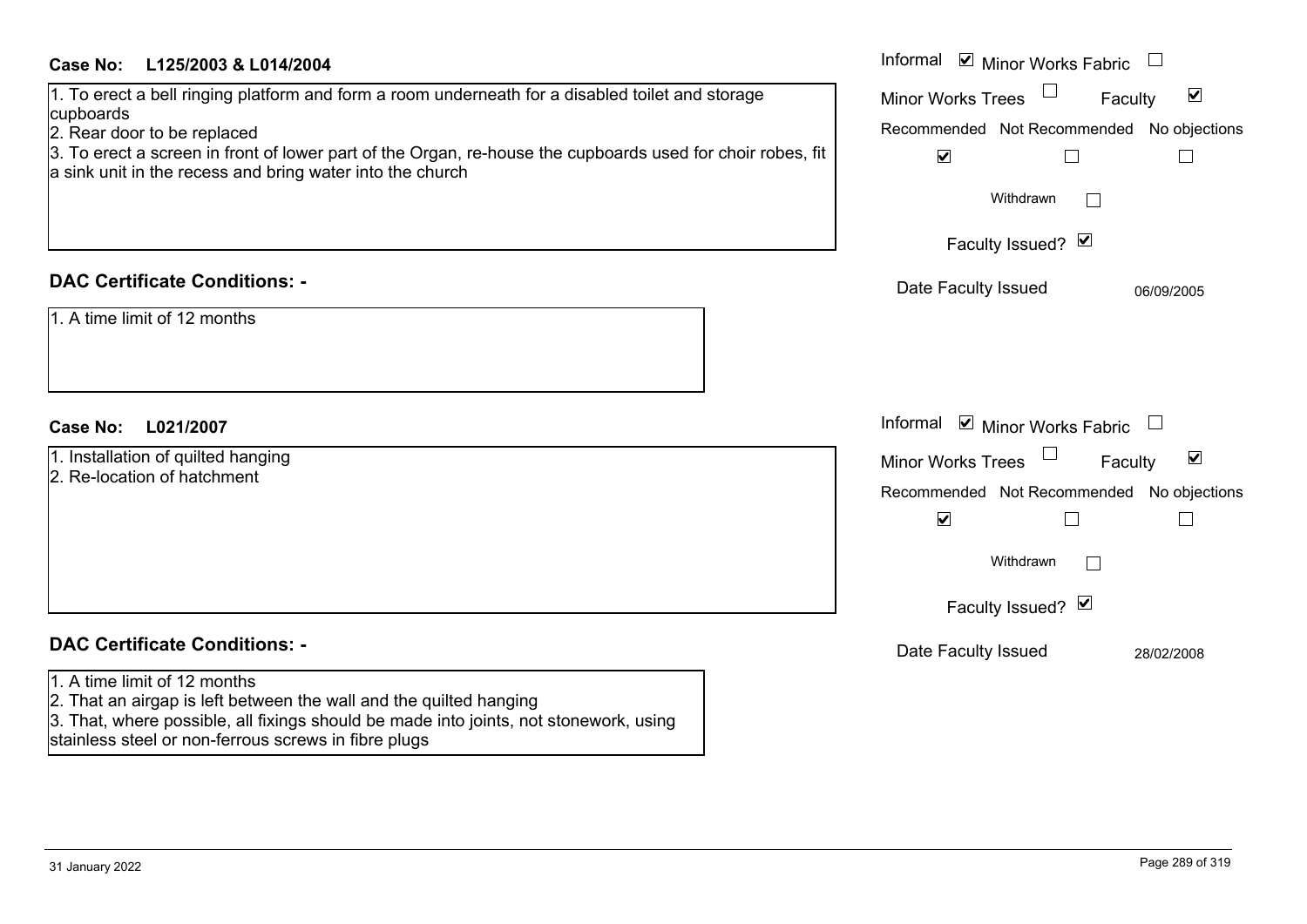| <b>Case No:</b><br>L078/2007                                                                                                                                                                                          | Informal<br>$\Box$ Minor Works Fabric                                                                                                                                                                                      |
|-----------------------------------------------------------------------------------------------------------------------------------------------------------------------------------------------------------------------|----------------------------------------------------------------------------------------------------------------------------------------------------------------------------------------------------------------------------|
| 1. Widening of Bell Loft entrance<br>2. Installation of ladder to give access to the Bell Loft and the Bells                                                                                                          | $\blacktriangledown$<br><b>Minor Works Trees</b><br>Faculty<br>Recommended Not Recommended No objections<br>$\blacktriangledown$<br>$\Box$<br>$\Box$<br>Withdrawn<br>$\Box$                                                |
| <b>DAC Certificate Conditions: -</b><br>1. A time limit of 12 months<br>2. That, where possible, all fixings should be made into joints, not stonework, using<br>stainless steel or non-ferrous screws in fibre plugs | Faculty Issued? Ø<br>Date Faculty Issued<br>18/07/2007                                                                                                                                                                     |
| L127/2007<br><b>Case No:</b><br>CONFIRMATORY FACULTY: -<br>Remedial treatment of timber pew and pannelling in church for infestation by common furniture beetle<br>'Anobium Punctatum'                                | Informal<br>$\Box$ Minor Works Fabric $\Box$<br><b>Minor Works Trees</b><br>$\mathbf{L}$<br>Faculty<br>Recommended Not Recommended No objections<br>$\Box$<br>$\Box$<br>$\Box$<br>Withdrawn<br>$\mathcal{L}^{\mathcal{A}}$ |
| <b>DAC Certificate Conditions: -</b><br>1. A time limit of 12 months                                                                                                                                                  | Faculty Issued? $\Box$<br>Date Faculty Issued                                                                                                                                                                              |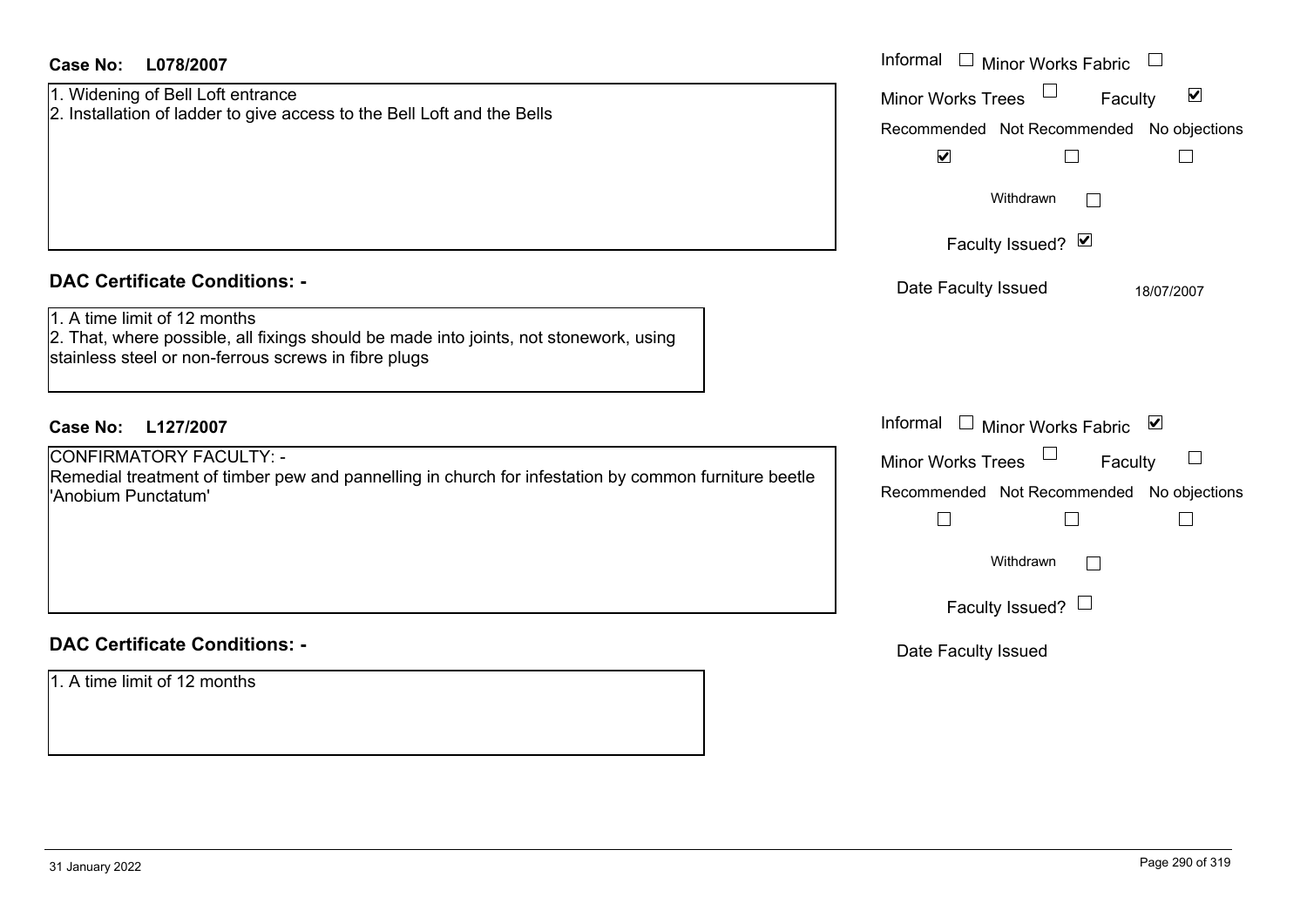| <b>Case No:</b><br>L126/2007                                                  | Informal $\Box$ Minor Works Fabric $\Box$                         |
|-------------------------------------------------------------------------------|-------------------------------------------------------------------|
| Following the testing of memorials, remedial works to those in need of repair | Minor Works Trees <sup>1</sup><br>$\blacktriangledown$<br>Faculty |
|                                                                               | Recommended Not Recommended No objections                         |
|                                                                               | $\blacktriangledown$<br>$\Box$<br>$\Box$                          |
|                                                                               | Withdrawn                                                         |
|                                                                               | Faculty Issued? $\Box$                                            |
| <b>DAC Certificate Conditions: -</b>                                          | Date Faculty Issued                                               |
| 1. A time limit of 12 months                                                  |                                                                   |
| L079/2007<br><b>Case No:</b>                                                  | Informal $\Box$ Minor Works Fabric $\Box$                         |
| 1. Remove 1 Pew from its "concreting" into the Chancel floor                  | Minor Works Trees<br>$\blacktriangledown$<br>Faculty              |
| 2. Install metal flanges into the floor so the Pew can be bolted to them      | Recommended Not Recommended No objections                         |
|                                                                               | $\blacktriangledown$<br>$\Box$<br>$\Box$                          |
|                                                                               | Withdrawn                                                         |
|                                                                               | Faculty Issued? Ø                                                 |
| <b>DAC Certificate Conditions: -</b>                                          | Date Faculty Issued<br>18/07/2007                                 |
| 1. A time limit of 12 months                                                  |                                                                   |
|                                                                               |                                                                   |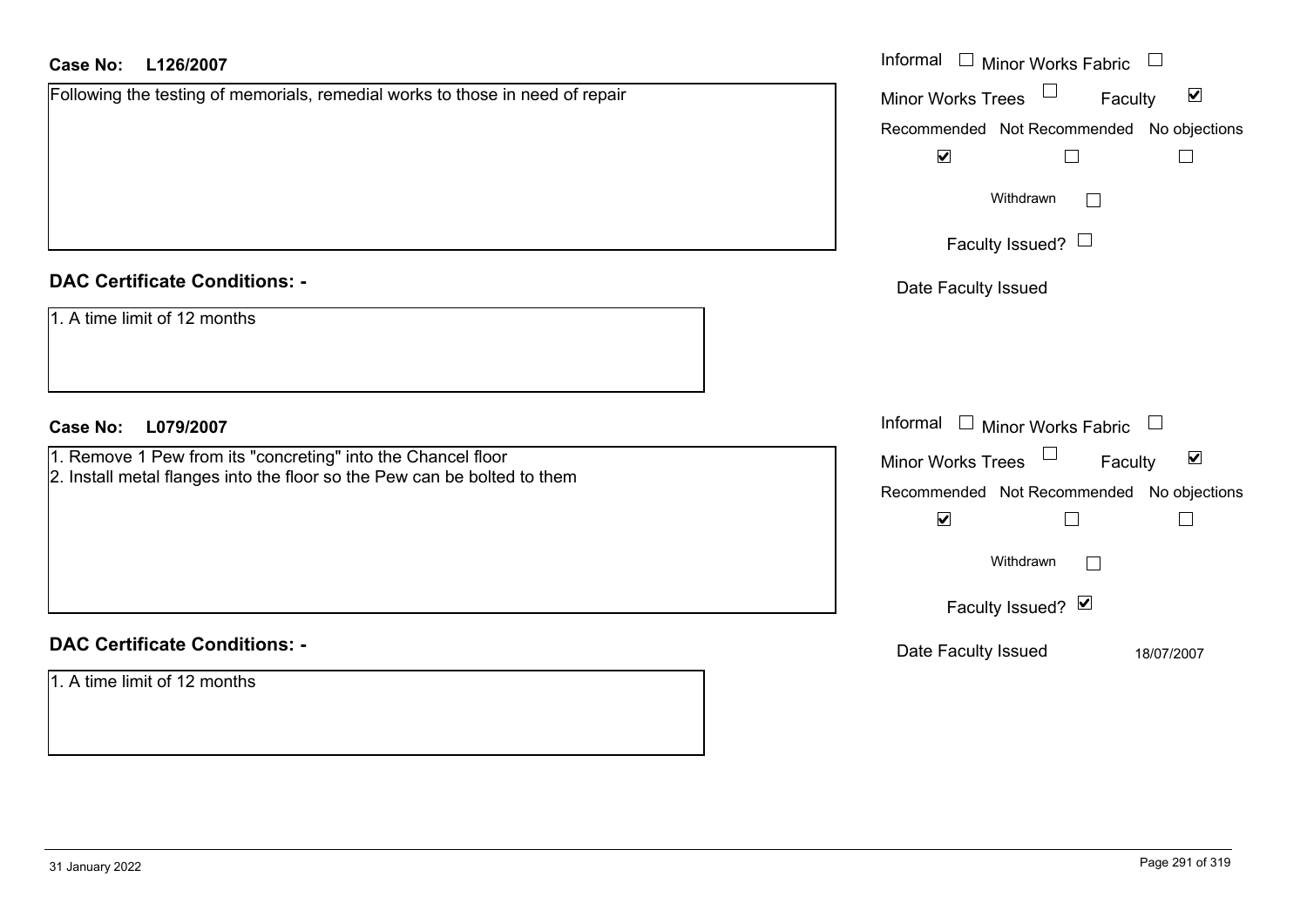| <b>Case No:</b><br>L003/2007                                                                                                                                                                                                                                                                                                                          | Informal ⊠ Minor Works Fabric □                                                                                                                                                                                                     |
|-------------------------------------------------------------------------------------------------------------------------------------------------------------------------------------------------------------------------------------------------------------------------------------------------------------------------------------------------------|-------------------------------------------------------------------------------------------------------------------------------------------------------------------------------------------------------------------------------------|
| Repairs to stonework, rainwater goods etc following the Quinquennial Inspection Report 2006<br>comprising: -<br>1. Electrical works<br>2. Treatment of wood infestation<br>3. Lightning conductor repairs<br>4. Repairs to the loft ladder<br>5. Stabilisation of gravestones<br><b>DAC Certificate Conditions: -</b><br>1. A time limit of 12 months | $\blacktriangledown$<br><b>Minor Works Trees</b><br>Faculty<br>Recommended Not Recommended No objections<br>$\blacktriangledown$<br>$\Box$<br>$\mathbb{R}^n$<br>Withdrawn<br>Faculty Issued? Ø<br>Date Faculty Issued<br>25/02/2008 |
| L002/2008<br><b>Case No:</b>                                                                                                                                                                                                                                                                                                                          | Informal $\Box$ Minor Works Fabric                                                                                                                                                                                                  |
| Installation of Floodlighting                                                                                                                                                                                                                                                                                                                         | $\blacktriangledown$<br>Minor Works Trees<br>Faculty<br>Recommended Not Recommended No objections<br>$\blacktriangledown$<br>⊔<br>$\mathbb{R}^n$<br>Withdrawn<br>Faculty Issued? Ø                                                  |
| <b>DAC Certificate Conditions: -</b>                                                                                                                                                                                                                                                                                                                  | Date Faculty Issued<br>26/06/2009                                                                                                                                                                                                   |
| 1. A time limit of 12 months<br>2. That the trench for the wiring should be hand-dug                                                                                                                                                                                                                                                                  |                                                                                                                                                                                                                                     |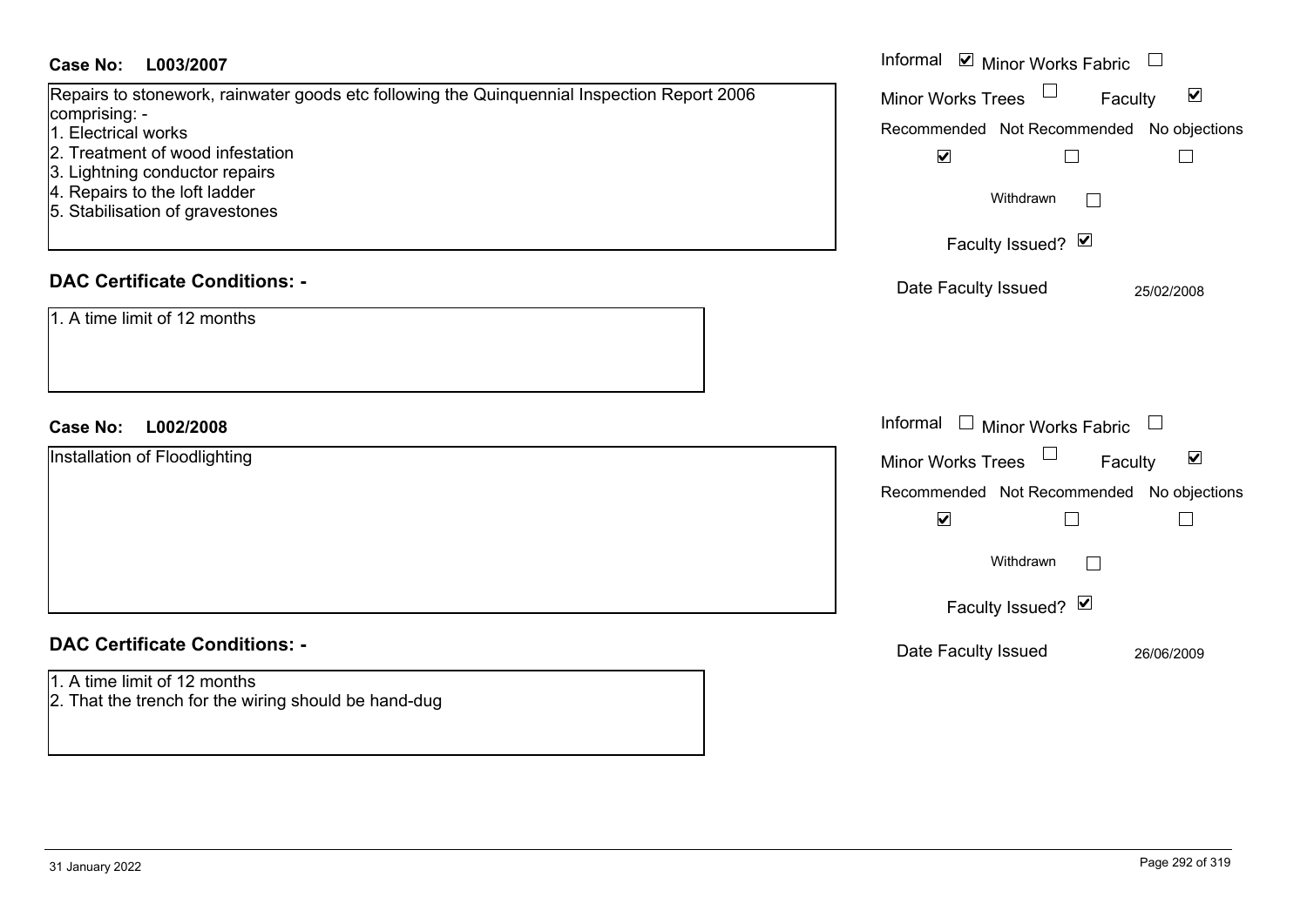| <b>Case No:</b> | L090/2009 |
|-----------------|-----------|
|-----------------|-----------|

Installation of a Bench in the churchyard in memory of Peggy and John Tate

#### **DAC Certificate Conditions: -**

1. That details of the works are entered in the Log Book so that a record is kept of what has been done 2. That, if at all possible, the inscription should be incised into the back bar of the

bench rather than be on a plaque screwed into the back bar

# **L179/2010Case No:** Informal

| Re-ordering |  |  |
|-------------|--|--|
|             |  |  |
|             |  |  |
|             |  |  |
|             |  |  |
|             |  |  |

# **DAC Certificate Conditions: -**

#### 1. A time limit of 12 months

2. That details of the works are entered in the Log Book so that a record is kept of what has been done

| L090/2009                                                                                                                           | Informal $\square$<br>$\blacktriangledown$<br>Minor Works Fabric |
|-------------------------------------------------------------------------------------------------------------------------------------|------------------------------------------------------------------|
| on of a Bench in the churchyard in memory of Peggy and John Tate                                                                    | <b>Minor Works Trees</b><br>Faculty                              |
|                                                                                                                                     | Recommended Not Recommended No objections                        |
|                                                                                                                                     | $\blacktriangledown$                                             |
|                                                                                                                                     | Withdrawn<br>$\mathbb{R}^n$                                      |
|                                                                                                                                     | Faculty Issued? $\Box$                                           |
| rtificate Conditions: -                                                                                                             | Date Faculty Issued                                              |
| etails of the works are entered in the Log Book so that a record is kept of                                                         |                                                                  |
| been done                                                                                                                           |                                                                  |
| f at all possible, the inscription should be incised into the back bar of the<br>ther than be on a plaque screwed into the back bar |                                                                  |
|                                                                                                                                     |                                                                  |
| L179/2010                                                                                                                           | Informal $\blacksquare$ Minor Works Fabric $\blacksquare$        |
| ing                                                                                                                                 | Minor Works Trees<br>Faculty                                     |
|                                                                                                                                     | No objections<br>Recommended Not Recommended                     |
|                                                                                                                                     | $\mathsf{L}$                                                     |
|                                                                                                                                     | Withdrawn<br>$\mathbf{L}$                                        |
|                                                                                                                                     | Faculty Issued? $\Box$                                           |
| rtificate Conditions: -                                                                                                             | Date Faculty Issued                                              |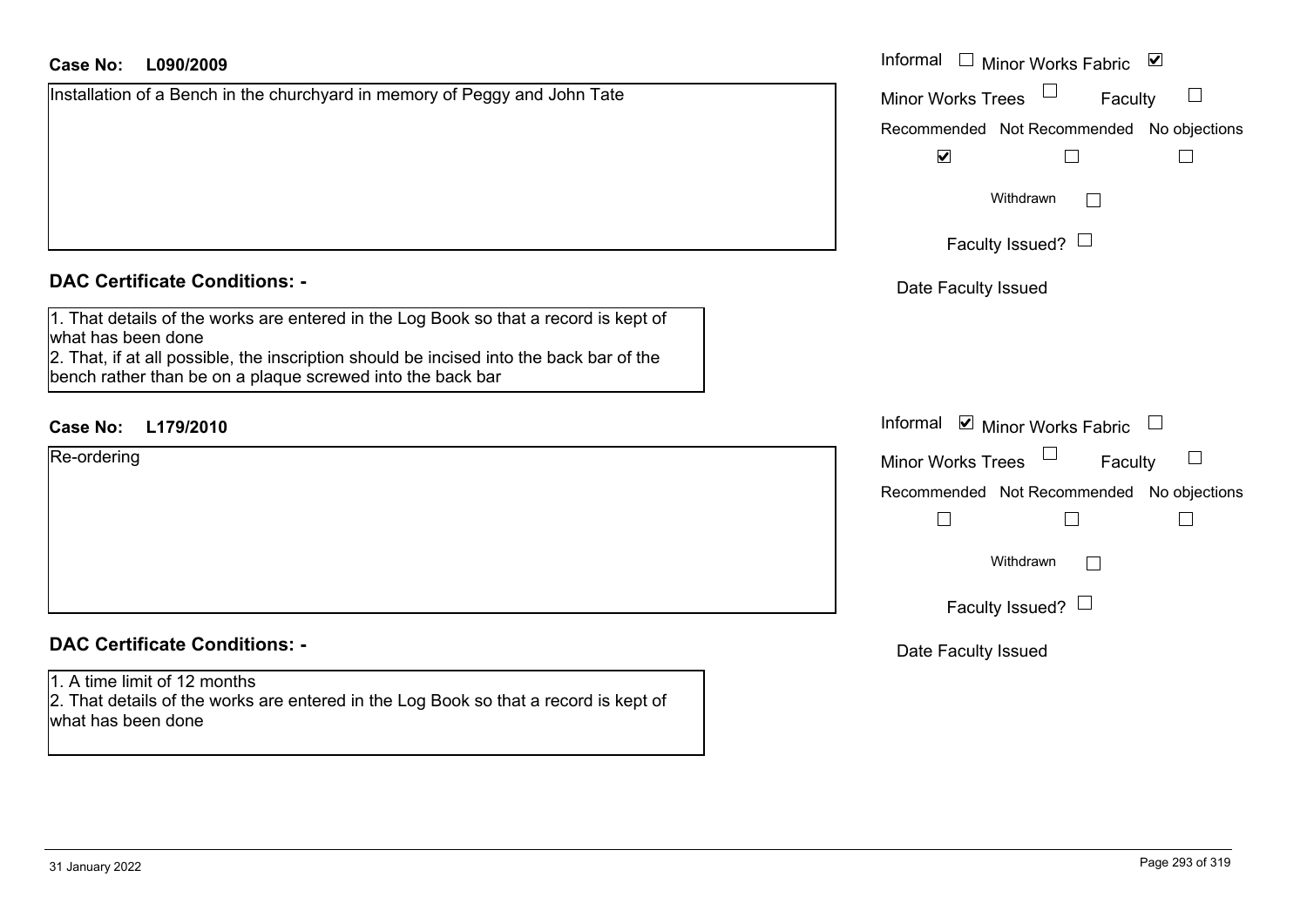#### **L051/2012Case No:**

| Case No:<br>L051/2012                                                                                                                                                                                                          | Informal □ Minor Works Fabric                               |
|--------------------------------------------------------------------------------------------------------------------------------------------------------------------------------------------------------------------------------|-------------------------------------------------------------|
| Repairs following the 2011 QI Report, as per the specification by Steven Matthews                                                                                                                                              | $\blacktriangledown$<br><b>Minor Works Trees</b><br>Faculty |
|                                                                                                                                                                                                                                | Recommended Not Recommended No objections                   |
|                                                                                                                                                                                                                                | $\blacktriangledown$                                        |
|                                                                                                                                                                                                                                | Withdrawn                                                   |
|                                                                                                                                                                                                                                | Faculty Issued? Ø                                           |
| <b>DAC Certificate Conditions: -</b>                                                                                                                                                                                           | Date Faculty Issued<br>14/06/2012                           |
| 1. A time limit of 12 months<br>2. That details of the works are entered in the Log Book so that a record is kept of<br>what has been done<br>3. That the Specification be amended as set out in the email, 4 April 2012, from |                                                             |
| <b>Case No:</b><br>L171/2012                                                                                                                                                                                                   | Informal $\Box$ Minor Works Fabric $\Box$                   |
| To fell 1 x Lawson Cypress Tree                                                                                                                                                                                                | Minor Works Trees ⊠<br>$\Box$<br>Faculty                    |
|                                                                                                                                                                                                                                | Recommended Not Recommended No objections<br>$\Box$         |
|                                                                                                                                                                                                                                | Withdrawn                                                   |
|                                                                                                                                                                                                                                | Faculty Issued? $\Box$                                      |
| <b>DAC Certificate Conditions: -</b>                                                                                                                                                                                           | Date Faculty Issued                                         |
| 1. A time limit of 12 months<br>2. That details of the works are entered in the Log Book so that a record is kept of<br>what has been done                                                                                     |                                                             |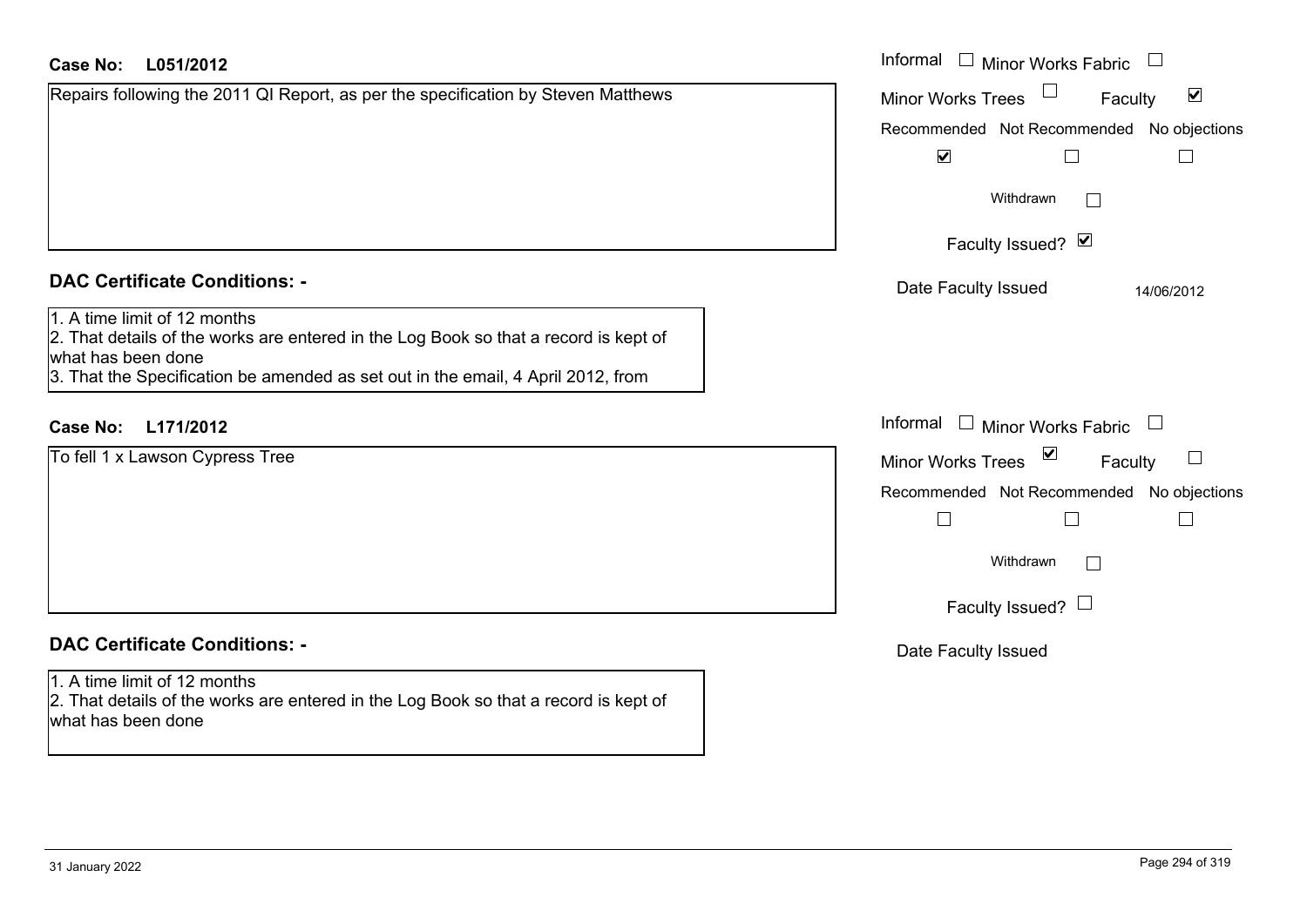# **L200/2012Case No:** Informal Installation of Roof Alarm

| <b>DAC Certificate Conditions: -</b> |  |
|--------------------------------------|--|
|--------------------------------------|--|

1. A time limit of 12 months

2. That details of the works are entered in the Log Book so that a record is kept of what has been done

3. That, where possible, all fixings should be made into joints, not stonework, using

# **L223/2013Case No:** Informal

Fell 1 x Holly Tree

# **DAC Certificate Conditions: -**

1. A time limit of 12 months

2. That details of the works are entered in the Log Book so that a record is kept of what has been done

| Informal $\square$<br>M<br><b>Minor Works Fabric</b><br><b>Minor Works Trees</b><br>Faculty<br>Recommended Not Recommended No objections<br>$\blacktriangledown$<br>Withdrawn |
|-------------------------------------------------------------------------------------------------------------------------------------------------------------------------------|
|                                                                                                                                                                               |
| Faculty Issued? $\Box$                                                                                                                                                        |
| Date Faculty Issued                                                                                                                                                           |
| Informal<br>$\overline{\mathbf{v}}$<br><b>Minor Works Fabric</b>                                                                                                              |
| <b>Minor Works Trees</b><br>Faculty                                                                                                                                           |
| Recommended Not Recommended No objections<br>$\blacktriangledown$<br>Withdrawn                                                                                                |
| Faculty Issued? $\Box$                                                                                                                                                        |
| Date Faculty Issued                                                                                                                                                           |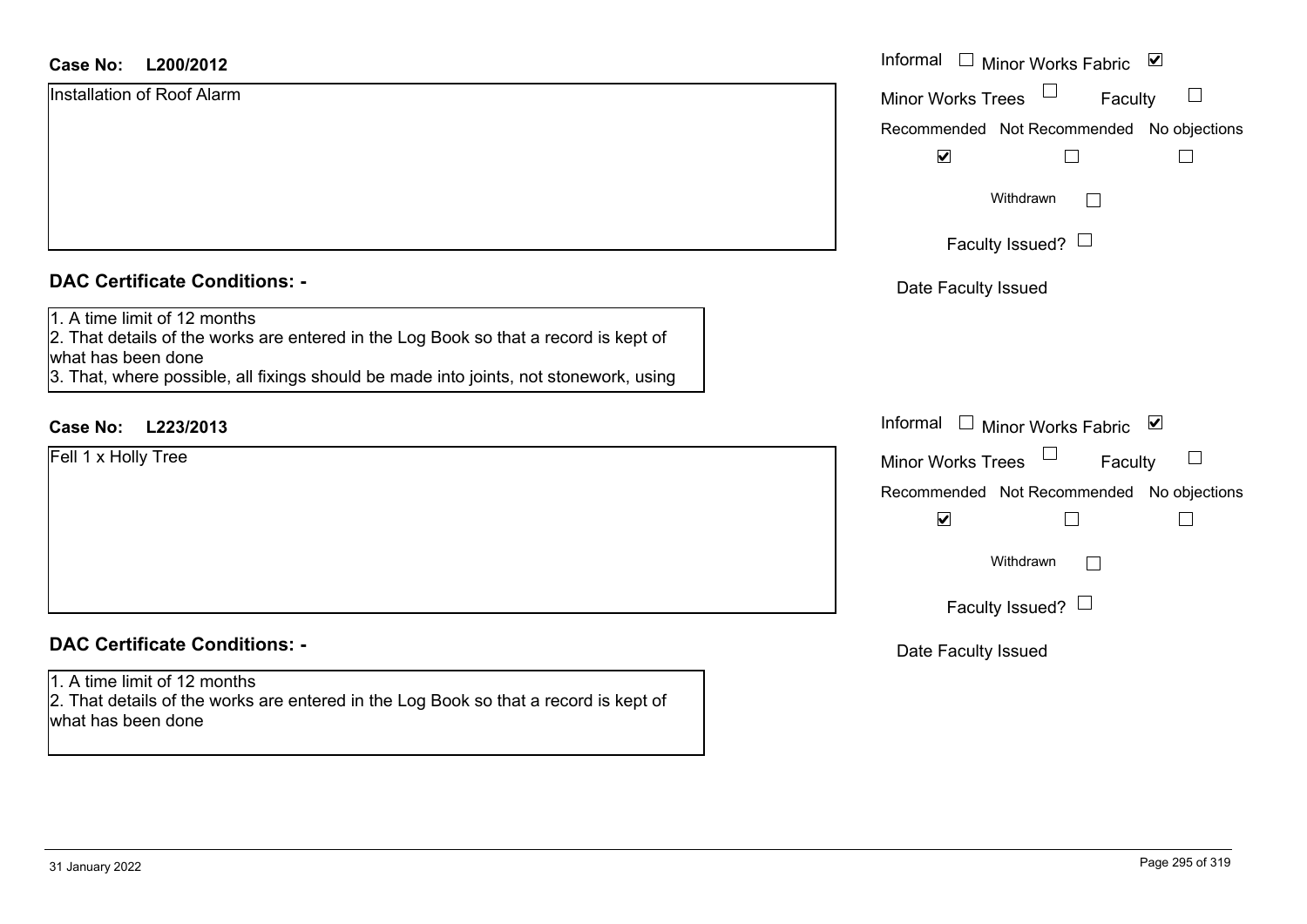| <b>Case No:</b><br>L009/2013                                                                                                                                                                   | Informal □ Minor Works Fabric                                                                                                                                           |
|------------------------------------------------------------------------------------------------------------------------------------------------------------------------------------------------|-------------------------------------------------------------------------------------------------------------------------------------------------------------------------|
| Installation of plaque (15" x 10" x 8/10 mm thick) in commemoration of the Queen's Diamond Jubilee                                                                                             | $\blacktriangledown$<br><b>Minor Works Trees</b><br>Faculty<br>Recommended Not Recommended No objections<br>$\blacktriangledown$<br>П<br>Withdrawn<br>Faculty Issued? Ø |
| <b>DAC Certificate Conditions: -</b>                                                                                                                                                           | Date Faculty Issued<br>02/04/2013                                                                                                                                       |
| 1. A time limit of 12 months<br>2. That details of the works are entered in the Log Book so that a record is kept of<br>what has been done<br>3. That the text should be amended as follows: - |                                                                                                                                                                         |
| <b>Case No:</b><br>L111/2013                                                                                                                                                                   | Informal $\Box$ Minor Works Fabric                                                                                                                                      |
| To reduce in height by 30-40% mature Sycamore Tree                                                                                                                                             | $\vee$<br><b>Minor Works Trees</b><br>Faculty<br>Recommended Not Recommended No objections<br>$\Box$<br>$\Box$<br>$\Box$<br>Withdrawn<br>Faculty Issued? $\Box$         |
| <b>DAC Certificate Conditions: -</b>                                                                                                                                                           | Date Faculty Issued                                                                                                                                                     |
| 1. A time limit of 12 months<br>2. That details of the works are entered in the Log Book so that a record is kept of<br>what has been done                                                     |                                                                                                                                                                         |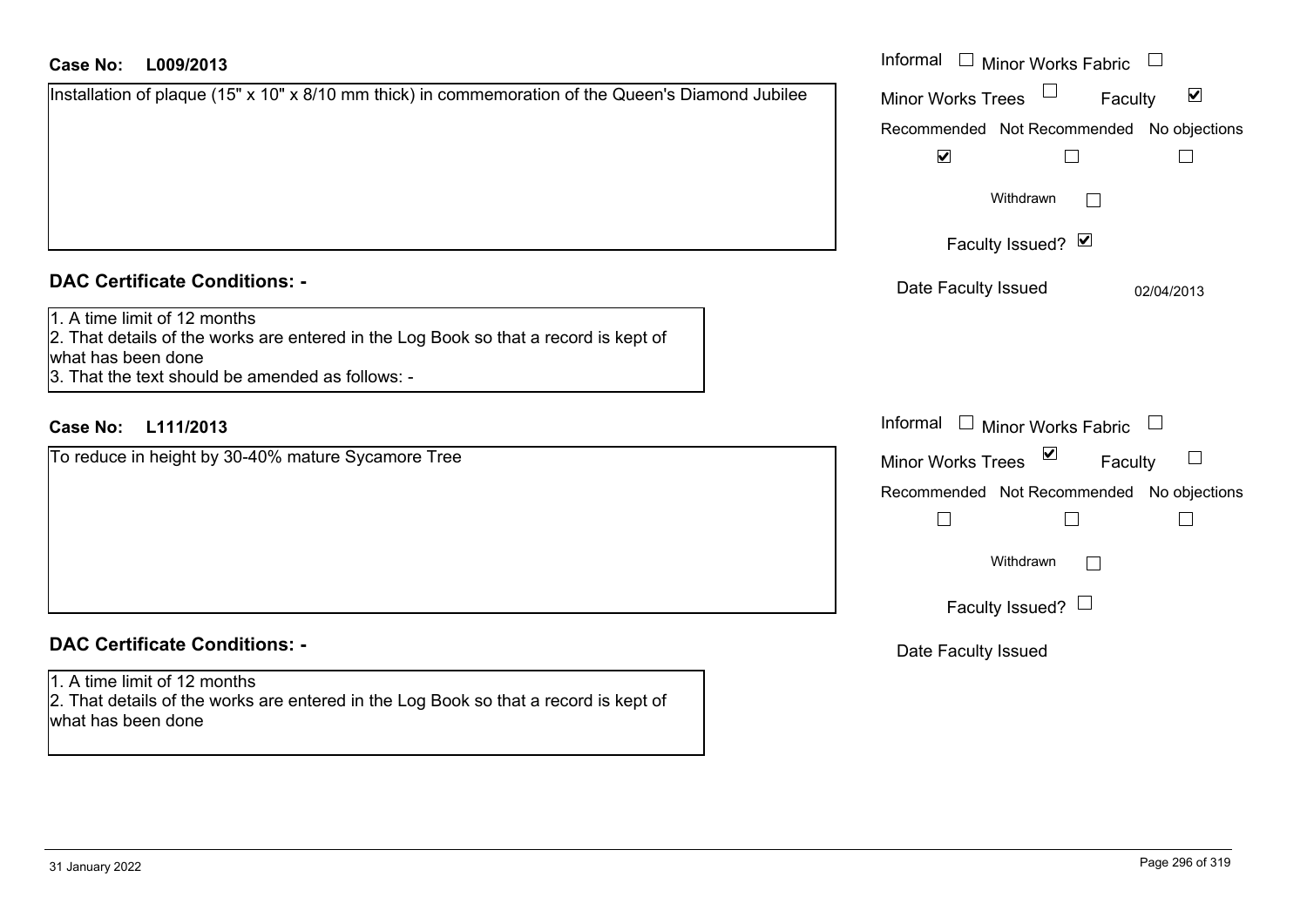| <b>Case No:</b><br>L018/2014                                                                               | Informal □ Minor Works Fabric                        |
|------------------------------------------------------------------------------------------------------------|------------------------------------------------------|
| Removal of kerbs from the graves within the churchyard                                                     | $\blacktriangledown$<br>Minor Works Trees<br>Faculty |
|                                                                                                            | Recommended Not Recommended No objections            |
|                                                                                                            | $\blacktriangledown$                                 |
|                                                                                                            | Withdrawn                                            |
|                                                                                                            | Faculty Issued? Ø                                    |
| <b>DAC Certificate Conditions: -</b>                                                                       | Date Faculty Issued<br>17/04/2014                    |
| 1. That details of the works are entered in the Log Book so that a record is kept of<br>what has been done |                                                      |
| <b>Case No:</b><br>L165/2014                                                                               | Informal $\Box$ Minor Works Fabric $\Box$            |
| In the northwest corner of the church, affixing of existing stained-glass panel to existing plain glazed   | Minor Works Trees<br>$\blacktriangledown$<br>Faculty |
| leaded window using isothermal glazing techniques                                                          | Recommended Not Recommended No objections            |
|                                                                                                            | $\blacktriangledown$                                 |
|                                                                                                            | Withdrawn                                            |
|                                                                                                            | Faculty Issued? Ø                                    |
| <b>DAC Certificate Conditions: -</b>                                                                       | Date Faculty Issued<br>22/09/2014                    |
| 1. That details of the works are entered in the Log Book so that a record is kept of<br>what has been done |                                                      |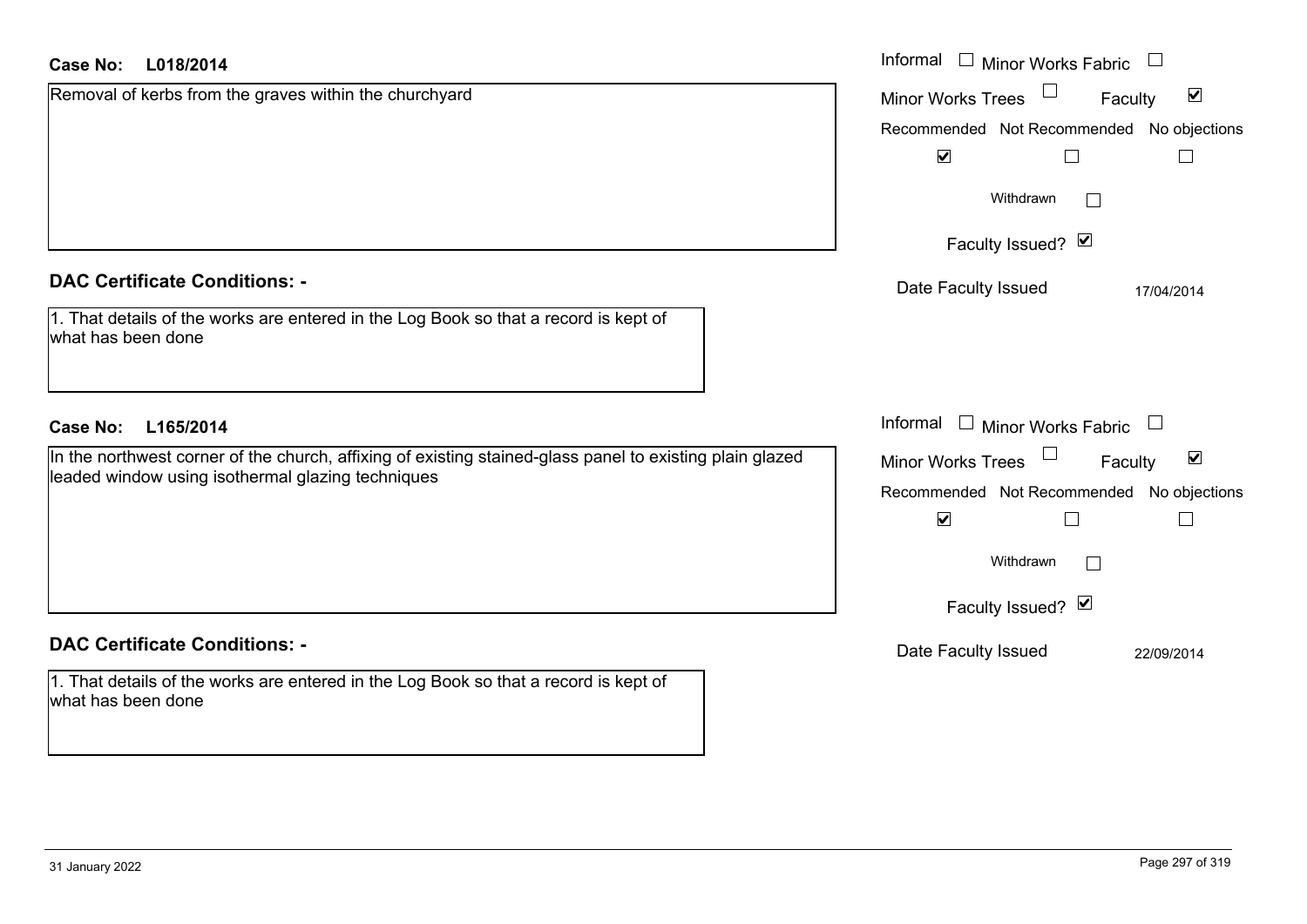#### **Case No:**

| 11. Removal of: -                                                                  |
|------------------------------------------------------------------------------------|
| a) Pew 37                                                                          |
| b) Screen                                                                          |
| in the northwest corner of the North Aisle                                         |
| 2. Re-use of removed: -                                                            |
| a) Door                                                                            |
| b) Side panel                                                                      |
| from Pew 37 to creat new additional storage area with free-standing shelving units |
|                                                                                    |

#### **DAC Certificate Conditions: -**

1. That details of the works are entered in the Log Book so that a record is kept of what has been done

#### **Case No:**

To make permanent the 'Removal of the four removable choir stalls in the Chancel west of the Communion Rail' permitted by Archdeacon's Licence granted 15 June 2015 - the Choir Stalls to be stored

#### **DAC Certificate Conditions: -**

1. That details of the works are entered in the Log Book so that a record is kept of what has been done

|                                                                                                                                                                                   | Informal<br><b>Minor Works Fabric</b><br>$\mathbf{1}$                                                                                                                   |
|-----------------------------------------------------------------------------------------------------------------------------------------------------------------------------------|-------------------------------------------------------------------------------------------------------------------------------------------------------------------------|
| val of: -<br>37 /                                                                                                                                                                 | $\blacktriangledown$<br><b>Minor Works Trees</b><br>Faculty                                                                                                             |
| een<br>northwest corner of the North Aisle<br>e of removed: -                                                                                                                     | Recommended Not Recommended No objections<br>$\blacktriangledown$                                                                                                       |
| e panel<br>ew 37 to creat new additional storage area with free-standing shelving units                                                                                           | Withdrawn                                                                                                                                                               |
|                                                                                                                                                                                   | Faculty Issued? M                                                                                                                                                       |
| rtificate Conditions: -                                                                                                                                                           | Date Faculty Issued<br>19/06/2017                                                                                                                                       |
| etails of the works are entered in the Log Book so that a record is kept of<br>been done                                                                                          |                                                                                                                                                                         |
|                                                                                                                                                                                   | Informal<br>Minor Works Fabric $\Box$<br>$\sim 10^{-1}$                                                                                                                 |
| permanent the 'Removal of the four removable choir stalls in the Chancel west of the<br>ion Rail' permitted by Archdeacon's Licence granted 15 June 2015 - the Choir Stalls to be | $\blacktriangledown$<br><b>Minor Works Trees</b><br>Faculty<br>Recommended Not Recommended No objections<br>$\blacktriangledown$<br>Withdrawn<br>Faculty Issued? $\Box$ |
| لمعرم الماله مركبه منهم المالك                                                                                                                                                    |                                                                                                                                                                         |

Date Faculty Issued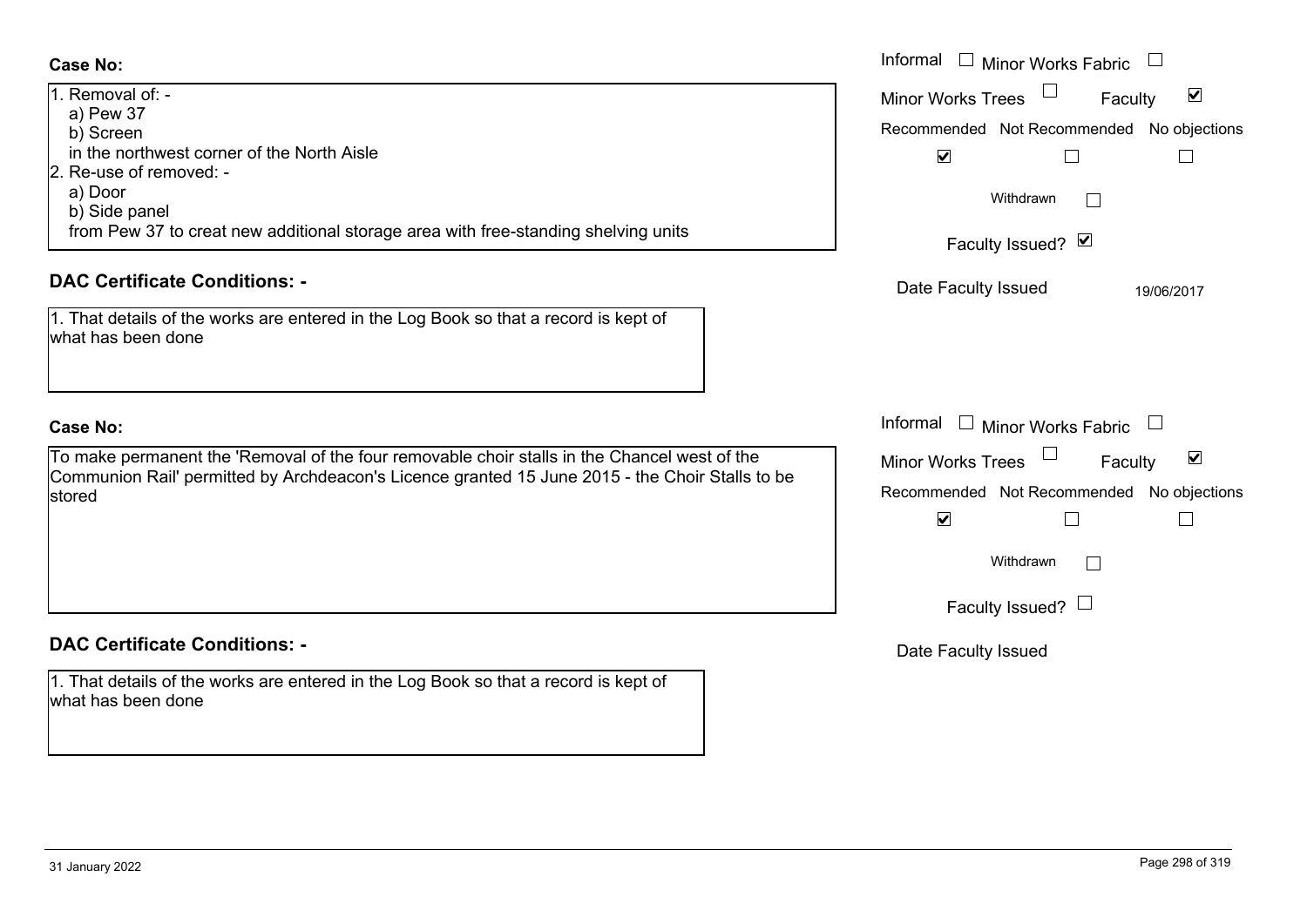| <b>Case No:</b>                                                                                                 | Informal<br>Minor Works Fabric ⊠              |
|-----------------------------------------------------------------------------------------------------------------|-----------------------------------------------|
| Repairs to the roof covering of the South Aisle                                                                 | Minor Works Trees<br>$\Box$<br>Faculty        |
|                                                                                                                 | Recommended Not Recommended No objections     |
|                                                                                                                 | $\perp$                                       |
|                                                                                                                 | Withdrawn<br>$\Box$                           |
|                                                                                                                 | Faculty Issued? $\Box$                        |
| <b>DAC Certificate Conditions: -</b>                                                                            | Date Faculty Issued                           |
| 1. That details of the works are entered in the Log Book so that a record is kept of<br>what has been done      |                                               |
| <b>Case No:</b>                                                                                                 | Informal<br>$\Box$<br>Minor Works Fabric ⊠    |
| 1. Stonework repairs and repointing                                                                             | $\Box$<br><b>Minor Works Trees</b><br>Faculty |
| 2. Repairs to roof junctions and water chutes<br>3. External redecoration of rainwater goods and window support | Recommended Not Recommended No objections     |
|                                                                                                                 | $\blacktriangledown$<br>L                     |
|                                                                                                                 | Withdrawn<br>$\vert \ \ \vert$                |
|                                                                                                                 | Faculty Issued? $\Box$                        |
| <b>DAC Certificate Conditions: -</b>                                                                            | Date Faculty Issued                           |
| 1. That details of the works are entered in the Log Book so that a record is kept of<br>what has been done      |                                               |
|                                                                                                                 |                                               |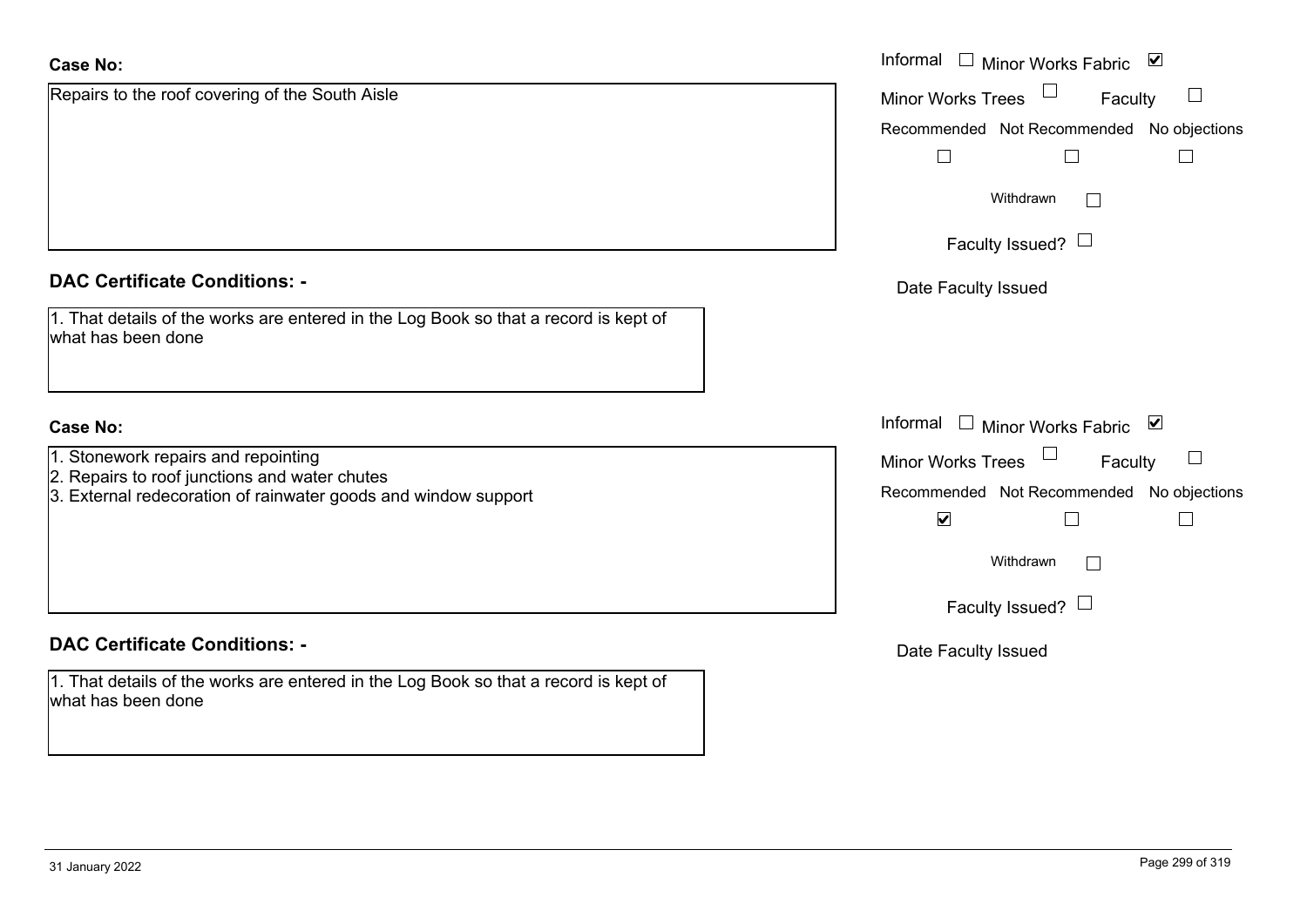| <b>Case No:</b>                                                                                                                                                                               | Informal □ Minor Works Fabric ⊠                                                                                                                                                 |
|-----------------------------------------------------------------------------------------------------------------------------------------------------------------------------------------------|---------------------------------------------------------------------------------------------------------------------------------------------------------------------------------|
| 1. Thin out<br>2. Crown lift<br>ime Tree                                                                                                                                                      | $\Box$<br><b>Minor Works Trees</b><br>Faculty<br>Recommended Not Recommended No objections<br>$\blacktriangledown$                                                              |
|                                                                                                                                                                                               | Withdrawn<br>$\Box$                                                                                                                                                             |
|                                                                                                                                                                                               | Faculty Issued? $\Box$                                                                                                                                                          |
| <b>DAC Certificate Conditions: -</b>                                                                                                                                                          | Date Faculty Issued                                                                                                                                                             |
| 1. That details of the works are entered in the Log Book so that a record is kept of<br>what has been done                                                                                    |                                                                                                                                                                                 |
| <b>Case No:</b>                                                                                                                                                                               | Informal $\Box$ Minor Works Fabric $\Box$                                                                                                                                       |
| Demolition of redundant chimney and associated making good                                                                                                                                    | $\blacktriangledown$<br>Minor Works Trees<br>Faculty<br>Recommended Not Recommended No objections<br>$\blacktriangledown$<br>$\Box$<br>Withdrawn<br>$\Box$<br>Faculty Issued? V |
| <b>DAC Certificate Conditions: -</b>                                                                                                                                                          | Date Faculty Issued<br>15/04/2019                                                                                                                                               |
| 1. That details of the works are entered in the Log Book so that a record is kept of<br>what has been done<br>2. That the work should be carried out at the direction of the church architect |                                                                                                                                                                                 |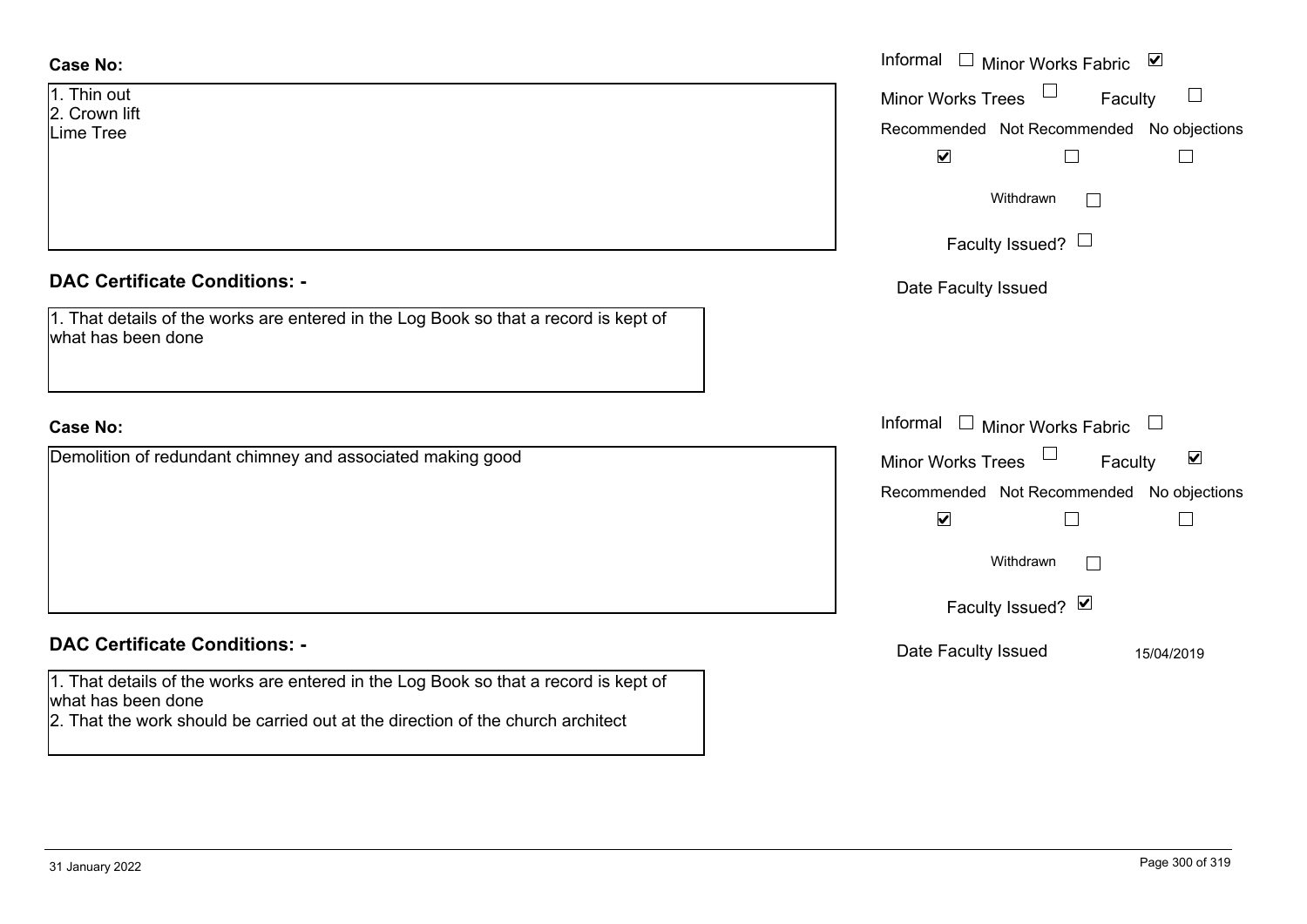#### **Case No:**

Erection of W W II Memorial comprising: -

- 1. Purpose-made oak lectern
- 2. Candle support
- 3. Wall memorial
- 4. Shelf

#### **DAC Certificate Conditions: -**

1. That details of the works are entered in the Log Book so that a record is kept of what has been done

2. That, where possible, all fixings should be made into joints, not stonework, using stainless steel or non-ferrous screws in fibre plugs

|                                                                                  | Informal $\Box$<br>Minor Works Fabric $\Box$                                                                                     |
|----------------------------------------------------------------------------------|----------------------------------------------------------------------------------------------------------------------------------|
| of W W II Memorial comprising: -<br>se-made oak lectern<br>e support<br>ıemorial | <b>Minor Works Trees</b><br>$\blacktriangledown$<br>Faculty<br>Recommended Not Recommended No objections<br>$\blacktriangledown$ |
|                                                                                  | Withdrawn                                                                                                                        |
|                                                                                  | Faculty Issued? $\Box$                                                                                                           |
| rtificate Conditions: -                                                          | Date Faculty Issued<br>23/12/2019                                                                                                |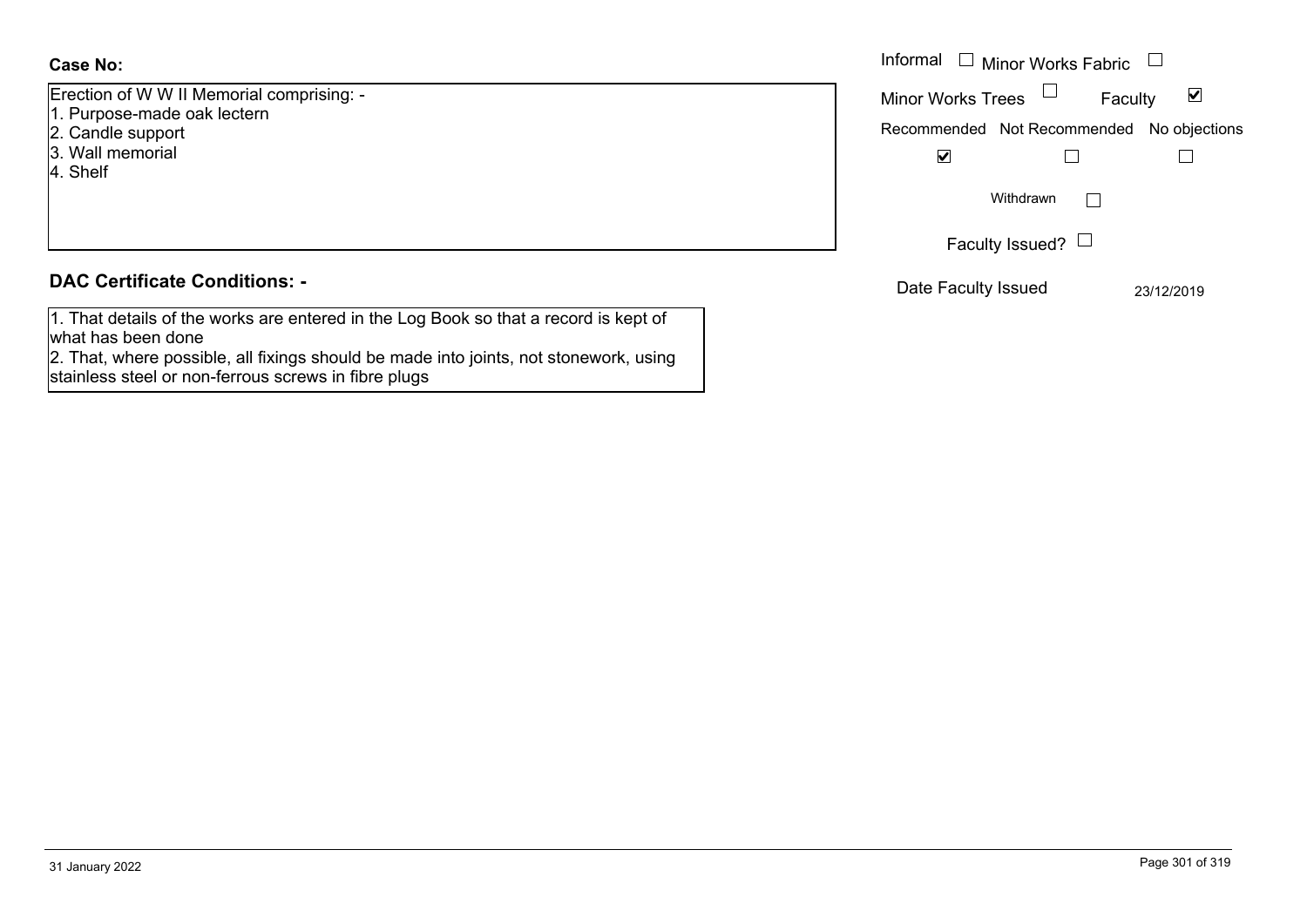#### **Ben No: Church**

#### **20309Lutterworth, St Mary**

| Case No: | L055/2000 |  | Informal |
|----------|-----------|--|----------|
|          |           |  |          |

Re-ordering of east end

#### **DAC Certificate Conditions: -**

1. A time limit of 12 months

| Informal<br>$\Box$ Minor Works Fabric |                                           |   |
|---------------------------------------|-------------------------------------------|---|
| <b>Minor Works Trees</b>              | Faculty                                   | M |
|                                       | Recommended Not Recommended No objections |   |
|                                       |                                           |   |
|                                       | Withdrawn                                 |   |
|                                       | Faculty Issued?                           |   |

Date Faculty Issued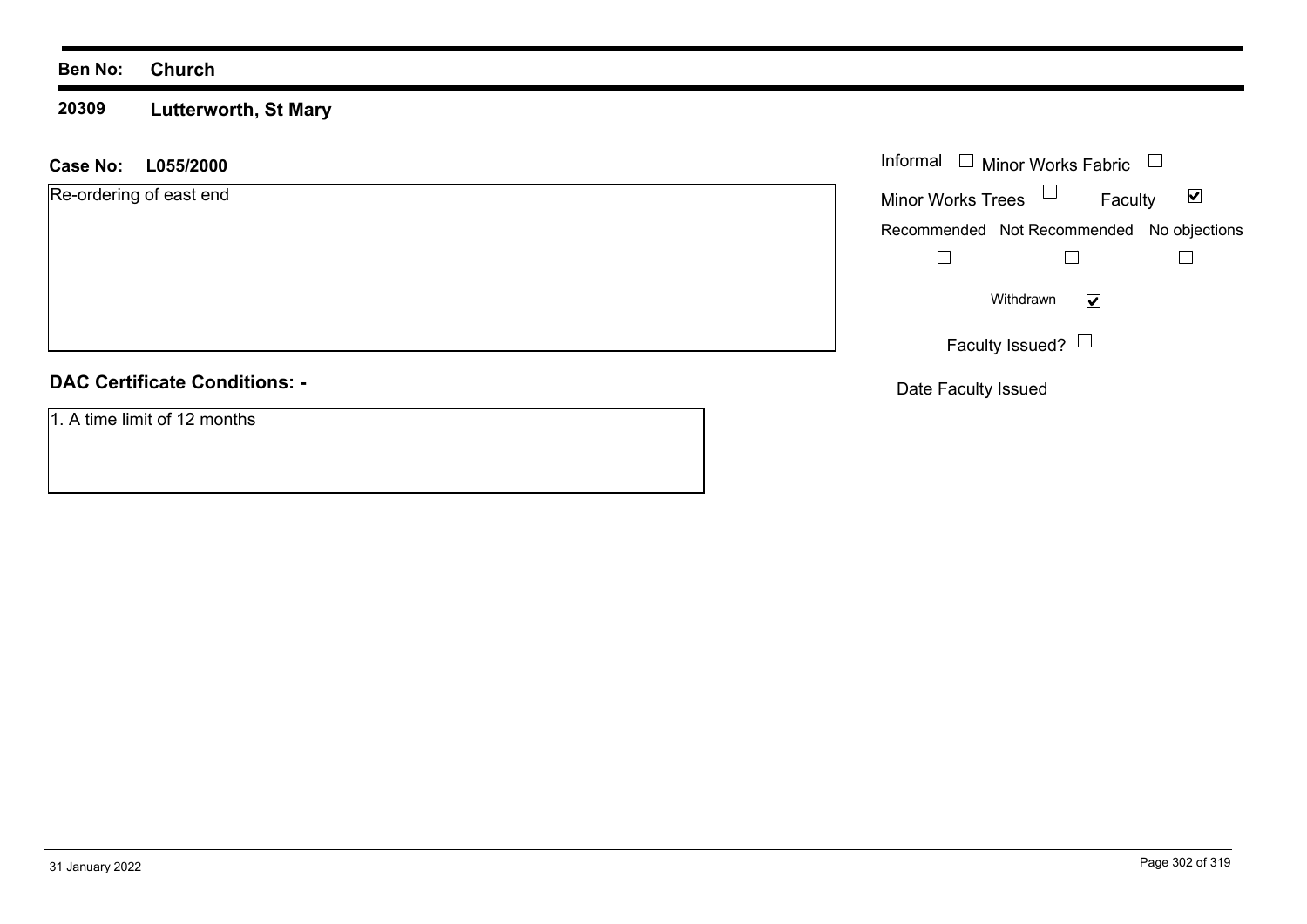| <b>Case No:</b><br>L055/2001                                                                       | Informal $\Box$ Minor Works Fabric                                                                                                            |
|----------------------------------------------------------------------------------------------------|-----------------------------------------------------------------------------------------------------------------------------------------------|
| 1. Re-location of Bells<br>2. Work to Bell frame and ancillary works<br>3. Work to Clock mechanism | Minor Works Trees<br>$\blacktriangledown$<br>Faculty<br>Recommended Not Recommended No objections<br>$\blacktriangledown$<br>$\Box$<br>$\Box$ |
|                                                                                                    | Withdrawn<br>Faculty Issued? Ø                                                                                                                |
| <b>DAC Certificate Conditions: -</b>                                                               | Date Faculty Issued<br>20/12/2001                                                                                                             |
| 1. A time limit of 12 months                                                                       |                                                                                                                                               |
| <b>Case No:</b><br>L087/2001                                                                       | Informal $\Box$ Minor Works Fabric $\Box$                                                                                                     |
| Restoration of William Till Family Tomb and repair work to floor of South Porch                    | Minor Works Trees<br>$\blacktriangledown$<br>Faculty                                                                                          |
|                                                                                                    | Recommended Not Recommended No objections                                                                                                     |
|                                                                                                    | $\blacktriangledown$<br>$\Box$<br>$\Box$<br>Withdrawn<br>Faculty Issued? Ø                                                                    |
| <b>DAC Certificate Conditions: -</b>                                                               |                                                                                                                                               |
| 1. A time limit of 12 months                                                                       | Date Faculty Issued<br>07/03/2002                                                                                                             |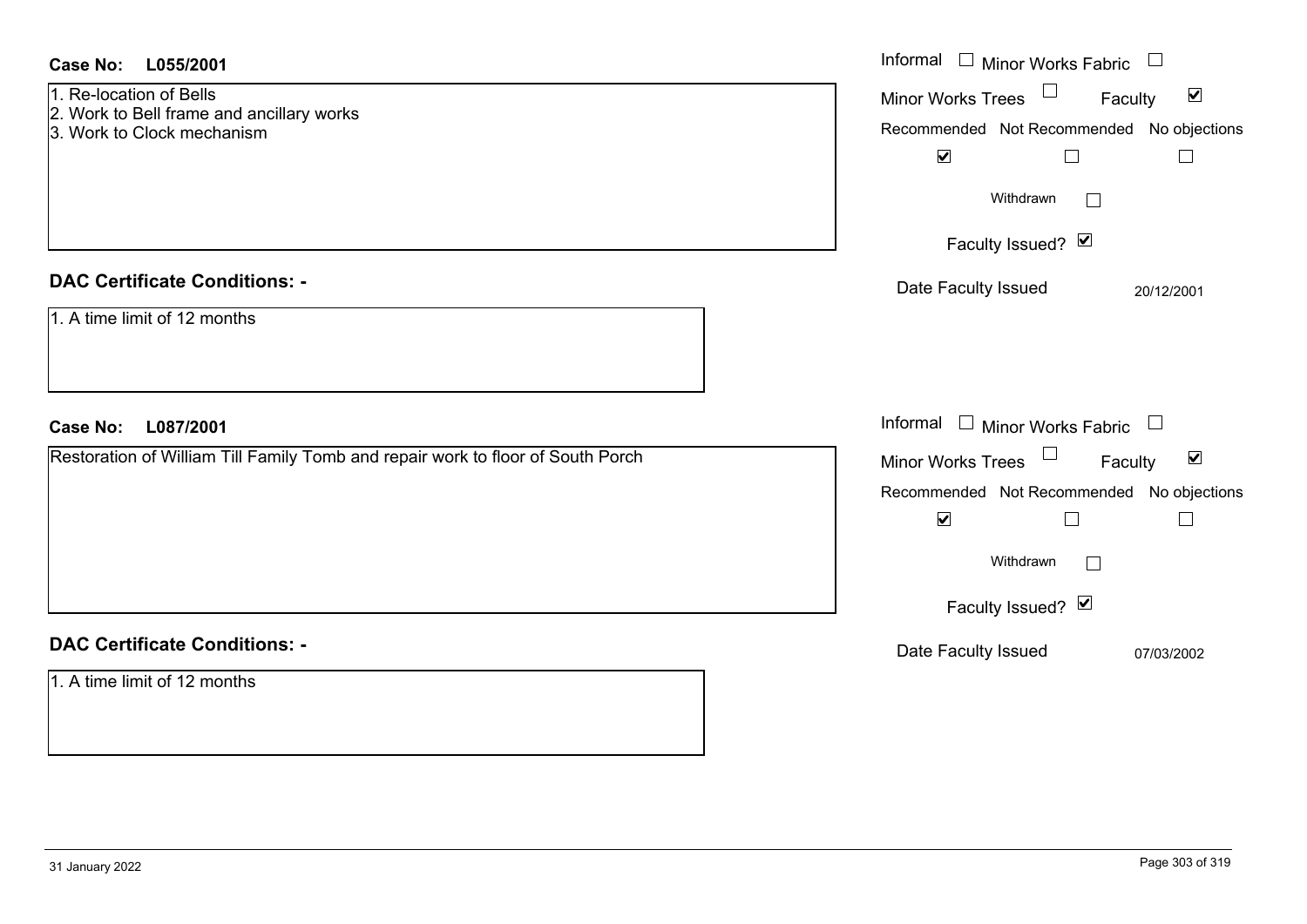| <b>Case No:</b><br>L134/2004                                                                                                                                         | Informal <b>v</b> Minor Works Fabric                        |
|----------------------------------------------------------------------------------------------------------------------------------------------------------------------|-------------------------------------------------------------|
| Internal Repairs and Improvements (Phase II) comprising: -                                                                                                           | <b>Minor Works Trees</b><br>Faculty                         |
| 1. Installation of underfloor heating in the Nave and Aisles<br>2. The addition of glass doors at the main entrance at the South Porch and removal or re-location of | Recommended Not Recommended No objections                   |
| existing doors                                                                                                                                                       | $\Box$<br>$\overline{\phantom{a}}$                          |
| 3. Removal and disposal of all pews<br>4. Installation of glass screens to the Chancel arch and Tower base arch (at west end of Nave)                                |                                                             |
| 5. The sensitive re-modelling of the Chancel into a Chapel                                                                                                           | Withdrawn<br>$\blacktriangledown$                           |
|                                                                                                                                                                      | Faculty Issued? $\Box$                                      |
| <b>DAC Certificate Conditions: -</b>                                                                                                                                 |                                                             |
|                                                                                                                                                                      | Date Faculty Issued                                         |
| 1. That details of the works are entered in the Log Book so that a record is kept of<br>what has been done                                                           |                                                             |
|                                                                                                                                                                      |                                                             |
|                                                                                                                                                                      |                                                             |
|                                                                                                                                                                      |                                                             |
| <b>Case No:</b><br>L198/2006                                                                                                                                         | Informal Ø Minor Works Fabric □                             |
| Create a new access path to the west side of the 'Mechanics Institute' to allow access from the old<br>churchyard                                                    | $\blacktriangledown$<br><b>Minor Works Trees</b><br>Faculty |
|                                                                                                                                                                      | Recommended Not Recommended No objections                   |
|                                                                                                                                                                      | $\blacktriangledown$<br>$\Box$<br>$\mathbb{R}^n$            |
|                                                                                                                                                                      | Withdrawn                                                   |
|                                                                                                                                                                      | Faculty Issued? Ø                                           |
| <b>DAC Certificate Conditions: -</b>                                                                                                                                 | Date Faculty Issued<br>23/04/2007                           |
| 1. A time limit of 12 months                                                                                                                                         |                                                             |
| 2. That any human remains that are unearthed must be treated with respect and put<br>aside for appropriate re-interment                                              |                                                             |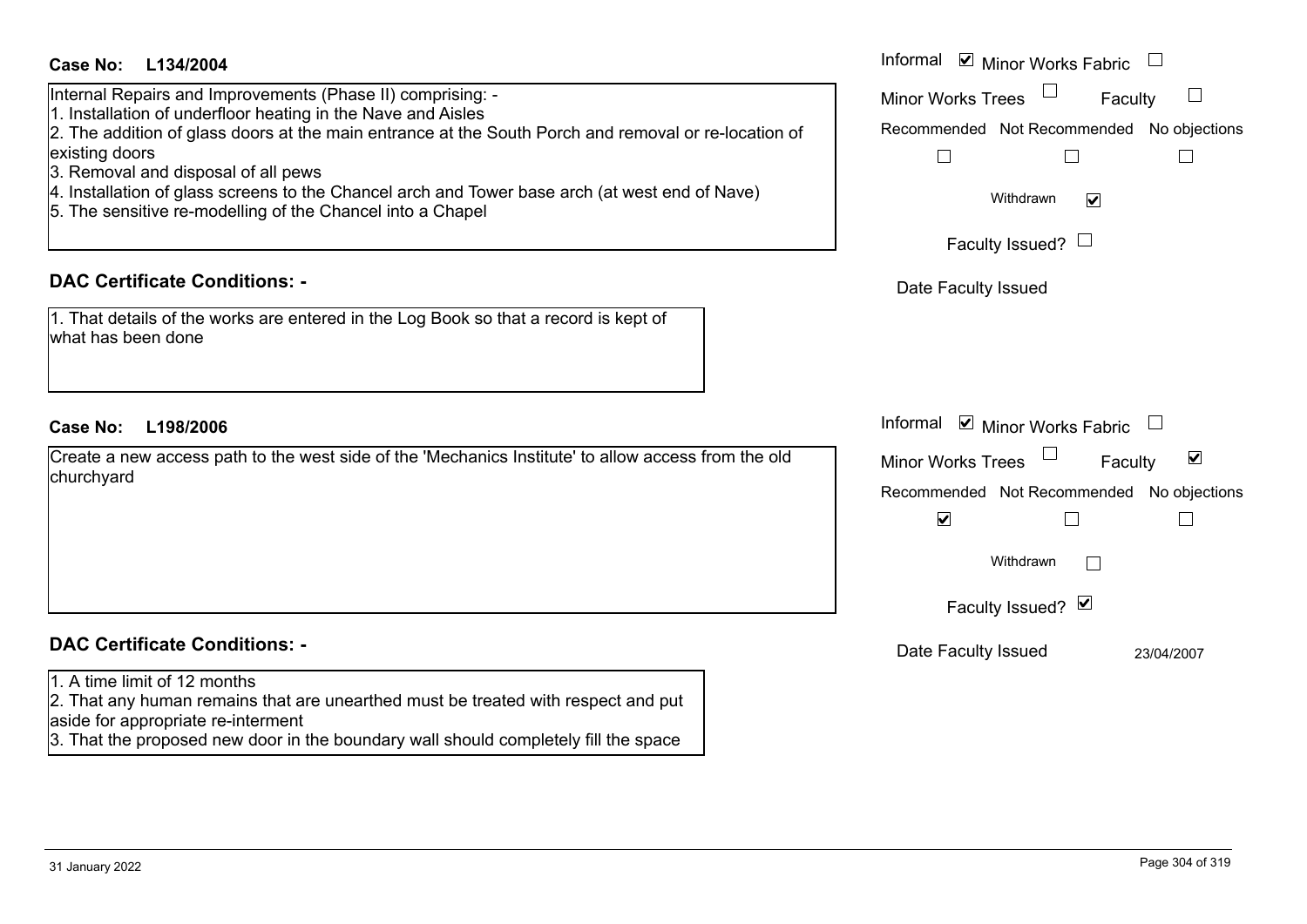| <b>Case No:</b><br>L176/2006                                                                                                                           | Informal □ Minor Works Fabric                               |
|--------------------------------------------------------------------------------------------------------------------------------------------------------|-------------------------------------------------------------|
| Repair and re-inforce a split roof beam in the South Aisle in accordance with the recommendations of<br>Consulting Engineer Frank Haywood & Associates | $\blacktriangledown$<br><b>Minor Works Trees</b><br>Faculty |
|                                                                                                                                                        | Recommended Not Recommended No objections                   |
|                                                                                                                                                        | $\blacktriangledown$<br>$\Box$<br>$\Box$                    |
|                                                                                                                                                        | Withdrawn<br>$\Box$                                         |
|                                                                                                                                                        | Faculty Issued? Ø                                           |
| <b>DAC Certificate Conditions: -</b>                                                                                                                   | Date Faculty Issued<br>17/01/2007                           |
| 1. A time limit of 12 months                                                                                                                           |                                                             |
| <b>Case No:</b><br>L044/2007                                                                                                                           | Informal $\Box$ Minor Works Fabric $\Box$                   |
| 1. Fell 1 Horse Chestnut Tree & 1 Common Ash Tree                                                                                                      | Minor Works Trees $\boxed{\triangleright}$<br>Faculty       |
| 2. Removal of deadwood from various trees<br>3. Other remedial works                                                                                   | Recommended Not Recommended No objections                   |
| All as per estimate from R A Harbour & Sons (Tree Surgeons)                                                                                            | $\Box$<br>$\Box$<br>$\overline{\phantom{a}}$                |
|                                                                                                                                                        | Withdrawn<br>$\Box$                                         |
|                                                                                                                                                        | Faculty Issued? $\Box$                                      |
| <b>DAC Certificate Conditions: -</b>                                                                                                                   | Date Faculty Issued                                         |
| 1. A time limit of 12 months                                                                                                                           |                                                             |
|                                                                                                                                                        |                                                             |
|                                                                                                                                                        |                                                             |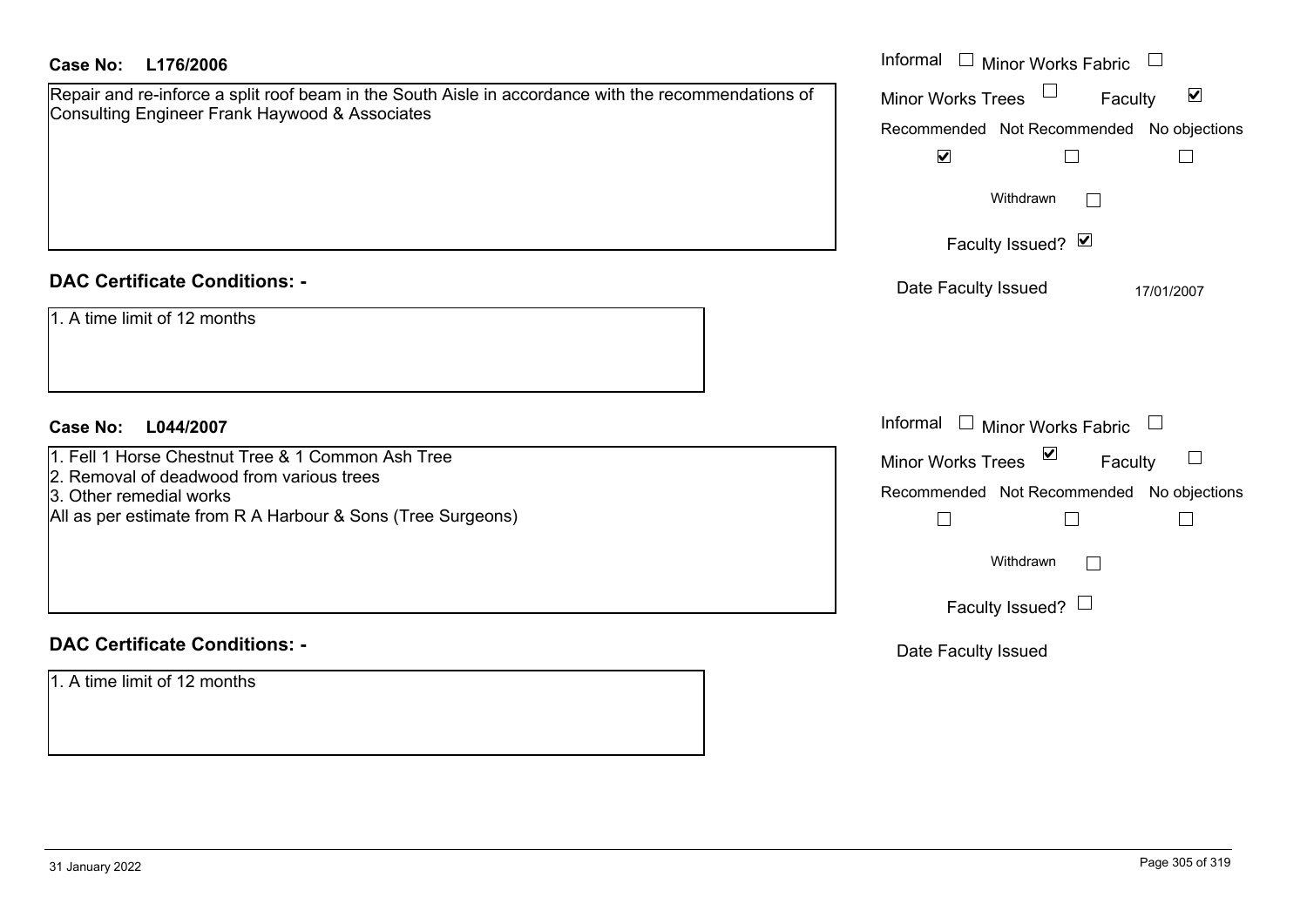# 1. To fell one Ash Tree

#### **DAC Certificate Conditions: -**

- $\vert$ 1. New railings to replace the existing railings and wooden fence bordering the cricket gr
- 2. 16 New 'heritage' style lighting columns to replace the existing 10 lighting columns
- 3. Re-surfacing and widening of some of the pathways

# **DAC Certificate Conditions: -**

1. A time limit of 12 months2. That details of the works are entered in the Log Book so that a record is kept of what has been done

| <b>Case No:</b><br>L189/2008                                                                                                                                                                                                                                                               | Informal $\Box$ Minor Works Fabric $\Box$                                                                                 |
|--------------------------------------------------------------------------------------------------------------------------------------------------------------------------------------------------------------------------------------------------------------------------------------------|---------------------------------------------------------------------------------------------------------------------------|
| 1. To fell one Ash Tree<br>2. To remove dead wood and Ivy from an Ash Tree                                                                                                                                                                                                                 | $\blacktriangledown$<br>Minor Works Trees<br>Faculty<br>Recommended Not Recommended No objections<br>$\blacktriangledown$ |
|                                                                                                                                                                                                                                                                                            | Withdrawn<br>Faculty Issued? $\Box$                                                                                       |
| <b>DAC Certificate Conditions: -</b>                                                                                                                                                                                                                                                       | Date Faculty Issued                                                                                                       |
| 1. That details of the works are entered in the Log Book so that a record is kept of<br>what has been done                                                                                                                                                                                 |                                                                                                                           |
| <b>Case No:</b><br>L089/2008                                                                                                                                                                                                                                                               | Informal ⊠ Minor Works Fabric $\Box$                                                                                      |
| Works to the churchyard comprising: -<br>1. New railings to replace the existing railings and wooden fence bordering the cricket ground<br>2. 16 New 'heritage' style lighting columns to replace the existing 10 lighting columns<br>3. Re-surfacing and widening of some of the pathways | $\blacktriangledown$<br>Minor Works Trees<br>Faculty<br>Recommended Not Recommended No objections<br>$\blacktriangledown$ |
|                                                                                                                                                                                                                                                                                            | Withdrawn                                                                                                                 |
|                                                                                                                                                                                                                                                                                            | Faculty Issued? Ø                                                                                                         |
| <b>DAC Certificate Conditions: -</b>                                                                                                                                                                                                                                                       | Date Faculty Issued<br>06/08/2008                                                                                         |
| 1. A time limit of 12 months                                                                                                                                                                                                                                                               |                                                                                                                           |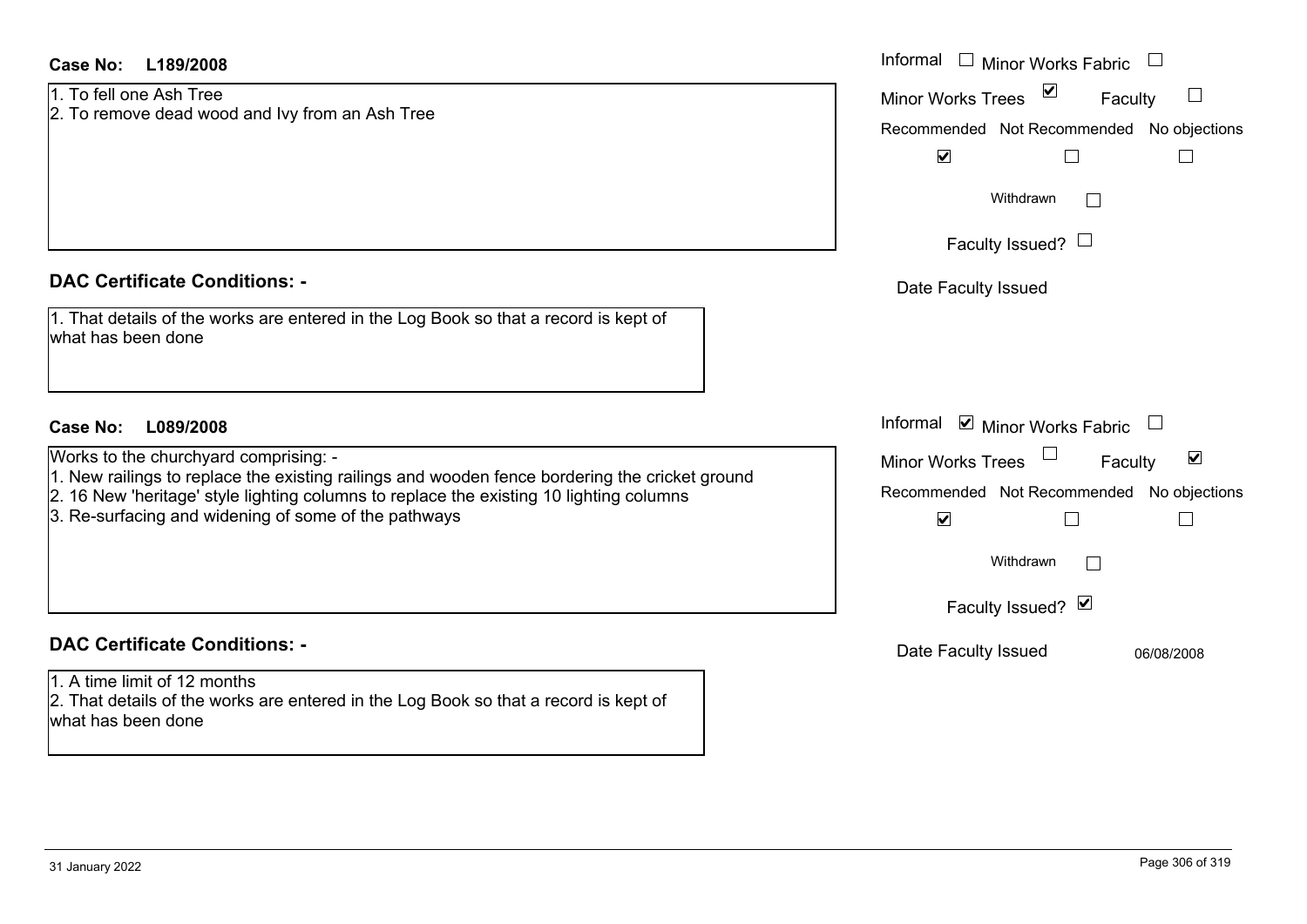| <b>Case No:</b><br>L017/2008                                                                                                                                                                                                                                              | Informal $\Box$ Minor Works Fabric $\Box$                                                                                                                                                                   |
|---------------------------------------------------------------------------------------------------------------------------------------------------------------------------------------------------------------------------------------------------------------------------|-------------------------------------------------------------------------------------------------------------------------------------------------------------------------------------------------------------|
| Removal and disposal of: -<br>$1.3$ pews<br>2. 1 front panel<br>from east end of South Aisle                                                                                                                                                                              | $\blacktriangledown$<br><b>Minor Works Trees</b><br>Faculty<br>Recommended Not Recommended No objections<br>$\blacktriangledown$<br>$\Box$<br>$\Box$<br>Withdrawn                                           |
|                                                                                                                                                                                                                                                                           | Faculty Issued? Ø                                                                                                                                                                                           |
| <b>DAC Certificate Conditions: -</b><br>1. A time limit of 12 months                                                                                                                                                                                                      | Date Faculty Issued<br>28/03/2008                                                                                                                                                                           |
| <b>Case No:</b><br>L038/2008                                                                                                                                                                                                                                              | Informal<br>$\Box$ Minor Works Fabric $\Box$                                                                                                                                                                |
| Installation of window guards to 5 windows in the North Aisle                                                                                                                                                                                                             | $\blacktriangledown$<br><b>Minor Works Trees</b><br>Faculty<br>Recommended Not Recommended No objections<br>$\blacktriangledown$<br>$\Box$<br>$\Box$<br>Withdrawn<br>$\vert \ \ \vert$<br>Faculty Issued? Ø |
| <b>DAC Certificate Conditions: -</b>                                                                                                                                                                                                                                      | Date Faculty Issued<br>17/04/2008                                                                                                                                                                           |
| 1. A time limit of 12 months<br>2. That, where possible, all fixings should be made into joints, not stonework, using<br>stainless steel or non-ferrous screws in fibre plugs<br>3. That the grills are of black powder coated stainless steel and shaped to fit into any |                                                                                                                                                                                                             |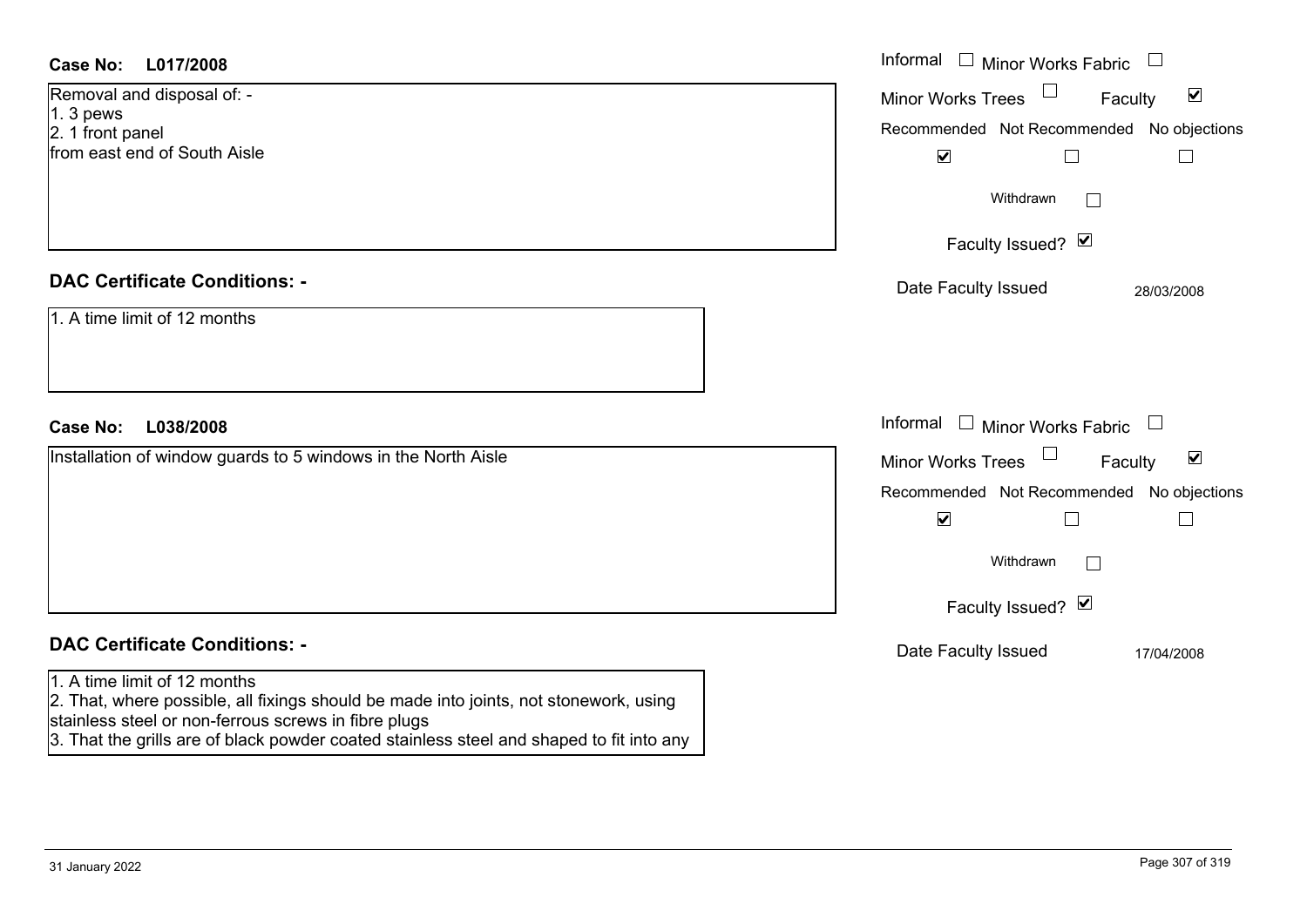| <b>Case No:</b><br>L054/2008                                                                                                               | Informal $\Box$ Minor Works Fabric $\Box$           |
|--------------------------------------------------------------------------------------------------------------------------------------------|-----------------------------------------------------|
| 1. Repair to lock etc. on west door<br>2. Installation of steel strip for security                                                         | Minor Works Trees <sup>1</sup><br>Faculty<br>$\Box$ |
| 3. Removal of temporary security bolt                                                                                                      | Recommended Not Recommended No objections           |
|                                                                                                                                            | $\Box$<br>$\Box$<br>$\Box$                          |
|                                                                                                                                            | Withdrawn<br>$\Box$                                 |
|                                                                                                                                            | Faculty Issued? $\Box$                              |
| <b>DAC Certificate Conditions: -</b>                                                                                                       | Date Faculty Issued                                 |
| 1. That the works are recorded in the Log Book so that a record is kept of what has<br>been done                                           |                                                     |
| <b>Case No:</b><br>L150/2009                                                                                                               | Informal $\blacksquare$ Minor Works Fabric $\Box$   |
| Works in the churchyard                                                                                                                    | Minor Works Trees<br>Faculty<br>$\Box$              |
|                                                                                                                                            | Recommended Not Recommended No objections           |
|                                                                                                                                            | $\Box$<br>$\Box$<br>$\mathbb{R}^n$                  |
|                                                                                                                                            | Withdrawn<br>$\Box$                                 |
|                                                                                                                                            | Faculty Issued? $\Box$                              |
| <b>DAC Certificate Conditions: -</b>                                                                                                       | Date Faculty Issued                                 |
| 1. A time limit of 12 months<br>2. That details of the works are entered in the Log Book so that a record is kept of<br>what has been done |                                                     |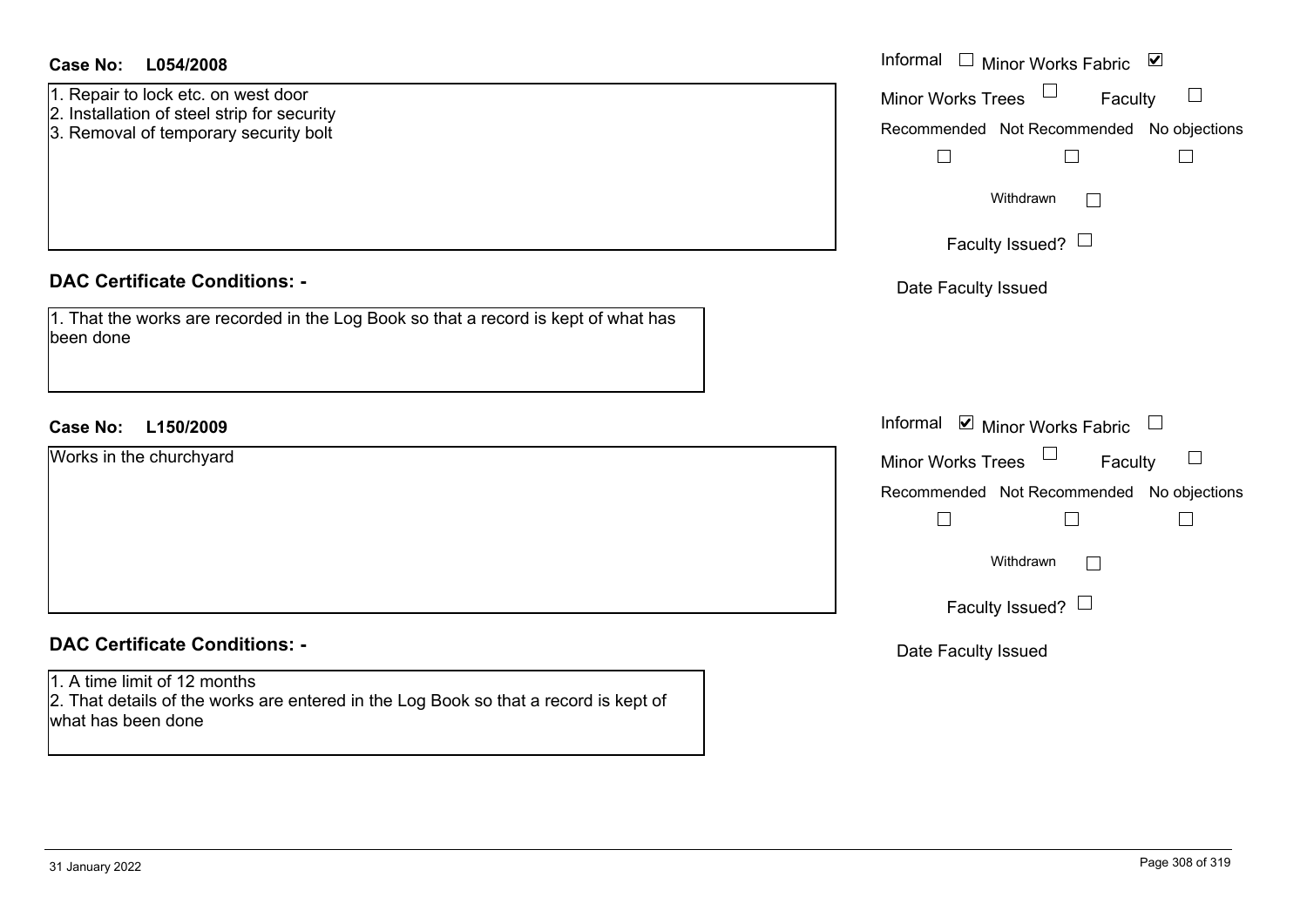#### **L185/2009Case No:** Informal

Removal of limbs from 2 trees in the churchyard as illustrated in the Report on the site visit, 18 September 2009

#### **DAC Certificate Conditions: -**

1. That details of the works are entered in the Log Book so that a record is kept of what has been done

#### **L103/2010Case No:** Informal

Replacement of wooden staging in front of Chancel arch

#### **DAC Certificate Conditions: -**

1. That details of the works are entered in the Log Book so that a record is kept of what has been done

| Informal<br>Minor Works Fabric             |
|--------------------------------------------|
| ⊻<br><b>Minor Works Trees</b><br>Faculty   |
| Recommended Not Recommended No objections  |
| ⊻                                          |
| Withdrawn                                  |
| Faculty Issued? $\Box$                     |
| Date Faculty Issued                        |
|                                            |
|                                            |
|                                            |
| Informal<br>⊻<br><b>Minor Works Fabric</b> |
| <b>Minor Works Trees</b><br>Faculty        |
| Recommended Not Recommended No objections  |
| $\blacktriangledown$                       |
| Withdrawn                                  |
| Faculty Issued?                            |
| Date Faculty Issued                        |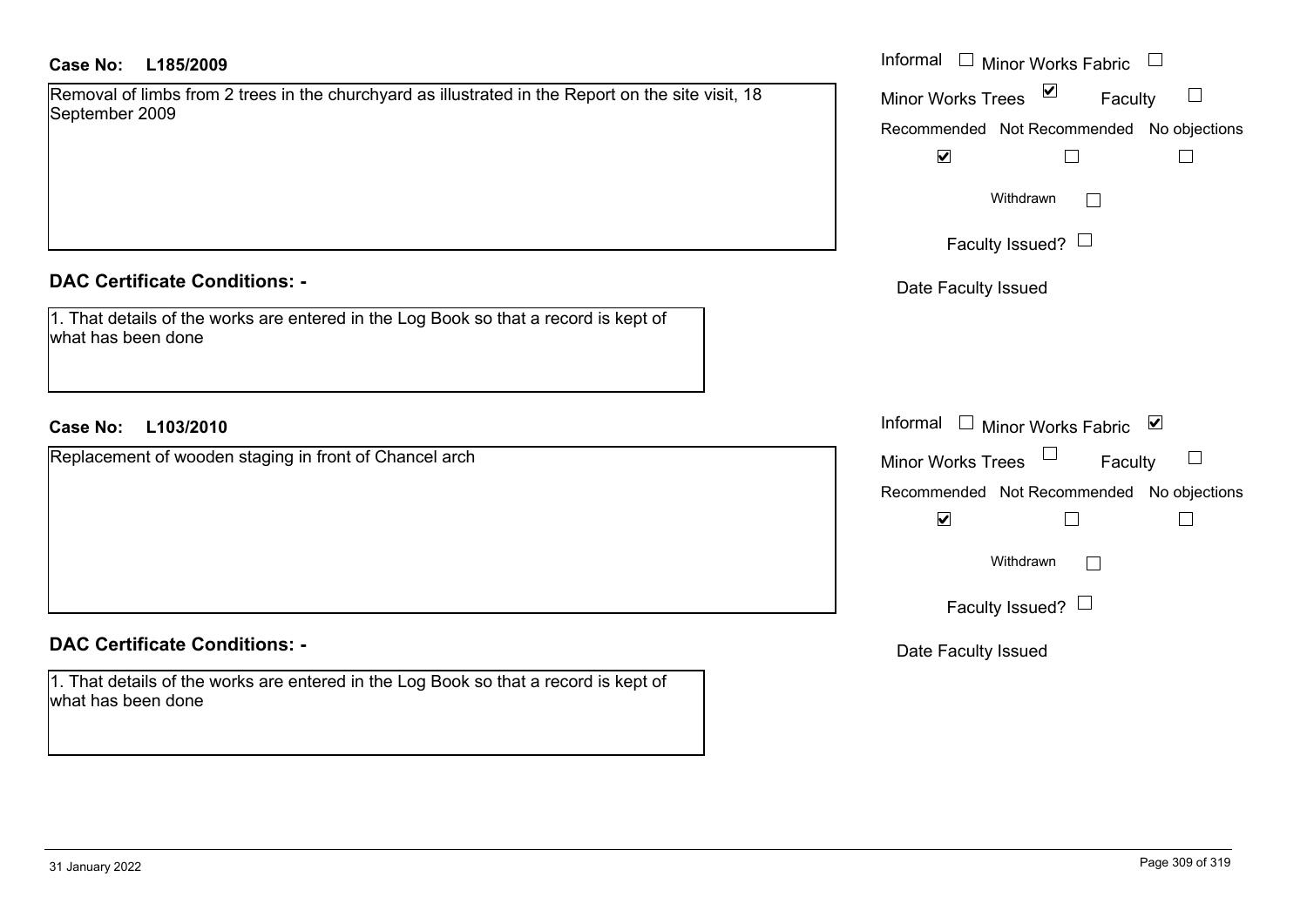Up-grading of the heating system comprising: -

- 1. Replacement of existing (c1970) boiler with 2 x modulating condensing boilers
- 2. Re-location of 1 radiator in the South Aisle
- 3. Replacement of gas main from meter position to boiler house

### **DAC Certificate Conditions: -**

1. A time limit of 12 months

2. That details of the works are entered in the Log Book so that a record is kept of what has been done

| Informal $\Box$ Minor Works Fabric |                                           |   |
|------------------------------------|-------------------------------------------|---|
| <b>Minor Works Trees</b>           | Faculty                                   | V |
|                                    | Recommended Not Recommended No objections |   |
|                                    |                                           |   |
|                                    | Withdrawn                                 |   |
|                                    | Faculty Issued?                           |   |

Date Faculty Issued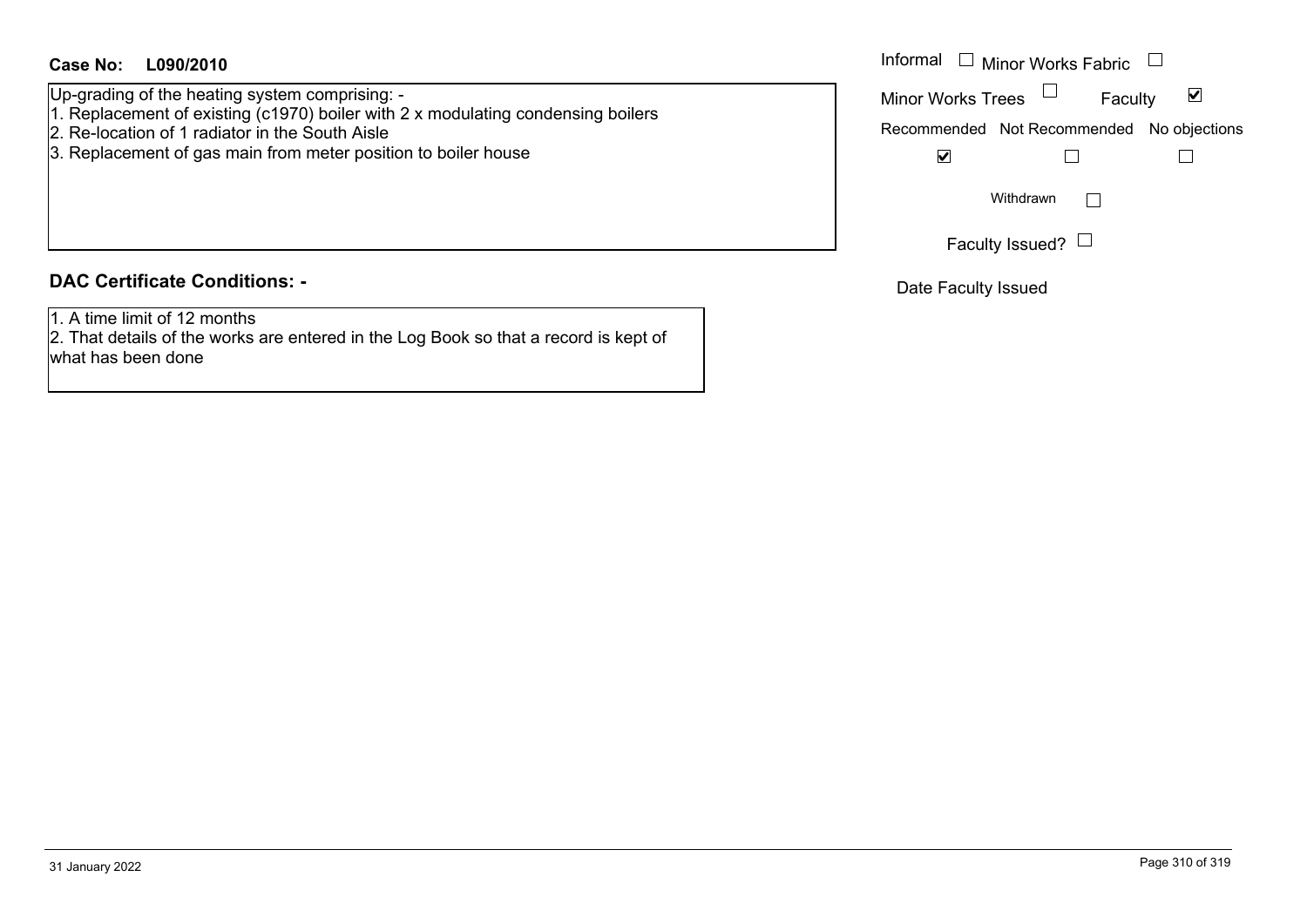| <b>Case No:</b><br>L140/2010                                                                                                            | Informal □ Minor Works Fabric                               |
|-----------------------------------------------------------------------------------------------------------------------------------------|-------------------------------------------------------------|
| Following the 2009 QI Report, repairs comprising: -                                                                                     | $\blacktriangledown$<br><b>Minor Works Trees</b><br>Faculty |
| 1. South Porch: -                                                                                                                       |                                                             |
| a) Re-fixing loose merlons & top section of the three pinnacles                                                                         | Recommended Not Recommended No objections                   |
| b) Raking out of loose exterior mortar and re-pointing                                                                                  | $\blacktriangledown$<br>$\Box$                              |
| 2. North Aisle: -                                                                                                                       |                                                             |
| a) Raking out of loose exterior mortar and re-pointing                                                                                  | Withdrawn                                                   |
| 3. South Aisle: -                                                                                                                       |                                                             |
| a) Raking out of loose exterior mortar and re-pointing                                                                                  |                                                             |
| 4. Vestry: -                                                                                                                            | Faculty Issued? Ø                                           |
| a) Raking out of loose exterior mortar and re-pointing                                                                                  |                                                             |
| 5. Vestry / Organ Chamber: -                                                                                                            |                                                             |
| a) Raking out of loose exterior mortar and re-pointing                                                                                  |                                                             |
| b) Raking out of open joints to the coping stones and re-pointing                                                                       |                                                             |
| c) Re-pointing of defective areas of flashing                                                                                           |                                                             |
| 6. North Clerestory: -                                                                                                                  |                                                             |
| a) Raking out of loose exterior mortar and re-pointing                                                                                  |                                                             |
| 7. Nave: -                                                                                                                              |                                                             |
| a) Raking out of loose exterior mortar and re-pointing                                                                                  |                                                             |
| 8. Tower: -                                                                                                                             |                                                             |
| a) Raking out of loose exterior mortar and re-pointing on the parapet walls                                                             |                                                             |
| b) Removal of sapling growth and re-pointing of open joints                                                                             |                                                             |
| c) Re-dress all roofing rolls on tower roof                                                                                             |                                                             |
| d) Raking out of loose exterior mortar and re-pointing on tower plinth                                                                  |                                                             |
| 9. Tower Spiral Staircase: -                                                                                                            |                                                             |
| a) Raking out of loose interior mortar and re-pointing                                                                                  |                                                             |
| b) Chop out damaged stones on jambs of the door leading from the Baptistry and replace in                                               |                                                             |
| matching stonework                                                                                                                      |                                                             |
| 10. Internal rendering: -                                                                                                               |                                                             |
| a) Remove defective areas at low level to left-hand side of Chancel arch and at low level in rear toilet                                |                                                             |
| lobby and re-render with lime plaster<br>All work to be carried out in accordance with the Architects Specification dated 1st June 2010 |                                                             |
|                                                                                                                                         |                                                             |
| <b>DAC Certificate Conditions: -</b>                                                                                                    | Date Faculty Issued<br>03/12/2010                           |
| 1. A time limit of 12 months                                                                                                            |                                                             |
| 2. That details of the works are entered in the Log Book so that a record is kept of                                                    |                                                             |
| what has been done                                                                                                                      |                                                             |
| 3. That any damaged stones cut out should be set aside and checked for signs of re-                                                     |                                                             |
|                                                                                                                                         |                                                             |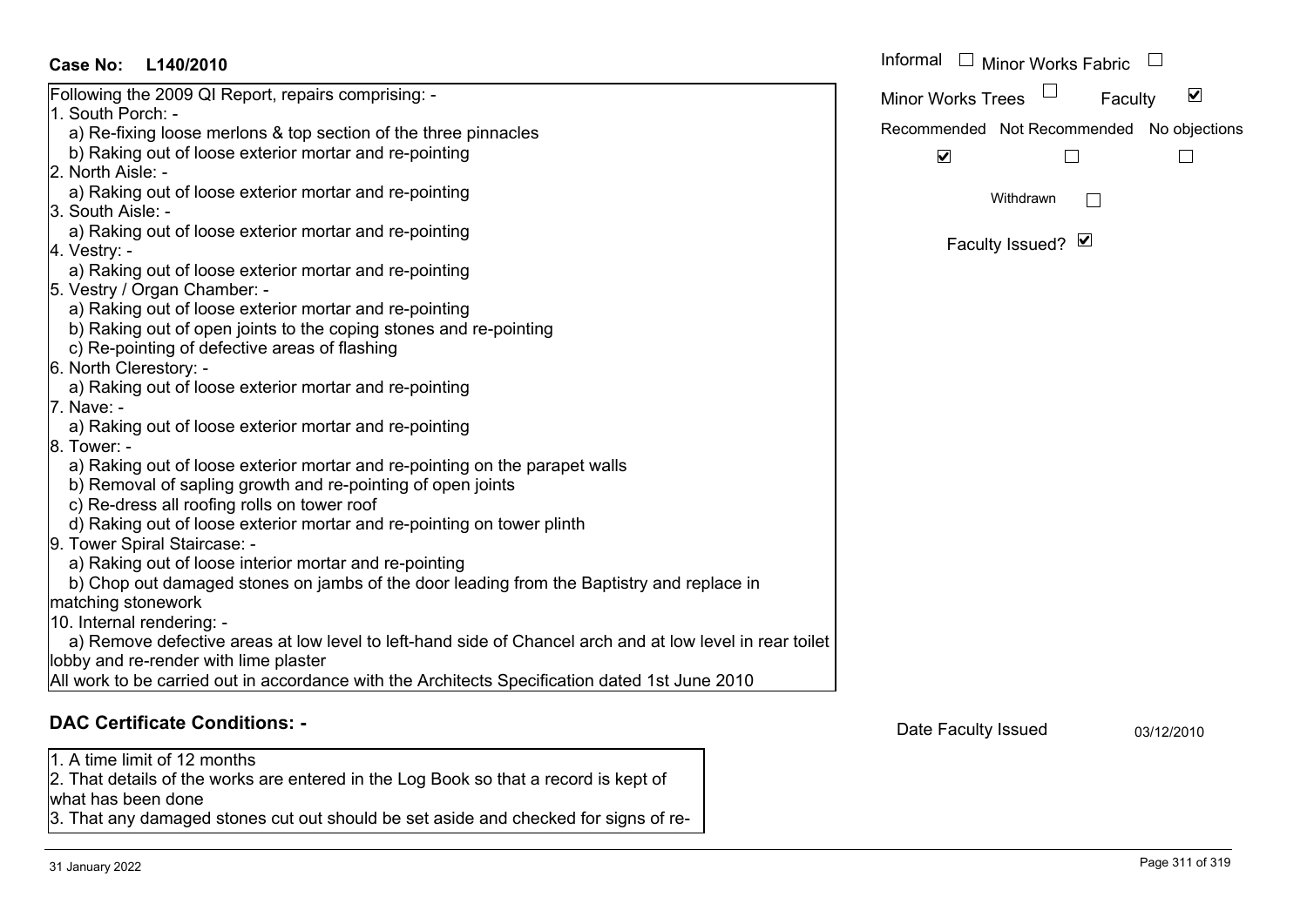| L016/2011<br><b>Case No:</b>                                                                                                               | Informal □ Minor Works Fabric                                                                                                                             |
|--------------------------------------------------------------------------------------------------------------------------------------------|-----------------------------------------------------------------------------------------------------------------------------------------------------------|
| 1. Removal of eastern stem to Coastal Redwood Tree (T22)<br>2. Crown reduction on southern side of Trees 14, 15, 16, 17, 18, 20 & 21       | Minor Works Trees ⊠<br>$\Box$<br>Faculty<br>Recommended Not Recommended No objections<br>$\blacktriangledown$<br>$\Box$<br>$\Box$<br>Withdrawn<br>$\perp$ |
|                                                                                                                                            | Faculty Issued? $\Box$                                                                                                                                    |
| <b>DAC Certificate Conditions: -</b>                                                                                                       | Date Faculty Issued                                                                                                                                       |
| 1. A time limit of 12 months<br>2. That details of the works are entered in the Log Book so that a record is kept of<br>what has been done |                                                                                                                                                           |
| <b>Case No:</b><br>L006/2012                                                                                                               | Informal $\Box$ Minor Works Fabric                                                                                                                        |
| Fell 3 self-setting Yew trees                                                                                                              | $\blacktriangledown$<br>Faculty<br><b>Minor Works Trees</b>                                                                                               |
|                                                                                                                                            | Recommended Not Recommended No objections<br>$\blacktriangledown$<br>$\Box$<br>$\Box$                                                                     |
|                                                                                                                                            | Withdrawn<br>$\perp$                                                                                                                                      |
|                                                                                                                                            | Faculty Issued? $\Box$                                                                                                                                    |
| <b>DAC Certificate Conditions: -</b>                                                                                                       | Date Faculty Issued                                                                                                                                       |
| 1. A time limit of 12 months<br>2. That details of the works are entered in the Log Book so that a record is kept of<br>what has been done |                                                                                                                                                           |
|                                                                                                                                            |                                                                                                                                                           |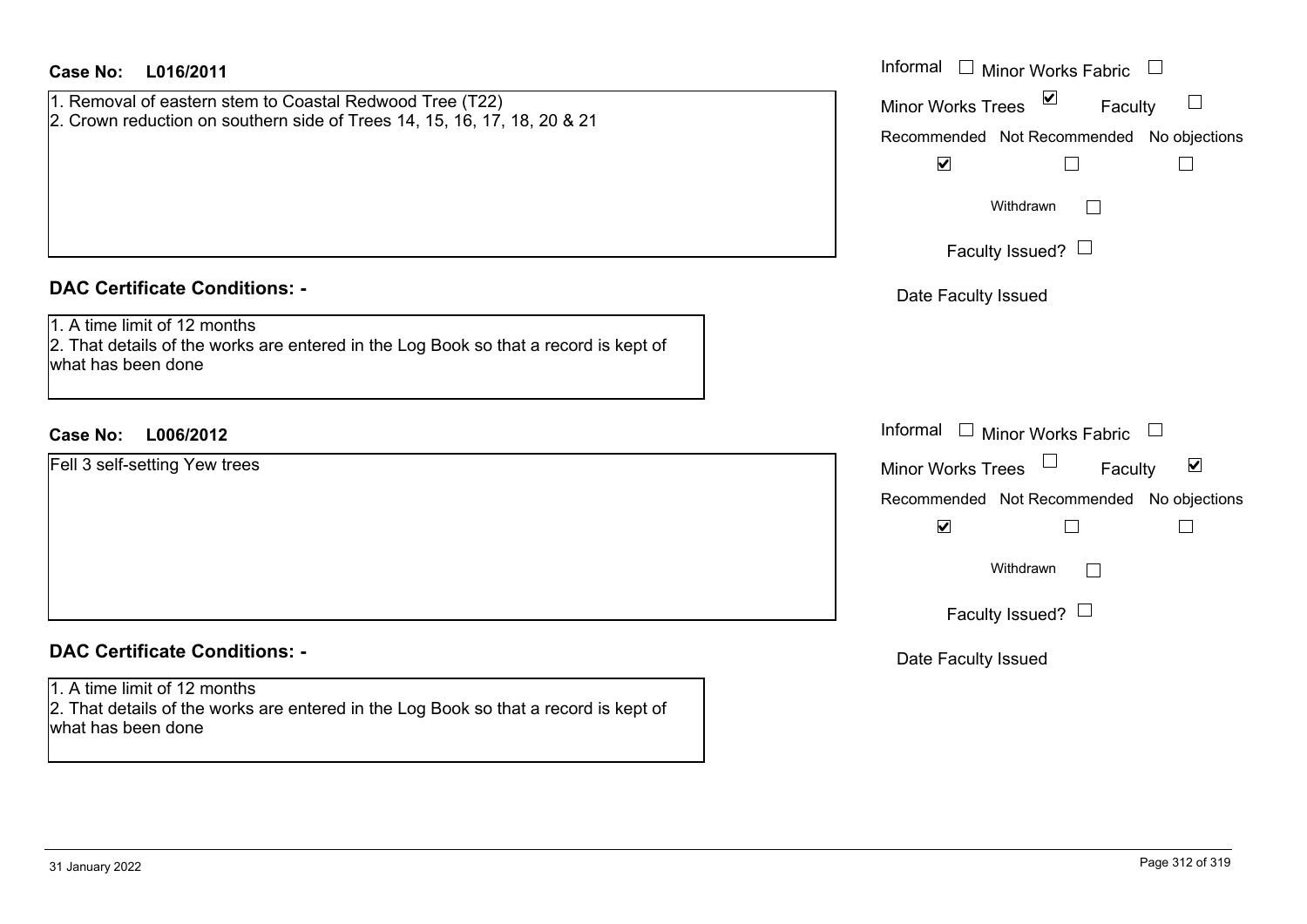| Case No:<br>L137/2012                                                                                                                                                                                                               | Informal $\Box$ Minor Works Fabric $\Box$            |
|-------------------------------------------------------------------------------------------------------------------------------------------------------------------------------------------------------------------------------------|------------------------------------------------------|
| Installation access chambers to the peripheral storm water drains                                                                                                                                                                   | $\blacktriangledown$<br>Minor Works Trees<br>Faculty |
|                                                                                                                                                                                                                                     | Recommended Not Recommended No objections            |
|                                                                                                                                                                                                                                     | $\blacktriangledown$                                 |
|                                                                                                                                                                                                                                     | Withdrawn                                            |
|                                                                                                                                                                                                                                     | Faculty Issued? Ø                                    |
| <b>DAC Certificate Conditions: -</b>                                                                                                                                                                                                | Date Faculty Issued<br>30/10/2012                    |
| 1. A time limit of 12 months<br>2. That details of the works are entered in the Log Book so that a record is kept of<br>what has been done<br>3. That no works shall take place until the PCC, after consultation with the Diocesan |                                                      |
| L028/2012<br><b>Case No:</b>                                                                                                                                                                                                        | Informal $\Box$ Minor Works Fabric $\Box$            |
| Introduction of Oak Communion Table                                                                                                                                                                                                 | Minor Works Trees<br>$\blacktriangledown$<br>Faculty |
|                                                                                                                                                                                                                                     | Recommended Not Recommended No objections            |
|                                                                                                                                                                                                                                     | $\blacktriangledown$                                 |
|                                                                                                                                                                                                                                     | Withdrawn                                            |
|                                                                                                                                                                                                                                     | Faculty Issued? Ø                                    |
| <b>DAC Certificate Conditions: -</b>                                                                                                                                                                                                | Date Faculty Issued<br>11/05/2012                    |
| 1. A time limit of 12 months<br>2. That details of the works are entered in the Log Book so that a record is kept of<br>what has been done                                                                                          |                                                      |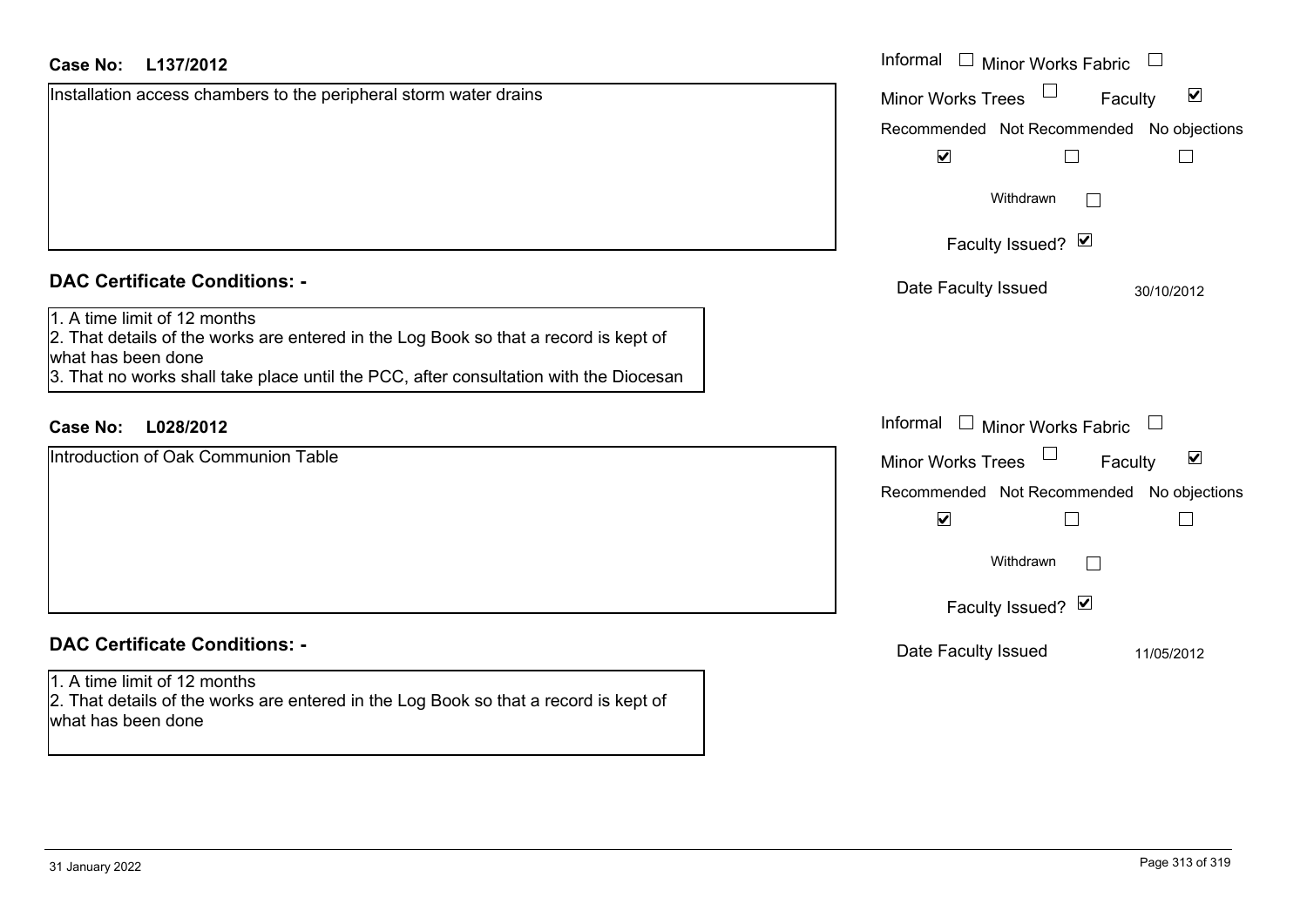| <b>Case No:</b>                                                                                                                                                                                                                                                                                                                                                        | Informal $\Box$ Minor Works Fabric                                                                                                         |
|------------------------------------------------------------------------------------------------------------------------------------------------------------------------------------------------------------------------------------------------------------------------------------------------------------------------------------------------------------------------|--------------------------------------------------------------------------------------------------------------------------------------------|
| 1. The permanent removal and disposal of 13 redundant pews currently in store, under Archdeacon's<br>-icense comprising: -                                                                                                                                                                                                                                             | $\blacktriangledown$<br><b>Minor Works Trees</b><br>Faculty<br>Recommended Not Recommended No objections                                   |
| a) 4 pews each 17' 0" long<br>b) 9 pews each 10' 5" long<br>c) 2 pews each 7' 0" long                                                                                                                                                                                                                                                                                  | $\blacktriangledown$<br>$\vert \ \ \vert$                                                                                                  |
| that are in poor condition and surplus to requirement<br>2. Removal and disposal of 2 additional 10' 5" long pews currently located at the west end of the Nave                                                                                                                                                                                                        | Withdrawn                                                                                                                                  |
| each pew that are in poor condition and surplus to requirement<br>N.B. A number of right hand and left hand carved pew ends will be retained against any future repairs<br>to pews within the church                                                                                                                                                                   | Faculty Issued? Ø                                                                                                                          |
| <b>DAC Certificate Conditions: -</b>                                                                                                                                                                                                                                                                                                                                   | Date Faculty Issued<br>07/04/2017                                                                                                          |
| 1. That details of the works are entered in the Log Book so that a record is kept of<br>what has been done<br>2. That the PCC reviews the carpeting and any underlay to ensure that it is breathable<br>and can be easily lifted to allow the investigation of the condition of the floor beneath                                                                      |                                                                                                                                            |
| <b>Case No:</b><br>L156/2014                                                                                                                                                                                                                                                                                                                                           | Informal $\Box$ Minor Works Fabric                                                                                                         |
| 1. Removal of non-operational Pipe Organ (Gern / Taylor Pipe Organ built 1886 / re-built 1952) housed<br>in a Victorian extension 1867 at east end of North Aisle for re-use by an interested party or for disposal<br>by the PCC<br>2. Making good space in extension pending main church reordering scheme to provide for current<br>expansion of ministry & mission | $\blacktriangledown$<br><b>Minor Works Trees</b><br>Faculty<br>Recommended Not Recommended No objections<br>$\blacktriangledown$<br>$\Box$ |
|                                                                                                                                                                                                                                                                                                                                                                        | Withdrawn<br>$\mathbf{L}$                                                                                                                  |
|                                                                                                                                                                                                                                                                                                                                                                        | Faculty Issued? Ø                                                                                                                          |
| <b>DAC Certificate Conditions: -</b>                                                                                                                                                                                                                                                                                                                                   | Date Faculty Issued<br>19/12/2014                                                                                                          |
| 1. That details of the works are entered in the Log Book so that a record is kept of<br>what has been done<br>2. That the PCC causes the enclosed advertisement to be published on the Diocesan<br>website and submits to the Diocesan Registrar a copy of the Advertisement as it was                                                                                 |                                                                                                                                            |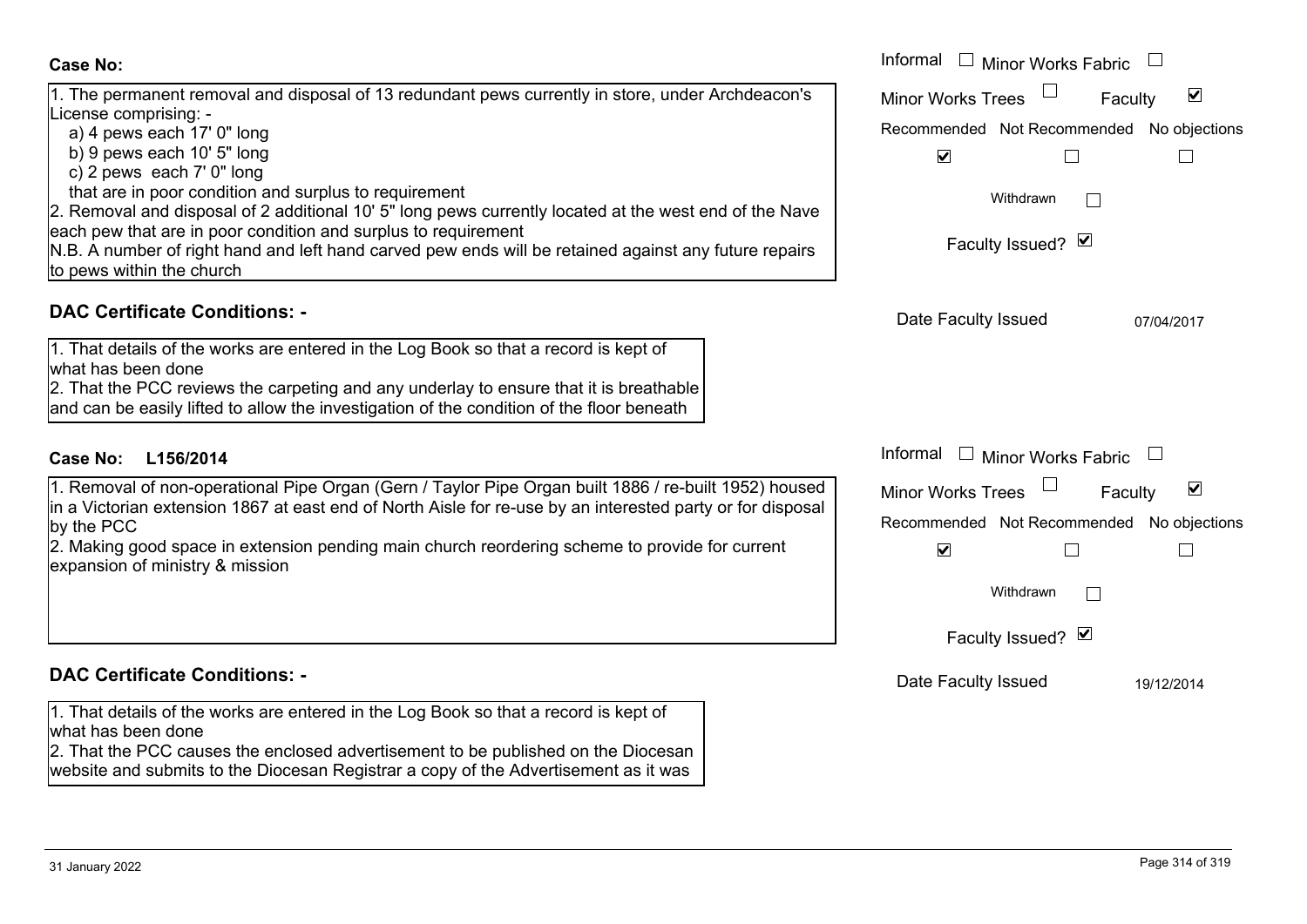#### **L050/2015Case No:** Informal

| 1. Removal of: -                       |
|----------------------------------------|
| a) 1 x Lawson Cypress                  |
| b) 1 x Common Yew                      |
| c) 1 x Blue Cedar                      |
| <b>Trees</b>                           |
| 2. Trimming of: -                      |
| a) Dead boughs from 1 x Lime Tree      |
| b) Epicormic growth from 1 x Lime Tree |

# **DAC Certificate Conditions: -**

1. A time limit of 12 months2. That details of the works are entered in the Log Book so that a record is kept of what has been done

### **L087/2015Case No:** Informal

Installation of E-bound Roof Alarm

# **DAC Certificate Conditions: -**

#### 1. A time limit of 12 months

2. That details of the works are entered in the Log Book so that a record is kept of what has been done

3. That, in line with the requirement and advice of the Ecclesiastical Insurance Group,

| Informal<br><b>Minor Works Fabric</b>      |
|--------------------------------------------|
| ⊻<br><b>Minor Works Trees</b><br>Faculty   |
| Recommended Not Recommended No objections  |
| $\blacktriangledown$                       |
| Withdrawn                                  |
| Faculty Issued? $\Box$                     |
| Date Faculty Issued                        |
|                                            |
|                                            |
| Informal<br>⊻<br><b>Minor Works Fabric</b> |
| <b>Minor Works Trees</b><br>Faculty        |
| Recommended Not Recommended No objections  |
| $\blacktriangledown$                       |
| Withdrawn                                  |
| Faculty Issued?                            |
| Date Faculty Issued                        |
|                                            |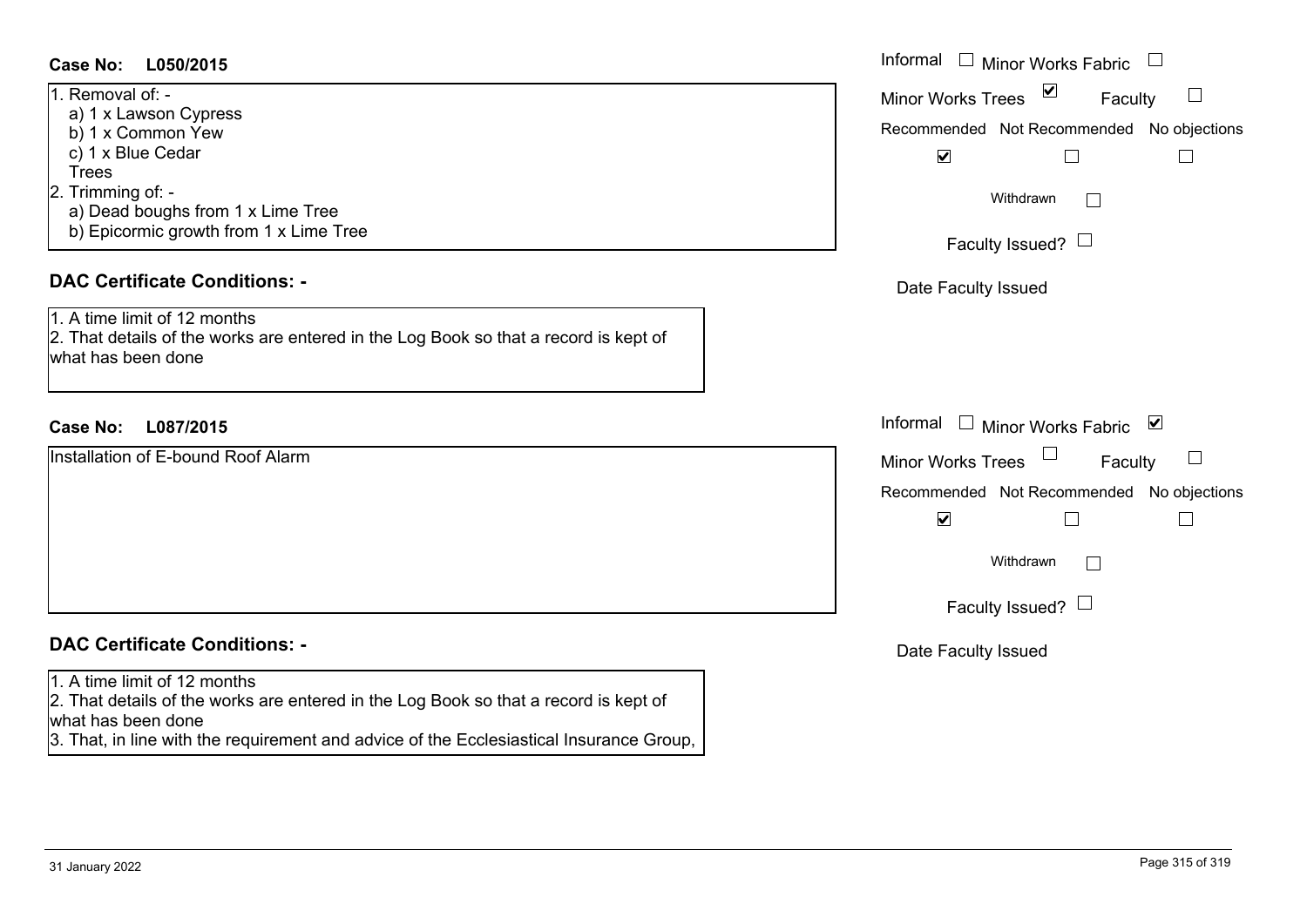| <b>Case No:</b><br>L156/2015                                                                               | Informal<br>$\overline{\phantom{a}}$ Minor Works Fabric $\phantom{a}\overline{\phantom{a}}$ |
|------------------------------------------------------------------------------------------------------------|---------------------------------------------------------------------------------------------|
| Disposal of twentieth-century Prayer Desk from the Chancel                                                 | $\Box$<br>$\blacktriangledown$<br><b>Minor Works Trees</b><br>Faculty                       |
|                                                                                                            | Recommended Not Recommended No objections                                                   |
|                                                                                                            | $\blacktriangledown$<br>$\Box$                                                              |
|                                                                                                            | Withdrawn                                                                                   |
|                                                                                                            | Faculty Issued? Ø                                                                           |
| <b>DAC Certificate Conditions: -</b>                                                                       | Date Faculty Issued<br>19/10/2015                                                           |
| 1. That details of the works are entered in the Log Book so that a record is kept of<br>what has been done |                                                                                             |
| 2. That, in disposing of the Prayer Desk, it must be treated with due reverence                            |                                                                                             |
| <b>Case No:</b>                                                                                            | Informal<br>$\Box$ Minor Works Fabric $\Box$                                                |
| Installation of a Glazed Screen in the Chancel Arch                                                        | Minor Works Trees<br>$\blacktriangledown$<br>Faculty                                        |
|                                                                                                            | Recommended Not Recommended No objections                                                   |
|                                                                                                            | $\Box$<br>П                                                                                 |
|                                                                                                            | Withdrawn                                                                                   |
|                                                                                                            | Faculty Issued? $\Box$                                                                      |
| <b>DAC Certificate Conditions: -</b>                                                                       | Date Faculty Issued                                                                         |
| 1. That details of the works are entered in the Log Book so that a record is kept of<br>what has been done |                                                                                             |
|                                                                                                            |                                                                                             |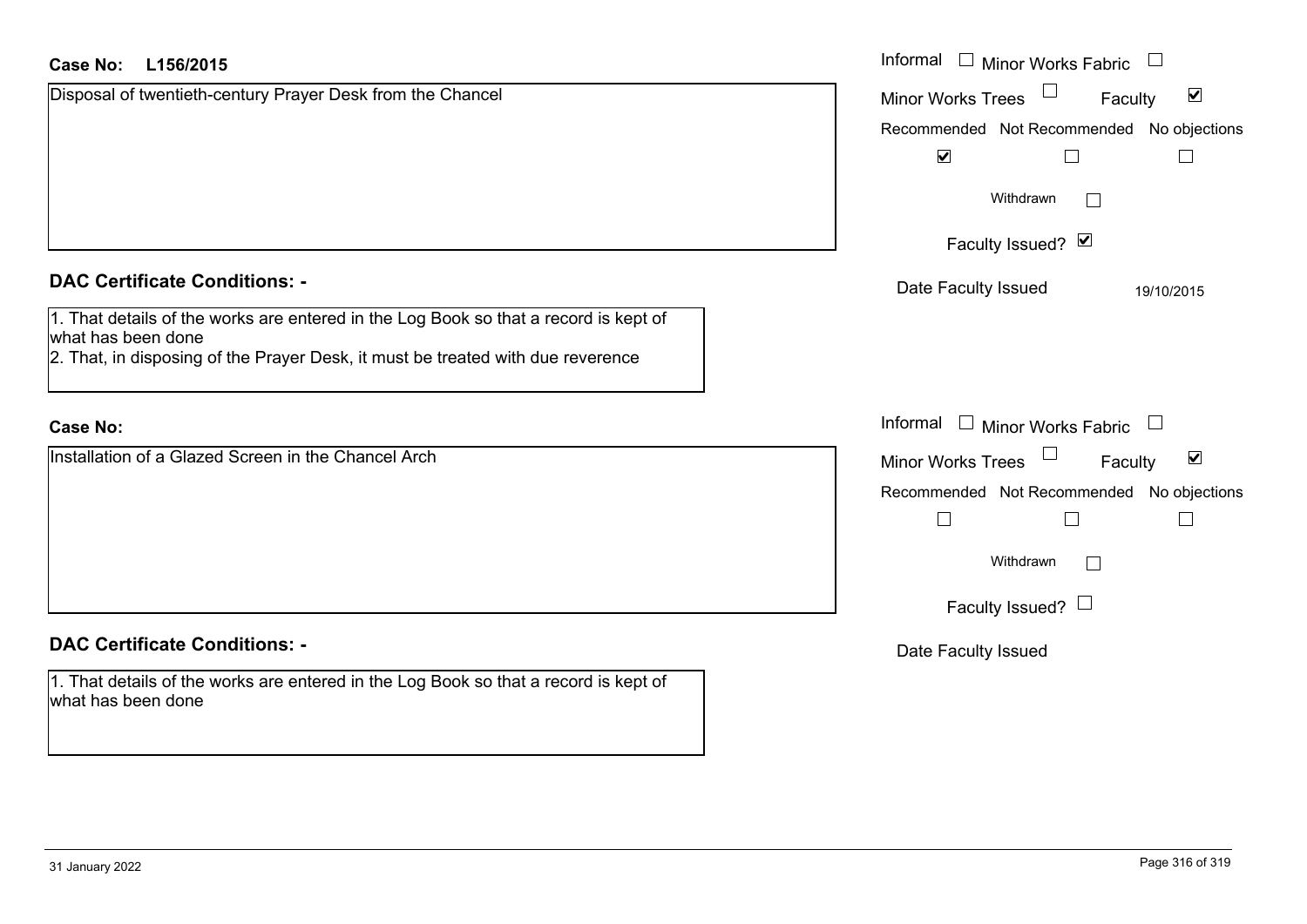| <b>Case No:</b>                                                                                                                                                                              | Informal $\Box$ Minor Works Fabric<br>$\blacktriangledown$  |
|----------------------------------------------------------------------------------------------------------------------------------------------------------------------------------------------|-------------------------------------------------------------|
| Replacement of AV Screen at Chancel arch                                                                                                                                                     | Minor Works Trees<br>Faculty                                |
|                                                                                                                                                                                              | Recommended Not Recommended No objections                   |
|                                                                                                                                                                                              | $\blacktriangledown$                                        |
|                                                                                                                                                                                              | Withdrawn<br>$\perp$                                        |
|                                                                                                                                                                                              | Faculty Issued? $\Box$                                      |
| <b>DAC Certificate Conditions: -</b>                                                                                                                                                         | Date Faculty Issued                                         |
| 1. That details of the works are entered in the Log Book so that a record is kept of<br>what has been done<br>2. That the wire attaching the casing to the beam should be coated in neoprene |                                                             |
| 3. That an updated Electrical Condition Report is commissioned, and submitted to the                                                                                                         |                                                             |
| <b>Case No:</b>                                                                                                                                                                              | Informal<br>$\mathbf{1}$<br>Minor Works Fabric<br>$\Box$    |
| Works to the Trees in the churchyard as set out in the Arboricultural Report                                                                                                                 | $\blacktriangledown$<br><b>Minor Works Trees</b><br>Faculty |
|                                                                                                                                                                                              | Recommended Not Recommended No objections                   |
|                                                                                                                                                                                              | $\blacktriangledown$<br>H                                   |
|                                                                                                                                                                                              | Withdrawn<br>$\Box$                                         |
|                                                                                                                                                                                              | Faculty Issued? $\Box$                                      |
| <b>DAC Certificate Conditions: -</b>                                                                                                                                                         | Date Faculty Issued                                         |
| "1. That details of the works are entered in the Log Book so that a record is kept of<br>what has been done                                                                                  |                                                             |
| 2. That the PC complies with the stipulations of the Conservation Area consent -<br>namely: -                                                                                                |                                                             |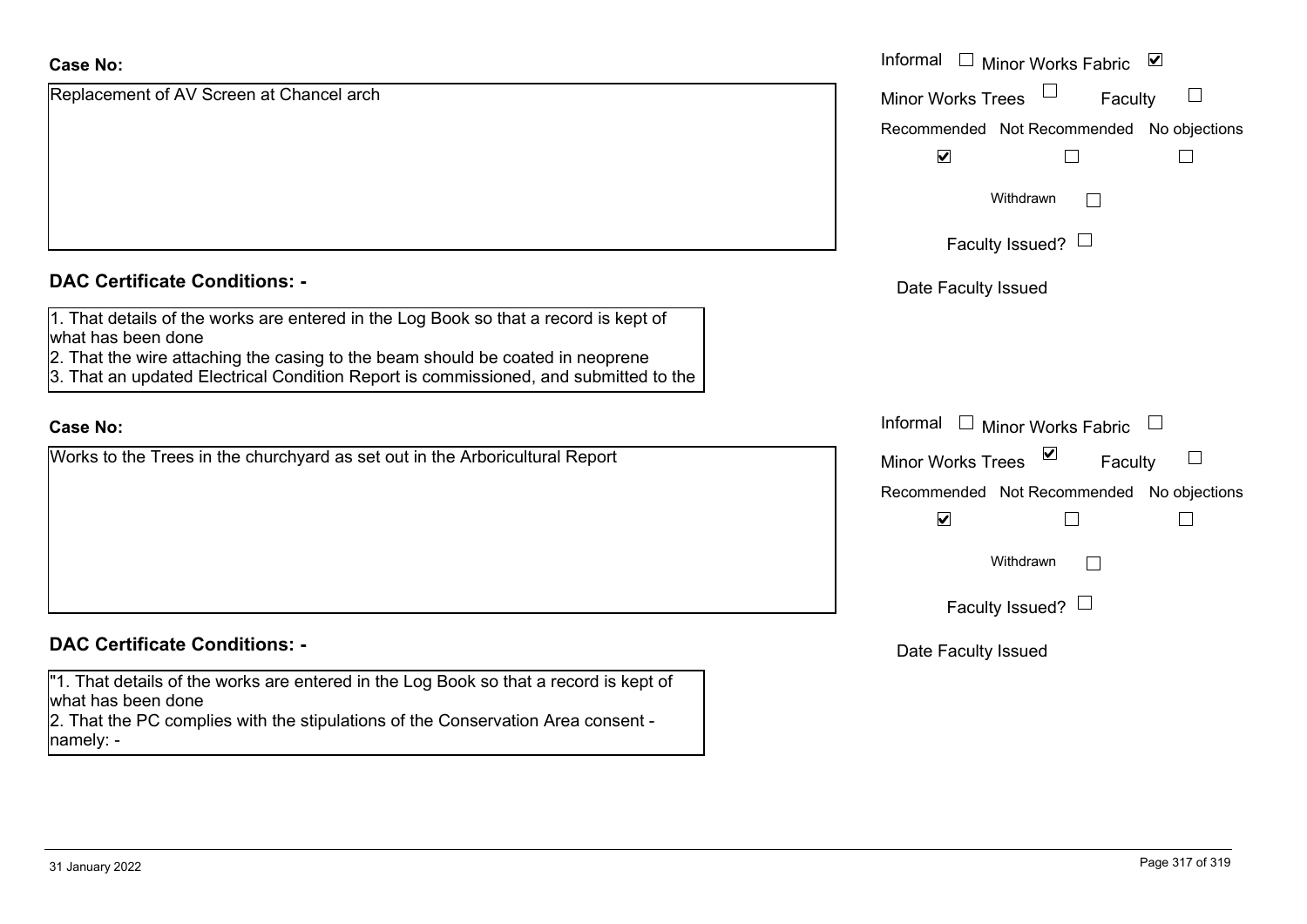| <b>Case No:</b>                                                                                            | Informal $\Box$ Minor Works Fabric $\Box$               |
|------------------------------------------------------------------------------------------------------------|---------------------------------------------------------|
| To install a circular bench in the churchyard                                                              | $\Box$<br>$\Box$<br><b>Minor Works Trees</b><br>Faculty |
|                                                                                                            | Recommended Not Recommended No objections               |
|                                                                                                            | $\blacktriangledown$                                    |
|                                                                                                            | Withdrawn<br>$\Box$                                     |
|                                                                                                            | Faculty Issued? $\Box$                                  |
| <b>DAC Certificate Conditions: -</b>                                                                       | Date Faculty Issued                                     |
| 1. That details of the works are entered in the Log Book so that a record is kept of<br>what has been done |                                                         |
| <b>Case No:</b>                                                                                            | Informal<br>$\Box$ Minor Works Fabric                   |
| Extension, within the boundary of the churchyard, to Church Gate Centre                                    | Minor Works Trees<br>$\blacktriangledown$<br>Faculty    |
|                                                                                                            | Recommended Not Recommended No objections               |
|                                                                                                            | $\perp$<br>$\Box$                                       |
|                                                                                                            | Withdrawn<br>$\overline{\mathbf{v}}$                    |
|                                                                                                            | Faculty Issued? $\Box$                                  |
| <b>DAC Certificate Conditions: -</b>                                                                       | Date Faculty Issued                                     |
| 1. That details of the works are entered in the Log Book so that a record is kept of<br>what has been done |                                                         |